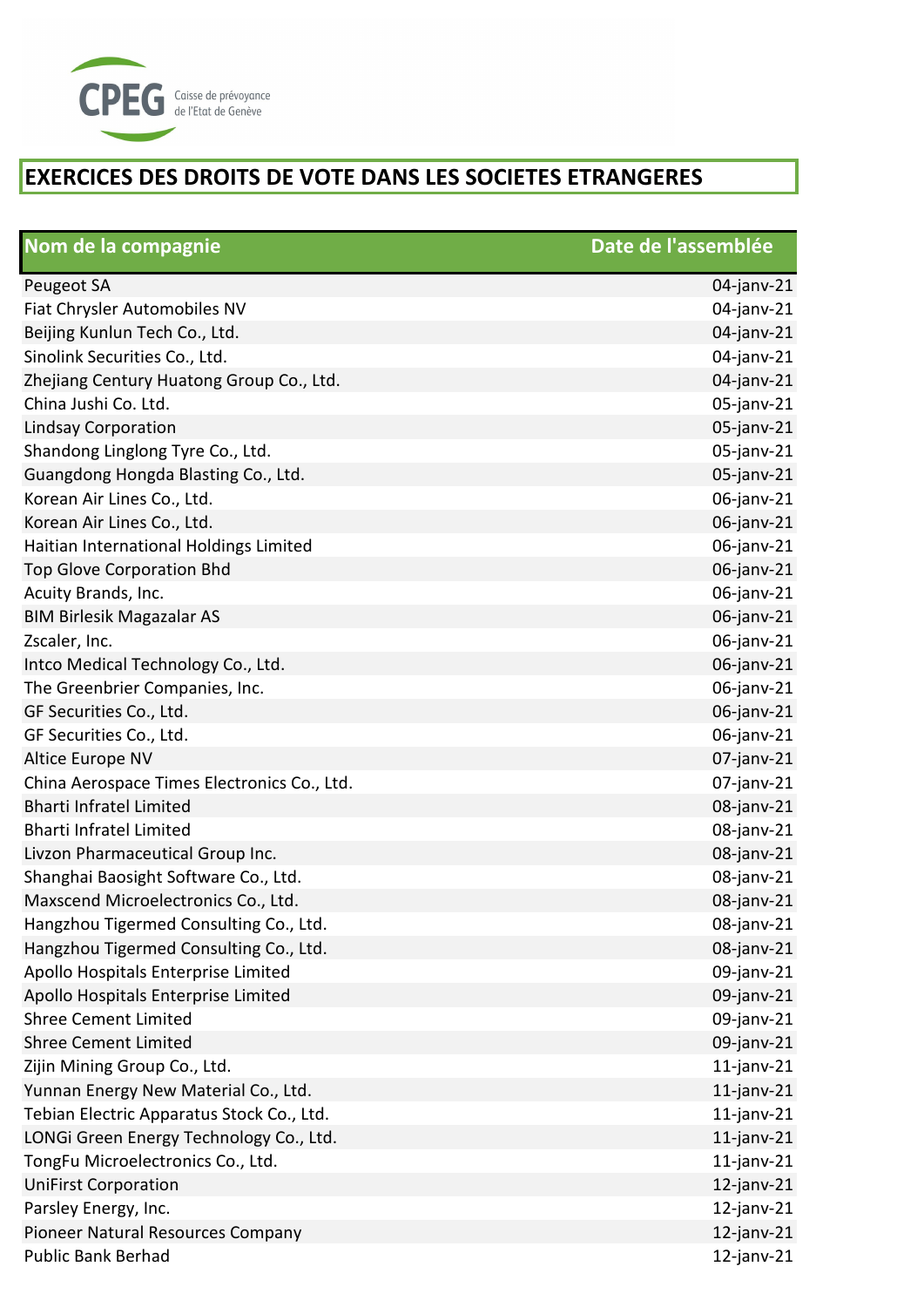

| Nom de la compagnie                                     | Date de l'assemblée |
|---------------------------------------------------------|---------------------|
| Sodexo SA                                               | $12$ -janv-21       |
| China State Construction International Holdings Limited | $12$ -janv-21       |
| Jiangsu Zhongnan Construction Group Co., Ltd.           | $12$ -janv-21       |
| China State Construction International Holdings Limited | $12$ -janv-21       |
| United Natural Foods, Inc.                              | $12$ -janv-21       |
| <b>Commercial Metals Company</b>                        | $13$ -janv-21       |
| Veeva Systems Inc.                                      | $13$ -janv-21       |
| Chongqing Brewery Co., Ltd.                             | $13$ -janv-21       |
| Jointown Pharmaceutical Group Co., Ltd.                 | $13$ -janv-21       |
| Kingfa Sci. & Tech. Co., Ltd.                           | $13$ -janv-21       |
| Leo Group Co., Ltd.                                     | $13$ -janv-21       |
| Micron Technology, Inc.                                 | $14$ -janv-21       |
| China CITIC Bank Corporation Limited                    | $14$ -janv-21       |
| Wanhua Chemical Group Co. Ltd.                          | $14$ -janv-21       |
| GigaDevice Semiconductor (Beijing), Inc.                | $14$ -janv-21       |
| Jinke Property Group Co., Ltd.                          | $14$ -janv-21       |
| AviChina Industry & Technology Company Limited          | $15$ -janv-21       |
| ConocoPhillips                                          | $15$ -janv-21       |
| Concho Resources Inc.                                   | $15$ -janv-21       |
| AVIC Jonhon Optronic Technology Co., Ltd.               | $15$ -janv-21       |
| Atlantia SpA                                            | $15$ -janv-21       |
| Cogeco Communications Inc.                              | $15$ -janv-21       |
| Cogeco Inc.                                             | $15$ -janv-21       |
| Fuyao Glass Industry Group Co., Ltd.                    | $15$ -janv-21       |
| Fuyao Glass Industry Group Co., Ltd.                    | $15$ -janv-21       |
| SDIC Power Holdings Co., Ltd.                           | $15$ -janv-21       |
| <b>Great Wall Motor Company Limited</b>                 | $15$ -janv-21       |
| Guangzhou Wondfo Biotech Co., Ltd.                      | $15$ -janv-21       |
| <b>Great Wall Motor Company Limited</b>                 | $15$ -janv-21       |
| Spring Airlines Co., Ltd.                               | $15$ -janv-21       |
| China State Construction Engineering Corp. Ltd.         | $15$ -janv-21       |
| GCL System Integration Technology Co., Ltd.             | $15$ -janv-21       |
| Lingyi iTech (Guangdong) Co.                            | $15$ -janv-21       |
| RSA Insurance Group Plc                                 | $18$ -janv-21       |
| RSA Insurance Group Plc                                 | $18$ -janv-21       |
| <b>Bank of China Limited</b>                            | $18$ -janv-21       |
| <b>Bank of China Limited</b>                            | $18$ -janv-21       |
| Enerpac Tool Group Corp.                                | $19$ -janv-21       |
| Forestar Group Inc.                                     | $19$ -janv-21       |
| Fraser & Neave Holdings Bhd.                            | $19$ -janv-21       |
| EDP-Energias de Portugal SA                             | $19$ -janv-21       |
| New China Life Insurance Company Ltd.                   | $19$ -janv-21       |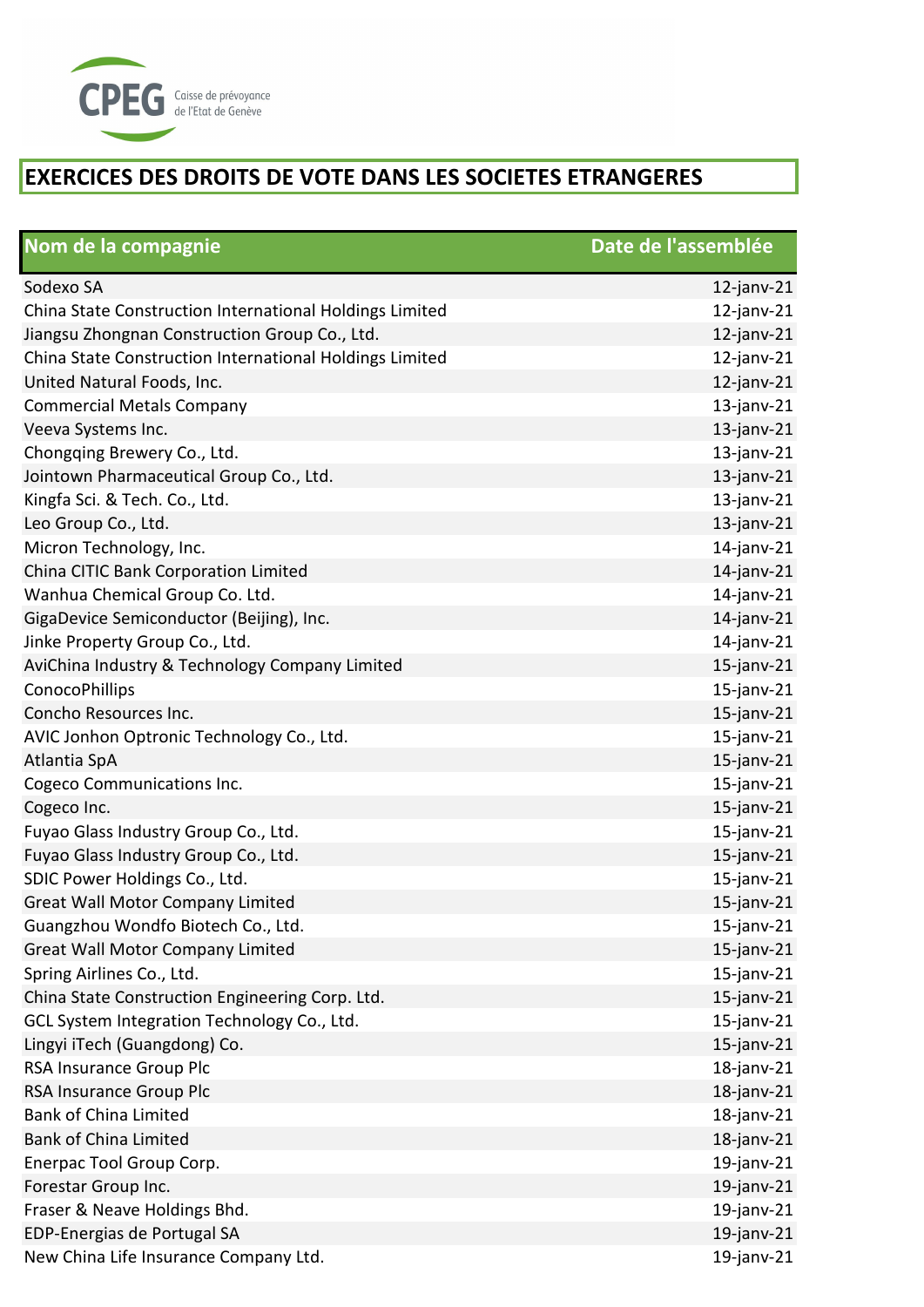

| Nom de la compagnie                                 | Date de l'assemblée |
|-----------------------------------------------------|---------------------|
| New China Life Insurance Company Ltd.               | $19$ -janv-21       |
| West Fraser Timber Co. Ltd.                         | $19$ -janv-21       |
| Fraser & Neave Holdings Bhd.                        | $19$ -janv-21       |
| Norbord Inc.                                        | $19$ -janv-21       |
| <b>BBMG Corporation</b>                             | $19$ -janv-21       |
| G-Bits Network Technology (Xiamen) Co., Ltd.        | $19$ -janv-21       |
| Motherson Sumi Systems Limited                      | $20$ -janv- $21$    |
| New Jersey Resources Corporation                    | $20$ -janv-21       |
| D.R. Horton, Inc.                                   | $20$ -janv-21       |
| Zhejiang Expressway Co., Ltd.                       | $20$ -janv-21       |
| Shanghai Putailai New Energy Technology Co., Ltd.   | $20$ -janv-21       |
| Wingtech Technology Co., Ltd.                       | 20-janv-21          |
| Hesteel Co., Ltd.                                   | 20-janv-21          |
| Laobaixing Pharmacy Chain JSC                       | $20$ -janv-21       |
| Intuit Inc.                                         | $21$ -janv-21       |
| The Simply Good Foods Company                       | $21$ -janv-21       |
| Shandong Gold Mining Co., Ltd.                      | $21$ -janv-21       |
| Shandong Gold Mining Co., Ltd.                      | $21$ -janv-21       |
| <b>Teranga Gold Corporation</b>                     | $21$ -janv-21       |
| <b>Endeavour Mining Corporation</b>                 | $21$ -janv-21       |
| Jabil Inc.                                          | $21$ -janv-21       |
| Shanghai RAAS Blood Products Co., Ltd.              | $21$ -janv-21       |
| Costco Wholesale Corporation                        | $21$ -janv-21       |
| PT Bank Rakyat Indonesia (Persero) Tbk              | $21$ -janv-21       |
| Venustech Group Inc.                                | $21$ -janv-21       |
| C&S Paper Co., Ltd.                                 | $21$ -janv-21       |
| Shenzhen Salubris Pharmaceuticals Co., Ltd.         | $21$ -janv-21       |
| Saudi Electricity Co.                               | $21$ -janv-21       |
| <b>Brilliance China Automotive Holdings Limited</b> | $22$ -janv-21       |
| Sociedad Quimica y Minera de Chile SA               | $22$ -janv-21       |
| Tianfeng Securities Co., Ltd.                       | $22$ -janv-21       |
| Airports of Thailand Public Co. Ltd.                | $22$ -janv-21       |
| China Minsheng Banking Corp., Ltd.                  | $22$ -janv-21       |
| China Minsheng Banking Corp., Ltd.                  | $22$ -janv-21       |
| Guangzhou Shiyuan Electronic Technology Co. Ltd.    | $22$ -janv-21       |
| Walvax Biotechnology Co., Ltd.                      | $22$ -janv-21       |
| Zhejiang Dahua Technology Co. Ltd.                  | $22$ -janv-21       |
| Betta Pharmaceuticals Co., Ltd.                     | $22$ -janv-21       |
| Nordic Entertainment Group AB                       | $25$ -janv-21       |
| Yunnan Energy New Material Co., Ltd.                | $25$ -janv-21       |
| Hubei Biocause Pharmaceutical Co., Ltd.             | $25$ -janv-21       |
| China National Software & Service Co., Ltd.         | $25$ -janv-21       |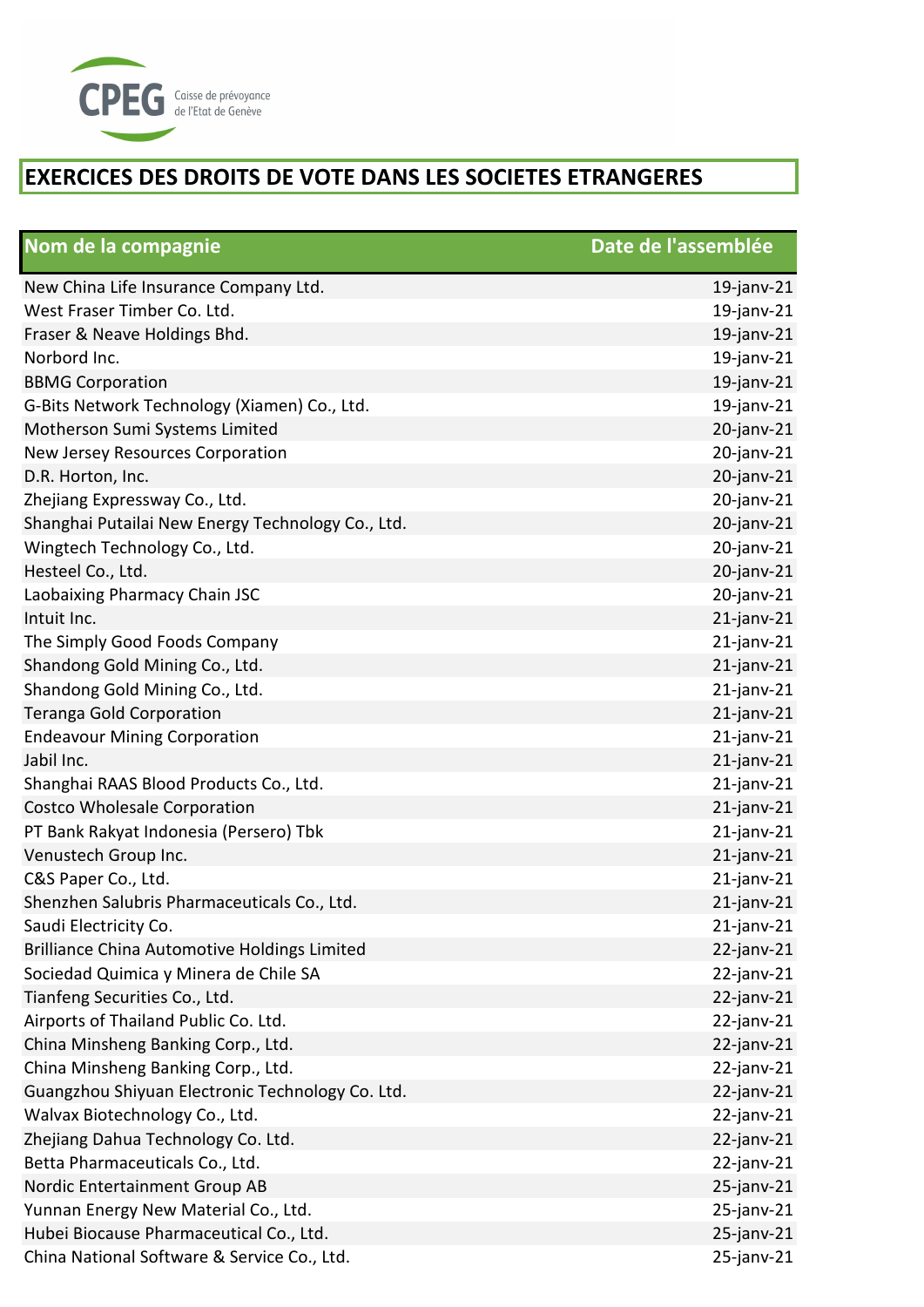

| Nom de la compagnie                          | Date de l'assemblée |
|----------------------------------------------|---------------------|
| Baoshan Iron & Steel Co., Ltd.               | $25$ -janv-21       |
| Shennan Circuits Co., Ltd.                   | $25$ -janv-21       |
| RiseSun Real Estate Development Co., Ltd.    | $25$ -janv-21       |
| Visa Inc.                                    | $26$ -janv-21       |
| Metro Inc.                                   | $26$ -janv-21       |
| Capitol Federal Financial, Inc.              | 26-janv-21          |
| Brooks Automation, Inc.                      | $26$ -janv-21       |
| Becton, Dickinson and Company                | $26$ -janv-21       |
| Washington Federal, Inc.                     | $26$ -janv-21       |
| Chacha Food Co., Ltd.                        | 26-janv-21          |
| <b>Hormel Foods Corporation</b>              | $26$ -janv-21       |
| Woodward, Inc.                               | $27$ -janv-21       |
| MSC Industrial Direct Co., Inc.              | $27$ -janv-21       |
| SeSa SpA                                     | $27$ -janv-21       |
| Clicks Group Ltd.                            | $27$ -janv-21       |
| CGI Inc.                                     | $27$ -janv-21       |
| Tongkun Group Co., Ltd.                      | $27$ -janv-21       |
| Centre Testing International Group Co., Ltd. | $27$ -janv-21       |
| AECC Aero-engine Control Co., Ltd.           | $27$ -janv-21       |
| S.F. Holding Co., Ltd.                       | $27$ -janv-21       |
| Walgreens Boots Alliance, Inc.               | $28$ -janv-21       |
| Atkore International Group Inc.              | 28-janv-21          |
| Spire, Inc.                                  | 28-janv-21          |
| Post Holdings, Inc.                          | $28$ -janv-21       |
| Sally Beauty Holdings, Inc.                  | $28$ -janv-21       |
| Valvoline Inc.                               | 28-janv-21          |
| ScanSource, Inc.                             | 28-janv-21          |
| PT Unilever Indonesia Tbk                    | $28$ -janv-21       |
| Meritor, Inc.                                | $28$ -janv- $21$    |
| Bank of Shanghai Co., Ltd.                   | $28$ -janv-21       |
| <b>Griffon Corporation</b>                   | $28$ -janv- $21$    |
| Park24 Co., Ltd.                             | $28$ -janv- $21$    |
| Kobe Bussan Co., Ltd.                        | $28$ -janv- $21$    |
| Ashland Global Holdings Inc.                 | $28$ -janv- $21$    |
| <b>Britvic Plc</b>                           | $28$ -janv- $21$    |
| Air Products and Chemicals, Inc.             | 28-janv-21          |
| Kerry Group Plc                              | 28-janv-21          |
| Huaxin Cement Co., Ltd.                      | $28$ -janv-21       |
| Perfect World Co., Ltd.                      | $28$ -janv- $21$    |
| Shengyi Technology Co., Ltd.                 | $28$ -janv-21       |
| Agricultural Bank of China Limited           | $28$ -janv-21       |
| Agricultural Bank of China                   | 28-janv-21          |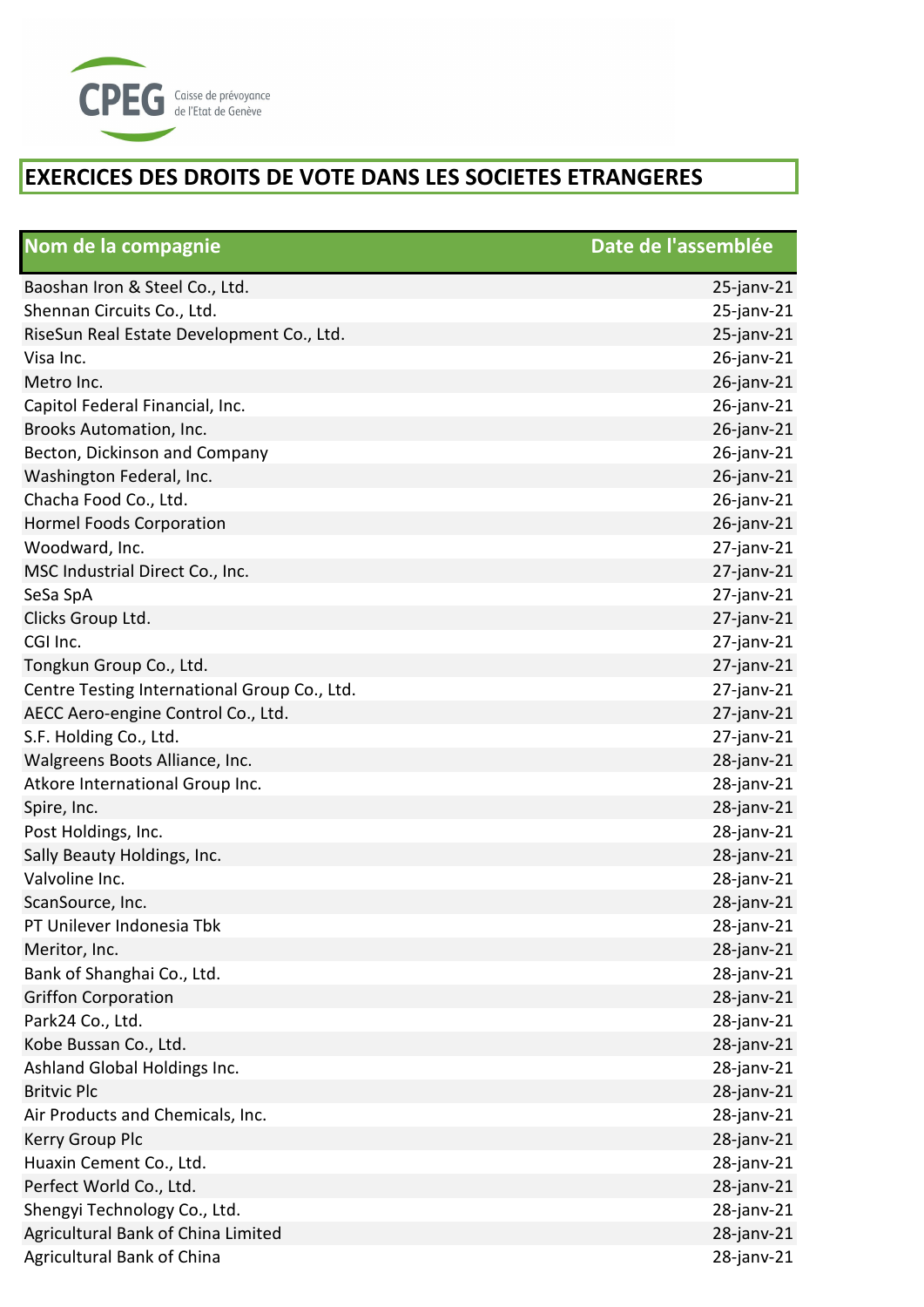

| Nom de la compagnie                                     | Date de l'assemblée |
|---------------------------------------------------------|---------------------|
| Aspen Technology, Inc.                                  | $29$ -janv-21       |
| <b>WestRock Company</b>                                 | 29-janv-21          |
| <b>UGI Corporation</b>                                  | 29-janv-21          |
| Zhaojin Mining Industry Company Limited                 | 29-janv-21          |
| Compania de Minas Buenaventura SAA                      | 29-janv-21          |
| Yoma Strategic Holdings Ltd.                            | 29-janv-21          |
| Dalata Hotel Group Plc                                  | $29$ -janv-21       |
| New Hope Liuhe Co., Ltd.                                | 29-janv-21          |
| Tongling Nonferrous Metals Group Co., Ltd.              | 29-janv-21          |
| Beijing Oriental Yuhong Waterproof Technology Co., Ltd. | 29-janv-21          |
| C&S Paper Co., Ltd.                                     | 29-janv-21          |
| Weichai Power Co., Ltd.                                 | 29-janv-21          |
| Weichai Power Co., Ltd.                                 | 29-janv-21          |
| Jinke Property Group Co., Ltd.                          | 29-janv-21          |
| <b>Qatar National Bank QPSC</b>                         | $31$ -janv-21       |
| <b>Qatar National Bank QPSC</b>                         | $31$ -janv-21       |
| China YuHua Education Corporation Limited               | 01-févr-21          |
| Unigroup Guoxin Microelectronics Co., Ltd.              | 01-févr-21          |
| Northeast Securities Co., Ltd.                          | 01-févr-21          |
| Yango Group Co., Ltd.                                   | 01-févr-21          |
| XCMG Construction Machinery Co., Ltd.                   | 01-févr-21          |
| Nuance Communications, Inc.                             | 02-févr-21          |
| <b>Oshkosh Corporation</b>                              | 02-févr-21          |
| China Cinda Asset Management Co., Ltd.                  | 02-févr-21          |
| Chase Corporation                                       | 02-févr-21          |
| Shandong Hualu-Hengsheng Chemical Co., Ltd.             | 02-févr-21          |
| China Cinda Asset Management Co., Ltd.                  | 02-févr-21          |
| Emerson Electric Co.                                    | 02-févr-21          |
| Aramark                                                 | 02-févr-21          |
| <b>SNAM SpA</b>                                         | 02-févr-21          |
| Dolby Laboratories, Inc.                                | 02-févr-21          |
| Autohome Inc.                                           | 02-févr-21          |
| Wuchan Zhongda Group Co., Ltd.                          | 02-févr-21          |
| Rockwell Automation, Inc.                               | 02-févr-21          |
| <b>Twist Bioscience Corporation</b>                     | 03-févr-21          |
| <b>Atmos Energy Corporation</b>                         | 03-févr-21          |
| Siemens AG                                              | 03-févr-21          |
| Anhui Conch Cement Company Limited                      | 03-févr-21          |
| Anhui Conch Cement Company Limited                      | 03-févr-21          |
| Guangdong Haid Group Co., Ltd.                          | 03-févr-21          |
| Iflytek Co., Ltd.                                       | 03-févr-21          |
| Da An Gene Co., Ltd. of Sun Yat-sen University          | 03-févr-21          |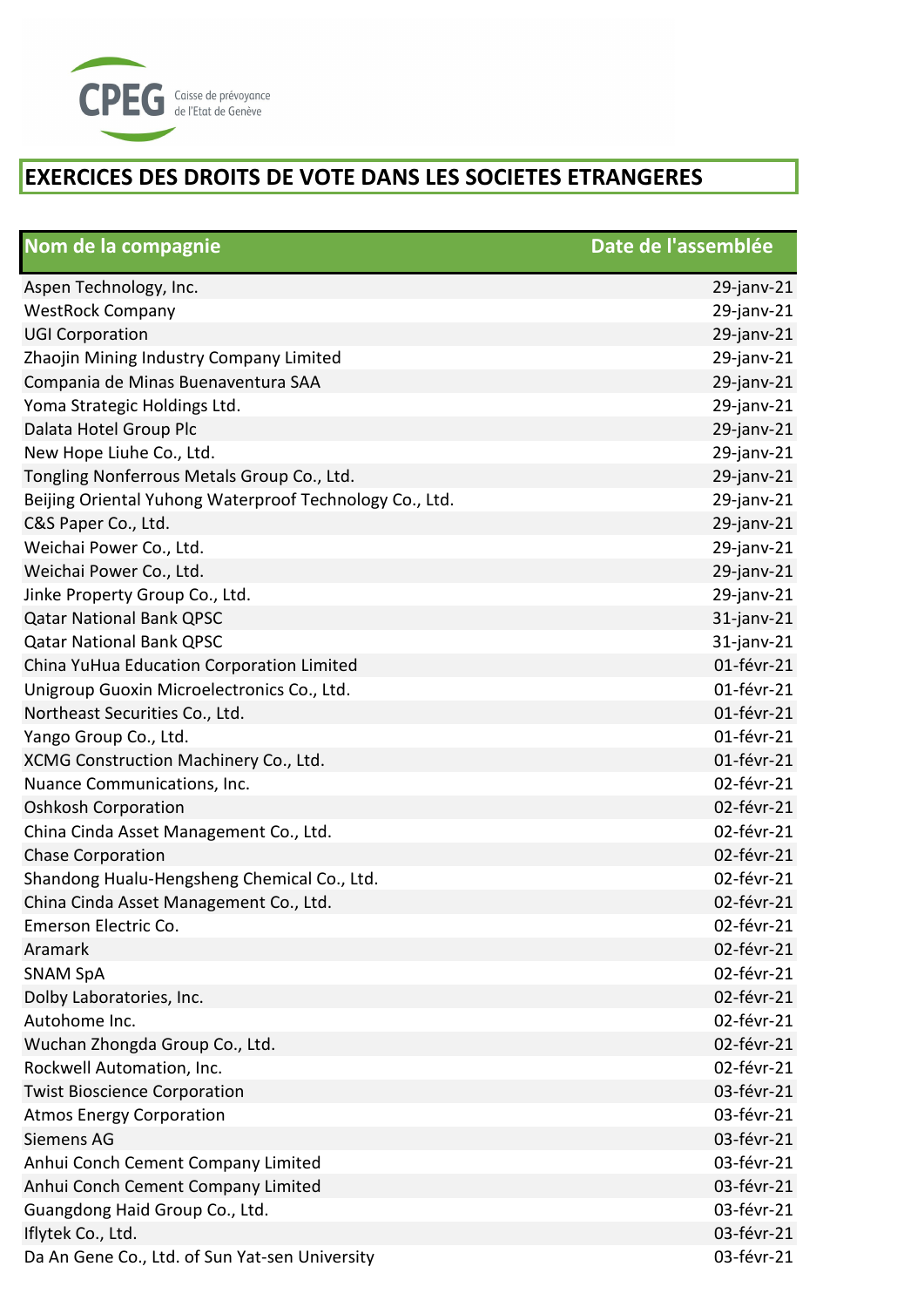

| Nom de la compagnie                             | Date de l'assemblée |
|-------------------------------------------------|---------------------|
| Accenture plc                                   | 03-févr-21          |
| Accenture plc                                   | 03-févr-21          |
| Lingyi iTech (Guangdong) Co.                    | 03-févr-21          |
| <b>Edgewell Personal Care Company</b>           | 04-févr-21          |
| Lenovo Group Limited                            | 04-févr-21          |
| <b>Compass Group Plc</b>                        | 04-févr-21          |
| Real Matters Inc.                               | 04-févr-21          |
| PriceSmart, Inc.                                | 04-févr-21          |
| <b>DCC Plc</b>                                  | 04-févr-21          |
| The Sage Group Plc                              | 04-févr-21          |
| Beijing Thunisoft Corp. Ltd.                    | 04-févr-21          |
| <b>ESCO Technologies Inc.</b>                   | 05-févr-21          |
| Smurfit Kappa Group Plc                         | 05-févr-21          |
| Alibaba Pictures Group Limited                  | 05-févr-21          |
| On The Beach Group Plc                          | 05-févr-21          |
| Guolian Securities Co., Ltd.                    | 05-févr-21          |
| Guanghui Energy Co., Ltd.                       | 05-févr-21          |
| PI Industries Limited                           | 06-févr-21          |
| PI Industries Limited                           | 06-févr-21          |
| Huatai Securities Co., Ltd.                     | 08-févr-21          |
| Huatai Securities Co., Ltd.                     | 08-févr-21          |
| Shanghai Construction Group Co., Ltd.           | 08-févr-21          |
| Shandong Nanshan Aluminum Co., Ltd.             | 08-févr-21          |
| Hengyi Petrochemical Co., Ltd.                  | 08-févr-21          |
| Meinian Onehealth Healthcare Holdings Co., Ltd. | 08-févr-21          |
| China National Software & Service Co., Ltd.     | 08-févr-21          |
| Bank of Ningbo Co., Ltd.                        | 08-févr-21          |
| <b>Bharti Airtel Limited</b>                    | 09-févr-21          |
| <b>Bharti Airtel Limited</b>                    | 09-févr-21          |
| Franklin Resources, Inc.                        | 09-févr-21          |
| Great Western Bancorp, Inc.                     | 09-févr-21          |
| Korea Gas Corp.                                 | 09-févr-21          |
| Korea Gas Corp.                                 | 09-févr-21          |
| Mueller Water Products, Inc.                    | 09-févr-21          |
| CIT Group Inc.                                  | 09-févr-21          |
| First Citizens BancShares, Inc.                 | 09-févr-21          |
| Moog Inc.                                       | 09-févr-21          |
| Central Garden & Pet Company                    | 09-févr-21          |
| Ingles Markets, Incorporated                    | 09-févr-21          |
| <b>CRH Plc</b>                                  | 09-févr-21          |
| Asymchem Laboratories (Tianjin) Co., Ltd.       | 09-févr-21          |
| Jiangxi Zhengbang Technology Co., Ltd.          | 09-févr-21          |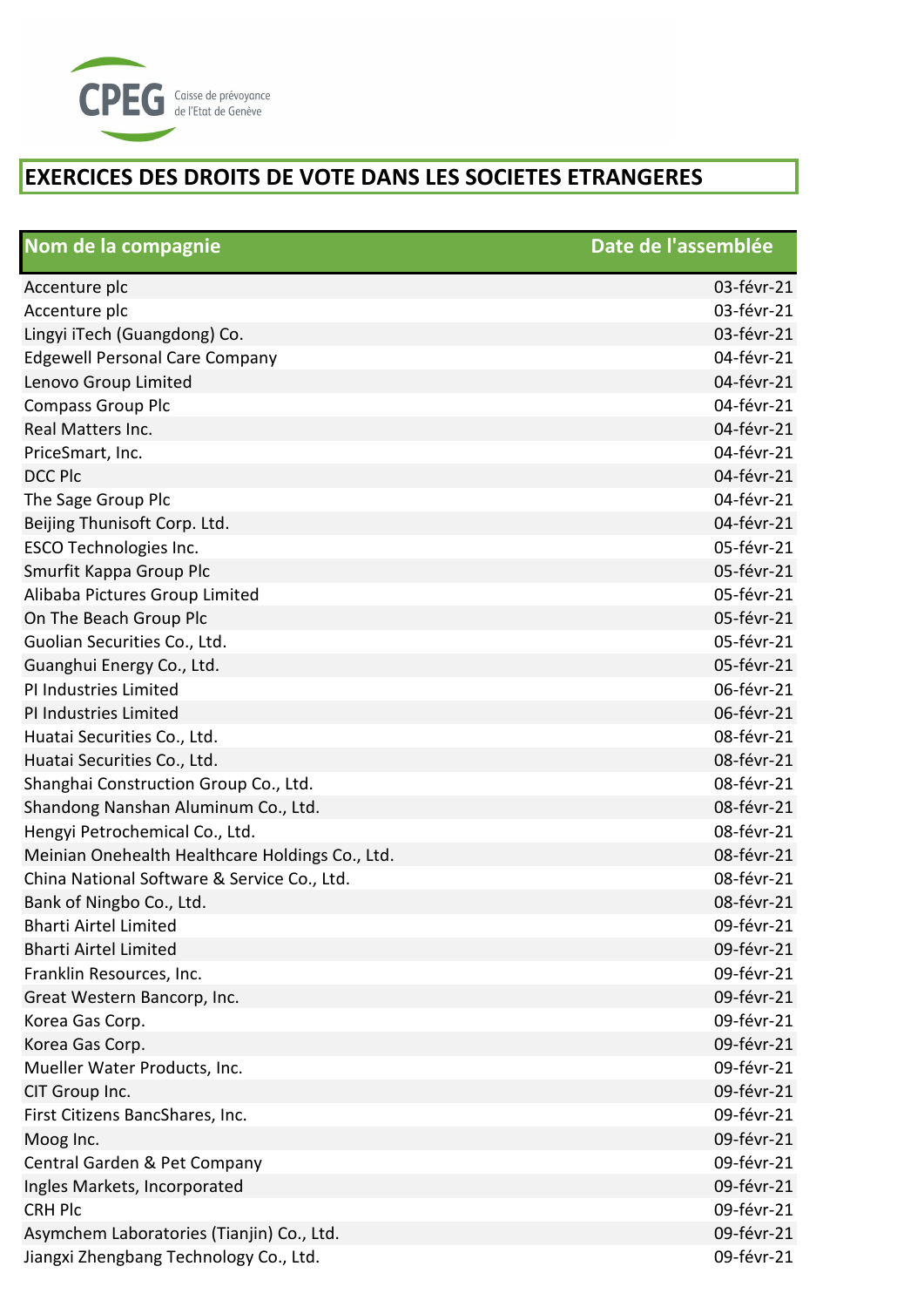

| Nom de la compagnie                                      | Date de l'assemblée |
|----------------------------------------------------------|---------------------|
| Baoshan Iron & Steel Co., Ltd.                           | 09-févr-21          |
| PTC Inc.                                                 | 10-févr-21          |
| Siemens Energy AG                                        | 10-févr-21          |
| J & J Snack Foods Corp.                                  | 10-févr-21          |
| GCL System Integration Technology Co., Ltd.              | 10-févr-21          |
| Changchun High & New Technology Industries (Group), Inc. | 10-févr-21          |
| Tyson Foods, Inc.                                        | 11-févr-21          |
| <b>Tesco Plc</b>                                         | 11-févr-21          |
| <b>Varex Imaging Corporation</b>                         | 11-févr-21          |
| Surmodics, Inc.                                          | 11-févr-21          |
| Siemens Healthineers AG                                  | 12-févr-21          |
| SMART Global Holdings, Inc.                              | 12-févr-21          |
| Kingspan Group Plc                                       | 12-févr-21          |
| Adyen NV                                                 | 12-févr-21          |
| Siemens Limited                                          | 12-févr-21          |
| Siemens Limited                                          | 12-févr-21          |
| Mobile TeleSystems PJSC                                  | 15-févr-21          |
| <b>Britannia Industries Limited</b>                      | 15-févr-21          |
| Britannia Industries Limited                             | 15-févr-21          |
| Swedbank AB                                              | 15-févr-21          |
| Spar Group Ltd.                                          | 16-févr-21          |
| Evoqua Water Technologies Corp.                          | 16-févr-21          |
| Plexus Corp.                                             | 17-févr-21          |
| <b>Srisawad Corporation Public Company Limited</b>       | 17-févr-21          |
| Powell Industries, Inc.                                  | 17-févr-21          |
| Tiger Brands Ltd.                                        | 17-févr-21          |
| Matthews International Corporation                       | 18-févr-21          |
| Sanderson Farms, Inc.                                    | 18-févr-21          |
| Kuala Lumpur Kepong Berhad                               | 18-févr-21          |
| Liaoning Cheng Da Co., Ltd.                              | 18-févr-21          |
| Chongqing Changan Automobile Co. Ltd.                    | 18-févr-21          |
| Raymond James Financial, Inc.                            | 18-févr-21          |
| Beacon Roofing Supply, Inc.                              | 19-févr-21          |
| Toly Bread Co. Ltd.                                      | 19-févr-21          |
| Zhejiang Longsheng Group Co., Ltd.                       | 19-févr-21          |
| Yeahka Limited                                           | 22-févr-21          |
| China Tourism Group Duty Free Corp. Ltd.                 | 22-févr-21          |
| Suning.com Co., Ltd.                                     | 22-févr-21          |
| Jafron Biomedical Co., Ltd.                              | 22-févr-21          |
| Wuhan Guide Infrared Co., Ltd.                           | 22-févr-21          |
| <b>Grasim Industries Limited</b>                         | 22-févr-21          |
| <b>Grasim Industries Limited</b>                         | 22-févr-21          |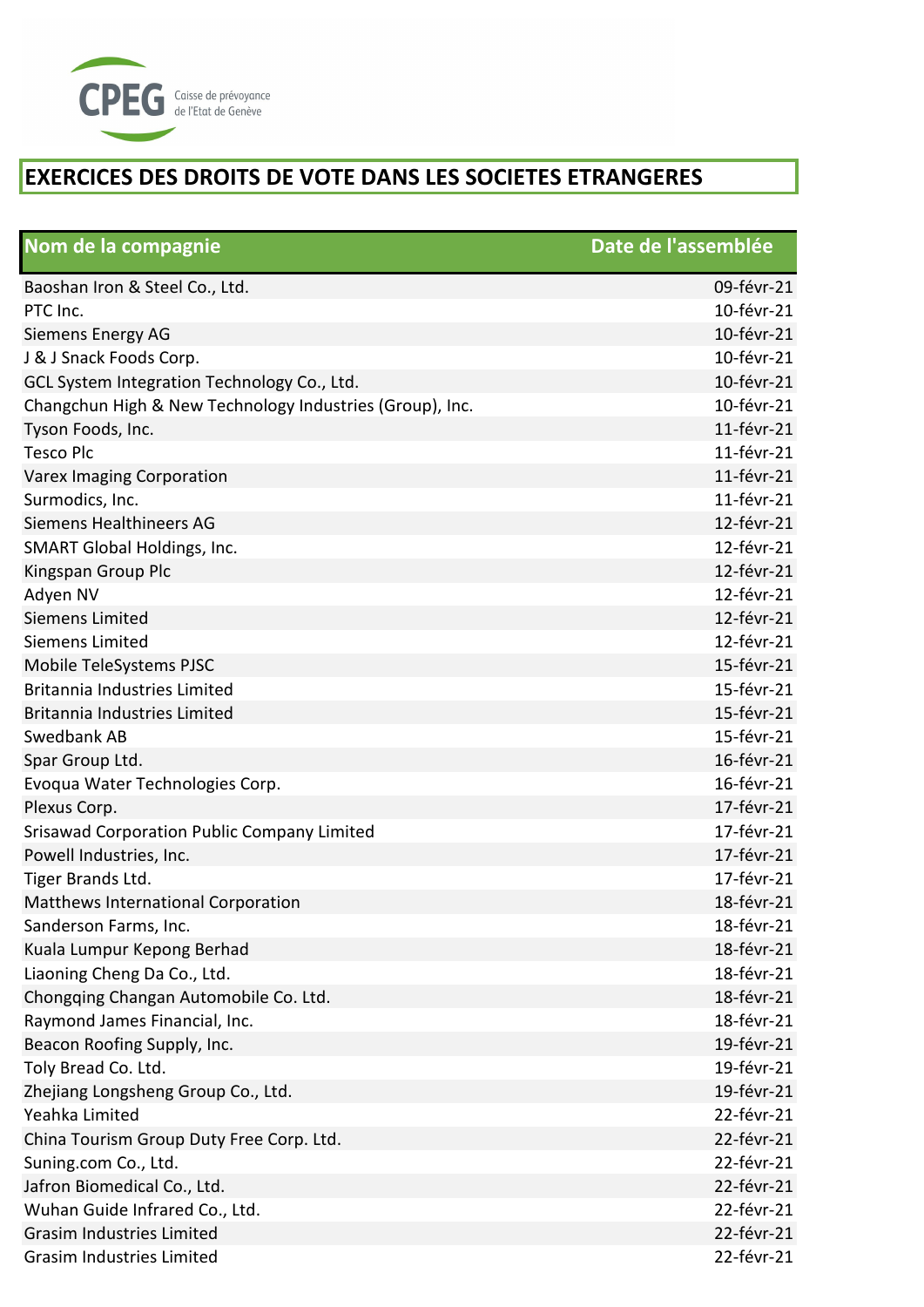

| Nom de la compagnie                                    | Date de l'assemblée |
|--------------------------------------------------------|---------------------|
| <b>Qatar Islamic Bank</b>                              | 22-févr-21          |
| <b>Qatar Islamic Bank</b>                              | 22-févr-21          |
| Apple Inc.                                             | 23-févr-21          |
| Meta Financial Group, Inc.                             | 23-févr-21          |
| China Gezhouba Group Co., Ltd.                         | 23-févr-21          |
| China National Chemical Engineering Co., Ltd.          | 23-févr-21          |
| Jiangsu Yanghe Brewery Joint-Stock Co., Ltd.           | 23-févr-21          |
| China Education Group Holdings Limited                 | 23-févr-21          |
| <b>ICICI Lombard General Insurance Company Limited</b> | 23-févr-21          |
| <b>ICICI Lombard General Insurance Company Limited</b> | 23-févr-21          |
| Jiangsu Zhongnan Construction Group Co., Ltd.          | 23-févr-21          |
| Deere & Company                                        | 24-févr-21          |
| Tetra Tech, Inc.                                       | 24-févr-21          |
| Berry Global Group, Inc.                               | 24-févr-21          |
| <b>Great Wall Motor Company Limited</b>                | 24-févr-21          |
| <b>Great Wall Motor Company Limited</b>                | 24-févr-21          |
| Hengtong Optic-Electric Co., Ltd.                      | 24-févr-21          |
| Da An Gene Co., Ltd. of Sun Yat-sen University         | 24-févr-21          |
| Winning Health Technology Group Co. Ltd.               | 24-févr-21          |
| Tianjin Zhonghuan Semiconductor Co., Ltd.              | 24-févr-21          |
| Sichuan Kelun Pharmaceutical Co., Ltd.                 | 24-févr-21          |
| <b>Emirates NBD PJSC</b>                               | 24-févr-21          |
| <b>Quanex Building Products Corporation</b>            | 25-févr-21          |
| <b>TFS Financial Corporation</b>                       | 25-févr-21          |
| Johnson Outdoors Inc.                                  | 25-févr-21          |
| Infineon Technologies AG                               | 25-févr-21          |
| StoneX Group Inc.                                      | 25-févr-21          |
| Transcontinental Inc.                                  | 25-févr-21          |
| Zhejiang Sanhua Intelligent Controls Co., Ltd.         | 25-févr-21          |
| Joincare Pharmaceutical Group Industry Co., Ltd.       | 25-févr-21          |
| Tongwei Co., Ltd.                                      | 25-févr-21          |
| GigaDevice Semiconductor (Beijing), Inc.               | 25-févr-21          |
| Jiangxi Zhengbang Technology Co., Ltd.                 | 25-févr-21          |
| Laobaixing Pharmacy Chain JSC                          | 25-févr-21          |
| Jinke Property Group Co., Ltd.                         | 25-févr-21          |
| Jack in the Box Inc.                                   | 26-févr-21          |
| <b>TravelSky Technology Limited</b>                    | 26-févr-21          |
| Mitsubishi UFJ Lease & Finance Co., Ltd.               | 26-févr-21          |
| BOE Technology Group Co., Ltd.                         | 26-févr-21          |
| Kimberly-Clark de Mexico SAB de CV                     | 26-févr-21          |
| Money Forward, Inc.                                    | 26-févr-21          |
| Fuyao Glass Industry Group Co., Ltd.                   | 26-févr-21          |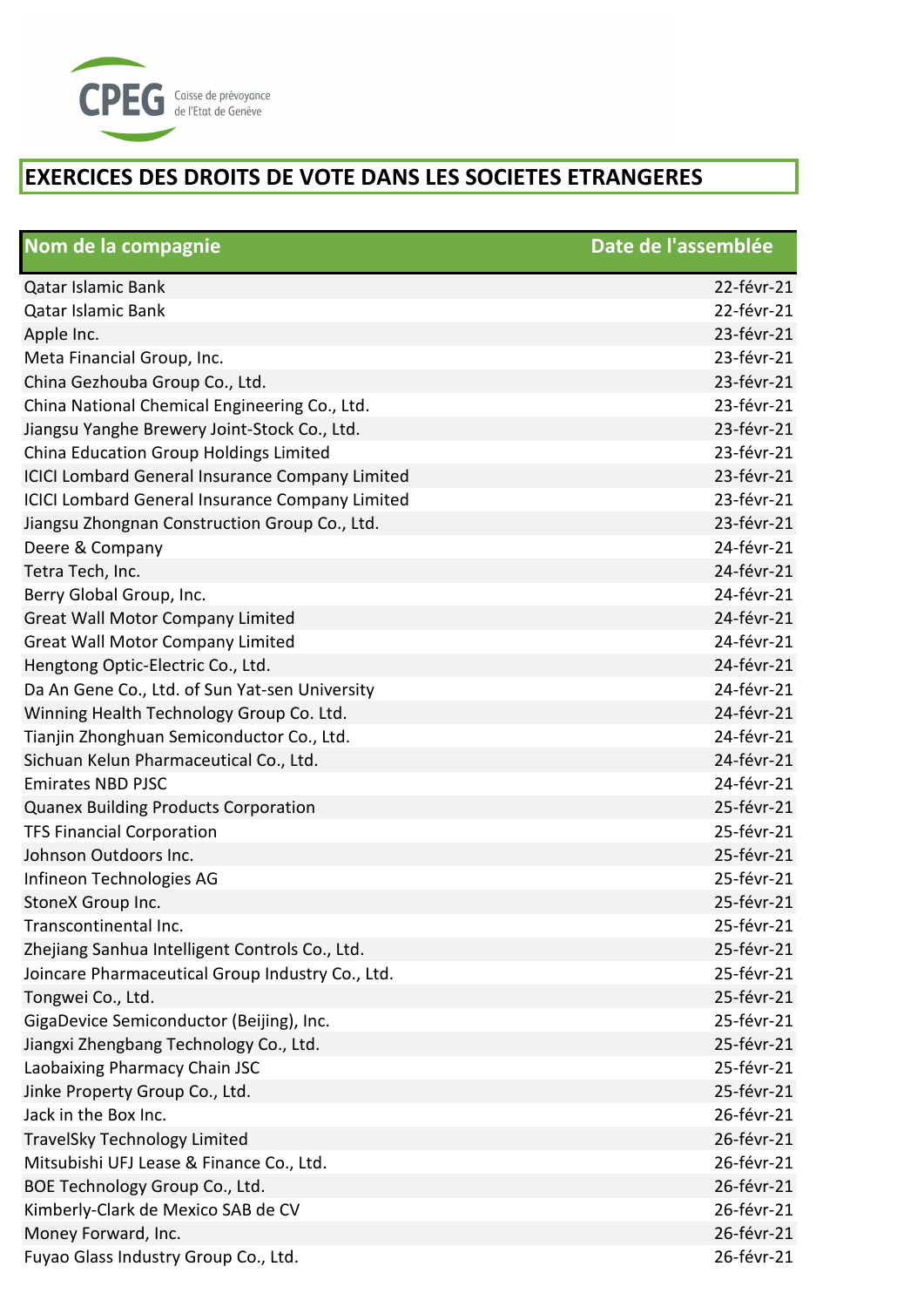

| Nom de la compagnie                             | Date de l'assemblée |
|-------------------------------------------------|---------------------|
| Fuyao Glass Industry Group Co., Ltd.            | 26-févr-21          |
| Fuyao Glass Industry Group Co., Ltd.            | 26-févr-21          |
| Intco Medical Technology Co., Ltd.              | 26-févr-21          |
| Fuyao Glass Industry Group Co., Ltd.            | 26-févr-21          |
| Juewei Food Co., Ltd.                           | 26-févr-21          |
| Shenzhen Kangtai Biological Products Co., Ltd.  | 26-févr-21          |
| Maxscend Microelectronics Co., Ltd.             | 26-févr-21          |
| Zhengzhou Yutong Bus Co., Ltd.                  | 26-févr-21          |
| First Abu Dhabi Bank PJSC                       | 28-févr-21          |
| <b>Yes Bank Limited</b>                         | 01-mars-21          |
| Acacia Communications, Inc.                     | $01$ -mars-21       |
| Orsted A/S                                      | $01$ -mars-21       |
| Alibaba Health Information Technology Limited   | $01$ -mars-21       |
| Baidu, Inc.                                     | 01-mars-21          |
| Guolian Securities Co., Ltd.                    | 01-mars-21          |
| Guolian Securities Co., Ltd.                    | 01-mars-21          |
| Tianshui Huatian Technology Co., Ltd.           | $01$ -mars-21       |
| Masraf Al-Rayan QSC                             | 01-mars-21          |
| Masraf Al-Rayan QSC                             | 01-mars-21          |
| The National Commercial Bank CJSC               | 01-mars-21          |
| Samba Financial Group                           | $01$ -mars-21       |
| <b>Nordson Corporation</b>                      | 02-mars-21          |
| Slack Technologies, Inc.                        | 02-mars-21          |
| First Pacific Company Limited                   | 02-mars-21          |
| Kone Oyj                                        | 02-mars-21          |
| Kone Oyj                                        | 02-mars-21          |
| Navistar International Corporation              | 02-mars-21          |
| Helmerich & Payne, Inc.                         | 02-mars-21          |
| Tangshan Jidong Cement Co. Ltd.                 | 02-mars-21          |
| Dongxing Securities Co., Ltd.                   | 02-mars-21          |
| Shandong Sinocera Functional Material Co., Ltd. | $02$ -mars-21       |
| BGI Genomics Co., Ltd.                          | 02-mars-21          |
| China Greatwall Technology Group Co., Ltd.      | 02-mars-21          |
| Hesteel Co., Ltd.                               | 02-mars-21          |
| S.F. Holding Co., Ltd.                          | 02-mars-21          |
| Enanta Pharmaceuticals, Inc.                    | 02-mars-21          |
| CMC Materials, Inc.                             | 03-mars-21          |
| Callaway Golf Company                           | 03-mars-21          |
| <b>Fair Isaac Corporation</b>                   | 03-mars-21          |
| Nexi SpA                                        | 03-mars-21          |
| Avaya Holdings Corp.                            | 03-mars-21          |
| <b>BAWAG Group AG</b>                           | 03-mars-21          |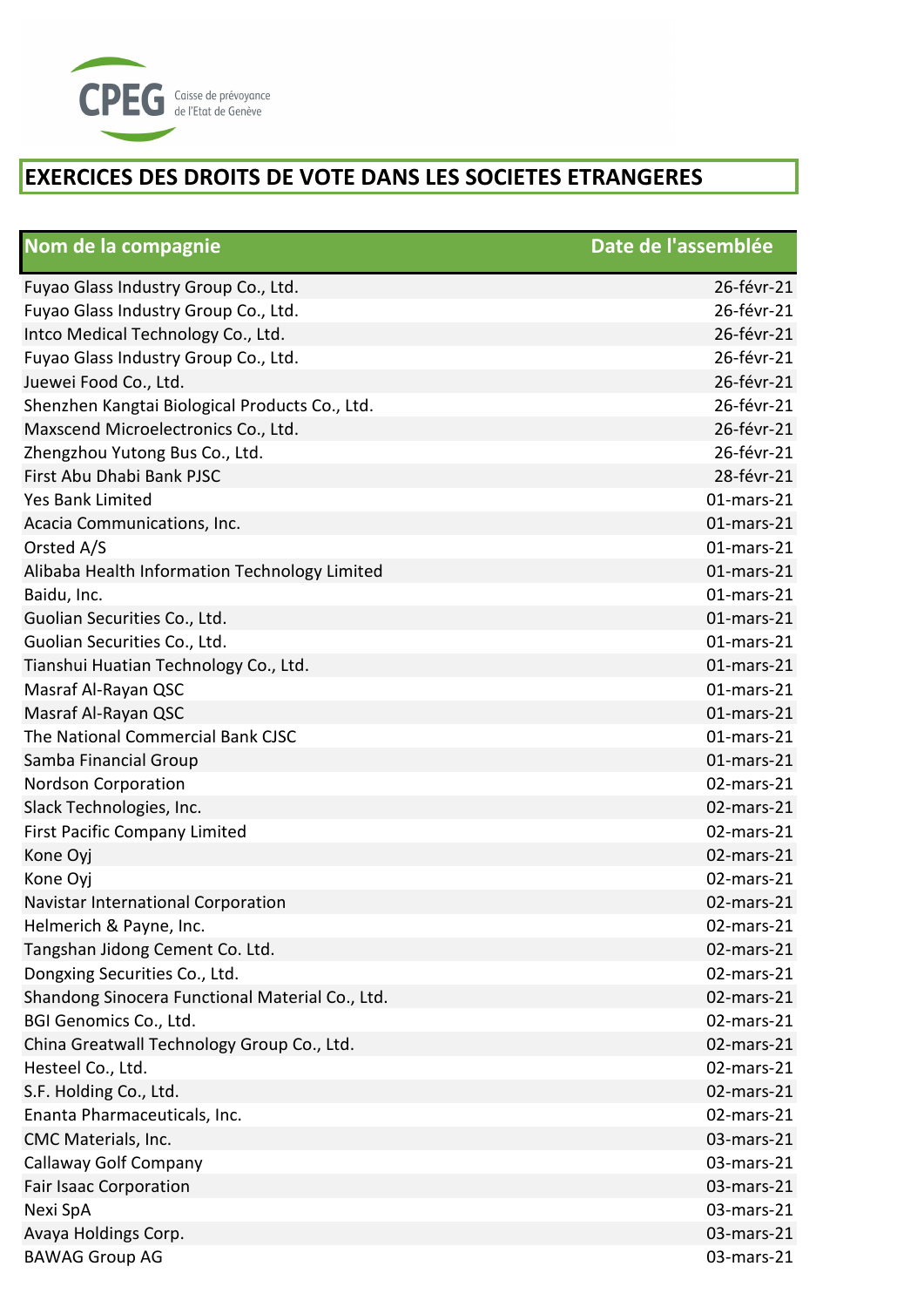

| Nom de la compagnie                                       | Date de l'assemblée |
|-----------------------------------------------------------|---------------------|
| Ooredoo QPSC                                              | 03-mars-21          |
| Ooredoo QPSC                                              | 03-mars-21          |
| KULICKE AND SOFFA INDUSTRIES, INC.                        | 04-mars-21          |
| Wartsila Oyj Abp                                          | 04-mars-21          |
| <b>CSPC Pharmaceutical Group Limited</b>                  | 05-mars-21          |
| Orient Securities Co., Ltd.                               | 05-mars-21          |
| Haier Smart Home Co., Ltd.                                | 05-mars-21          |
| Haier Smart Home Co., Ltd.                                | 05-mars-21          |
| Haier Smart Home Co., Ltd.                                | 05-mars-21          |
| Haier Smart Home Co., Ltd.                                | 05-mars-21          |
| Xiamen Tungsten Co., Ltd.                                 | 05-mars-21          |
| Demant A/S                                                | 05-mars-21          |
| <b>Tata Motors Limited</b>                                | 05-mars-21          |
| <b>Tata Motors Limited</b>                                | 05-mars-21          |
| RealPage, Inc.                                            | 08-mars-21          |
| Shandong Weigao Group Medical Polymer Company Limited     | 08-mars-21          |
| <b>Stellantis NV</b>                                      | 08-mars-21          |
| <b>Stellantis NV</b>                                      | 08-mars-21          |
| China Resources Sanjiu Medical & Pharmaceutical Co., Ltd. | 08-mars-21          |
| Barwa Real Estate Co.                                     | 08-mars-21          |
| Barwa Real Estate Co.                                     | 08-mars-21          |
| New Oriental Education & Technology Group, Inc.           | 08-mars-21          |
| <b>Naturgy Energy Group SA</b>                            | 09-mars-21          |
| The Walt Disney Company                                   | 09-mars-21          |
| Nippon Building Fund, Inc.                                | 09-mars-21          |
| Toll Brothers, Inc.                                       | 09-mars-21          |
| Adient plc                                                | 09-mars-21          |
| Shriram Transport Finance Company Limited                 | 10-mars-21          |
| Hill-Rom Holdings, Inc.                                   | 10-mars-21          |
| Analog Devices, Inc.                                      | $10$ -mars- $21$    |
| <b>QUALCOMM Incorporated</b>                              | 10-mars-21          |
| Lepu Medical Technology (Beijing) Co., Ltd.               | 10-mars-21          |
| SDIC Power Holdings Co., Ltd.                             | 10-mars-21          |
| Angel Yeast Co., Ltd.                                     | 10-mars-21          |
| People's Insurance Company (Group) of China Limited       | 10-mars-21          |
| People's Insurance Co. (Group) of China Limited           | 10-mars-21          |
| Johnson Controls International plc                        | 10-mars-21          |
| Hologic Inc.                                              | $11$ -mars- $21$    |
| The RMR Group Inc.                                        | $11$ -mars- $21$    |
| Sonos, Inc.                                               | $11$ -mars- $21$    |
| IHS Markit Ltd.                                           | $11$ -mars- $21$    |
| S&P Global Inc.                                           | $11$ -mars- $21$    |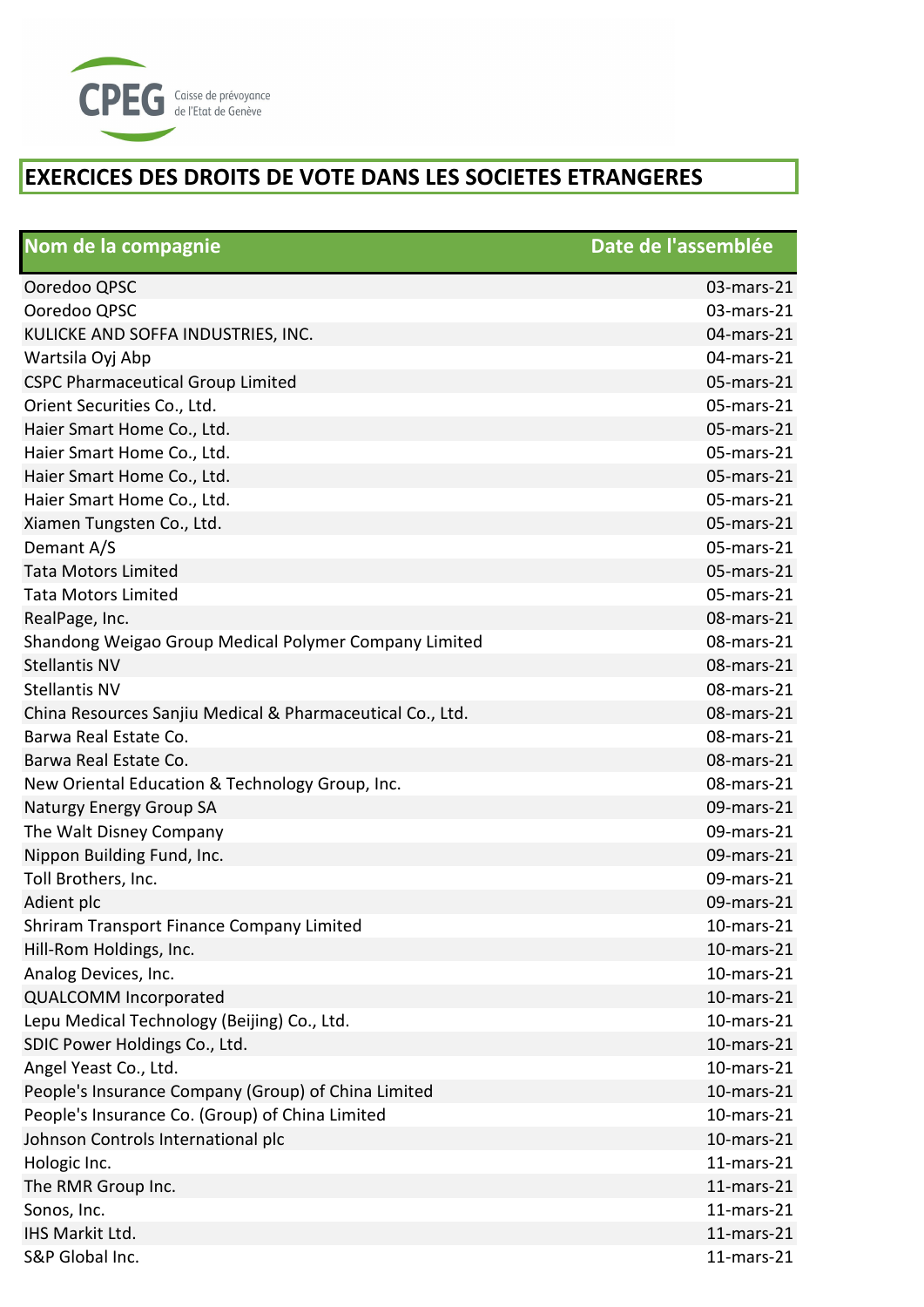

| Nom de la compagnie                     | Date de l'assemblée |
|-----------------------------------------|---------------------|
| Pandora AS                              | $11$ -mars- $21$    |
| National Fuel Gas Company               | $11$ -mars- $21$    |
| F5 Networks, Inc.                       | $11$ -mars- $21$    |
| Applied Materials, Inc.                 | $11$ -mars-21       |
| <b>Cabot Corporation</b>                | $11$ -mars-21       |
| Zhongjin Gold Corp. Ltd.                | $11$ -mars-21       |
| AmerisourceBergen Corporation           | $11$ -mars-21       |
| Novozymes A/S                           | $11$ -mars-21       |
| <b>Enghouse Systems Limited</b>         | $11$ -mars-21       |
| <b>POSCO</b>                            | 12-mars-21          |
| <b>POSCO</b>                            | 12-mars-21          |
| Bank of Beijing Co., Ltd.               | 12-mars-21          |
| China Railway Group Limited             | 12-mars-21          |
| China Railway Group Limited             | $12$ -mars- $21$    |
| Kunlun Energy Company Limited           | 12-mars-21          |
| Sanmina Corporation                     | $15$ -mars- $21$    |
| POSCO Chemical Co., Ltd.                | 15-mars-21          |
| POSCO Chemical Co., Ltd.                | 15-mars-21          |
| Ningbo Tuopu Group Co., Ltd.            | 15-mars-21          |
| PT Bank Mandiri (Persero) Tbk           | 15-mars-21          |
| DSV Panalpina A/S                       | 15-mars-21          |
| Petronet Lng Limited                    | 15-mars-21          |
| Petronet Lng Limited                    | 15-mars-21          |
| Beijing Kunlun Tech Co., Ltd.           | 15-mars-21          |
| Jiangxi Zhengbang Technology Co., Ltd.  | 15-mars-21          |
| Shenzhen Goodix Technology Co., Ltd.    | 15-mars-21          |
| Yango Group Co., Ltd.                   | 15-mars-21          |
| Chaozhou Three-Circle (Group) Co., Ltd. | 15-mars-21          |
| Carlsberg A/S                           | 15-mars-21          |
| Saudi Arabian Mining Co.                | 15-mars-21          |
| Maruti Suzuki India Limited             | 16-mars-21          |
| Maruti Suzuki India Limited             | 16-mars-21          |
| Lupin Limited                           | 16-mars-21          |
| Lupin Limited                           | 16-mars-21          |
| Gemdale Corp.                           | 16-mars-21          |
| <b>SYNNEX Corporation</b>               | 16-mars-21          |
| BrightView Holdings, Inc.               | 16-mars-21          |
| MAXIMUS, Inc.                           | 16-mars-21          |
| The Toro Company                        | 16-mars-21          |
| AECC Aero-engine Control Co., Ltd.      | 16-mars-21          |
| Danske Bank A/S                         | 16-mars-21          |
| Sun Pharmaceutical Industries Limited   | 16-mars-21          |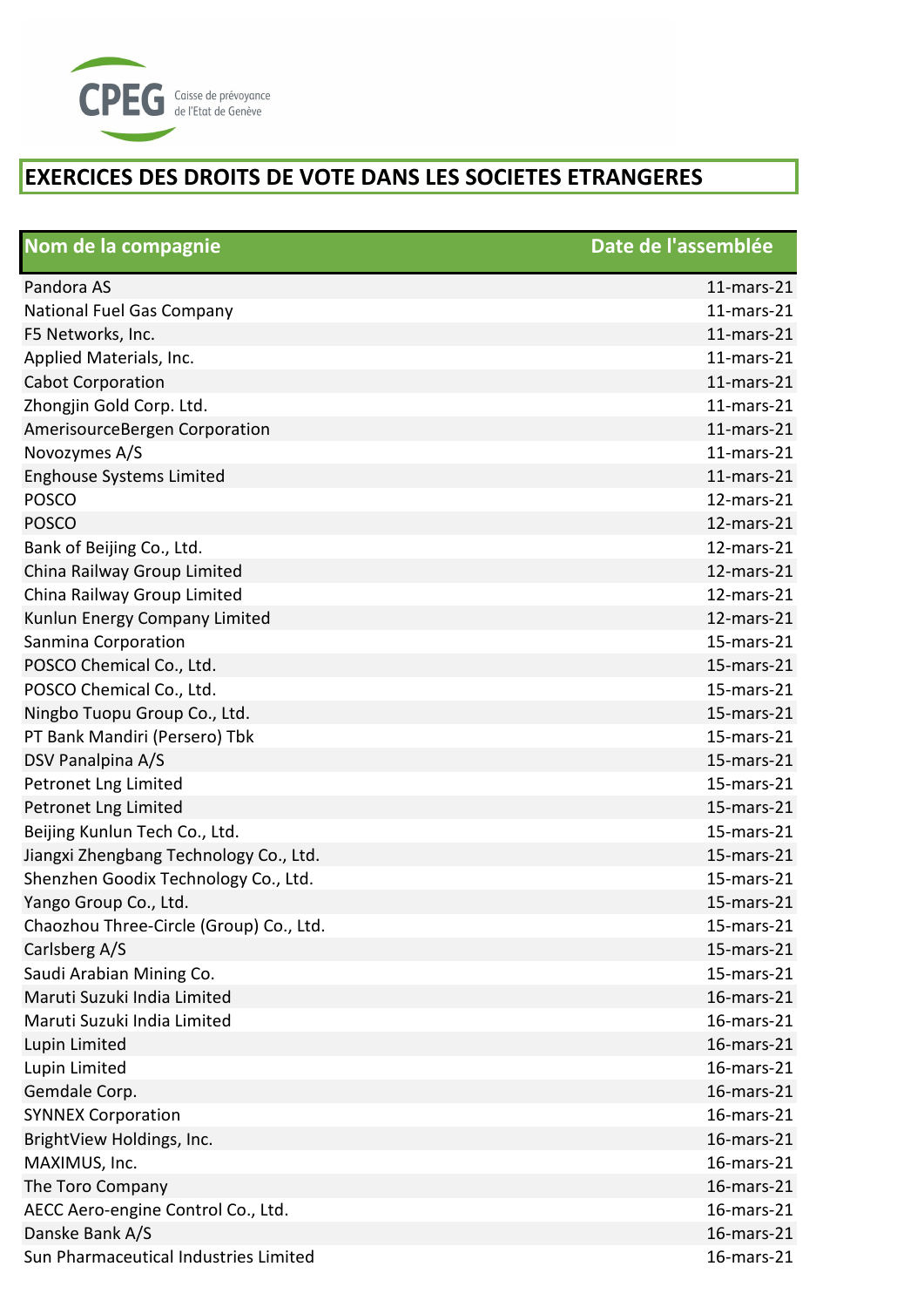

| Nom de la compagnie                               | Date de l'assemblée |
|---------------------------------------------------|---------------------|
| Sun Pharmaceutical Industries Limited             | 16-mars-21          |
| Dubai Islamic Bank PJSC                           | 16-mars-21          |
| Dubai Islamic Bank PJSC                           | 16-mars-21          |
| The Cooper Companies, Inc.                        | 17-mars-21          |
| Agilent Technologies, Inc.                        | 17-mars-21          |
| Samsung Electro-Mechanics Co., Ltd.               | 17-mars-21          |
| Samsung Electro-Mechanics Co., Ltd.               | 17-mars-21          |
| Samsung Electronics Co., Ltd.                     | 17-mars-21          |
| Samsung Electronics Co., Ltd.                     | 17-mars-21          |
| Samsung SDS Co., Ltd.                             | 17-mars-21          |
| Samsung SDS Co., Ltd.                             | 17-mars-21          |
| Samsung SDI Co., Ltd.                             | 17-mars-21          |
| Samsung SDI Co., Ltd.                             | 17-mars-21          |
| Kojamo Oyj                                        | 17-mars-21          |
| <b>Starbucks Corporation</b>                      | 17-mars-21          |
| Eregli Demir ve Celik Fabrikalari TAS             | 17-mars-21          |
| Siemens Gamesa Renewable Energy SA                | 17-mars-21          |
| Tebian Electric Apparatus Stock Co., Ltd.         | 17-mars-21          |
| Ganfeng Lithium Co., Ltd.                         | 17-mars-21          |
| Ganfeng Lithium Co., Ltd.                         | 17-mars-21          |
| Yantai Eddie Precision Machinery Co., Ltd.        | 17-mars-21          |
| Meinian Onehealth Healthcare Holdings Co., Ltd.   | 17-mars-21          |
| Ford Otomotiv Sanayi AS                           | 17-mars-21          |
| <b>Emirates Telecommunications Group Co. PJSC</b> | 17-mars-21          |
| <b>Emirates Telecommunications Group Co. PJSC</b> | 17-mars-21          |
| <b>Qatar International Islamic Bank</b>           | 17-mars-21          |
| Qatar International Islamic Bank                  | 17-mars-21          |
| Trip.com Group Ltd.                               | 18-mars-21          |
| ORION Corp. (Korea)                               | 18-mars-21          |
| Cheil Worldwide, Inc.                             | 18-mars-21          |
| Cheil Worldwide, Inc.                             | 18-mars-21          |
| LG Innotek Co., Ltd.                              | 18-mars-21          |
| LG Innotek Co., Ltd.                              | 18-mars-21          |
| Samsung Engineering Co., Ltd.                     | 18-mars-21          |
| Samsung Engineering Co., Ltd.                     | 18-mars-21          |
| Samsung Card Co., Ltd.                            | 18-mars-21          |
| Samsung Card Co., Ltd.                            | 18-mars-21          |
| Hotel Shilla Co., Ltd.                            | 18-mars-21          |
| Hotel Shilla Co., Ltd.                            | 18-mars-21          |
| S-1 Corp. (Korea)                                 | 18-mars-21          |
| S-1 Corp. (Korea)                                 | 18-mars-21          |
| Samsung Life Insurance Co., Ltd.                  | 18-mars-21          |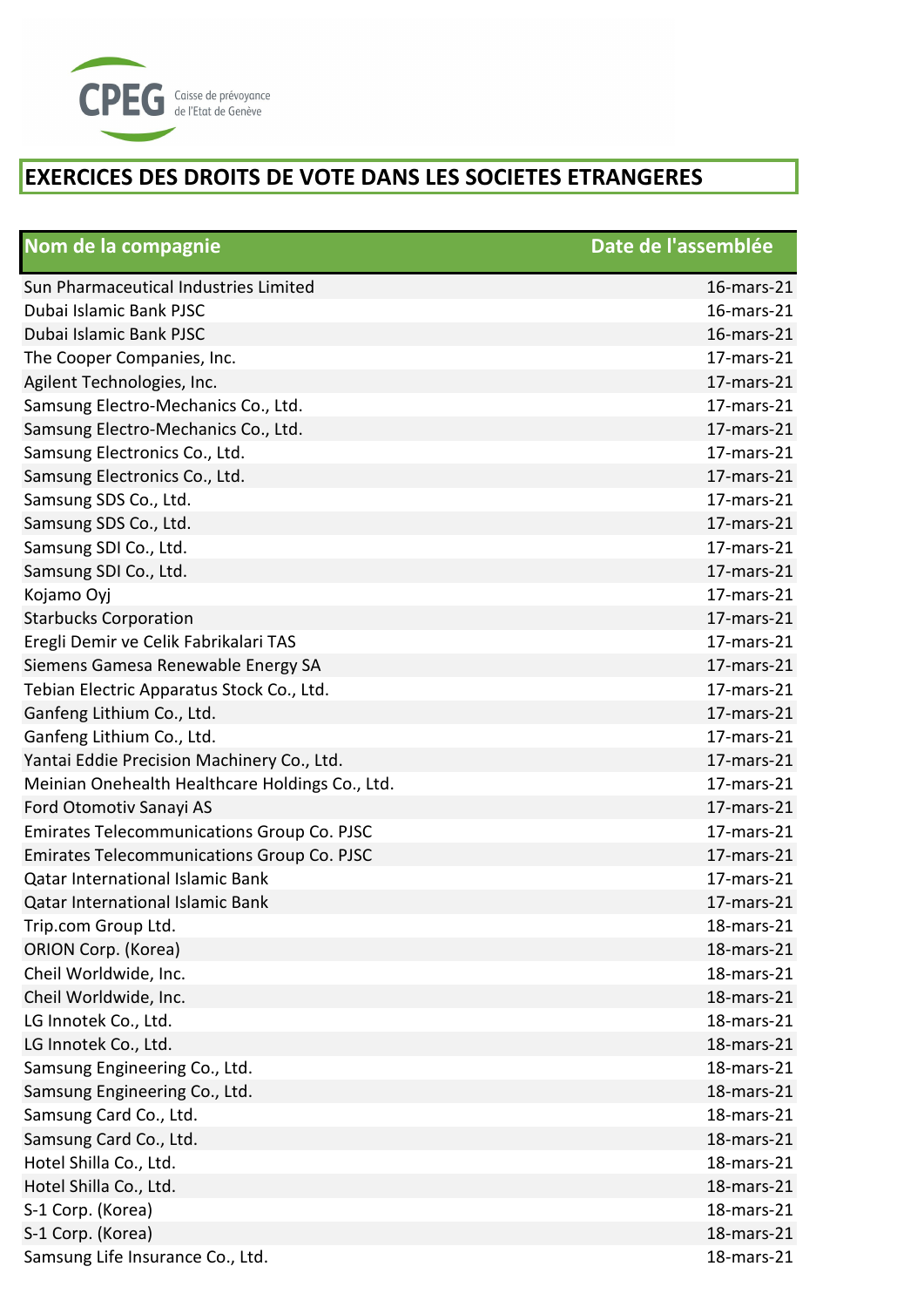

| Nom de la compagnie                              | Date de l'assemblée |
|--------------------------------------------------|---------------------|
| Samsung Life Insurance Co., Ltd.                 | 18-mars-21          |
| MERITZ SECURITIES Co., Ltd.                      | 18-mars-21          |
| MERITZ SECURITIES Co., Ltd.                      | 18-mars-21          |
| Arrowhead Pharmaceuticals, Inc.                  | 18-mars-21          |
| Toshiba Corp.                                    | 18-mars-21          |
| <b>Great Wall Motor Company Limited</b>          | 18-mars-21          |
| <b>Great Wall Motor Company Limited</b>          | 18-mars-21          |
| Saudi Kayan Petrochemical Co.                    | 18-mars-21          |
| Samsung C&T Corp.                                | 19-mars-21          |
| Samsung C&T Corp.                                | 19-mars-21          |
| LG Household & Health Care Ltd.                  | 19-mars-21          |
| LG Household & Health Care Ltd.                  | 19-mars-21          |
| Samsung Securities Co., Ltd.                     | 19-mars-21          |
| Samsung Securities Co., Ltd.                     | 19-mars-21          |
| Amorepacific Corp.                               | 19-mars-21          |
| Amorepacific Corp.                               | 19-mars-21          |
| Samsung Heavy Industries Co., Ltd.               | 19-mars-21          |
| Samsung Heavy Industries Co., Ltd.               | 19-mars-21          |
| AmorePacific Group, Inc.                         | 19-mars-21          |
| Samsung Fire & Marine Insurance Co., Ltd.        | 19-mars-21          |
| Samsung Fire & Marine Insurance Co., Ltd.        | 19-mars-21          |
| Samsung BioLogics Co., Ltd.                      | 19-mars-21          |
| Samsung BioLogics Co., Ltd.                      | 19-mars-21          |
| LG Uplus Corp.                                   | 19-mars-21          |
| LG Uplus Corp.                                   | 19-mars-21          |
| CSC Financial Co., Ltd.                          | 19-mars-21          |
| Bancolombia SA                                   | 19-mars-21          |
| Kubota Corp.                                     | 19-mars-21          |
| Yuhan Corp.                                      | 19-mars-21          |
| Yuhan Corp.                                      | 19-mars-21          |
| Coca-Cola FEMSA SAB de CV                        | 19-mars-21          |
| Altia Oyj                                        | 19-mars-21          |
| Shandong Linglong Tyre Co., Ltd.                 | 19-mars-21          |
| LBX Pharmacy Chain JSC                           | 19-mars-21          |
| <b>Bharti Airtel Limited</b>                     | 19-mars-21          |
| <b>Bharti Airtel Limited</b>                     | 19-mars-21          |
| THK CO., LTD.                                    | 20-mars-21          |
| Kia Motors Corp.                                 | 22-mars-21          |
| Kia Motors Corp.                                 | 22-mars-21          |
| Santander Bank Polska SA                         | 22-mars-21          |
| Hithink RoyalFlush Information Network Co., Ltd. | 22-mars-21          |
| Kotak Mahindra Bank Limited                      | 23-mars-21          |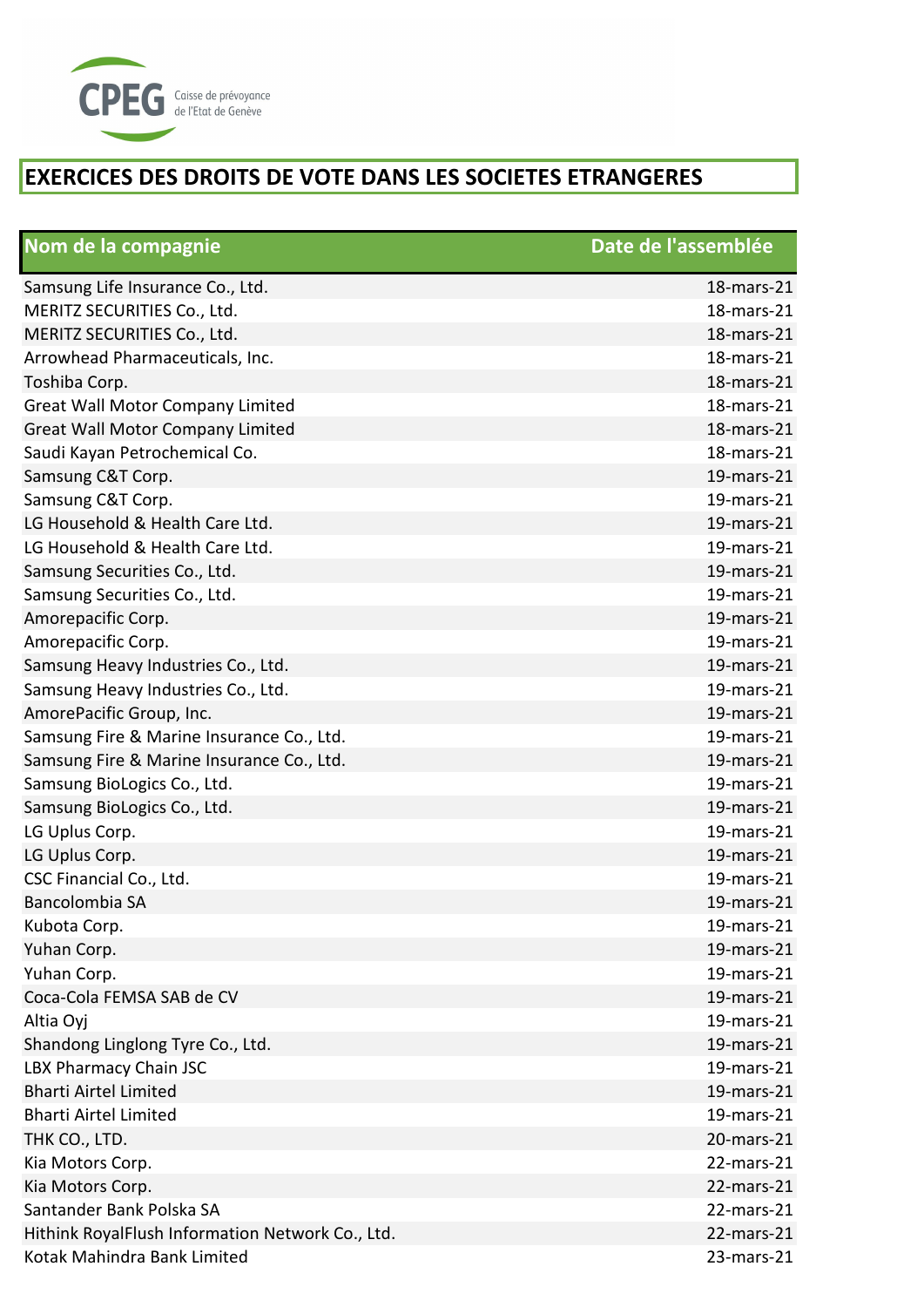

| Nom de la compagnie                              | Date de l'assemblée |
|--------------------------------------------------|---------------------|
| Lotte Chemical Corp.                             | 23-mars-21          |
| Lotte Chemical Corp.                             | $23$ -mars- $21$    |
| LG Display Co., Ltd.                             | 23-mars-21          |
| LG Display Co., Ltd.                             | 23-mars-21          |
| China National Building Material Company Limited | 23-mars-21          |
| Hyundai Steel Co.                                | 23-mars-21          |
| Hyundai Steel Co.                                | 23-mars-21          |
| Waddell & Reed Financial, Inc.                   | 23-mars-21          |
| Chugai Pharmaceutical Co., Ltd.                  | 23-mars-21          |
| Nabtesco Corp.                                   | 23-mars-21          |
| Hulic Co., Ltd.                                  | 23-mars-21          |
| A.P. Moller-Maersk A/S                           | $23$ -mars- $21$    |
| H. Lundbeck A/S                                  | 23-mars-21          |
| Lotte Shopping Co., Ltd.                         | 23-mars-21          |
| Lotte Shopping Co., Ltd.                         | 23-mars-21          |
| Wal-Mart de Mexico SAB de CV                     | 23-mars-21          |
| Seazen Holdings Co. Ltd.                         | 23-mars-21          |
| Randstad NV                                      | 23-mars-21          |
| <b>Riyad Bank</b>                                | 23-mars-21          |
| Bank of Communications Co., Ltd.                 | 24-mars-21          |
| Bank of Communications Co., Ltd.                 | 24-mars-21          |
| Svenska Handelsbanken AB                         | 24-mars-21          |
| Hyundai Mobis Co., Ltd.                          | 24-mars-21          |
| Hyundai Mobis Co., Ltd.                          | 24-mars-21          |
| Hyundai GLOVIS Co., Ltd.                         | 24-mars-21          |
| Hyundai Motor Co., Ltd.                          | 24-mars-21          |
| Hyundai Motor Co., Ltd.                          | 24-mars-21          |
| E-Mart, Inc.                                     | 24-mars-21          |
| E-Mart, Inc.                                     | 24-mars-21          |
| Shinsegae Co., Ltd.                              | 24-mars-21          |
| Shinsegae Co., Ltd.                              | 24-mars-21          |
| LG Electronics, Inc.                             | 24-mars-21          |
| LG Electronics, Inc.                             | 24-mars-21          |
| SK Biopharmaceuticals Co., Ltd.                  | 24-mars-21          |
| Doosan Bobcat, Inc.                              | 24-mars-21          |
| Doosan Bobcat, Inc.                              | 24-mars-21          |
| MIRAE ASSET DAEWOO CO., LTD.                     | 24-mars-21          |
| MIRAE ASSET DAEWOO CO., LTD.                     | 24-mars-21          |
| ABM Industries Incorporated                      | 24-mars-21          |
| HANWHA SOLUTIONS CORP.                           | 24-mars-21          |
| HANWHA SOLUTIONS CORP.                           | 24-mars-21          |
| Kyowa Kirin Co., Ltd.                            | 24-mars-21          |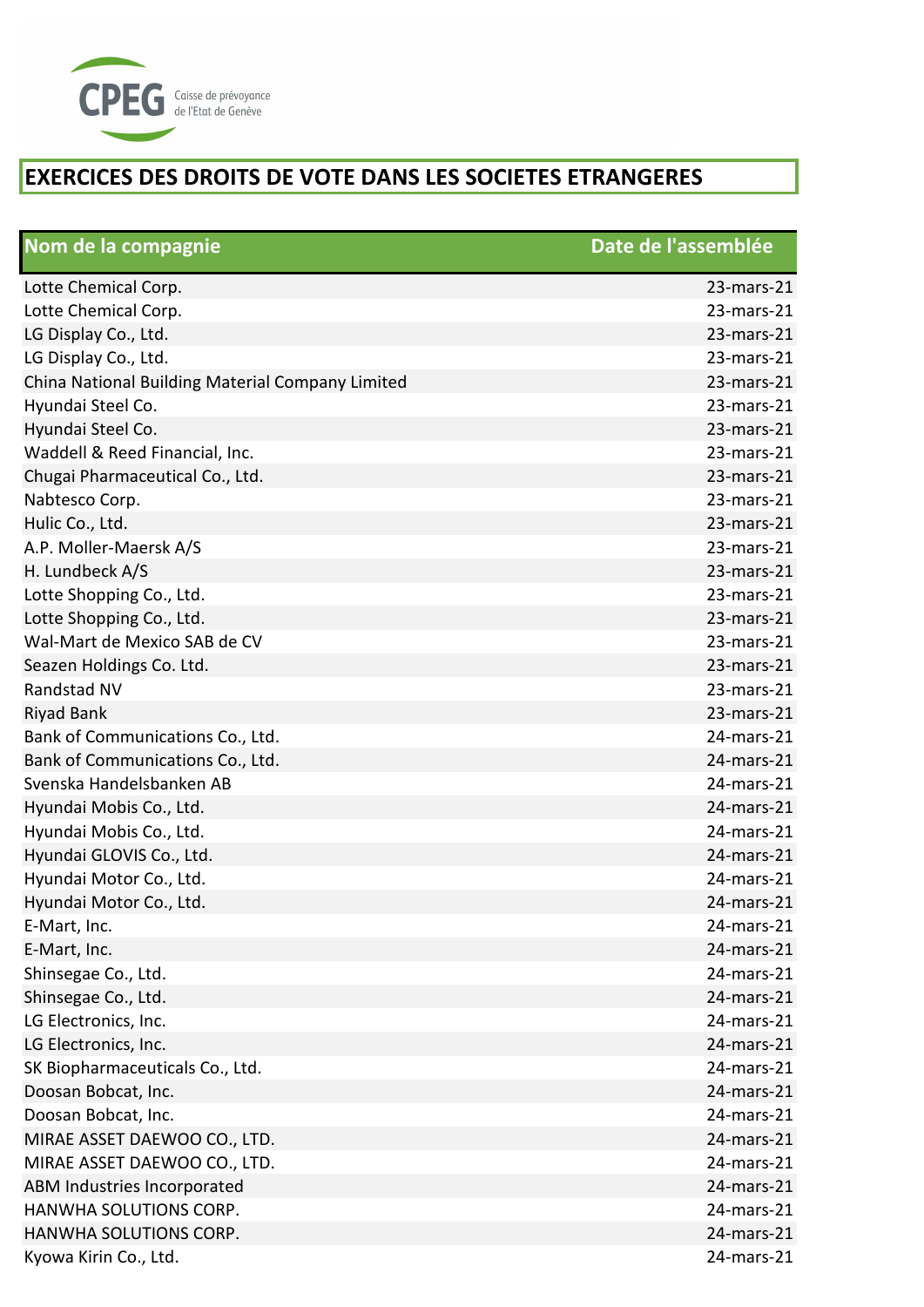

| Nom de la compagnie                                 | Date de l'assemblée |
|-----------------------------------------------------|---------------------|
| Korea Zinc Co., Ltd.                                | 24-mars-21          |
| Korea Zinc Co., Ltd.                                | 24-mars-21          |
| Korea Shipbuilding & Offshore Engineering Co., Ltd. | 24-mars-21          |
| Korea Shipbuilding & Offshore Engineering Co., Ltd. | 24-mars-21          |
| NAVER Corp.                                         | 24-mars-21          |
| NAVER Corp.                                         | 24-mars-21          |
| Abu Dhabi Commercial Bank                           | 24-mars-21          |
| Abu Dhabi Commercial Bank                           | 24-mars-21          |
| Yamaha Motor Co., Ltd.                              | 24-mars-21          |
| Sosei Group Corp.                                   | 24-mars-21          |
| Fomento Economico Mexicano SAB de CV                | 24-mars-21          |
| Kemira Oyj                                          | 24-mars-21          |
| Nordea Bank Abp                                     | 24-mars-21          |
| Sartorius Stedim Biotech SA                         | 24-mars-21          |
| <b>Aldar Properties PJSC</b>                        | 24-mars-21          |
| <b>Aldar Properties PJSC</b>                        | 24-mars-21          |
| <b>Akbank TAS</b>                                   | 24-mars-21          |
| Leo Group Co., Ltd.                                 | 24-mars-21          |
| Mesaieed Petrochemical Holding Co. QSC              | 24-mars-21          |
| Mesaieed Petrochemical Holding Co. QSC              | 24-mars-21          |
| Gjensidige Forsikring ASA                           | 24-mars-21          |
| Cipla Limited                                       | 25-mars-21          |
| Cipla Limited                                       | 25-mars-21          |
| BGF Retail Co., Ltd.                                | 25-mars-21          |
| BGF Retail Co., Ltd.                                | 25-mars-21          |
| NCsoft Corp.                                        | 25-mars-21          |
| NCsoft Corp.                                        | 25-mars-21          |
| Agios Pharmaceuticals, Inc.                         | 25-mars-21          |
| HYUNDAI ENGINEERING & CONSTRUCTION CO., LTD.        | 25-mars-21          |
| HYUNDAI ENGINEERING & CONSTRUCTION CO., LTD.        | 25-mars-21          |
| LG Chem Ltd.                                        | $25$ -mars- $21$    |
| LG Chem Ltd.                                        | 25-mars-21          |
| NH Investment & Securities Co., Ltd.                | 25-mars-21          |
| NH Investment & Securities Co., Ltd.                | $25$ -mars- $21$    |
| GS Retail Co., Ltd.                                 | 25-mars-21          |
| GS Retail Co., Ltd.                                 | 25-mars-21          |
| China Everbright Bank Company Limited               | 25-mars-21          |
| China Everbright Bank Company Limited               | 25-mars-21          |
| Shinhan Financial Group Co., Ltd.                   | 25-mars-21          |
| Shinhan Financial Group Co., Ltd.                   | 25-mars-21          |
| Banco de Chile SA                                   | 25-mars-21          |
| Jefferies Financial Group Inc.                      | 25-mars-21          |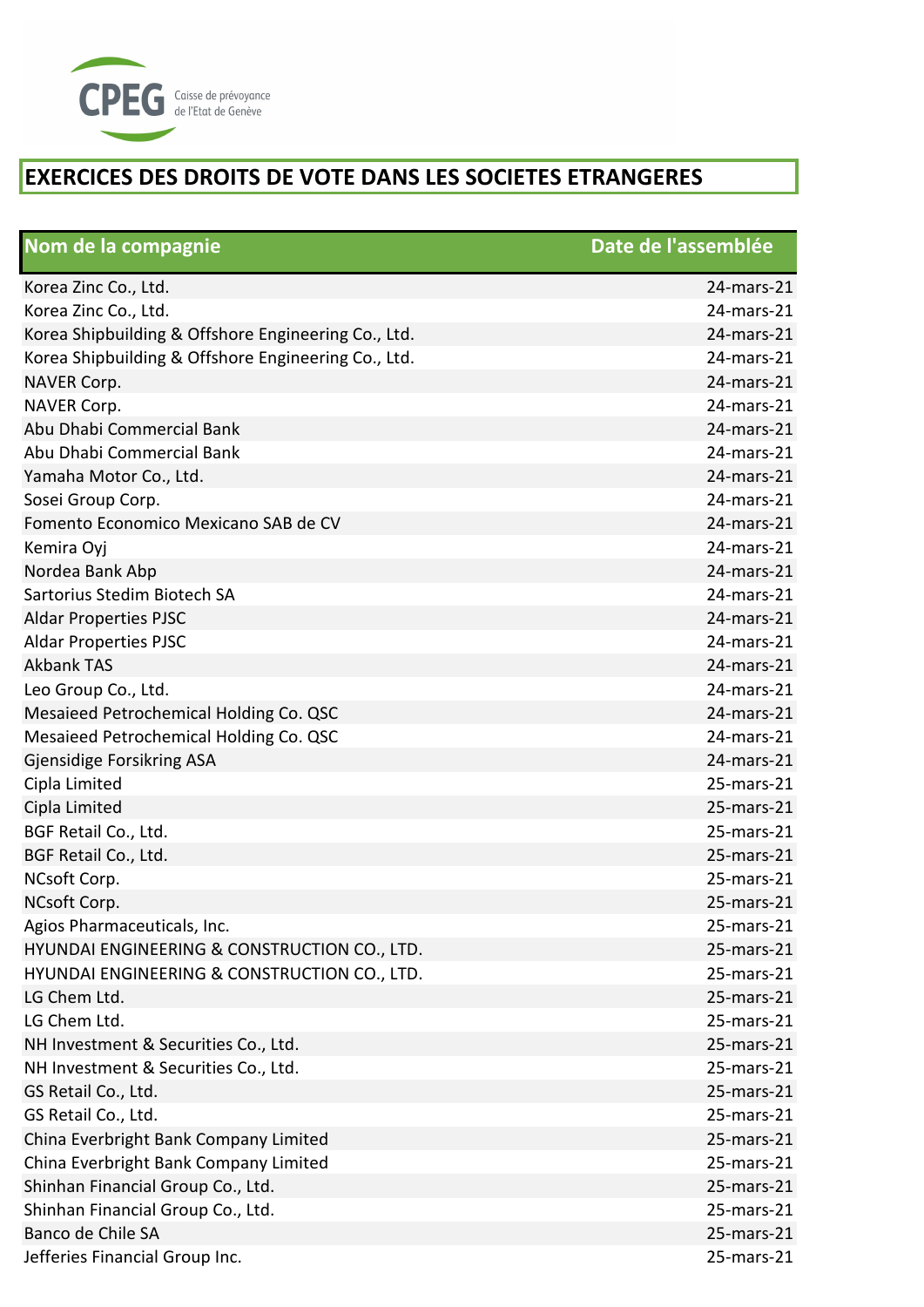

| Nom de la compagnie                                       | Date de l'assemblée |
|-----------------------------------------------------------|---------------------|
| <b>SKF AB</b>                                             | 25-mars-21          |
| DOUZONE BIZON Co., Ltd.                                   | 25-mars-21          |
| DOUZONE BIZON Co., Ltd.                                   | $25$ -mars- $21$    |
| <b>INPEX Corp.</b>                                        | 25-mars-21          |
| Shiseido Co., Ltd.                                        | 25-mars-21          |
| Trend Micro, Inc.                                         | 25-mars-21          |
| SK Telecom Co., Ltd.                                      | 25-mars-21          |
| SK Telecom Co., Ltd.                                      | 25-mars-21          |
| Peptidream Inc.                                           | 25-mars-21          |
| Coca-Cola Bottlers Japan Holdings, Inc.                   | 25-mars-21          |
| Kuraray Co., Ltd.                                         | 25-mars-21          |
| SUMCO Corp.                                               | $25$ -mars- $21$    |
| <b>Industrial Bank of Korea</b>                           | 25-mars-21          |
| Industrial Bank of Korea                                  | 25-mars-21          |
| HOSHIZAKI Corp.                                           | 25-mars-21          |
| DAEWOO SHIPBUILDING & MARINE ENGINEERING Co., Ltd.        | 25-mars-21          |
| <b>Bharat Petroleum Corporation Limited</b>               | 25-mars-21          |
| <b>Bharat Petroleum Corporation Limited</b>               | 25-mars-21          |
| BASE, Inc. (Japan)                                        | 25-mars-21          |
| <b>Essity AB</b>                                          | 25-mars-21          |
| Moncler SpA                                               | 25-mars-21          |
| NEXON Co., Ltd.                                           | 25-mars-21          |
| <b>CEMEX SAB de CV</b>                                    | 25-mars-21          |
| Swedbank AB                                               | 25-mars-21          |
| <b>Repsol SA</b>                                          | 25-mars-21          |
| <b>Banco Santander SA</b>                                 | 25-mars-21          |
| <b>CEMEX SAB de CV</b>                                    | 25-mars-21          |
| Asahi Group Holdings Ltd.                                 | 25-mars-21          |
| Pola Orbis Holdings Inc.                                  | 25-mars-21          |
| Novo Nordisk A/S                                          | 25-mars-21          |
| Ping An Insurance (Group) Company of China, Ltd.          | 25-mars-21          |
| Orion Oyj                                                 | 25-mars-21          |
| PT Bank Rakyat Indonesia (Persero) Tbk                    | 25-mars-21          |
| Hyundai Heavy Industries Holdings Co., Ltd.               | 25-mars-21          |
| Hyundai Heavy Industries Holdings Co., Ltd.               | 25-mars-21          |
| Ping An Insurance (Group) Co. of China Ltd.               | 25-mars-21          |
| Yapi ve Kredi Bankasi AS                                  | 25-mars-21          |
| Shenzhen Sunway Communication Co., Ltd.                   | 25-mars-21          |
| Jiangsu Zhongtian Technology Co., Ltd.                    | 25-mars-21          |
| China Merchants Shekou Industrial Zone Holdings Co., Ltd. | 25-mars-21          |
| <b>TCF Financial Corporation</b>                          | 25-mars-21          |
| Huntington Bancshares Incorporated                        | 25-mars-21          |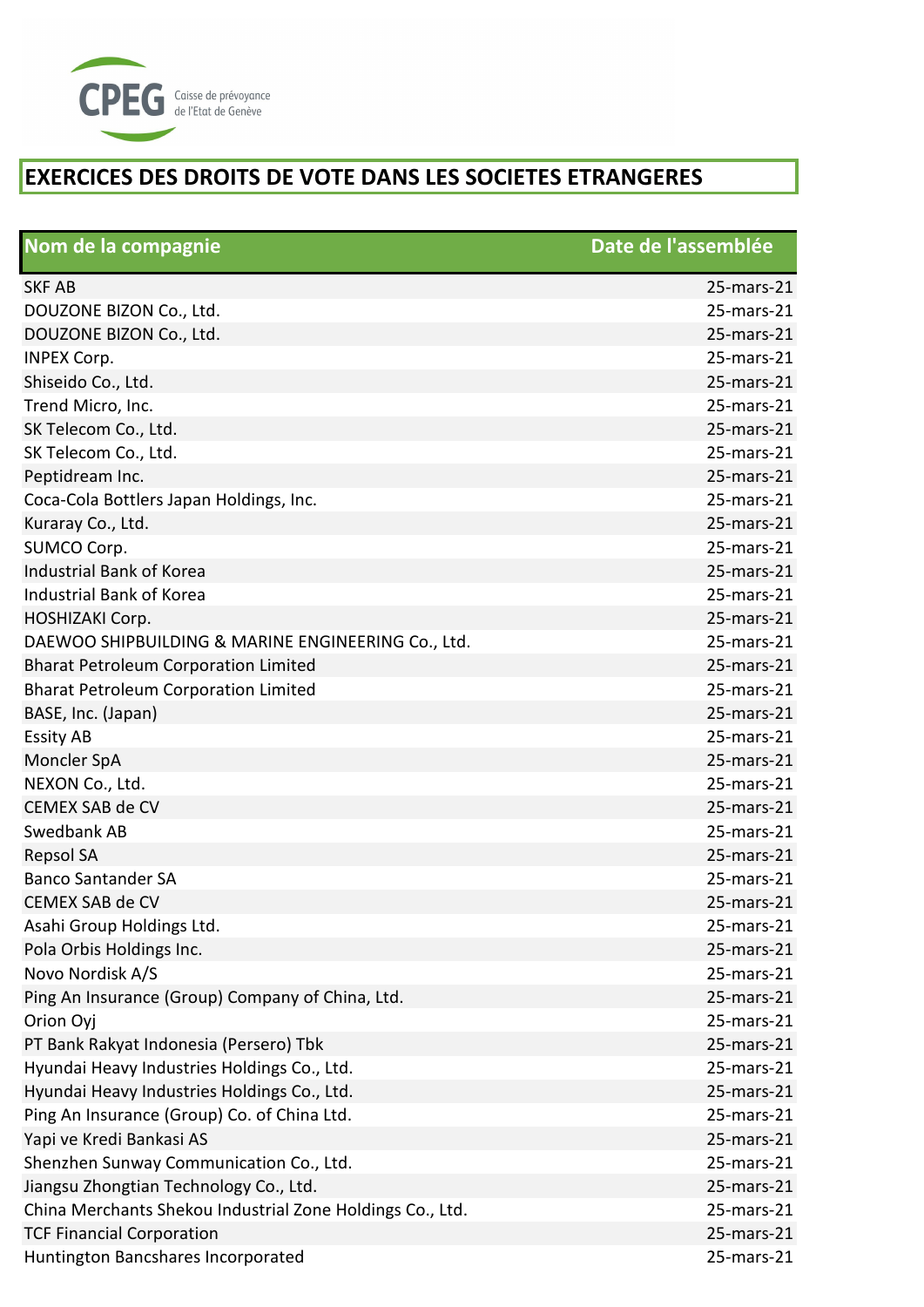

| Nom de la compagnie                       | Date de l'assemblée |
|-------------------------------------------|---------------------|
| UZABASE, Inc.                             | 25-mars-21          |
| Hanmi Pharmaceutical Co., Ltd.            | 26-mars-21          |
| Hanmi Pharmaceutical Co., Ltd.            | 26-mars-21          |
| HMS Holdings Corp.                        | 26-mars-21          |
| <b>Ecopetrol SA</b>                       | 26-mars-21          |
| Interconexion Electrica SA ESP            | 26-mars-21          |
| HYUNDAI MARINE & FIRE INSURANCE Co., Ltd. | 26-mars-21          |
| HYUNDAI MARINE & FIRE INSURANCE Co., Ltd. | 26-mars-21          |
| LG Corp.                                  | 26-mars-21          |
| LG Corp.                                  | 26-mars-21          |
| DB Insurance Co., Ltd.                    | 26-mars-21          |
| DB Insurance Co., Ltd.                    | 26-mars-21          |
| Netmarble Corp.                           | 26-mars-21          |
| Seegene, Inc.                             | 26-mars-21          |
| Seegene, Inc.                             | 26-mars-21          |
| CJ CheilJedang Corp.                      | 26-mars-21          |
| CJ CheilJedang Corp.                      | 26-mars-21          |
| Kumho Petrochemical Co., Ltd.             | 26-mars-21          |
| Kumho Petrochemical Co., Ltd.             | 26-mars-21          |
| Korea Investment Holdings Co., Ltd.       | 26-mars-21          |
| Korea Investment Holdings Co., Ltd.       | 26-mars-21          |
| Korean Air Lines Co., Ltd.                | 26-mars-21          |
| Korean Air Lines Co., Ltd.                | 26-mars-21          |
| KB Financial Group, Inc.                  | 26-mars-21          |
| KB Financial Group, Inc.                  | 26-mars-21          |
| Grupo de Inversiones Suramericana SA      | 26-mars-21          |
| China Construction Bank Corporation       | 26-mars-21          |
| China Construction Bank Corporation       | 26-mars-21          |
| Kao Corp.                                 | 26-mars-21          |
| Celltrion, Inc.                           | 26-mars-21          |
| Celltrion, Inc.                           | 26-mars-21          |
| OTTOGI Corp.                              | 26-mars-21          |
| OTTOGI Corp.                              | 26-mars-21          |
| Unicharm Corp.                            | 26-mars-21          |
| SK Innovation Co., Ltd.                   | 26-mars-21          |
| SK Innovation Co., Ltd.                   | 26-mars-21          |
| Celltrion Pharm Inc.                      | 26-mars-21          |
| Celltrion Pharm Inc.                      | 26-mars-21          |
| DL Holdings Co., Ltd.                     | 26-mars-21          |
| GS Engineering & Construction Corp.       | 26-mars-21          |
| GS Engineering & Construction Corp.       | 26-mars-21          |
| Bridgestone Corp.                         | 26-mars-21          |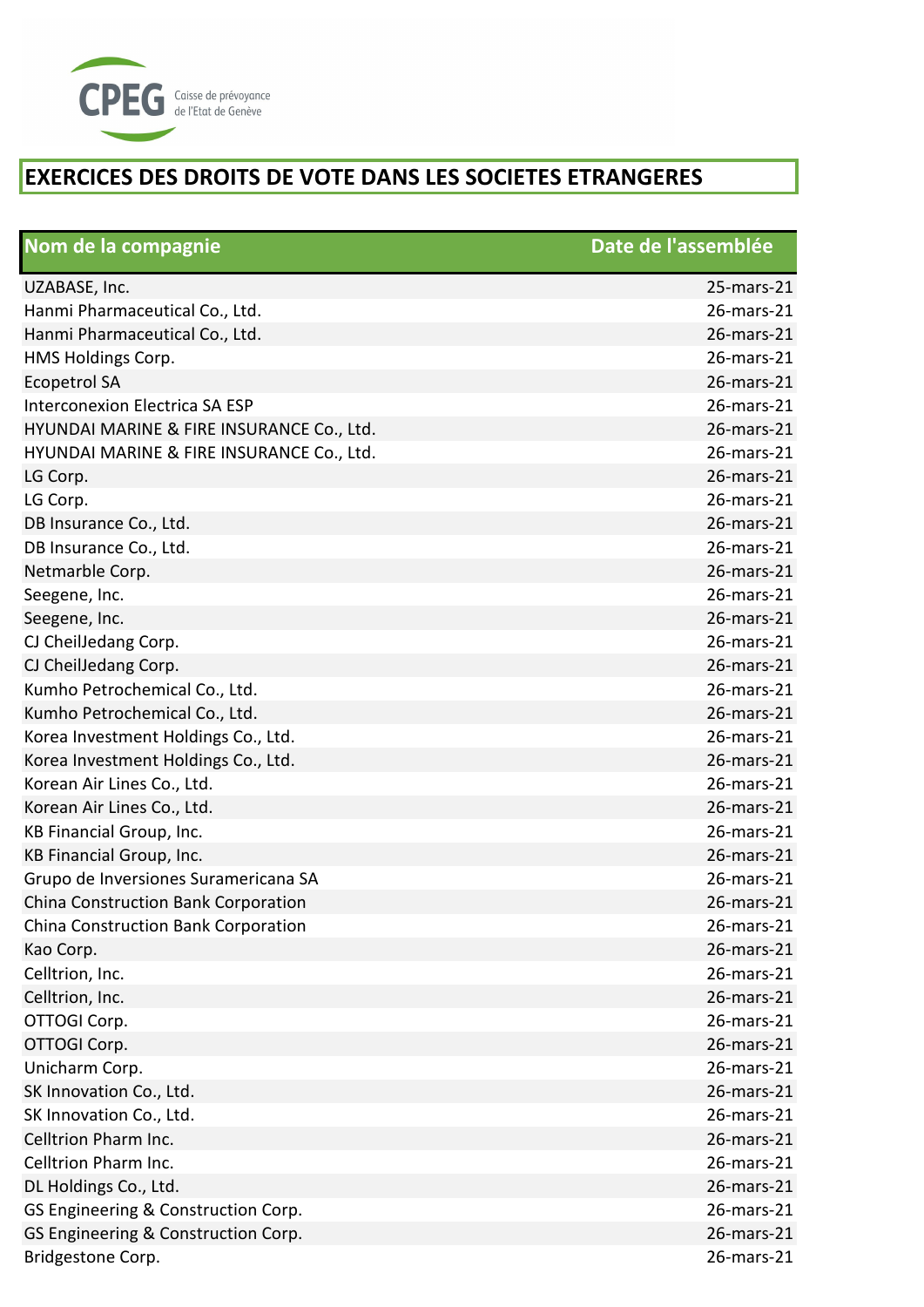

| Nom de la compagnie                          | Date de l'assemblée |
|----------------------------------------------|---------------------|
| Suntory Beverage & Food Ltd.                 | 26-mars-21          |
| OTSUKA CORP.                                 | 26-mars-21          |
| Nippon Paint Holdings Co., Ltd.              | 26-mars-21          |
| Kobayashi Pharmaceutical Co., Ltd.           | 26-mars-21          |
| Dentsu Group, Inc.                           | 26-mars-21          |
| Celltrion Healthcare Co., Ltd.               | 26-mars-21          |
| Celltrion Healthcare Co., Ltd.               | 26-mars-21          |
| MonotaRO Co., Ltd.                           | 26-mars-21          |
| Woori Financial Group, Inc.                  | 26-mars-21          |
| Woori Financial Group, Inc.                  | 26-mars-21          |
| Hana Financial Group, Inc.                   | 26-mars-21          |
| Hana Financial Group, Inc.                   | 26-mars-21          |
| Lotte Corp.                                  | 26-mars-21          |
| Lotte Corp.                                  | 26-mars-21          |
| <b>Tata Steel Limited</b>                    | 26-mars-21          |
| <b>Tata Steel Limited</b>                    | 26-mars-21          |
| <b>Cellnex Telecom SA</b>                    | 26-mars-21          |
| Total Access Communication Public Co., Ltd.  | 26-mars-21          |
| McDonald's Holdings Co. (Japan) Ltd.         | 26-mars-21          |
| Turk Hava Yollari AO                         | 26-mars-21          |
| By-Health Co., Ltd.                          | 26-mars-21          |
| Topchoice Medical Corp.                      | 26-mars-21          |
| Shanghai Baosight Software Co., Ltd.         | 26-mars-21          |
| Tryg A/S                                     | 26-mars-21          |
| Hangzhou Tigermed Consulting Co., Ltd.       | 26-mars-21          |
| Hangzhou Tigermed Consulting Co., Ltd.       | 26-mars-21          |
| Samba Financial Group                        | 28-mars-21          |
| Adani Green Energy Limited                   | 29-mars-21          |
| Adani Green Energy Limited                   | 29-mars-21          |
| <b>Hanon Systems</b>                         | 29-mars-21          |
| PT Bank Central Asia Tbk                     | 29-mars-21          |
| Kakao Corp.                                  | 29-mars-21          |
| Kakao Corp.                                  | 29-mars-21          |
| CJ Logistics Corp.                           | 29-mars-21          |
| GS Holdings Corp.                            | 29-mars-21          |
| GS Holdings Corp.                            | 29-mars-21          |
| Poly Developments & Holdings Group Co., Ltd. | 29-mars-21          |
| Alteogen, Inc.                               | 29-mars-21          |
| Alteogen, Inc.                               | 29-mars-21          |
| SK Holdings Co., Ltd.                        | 29-mars-21          |
| SK Holdings Co., Ltd.                        | 29-mars-21          |
| China Eastern Airlines Corporation Limited   | 29-mars-21          |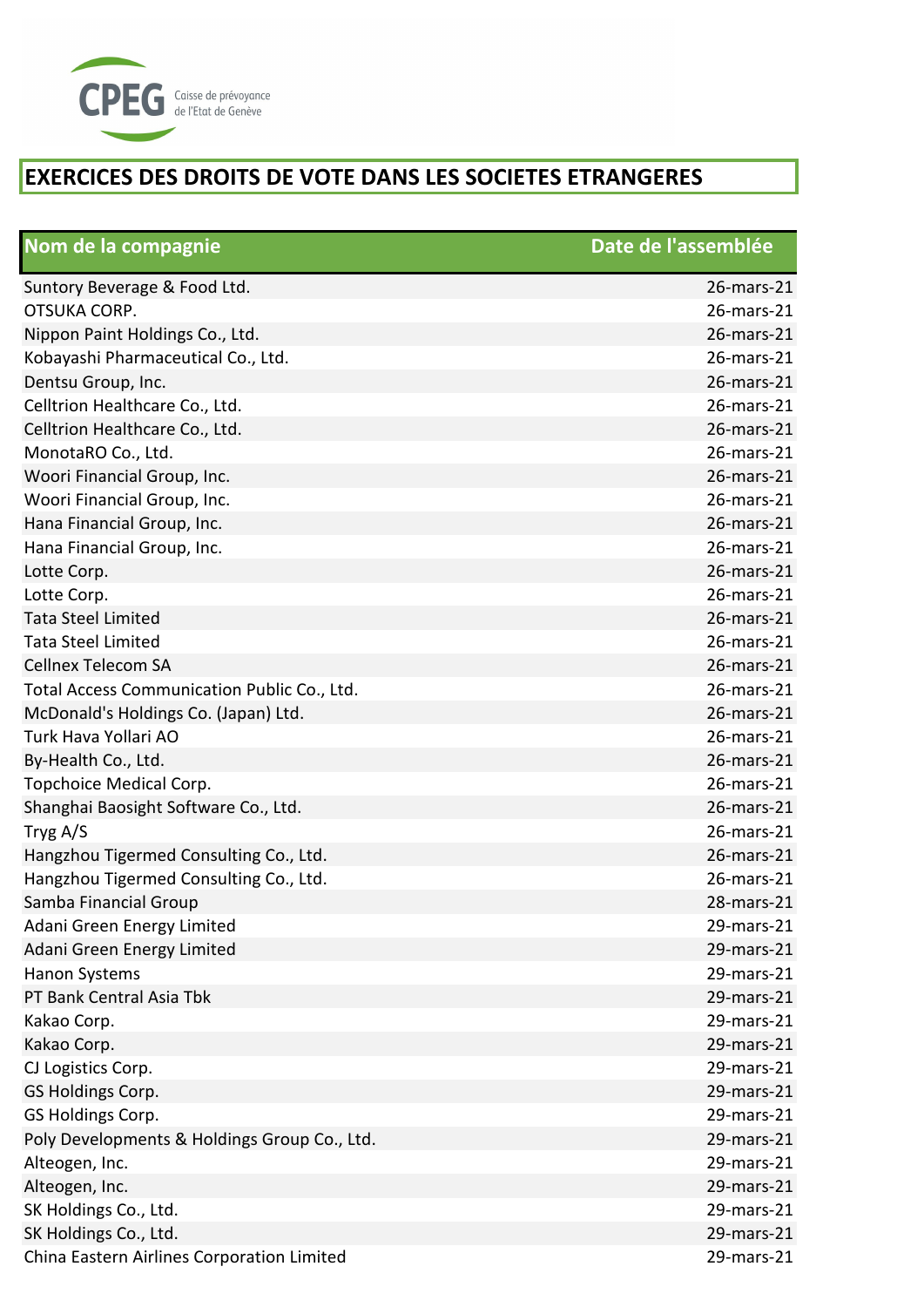

| Nom de la compagnie                                     | Date de l'assemblée |
|---------------------------------------------------------|---------------------|
| China Eastern Airlines Corporation Limited              | 29-mars-21          |
| Advanced Info Service Public Co., Ltd.                  | 29-mars-21          |
| PT Bank Negara Indonesia (Persero) Tbk                  | 29-mars-21          |
| PT Semen Indonesia (Persero) Tbk                        | 29-mars-21          |
| Alibaba Health Information Technology Limited           | 29-mars-21          |
| Wuhu Shunrong Sanqi Interactive Entertainment Co., Ltd. | 29-mars-21          |
| EVE Energy Co., Ltd.                                    | 29-mars-21          |
| Yifeng Pharmacy Chain Co., Ltd.                         | 29-mars-21          |
| Vivendi SA                                              | 29-mars-21          |
| Atlantia SpA                                            | 29-mars-21          |
| China Resources Beer (Holdings) Company Limited         | 29-mars-21          |
| Al Rajhi Bank                                           | 29-mars-21          |
| PearlAbyss Corp.                                        | 30-mars-21          |
| PearlAbyss Corp.                                        | 30-mars-21          |
| Skanska AB                                              | 30-mars-21          |
| FILA Holdings Corp.                                     | 30-mars-21          |
| FILA Holdings Corp.                                     | 30-mars-21          |
| HLB Co., Ltd.                                           | 30-mars-21          |
| HLB Co., Ltd.                                           | 30-mars-21          |
| Hankook Tire & Technology Co., Ltd.                     | 30-mars-21          |
| Hankook Tire & Technology Co., Ltd.                     | 30-mars-21          |
| Doosan Heavy Industries & Construction Co., Ltd.        | 30-mars-21          |
| Doosan Heavy Industries & Construction Co., Ltd.        | 30-mars-21          |
| CJ ENM Co., Ltd.                                        | 30-mars-21          |
| CJ ENM Co., Ltd.                                        | 30-mars-21          |
| AVIC Capital Co., Ltd.                                  | 30-mars-21          |
| Pan Ocean Co., Ltd.                                     | 30-mars-21          |
| Kirin Holdings Co., Ltd.                                | 30-mars-21          |
| SK hynix, Inc.                                          | 30-mars-21          |
| SK hynix, Inc.                                          | 30-mars-21          |
| Pigeon Corp.                                            | 30-mars-21          |
| Canon, Inc.                                             | 30-mars-21          |
| Otsuka Holdings Co., Ltd.                               | 30-mars-21          |
| Lion Corp.                                              | 30-mars-21          |
| AGC, Inc. (Japan)                                       | 30-mars-21          |
| S-Oil Corp.                                             | 30-mars-21          |
| S-Oil Corp.                                             | 30-mars-21          |
| Shimano, Inc.                                           | 30-mars-21          |
| Yamazaki Baking Co., Ltd.                               | 30-mars-21          |
| Rakuten Group, Inc.                                     | 30-mars-21          |
| Roland Corp.                                            | 30-mars-21          |
| Skandinaviska Enskilda Banken AB                        | 30-mars-21          |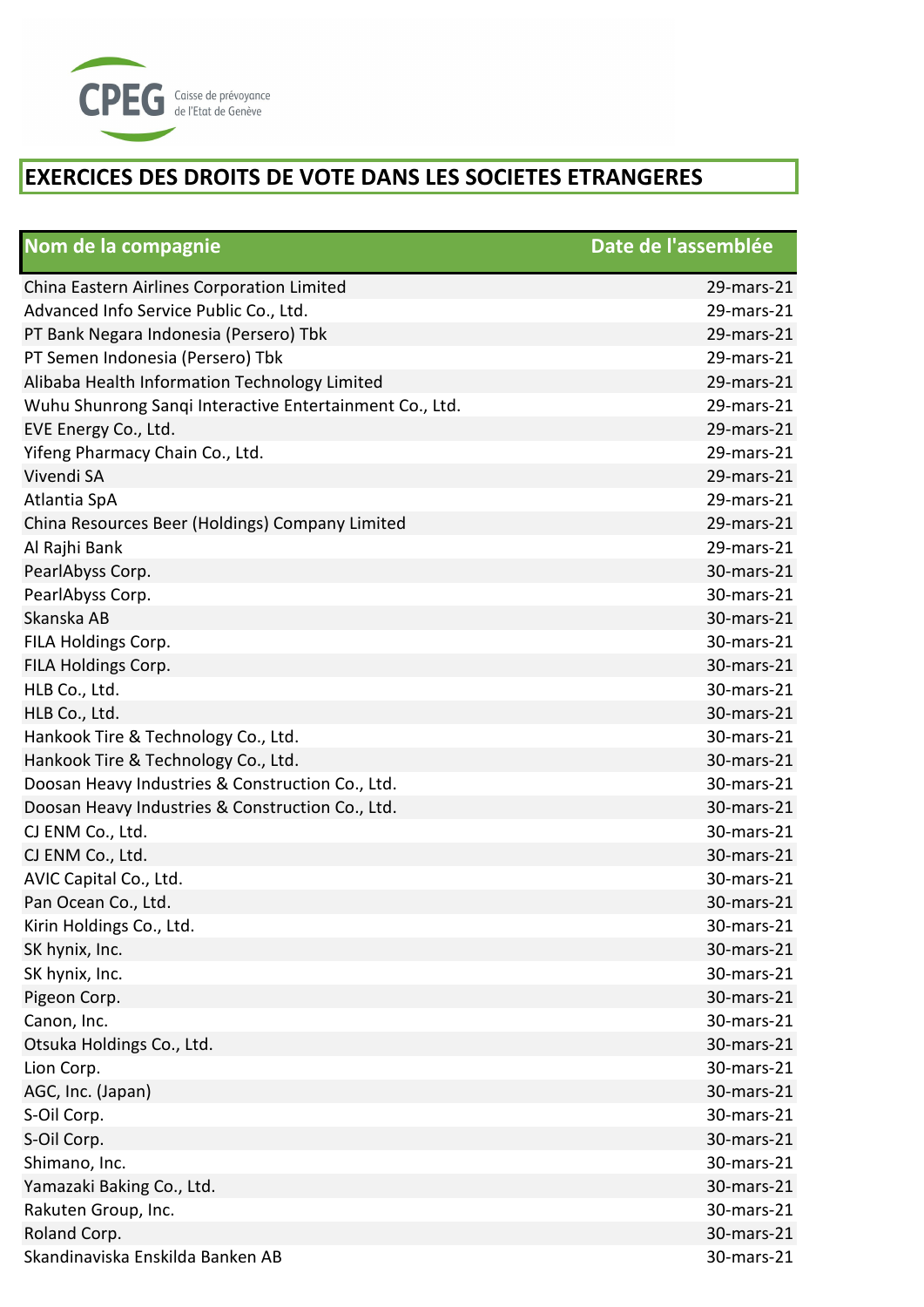

| Nom de la compagnie                                 | Date de l'assemblée |
|-----------------------------------------------------|---------------------|
| Telefonaktiebolaget LM Ericsson                     | 30-mars-21          |
| Orbia Advance Corporation SAB de CV                 | 30-mars-21          |
| Compania de Minas Buenaventura SAA                  | 30-mars-21          |
| Lundin Energy AB                                    | 30-mars-21          |
| Nakanishi Inc.                                      | 30-mars-21          |
| UPM-Kymmene Oyj                                     | 30-mars-21          |
| Neste Corp.                                         | 30-mars-21          |
| Intouch Holdings Public Co. Ltd.                    | 30-mars-21          |
| Haci Omer Sabanci Holding AS                        | 30-mars-21          |
| Turkiye Sise ve Cam Fabrikalari AS                  | 30-mars-21          |
| Korea Gas Corp.                                     | 30-mars-21          |
| Korea Gas Corp.                                     | 30-mars-21          |
| DBS Group Holdings Ltd.                             | 30-mars-21          |
| Wuchan Zhongda Group Co., Ltd.                      | 30-mars-21          |
| Advanced Petrochemical Co.                          | 30-mars-21          |
| Yanbu National Petrochemical Co.                    | 30-mars-21          |
| <b>Arab National Bank</b>                           | 30-mars-21          |
| Volvo AB                                            | 31-mars-21          |
| Magellan Health, Inc.                               | 31-mars-21          |
| The Siam Cement Public Co. Ltd.                     | 31-mars-21          |
| SK Chemicals Co. Ltd.                               | 31-mars-21          |
| SK Chemicals Co. Ltd.                               | 31-mars-21          |
| CJ Corp.                                            | 31-mars-21          |
| CJ Corp.                                            | 31-mars-21          |
| Shinpoong Pharmaceutical Co., Ltd.                  | 31-mars-21          |
| Shinpoong Pharmaceutical Co., Ltd.                  | 31-mars-21          |
| Coway Co., Ltd.                                     | 31-mars-21          |
| Coway Co., Ltd.                                     | 31-mars-21          |
| Daimler AG                                          | 31-mars-21          |
| Delta Electronics (Thailand) Public Company Limited | 31-mars-21          |
| Renesas Electronics Corp.                           | 31-mars-21          |
| Turkiye Garanti Bankasi AS                          | 31-mars-21          |
| Turkiye Petrol Rafinerileri AS                      | 31-mars-21          |
| KMW, Inc.                                           | 31-mars-21          |
| KMW, Inc.                                           | 31-mars-21          |
| Seven Generations Energy Ltd.                       | 31-mars-21          |
| ARC Resources Ltd.                                  | 31-mars-21          |
| Telecom Italia SpA                                  | 31-mars-21          |
| Reliance Industries Ltd.                            | 31-mars-21          |
| Reliance Industries Ltd.                            | 31-mars-21          |
| Turkiye Is Bankasi AS                               | 31-mars-21          |
| Caitong Securities Co., Ltd.                        | 31-mars-21          |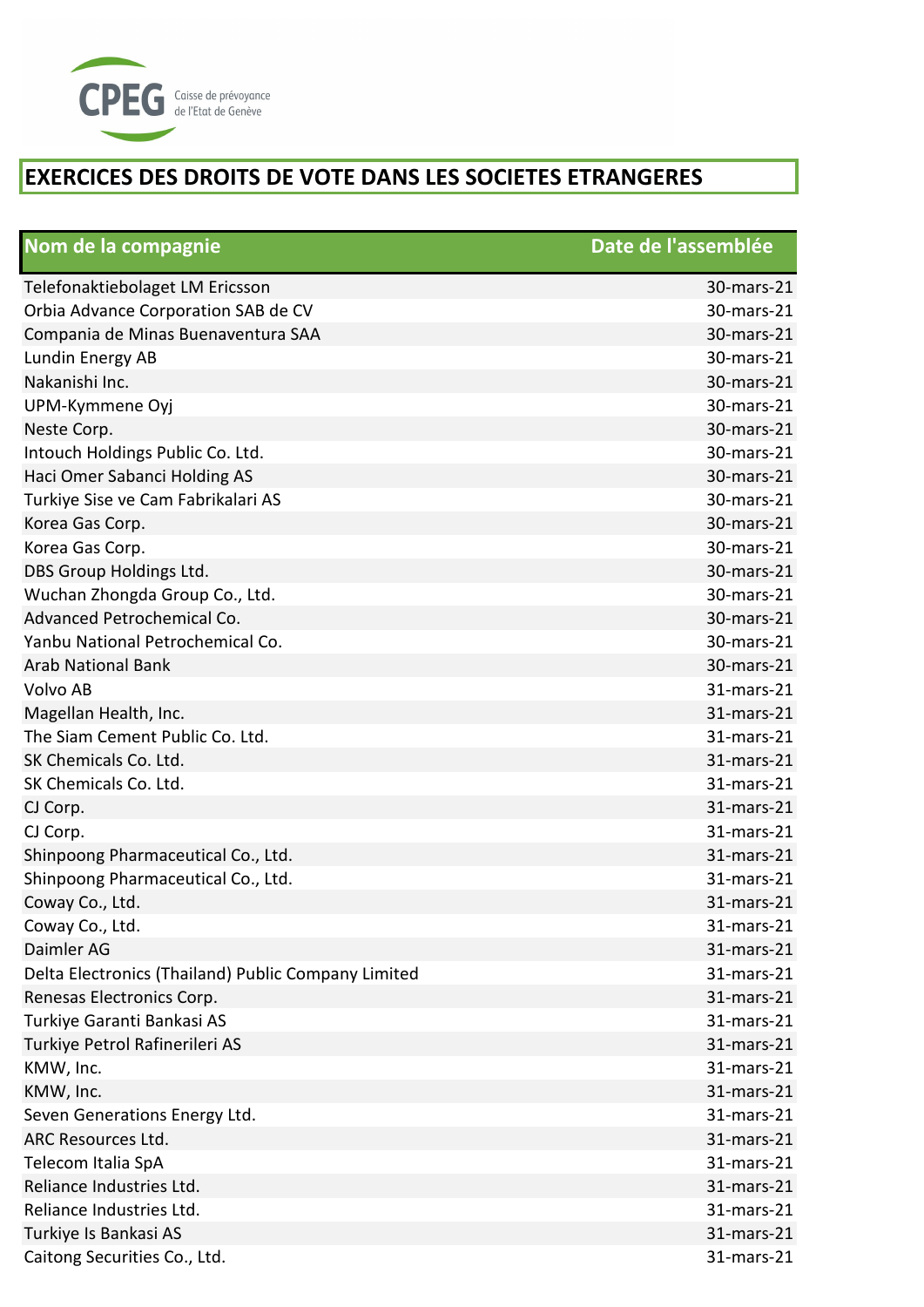

| Nom de la compagnie                                      | Date de l'assemblée |
|----------------------------------------------------------|---------------------|
| Credicorp Ltd.                                           | 31-mars-21          |
| The Saudi British Bank                                   | 31-mars-21          |
| ECN Capital Corp.                                        | $01$ -avr-21        |
| The Toronto-Dominion Bank                                | $01$ -avr-21        |
| Deutsche Telekom AG                                      | $01$ -avr-21        |
| <b>Beiersdorf AG</b>                                     | $01$ -avr-21        |
| <b>SES SA</b>                                            | $01$ -avr-21        |
| Canadian Western Bank                                    | $01$ -avr-21        |
| Changchun High & New Technology Industries (Group), Inc. | $01$ -avr-21        |
| Winning Health Technology Group Co. Ltd.                 | $01$ -avr-21        |
| Ciena Corporation                                        | $01$ -avr-21        |
| Sri Trang Gloves (Thailand) Public Co. Ltd.              | $02$ -avr-21        |
| Global Power Synergy Public Company Limited              | 02-avr-21           |
| Zhejiang Century Huatong Group Co., Ltd.                 | 02-avr-21           |
| HuaAn Securities Co., Ltd.                               | 02-avr-21           |
| Tianjin Zhonghuan Semiconductor Co., Ltd.                | 02-avr-21           |
| <b>Globant SA</b>                                        | 02-avr-21           |
| Jinke Property Group Co., Ltd.                           | 02-avr-21           |
| Abu Dhabi Islamic Bank                                   | 04-avr-21           |
| Abu Dhabi Islamic Bank                                   | 04-avr-21           |
| <b>PTT Global Chemical Plc</b>                           | 05-avr-21           |
| Broadcom Inc.                                            | 05-avr-21           |
| Ratch Group Public Company Limited                       | 05-avr-21           |
| Thai Union Group Public Co. Ltd.                         | 05-avr-21           |
| Banco de Credito e Inversiones SA                        | 06-avr-21           |
| Banco de Credito e Inversiones SA                        | 06-avr-21           |
| Laurentian Bank of Canada                                | 06-avr-21           |
| Press Metal Aluminium Holdings Berhad                    | 06-avr-21           |
| Adani Ports & Special Economic Zone Limited              | 06-avr-21           |
| Adani Ports & Special Economic Zone Limited              | 06-avr-21           |
| Beijing Shiji Information Technology Co., Ltd.           | 06-avr-21           |
| Thunder Software Technology Co., Ltd.                    | 06-avr-21           |
| Unisplendour Co., Ltd.                                   | 06-avr-21           |
| Da An Gene Co., Ltd. of Sun Yat-sen University           | 06-avr-21           |
| Shennan Circuits Co., Ltd.                               | 06-avr-21           |
| <b>FirstService Corporation</b>                          | 06-avr-21           |
| Thai Oil Public Company Limited                          | 07-avr-21           |
| PT Aneka Tambang Tbk                                     | 07-avr-21           |
| Zhangzhou Pientzehuang Pharmaceutical Co., Ltd.          | 07-avr-21           |
| <b>Bank of Montreal</b>                                  | 07-avr-21           |
| Advanced Micro Devices, Inc.                             | 07-avr-21           |
| Xilinx, Inc.                                             | 07-avr-21           |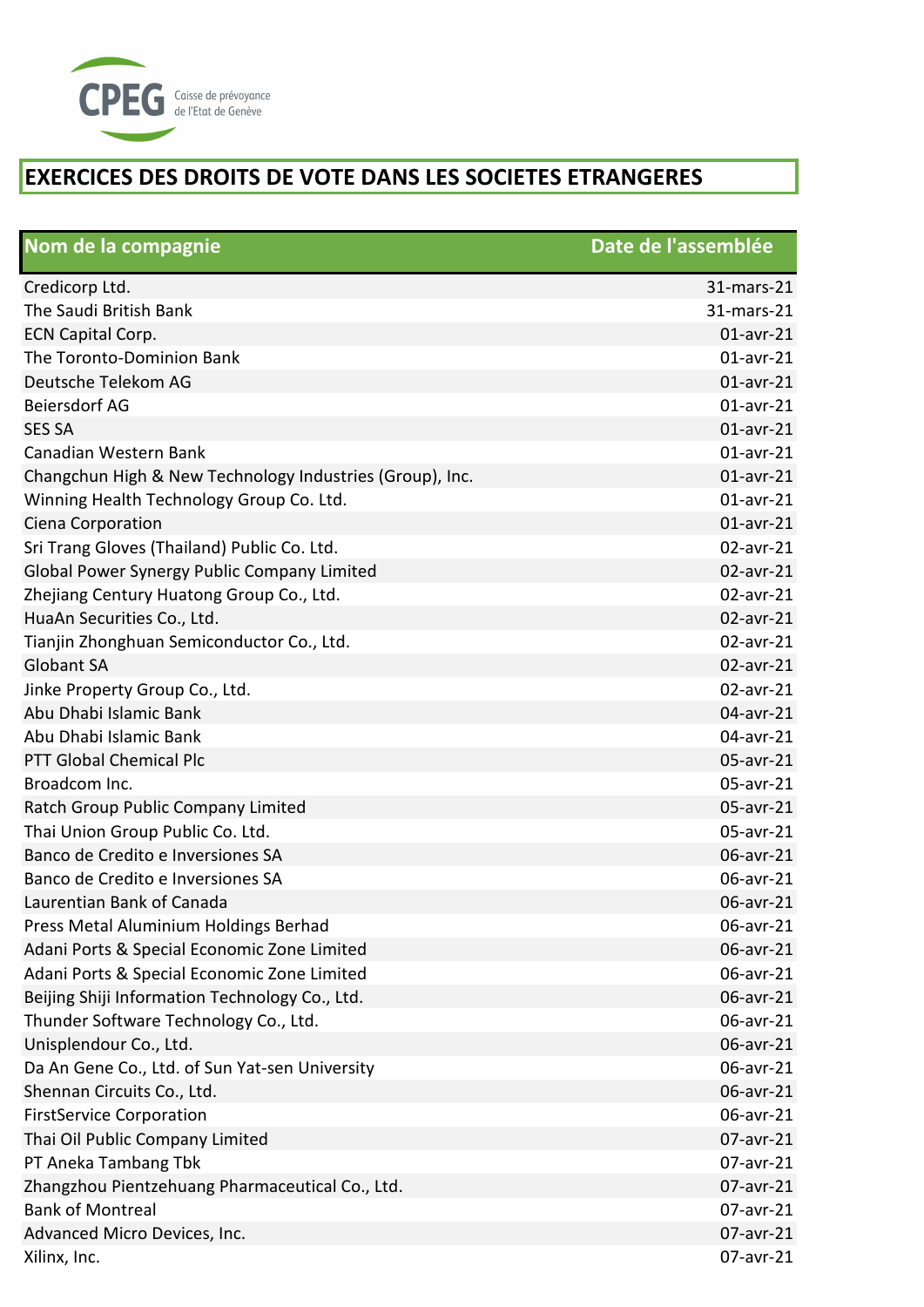

| Nom de la compagnie                                    | Date de l'assemblée |
|--------------------------------------------------------|---------------------|
| Schlumberger N.V.                                      | $07$ -avr-21        |
| Lennar Corporation                                     | 07-avr-21           |
| PTT Oil & Retail Business Public Co., Ltd.             | 07-avr-21           |
| C&S Paper Co., Ltd.                                    | 07-avr-21           |
| <b>ACC Limited</b>                                     | 07-avr-21           |
| Rockwool International A/S                             | 07-avr-21           |
| Shenzhen Energy Group Co., Ltd.                        | 07-avr-21           |
| Saudi Cement Co.                                       | 07-avr-21           |
| Alinma Bank                                            | 07-avr-21           |
| Rabigh Refining & Petrochemical Co.                    | 07-avr-21           |
| Synopsys, Inc.                                         | 08-avr-21           |
| KrungThai Card Public Company Limited                  | 08-avr-21           |
| <b>KB Home</b>                                         | 08-avr-21           |
| Royal Bank of Canada                                   | 08-avr-21           |
| Davide Campari-Milano NV                               | 08-avr-21           |
| PTT Exploration & Production Plc                       | 08-avr-21           |
| <b>Scentre Group</b>                                   | 08-avr-21           |
| FuelCell Energy, Inc.                                  | 08-avr-21           |
| Home Product Center Public Company Limited             | 08-avr-21           |
| H.B. Fuller Company                                    | 08-avr-21           |
| <b>VINCI SA</b>                                        | 08-avr-21           |
| Canadian Imperial Bank of Commerce                     | 08-avr-21           |
| Richelieu Hardware Ltd.                                | 08-avr-21           |
| Jeronimo Martins SGPS SA                               | 08-avr-21           |
| <b>Ferrovial SA</b>                                    | 08-avr-21           |
| Elisa Oyj                                              | 08-avr-21           |
| Intco Medical Technology Co., Ltd.                     | 08-avr-21           |
| Shanghai Putailai New Energy Technology Co., Ltd.      | 08-avr-21           |
| The Siam Commercial Bank Public Company Limited        | 08-avr-21           |
| Yunnan Energy New Material Co., Ltd.                   | 08-avr-21           |
| Ping An Bank Co., Ltd.                                 | 08-avr-21           |
| EVE Energy Co., Ltd.                                   | 08-avr-21           |
| Nokia Oyj                                              | 08-avr-21           |
| Vestas Wind Systems A/S                                | 08-avr-21           |
| <b>ICICI Lombard General Insurance Company Limited</b> | 09-avr-21           |
| <b>ICICI Lombard General Insurance Company Limited</b> | 09-avr-21           |
| PT United Tractors Tbk                                 | 09-avr-21           |
| China Gezhouba Group Co., Ltd.                         | 09-avr-21           |
| Rio Tinto Plc                                          | 09-avr-21           |
| Ambuja Cements Limited                                 | 09-avr-21           |
| Ambuja Cements Limited                                 | 09-avr-21           |
| PTT Public Co., Ltd.                                   | 09-avr-21           |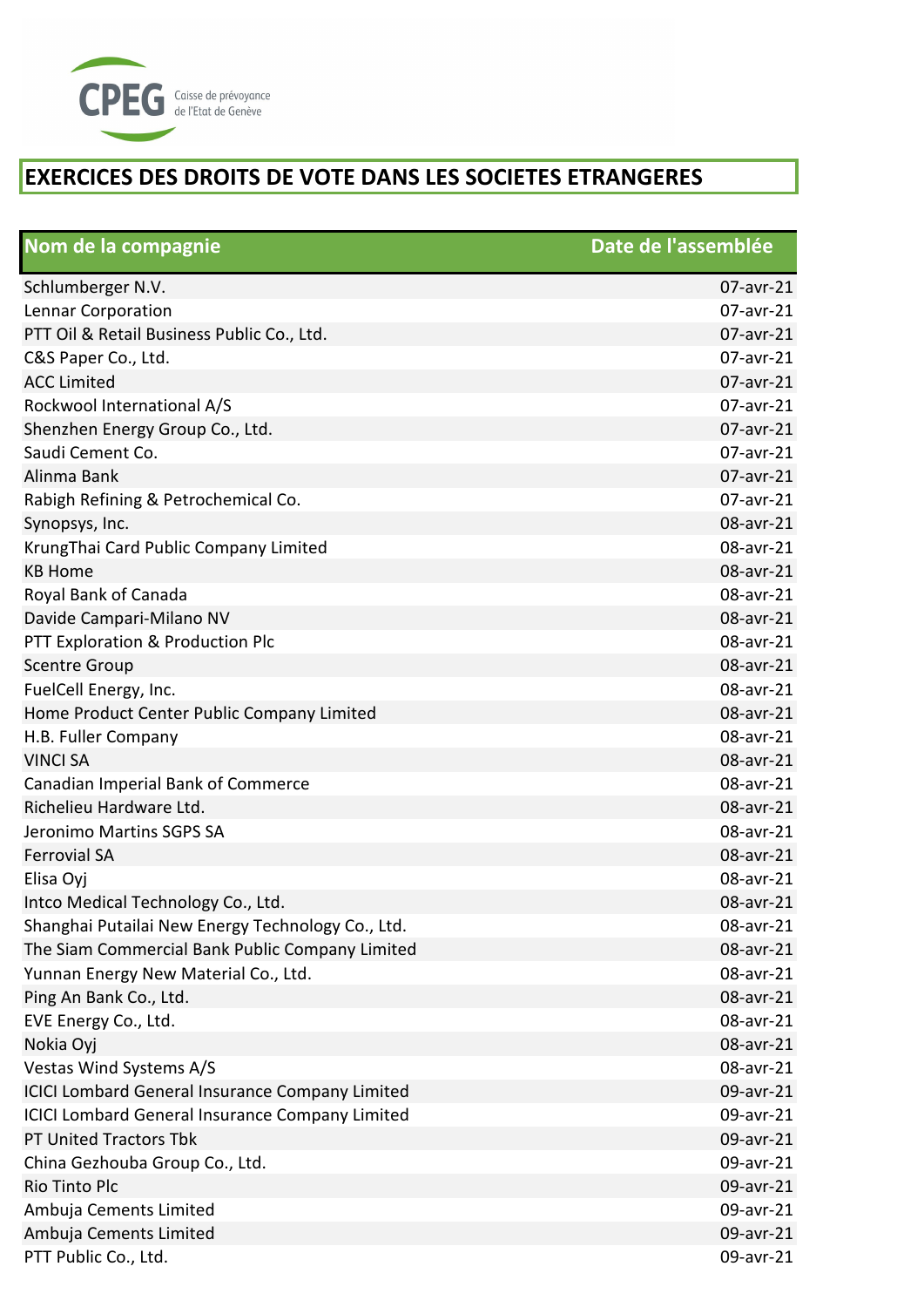

| Nom de la compagnie                                     | Date de l'assemblée |
|---------------------------------------------------------|---------------------|
| Bangkok Dusit Medical Services Public Co. Ltd.          | 09-avr-21           |
| Gulf Energy Development Public Co. Ltd.                 | 09-avr-21           |
| Kasikornbank Public Co. Ltd.                            | 09-avr-21           |
| Krung Thai Bank Public Co., Ltd.                        | 09-avr-21           |
| Youngor Group Co., Ltd.                                 | 09-avr-21           |
| S.F. Holding Co., Ltd.                                  | 09-avr-21           |
| Koc Holding A.S.                                        | 09-avr-21           |
| <b>InterGlobe Aviation Limited</b>                      | $10$ -avr- $21$     |
| <b>InterGlobe Aviation Limited</b>                      | $10$ -avr-21        |
| <b>Emaar Properties PJSC</b>                            | $11$ -avr-21        |
| <b>SABIC Agri-Nutrients Co.</b>                         | $11$ -avr-21        |
| <b>Bank Albilad</b>                                     | $11$ -avr-21        |
| Jardine Strategic Holdings Ltd.                         | 12-avr-21           |
| Wanhua Chemical Group Co. Ltd.                          | 12-avr-21           |
| Telia Co. AB                                            | 12-avr-21           |
| <b>Otter Tail Corporation</b>                           | 12-avr-21           |
| Global Net Lease, Inc.                                  | 12-avr-21           |
| Telesites SAB de CV                                     | 12-avr-21           |
| Kesko Oyj                                               | 12-avr-21           |
| Info Edge (India) Limited                               | 12-avr-21           |
| Info Edge (India) Limited                               | $12$ -avr-21        |
| Tebian Electric Apparatus Stock Co., Ltd.               | 12-avr-21           |
| Topsec Technologies Group, Inc.                         | 12-avr-21           |
| Beijing Oriental Yuhong Waterproof Technology Co., Ltd. | 12-avr-21           |
| Yango Group Co., Ltd.                                   | $12$ -avr-21        |
| Bangkok Bank Public Company Limited                     | 12-avr-21           |
| The Goodyear Tire & Rubber Company                      | 12-avr-21           |
| A. O. Smith Corporation                                 | $13$ -avr-21        |
| The Bank of Nova Scotia                                 | $13$ -avr-21        |
| IQVIA Holdings Inc.                                     | $13$ -avr-21        |
| The Bank of New York Mellon Corporation                 | $13$ -avr-21        |
| HUYA, Inc.                                              | $13$ -avr-21        |
| Fifth Third Bancorp                                     | 13-avr-21           |
| HP Inc.                                                 | $13$ -avr- $21$     |
| Genmab A/S                                              | $13$ -avr-21        |
| Toly Bread Co. Ltd.                                     | $13$ -avr-21        |
| A-Living Smart City Services Co., Ltd.                  | 13-avr-21           |
| Lakeland Financial Corporation                          | $13$ -avr-21        |
| Saudi Basic Industries Corp.                            | 13-avr-21           |
| Almarai Co. Ltd.                                        | $13$ -avr-21        |
| <b>Hewlett Packard Enterprise Company</b>               | 14-avr-21           |
| EDP-Energias de Portugal SA                             | 14-avr-21           |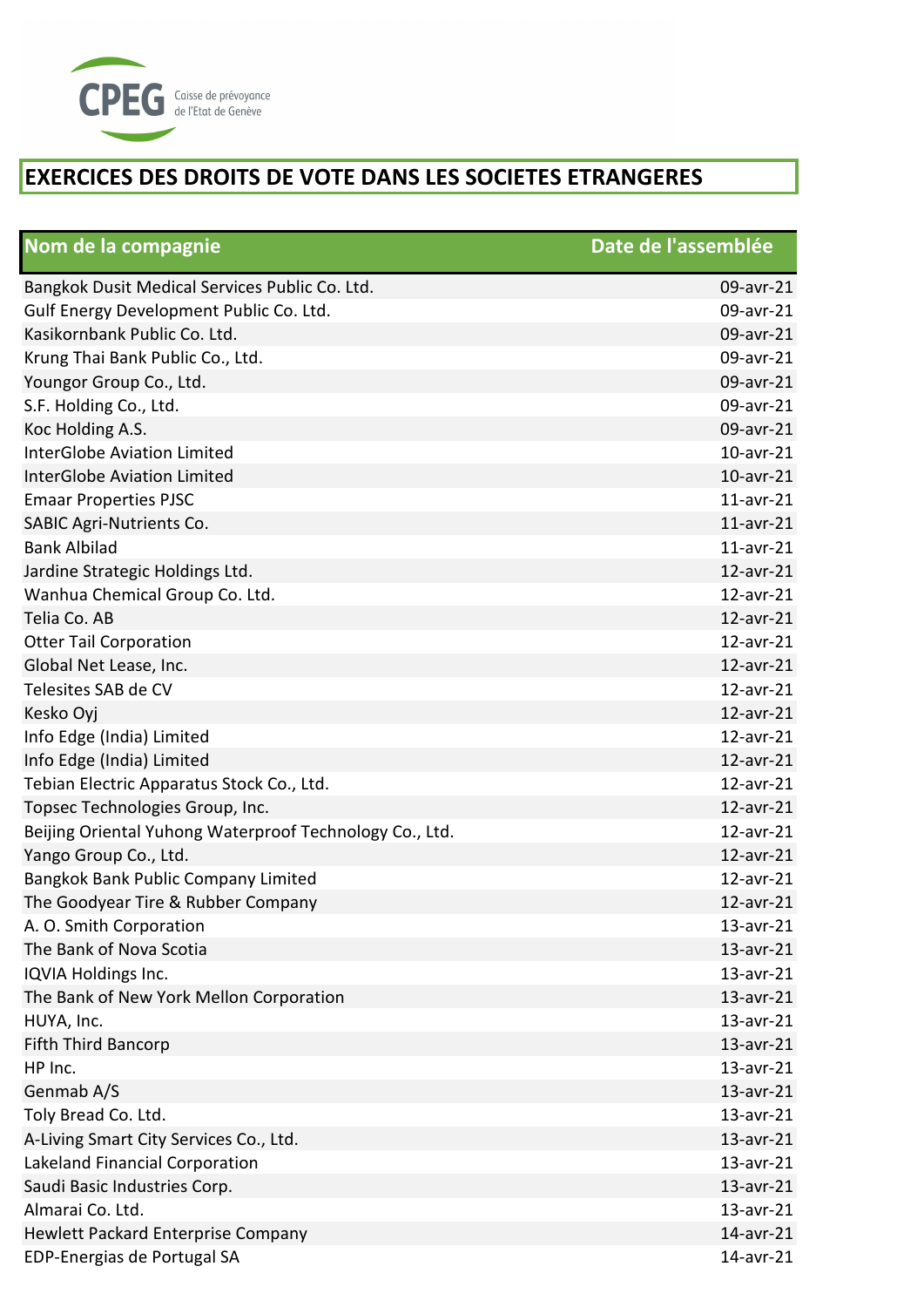

| Nom de la compagnie                             | Date de l'assemblée |
|-------------------------------------------------|---------------------|
| Minth Group Limited                             | $14$ -avr-21        |
| Colliers International Group Inc.               | 14-avr-21           |
| Compania Cervecerias Unidas SA                  | 14-avr-21           |
| Royal KPN NV                                    | 14-avr-21           |
| Koninklijke Ahold Delhaize NV                   | 14-avr-21           |
| Capitaland Integrated Commercial Trust          | 14-avr-21           |
| Smith & Nephew Plc                              | 14-avr-21           |
| Seagate Technology Plc                          | 14-avr-21           |
| Seagate Technology Plc                          | 14-avr-21           |
| Seagate Technology Plc                          | 14-avr-21           |
| Seagate Technology Plc                          | 14-avr-21           |
| Husqvarna AB                                    | 14-avr-21           |
| Svenska Cellulosa AB                            | 15-avr-21           |
| Dow Inc.                                        | 15-avr-21           |
| <b>Fairfax Financial Holdings Limited</b>       | 15-avr-21           |
| UniCredit SpA                                   | 15-avr-21           |
| International Container Terminal Services, Inc. | 15-avr-21           |
| Embotelladora Andina SA                         | 15-avr-21           |
| Home BancShares, Inc.                           | 15-avr-21           |
| LE Lundbergforetagen AB                         | 15-avr-21           |
| <b>MicroPort Scientific Corporation</b>         | 15-avr-21           |
| <b>Owens Corning</b>                            | 15-avr-21           |
| <b>Santos Limited</b>                           | 15-avr-21           |
| <b>CIMB Group Holdings Berhad</b>               | 15-avr-21           |
| <b>Wilmar International Limited</b>             | 15-avr-21           |
| LVMH Moet Hennessy Louis Vuitton SE             | 15-avr-21           |
| Suntec Real Estate Investment Trust             | 15-avr-21           |
| PPG Industries, Inc.                            | $15$ -avr-21        |
| Arca Continental SAB de CV                      | $15$ -avr- $21$     |
| <b>CIMB Group Holdings Berhad</b>               | $15$ -avr-21        |
| Ferrari NV                                      | 15-avr-21           |
| Orkla ASA                                       | 15-avr-21           |
| <b>TURKCELL Iletisim Hizmetleri AS</b>          | 15-avr-21           |
| <b>Celanese Corporation</b>                     | 15-avr-21           |
| Marvell Technology Group Ltd.                   | 15-avr-21           |
| Hangzhou First Applied Material Co., Ltd.       | $15$ -avr-21        |
| Yunnan Energy New Material Co., Ltd.            | 15-avr-21           |
| SDIC Power Holdings Co., Ltd.                   | 15-avr-21           |
| <b>Stellantis NV</b>                            | 15-avr-21           |
| <b>Stellantis NV</b>                            | $15$ -avr-21        |
| Betta Pharmaceuticals Co., Ltd.                 | 15-avr-21           |
| Yunda Holding Co., Ltd.                         | $15$ -avr-21        |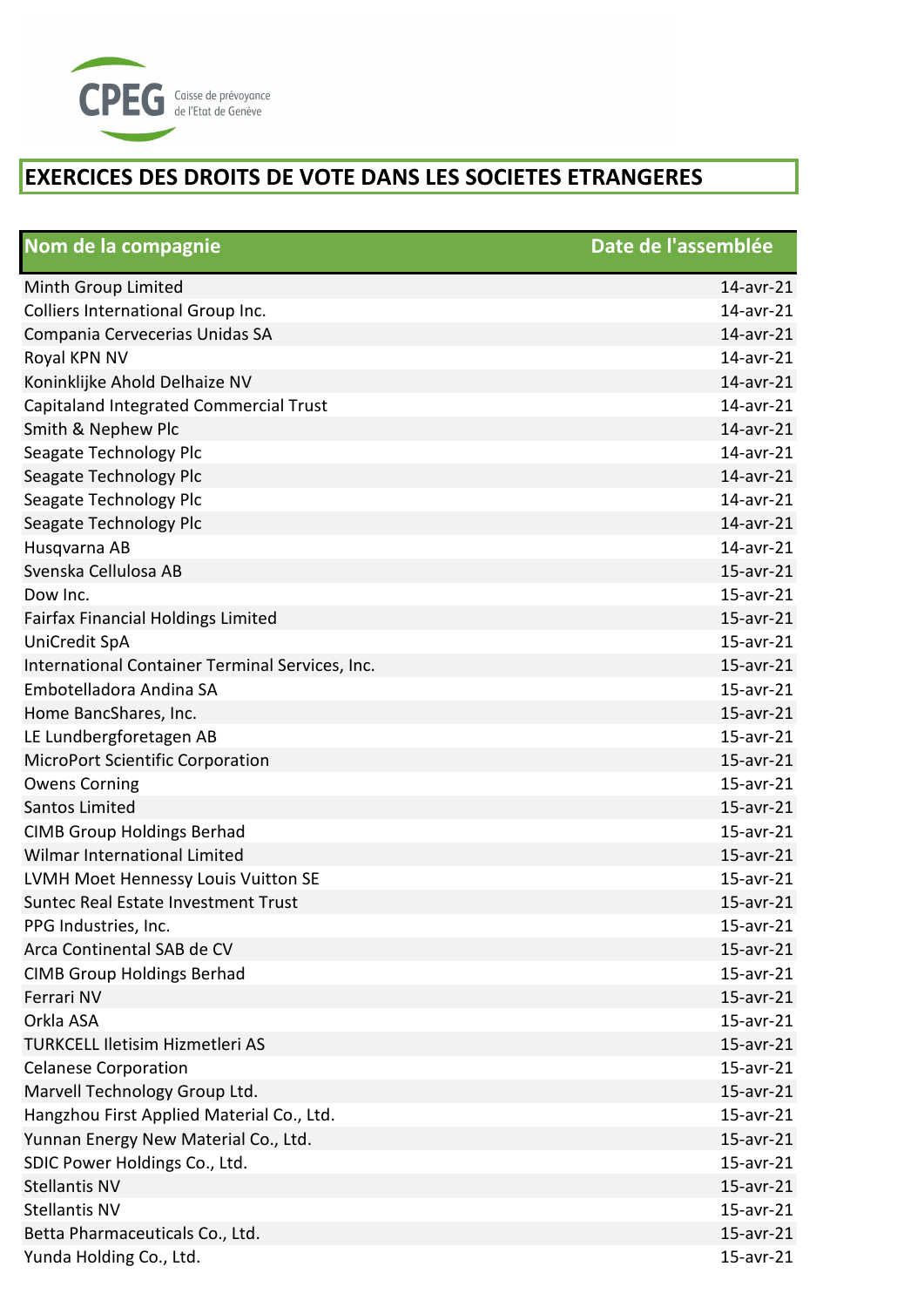

| Nom de la compagnie                                      | Date de l'assemblée |
|----------------------------------------------------------|---------------------|
| Guangdong Hongda Blasting Co., Ltd.                      | 15-avr-21           |
| Qingdao Rural Commercial Bank Corp.                      | 15-avr-21           |
| <b>CNH Industrial NV</b>                                 | 15-avr-21           |
| ICA Gruppen AB                                           | 15-avr-21           |
| Henkel AG & Co. KGaA                                     | 16-avr-21           |
| Covestro AG                                              | 16-avr-21           |
| Vonovia SE                                               | 16-avr-21           |
| <b>Crayon Group Holding AS</b>                           | 16-avr-21           |
| Yonyou Network Technology Co., Ltd.                      | 16-avr-21           |
| Zhejiang Sanhua Intelligent Controls Co., Ltd.           | 16-avr-21           |
| Zhejiang Juhua Co., Ltd.                                 | 16-avr-21           |
| Walvax Biotechnology Co., Ltd.                           | 16-avr-21           |
| Huagong Tech Co., Ltd.                                   | 16-avr-21           |
| Sungrow Power Supply Co., Ltd.                           | 16-avr-21           |
| <b>CNP Assurances SA</b>                                 | 16-avr-21           |
| Beijing New Building Materials Public Ltd. Co.           | $16$ -avr-21        |
| Jonjee Hi-Tech Industrial & Commercial Holding Co., Ltd. | 16-avr-21           |
| Yihai Kerry Arawana Holdings Co., Ltd.                   | 16-avr-21           |
| Suzhou Gold Mantis Construction & Decoration Co., Ltd.   | 16-avr-21           |
| <b>Grasim Industries Limited</b>                         | $16$ -avr-21        |
| <b>Grasim Industries Limited</b>                         | 16-avr-21           |
| Joyoung Co., Ltd.                                        | 16-avr-21           |
| Bajaj Finance Limited                                    | 19-avr-21           |
| Bajaj Finance Limited                                    | 19-avr-21           |
| Carrier Global Corp.                                     | 19-avr-21           |
| ServisFirst Bancshares, Inc.                             | 19-avr-21           |
| NIC Inc.                                                 | 19-avr-21           |
| Banco Bilbao Vizcaya Argentaria SA                       | 19-avr-21           |
| Zhejiang Huayou Cobalt Co., Ltd.                         | 19-avr-21           |
| <b>Electricity Generating Public Company Limited</b>     | 19-avr-21           |
| Apeloa Pharmaceutical Co., Ltd.                          | 19-avr-21           |
| Shenzhen Salubris Pharmaceuticals Co., Ltd.              | 19-avr-21           |
| SG Micro Corp.                                           | 19-avr-21           |
| <b>Valley National Bancorp</b>                           | 19-avr-21           |
| <b>Whirlpool Corporation</b>                             | 20-avr-21           |
| Asbury Automotive Group, Inc.                            | 20-avr-21           |
| The Coca-Cola Company                                    | 20-avr-21           |
| Cass Information Systems, Inc.                           | 20-avr-21           |
| <b>Carnival Corporation</b>                              | $20$ -avr- $21$     |
| Globe Telecom, Inc.                                      | 20-avr-21           |
| Adobe Inc.                                               | 20-avr-21           |
| American Electric Power Company, Inc.                    | 20-avr-21           |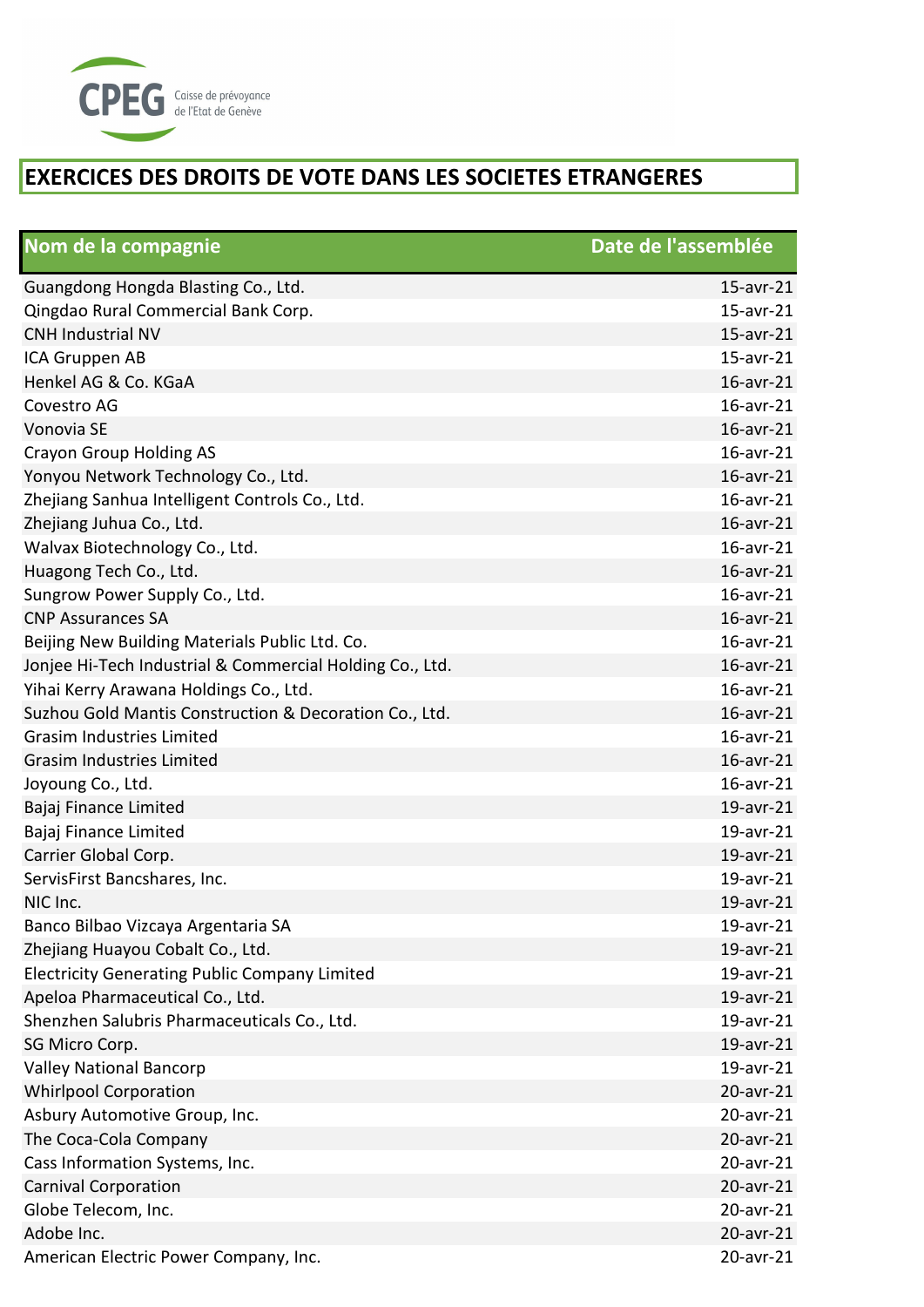

| Nom de la compagnie                            | Date de l'assemblée |
|------------------------------------------------|---------------------|
| <b>Harsco Corporation</b>                      | 20-avr-21           |
| Texas Capital Bancshares, Inc.                 | 20-avr-21           |
| Recordati SpA                                  | 20-avr-21           |
| PrairieSky Royalty Ltd.                        | 20-avr-21           |
| Moody's Corporation                            | 20-avr-21           |
| Muangthai Capital Public Co. Ltd.              | 20-avr-21           |
| <b>Bank of America Corporation</b>             | 20-avr-21           |
| <b>Concentrix Corporation</b>                  | 20-avr-21           |
| L'Oreal SA                                     | 20-avr-21           |
| Prosperity Bancshares, Inc.                    | 20-avr-21           |
| Petronas Gas Berhad                            | 20-avr-21           |
| Covivio SA                                     | 20-avr-21           |
| Northern Trust Corporation                     | 20-avr-21           |
| <b>VERBUND AG</b>                              | 20-avr-21           |
| Italgas SpA                                    | 20-avr-21           |
| Shenandoah Telecommunications Company          | 20-avr-21           |
| <b>M&amp;T Bank Corporation</b>                | 20-avr-21           |
| Kontoor Brands, Inc.                           | 20-avr-21           |
| U.S. Bancorp                                   | 20-avr-21           |
| Pinnacle Financial Partners, Inc.              | 20-avr-21           |
| West Fraser Timber Co. Ltd.                    | 20-avr-21           |
| PS Business Parks, Inc.                        | 20-avr-21           |
| <b>NCR Corporation</b>                         | 20-avr-21           |
| Shanghai M&G Stationery, Inc.                  | 20-avr-21           |
| <b>Umpqua Holdings Corporation</b>             | 20-avr-21           |
| Tangshan Jidong Cement Co. Ltd.                | 20-avr-21           |
| Weihai Guangwei Composites Co., Ltd.           | 20-avr-21           |
| SM Prime Holdings, Inc.                        | 20-avr-21           |
| Kingfa Sci. & Tech. Co., Ltd.                  | 20-avr-21           |
| China National Software & Service Co., Ltd.    | 20-avr-21           |
| HuaAn Securities Co., Ltd.                     | 20-avr-21           |
| Da An Gene Co., Ltd. of Sun Yat-sen University | 20-avr-21           |
| Hengyi Petrochemical Co., Ltd.                 | 20-avr-21           |
| Infrastrutture Wireless Italiane SpA           | 20-avr-21           |
| Getinge AB                                     | 20-avr-21           |
| Shenzhen Overseas Chinese Town Co., Ltd.       | 20-avr-21           |
| Lingyi iTech (Guangdong) Co.                   | 20-avr-21           |
| Jiangsu Zhongnan Construction Group Co., Ltd.  | 20-avr-21           |
| Industrivarden AB                              | $21$ -avr- $21$     |
| Industrivarden AB                              | $21$ -avr-21        |
| <b>EQT Corporation</b>                         | $21$ -avr-21        |
| First Hawaiian, Inc.                           | $21$ -avr- $21$     |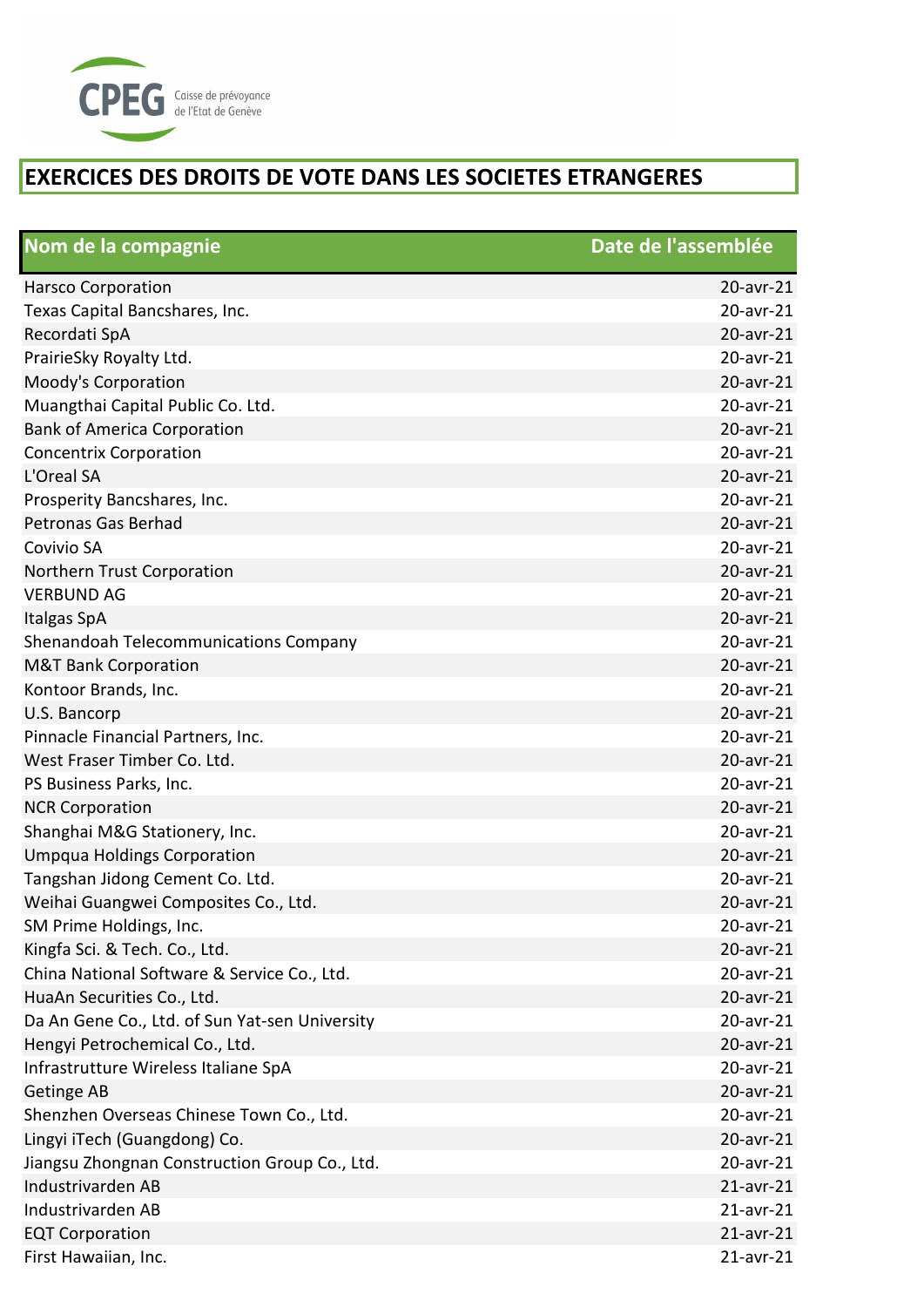

| Nom de la compagnie                                          | Date de l'assemblée |
|--------------------------------------------------------------|---------------------|
| UFP Industries, Inc.                                         | $21$ -avr- $21$     |
| Dana Incorporated                                            | $21$ -avr-21        |
| De'Longhi SpA                                                | $21$ -avr-21        |
| Ayala Land, Inc.                                             | $21$ -avr- $21$     |
| Canadian Pacific Railway Limited                             | $21$ -avr-21        |
| <b>Regions Financial Corporation</b>                         | $21$ -avr- $21$     |
| The Sherwin-Williams Company                                 | $21$ -avr-21        |
| The ODP Corporation                                          | $21$ -avr- $21$     |
| Commerce Bancshares, Inc.                                    | $21$ -avr-21        |
| Ningbo Joyson Electronic Corp.                               | $21$ -avr- $21$     |
| <b>Proximus SA</b>                                           | $21$ -avr-21        |
| Synovus Financial Corp.                                      | $21$ -avr- $21$     |
| PT Bank BTPN Syariah Tbk                                     | $21$ -avr-21        |
| Eiffage SA                                                   | $21$ -avr-21        |
| Tri Pointe Homes, Inc.                                       | $21$ -avr- $21$     |
| <b>MTU Aero Engines AG</b>                                   | $21$ -avr-21        |
| <b>MISC Berhad</b>                                           | $21$ -avr-21        |
| Zhejiang Expressway Co., Ltd.                                | $21$ -avr-21        |
| Royal Vopak NV                                               | $21$ -avr-21        |
| <b>Hancock Whitney Corporation</b>                           | $21$ -avr- $21$     |
| <b>First Financial Corporation</b>                           | $21$ -avr-21        |
| Northwest Bancshares, Inc.                                   | $21$ -avr- $21$     |
| Sonoco Products Company                                      | $21$ -avr-21        |
| <b>Proximus SA</b>                                           | $21$ -avr- $21$     |
| AMN Healthcare Services, Inc.                                | $21$ -avr-21        |
| WesBanco, Inc.                                               | $21$ -avr-21        |
| Calavo Growers, Inc.                                         | $21$ -avr- $21$     |
| <b>Bankinter SA</b>                                          | $21$ -avr- $21$     |
| Komercni banka, a.s.                                         | $21$ -avr- $21$     |
| <b>ABN AMRO Bank NV</b>                                      | $21$ -avr- $21$     |
| <b>Bunzl Plc</b>                                             | $21$ -avr-21        |
| Huntington Bancshares Incorporated                           | $21$ -avr- $21$     |
| Maxscend Microelectronics Co., Ltd.                          | $21$ -avr-21        |
| Zhejiang NHU Co. Ltd.                                        | $21$ -avr- $21$     |
| Shanghai Lujiazui Finance & Trade Zone Development Co., Ltd. | $21$ -avr- $21$     |
| Yintai Gold Co., Ltd.                                        | $21$ -avr- $21$     |
| AVIC Jonhon Optronic Technology Co., Ltd.                    | $21$ -avr- $21$     |
| Jafron Biomedical Co., Ltd.                                  | $21$ -avr- $21$     |
| Ping An Healthcare & Technology Company Limited              | $21$ -avr- $21$     |
| Henan Shuanghui Investment & Development Co., Ltd.           | $21$ -avr-21        |
| GRG Banking Equipment Co., Ltd.                              | $21$ -avr-21        |
| Saudi Industrial Investment Group                            | $21$ -avr- $21$     |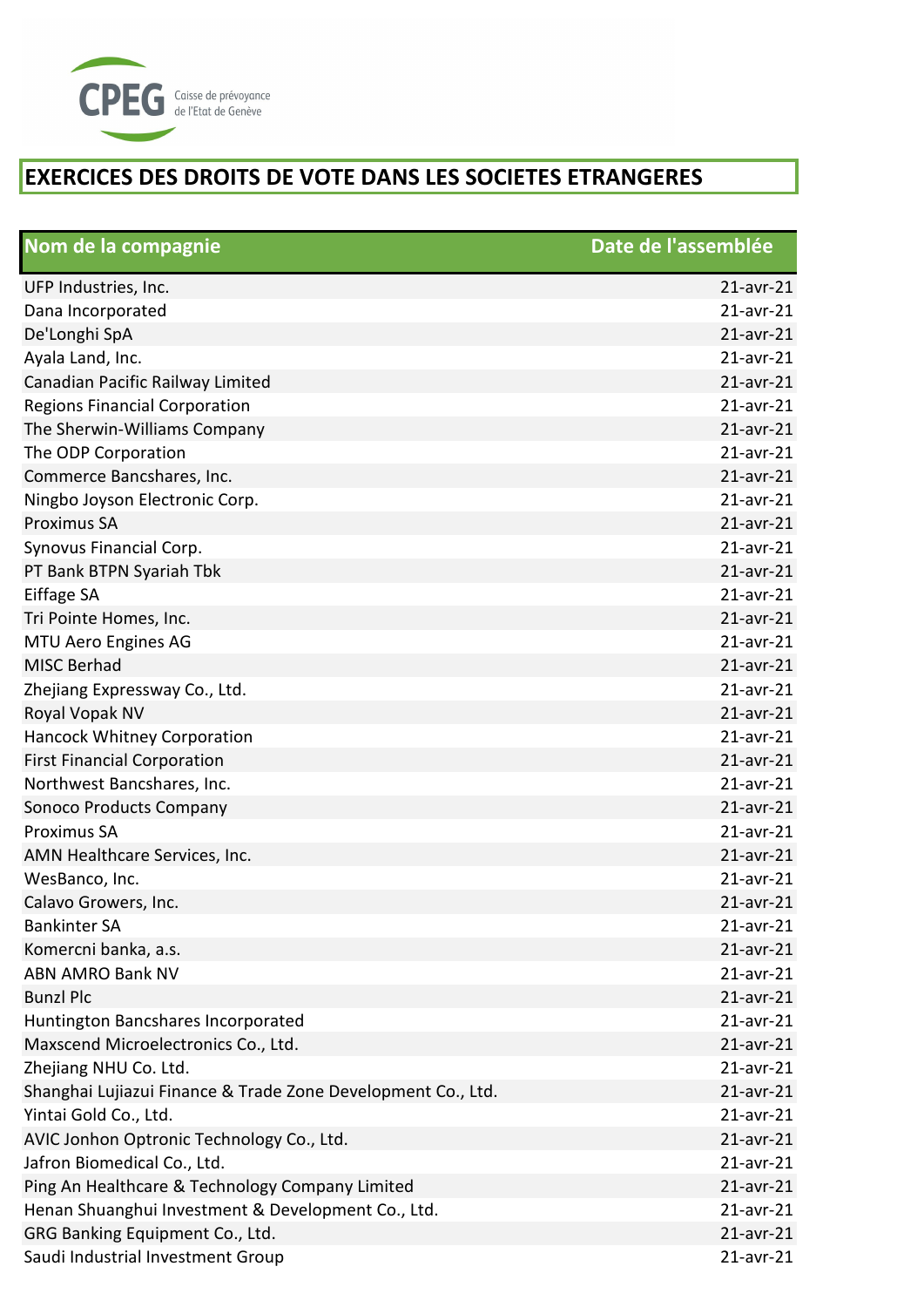

| Nom de la compagnie                              | Date de l'assemblée |
|--------------------------------------------------|---------------------|
| Dr. Sulaiman Al-Habib Medical Services Group Co. | $21$ -avr- $21$     |
| Tele2 AB                                         | 22-avr-21           |
| Olin Corporation                                 | 22-avr-21           |
| Sensient Technologies Corporation                | 22-avr-21           |
| AutoNation, Inc.                                 | 22-avr-21           |
| Matson, Inc.                                     | $22$ -avr-21        |
| Texas Instruments Incorporated                   | 22-avr-21           |
| American National Group, Inc.                    | 22-avr-21           |
| Bank of the Philippine Islands                   | 22-avr-21           |
| Citizens Financial Group, Inc.                   | 22-avr-21           |
| Silicon Laboratories Inc.                        | 22-avr-21           |
| Pfizer Inc.                                      | 22-avr-21           |
| Littelfuse, Inc.                                 | 22-avr-21           |
| AGNC Investment Corp.                            | 22-avr-21           |
| <b>Edison International</b>                      | 22-avr-21           |
| Signature Bank                                   | 22-avr-21           |
| PT Astra International Tbk                       | 22-avr-21           |
| <b>AGCO Corporation</b>                          | 22-avr-21           |
| Banca Generali SpA                               | 22-avr-21           |
| <b>RELX Plc</b>                                  | 22-avr-21           |
| The AES Corporation                              | 22-avr-21           |
| <b>Ingevity Corporation</b>                      | 22-avr-21           |
| Humana Inc.                                      | 22-avr-21           |
| Crown Holdings, Inc.                             | 22-avr-21           |
| Shandong Hualu-Hengsheng Chemical Co., Ltd.      | $22$ -avr- $21$     |
| <b>Taylor Wimpey Plc</b>                         | 22-avr-21           |
| <b>Illimity Bank SpA</b>                         | 22-avr-21           |
| J.B. Hunt Transport Services, Inc.               | 22-avr-21           |
| B.Grimm Power Public Co. Ltd.                    | $22$ -avr-21        |
| NorthWestern Corporation                         | $22$ -avr-21        |
| Peoples Bancorp Inc.                             | $22$ -avr-21        |
| Johnson & Johnson                                | $22$ -avr-21        |
| <b>NewMarket Corporation</b>                     | $22$ -avr-21        |
| Grupo Aeroportuario del Sureste SA de CV         | $22$ -avr-21        |
| <b>Westamerica Bancorporation</b>                | $22$ -avr-21        |
| Stock Yards Bancorp, Inc.                        | 22-avr-21           |
| <b>1st Source Corporation</b>                    | $22$ -avr-21        |
| Republic Bancorp, Inc.                           | $22$ -avr-21        |
| PETRONAS Chemicals Group Berhad                  | $22$ -avr-21        |
| The Gorman-Rupp Company                          | 22-avr-21           |
| Raiffeisen Bank International AG                 | $22$ -avr-21        |
| <b>SEGRO Plc</b>                                 | 22-avr-21           |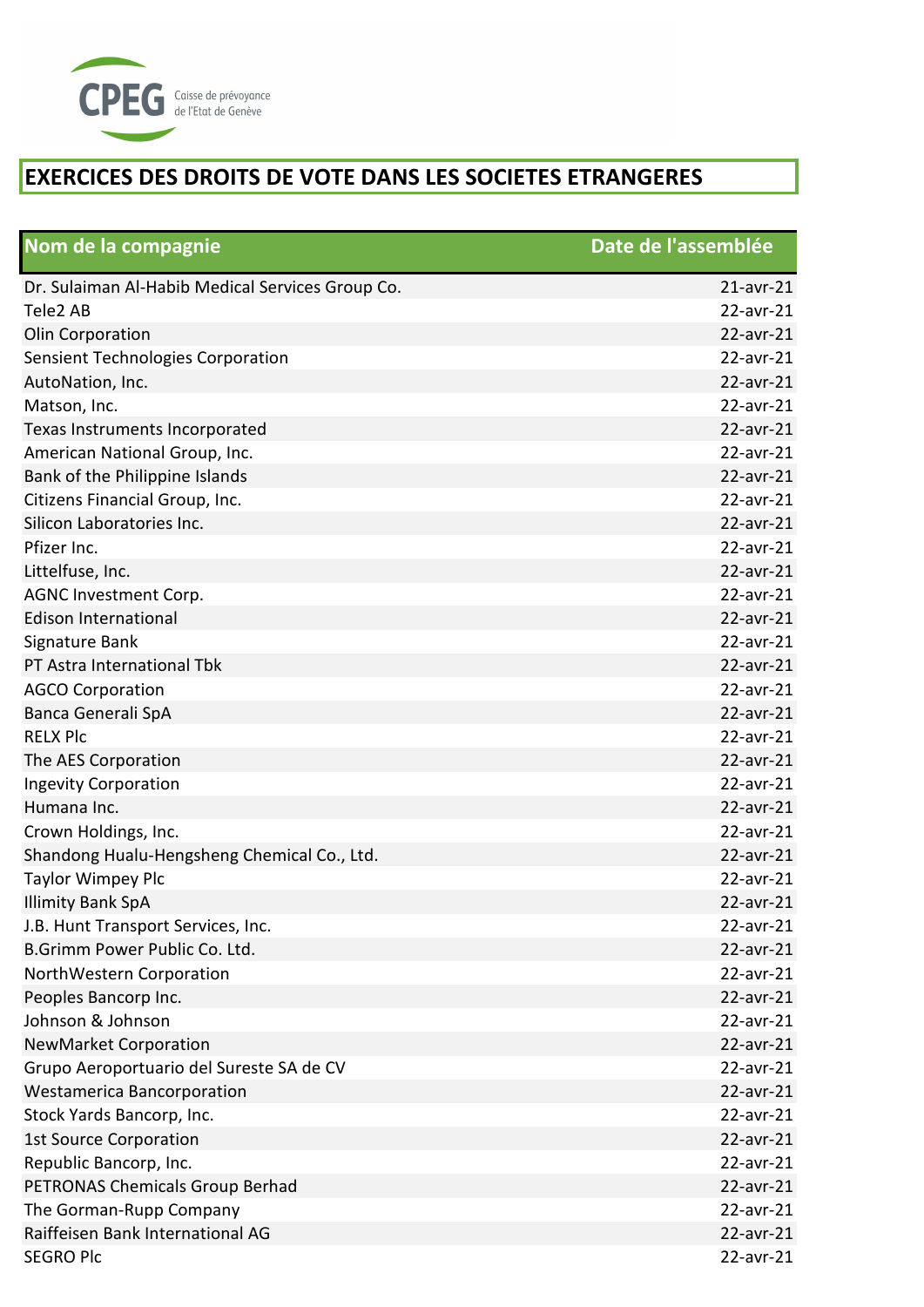

| Nom de la compagnie                          | Date de l'assemblée |
|----------------------------------------------|---------------------|
| <b>Bryn Mawr Bank Corporation</b>            | $22$ -avr-21        |
| Telefonica SA                                | $22$ -avr-21        |
| Lincoln Electric Holdings, Inc.              | 22-avr-21           |
| Moncler SpA                                  | 22-avr-21           |
| <b>National Grid Plc</b>                     | 22-avr-21           |
| Minor International Public Company Limited   | $22$ -avr-21        |
| Heineken NV                                  | 22-avr-21           |
| <b>Avery Dennison Corporation</b>            | 22-avr-21           |
| Shanghai Yuyuan Tourist Mart Group Co., Ltd. | 22-avr-21           |
| Akzo Nobel NV                                | $22$ -avr-21        |
| Shengyi Technology Co., Ltd.                 | 22-avr-21           |
| Zhejiang Supor Co., Ltd.                     | 22-avr-21           |
| Sinolink Securities Co., Ltd.                | 22-avr-21           |
| Heilongjiang Agriculture Co., Ltd.           | 22-avr-21           |
| Xiamen Tungsten Co., Ltd.                    | 22-avr-21           |
| <b>Wolters Kluwer NV</b>                     | $22$ -avr-21        |
| Berli Jucker Public Co. Ltd.                 | $22$ -avr-21        |
| Teleperformance SE                           | 22-avr-21           |
| Gecina SA                                    | 22-avr-21           |
| Intuitive Surgical, Inc.                     | 22-avr-21           |
| <b>Kering SA</b>                             | 22-avr-21           |
| Veolia Environnement SA                      | 22-avr-21           |
| DiaSorin SpA                                 | 22-avr-21           |
| <b>Maxis Berhad</b>                          | $22$ -avr-21        |
| Inner Mongolia Baotou Steel Union Co. Ltd.   | 22-avr-21           |
| <b>Bouygues SA</b>                           | 22-avr-21           |
| Dexus                                        | 22-avr-21           |
| Heineken Holding NV                          | 22-avr-21           |
| <b>Webster Financial Corporation</b>         | 22-avr-21           |
| <b>SVB Financial Group</b>                   | $22$ -avr-21        |
| <b>Eurofins Scientific SE</b>                | 22-avr-21           |
| <b>Unisys Corporation</b>                    | 23-avr-21           |
| <b>Cencosud Shopping Centers SA</b>          | 23-avr-21           |
| Ayala Corporation                            | 23-avr-21           |
| <b>GATX Corporation</b>                      | 23-avr-21           |
| <b>Abbott Laboratories</b>                   | 23-avr-21           |
| CenterPoint Energy, Inc.                     | 23-avr-21           |
| China National Medicines Co., Ltd.           | 23-avr-21           |
| <b>Amplifon SpA</b>                          | 23-avr-21           |
| National Bank of Canada                      | 23-avr-21           |
| Galp Energia SGPS SA                         | $23$ -avr- $21$     |
| Sociedad Quimica y Minera de Chile SA        | 23-avr-21           |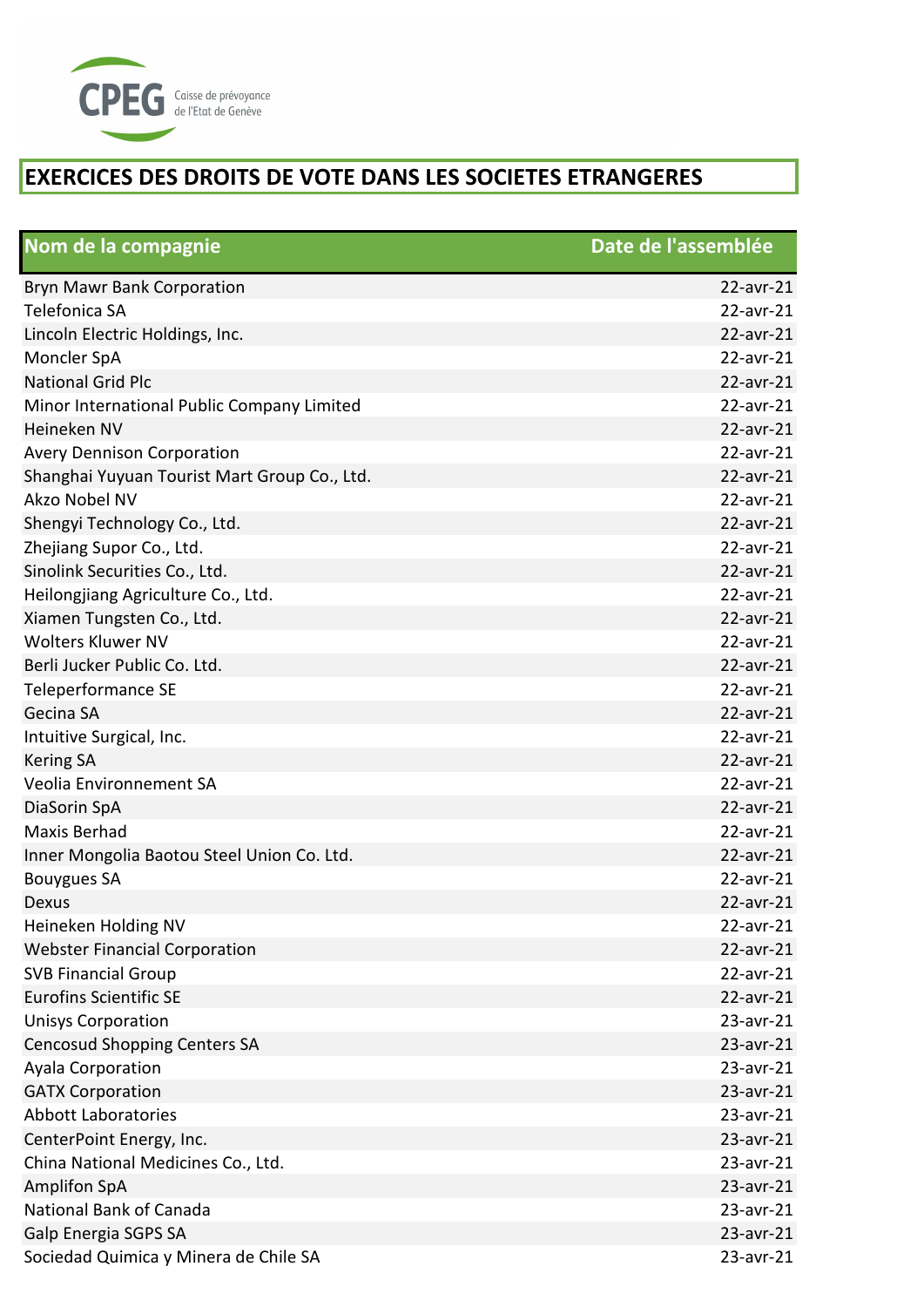

| Nom de la compagnie                         | Date de l'assemblée |
|---------------------------------------------|---------------------|
| Merck KGaA                                  | 23-avr-21           |
| <b>Alleghany Corporation</b>                | 23-avr-21           |
| Powszechna Kasa Oszczednosci Bank Polski SA | 23-avr-21           |
| Cencosud SA                                 | 23-avr-21           |
| Grupo Financiero Banorte SAB de CV          | 23-avr-21           |
| Gruma SAB de CV                             | $23$ -avr- $21$     |
| Corticeira Amorim SGPS SA                   | 23-avr-21           |
| Grupo Financiero Banorte SAB de CV          | 23-avr-21           |
| Gruma SAB de CV                             | 23-avr-21           |
| Hikma Pharmaceuticals Plc                   | 23-avr-21           |
| Srisawad Corporation Public Company Limited | 23-avr-21           |
| Graco Inc.                                  | 23-avr-21           |
| Welbilt, Inc.                               | 23-avr-21           |
| Soochow Securities Co., Ltd.                | 23-avr-21           |
| BDO Unibank, Inc.                           | 23-avr-21           |
| CP All Public Company Limited               | 23-avr-21           |
| Energy Absolute Public Co. Ltd.             | 23-avr-21           |
| Central Retail Corp. Public Co. Ltd.        | 23-avr-21           |
| <b>Great Wall Motor Company Limited</b>     | 23-avr-21           |
| Guangzhou Wondfo Biotech Co., Ltd.          | 23-avr-21           |
| Foshan Haitian Flavouring & Food Co., Ltd.  | 23-avr-21           |
| <b>Great Wall Motor Company Limited</b>     | 23-avr-21           |
| <b>Great Wall Motor Company Limited</b>     | 23-avr-21           |
| Lens Technology Co., Ltd.                   | 23-avr-21           |
| Zhejiang Dahua Technology Co. Ltd.          | 23-avr-21           |
| Sany Heavy Industry Co., Ltd.               | 23-avr-21           |
| Asset World Corp. Pcl                       | 23-avr-21           |
| <b>Renault SA</b>                           | 23-avr-21           |
| <b>Great Wall Motor Company Limited</b>     | 23-avr-21           |
| <b>Keppel Corporation Limited</b>           | $23$ -avr- $21$     |
| <b>UOL Group Limited</b>                    | 23-avr-21           |
| PPD, Inc.                                   | 23-avr-21           |
| <b>Fastenal Company</b>                     | 24-avr-21           |
| Assicurazioni Generali SpA                  | 26-avr-21           |
| <b>Seaboard Corporation</b>                 | 26-avr-21           |
| <b>Weingarten Realty Investors</b>          | 26-avr-21           |
| M.D.C. Holdings, Inc.                       | 26-avr-21           |
| Crane Co.                                   | 26-avr-21           |
| Schneider National, Inc.                    | 26-avr-21           |
| America Movil SAB de CV                     | 26-avr-21           |
| Polymetal International Plc                 | 26-avr-21           |
| Polymetal International Plc                 | 26-avr-21           |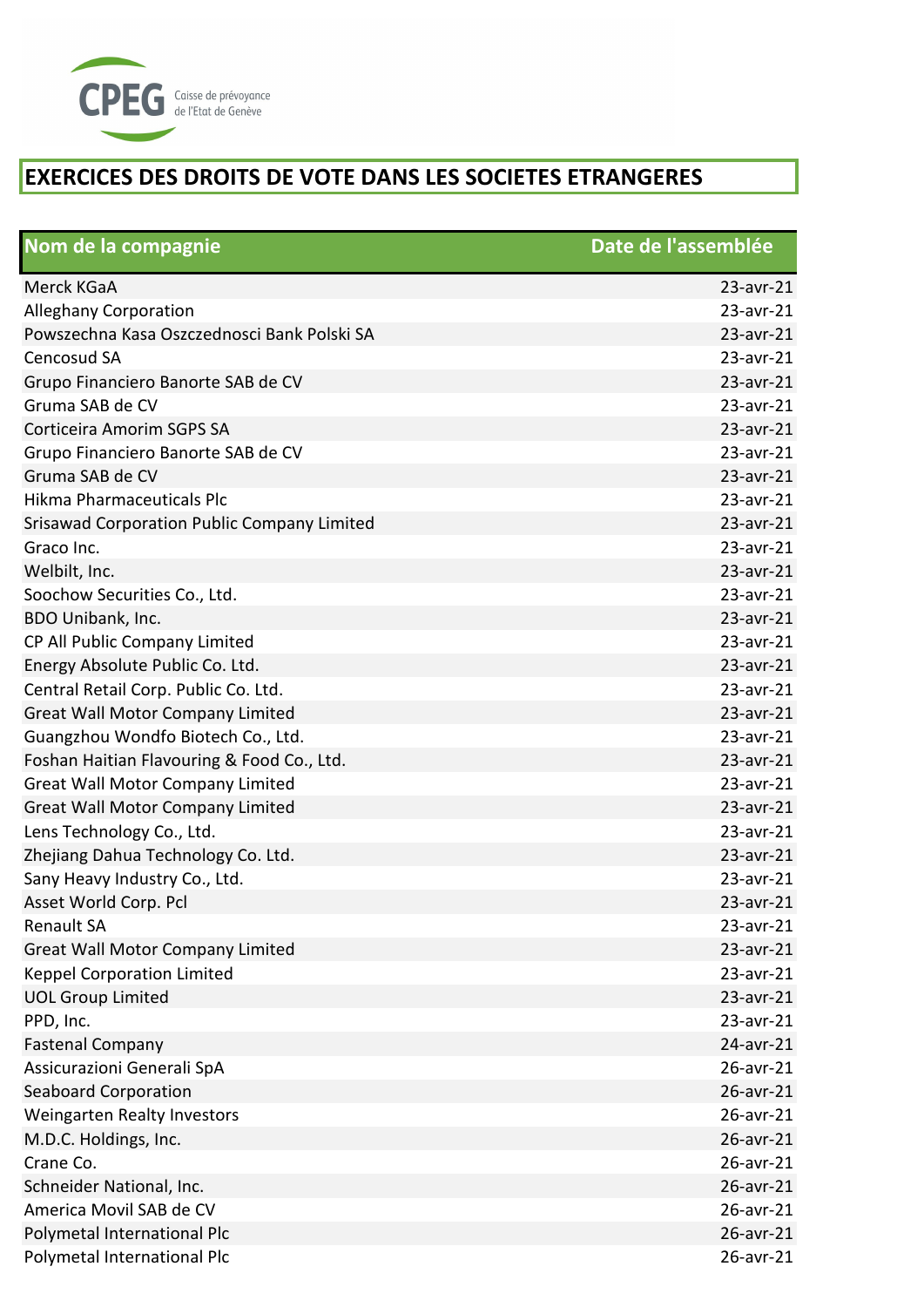

| Nom de la compagnie                                | Date de l'assemblée |
|----------------------------------------------------|---------------------|
| <b>MERLIN Properties SOCIMI SA</b>                 | 26-avr-21           |
| <b>Public Storage</b>                              | 26-avr-21           |
| Glu Mobile Inc.                                    | 26-avr-21           |
| Retail Opportunity Investments Corp.               | 26-avr-21           |
| <b>ING Groep NV</b>                                | 26-avr-21           |
| Park National Corporation                          | 26-avr-21           |
| Hangzhou First Applied Material Co., Ltd.          | 26-avr-21           |
| Aboitiz Power Corp.                                | 26-avr-21           |
| Tianshui Huatian Technology Co., Ltd.              | 26-avr-21           |
| Guosen Securities Co., Ltd.                        | 26-avr-21           |
| RiseSun Real Estate Development Co., Ltd.          | 26-avr-21           |
| Aboitiz Equity Ventures, Inc.                      | 26-avr-21           |
| Saudi Telecom Co.                                  | 26-avr-21           |
| Atlas Copco AB                                     | $27$ -avr- $21$     |
| Atlas Copco AB                                     | 27-avr-21           |
| Alfa Laval AB                                      | 27-avr-21           |
| Sandvik Aktiebolag                                 | $27$ -avr- $21$     |
| <b>Boliden AB</b>                                  | 27-avr-21           |
| PerkinElmer, Inc.                                  | 27-avr-21           |
| <b>United States Steel Corporation</b>             | 27-avr-21           |
| Strategic Education, Inc.                          | 27-avr-21           |
| <b>Federal Signal Corporation</b>                  | 27-avr-21           |
| Bausch Health Companies Inc.                       | 27-avr-21           |
| <b>Equitrans Midstream Corporation</b>             | 27-avr-21           |
| First Citizens BancShares, Inc.                    | 27-avr-21           |
| <b>Knowles Corporation</b>                         | 27-avr-21           |
| <b>UMB Financial Corporation</b>                   | 27-avr-21           |
| Otis Worldwide Corporation                         | 27-avr-21           |
| <b>Brixmor Property Group Inc.</b>                 | 27-avr-21           |
| Hanesbrands Inc.                                   | 27-avr-21           |
| Equity LifeStyle Properties, Inc.                  | 27-avr-21           |
| Luther Burbank Corporation                         | 27-avr-21           |
| Ceridian HCM Holding Inc.                          | 27-avr-21           |
| Citigroup Inc.                                     | 27-avr-21           |
| <b>Regal Beloit Corporation</b>                    | $27$ -avr- $21$     |
| <b>Stepan Company</b>                              | 27-avr-21           |
| Altra Industrial Motion Corp.                      | 27-avr-21           |
| Comerica Incorporated                              | 27-avr-21           |
| El.En. SpA                                         | 27-avr-21           |
| Canadian National Railway Company                  | 27-avr-21           |
| Kirby Corporation                                  | 27-avr-21           |
| <b>International Business Machines Corporation</b> | 27-avr-21           |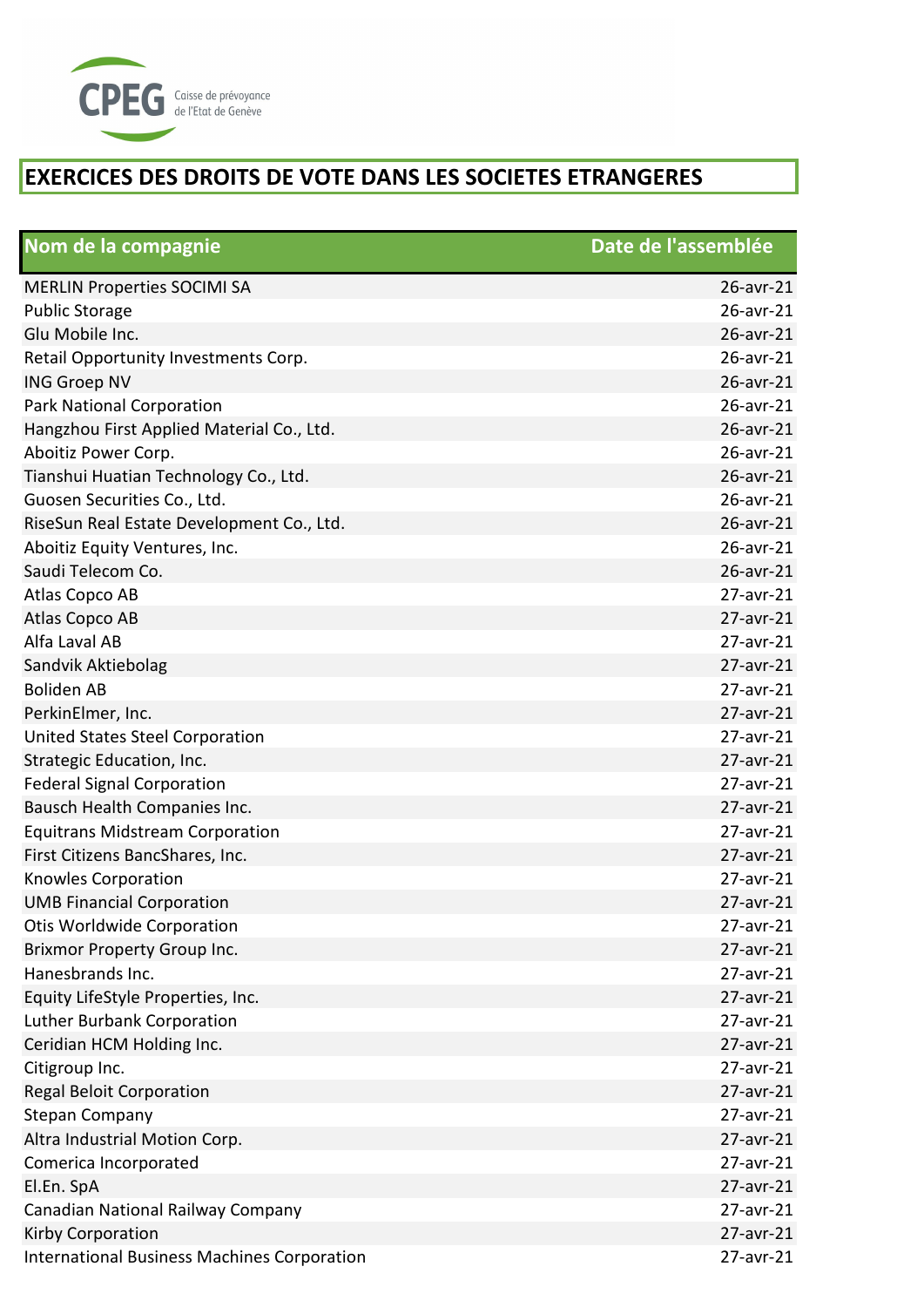

| Nom de la compagnie                                  | Date de l'assemblée |
|------------------------------------------------------|---------------------|
| <b>Centene Corporation</b>                           | $27$ -avr- $21$     |
| <b>First Horizon Corporation</b>                     | 27-avr-21           |
| Triumph Bancorp, Inc.                                | 27-avr-21           |
| Kimco Realty Corporation                             | 27-avr-21           |
| Wells Fargo & Company                                | 27-avr-21           |
| Astec Industries, Inc.                               | 27-avr-21           |
| Domino's Pizza, Inc.                                 | 27-avr-21           |
| Community Trust Bancorp, Inc.                        | 27-avr-21           |
| China Medical System Holdings Ltd.                   | 27-avr-21           |
| Sekisui House, Ltd.                                  | 27-avr-21           |
| CapitaLand Ltd.                                      | 27-avr-21           |
| First Financial Bankshares, Inc.                     | 27-avr-21           |
| <b>PACCAR Inc</b>                                    | 27-avr-21           |
| Charter Communications, Inc.                         | 27-avr-21           |
| Saia, Inc.                                           | 27-avr-21           |
| <b>Associated Banc-Corp</b>                          | 27-avr-21           |
| <b>Truist Financial Corporation</b>                  | $27$ -avr- $21$     |
| The PNC Financial Services Group, Inc.               | 27-avr-21           |
| Washington Trust Bancorp, Inc.                       | 27-avr-21           |
| Papa John's International, Inc.                      | 27-avr-21           |
| Becle SAB de CV                                      | 27-avr-21           |
| <b>Cousins Properties Incorporated</b>               | 27-avr-21           |
| Grupo Aeroportuario del Pacifico SAB de CV           | 27-avr-21           |
| <b>Triton International Limited</b>                  | 27-avr-21           |
| Aena S.M.E. SA                                       | 27-avr-21           |
| Rollins, Inc.                                        | 27-avr-21           |
| Grupo Aeroportuario del Pacifico SAB de CV           | 27-avr-21           |
| <b>Trustmark Corporation</b>                         | 27-avr-21           |
| Valmont Industries, Inc.                             | 27-avr-21           |
| TFI International Inc.                               | 27-avr-21           |
| Land & Houses Public Company Limited                 | 27-avr-21           |
| <b>Renasant Corporation</b>                          | 27-avr-21           |
| Osotspa Public Co. Ltd.                              | 27-avr-21           |
| Indorama Ventures Public Co. Ltd.                    | 27-avr-21           |
| Bangkok Commercial Asset Management Public Co., Ltd. | 27-avr-21           |
| <b>FMC Corporation</b>                               | 27-avr-21           |
| First Commonwealth Financial Corporation             | 27-avr-21           |
| The Williams Companies, Inc.                         | 27-avr-21           |
| <b>Westports Holdings Berhad</b>                     | 27-avr-21           |
| Yifan Pharmaceutical Co., Ltd.                       | 27-avr-21           |
| Huaxin Cement Co., Ltd.                              | 27-avr-21           |
| Tinexta SpA                                          | 27-avr-21           |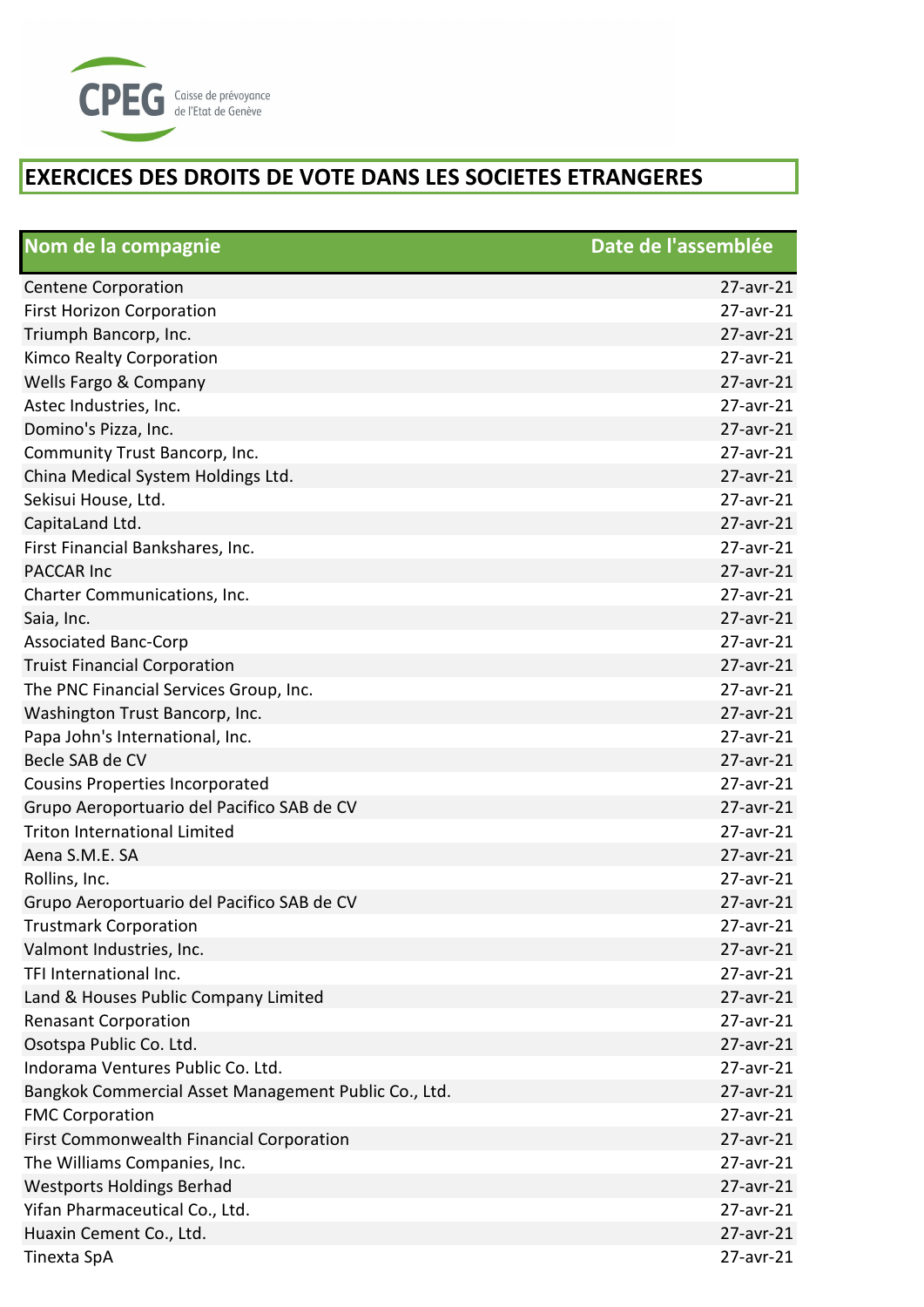

| Nom de la compagnie                            | Date de l'assemblée |
|------------------------------------------------|---------------------|
| Getty Realty Corp.                             | $27$ -avr- $21$     |
| MSCI Inc.                                      | 27-avr-21           |
| Guangzhou Haige Communications Group Inc. Co.  | 27-avr-21           |
| Zhengzhou Yutong Bus Co., Ltd.                 | 27-avr-21           |
| Groupe Bruxelles Lambert SA                    | 27-avr-21           |
| <b>Camden National Corporation</b>             | 27-avr-21           |
| Arjo AB                                        | 27-avr-21           |
| Falabella SA                                   | 27-avr-21           |
| <b>DNB ASA</b>                                 | 27-avr-21           |
| Bio-Rad Laboratories, Inc.                     | 27-avr-21           |
| <b>Emaar Malls PJSC</b>                        | 27-avr-21           |
| <b>Emaar Malls PJSC</b>                        | 27-avr-21           |
| Saudi Electricity Co.                          | 27-avr-21           |
| <b>HEXPOL AB</b>                               | 28-avr-21           |
| Epiroc AB                                      | 28-avr-21           |
| Epiroc AB                                      | 28-avr-21           |
| <b>Ball Corporation</b>                        | 28-avr-21           |
| Moderna, Inc.                                  | 28-avr-21           |
| <b>Portland General Electric Company</b>       | 28-avr-21           |
| Cigna Corporation                              | 28-avr-21           |
| CoreLogic, Inc.                                | 28-avr-21           |
| Herbalife Nutrition Ltd.                       | 28-avr-21           |
| Cogent Communications Holdings, Inc.           | 28-avr-21           |
| Teledyne Technologies Incorporated             | 28-avr-21           |
| SJW Group                                      | 28-avr-21           |
| <b>RPT Realty</b>                              | 28-avr-21           |
| Glacier Bancorp, Inc.                          | 28-avr-21           |
| <b>BancorpSouth Bank</b>                       | 28-avr-21           |
| <b>Huntsman Corporation</b>                    | 28-avr-21           |
| BorgWarner Inc.                                | 28-avr-21           |
| <b>Univest Financial Corporation</b>           | 28-avr-21           |
| <b>Vericel Corporation</b>                     | 28-avr-21           |
| Eaton Corporation plc                          | 28-avr-21           |
| Eaton Corporation plc                          | 28-avr-21           |
| Selective Insurance Group, Inc.                | 28-avr-21           |
| Vistra Corp.                                   | 28-avr-21           |
| China Longyuan Power Group Corporation Limited | 28-avr-21           |
| Archrock, Inc.                                 | 28-avr-21           |
| Healthpeak Properties, Inc.                    | 28-avr-21           |
| China National Accord Medicines Corp. Ltd.     | 28-avr-21           |
| Enel Chile SA                                  | 28-avr-21           |
| Intesa Sanpaolo SpA                            | 28-avr-21           |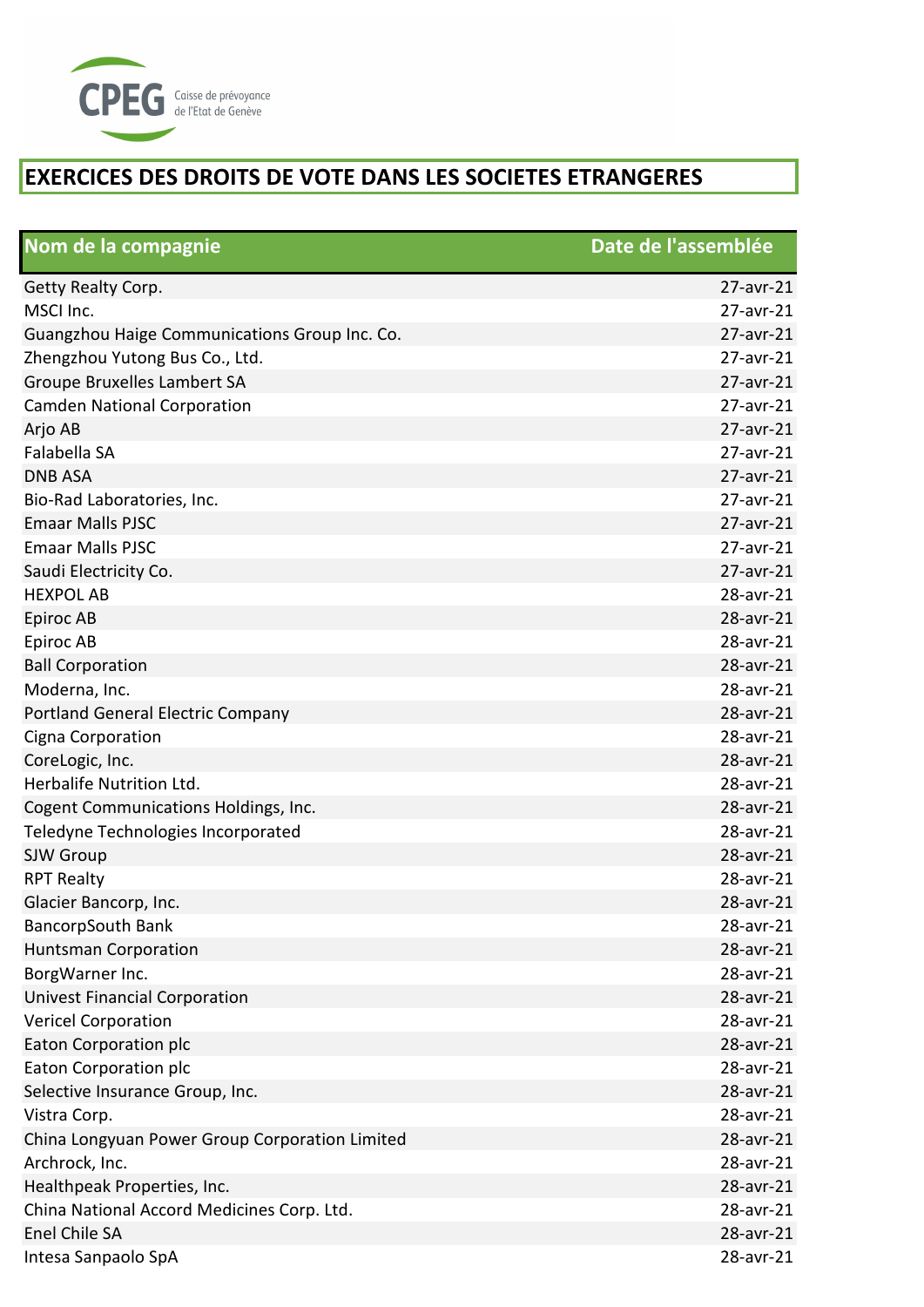

| Nom de la compagnie                           | Date de l'assemblée |
|-----------------------------------------------|---------------------|
| <b>SNAM SpA</b>                               | 28-avr-21           |
| Duke Realty Corporation                       | 28-avr-21           |
| <b>Getlink SE</b>                             | 28-avr-21           |
| The Chemours Company                          | 28-avr-21           |
| <b>RWE AG</b>                                 | 28-avr-21           |
| VICI Properties Inc.                          | 28-avr-21           |
| Marathon Petroleum Corporation                | 28-avr-21           |
| <b>OFG Bancorp</b>                            | 28-avr-21           |
| Sandy Spring Bancorp, Inc.                    | 28-avr-21           |
| W.W. Grainger, Inc.                           | 28-avr-21           |
| Muenchener Rueckversicherungs-Gesellschaft AG | 28-avr-21           |
| <b>Banner Corporation</b>                     | 28-avr-21           |
| Eurazeo SE                                    | 28-avr-21           |
| Petronas Dagangan Berhad                      | 28-avr-21           |
| Nestle (Malaysia) Berhad                      | 28-avr-21           |
| MONETA Money Bank, a.s.                       | 28-avr-21           |
| New China Life Insurance Company Ltd.         | 28-avr-21           |
| New China Life Insurance Company Ltd.         | 28-avr-21           |
| <b>Tennant Company</b>                        | 28-avr-21           |
| Anheuser-Busch InBev SA/NV                    | 28-avr-21           |
| Cullen/Frost Bankers, Inc.                    | 28-avr-21           |
| Lantheus Holdings, Inc.                       | 28-avr-21           |
| The New York Times Company                    | 28-avr-21           |
| Ameriprise Financial, Inc.                    | 28-avr-21           |
| Telecom Argentina SA                          | 28-avr-21           |
| Grupo Carso SAB de CV                         | 28-avr-21           |
| <b>Unitil Corporation</b>                     | 28-avr-21           |
| <b>Empresas Copec SA</b>                      | 28-avr-21           |
| Grupo Carso SAB de CV                         | 28-avr-21           |
| FinecoBank SpA                                | 28-avr-21           |
| London Stock Exchange Group Plc               | 28-avr-21           |
| Persimmon Plc                                 | 28-avr-21           |
| DraftKings Inc.                               | 28-avr-21           |
| <b>City Holding Company</b>                   | 28-avr-21           |
| Assa Abloy AB                                 | 28-avr-21           |
| Shanghai Electric Power Co., Ltd.             | 28-avr-21           |
| Metropolitan Bank & Trust Company             | 28-avr-21           |
| Bumrungrad Hospital Public Co., Ltd.          | 28-avr-21           |
| NatWest Group Plc                             | 28-avr-21           |
| Galapagos NV                                  | 28-avr-21           |
| Bangkok Expressway & Metro Public Co. Ltd.    | 28-avr-21           |
| True Corp. Public Co., Ltd.                   | 28-avr-21           |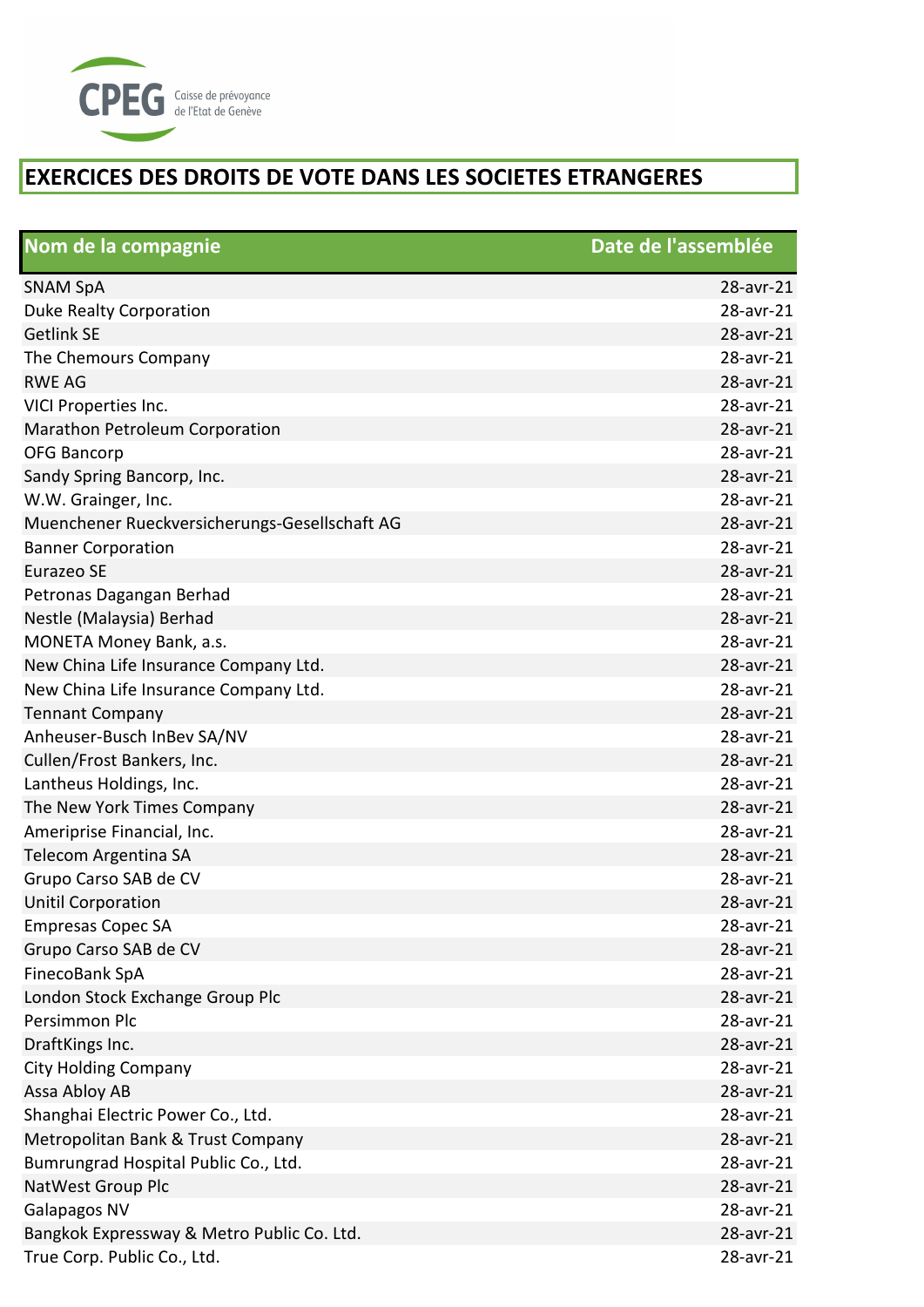

| Nom de la compagnie                       | Date de l'assemblée |
|-------------------------------------------|---------------------|
| South State Corporation                   | 28-avr-21           |
| <b>Newmont Corporation</b>                | 28-avr-21           |
| <b>BIM Birlesik Magazalar AS</b>          | 28-avr-21           |
| HCA Healthcare, Inc.                      | 28-avr-21           |
| <b>Schneider Electric SE</b>              | 28-avr-21           |
| Douglas Dynamics, Inc.                    | 28-avr-21           |
| Fortum Oyj                                | 28-avr-21           |
| Prysmian SpA                              | 28-avr-21           |
| SM Investments Corp.                      | 28-avr-21           |
| TongFu Microelectronics Co., Ltd.         | 28-avr-21           |
| SDIC Capital Co., Ltd.                    | 28-avr-21           |
| Atlantia SpA                              | 28-avr-21           |
| <b>Winmark Corporation</b>                | 28-avr-21           |
| <b>Deluxe Corporation</b>                 | 28-avr-21           |
| American Campus Communities, Inc.         | 28-avr-21           |
| Hong Kong Exchanges & Clearing Ltd.       | 28-avr-21           |
| <b>Enterprise Financial Services Corp</b> | 28-avr-21           |
| Grupo Televisa SAB                        | 28-avr-21           |
| Royal Unibrew A/S                         | 28-avr-21           |
| Grupo Televisa SAB                        | 28-avr-21           |
| <b>Grupo Televisa SAB</b>                 | 28-avr-21           |
| Hutchison China MediTech Ltd.             | 28-avr-21           |
| Hutchison China MediTech Ltd.             | 28-avr-21           |
| Grupo Televisa SAB                        | 28-avr-21           |
| Savola Group                              | 28-avr-21           |
| Abdullah Al Othaim Markets Co.            | 28-avr-21           |
| Hexagon AB                                | 29-avr-21           |
| Nordnet AB                                | 29-avr-21           |
| <b>Kinnevik AB</b>                        | 29-avr-21           |
| <b>Banco Santander Chile SA</b>           | 29-avr-21           |
| <b>Hindustan Unilever Limited</b>         | 29-avr-21           |
| <b>Hindustan Unilever Limited</b>         | 29-avr-21           |
| Cabot Oil & Gas Corporation               | 29-avr-21           |
| <b>ArcBest Corporation</b>                | 29-avr-21           |
| Inspire Medical Systems, Inc.             | 29-avr-21           |
| JELD-WEN Holding, Inc.                    | 29-avr-21           |
| Lithia Motors, Inc.                       | 29-avr-21           |
| PJT Partners Inc.                         | 29-avr-21           |
| <b>JBG SMITH Properties</b>               | 29-avr-21           |
| The Goldman Sachs Group, Inc.             | 29-avr-21           |
| Kimberly-Clark Corporation                | 29-avr-21           |
| <b>Old National Bancorp</b>               | 29-avr-21           |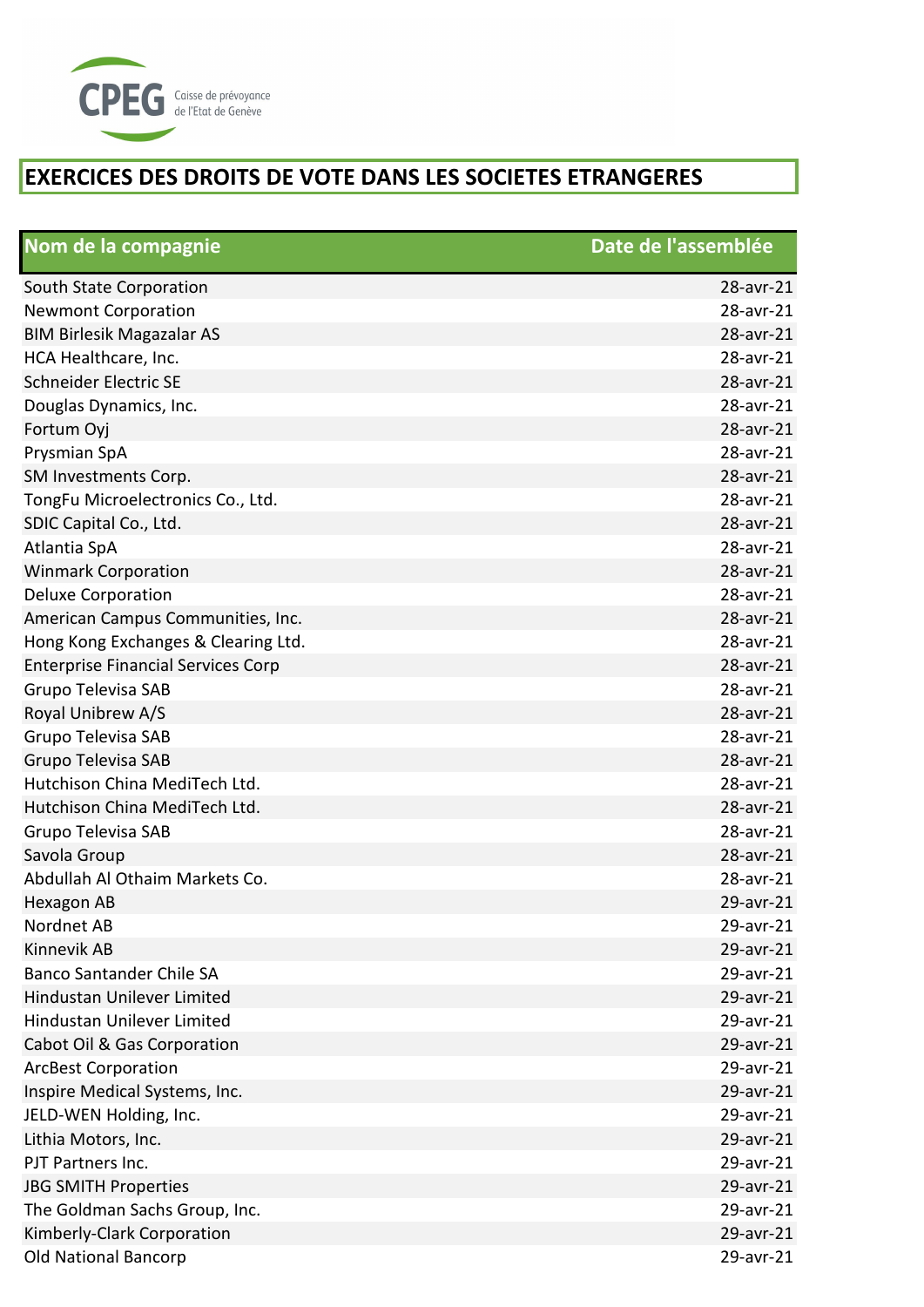

| Nom de la compagnie                         | Date de l'assemblée |
|---------------------------------------------|---------------------|
| NRG Energy, Inc.                            | 29-avr-21           |
| Polaris Inc.                                | 29-avr-21           |
| Clearway Energy, Inc.                       | 29-avr-21           |
| Avanos Medical, Inc.                        | 29-avr-21           |
| Global Payments Inc.                        | 29-avr-21           |
| TreeHouse Foods, Inc.                       | 29-avr-21           |
| <b>Ferro Corporation</b>                    | 29-avr-21           |
| PQ Group Holdings Inc.                      | 29-avr-21           |
| Celestica Inc.                              | 29-avr-21           |
| BCE Inc.                                    | 29-avr-21           |
| Cantel Medical Corp.                        | 29-avr-21           |
| <b>Enel Americas SA</b>                     | 29-avr-21           |
| <b>Methanex Corporation</b>                 | 29-avr-21           |
| <b>Genuine Parts Company</b>                | 29-avr-21           |
| Weis Markets, Inc.                          | 29-avr-21           |
| Provident Financial Services, Inc.          | 29-avr-21           |
| Entegris, Inc.                              | 29-avr-21           |
| Globe Life Inc.                             | 29-avr-21           |
| <b>BASF SE</b>                              | 29-avr-21           |
| <b>Accor SA</b>                             | 29-avr-21           |
| <b>Continental AG</b>                       | 29-avr-21           |
| Motherson Sumi Systems Limited              | 29-avr-21           |
| <b>Venture Corporation Limited</b>          | 29-avr-21           |
| Grupo Financiero Inbursa SAB de CV          | 29-avr-21           |
| Promotora y Operadora de Infraestructura SA | 29-avr-21           |
| <b>UCB SA</b>                               | 29-avr-21           |
| Yamana Gold Inc.                            | 29-avr-21           |
| Select Medical Holdings Corporation         | 29-avr-21           |
| <b>CRH Plc</b>                              | 29-avr-21           |
| Valero Energy Corporation                   | 29-avr-21           |
| Colbun SA                                   | 29-avr-21           |
| <b>Empresas CMPC SA</b>                     | 29-avr-21           |
| Telesites SAB de CV                         | 29-avr-21           |
| <b>Schroders Plc</b>                        | 29-avr-21           |
| Snap-on Incorporated                        | 29-avr-21           |
| <b>EchoStar Corporation</b>                 | 29-avr-21           |
| Dalata Hotel Group Plc                      | 29-avr-21           |
| Telesites SAB de CV                         | 29-avr-21           |
| <b>Canfor Corporation</b>                   | 29-avr-21           |
| Synthomer Plc                               | 29-avr-21           |
| Corning Incorporated                        | 29-avr-21           |
| Church & Dwight Co., Inc.                   | 29-avr-21           |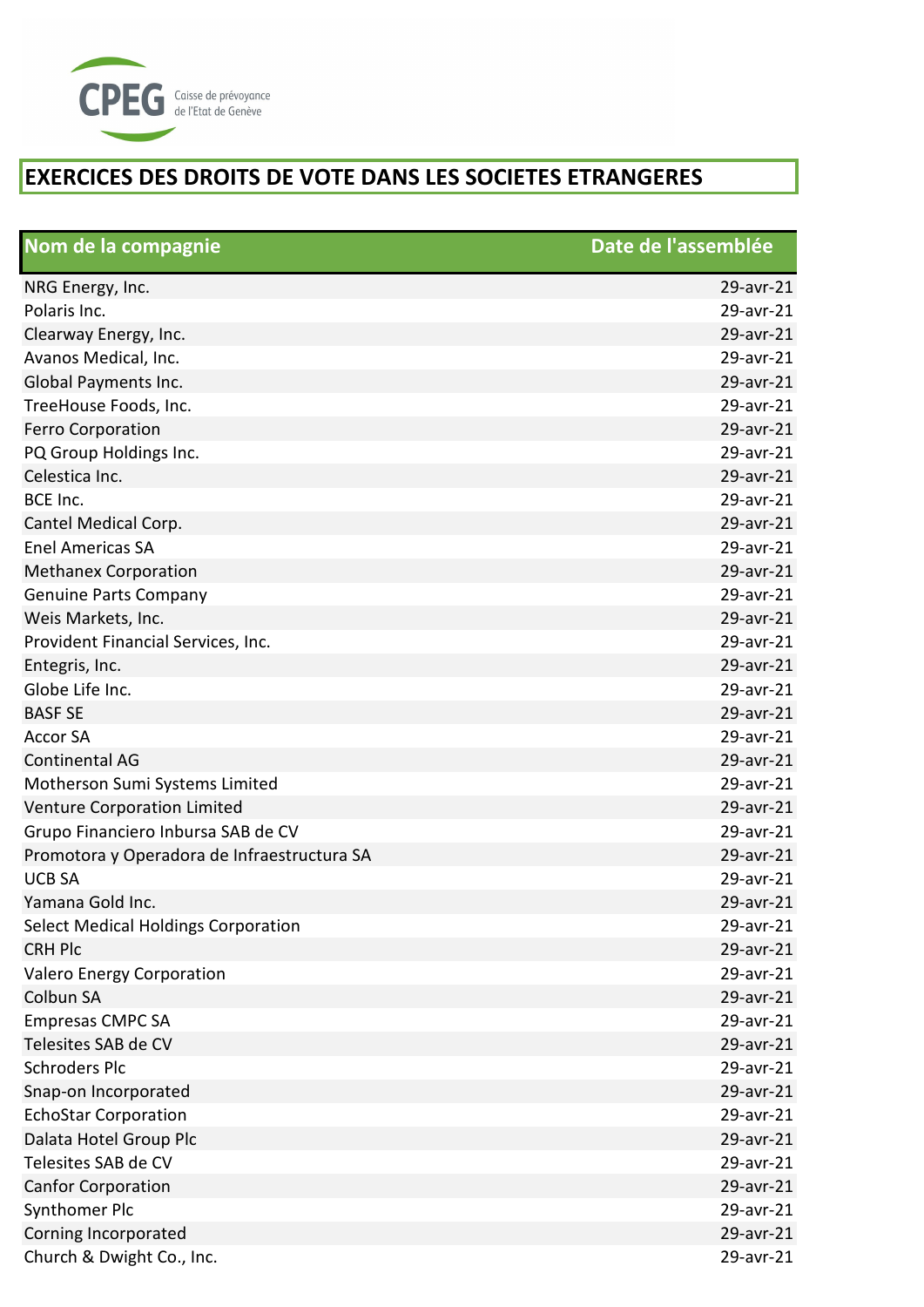

| Nom de la compagnie                         | Date de l'assemblée |
|---------------------------------------------|---------------------|
| Industrias Penoles SAB de CV                | 29-avr-21           |
| Grupo Bimbo SAB de CV                       | 29-avr-21           |
| Motherson Sumi Systems Limited              | 29-avr-21           |
| Sunstone Hotel Investors, Inc.              | 29-avr-21           |
| SailPoint Technologies Holdings, Inc.       | 29-avr-21           |
| Prologis, Inc.                              | 29-avr-21           |
| China Jushi Co. Ltd.                        | 29-avr-21           |
| Megacable Holdings SAB de CV                | 29-avr-21           |
| <b>ASML Holding NV</b>                      | 29-avr-21           |
| Kerry Group Plc                             | 29-avr-21           |
| <b>Arcadis NV</b>                           | 29-avr-21           |
| Livent Corporation                          | 29-avr-21           |
| EOG Resources, Inc.                         | 29-avr-21           |
| Angel Yeast Co., Ltd.                       | 29-avr-21           |
| Hualan Biological Engineering, Inc.         | 29-avr-21           |
| Oversea-Chinese Banking Corporation Limited | 29-avr-21           |
| <b>AXA SA</b>                               | 29-avr-21           |
| The Weir Group Plc                          | 29-avr-21           |
| Danone SA                                   | 29-avr-21           |
| Postal Savings Bank of China Co., Ltd.      | 29-avr-21           |
| Postal Savings Bank of China Co., Ltd.      | 29-avr-21           |
| Horizon Therapeutics Public Limited Company | 29-avr-21           |
| Janus Henderson Group Plc                   | 29-avr-21           |
| Ascendas Real Estate Investment Trust       | 29-avr-21           |
| <b>Barco NV</b>                             | 29-avr-21           |
| <b>Barco NV</b>                             | 29-avr-21           |
| LGI Homes, Inc.                             | 29-avr-21           |
| Umicore                                     | 29-avr-21           |
| National Industrialization Co.              | 29-avr-21           |
| The Company for Cooperative Insurance       | 29-avr-21           |
| Bank Aljazira                               | 29-avr-21           |
| Louisiana-Pacific Corporation               | 30-avr-21           |
| <b>Aptiv PLC</b>                            | 30-avr-21           |
| <b>Aptiv PLC</b>                            | 30-avr-21           |
| Badger Meter, Inc.                          | 30-avr-21           |
| <b>Bank of Hawaii Corporation</b>           | 30-avr-21           |
| Advanced Energy Industries, Inc.            | 30-avr-21           |
| AT&T Inc.                                   | 30-avr-21           |
| South Jersey Industries, Inc.               | 30-avr-21           |
| CareTrust REIT, Inc.                        | 30-avr-21           |
| China Southern Airlines Company Limited     | 30-avr-21           |
| China Southern Airlines Company Limited     | 30-avr-21           |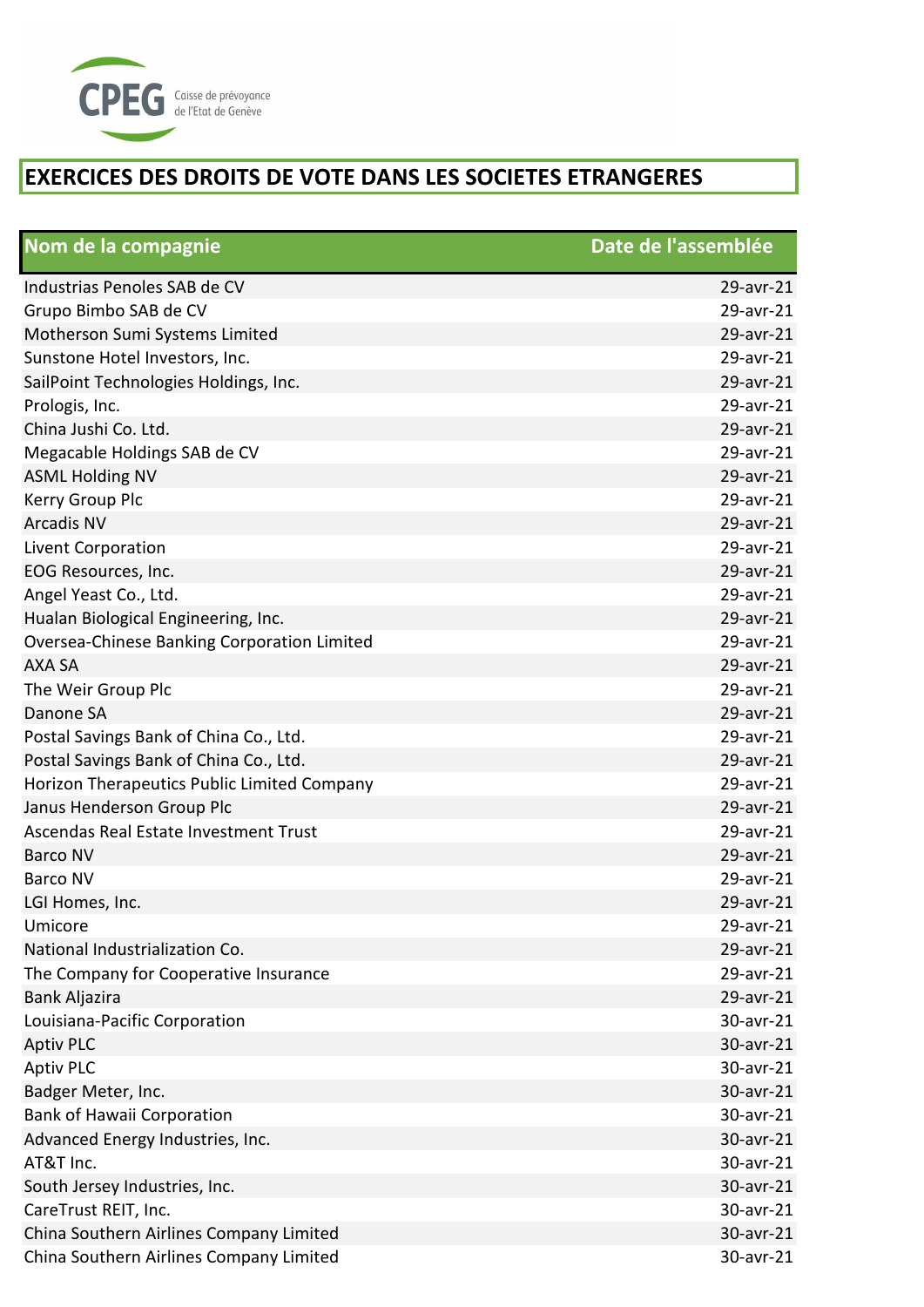

| Nom de la compagnie                           | Date de l'assemblée |
|-----------------------------------------------|---------------------|
| AMP Ltd.                                      | 30-avr-21           |
| Smurfit Kappa Group Plc                       | 30-avr-21           |
| Kingspan Group Plc                            | 30-avr-21           |
| <b>GEA Group AG</b>                           | 30-avr-21           |
| PT AKR Corporindo Tbk                         | 30-avr-21           |
| Hang Lung Properties Ltd.                     | 30-avr-21           |
| ZhongAn Online P&C Insurance Co., Ltd.        | 30-avr-21           |
| United States Lime and Minerals, Inc.         | 30-avr-21           |
| Cooper Tire & Rubber Company                  | 30-avr-21           |
| Grupo Mexico S.A.B. de C.V.                   | 30-avr-21           |
| Infraestructura Energetica Nova SAB de CV     | 30-avr-21           |
| TERNA Rete Elettrica Nazionale SpA            | 30-avr-21           |
| Agnico Eagle Mines Limited                    | 30-avr-21           |
| Teleflex Incorporated                         | 30-avr-21           |
| <b>YPF SA</b>                                 | 30-avr-21           |
| <b>City Developments Limited</b>              | 30-avr-21           |
| Park Hotels & Resorts Inc.                    | 30-avr-21           |
| Pearson Plc                                   | 30-avr-21           |
| <b>DISH Network Corporation</b>               | 30-avr-21           |
| Lee & Man Paper Manufacturing Limited         | 30-avr-21           |
| <b>Budweiser Brewing Company APAC Limited</b> | 30-avr-21           |
| <b>RLJ Lodging Trust</b>                      | 30-avr-21           |
| AltaGas Ltd.                                  | 30-avr-21           |
| Oil Search Ltd.                               | 30-avr-21           |
| Kellogg Company                               | 30-avr-21           |
| Zions Bancorporation, N.A.                    | 30-avr-21           |
| Charoen Pokphand Foods Public Co. Ltd.        | 30-avr-21           |
| Central Pattana Public Company Limited        | 30-avr-21           |
| <b>Admiral Group Plc</b>                      | 30-avr-21           |
| Huagong Tech Co., Ltd.                        | 30-avr-21           |
| Ganfeng Lithium Co., Ltd.                     | 30-avr-21           |
| Sanofi                                        | 30-avr-21           |
| TCL Technology Group Corp.                    | 30-avr-21           |
| Hangzhou Robam Appliances Co., Ltd.           | 30-avr-21           |
| Ovctek China, Inc.                            | 30-avr-21           |
| United Overseas Bank Limited (Singapore)      | 30-avr-21           |
| Fibra Uno Administracion SA de CV             | 30-avr-21           |
| Berkshire Hathaway Inc.                       | 01-mai-21           |
| Apollo Hospitals Enterprise Limited           | 03-mai-21           |
| Apollo Hospitals Enterprise Limited           | 03-mai-21           |
| <b>Bank OZK</b>                               | 03-mai-21           |
| Trinity Industries, Inc.                      | 03-mai-21           |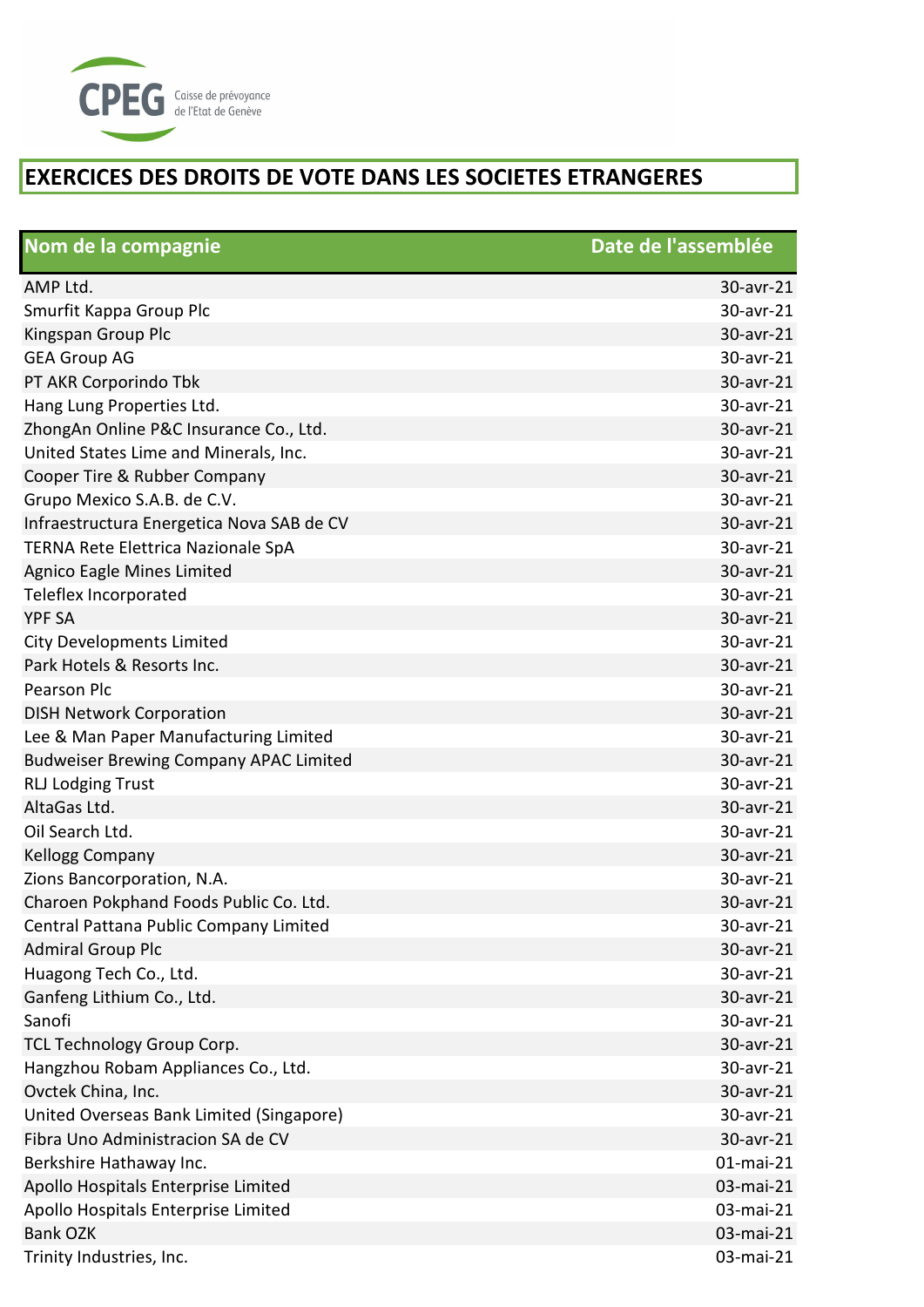

| Nom de la compagnie                           | Date de l'assemblée |
|-----------------------------------------------|---------------------|
| Pitney Bowes Inc.                             | 03-mai-21           |
| Tootsie Roll Industries, Inc.                 | 03-mai-21           |
| Carvana Co.                                   | 03-mai-21           |
| Stella-Jones Inc.                             | 03-mai-21           |
| Aflac Incorporated                            | 03-mai-21           |
| TopBuild Corp.                                | 03-mai-21           |
| Eli Lilly and Company                         | 03-mai-21           |
| Paycom Software, Inc.                         | 03-mai-21           |
| The York Water Company                        | 03-mai-21           |
| STAG Industrial, Inc.                         | 03-mai-21           |
| PT Perusahaan Gas Negara Tbk                  | 03-mai-21           |
| Planet Fitness, Inc.                          | 03-mai-21           |
| <b>Tenaris SA</b>                             | 03-mai-21           |
| <b>Albemarle Corporation</b>                  | 04-mai-21           |
| Primo Water Corporation                       | 04-mai-21           |
| <b>Terreno Realty Corporation</b>             | 04-mai-21           |
| <b>Teradata Corporation</b>                   | 04-mai-21           |
| Pentair plc                                   | 04-mai-21           |
| Pentair plc                                   | 04-mai-21           |
| Fortune Brands Home & Security, Inc.          | 04-mai-21           |
| Expeditors International of Washington, Inc.  | 04-mai-21           |
| Packaging Corporation of America              | 04-mai-21           |
| Arcosa, Inc.                                  | 04-mai-21           |
| National Bank Holdings Corporation            | 04-mai-21           |
| <b>Parkland Corporation</b>                   | 04-mai-21           |
| Ally Financial Inc.                           | 04-mai-21           |
| <b>Rexnord Corporation</b>                    | 04-mai-21           |
| <b>Heritage Financial Corporation</b>         | 04-mai-21           |
| Boston Private Financial Holdings, Inc.       | 04-mai-21           |
| QTS Realty Trust, Inc.                        | 04-mai-21           |
| SkyWest, Inc.                                 | 04-mai-21           |
| American Express Company                      | 04-mai-21           |
| <b>Encore Wire Corporation</b>                | 04-mai-21           |
| Baxter International Inc.                     | 04-mai-21           |
| Hubbell Incorporated                          | 04-mai-21           |
| <b>Primoris Services Corporation</b>          | 04-mai-21           |
| Pool Corporation                              | 04-mai-21           |
| <b>Hermes International SCA</b>               | 04-mai-21           |
| <b>Barrick Gold Corporation</b>               | 04-mai-21           |
| Gibson Energy Inc.                            | 04-mai-21           |
| <b>Atlantic Union Bankshares Corportation</b> | 04-mai-21           |
| <b>General Electric Company</b>               | 04-mai-21           |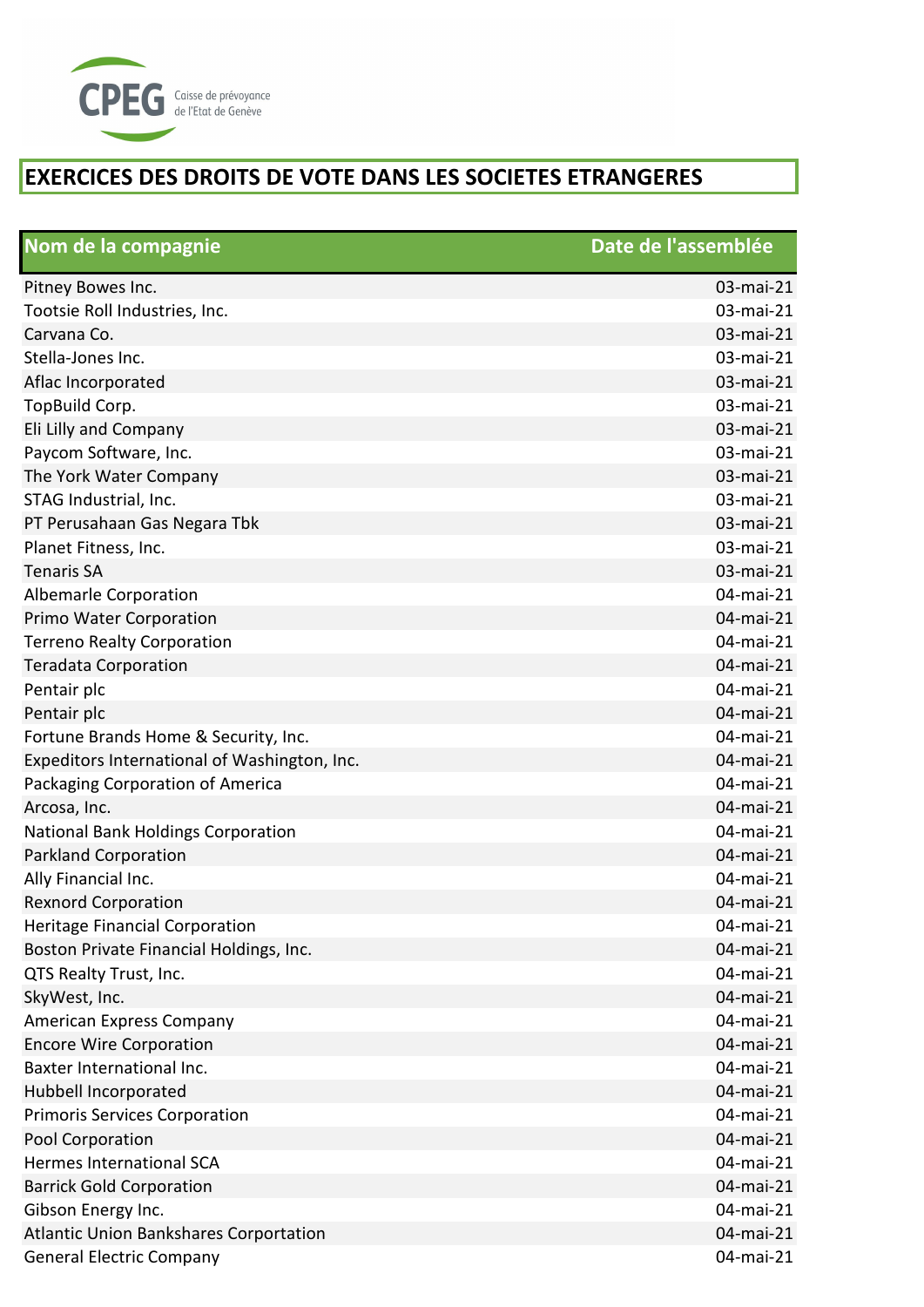

| Nom de la compagnie                                              | Date de l'assemblée |
|------------------------------------------------------------------|---------------------|
| CF Industries Holdings, Inc.                                     | 04-mai-21           |
| <b>Edwards Lifesciences Corporation</b>                          | 04-mai-21           |
| Evergy, Inc.                                                     | 04-mai-21           |
| <b>Bristol-Myers Squibb Company</b>                              | 04-mai-21           |
| Omnicom Group Inc.                                               | 04-mai-21           |
| Deutsche Lufthansa AG                                            | 04-mai-21           |
| Suncor Energy Inc.                                               | 04-mai-21           |
| Imperial Oil Limited                                             | 04-mai-21           |
| Fresh Del Monte Produce Inc.                                     | 04-mai-21           |
| EnPro Industries, Inc.                                           | 04-mai-21           |
| Timbercreek Financial Corp.                                      | 04-mai-21           |
| Pretium Resources Inc.                                           | 04-mai-21           |
| Marcus & Millichap, Inc.                                         | 04-mai-21           |
| West Pharmaceutical Services, Inc.                               | 04-mai-21           |
| Simpson Manufacturing Co., Inc.                                  | 04-mai-21           |
| National Health Investors, Inc.                                  | 04-mai-21           |
| AngloGold Ashanti Ltd.                                           | 04-mai-21           |
| <b>BOK Financial Corporation</b>                                 | 04-mai-21           |
| Air Liquide SA                                                   | 04-mai-21           |
| Marten Transport, Ltd.                                           | 04-mai-21           |
| New Gold Inc.                                                    | 04-mai-21           |
| <b>IAMGOLD Corporation</b>                                       | 04-mai-21           |
| <b>Investor AB</b>                                               | 05-mai-21           |
| Lindab International AB                                          | 05-mai-21           |
| Karnov Group AB                                                  | 05-mai-21           |
| Air Lease Corporation                                            | 05-mai-21           |
| <b>Domtar Corporation</b>                                        | 05-mai-21           |
| Essential Utilities, Inc.                                        | 05-mai-21           |
| Carlisle Companies Incorporated                                  | 05-mai-21           |
| Murphy USA Inc.                                                  | 05-mai-21           |
| Halozyme Therapeutics, Inc.                                      | 05-mai-21           |
| Hongkong Land Holdings Ltd.                                      | 05-mai-21           |
| RenaissanceRe Holdings Ltd.                                      | 05-mai-21           |
| <b>Rogers Corporation</b>                                        | 05-mai-21           |
| <b>Hilton Grand Vacations Inc.</b>                               | 05-mai-21           |
| Morguard North American Residential Real Estate Investment Trust | 05-mai-21           |
| <b>Discover Financial Services</b>                               | 05-mai-21           |
| <b>Brunswick Corporation</b>                                     | 05-mai-21           |
| Realogy Holdings Corp.                                           | 05-mai-21           |
| Chesapeake Utilities Corporation                                 | 05-mai-21           |
| <b>Cognex Corporation</b>                                        | 05-mai-21           |
| Brown & Brown, Inc.                                              | 05-mai-21           |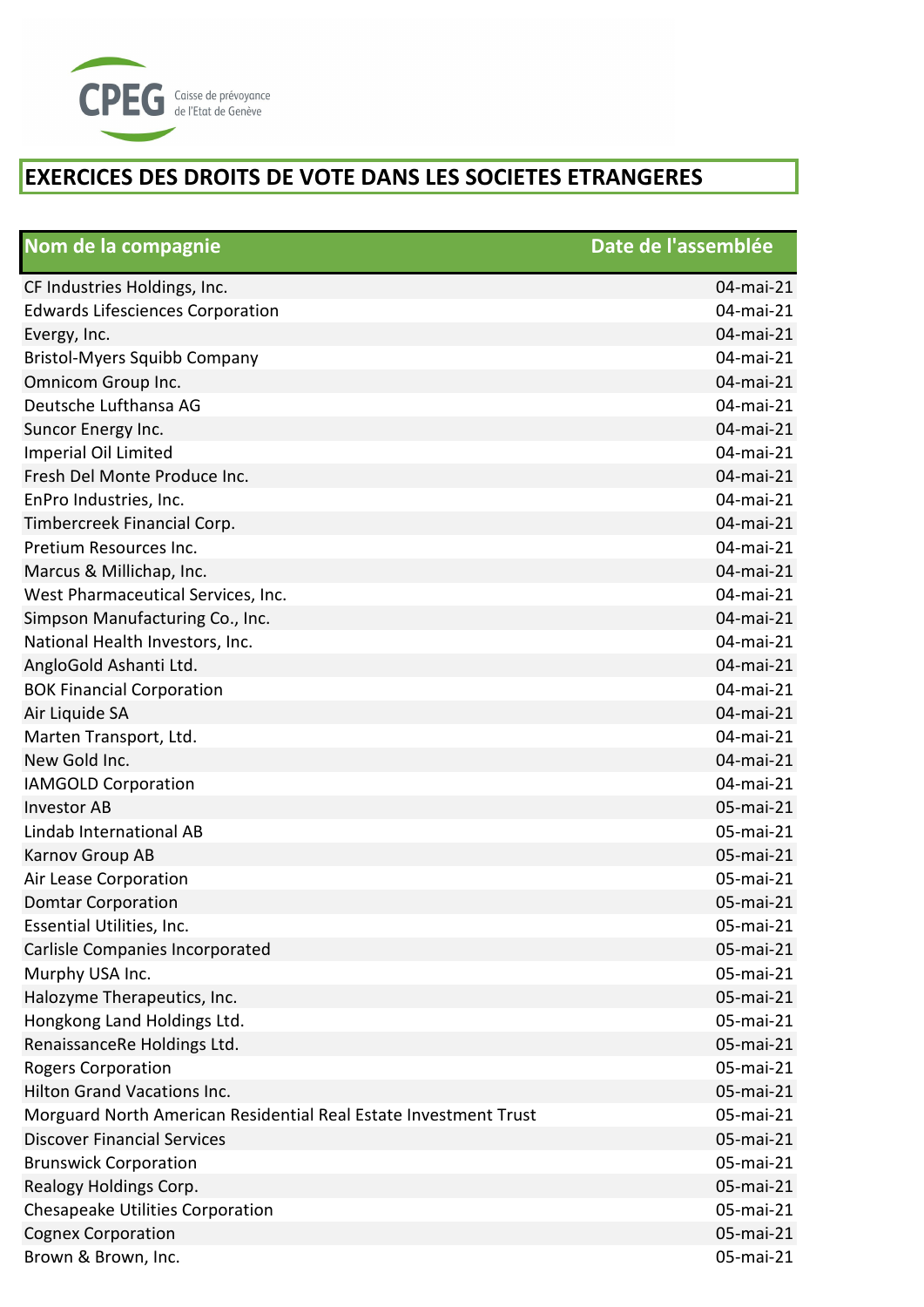

| Nom de la compagnie                     | Date de l'assemblée |
|-----------------------------------------|---------------------|
| <b>Regency Centers Corporation</b>      | 05-mai-21           |
| PepsiCo, Inc.                           | 05-mai-21           |
| <b>Urban Edge Properties</b>            | 05-mai-21           |
| <b>Heska Corporation</b>                | 05-mai-21           |
| IHS Markit Ltd.                         | 05-mai-21           |
| Newell Brands Inc.                      | 05-mai-21           |
| AptarGroup, Inc.                        | 05-mai-21           |
| <b>Tronox Holdings Plc</b>              | 05-mai-21           |
| First Industrial Realty Trust, Inc.     | 05-mai-21           |
| Nexi SpA                                | 05-mai-21           |
| Russel Metals Inc.                      | 05-mai-21           |
| QBE Insurance Group Limited             | 05-mai-21           |
| Toromont Industries Ltd.                | 05-mai-21           |
| <b>Allianz SE</b>                       | 05-mai-21           |
| CME Group Inc.                          | 05-mai-21           |
| Innospec Inc.                           | 05-mai-21           |
| International Flavors & Fragrances Inc. | 05-mai-21           |
| Ormat Technologies, Inc.                | 05-mai-21           |
| <b>Physicians Realty Trust</b>          | 05-mai-21           |
| <b>Arrow Financial Corporation</b>      | 05-mai-21           |
| DiamondRock Hospitality Company         | 05-mai-21           |
| <b>MGM Growth Properties LLC</b>        | 05-mai-21           |
| Perspecta Inc.                          | 05-mai-21           |
| LPL Financial Holdings Inc.             | 05-mai-21           |
| <b>Eversource Energy</b>                | 05-mai-21           |
| Boralex Inc.                            | 05-mai-21           |
| <b>Barclays Plc</b>                     | 05-mai-21           |
| Maple Leaf Foods Inc.                   | 05-mai-21           |
| NVR, Inc.                               | 05-mai-21           |
| <b>Bunge Limited</b>                    | 05-mai-21           |
| <b>Bunge Limited</b>                    | 05-mai-21           |
| <b>Hannover Rueck SE</b>                | 05-mai-21           |
| Symrise AG                              | 05-mai-21           |
| Allison Transmission Holdings, Inc.     | 05-mai-21           |
| S&P Global Inc.                         | 05-mai-21           |
| <b>PUMA SE</b>                          | 05-mai-21           |
| Gibraltar Industries, Inc.              | 05-mai-21           |
| Shurgard Self Storage SA                | 05-mai-21           |
| Gray Television, Inc.                   | 05-mai-21           |
| <b>Genpact Limited</b>                  | 05-mai-21           |
| Essent Group Ltd.                       | 05-mai-21           |
| Essent Group Ltd.                       | 05-mai-21           |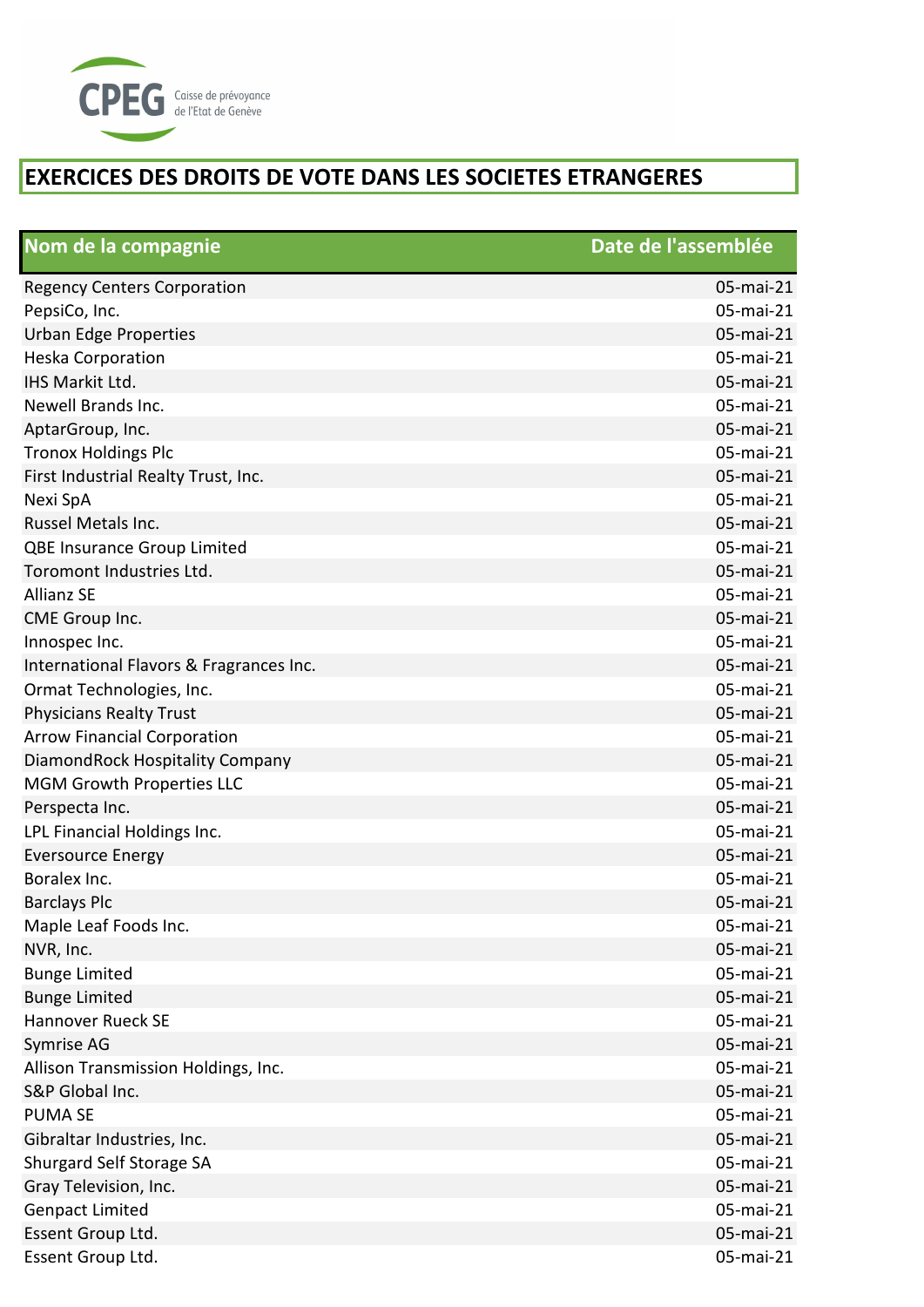

| Nom de la compagnie                            | Date de l'assemblée |
|------------------------------------------------|---------------------|
| Century Communities, Inc.                      | 05-mai-21           |
| Cohu, Inc.                                     | 05-mai-21           |
| Assured Guaranty Ltd.                          | 05-mai-21           |
| Enbridge Inc.                                  | 05-mai-21           |
| Premium Brands Holdings Corporation            | 05-mai-21           |
| Badger Daylighting Ltd.                        | 05-mai-21           |
| Six Flags Entertainment Corporation            | 05-mai-21           |
| <b>Stryker Corporation</b>                     | 05-mai-21           |
| PT Barito Pacific Tbk                          | 05-mai-21           |
| <b>Unilever Plc</b>                            | 05-mai-21           |
| <b>Unilever Plc</b>                            | 05-mai-21           |
| GlaxoSmithKline Plc                            | 05-mai-21           |
| <b>Danaher Corporation</b>                     | 05-mai-21           |
| Franco-Nevada Corporation                      | 05-mai-21           |
| Sun Life Financial Inc.                        | 05-mai-21           |
| <b>Securitas AB</b>                            | 05-mai-21           |
| Banque Saudi Fransi                            | 05-mai-21           |
| Saudi Airlines Catering Co.                    | 05-mai-21           |
| First Quantum Minerals Ltd.                    | 06-mai-21           |
| Constellation Software Inc.                    | 06-mai-21           |
| Jardine Matheson Holdings Ltd.                 | 06-mai-21           |
| Mettler-Toledo International Inc.              | 06-mai-21           |
| <b>Boston Scientific Corporation</b>           | 06-mai-21           |
| American Axle & Manufacturing Holdings, Inc.   | 06-mai-21           |
| Charles River Laboratories International, Inc. | 06-mai-21           |
| <b>Tenet Healthcare Corporation</b>            | 06-mai-21           |
| <b>Glatfelter Corporation</b>                  | 06-mai-21           |
| Cushman & Wakefield Plc                        | 06-mai-21           |
| Coherent, Inc.                                 | 06-mai-21           |
| Univar Solutions Inc.                          | 06-mai-21           |
| Southwest Gas Holdings, Inc.                   | 06-mai-21           |
| <b>Graham Holdings Company</b>                 | 06-mai-21           |
| Archer-Daniels-Midland Company                 | 06-mai-21           |
| Tempur Sealy International, Inc.               | 06-mai-21           |
| Alamo Group Inc.                               | 06-mai-21           |
| American Homes 4 Rent                          | 06-mai-21           |
| Trex Company, Inc.                             | 06-mai-21           |
| United Rentals, Inc.                           | 06-mai-21           |
| Acadia Healthcare Company, Inc.                | 06-mai-21           |
| <b>Materion Corporation</b>                    | 06-mai-21           |
| Popular, Inc.                                  | 06-mai-21           |
| <b>JOST Werke AG</b>                           | 06-mai-21           |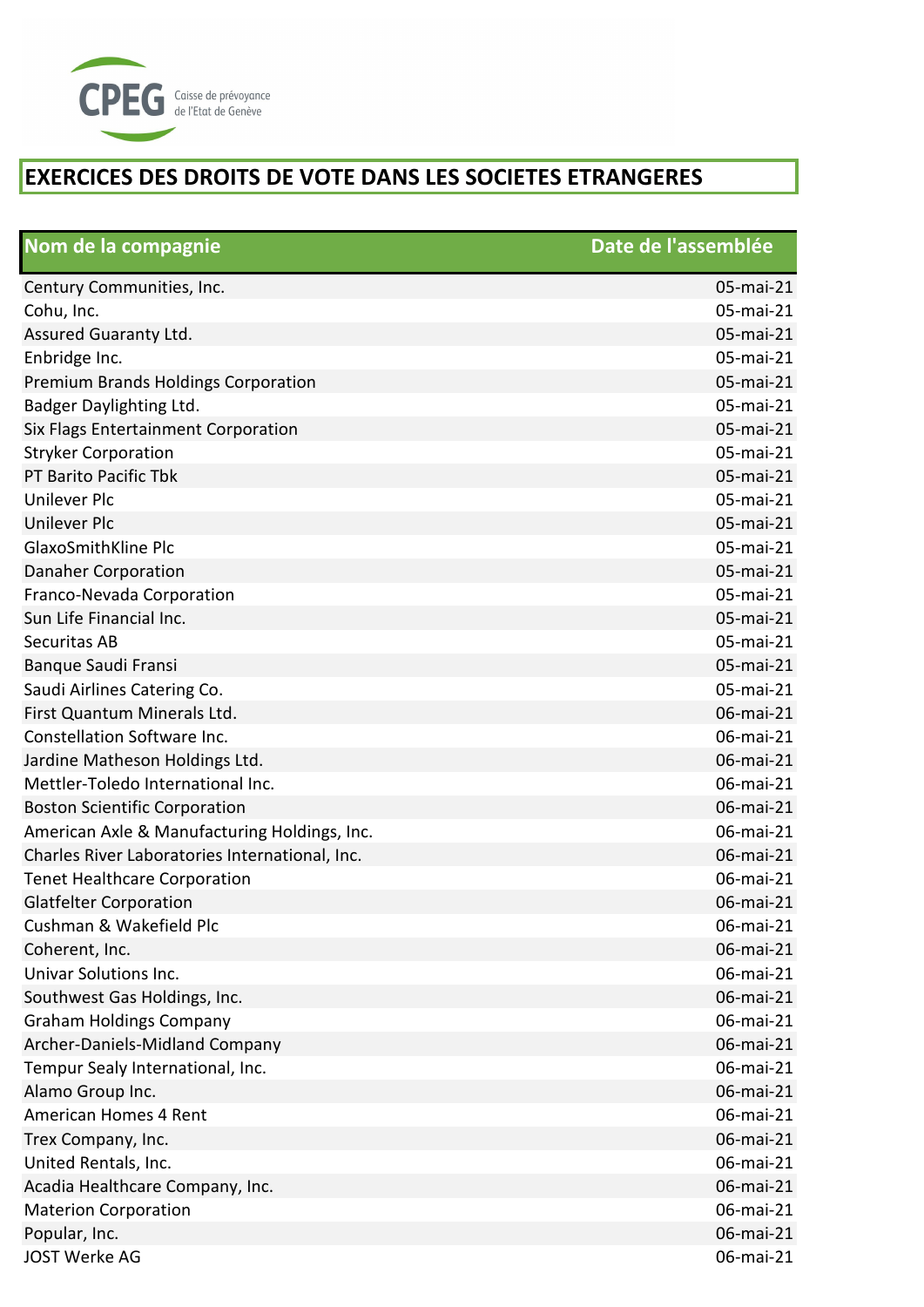

| Nom de la compagnie                          | Date de l'assemblée |
|----------------------------------------------|---------------------|
| Cohen & Steers, Inc.                         | 06-mai-21           |
| China Hongqiao Group Limited                 | 06-mai-21           |
| <b>Ascential Plc</b>                         | 06-mai-21           |
| Parex Resources Inc.                         | 06-mai-21           |
| Ecolab Inc.                                  | 06-mai-21           |
| Equifax Inc.                                 | 06-mai-21           |
| <b>Boise Cascade Company</b>                 | 06-mai-21           |
| <b>KBC Group SA/NV</b>                       | 06-mai-21           |
| Gildan Activewear Inc.                       | 06-mai-21           |
| Magna International Inc.                     | 06-mai-21           |
| <b>IMI Plc</b>                               | 06-mai-21           |
| Alcoa Corporation                            | 06-mai-21           |
| Walker & Dunlop, Inc.                        | 06-mai-21           |
| Molina Healthcare, Inc.                      | 06-mai-21           |
| <b>Ameren Corporation</b>                    | 06-mai-21           |
| HeidelbergCement AG                          | 06-mai-21           |
| <b>CNX Resources Corporation</b>             | 06-mai-21           |
| MRC Global Inc.                              | 06-mai-21           |
| Capital One Financial Corporation            | 06-mai-21           |
| <b>Agree Realty Corporation</b>              | 06-mai-21           |
| <b>Tractor Supply Company</b>                | 06-mai-21           |
| Wolverine World Wide, Inc.                   | 06-mai-21           |
| <b>Terex Corporation</b>                     | 06-mai-21           |
| GCP Applied Technologies Inc.                | 06-mai-21           |
| China Youzan Limited                         | 06-mai-21           |
| Mueller Industries, Inc.                     | 06-mai-21           |
| TPG Telecom Ltd.                             | 06-mai-21           |
| Norsk Hydro ASA                              | 06-mai-21           |
| Malayan Banking Berhad                       | 06-mai-21           |
| Fortis Inc.                                  | 06-mai-21           |
| Mondi Plc                                    | 06-mai-21           |
| <b>Hochtief AG</b>                           | 06-mai-21           |
| China Youzan Limited                         | 06-mai-21           |
| Ritchie Bros. Auctioneers Incorporated       | 06-mai-21           |
| Loblaw Companies Limited                     | 06-mai-21           |
| Crombie Real Estate Investment Trust         | 06-mai-21           |
| Great-West Lifeco Inc.                       | 06-mai-21           |
| AMETEK, Inc.                                 | 06-mai-21           |
| Argo Group International Holdings, Ltd.      | 06-mai-21           |
| The Kraft Heinz Company                      | 06-mai-21           |
| <b>Encompass Health Corporation</b>          | 06-mai-21           |
| Wharf Real Estate Investment Company Limited | 06-mai-21           |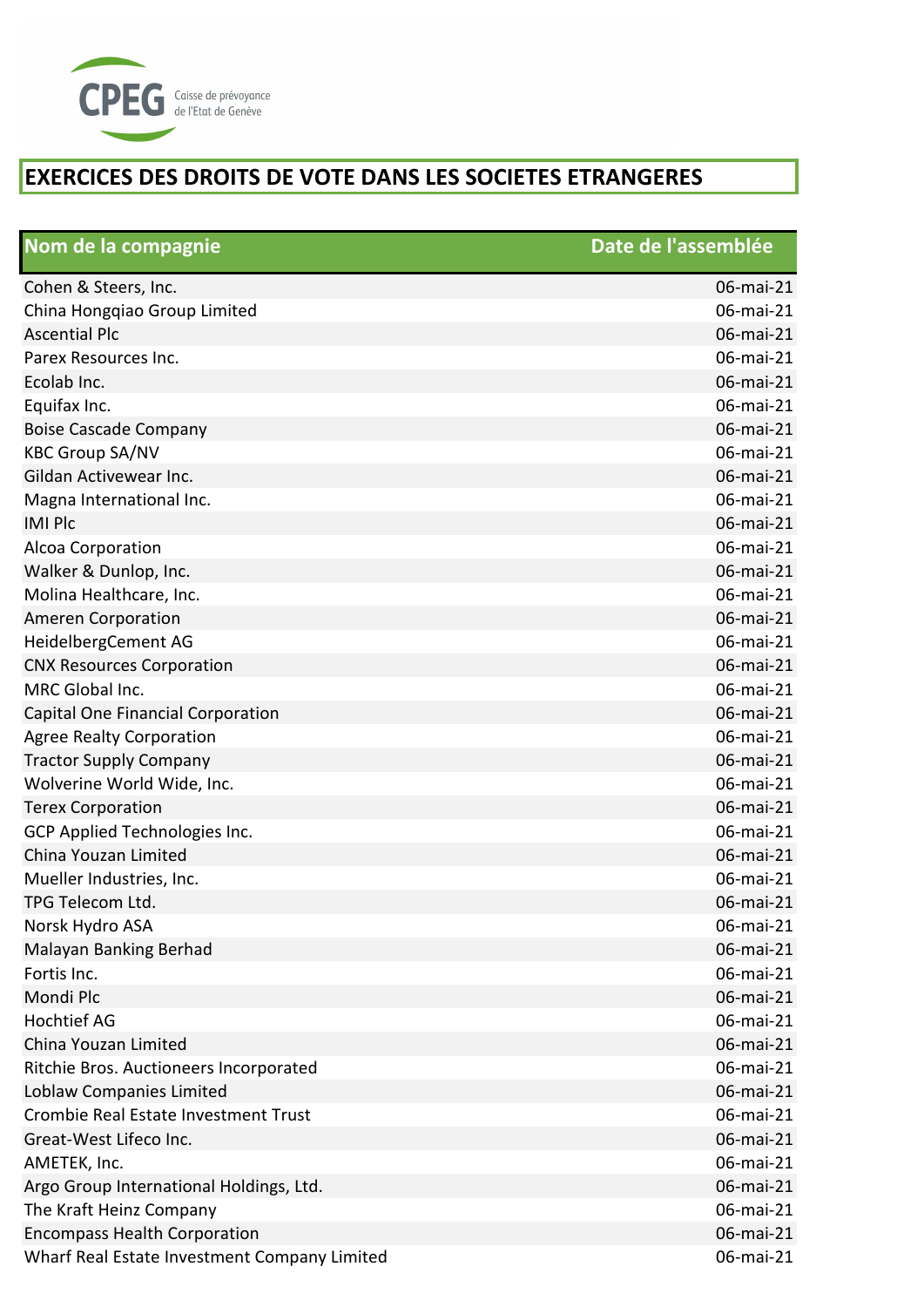

| Nom de la compagnie                             | Date de l'assemblée |
|-------------------------------------------------|---------------------|
| <b>Eastman Chemical Company</b>                 | 06-mai-21           |
| The Bank of East Asia, Limited                  | 06-mai-21           |
| NFI Group Inc.                                  | 06-mai-21           |
| Arch Capital Group Ltd.                         | 06-mai-21           |
| Arch Capital Group Ltd.                         | 06-mai-21           |
| ACS Actividades de Construccion y Servicios SA  | 06-mai-21           |
| Fluidra SA                                      | 06-mai-21           |
| Rio Tinto Limited                               | 06-mai-21           |
| Canadian Natural Resources Limited              | 06-mai-21           |
| <b>Enerplus Corporation</b>                     | 06-mai-21           |
| C.H. Robinson Worldwide, Inc.                   | 06-mai-21           |
| <b>Curtiss-Wright Corporation</b>               | 06-mai-21           |
| Delek US Holdings, Inc.                         | 06-mai-21           |
| <b>Acadia Realty Trust</b>                      | 06-mai-21           |
| <b>Cadence Bancorporation</b>                   | 06-mai-21           |
| Alaska Air Group, Inc.                          | 06-mai-21           |
| Cadence Design Systems, Inc.                    | 06-mai-21           |
| Gold Fields Ltd.                                | 06-mai-21           |
| <b>First Bancorp</b>                            | 06-mai-21           |
| WEC Energy Group, Inc.                          | 06-mai-21           |
| Koninklijke DSM NV                              | 06-mai-21           |
| Aviva Plc                                       | 06-mai-21           |
| Koninklijke Philips NV                          | 06-mai-21           |
| iA Financial Corporation Inc.                   | 06-mai-21           |
| Cascades Inc.                                   | 06-mai-21           |
| RLI Corp.                                       | 06-mai-21           |
| Livzon Pharmaceutical Group Inc.                | 06-mai-21           |
| <b>Schibsted ASA</b>                            | 06-mai-21           |
| <b>Schibsted ASA</b>                            | 06-mai-21           |
| Shandong Linglong Tyre Co., Ltd.                | 06-mai-21           |
| Meinian Onehealth Healthcare Holdings Co., Ltd. | 06-mai-21           |
| Yango Group Co., Ltd.                           | 06-mai-21           |
| Lomon Billions Group Co., Ltd.                  | 06-mai-21           |
| SDIC Power Holdings Co., Ltd.                   | 06-mai-21           |
| Sofina SA                                       | 06-mai-21           |
| Macquarie Infrastructure Corporation            | 06-mai-21           |
| Hennes & Mauritz AB                             | 06-mai-21           |
| Dundee Precious Metals Inc.                     | 06-mai-21           |
| <b>WSFS Financial Corporation</b>               | 06-mai-21           |
| National HealthCare Corporation                 | 06-mai-21           |
| Kirkland Lake Gold Ltd.                         | 06-mai-21           |
| Yara International ASA                          | 06-mai-21           |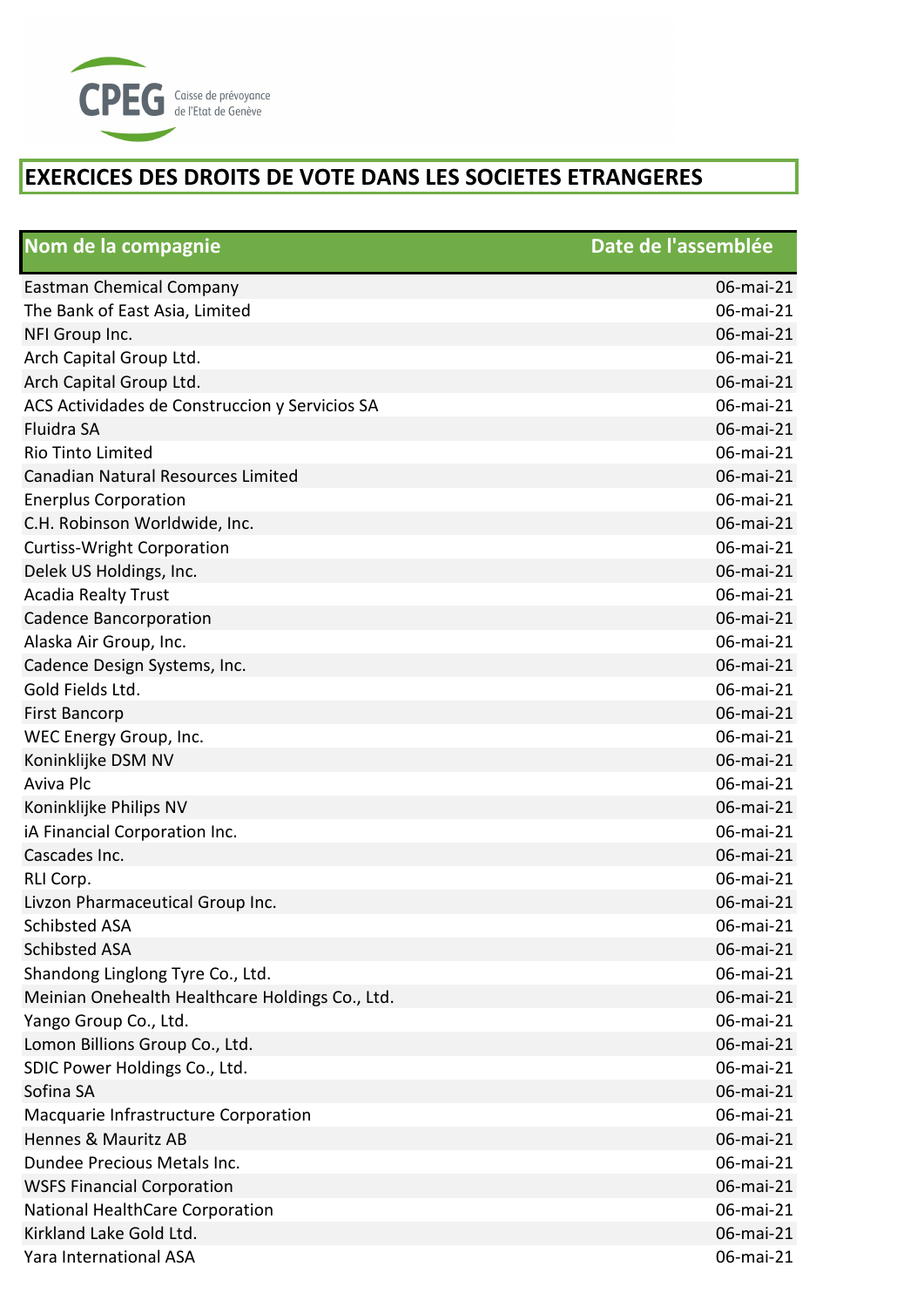

| Nom de la compagnie                     | Date de l'assemblée |
|-----------------------------------------|---------------------|
| Saudi National Bank                     | 06-mai-21           |
| The Andersons, Inc.                     | 07-mai-21           |
| Franklin Electric Co., Inc.             | 07-mai-21           |
| Occidental Petroleum Corporation        | 07-mai-21           |
| <b>TEGNA Inc.</b>                       | 07-mai-21           |
| <b>TELUS Corporation</b>                | 07-mai-21           |
| <b>TELUS Corporation</b>                | 07-mai-21           |
| Axis Capital Holdings Limited           | 07-mai-21           |
| J2 Global, Inc.                         | 07-mai-21           |
| ManpowerGroup Inc.                      | 07-mai-21           |
| Dover Corporation                       | 07-mai-21           |
| AbbVie Inc.                             | 07-mai-21           |
| Choice Hotels International, Inc.       | 07-mai-21           |
| China CITIC Bank Corporation Limited    | 07-mai-21           |
| Nestle India Ltd.                       | 07-mai-21           |
| Nestle India Ltd.                       | 07-mai-21           |
| Lundin Mining Corporation               | 07-mai-21           |
| <b>TC Energy Corporation</b>            | 07-mai-21           |
| Ryder System, Inc.                      | 07-mai-21           |
| The Timken Company                      | 07-mai-21           |
| The Brink's Company                     | 07-mai-21           |
| Colgate-Palmolive Company               | 07-mai-21           |
| <b>CMS Energy Corporation</b>           | 07-mai-21           |
| Cooper Tire & Rubber Company            | 07-mai-21           |
| <b>CSX Corporation</b>                  | 07-mai-21           |
| Hawaiian Electric Industries, Inc.      | 07-mai-21           |
| The Progressive Corporation             | 07-mai-21           |
| HKT Trust & HKT Limited                 | 07-mai-21           |
| <b>ANTA Sports Products Limited</b>     | 07-mai-21           |
| Xinhu Zhongbao Co., Ltd.                | 07-mai-21           |
| Killam Apartment Real Estate Investment | 07-mai-21           |
| ConvaTec Group Plc                      | 07-mai-21           |
| Saul Centers, Inc.                      | 07-mai-21           |
| Barnes Group Inc.                       | 07-mai-21           |
| Teradyne, Inc.                          | 07-mai-21           |
| Huron Consulting Group Inc.             | 07-mai-21           |
| Marriott International, Inc.            | 07-mai-21           |
| InterContinental Hotels Group Plc       | 07-mai-21           |
| IGM Financial Inc.                      | 07-mai-21           |
| <b>PCCW Limited</b>                     | 07-mai-21           |
| Fox Factory Holding Corp.               | 07-mai-21           |
| CommScope Holding Company, Inc.         | 07-mai-21           |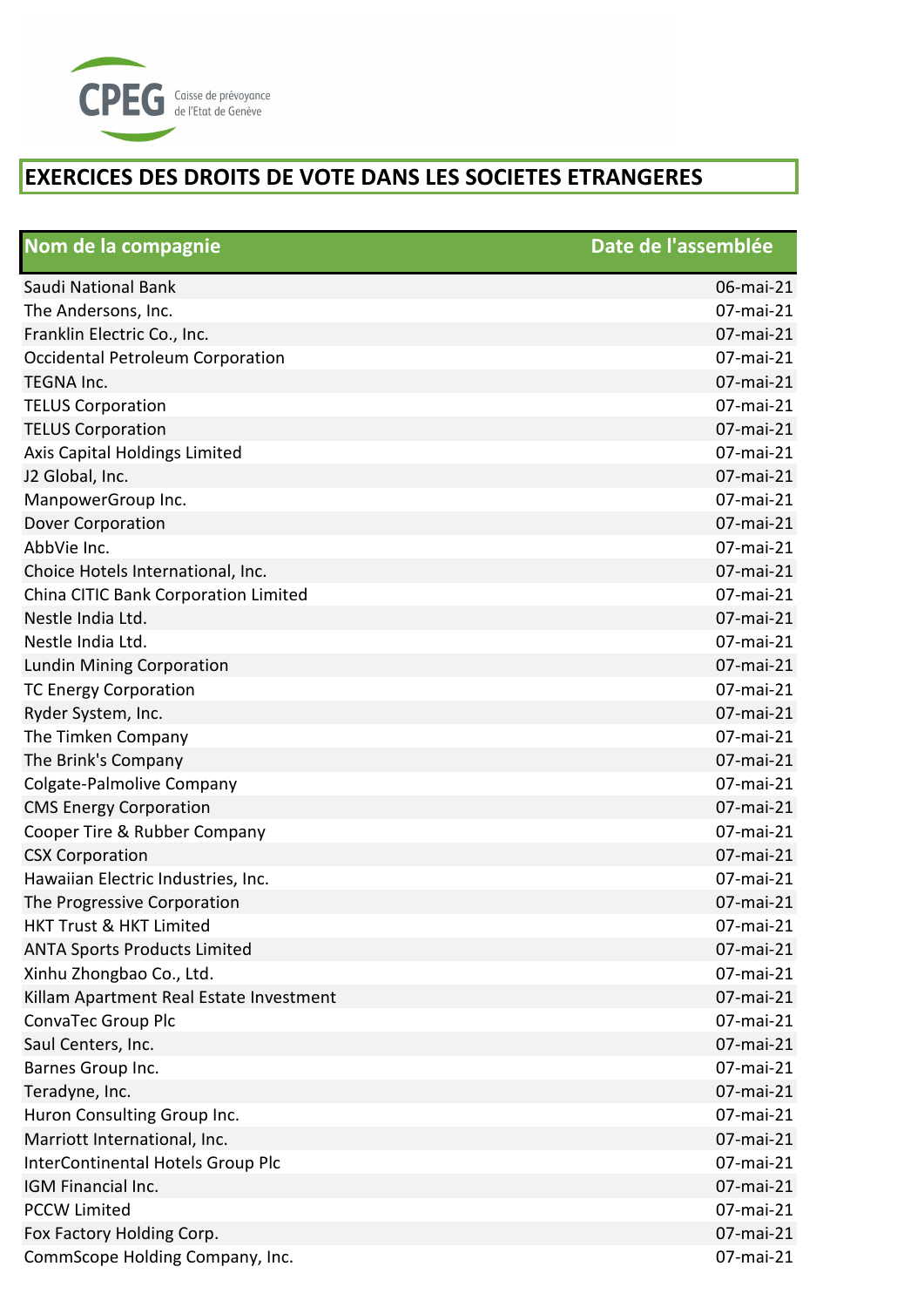

| Nom de la compagnie                                     | Date de l'assemblée |
|---------------------------------------------------------|---------------------|
| Lattice Semiconductor Corporation                       | 07-mai-21           |
| Illinois Tool Works Inc.                                | 07-mai-21           |
| Guolian Securities Co., Ltd.                            | 07-mai-21           |
| Tebian Electric Apparatus Stock Co., Ltd.               | 07-mai-21           |
| China Northern Rare Earth (Group) High-Tech Co., Ltd.   | 07-mai-21           |
| Jiangsu Yuyue Medical Equipment & Supply Co., Ltd.      | 07-mai-21           |
| Pembina Pipeline Corporation                            | 07-mai-21           |
| GoerTek Inc.                                            | 07-mai-21           |
| Yantai Jereh Oilfield Services Group Co. Ltd.           | 07-mai-21           |
| Shanghai Baosight Software Co., Ltd.                    | 07-mai-21           |
| Hengli Petrochemical Co., Ltd.                          | 07-mai-21           |
| Tongwei Co., Ltd.                                       | 07-mai-21           |
| Juewei Food Co., Ltd.                                   | 07-mai-21           |
| Hubei Jumpcan Pharmaceutical Co., Ltd.                  | 07-mai-21           |
| Hefei Meyer Optoelectronic Technology Inc.              | 07-mai-21           |
| Tongling Nonferrous Metals Group Co., Ltd.              | 07-mai-21           |
| NanJi E-Commerce Co., Ltd.                              | 07-mai-21           |
| GigaDevice Semiconductor (Beijing), Inc.                | 07-mai-21           |
| Cardtronics plc                                         | 07-mai-21           |
| Cardtronics plc                                         | 07-mai-21           |
| Guanghui Energy Co., Ltd.                               | 07-mai-21           |
| Cincinnati Financial Corporation                        | 08-mai-21           |
| <b>Investment AB Latour</b>                             | 10-mai-21           |
| <b>International Paper Company</b>                      | 10-mai-21           |
| Stanley Black & Decker, Inc.                            | 10-mai-21           |
| Amundi SA                                               | 10-mai-21           |
| Inogen, Inc.                                            | 10-mai-21           |
| <b>Tenaga Nasional Berhad</b>                           | 10-mai-21           |
| <b>Hexcel Corporation</b>                               | 10-mai-21           |
| Veoneer, Inc.                                           | 10-mai-21           |
| Uber Technologies, Inc.                                 | 10-mai-21           |
| USANA Health Sciences, Inc.                             | 10-mai-21           |
| China Evergrande Group                                  | 10-mai-21           |
| Tongkun Group Co., Ltd.                                 | 10-mai-21           |
| Ningbo Tuopu Group Co., Ltd.                            | 10-mai-21           |
| <b>Markel Corporation</b>                               | 10-mai-21           |
| ENN Energy Holdings Ltd.                                | 10-mai-21           |
| Yantai Eddie Precision Machinery Co., Ltd.              | 10-mai-21           |
| Guangzhou Kingmed Diagnostics Group Co., Ltd.           | 10-mai-21           |
| AECC Aero-engine Control Co., Ltd.                      | 10-mai-21           |
| Shijiazhuang Yiling Pharmaceutical Co., Ltd.            | 10-mai-21           |
| Beijing Oriental Yuhong Waterproof Technology Co., Ltd. | 10-mai-21           |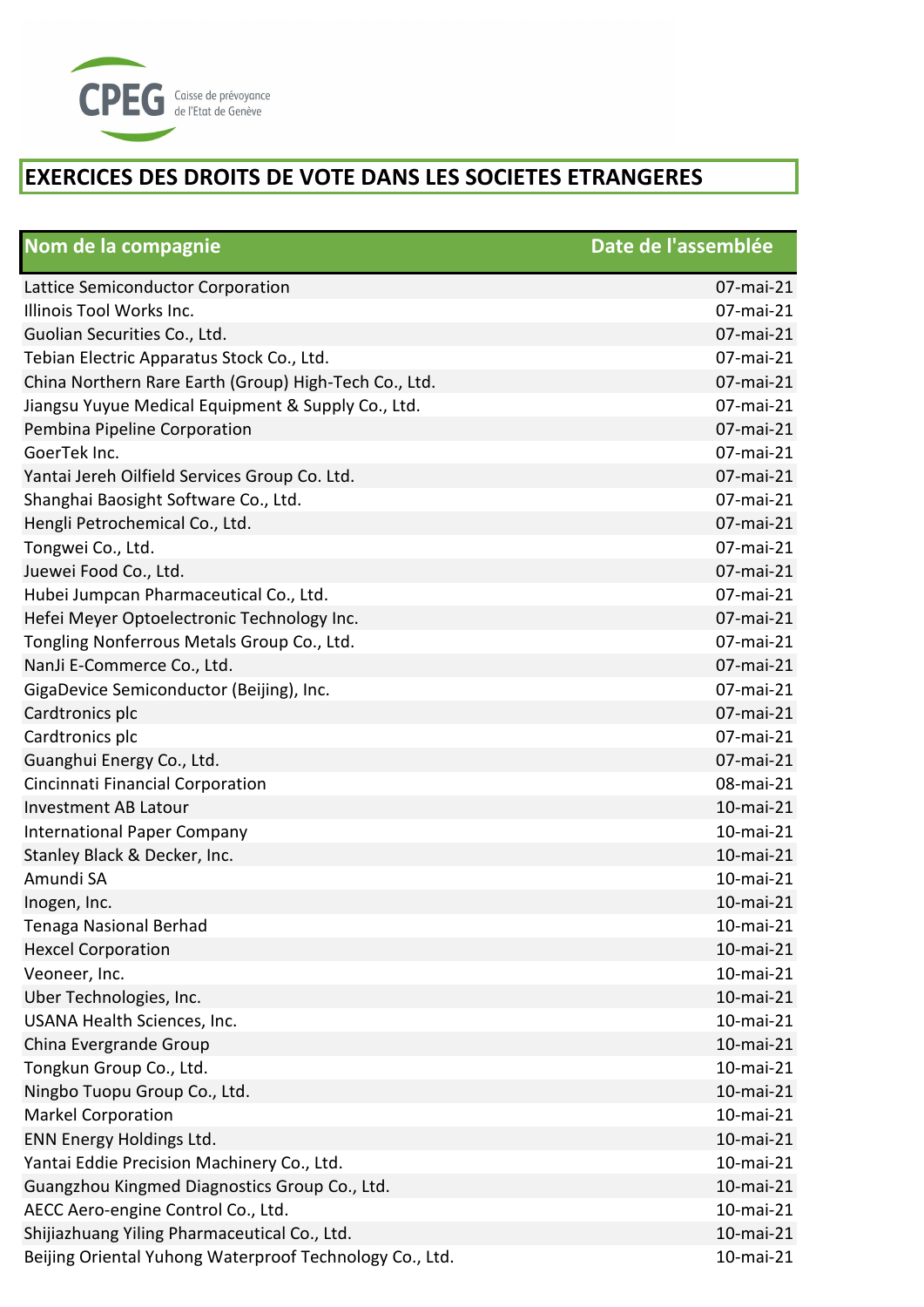

| Nom de la compagnie                         | Date de l'assemblée |
|---------------------------------------------|---------------------|
| China Merchants Energy Shipping Co., Ltd.   | 10-mai-21           |
| EVE Energy Co., Ltd.                        | 10-mai-21           |
| Iflytek Co., Ltd.                           | 10-mai-21           |
| NAURA Technology Group Co., Ltd.            | 10-mai-21           |
| Fagron NV                                   | 10-mai-21           |
| Jinke Property Group Co., Ltd.              | 10-mai-21           |
| <b>Stillfront Group AB</b>                  | $11$ -mai-21        |
| <b>NIBE Industrier AB</b>                   | $11$ -mai-21        |
| T. Rowe Price Group, Inc.                   | 11-mai-21           |
| <b>SPX Corporation</b>                      | $11$ -mai-21        |
| CubeSmart                                   | 11-mai-21           |
| <b>TriMas Corporation</b>                   | $11$ -mai-21        |
| Community Health Systems, Inc.              | $11$ -mai-21        |
| <b>Avista Corporation</b>                   | $11$ -mai-21        |
| <b>3M Company</b>                           | $11$ -mai-21        |
| F.N.B. Corporation                          | $11$ -mai-21        |
| Arthur J. Gallagher & Co.                   | 11-mai-21           |
| Coca-Cola Consolidated, Inc.                | $11$ -mai-21        |
| Willis Towers Watson Public Limited Company | $11$ -mai-21        |
| The Hanover Insurance Group, Inc.           | $11$ -mai-21        |
| ConocoPhillips                              | 11-mai-21           |
| National Instruments Corporation            | 11-mai-21           |
| <b>Waters Corporation</b>                   | 11-mai-21           |
| O-I Glass, Inc.                             | $11$ -mai-21        |
| ICU Medical, Inc.                           | 11-mai-21           |
| SITE Centers Corp.                          | 11-mai-21           |
| Tyler Technologies, Inc.                    | $11$ -mai-21        |
| YUM! Brands, Inc.                           | 11-mai-21           |
| Ichor Holdings, Ltd.                        | 11-mai-21           |
| Alexion Pharmaceuticals, Inc.               | 11-mai-21           |
| Coeur Mining, Inc.                          | $11$ -mai-21        |
| Gemdale Corp.                               | $11$ -mai-21        |
| Darling Ingredients Inc.                    | $11$ -mai-21        |
| Healthcare Realty Trust Incorporated        | $11$ -mai-21        |
| Puregold Price Club, Inc.                   | $11$ -mai-21        |
| MKS Instruments, Inc.                       | 11-mai-21           |
| Forrester Research, Inc.                    | $11$ -mai-21        |
| <b>Wabash National Corporation</b>          | $11$ -mai-21        |
| argenx SE                                   | $11$ -mai-21        |
| The Gap, Inc.                               | $11$ -mai-21        |
| AAON, Inc.                                  | $11$ -mai-21        |
| <b>Edenred SA</b>                           | $11$ -mai-21        |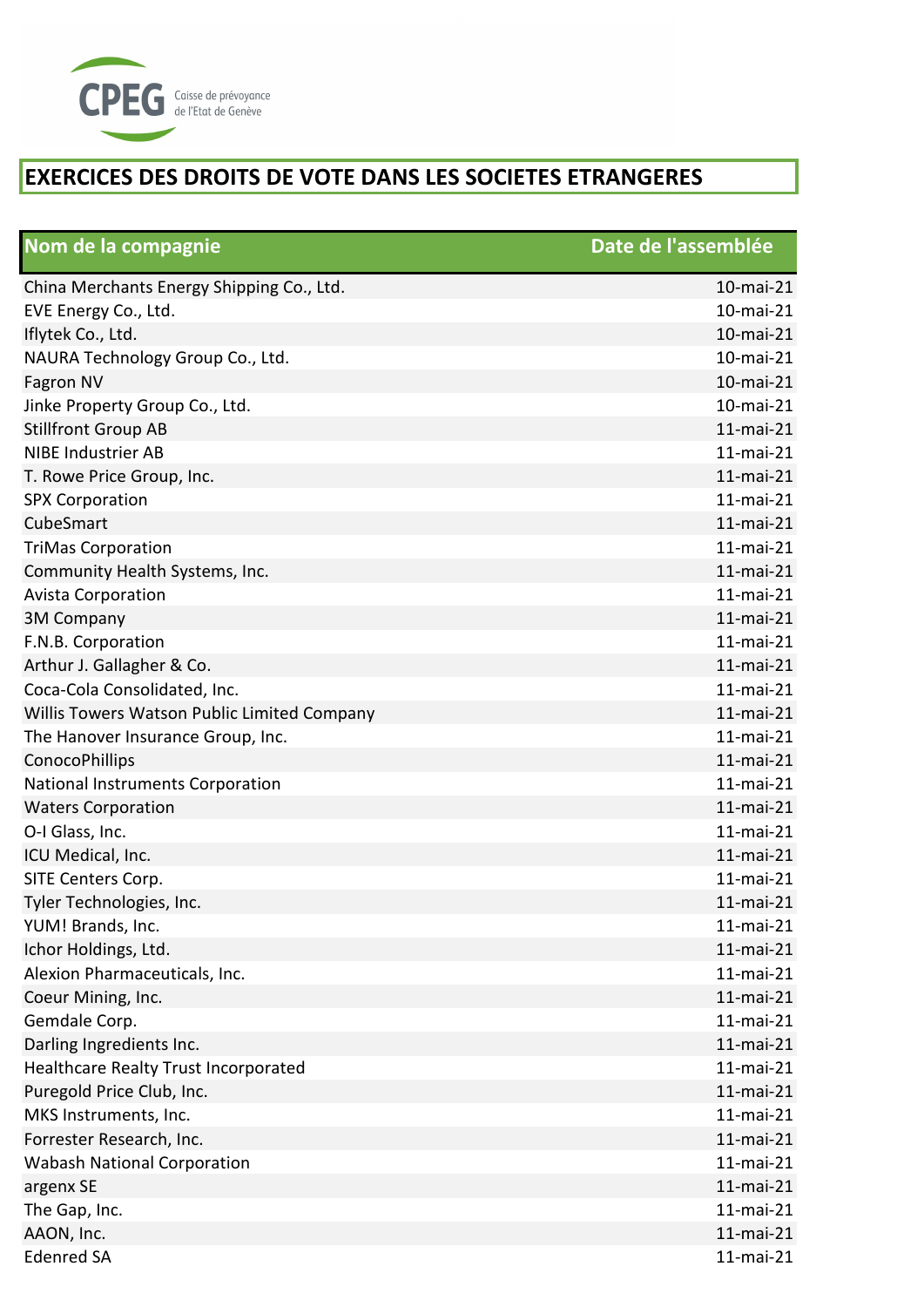

| Nom de la compagnie                         | Date de l'assemblée |
|---------------------------------------------|---------------------|
| Werner Enterprises, Inc.                    | 11-mai-21           |
| WW International, Inc.                      | $11$ -mai-21        |
| Swire Properties Ltd.                       | $11$ -mai-21        |
| NexPoint Residential Trust, Inc.            | $11$ -mai-21        |
| PPB Group Berhad                            | 11-mai-21           |
| XPO Logistics, Inc.                         | $11$ -mai-21        |
| <b>Euronext NV</b>                          | 11-mai-21           |
| Solvay SA                                   | $11$ -mai-21        |
| George Weston Limited                       | 11-mai-21           |
| AstraZeneca Plc                             | $11$ -mai-21        |
| Centerra Gold Inc.                          | 11-mai-21           |
| Piedmont Office Realty Trust, Inc.          | $11$ -mai-21        |
| MDU Resources Group, Inc.                   | $11$ -mai-21        |
| Cummins Inc.                                | $11$ -mai-21        |
| <b>KION GROUP AG</b>                        | 11-mai-21           |
| Loews Corporation                           | $11$ -mai-21        |
| Waste Management, Inc.                      | 11-mai-21           |
| Stoneridge, Inc.                            | $11$ -mai-21        |
| The Wharf (Holdings) Limited                | 11-mai-21           |
| Highwoods Properties, Inc.                  | $11$ -mai-21        |
| AstraZeneca Plc                             | 11-mai-21           |
| TransUnion                                  | $11$ -mai-21        |
| Tradeweb Markets Inc.                       | 11-mai-21           |
| Essex Property Trust, Inc.                  | $11$ -mai-21        |
| PacWest Bancorp                             | 11-mai-21           |
| Wayfair Inc.                                | 11-mai-21           |
| <b>First American Financial Corporation</b> | 11-mai-21           |
| <b>LKQ Corporation</b>                      | 11-mai-21           |
| Zhejiang Longsheng Group Co., Ltd.          | $11$ -mai-21        |
| Wuxi Taiji Industry Co., Ltd.               | $11$ -mai-21        |
| Keyera Corp.                                | $11$ -mai-21        |
| Prudential Financial, Inc.                  | $11$ -mai-21        |
| Jiangsu Hengrui Medicine Co., Ltd.          | 11-mai-21           |
| Beijing Thunisoft Corp. Ltd.                | 11-mai-21           |
| Hengyi Petrochemical Co., Ltd.              | $11$ -mai-21        |
| Aeroports de Paris SA                       | 11-mai-21           |
| <b>ASM Pacific Technology Limited</b>       | $11$ -mai-21        |
| Beijing Enlight Media Co., Ltd.             | $11$ -mai-21        |
| XCMG Construction Machinery Co., Ltd.       | $11$ -mai-21        |
| <b>Equinor ASA</b>                          | $11$ -mai-21        |
| Innergex Renewable Energy Inc.              | $11$ -mai-21        |
| <b>First Merchants Corporation</b>          | $11$ -mai-21        |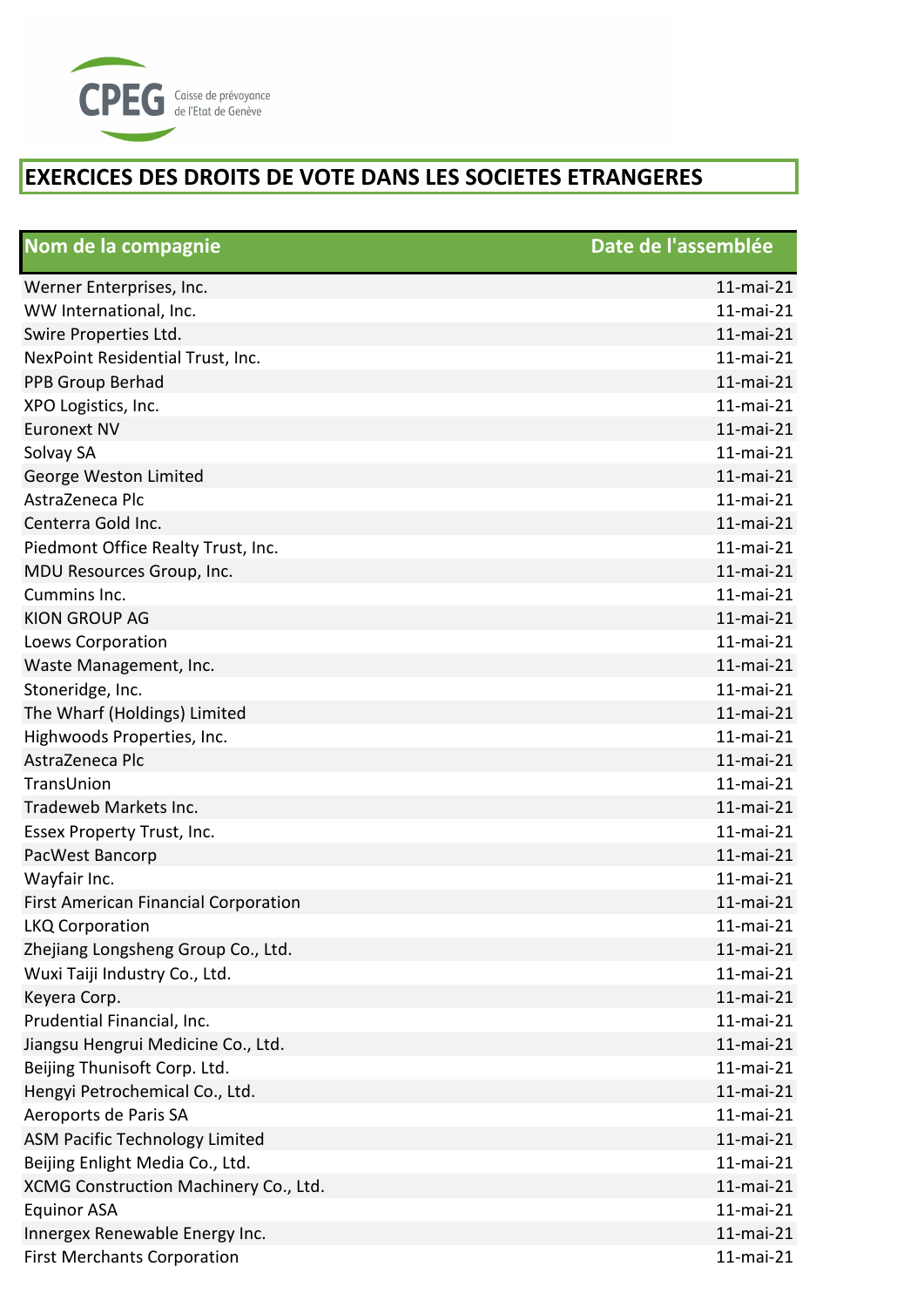

| Nom de la compagnie                        | Date de l'assemblée |
|--------------------------------------------|---------------------|
| <b>Tompkins Financial Corporation</b>      | $11$ -mai-21        |
| Fastighets AB Balder                       | 12-mai-21           |
| Syneos Health, Inc.                        | 12-mai-21           |
| Arrow Electronics, Inc.                    | 12-mai-21           |
| SPX Flow, Inc.                             | 12-mai-21           |
| Range Resources Corporation                | 12-mai-21           |
| Kohl's Corporation                         | 12-mai-21           |
| TTM Technologies, Inc.                     | 12-mai-21           |
| <b>HollyFrontier Corporation</b>           | 12-mai-21           |
| Simon Property Group, Inc.                 | 12-mai-21           |
| Sleep Number Corporation                   | 12-mai-21           |
| Five9, Inc.                                | 12-mai-21           |
| Iridium Communications Inc.                | 12-mai-21           |
| The Children's Place, Inc.                 | 12-mai-21           |
| MaxLinear, Inc.                            | 12-mai-21           |
| Adverum Biotechnologies, Inc.              | 12-mai-21           |
| Penske Automotive Group, Inc.              | 12-mai-21           |
| <b>IDEX Corporation</b>                    | 12-mai-21           |
| Hyster-Yale Materials Handling, Inc.       | 12-mai-21           |
| Watts Water Technologies, Inc.             | 12-mai-21           |
| Cimarex Energy Co.                         | 12-mai-21           |
| Service Corporation International          | 12-mai-21           |
| Landstar System, Inc.                      | 12-mai-21           |
| Phillips 66                                | 12-mai-21           |
| Independence Realty Trust, Inc.            | 12-mai-21           |
| Iron Mountain Incorporated                 | 12-mai-21           |
| SiteOne Landscape Supply, Inc.             | 12-mai-21           |
| Kite Realty Group Trust                    | 12-mai-21           |
| Laboratory Corporation of America Holdings | 12-mai-21           |
| Mirati Therapeutics, Inc.                  | 12-mai-21           |
| Credit Agricole SA                         | 12-mai-21           |
| <b>Masco Corporation</b>                   | 12-mai-21           |
| First Republic Bank                        | 12-mai-21           |
| Eni SpA                                    | 12-mai-21           |
| Kinross Gold Corporation                   | 12-mai-21           |
| Kinepolis Group NV                         | 12-mai-21           |
| Equitable Group Inc.                       | 12-mai-21           |
| Bayerische Motoren Werke AG                | 12-mai-21           |
| adidas AG                                  | 12-mai-21           |
| Murphy Oil Corporation                     | 12-mai-21           |
| Kinder Morgan, Inc.                        | 12-mai-21           |
| Macquarie Infrastructure Corporation       | 12-mai-21           |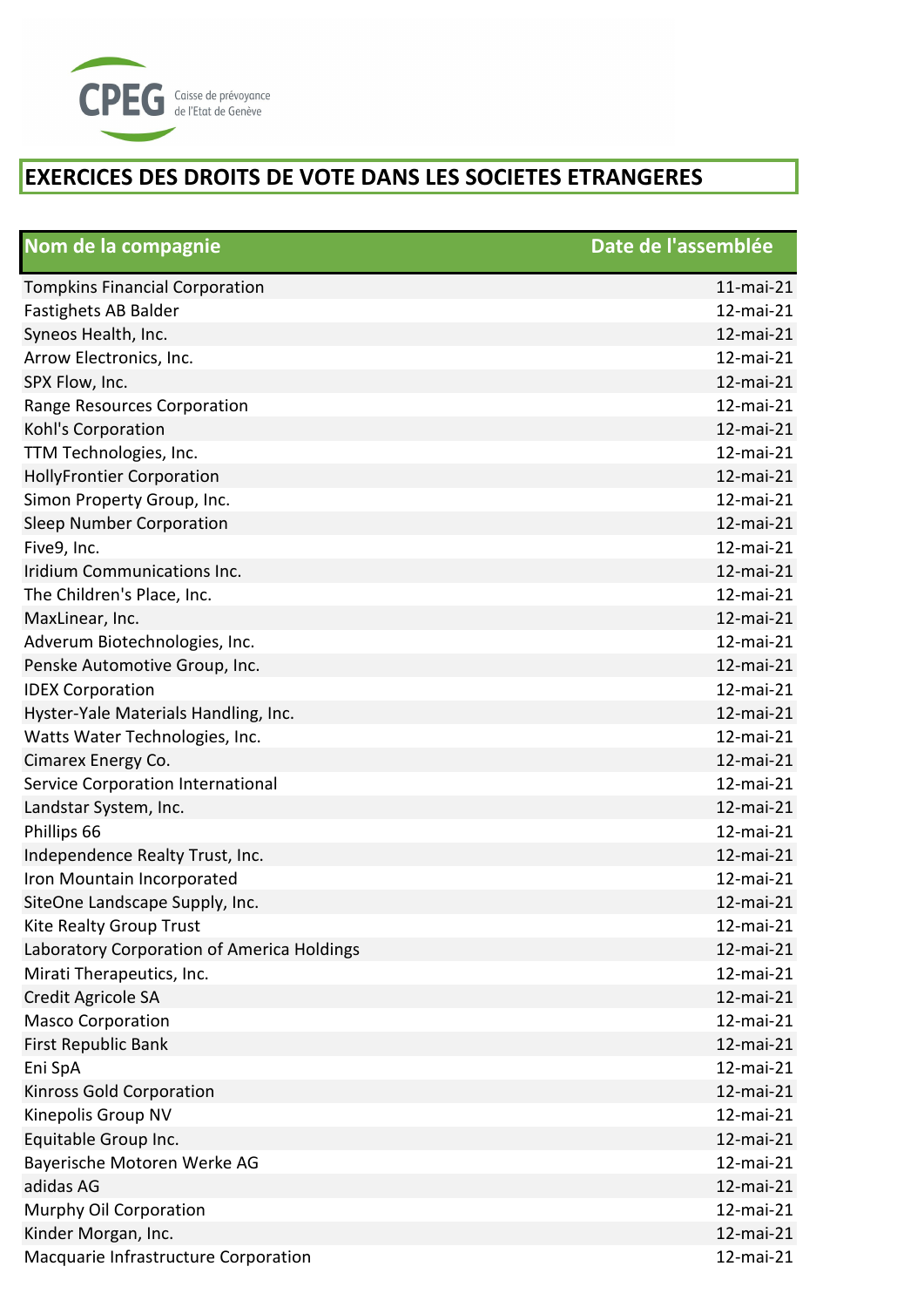

| Nom de la compagnie                                       | Date de l'assemblée |
|-----------------------------------------------------------|---------------------|
| <b>Mercury General Corporation</b>                        | 12-mai-21           |
| China Tower Corporation Limited                           | 12-mai-21           |
| American Water Works Company, Inc.                        | 12-mai-21           |
| Nemetschek SE                                             | 12-mai-21           |
| Dril-Quip, Inc.                                           | 12-mai-21           |
| Gilead Sciences, Inc.                                     | 12-mai-21           |
| <b>SAP SE</b>                                             | 12-mai-21           |
| <b>Rational AG</b>                                        | 12-mai-21           |
| IDEXX Laboratories, Inc.                                  | 12-mai-21           |
| frontdoor, inc.                                           | 12-mai-21           |
| Great Southern Bancorp, Inc.                              | 12-mai-21           |
| Covetrus, Inc.                                            | 12-mai-21           |
| TrueBlue, Inc.                                            | 12-mai-21           |
| CK Infrastructure Holdings Limited                        | 12-mai-21           |
| China National Medicines Co., Ltd.                        | 12-mai-21           |
| Summit Industrial Income REIT                             | 12-mai-21           |
| Mednax, Inc.                                              | 12-mai-21           |
| Unibail-Rodamco-Westfield SE                              | 12-mai-21           |
| ADTRAN, Inc.                                              | 12-mai-21           |
| Envestnet, Inc.                                           | 12-mai-21           |
| <b>BP Plc</b>                                             | 12-mai-21           |
| <b>Standard Chartered Plc</b>                             | 12-mai-21           |
| Savaria Corporation                                       | 12-mai-21           |
| X5 Retail Group NV                                        | 12-mai-21           |
| Autoliv, Inc.                                             | 12-mai-21           |
| Skyworks Solutions, Inc.                                  | 12-mai-21           |
| Xylem Inc.                                                | 12-mai-21           |
| American International Group, Inc.                        | 12-mai-21           |
| Liberty Latin America Ltd.                                | 12-mai-21           |
| Brookline Bancorp, Inc.                                   | 12-mai-21           |
| Everest Re Group, Ltd.                                    | 12-mai-21           |
| Southside Bancshares, Inc.                                | 12-mai-21           |
| Wyndham Hotels & Resorts, Inc.                            | 12-mai-21           |
| Intertape Polymer Group Inc.                              | 12-mai-21           |
| HK Electric Investments & HK Electric Investments Limited | 12-mai-21           |
| First Solar, Inc.                                         | 12-mai-21           |
| Axcelis Technologies, Inc.                                | 12-mai-21           |
| Cenovus Energy Inc.                                       | 12-mai-21           |
| <b>Intact Financial Corporation</b>                       | 12-mai-21           |
| SP Plus Corporation                                       | 12-mai-21           |
| Hangzhou Silan Microelectronics Co., Ltd.                 | 12-mai-21           |
| <b>TMX Group Limited</b>                                  | 12-mai-21           |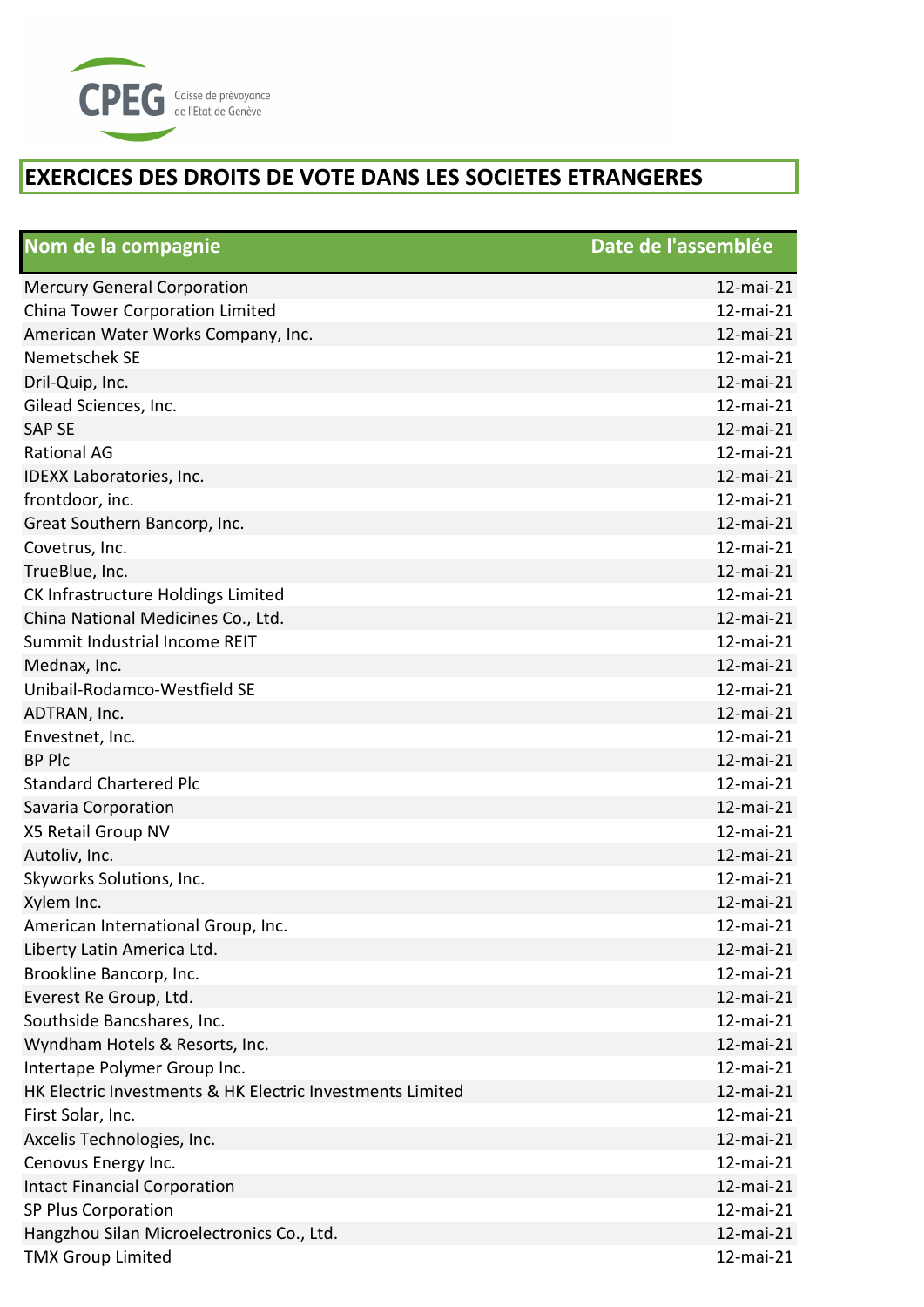

| Nom de la compagnie                               | Date de l'assemblée |
|---------------------------------------------------|---------------------|
| <b>Rentokil Initial Plc</b>                       | 12-mai-21           |
| Spirax-Sarco Engineering Plc                      | 12-mai-21           |
| Antofagasta Plc                                   | 12-mai-21           |
| Just Eat Takeaway.com NV                          | 12-mai-21           |
| <b>BBMG Corporation</b>                           | 12-mai-21           |
| <b>ATOS SE</b>                                    | 12-mai-21           |
| Vinda International Holdings Limited              | 12-mai-21           |
| Jilin Aodong Pharmaceutical Group Co., Ltd.       | 12-mai-21           |
| Beijing Sinnet Technology Co., Ltd.               | 12-mai-21           |
| Financial Street Holdings Co., Ltd.               | 12-mai-21           |
| Zhejiang Supor Co., Ltd.                          | 12-mai-21           |
| Antofagasta Plc                                   | 12-mai-21           |
| G-Bits Network Technology (Xiamen) Co., Ltd.      | 12-mai-21           |
| Agile Group Holdings Ltd.                         | 12-mai-21           |
| Zhejiang Semir Garment Co., Ltd.                  | 12-mai-21           |
| Zhejiang Weixing New Building Materials Co., Ltd. | 12-mai-21           |
| Winning Health Technology Group Co. Ltd.          | 12-mai-21           |
| 360 Security Technology, Inc.                     | 12-mai-21           |
| Yango Group Co., Ltd.                             | 12-mai-21           |
| Power Assets Holdings Limited                     | 12-mai-21           |
| Pan American Silver Corp.                         | 12-mai-21           |
| Floor & Decor Holdings, Inc.                      | 12-mai-21           |
| United Community Banks, Inc.                      | 12-mai-21           |
| <b>Colfax Corporation</b>                         | 12-mai-21           |
| Osisko Gold Royalties Ltd.                        | 12-mai-21           |
| Element Fleet Management Corp.                    | 12-mai-21           |
| Superior Plus Corp.                               | 12-mai-21           |
| United Bankshares, Inc.                           | 12-mai-21           |
| PulteGroup, Inc.                                  | 12-mai-21           |
| Trimble Inc.                                      | 12-mai-21           |
| Doosan Heavy Industries & Construction Co., Ltd.  | 13-mai-21           |
| Doosan Heavy Industries & Construction Co., Ltd.  | 13-mai-21           |
| <b>Union Pacific Corporation</b>                  | 13-mai-21           |
| United Parcel Service, Inc.                       | 13-mai-21           |
| <b>CVS Health Corporation</b>                     | 13-mai-21           |
| CBIZ, Inc.                                        | 13-mai-21           |
| Banc of California, Inc.                          | 13-mai-21           |
| Juniper Networks, Inc.                            | 13-mai-21           |
| Alteryx, Inc.                                     | 13-mai-21           |
| Uniti Group Inc.                                  | 13-mai-21           |
| Heartland Express, Inc.                           | 13-mai-21           |
| GrafTech International Ltd.                       | 13-mai-21           |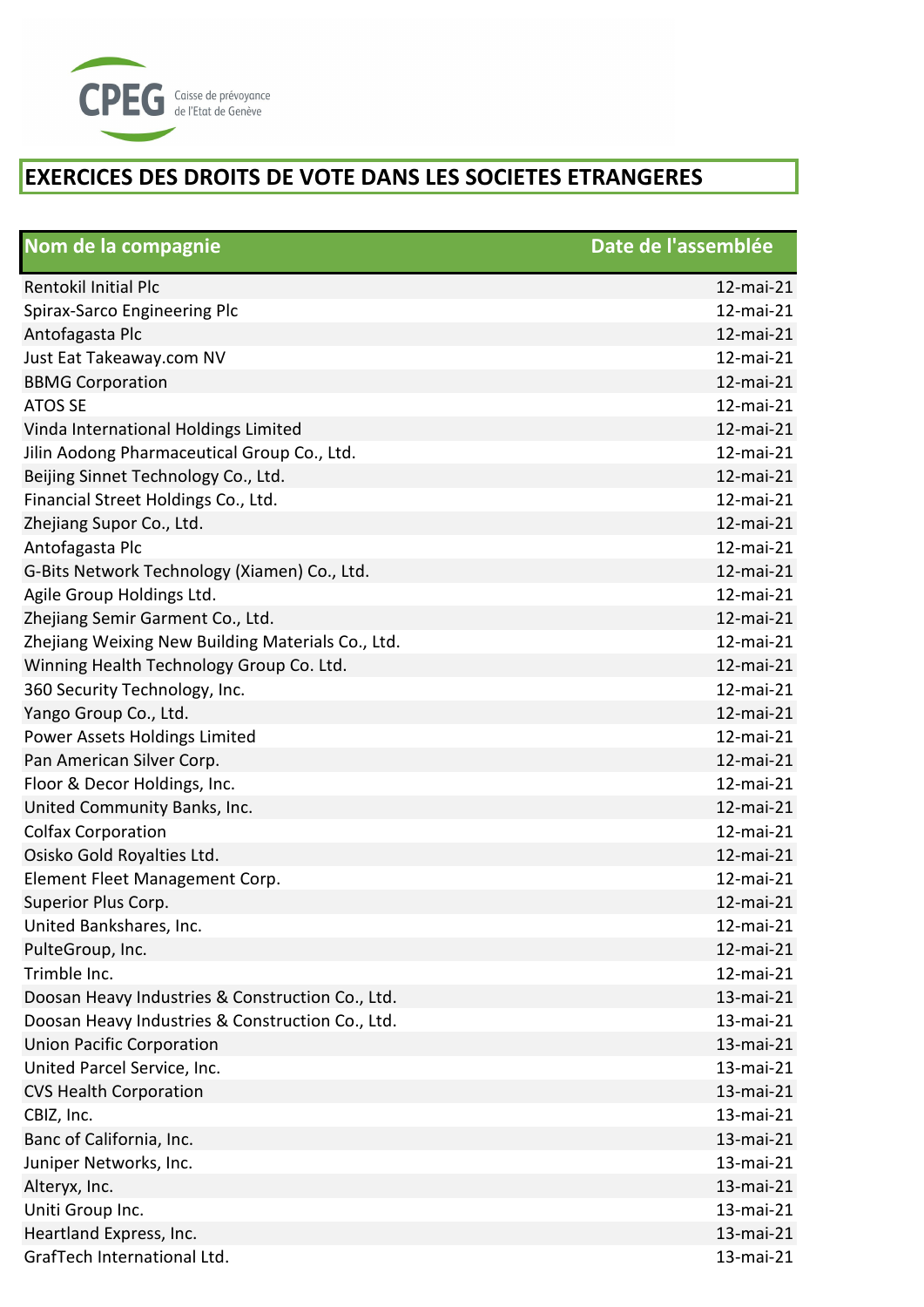

| Nom de la compagnie                  | Date de l'assemblée |
|--------------------------------------|---------------------|
| KeyCorp                              | 13-mai-21           |
| <b>Ford Motor Company</b>            | 13-mai-21           |
| Norfolk Southern Corporation         | 13-mai-21           |
| Intel Corporation                    | 13-mai-21           |
| NMI Holdings, Inc.                   | 13-mai-21           |
| Dorman Products, Inc.                | 13-mai-21           |
| Knoll, Inc.                          | 13-mai-21           |
| Knight Therapeutics Inc.             | 13-mai-21           |
| Assurant, Inc.                       | 13-mai-21           |
| Itron, Inc.                          | 13-mai-21           |
| <b>Camden Property Trust</b>         | 13-mai-21           |
| Masonite International Corporation   | 13-mai-21           |
| O'Reilly Automotive, Inc.            | 13-mai-21           |
| BlackLine, Inc.                      | 13-mai-21           |
| Summit Hotel Properties, Inc.        | 13-mai-21           |
| JetBlue Airways Corporation          | 13-mai-21           |
| Mr. Cooper Group Inc.                | 13-mai-21           |
| <b>Avient Corporation</b>            | 13-mai-21           |
| Albany International Corp.           | 13-mai-21           |
| Manhattan Associates, Inc.           | 13-mai-21           |
| Apple Hospitality REIT, Inc.         | 13-mai-21           |
| Cboe Global Markets, Inc.            | 13-mai-21           |
| Chart Industries, Inc.               | 13-mai-21           |
| Texas Roadhouse, Inc.                | 13-mai-21           |
| <b>Westlake Chemical Corporation</b> | 13-mai-21           |
| Herc Holdings Inc.                   | 13-mai-21           |
| <b>SunPower Corporation</b>          | 13-mai-21           |
| Cheniere Energy, Inc.                | 13-mai-21           |
| Teledyne Technologies Incorporated   | 13-mai-21           |
| Corporate Office Properties Trust    | 13-mai-21           |
| <b>CTS Corporation</b>               | 13-mai-21           |
| Quebecor Inc.                        | 13-mai-21           |
| The GPT Group                        | 13-mai-21           |
| Ocado Group Plc                      | 13-mai-21           |
| Canadian Tire Corporation, Limited   | 13-mai-21           |
| <b>Onex Corporation</b>              | 13-mai-21           |
| Anglo American Platinum Ltd.         | 13-mai-21           |
| <b>Nucor Corporation</b>             | 13-mai-21           |
| Under Armour, Inc.                   | 13-mai-21           |
| <b>Verizon Communications Inc.</b>   | 13-mai-21           |
| Axalta Coating Systems Ltd.          | 13-mai-21           |
| Ampol Limited                        | 13-mai-21           |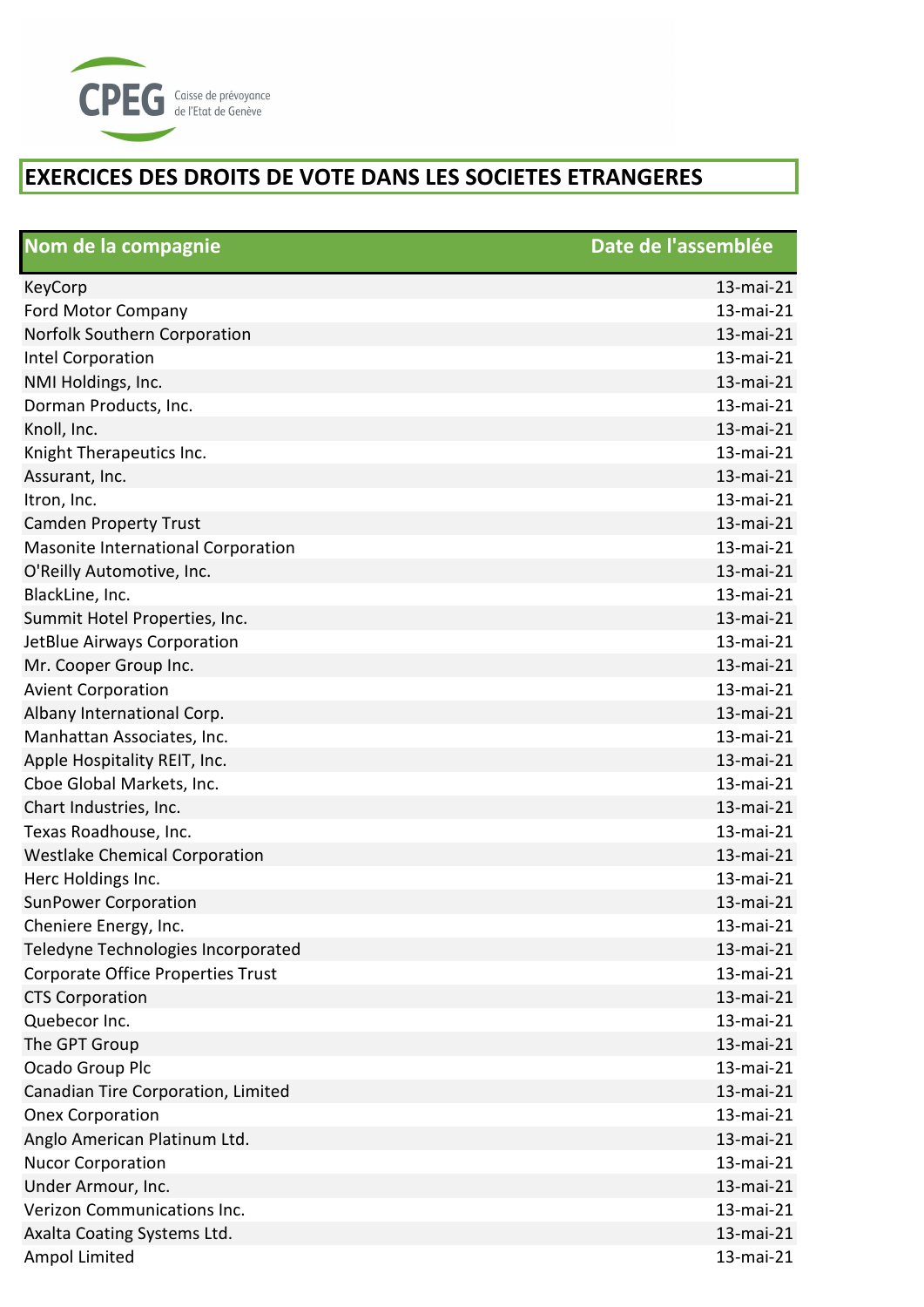

| Nom de la compagnie                             | Date de l'assemblée |
|-------------------------------------------------|---------------------|
| Henry Schein, Inc.                              | 13-mai-21           |
| <b>SBA Communications Corporation</b>           | 13-mai-21           |
| Canadian Tire Corporation Limited               | 13-mai-21           |
| <b>Swire Pacific Limited</b>                    | 13-mai-21           |
| Patrick Industries, Inc.                        | 13-mai-21           |
| Nitori Holdings Co., Ltd.                       | 13-mai-21           |
| Paramount Group, Inc.                           | 13-mai-21           |
| Calix, Inc.                                     | 13-mai-21           |
| <b>Prudential Plc</b>                           | 13-mai-21           |
| Labrador Iron Ore Royalty Corporation           | 13-mai-21           |
| WSP Global Inc.                                 | 13-mai-21           |
| Direct Line Insurance Group Plc                 | 13-mai-21           |
| Universal Robina Corporation                    | 13-mai-21           |
| CaixaBank SA                                    | 13-mai-21           |
| Empire State Realty Trust, Inc.                 | 13-mai-21           |
| <b>Covanta Holding Corporation</b>              | 13-mai-21           |
| Ryman Hospitality Properties, Inc.              | 13-mai-21           |
| Avantor, Inc.                                   | 13-mai-21           |
| Martin Marietta Materials, Inc.                 | 13-mai-21           |
| <b>CK Hutchison Holdings Limited</b>            | 13-mai-21           |
| <b>Repligen Corporation</b>                     | 13-mai-21           |
| Invesco Ltd.                                    | 13-mai-21           |
| Invesco Ltd.                                    | 13-mai-21           |
| Travel + Leisure Co.                            | 13-mai-21           |
| The Charles Schwab Corporation                  | 13-mai-21           |
| China State Construction Engineering Corp. Ltd. | 13-mai-21           |
| Community Bank System, Inc.                     | 13-mai-21           |
| WuXi AppTec Co., Ltd.                           | 13-mai-21           |
| WuXi AppTec Co., Ltd.                           | 13-mai-21           |
| WuXi AppTec Co., Ltd.                           | 13-mai-21           |
| WuXi AppTec Co., Ltd.                           | 13-mai-21           |
| Hua Hong Semiconductor Limited                  | 13-mai-21           |
| GF Securities Co., Ltd.                         | 13-mai-21           |
| GF Securities Co., Ltd.                         | 13-mai-21           |
| Orient Securities Co., Ltd.                     | 13-mai-21           |
| Orient Securities Co., Ltd.                     | 13-mai-21           |
| Northeast Securities Co., Ltd.                  | 13-mai-21           |
| Wuxi Lead Intelligent Equipment Co., Ltd.       | 13-mai-21           |
| Autobio Diagnostics Co., Ltd.                   | 13-mai-21           |
| Fujian Sunner Development Co., Ltd.             | 13-mai-21           |
| Sangfor Technologies, Inc.                      | 13-mai-21           |
| Unigroup Guoxin Microelectronics Co., Ltd.      | 13-mai-21           |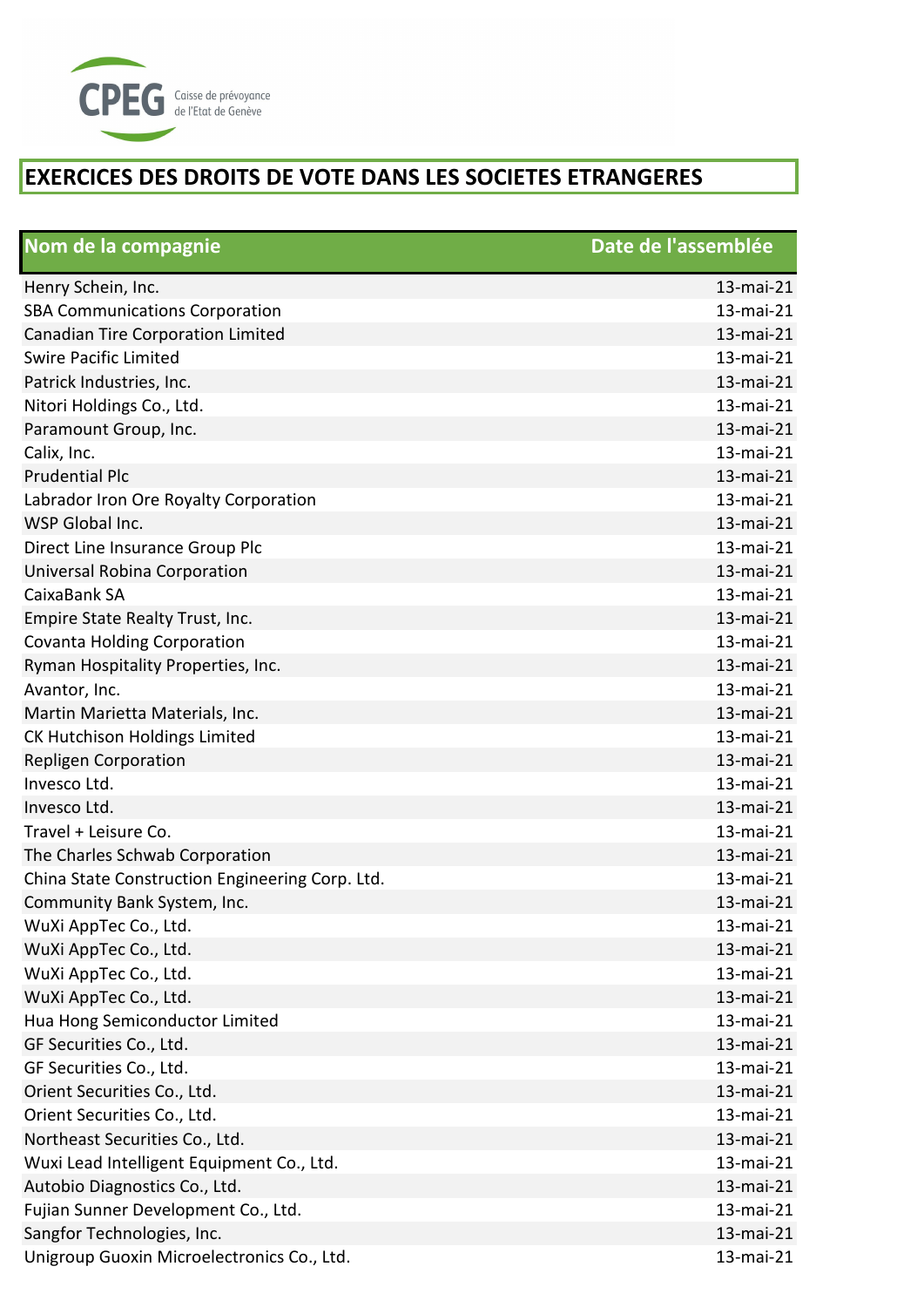

| Nom de la compagnie                                      | Date de l'assemblée |
|----------------------------------------------------------|---------------------|
| TCL Technology Group Corp.                               | 13-mai-21           |
| Jonjee Hi-Tech Industrial & Commercial Holding Co., Ltd. | 13-mai-21           |
| Boardwalk Real Estate Investment Trust                   | 13-mai-21           |
| Novanta Inc.                                             | 13-mai-21           |
| Suofeiya Home Collection Co., Ltd.                       | 13-mai-21           |
| Wen's Foodstuff Group Co., Ltd.                          | 13-mai-21           |
| <b>CK Asset Holdings Limited</b>                         | 13-mai-21           |
| <b>CK Asset Holdings Limited</b>                         | 13-mai-21           |
| H&E Equipment Services, Inc.                             | 14-mai-21           |
| Waste Connections, Inc.                                  | 14-mai-21           |
| Waste Connections, Inc.                                  | 14-mai-21           |
| Zimmer Biomet Holdings, Inc.                             | 14-mai-21           |
| AppFolio, Inc.                                           | 14-mai-21           |
| nVent Electric plc                                       | 14-mai-21           |
| Weyerhaeuser Company                                     | 14-mai-21           |
| The Western Union Company                                | 14-mai-21           |
| Intercontinental Exchange, Inc.                          | 14-mai-21           |
| <b>Greggs Plc</b>                                        | 14-mai-21           |
| Sempra Energy                                            | 14-mai-21           |
| <b>Vulcan Materials Company</b>                          | 14-mai-21           |
| <b>Baker Hughes Company</b>                              | 14-mai-21           |
| <b>Marriott Vacations Worldwide Corporation</b>          | 14-mai-21           |
| Medpace Holdings, Inc.                                   | 14-mai-21           |
| Morningstar, Inc.                                        | 14-mai-21           |
| Integra LifeSciences Holdings Corporation                | 14-mai-21           |
| Kumba Iron Ore Ltd.                                      | 14-mai-21           |
| John Bean Technologies Corporation                       | 14-mai-21           |
| China National Building Material Company Limited         | 14-mai-21           |
| CSC Financial Co., Ltd.                                  | 14-mai-21           |
| Phoenix Group Holdings Plc                               | 14-mai-21           |
| Virtus Investment Partners, Inc.                         | 14-mai-21           |
| Innoviva, Inc.                                           | 14-mai-21           |
| Techtronic Industries Co., Ltd.                          | 14-mai-21           |
| SHIMAMURA Co., Ltd.                                      | 14-mai-21           |
| Wheaton Precious Metals Corp.                            | 14-mai-21           |
| Zebra Technologies Corporation                           | 14-mai-21           |
| SNC-Lavalin Group Inc.                                   | 14-mai-21           |
| Power Corporation of Canada                              | 14-mai-21           |
| St. James's Place Plc                                    | 14-mai-21           |
| Morneau Shepell Inc.                                     | 14-mai-21           |
| CLP Holdings Ltd.                                        | 14-mai-21           |
| <b>State Auto Financial Corporation</b>                  | 14-mai-21           |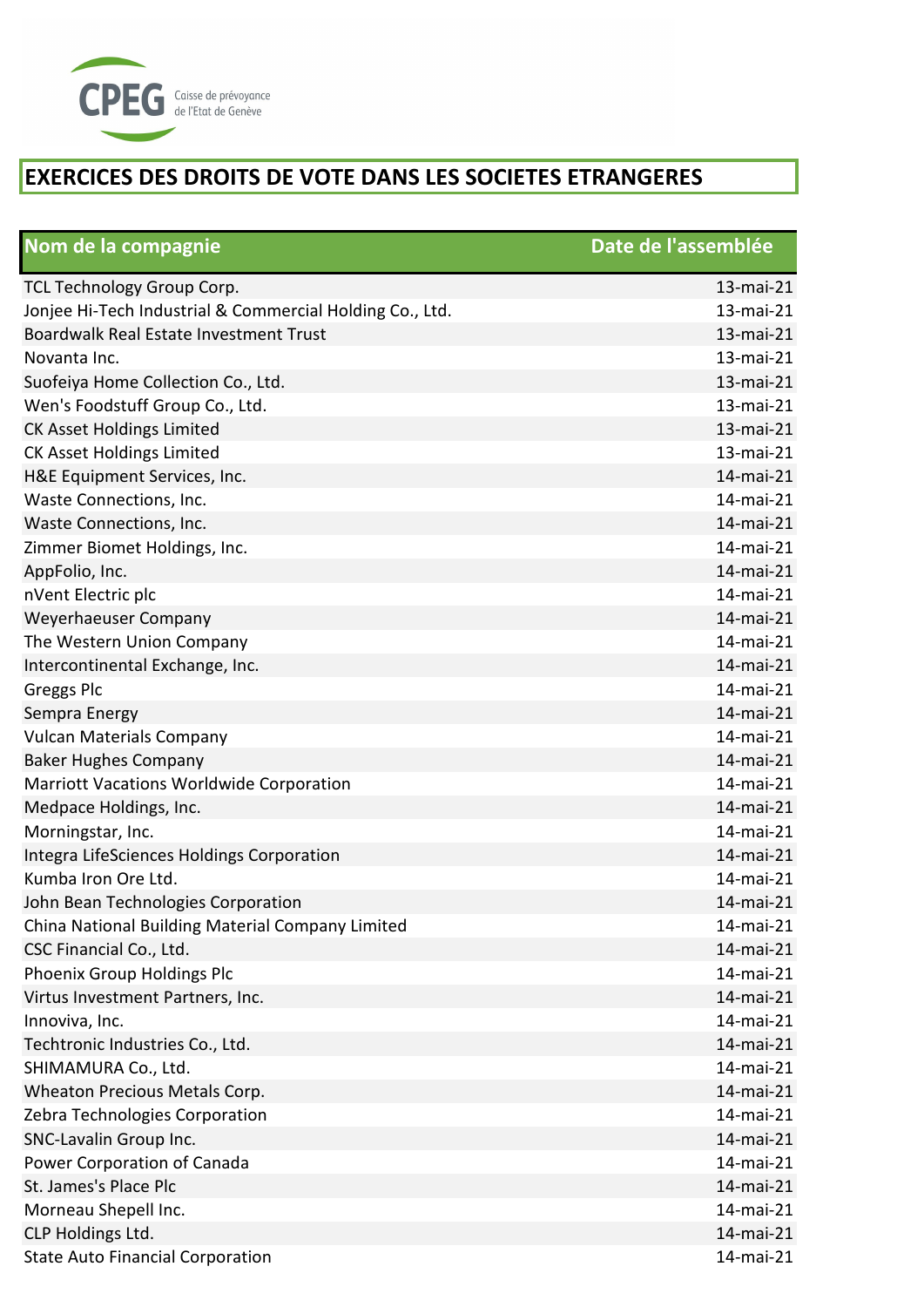

| Nom de la compagnie                                       | Date de l'assemblée |
|-----------------------------------------------------------|---------------------|
| IAC/InterActiveCorp                                       | 14-mai-21           |
| JG Summit Holdings, Inc.                                  | 14-mai-21           |
| ANSYS, Inc.                                               | 14-mai-21           |
| Jiangsu Yangnong Chemical Co., Ltd.                       | 14-mai-21           |
| Guangzhou Automobile Group Co., Ltd.                      | 14-mai-21           |
| AAC Technologies Holdings, Inc.                           | 14-mai-21           |
| Aier Eye Hospital Group Co., Ltd.                         | 14-mai-21           |
| Thunder Software Technology Co., Ltd.                     | 14-mai-21           |
| Beijing Kunlun Tech Co., Ltd.                             | 14-mai-21           |
| Seagen Inc.                                               | 14-mai-21           |
| Chongqing Changan Automobile Co. Ltd.                     | 14-mai-21           |
| Yealink Network Technology Corp. Ltd.                     | 14-mai-21           |
| Focus Media Information Technology Co., Ltd.              | 14-mai-21           |
| Tongling Nonferrous Metals Group Co., Ltd.                | 14-mai-21           |
| Yantai Jereh Oilfield Services Group Co. Ltd.             | 14-mai-21           |
| Sinolink Securities Co., Ltd.                             | 14-mai-21           |
| FormFactor, Inc.                                          | 14-mai-21           |
| China Resources Cement Holdings Ltd.                      | 14-mai-21           |
| Shanghai Electric Group Company Limited                   | 17-mai-21           |
| Tactile Systems Technology, Inc.                          | 17-mai-21           |
| Pacific Premier Bancorp, Inc.                             | 17-mai-21           |
| Hengan International Group Company Limited                | 17-mai-21           |
| Consolidated Edison, Inc.                                 | 17-mai-21           |
| The Hershey Company                                       | 17-mai-21           |
| Interface, Inc.                                           | 17-mai-21           |
| <b>Chemed Corporation</b>                                 | 17-mai-21           |
| China MeiDong Auto Holdings Limited                       | 17-mai-21           |
| eXp World Holdings, Inc.                                  | 17-mai-21           |
| Hudbay Minerals Inc.                                      | 17-mai-21           |
| Zhejiang Huayou Cobalt Co., Ltd.                          | 17-mai-21           |
| <b>ASM International NV</b>                               | 17-mai-21           |
| GT Capital Holdings, Inc.                                 | 17-mai-21           |
| China Bohai Bank Co., Ltd.                                | 17-mai-21           |
| Zynga Inc.                                                | 17-mai-21           |
| Teladoc Health, Inc.                                      | 17-mai-21           |
| <b>BOC Hong Kong (Holdings) Limited</b>                   | 17-mai-21           |
| Jointown Pharmaceutical Group Co., Ltd.                   | 17-mai-21           |
| China Resources Sanjiu Medical & Pharmaceutical Co., Ltd. | 17-mai-21           |
| Unisplendour Co., Ltd.                                    | 17-mai-21           |
| Perfect World Co., Ltd.                                   | 17-mai-21           |
| Shenzhen Goodix Technology Co., Ltd.                      | 17-mai-21           |
| Lomon Billions Group Co., Ltd.                            | 17-mai-21           |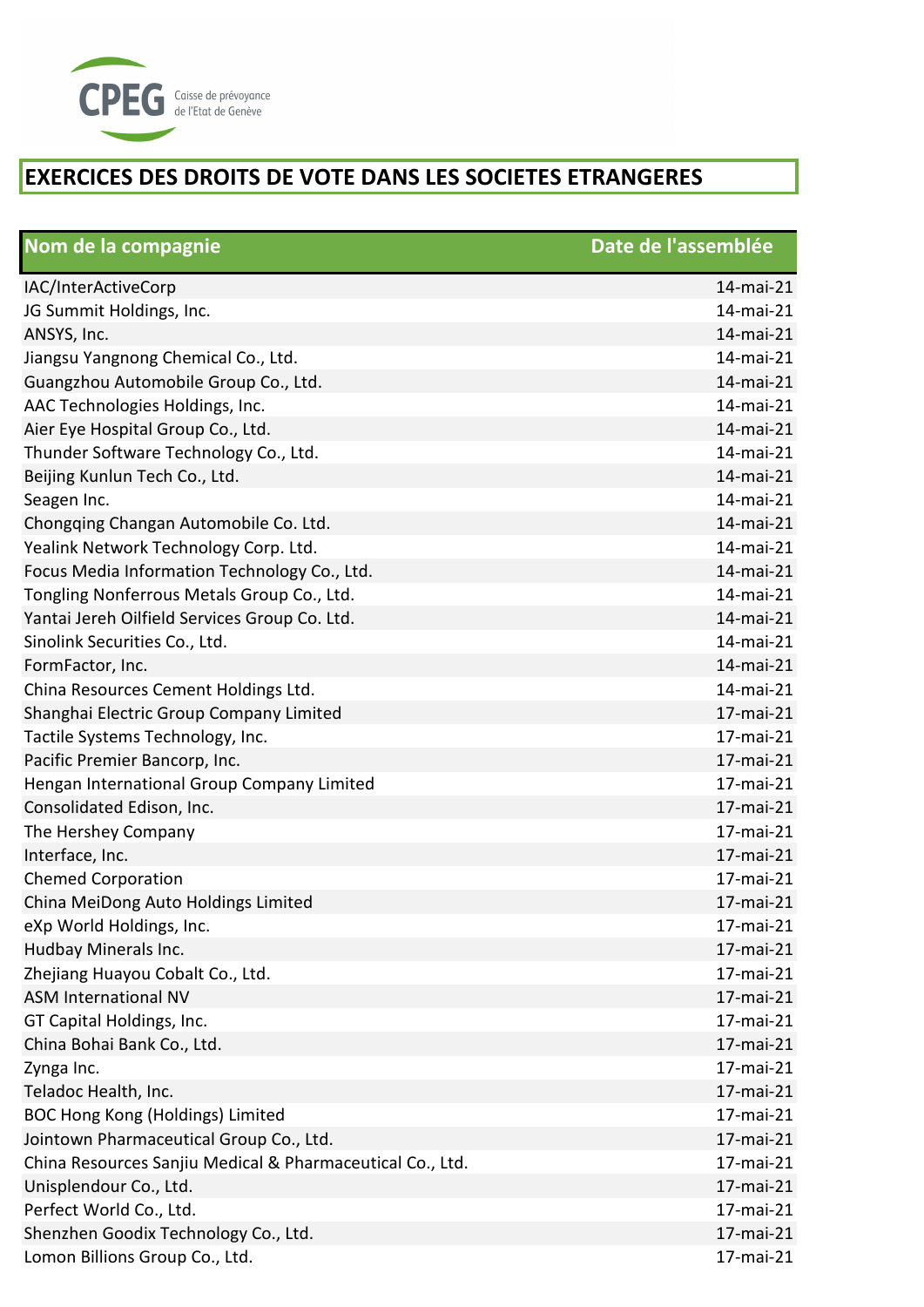

| Nom de la compagnie                          | Date de l'assemblée |
|----------------------------------------------|---------------------|
| Shijiazhuang Yiling Pharmaceutical Co., Ltd. | 17-mai-21           |
| East Money Information Co., Ltd.             | 17-mai-21           |
| <b>Cathay General Bancorp</b>                | 17-mai-21           |
| <b>International Bancshares Corporation</b>  | 17-mai-21           |
| Nutrien Ltd.                                 | 17-mai-21           |
| Terminix Global Holdings, Inc.               | 17-mai-21           |
| FirstEnergy Corp.                            | 18-mai-21           |
| Bloomin' Brands, Inc.                        | 18-mai-21           |
| Chipotle Mexican Grill, Inc.                 | 18-mai-21           |
| NuVasive, Inc.                               | 18-mai-21           |
| Xenia Hotels & Resorts, Inc.                 | 18-mai-21           |
| Sykes Enterprises, Incorporated              | 18-mai-21           |
| United States Cellular Corporation           | 18-mai-21           |
| Proto Labs, Inc.                             | 18-mai-21           |
| Knight-Swift Transportation Holdings Inc.    | 18-mai-21           |
| <b>Quidel Corporation</b>                    | 18-mai-21           |
| <b>Realty Income Corporation</b>             | 18-mai-21           |
| Principal Financial Group, Inc.              | 18-mai-21           |
| U.S. Physical Therapy, Inc.                  | 18-mai-21           |
| Centerspace                                  | 18-mai-21           |
| Waterstone Financial, Inc.                   | 18-mai-21           |
| Sealed Air Corporation                       | 18-mai-21           |
| <b>PPL Corporation</b>                       | 18-mai-21           |
| Southwestern Energy Company                  | 18-mai-21           |
| The St. Joe Company                          | 18-mai-21           |
| Cactus, Inc.                                 | 18-mai-21           |
| Motorola Solutions, Inc.                     | 18-mai-21           |
| CyrusOne Inc.                                | 18-mai-21           |
| Commerzbank AG                               | 18-mai-21           |
| Royal Dutch Shell Plc                        | 18-mai-21           |
| Royal Dutch Shell Plc                        | 18-mai-21           |
| Royal Dutch Shell Plc                        | 18-mai-21           |
| Home Capital Group Inc.                      | 18-mai-21           |
| Elia Group SA/NV                             | 18-mai-21           |
| <b>BNP Paribas SA</b>                        | 18-mai-21           |
| <b>Brandywine Realty Trust</b>               | 18-mai-21           |
| Rush Enterprises, Inc.                       | 18-mai-21           |
| American States Water Company                | 18-mai-21           |
| Renewable Energy Group, Inc.                 | 18-mai-21           |
| EVO Payments, Inc.                           | 18-mai-21           |
| JPMorgan Chase & Co.                         | 18-mai-21           |
| OraSure Technologies, Inc.                   | 18-mai-21           |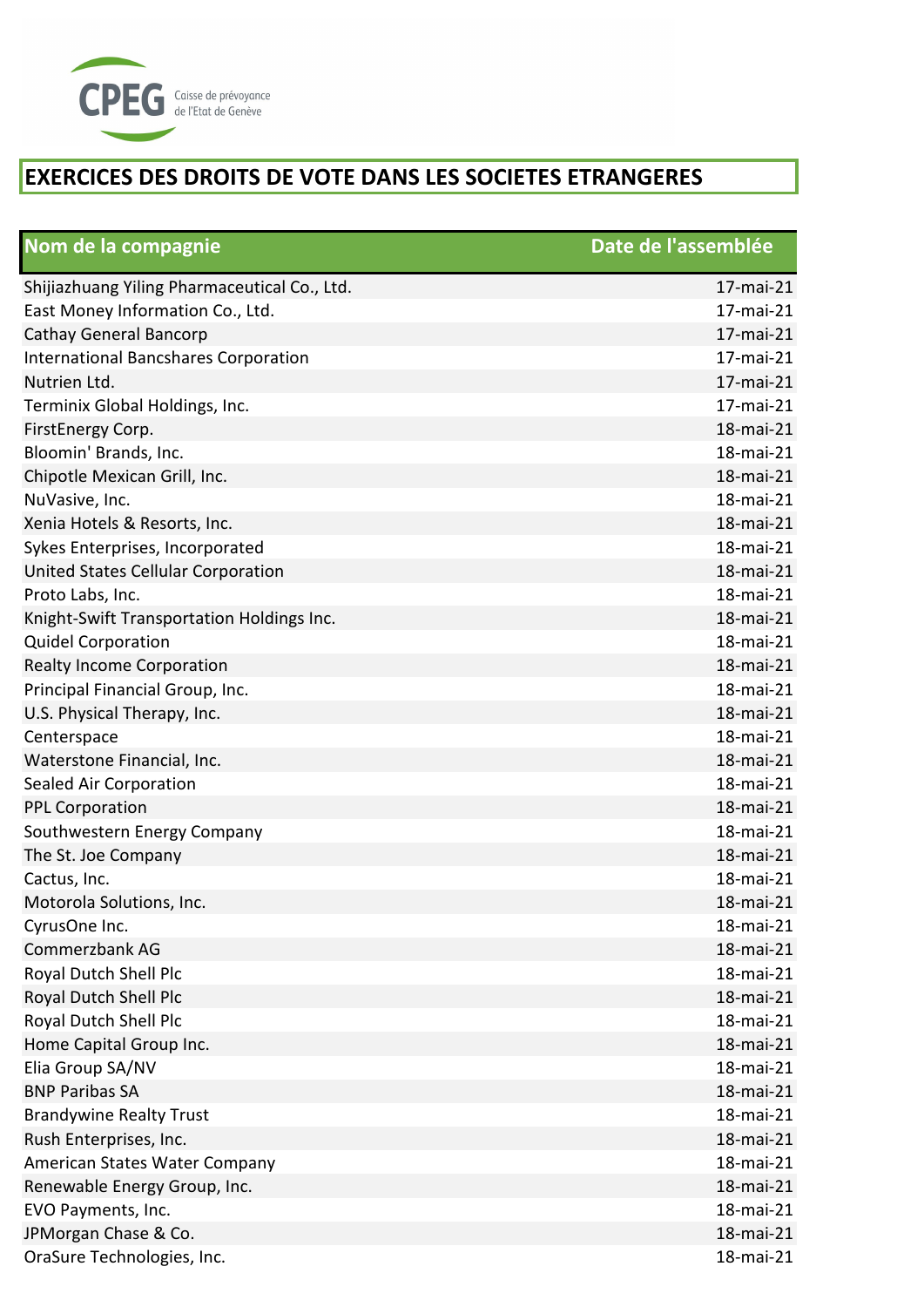

| Nom de la compagnie                              | Date de l'assemblée |
|--------------------------------------------------|---------------------|
| Lexington Realty Trust                           | 18-mai-21           |
| BOE Technology Group Co., Ltd.                   | 18-mai-21           |
| <b>CSPC Pharmaceutical Group Limited</b>         | 18-mai-21           |
| DiGi.com Berhad                                  | 18-mai-21           |
| <b>Progress Software Corporation</b>             | 18-mai-21           |
| China Feihe Ltd.                                 | 18-mai-21           |
| Haitian International Holdings Limited           | 18-mai-21           |
| Chacha Food Co., Ltd.                            | 18-mai-21           |
| Jiangsu Hengli Hydraulic Co., Ltd.               | 18-mai-21           |
| Tianfeng Securities Co., Ltd.                    | 18-mai-21           |
| TransAlta Renewables Inc.                        | 18-mai-21           |
| Alnylam Pharmaceuticals, Inc.                    | 18-mai-21           |
| MGE Energy, Inc.                                 | 18-mai-21           |
| The Wendy's Company                              | 18-mai-21           |
| Amgen Inc.                                       | 18-mai-21           |
| Columbia Property Trust, Inc.                    | 18-mai-21           |
| Comfort Systems USA, Inc.                        | 18-mai-21           |
| Shenzhen International Holdings Limited          | 18-mai-21           |
| Alexandria Real Estate Equities, Inc.            | 18-mai-21           |
| LENSAR, Inc.                                     | 18-mai-21           |
| Amkor Technology, Inc.                           | 18-mai-21           |
| Compass Minerals International, Inc.             | 18-mai-21           |
| Mid-America Apartment Communities, Inc.          | 18-mai-21           |
| TPI Composites, Inc.                             | 18-mai-21           |
| Euronet Worldwide, Inc.                          | 18-mai-21           |
| <b>Preferred Bank</b>                            | 18-mai-21           |
| Easterly Government Properties, Inc.             | 18-mai-21           |
| Baoshan Iron & Steel Co., Ltd.                   | 18-mai-21           |
| Wuhu Token Science Co., Ltd.                     | 18-mai-21           |
| Standard Life Aberdeen Plc                       | 18-mai-21           |
| Zendesk, Inc.                                    | 18-mai-21           |
| 3D Systems Corporation                           | 18-mai-21           |
| Asymchem Laboratories (Tianjin) Co., Ltd.        | 18-mai-21           |
| China Tourism Group Duty Free Corp. Ltd.         | 18-mai-21           |
| SG Micro Corp.                                   | 18-mai-21           |
| Songcheng Performance Development Co., Ltd.      | 18-mai-21           |
| BGI Genomics Co., Ltd.                           | 18-mai-21           |
| Zhejiang Huahai Pharmaceutical Co., Ltd.         | 18-mai-21           |
| Lens Technology Co., Ltd.                        | 18-mai-21           |
| Suning.com Co., Ltd.                             | 18-mai-21           |
| Guangzhou Shiyuan Electronic Technology Co. Ltd. | 18-mai-21           |
| Wuchan Zhongda Group Co., Ltd.                   | 18-mai-21           |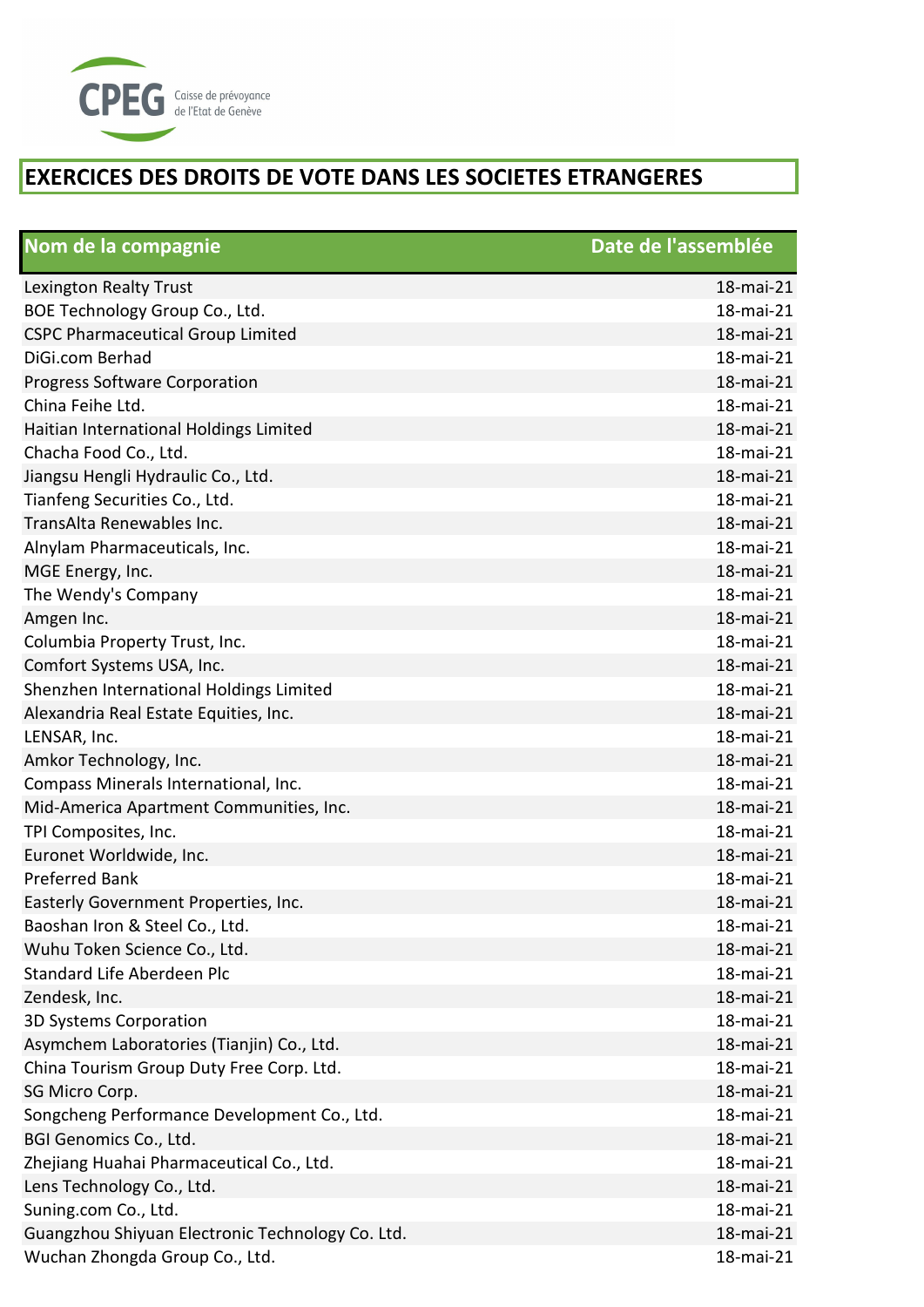

| Nom de la compagnie                                   | Date de l'assemblée |
|-------------------------------------------------------|---------------------|
| Chongqing Brewery Co., Ltd.                           | 18-mai-21           |
| Changzhou Xingyu Automotive Lighting Systems Co. Ltd. | 18-mai-21           |
| Sungrow Power Supply Co., Ltd.                        | 18-mai-21           |
| <b>Everbright Securities Company Limited</b>          | 18-mai-21           |
| Shandong Nanshan Aluminum Co., Ltd.                   | 18-mai-21           |
| China Resources Beer (Holdings) Company Limited       | 18-mai-21           |
| China International Capital Corporation Limited       | 18-mai-21           |
| China International Capital Corporation Limited       | 18-mai-21           |
| Sanan Optoelectronics Co. Ltd.                        | 18-mai-21           |
| LBX Pharmacy Chain JSC                                | 18-mai-21           |
| Founder Securities Co., Ltd.                          | 18-mai-21           |
| China Everbright Environment Group Limited            | 18-mai-21           |
| Dali Foods Group Company Limited                      | 18-mai-21           |
| Luxshare Precision Industry Co. Ltd.                  | 18-mai-21           |
| Bank of Ningbo Co., Ltd.                              | 18-mai-21           |
| Orange SA                                             | 18-mai-21           |
| Societe Generale SA                                   | 18-mai-21           |
| Prothena Corporation plc                              | 18-mai-21           |
| Invitation Homes, Inc.                                | 18-mai-21           |
| Nordic Entertainment Group AB                         | 19-mai-21           |
| Elanco Animal Health Incorporated                     | 19-mai-21           |
| Burlington Stores, Inc.                               | 19-mai-21           |
| Verisk Analytics, Inc.                                | 19-mai-21           |
| Callaway Golf Company                                 | 19-mai-21           |
| CVB Financial Corp.                                   | 19-mai-21           |
| Summit Materials, Inc.                                | 19-mai-21           |
| SPS Commerce, Inc.                                    | 19-mai-21           |
| Beyond Meat, Inc.                                     | 19-mai-21           |
| <b>Integer Holdings Corporation</b>                   | 19-mai-21           |
| <b>Forward Air Corporation</b>                        | 19-mai-21           |
| Spirit Realty Capital, Inc.                           | 19-mai-21           |
| Steel Dynamics, Inc.                                  | 19-mai-21           |
| Mondelez International, Inc.                          | 19-mai-21           |
| CryoLife, Inc.                                        | 19-mai-21           |
| Advanced Micro Devices, Inc.                          | 19-mai-21           |
| Pebblebrook Hotel Trust                               | 19-mai-21           |
| Minerals Technologies Inc.                            | 19-mai-21           |
| ITT Inc.                                              | 19-mai-21           |
| Hawaiian Holdings, Inc.                               | 19-mai-21           |
| <b>Halliburton Company</b>                            | 19-mai-21           |
| SS&C Technologies Holdings, Inc.                      | 19-mai-21           |
| <b>State Street Corporation</b>                       | 19-mai-21           |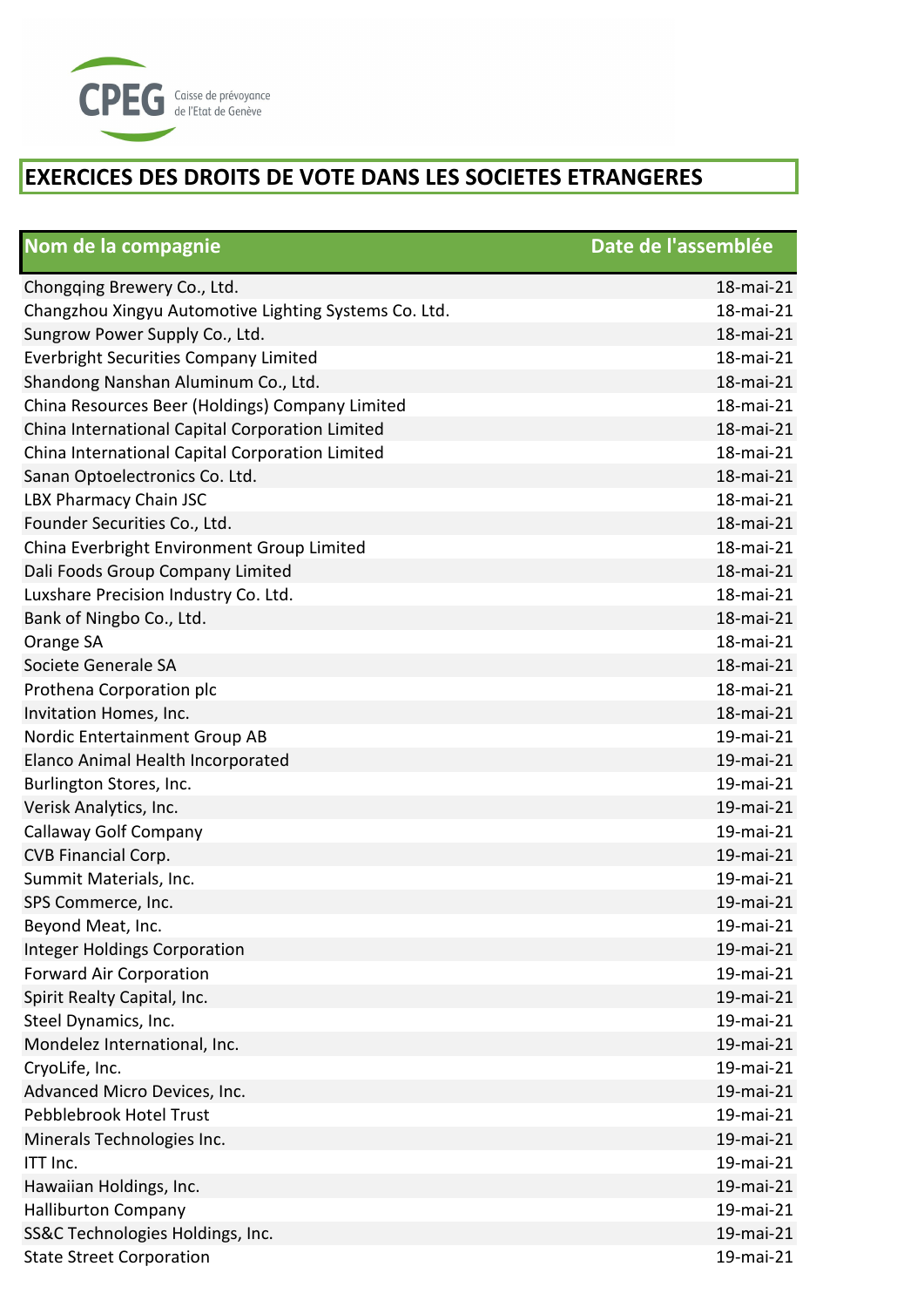

| Nom de la compagnie                          | Date de l'assemblée |
|----------------------------------------------|---------------------|
| Annaly Capital Management, Inc.              | 19-mai-21           |
| Enphase Energy, Inc.                         | 19-mai-21           |
| Ingredion Incorporated                       | 19-mai-21           |
| Foot Locker, Inc.                            | 19-mai-21           |
| MSA Safety Incorporated                      | 19-mai-21           |
| Hilton Worldwide Holdings Inc.               | 19-mai-21           |
| First Midwest Bancorp, Inc.                  | 19-mai-21           |
| OceanFirst Financial Corp.                   | 19-mai-21           |
| <b>Hyatt Hotels Corporation</b>              | 19-mai-21           |
| Vertex Pharmaceuticals Incorporated          | 19-mai-21           |
| GFL Environmental Inc.                       | 19-mai-21           |
| Carter's, Inc.                               | 19-mai-21           |
| Kronos Worldwide, Inc.                       | 19-mai-21           |
| <b>Cerner Corporation</b>                    | 19-mai-21           |
| CBRE Group, Inc.                             | 19-mai-21           |
| <b>Hecla Mining Company</b>                  | 19-mai-21           |
| The Bancorp, Inc.                            | 19-mai-21           |
| <b>LANXESS AG</b>                            | 19-mai-21           |
| Deutsche Boerse AG                           | 19-mai-21           |
| United Fire Group, Inc.                      | 19-mai-21           |
| Insight Enterprises, Inc.                    | 19-mai-21           |
| Fiserv, Inc.                                 | 19-mai-21           |
| Universal Health Services, Inc.              | 19-mai-21           |
| Align Technology, Inc.                       | 19-mai-21           |
| Zalando SE                                   | 19-mai-21           |
| Reliance Steel & Aluminum Co.                | 19-mai-21           |
| Southwest Airlines Co.                       | 19-mai-21           |
| <b>Uniper SE</b>                             | 19-mai-21           |
| Fidelity National Information Services, Inc. | 19-mai-21           |
| Safety Insurance Group, Inc.                 | 19-mai-21           |
| NOV Inc.                                     | 19-mai-21           |
| Robert Half International Inc.               | 19-mai-21           |
| SiriusPoint Ltd.                             | 19-mai-21           |
| Old Dominion Freight Line, Inc.              | 19-mai-21           |
| Erste Group Bank AG                          | 19-mai-21           |
| ageas SA/NV                                  | 19-mai-21           |
| Neurocrine Biosciences, Inc.                 | 19-mai-21           |
| Northland Power Inc.                         | 19-mai-21           |
| American Financial Group, Inc.               | 19-mai-21           |
| Sun Communities, Inc.                        | 19-mai-21           |
| Xcel Energy Inc.                             | 19-mai-21           |
| CompuGroup Medical SE & Co. KGaA             | 19-mai-21           |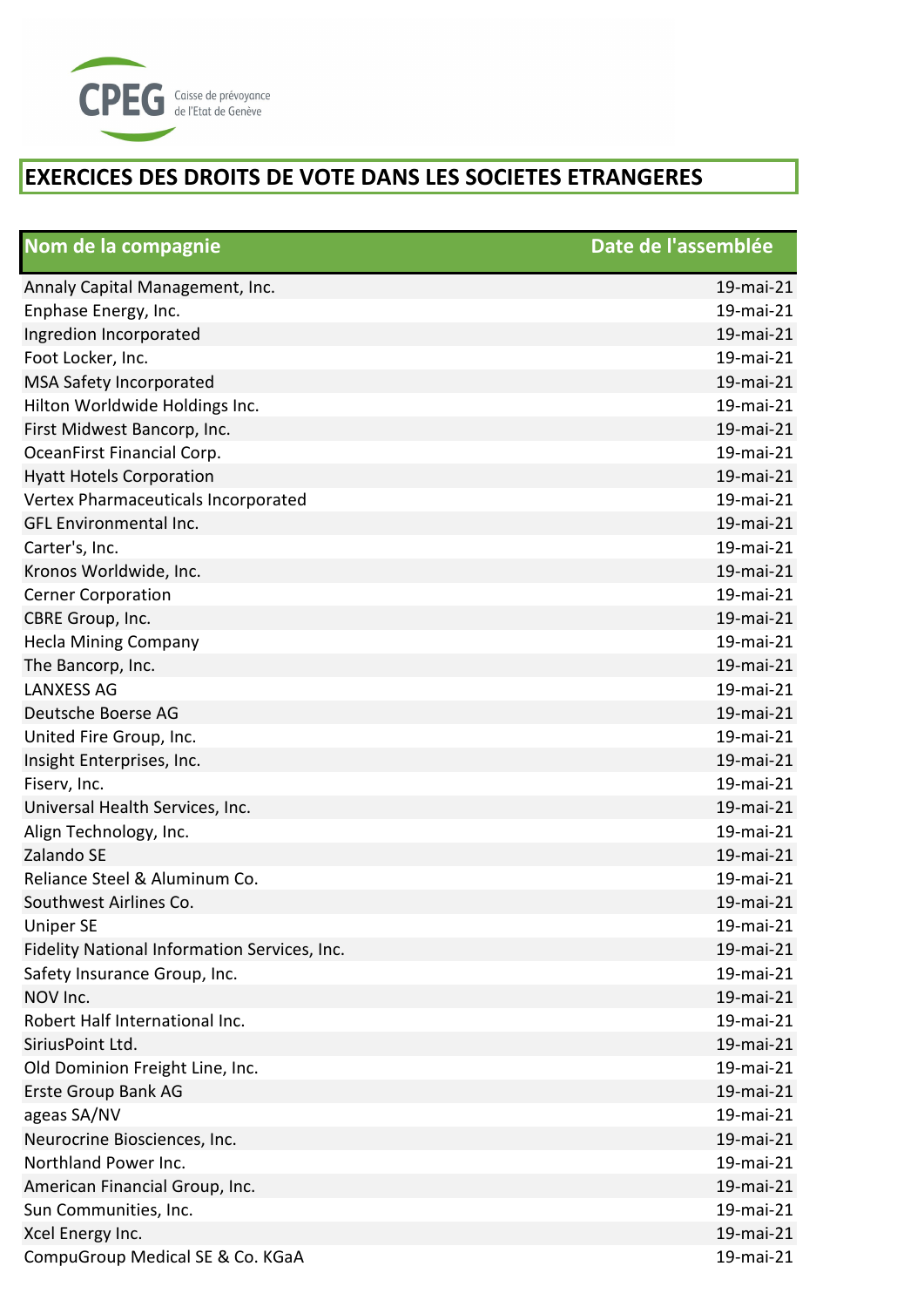

| Nom de la compagnie                                | Date de l'assemblée |
|----------------------------------------------------|---------------------|
| Denny's Corporation                                | 19-mai-21           |
| Meridian Bancorp, Inc.                             | 19-mai-21           |
| <b>Amphenol Corporation</b>                        | 19-mai-21           |
| Westinghouse Air Brake Technologies Corporation    | 19-mai-21           |
| <b>E.ON SE</b>                                     | 19-mai-21           |
| Lumen Technologies, Inc.                           | 19-mai-21           |
| The Hartford Financial Services Group, Inc.        | 19-mai-21           |
| Heartland Financial USA, Inc.                      | 19-mai-21           |
| Ross Stores, Inc.                                  | 19-mai-21           |
| Thermo Fisher Scientific Inc.                      | 19-mai-21           |
| <b>CONMED Corporation</b>                          | 19-mai-21           |
| Shanghai Yuyuan Tourist Mart Group Co., Ltd.       | 19-mai-21           |
| Anhui Kouzi Distillery Co., Ltd.                   | 19-mai-21           |
| Sampo Oyj                                          | 19-mai-21           |
| <b>CoreSite Realty Corporation</b>                 | 19-mai-21           |
| Reinsurance Group of America, Incorporated         | 19-mai-21           |
| Shenzhen Sunway Communication Co., Ltd.            | 19-mai-21           |
| Zhejiang Wolwo Bio-Pharmaceutical Co., Ltd.        | 19-mai-21           |
| Beijing Kunlun Tech Co., Ltd.                      | 19-mai-21           |
| Hangzhou Robam Appliances Co., Ltd.                | 19-mai-21           |
| Caitong Securities Co., Ltd.                       | 19-mai-21           |
| Kadant Inc.                                        | 19-mai-21           |
| Rongsheng Petrochemical Co., Ltd.                  | 19-mai-21           |
| DHC Software Co., Ltd.                             | 19-mai-21           |
| C&S Paper Co., Ltd.                                | 19-mai-21           |
| Shenzhen Mindray Bio-Medical Electronics Co., Ltd. | 19-mai-21           |
| Jiangsu Zhongnan Construction Group Co., Ltd.      | 19-mai-21           |
| The Boston Beer Company, Inc.                      | 19-mai-21           |
| Lakeland Bancorp, Inc.                             | 19-mai-21           |
| <b>First Busey Corporation</b>                     | 19-mai-21           |
| <b>CDW Corporation</b>                             | 20-mai-21           |
| <b>DTE Energy Company</b>                          | 20-mai-21           |
| Kilroy Realty Corporation                          | 20-mai-21           |
| YETI Holdings, Inc.                                | 20-mai-21           |
| <b>Simmons First National Corporation</b>          | 20-mai-21           |
| <b>ON Semiconductor Corporation</b>                | 20-mai-21           |
| FB Financial Corporation                           | 20-mai-21           |
| Equitable Holdings, Inc.                           | 20-mai-21           |
| Hanger, Inc.                                       | 20-mai-21           |
| QCR Holdings, Inc.                                 | 20-mai-21           |
| <b>Navient Corporation</b>                         | 20-mai-21           |
| R1 RCM Inc.                                        | 20-mai-21           |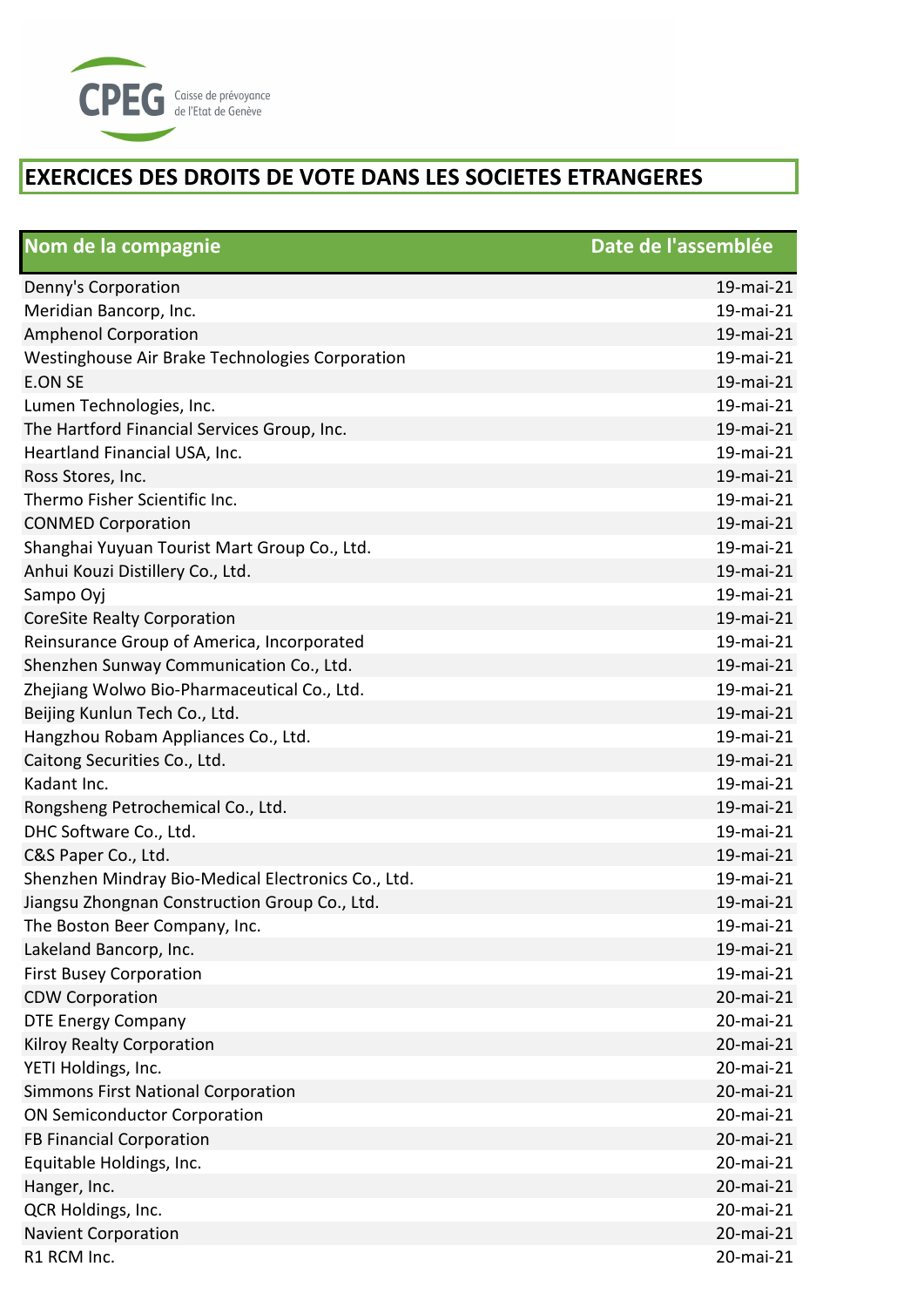

| Nom de la compagnie                 | Date de l'assemblée |
|-------------------------------------|---------------------|
| Gentherm Incorporated               | 20-mai-21           |
| Nelnet, Inc.                        | 20-mai-21           |
| Spirit Airlines Inc.                | 20-mai-21           |
| <b>Alliant Energy Corporation</b>   | 20-mai-21           |
| Hudson Pacific Properties, Inc.     | 20-mai-21           |
| US Foods Holding Corp.              | 20-mai-21           |
| Cinemark Holdings, Inc.             | 20-mai-21           |
| The Travelers Companies, Inc.       | 20-mai-21           |
| The Home Depot, Inc.                | 20-mai-21           |
| Boston Properties, Inc.             | 20-mai-21           |
| Lear Corporation                    | 20-mai-21           |
| <b>LCI Industries</b>               | 20-mai-21           |
| Zoetis Inc.                         | 20-mai-21           |
| CSG Systems International, Inc.     | 20-mai-21           |
| Dropbox, Inc.                       | 20-mai-21           |
| Norwegian Cruise Line Holdings Ltd. | 20-mai-21           |
| <b>Xerox Holdings Corporation</b>   | 20-mai-21           |
| Telephone and Data Systems, Inc.    | 20-mai-21           |
| AtriCure, Inc.                      | 20-mai-21           |
| Agios Pharmaceuticals, Inc.         | 20-mai-21           |
| Kansas City Southern                | 20-mai-21           |
| <b>Emergent BioSolutions Inc.</b>   | 20-mai-21           |
| Lamar Advertising Company           | 20-mai-21           |
| <b>Next Plc</b>                     | 20-mai-21           |
| <b>Bank of China Limited</b>        | 20-mai-21           |
| <b>Bank of China Limited</b>        | 20-mai-21           |
| MasTec, Inc.                        | 20-mai-21           |
| <b>McDonald's Corporation</b>       | 20-mai-21           |
| Sichuan Chuantou Energy Co., Ltd.   | 20-mai-21           |
| <b>NN Group NV</b>                  | 20-mai-21           |
| Legal & General Group Plc           | 20-mai-21           |
| Crescent Point Energy Corp.         | 20-mai-21           |
| <b>Gamma Communications Plc</b>     | 20-mai-21           |
| Shaw Communications Inc.            | 20-mai-21           |
| Marsh & McLennan Companies, Inc.    | 20-mai-21           |
| <b>Luminex Corporation</b>          | 20-mai-21           |
| <b>TrustCo Bank Corp NY</b>         | 20-mai-21           |
| Morgan Stanley                      | 20-mai-21           |
| Arkema SA                           | 20-mai-21           |
| Mohawk Industries, Inc.             | 20-mai-21           |
| OGE Energy Corp.                    | 20-mai-21           |
| Eagle Bancorp, Inc.                 | 20-mai-21           |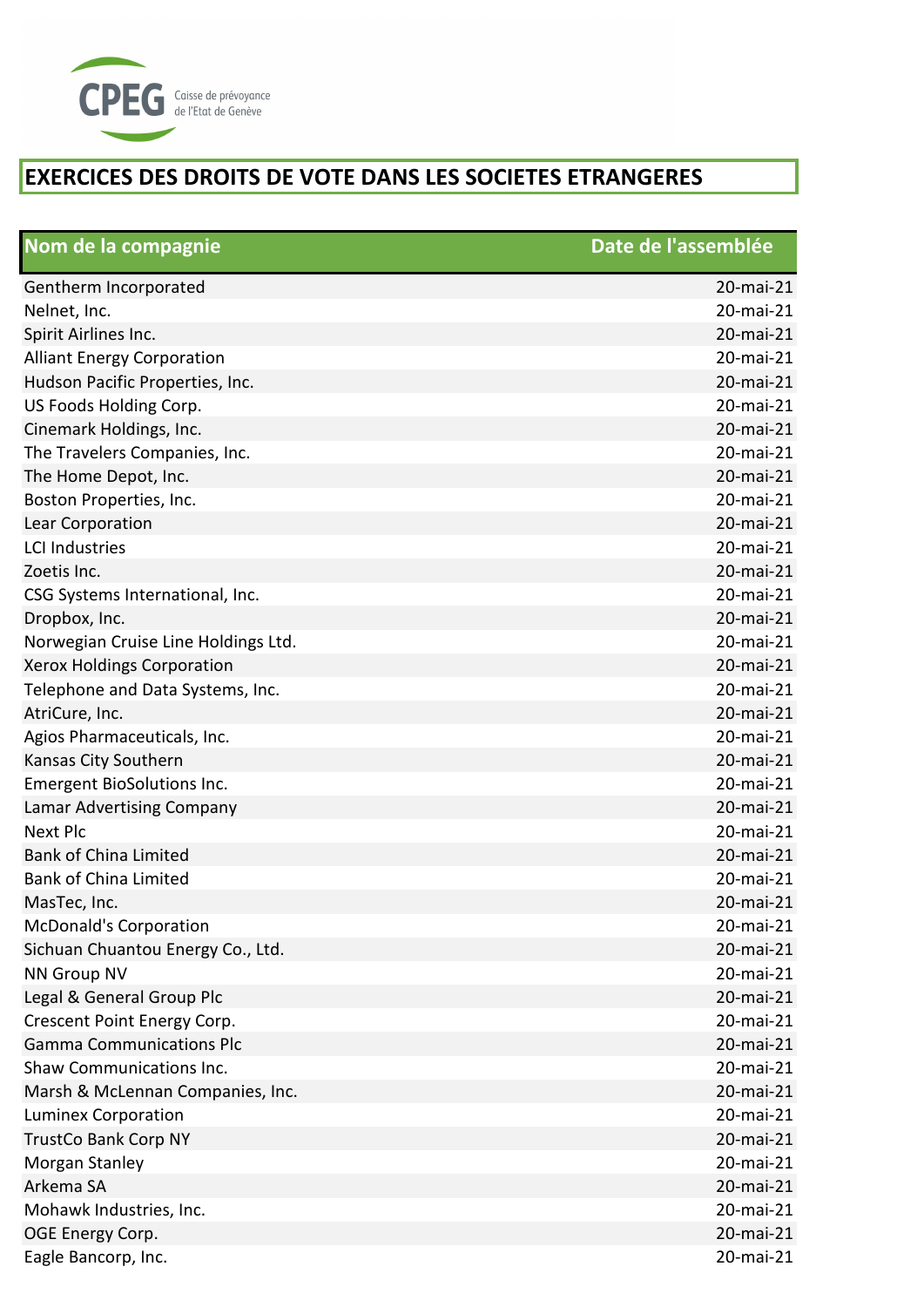

| Nom de la compagnie                            | Date de l'assemblée |
|------------------------------------------------|---------------------|
| The Mosaic Company                             | 20-mai-21           |
| Fresenius Medical Care AG & Co. KGaA           | 20-mai-21           |
| AvalonBay Communities, Inc.                    | 20-mai-21           |
| Collegium Pharmaceutical, Inc.                 | 20-mai-21           |
| Knorr-Bremse AG                                | 20-mai-21           |
| <b>Telefonica Deutschland Holding AG</b>       | 20-mai-21           |
| <b>PG&amp;E Corporation</b>                    | 20-mai-21           |
| Alexander's, Inc.                              | 20-mai-21           |
| Berkshire Hills Bancorp, Inc.                  | 20-mai-21           |
| Columbia Financial, Inc.                       | 20-mai-21           |
| Ameresco, Inc.                                 | 20-mai-21           |
| AEON Mall Co., Ltd.                            | 20-mai-21           |
| Genuit Group plc                               | 20-mai-21           |
| Lennox International Inc.                      | 20-mai-21           |
| L Brands, Inc.                                 | 20-mai-21           |
| Hope Bancorp, Inc.                             | 20-mai-21           |
| Emera Incorporated                             | 20-mai-21           |
| Lloyds Banking Group Plc                       | 20-mai-21           |
| Hasbro, Inc.                                   | 20-mai-21           |
| Allegheny Technologies Incorporated            | 20-mai-21           |
| <b>Synchrony Financial</b>                     | 20-mai-21           |
| Host Hotels & Resorts, Inc.                    | 20-mai-21           |
| <b>AIA Group Limited</b>                       | 20-mai-21           |
| <b>Vornado Realty Trust</b>                    | 20-mai-21           |
| <b>Smart Metering Systems Plc</b>              | 20-mai-21           |
| Independent Bank Corp.                         | 20-mai-21           |
| <b>Grifols SA</b>                              | 20-mai-21           |
| Ultra Clean Holdings, Inc.                     | 20-mai-21           |
| Shanghai RAAS Blood Products Co., Ltd.         | 20-mai-21           |
| PGT Innovations, Inc.                          | 20-mai-21           |
| Seazen Holdings Co. Ltd.                       | 20-mai-21           |
| Yonghui Superstores Co., Ltd.                  | 20-mai-21           |
| Enel SpA                                       | 20-mai-21           |
| Capgemini SE                                   | 20-mai-21           |
| HealthStream, Inc.                             | 20-mai-21           |
| bioMerieux SA                                  | 20-mai-21           |
| DexCom, Inc.                                   | 20-mai-21           |
| Livzon Pharmaceutical Group Inc.               | 20-mai-21           |
| Weifu High-Technology Group Co. Ltd.           | 20-mai-21           |
| Yifeng Pharmacy Chain Co., Ltd.                | 20-mai-21           |
| Inner Mongolia Yili Industrial Group Co., Ltd. | 20-mai-21           |
| Jason Furniture (Hangzhou) Co., Ltd.           | 20-mai-21           |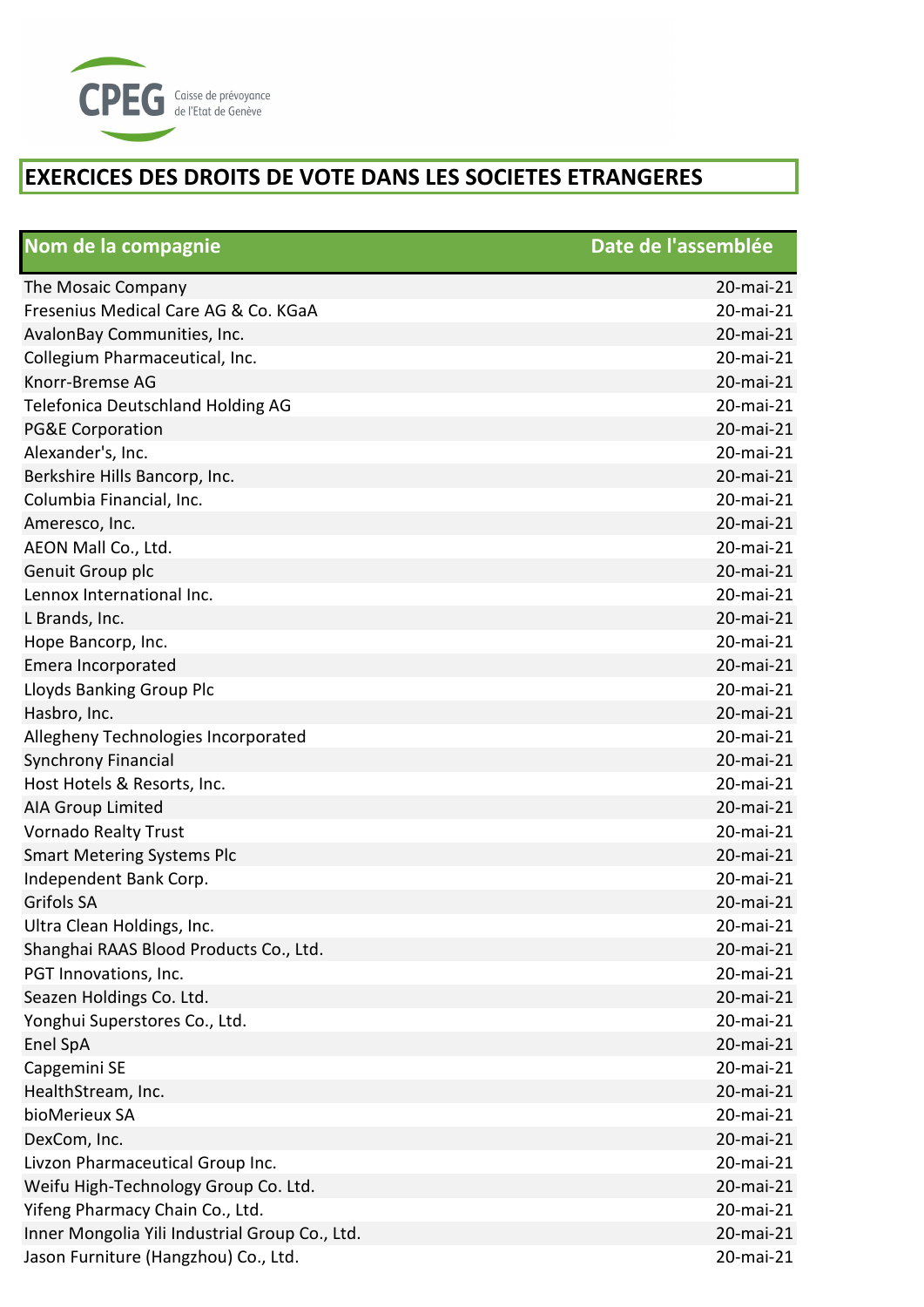

| Nom de la compagnie                                  | Date de l'assemblée |
|------------------------------------------------------|---------------------|
| GCL System Integration Technology Co., Ltd.          | 20-mai-21           |
| <b>ENGIE SA</b>                                      | 20-mai-21           |
| <b>Worldline SA</b>                                  | 20-mai-21           |
| China South Publishing & Media Group Co., Ltd.       | 20-mai-21           |
| Youngor Group Co., Ltd.                              | 20-mai-21           |
| Jiangxi Zhengbang Technology Co., Ltd.               | 20-mai-21           |
| Wuhan Guide Infrared Co., Ltd.                       | 20-mai-21           |
| Zhejiang Dingli Machinery Co., Ltd.                  | 20-mai-21           |
| Zhejiang Century Huatong Group Co., Ltd.             | 20-mai-21           |
| Shenzhen Kangtai Biological Products Co., Ltd.       | 20-mai-21           |
| Muyuan Foods Co., Ltd.                               | 20-mai-21           |
| Guangdong Haid Group Co., Ltd.                       | 20-mai-21           |
| <b>SEB SA</b>                                        | 20-mai-21           |
| <b>Tencent Holdings Limited</b>                      | 20-mai-21           |
| Neenah, Inc.                                         | 20-mai-21           |
| Livzon Pharmaceutical Group Inc.                     | 20-mai-21           |
| <b>Tencent Holdings Limited</b>                      | 20-mai-21           |
| China National Chemical Engineering Co., Ltd.        | 20-mai-21           |
| The First Bancshares, Inc.                           | 20-mai-21           |
| Harley-Davidson, Inc.                                | 20-mai-21           |
| <b>Gentex Corporation</b>                            | 20-mai-21           |
| German American Bancorp, Inc.                        | 20-mai-21           |
| World Fuel Services Corporation                      | 21-mai-21           |
| Cable One, Inc.                                      | 21-mai-21           |
| Compagnie Generale des Etablissements Michelin SCA   | 21-mai-21           |
| Crown Castle International Corp.                     | 21-mai-21           |
| Old Mutual Ltd.                                      | 21-mai-21           |
| Compania de Minas Buenaventura SAA                   | 21-mai-21           |
| Bank of Beijing Co., Ltd.                            | 21-mai-21           |
| Uni-President China Holdings Ltd.                    | 21-mai-21           |
| Kingdee International Software Group Company Limited | 21-mai-21           |
| SSR Mining Inc.                                      | 21-mai-21           |
| FBL Financial Group, Inc.                            | 21-mai-21           |
| <b>Atrion Corporation</b>                            | 21-mai-21           |
| Fresenius SE & Co. KGaA                              | 21-mai-21           |
| <b>First BanCorp</b>                                 | 21-mai-21           |
| Tanger Factory Outlet Centers, Inc.                  | 21-mai-21           |
| Infinera Corporation                                 | 21-mai-21           |
| Hangzhou Tigermed Consulting Co., Ltd.               | 21-mai-21           |
| Yihai International Holding Ltd.                     | 21-mai-21           |
| Hangzhou Tigermed Consulting Co., Ltd.               | 21-mai-21           |
| Hangzhou Tigermed Consulting Co., Ltd.               | 21-mai-21           |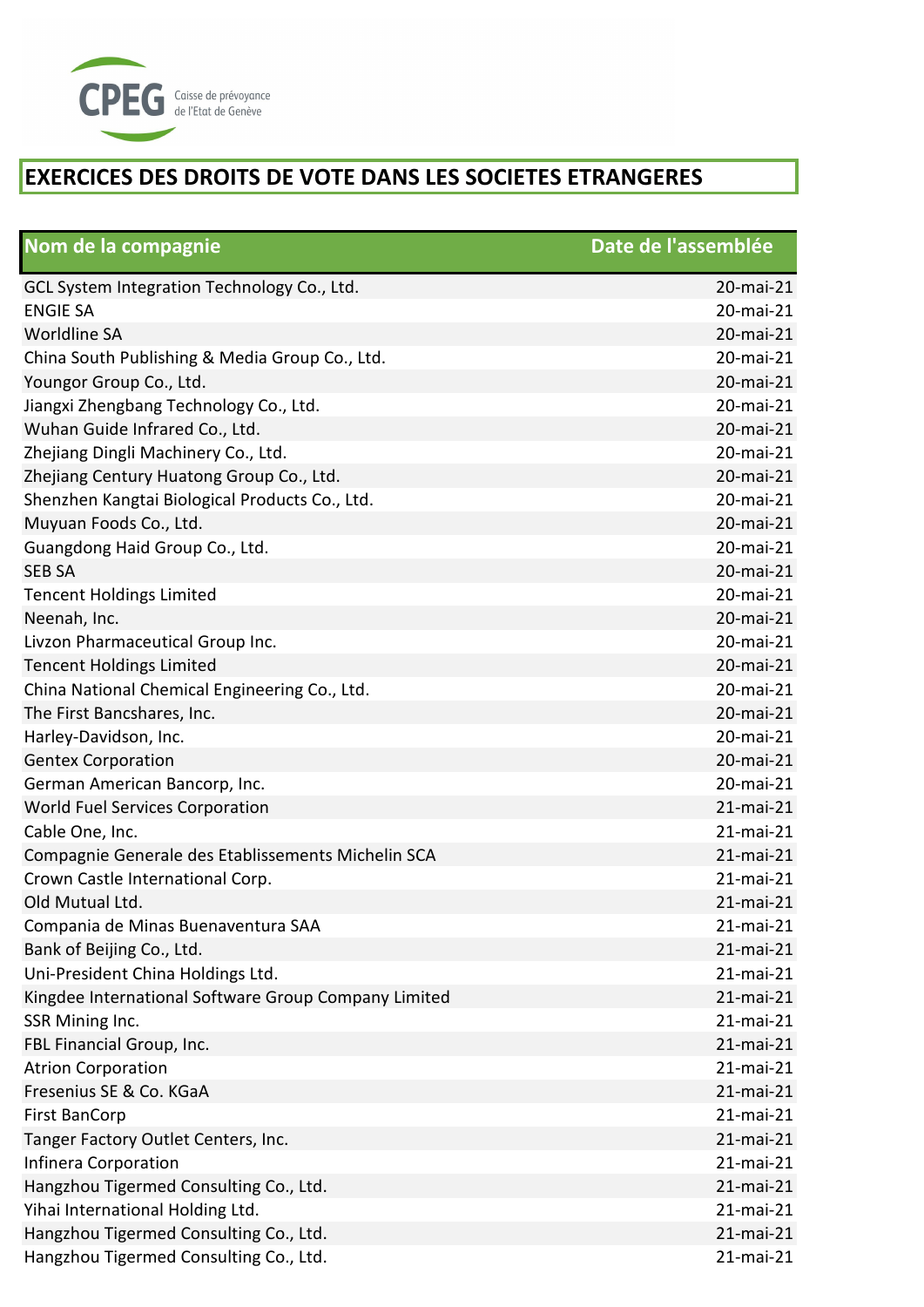

| Nom de la compagnie                                    | Date de l'assemblée |
|--------------------------------------------------------|---------------------|
| Hangzhou Tigermed Consulting Co., Ltd.                 | 21-mai-21           |
| Carrefour SA                                           | 21-mai-21           |
| EssilorLuxottica SA                                    | 21-mai-21           |
| Republic Services, Inc.                                | 21-mai-21           |
| Quest Diagnostics Incorporated                         | 21-mai-21           |
| <b>Sydney Airport</b>                                  | 21-mai-21           |
| Artis Real Estate Investment Trust                     | 21-mai-21           |
| Macy's, Inc.                                           | 21-mai-21           |
| Croda International Plc                                | 21-mai-21           |
| China Molybdenum Co., Ltd.                             | 21-mai-21           |
| China Molybdenum Co., Ltd.                             | 21-mai-21           |
| Liaoning Cheng Da Co., Ltd.                            | 21-mai-21           |
| Power Integrations, Inc.                               | 21-mai-21           |
| <b>Piper Sandler Companies</b>                         | 21-mai-21           |
| <b>SSY Group Limited</b>                               | 21-mai-21           |
| Standard Motor Products, Inc.                          | 21-mai-21           |
| Jinyu Bio-Technology Co., Ltd.                         | $21$ -mai-21        |
| Bank of Hangzhou Co., Ltd.                             | 21-mai-21           |
| Joincare Pharmaceutical Group Industry Co., Ltd.       | 21-mai-21           |
| China Greatwall Technology Group Co., Ltd.             | 21-mai-21           |
| Hubei Biocause Pharmaceutical Co., Ltd.                | 21-mai-21           |
| Huadong Medicine Co., Ltd.                             | 21-mai-21           |
| Yunda Holding Co., Ltd.                                | 21-mai-21           |
| Bank of Nanjing Co., Ltd.                              | 21-mai-21           |
| Mango Excellent Media Co., Ltd.                        | 21-mai-21           |
| Bank of Shanghai Co., Ltd.                             | 21-mai-21           |
| NAURA Technology Group Co., Ltd.                       | 21-mai-21           |
| Bank of Jiangsu Co., Ltd.                              | 21-mai-21           |
| Luenmei Quantum Co., Ltd.                              | 21-mai-21           |
| Midea Group Co. Ltd.                                   | 21-mai-21           |
| Suzhou Gold Mantis Construction & Decoration Co., Ltd. | 21-mai-21           |
| Offshore Oil Engineering Co., Ltd.                     | 21-mai-21           |
| Xiamen CD Inc.                                         | $21$ -mai- $21$     |
| Weichai Power Co., Ltd.                                | $21$ -mai-21        |
| Weichai Power Co., Ltd.                                | 21-mai-21           |
| Contemporary Amperex Technology Co., Ltd.              | 21-mai-21           |
| Leo Group Co., Ltd.                                    | 21-mai-21           |
| <b>SSY Group Limited</b>                               | 21-mai-21           |
| China Resources Gas Group Limited                      | 21-mai-21           |
| Etihad Etisalat Co.                                    | 23-mai-21           |
| <b>National Storage Affiliates Trust</b>               | 24-mai-21           |
| Shandong Weigao Group Medical Polymer Company Limited  | 24-mai-21           |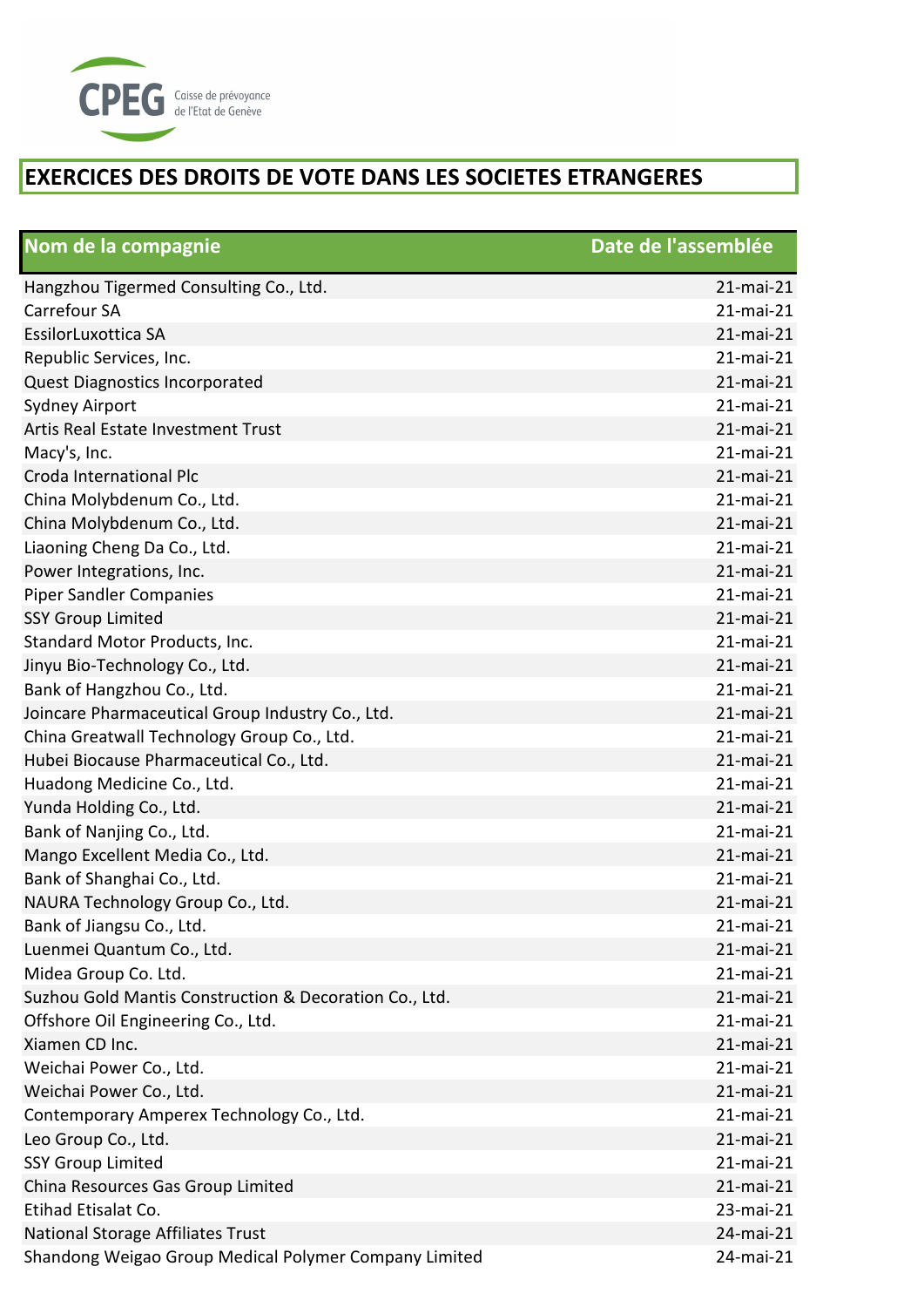

| Nom de la compagnie                            | Date de l'assemblée |
|------------------------------------------------|---------------------|
| Hub Group, Inc.                                | 24-mai-21           |
| Kingboard Holdings Limited                     | 24-mai-21           |
| <b>Grupo Televisa SAB</b>                      | 24-mai-21           |
| <b>Country Garden Holdings Company Limited</b> | 24-mai-21           |
| <b>HNI Corporation</b>                         | 24-mai-21           |
| <b>Public Bank Berhad</b>                      | 24-mai-21           |
| Kingboard Laminates Holdings Limited           | 24-mai-21           |
| Insperity, Inc.                                | 24-mai-21           |
| Shenzhen Inovance Technology Co., Ltd.         | 24-mai-21           |
| Shenzhen Goodix Technology Co., Ltd.           | 24-mai-21           |
| China Literature Limited                       | 24-mai-21           |
| Geely Automobile Holdings Limited              | 24-mai-21           |
| Diodes Incorporated                            | 24-mai-21           |
| Sahara International Petrochemical Co.         | 24-mai-21           |
| PhosAgro PJSC                                  | 25-mai-21           |
| <b>Envista Holdings Corporation</b>            | 25-mai-21           |
| Targa Resources Corp.                          | 25-mai-21           |
| US Ecology, Inc.                               | 25-mai-21           |
| Ventas, Inc.                                   | 25-mai-21           |
| Qurate Retail, Inc.                            | 25-mai-21           |
| Oneness Biotech Co., Ltd.                      | 25-mai-21           |
| Sangamo Therapeutics, Inc.                     | 25-mai-21           |
| iRobot Corporation                             | 25-mai-21           |
| Flagstar Bancorp, Inc.                         | 25-mai-21           |
| Vishay Intertechnology, Inc.                   | 25-mai-21           |
| Merck & Co., Inc.                              | 25-mai-21           |
| Raven Industries, Inc.                         | 25-mai-21           |
| China Petroleum & Chemical Corp.               | 25-mai-21           |
| <b>Endeavour Mining Corporation</b>            | 25-mai-21           |
| <b>ProAssurance Corporation</b>                | 25-mai-21           |
| China Petroleum & Chemical Corp.               | 25-mai-21           |
| <b>BioMarin Pharmaceutical Inc.</b>            | 25-mai-21           |
| The Pennant Group, Inc.                        | 25-mai-21           |
| Allscripts Healthcare Solutions, Inc.          | 25-mai-21           |
| Howmet Aerospace Inc.                          | 25-mai-21           |
| Investors Bancorp, Inc.                        | 25-mai-21           |
| Sibanye Stillwater Ltd.                        | 25-mai-21           |
| ConnectOne Bancorp, Inc.                       | 25-mai-21           |
| <b>Endeavour Mining Corporation</b>            | 25-mai-21           |
| Yunnan Baiyao Group Co., Ltd.                  | 25-mai-21           |
| <b>Endeavour Mining Corporation</b>            | 25-mai-21           |
| Anhui Gujing Distillery Co., Ltd.              | 25-mai-21           |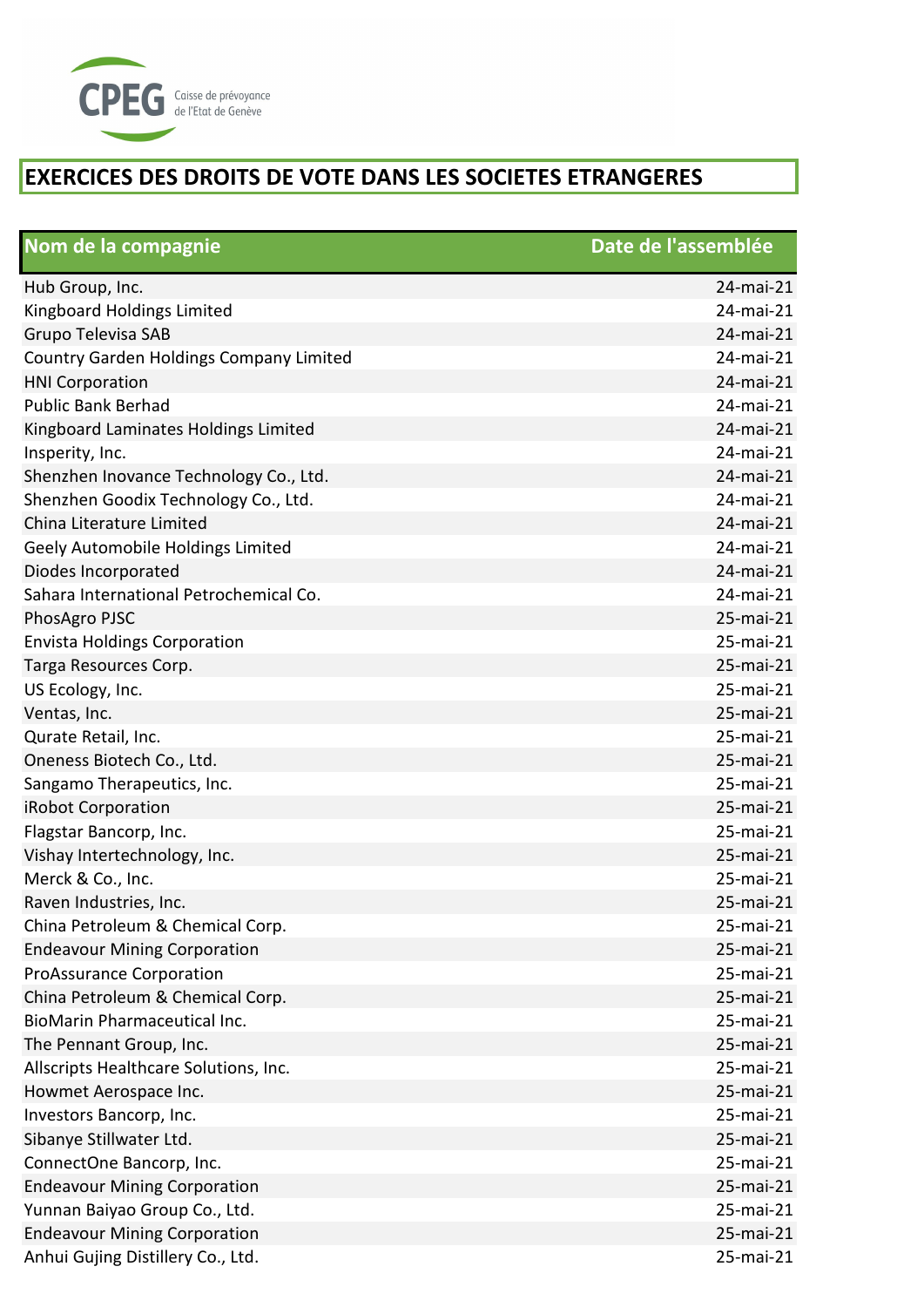

| Nom de la compagnie                               | Date de l'assemblée |
|---------------------------------------------------|---------------------|
| Anhui Gujing Distillery Co., Ltd.                 | 25-mai-21           |
| Manila Electric Company                           | 25-mai-21           |
| <b>Fulton Financial Corporation</b>               | 25-mai-21           |
| Leggett & Platt, Incorporated                     | 25-mai-21           |
| BankUnited, Inc.                                  | 25-mai-21           |
| IPG Photonics Corporation                         | 25-mai-21           |
| Perficient, Inc.                                  | 25-mai-21           |
| NBT Bancorp Inc.                                  | 25-mai-21           |
| First Financial Bancorp.                          | 25-mai-21           |
| Atlas Air Worldwide Holdings, Inc.                | 25-mai-21           |
| NiSource Inc.                                     | 25-mai-21           |
| Telekom Malaysia Berhad                           | 25-mai-21           |
| First Foundation Inc.                             | 25-mai-21           |
| Lawson, Inc.                                      | 25-mai-21           |
| Hap Seng Consolidated Berhad                      | 25-mai-21           |
| <b>RHB Bank Berhad</b>                            | 25-mai-21           |
| Welcia Holdings Co., Ltd.                         | 25-mai-21           |
| CD Projekt SA                                     | 25-mai-21           |
| Sunny Optical Technology (Group) Company Limited  | 25-mai-21           |
| Nevro Corp.                                       | 25-mai-21           |
| Air China Limited                                 | 25-mai-21           |
| Air China Limited                                 | 25-mai-21           |
| Conduent Incorporated                             | 25-mai-21           |
| Middlesex Water Company                           | 25-mai-21           |
| The Allstate Corporation                          | 25-mai-21           |
| Dycom Industries Inc.                             | 25-mai-21           |
| People's United Financial, Inc.                   | 25-mai-21           |
| <b>M&amp;T Bank Corporation</b>                   | 25-mai-21           |
| Nine Dragons Paper (Holdings) Limited             | 25-mai-21           |
| Natera, Inc.                                      | 25-mai-21           |
| OneMain Holdings, Inc.                            | 25-mai-21           |
| Omnicell, Inc.                                    | 25-mai-21           |
| Shanghai Jin Jiang International Hotels Co., Ltd. | 25-mai-21           |
| PT Merdeka Copper Gold Tbk                        | 25-mai-21           |
| PT Merdeka Copper Gold Tbk                        | 25-mai-21           |
| China Aoyuan Group Limited                        | 25-mai-21           |
| Allakos Inc.                                      | 25-mai-21           |
| NARI Technology Co., Ltd.                         | 25-mai-21           |
| Daqin Railway Co., Ltd.                           | 25-mai-21           |
| Hesteel Co., Ltd.                                 | 25-mai-21           |
| <b>COSCO SHIPPING Ports Limited</b>               | 25-mai-21           |
| A-Living Smart City Services Co., Ltd.            | 25-mai-21           |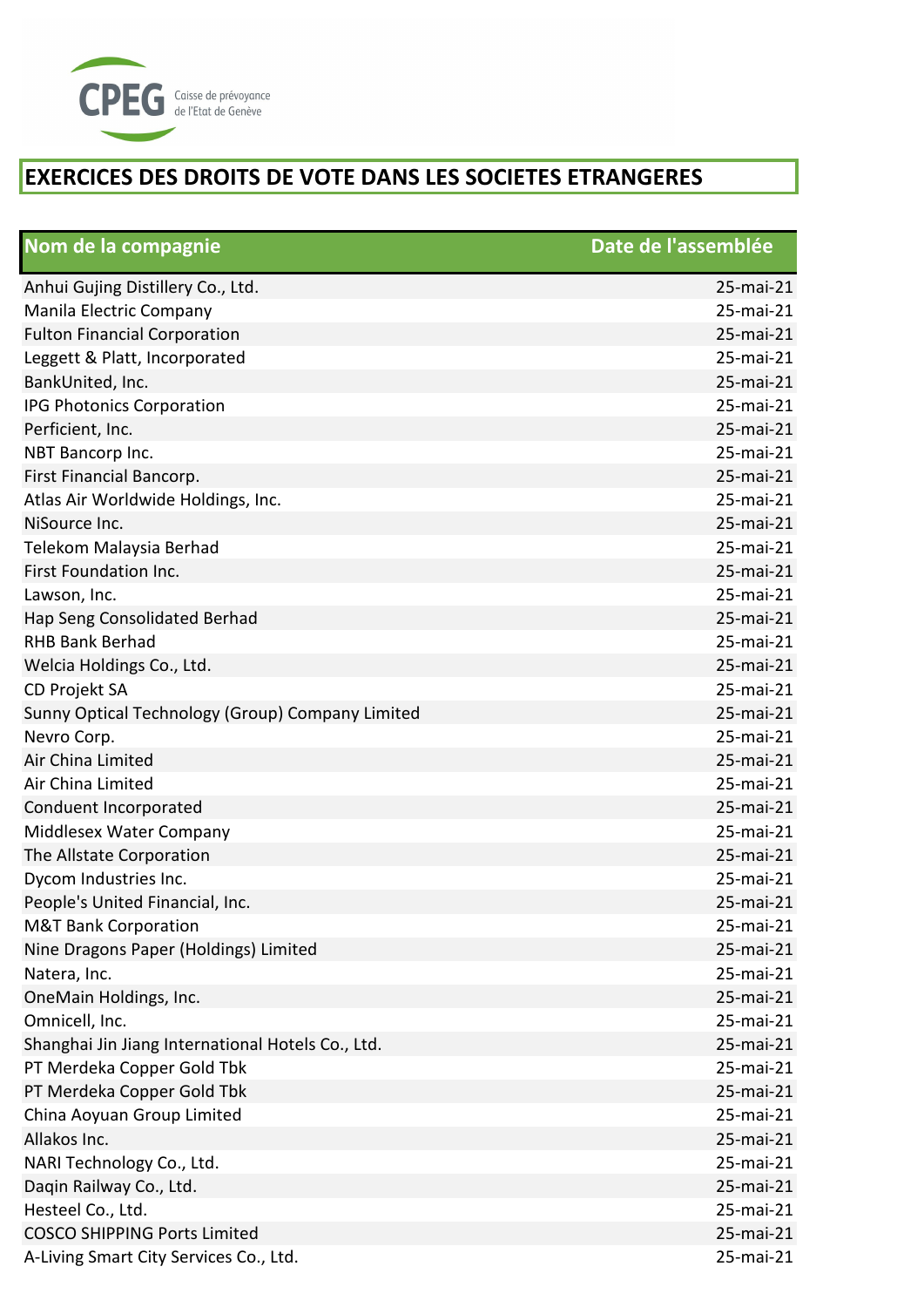

| Nom de la compagnie                        | Date de l'assemblée |
|--------------------------------------------|---------------------|
| Inner Mongolia Baotou Steel Union Co. Ltd. | 25-mai-21           |
| Corcept Therapeutics Incorporated          | 26-mai-21           |
| <b>Chevron Corporation</b>                 | 26-mai-21           |
| Sprouts Farmers Market, Inc.               | 26-mai-21           |
| PayPal Holdings, Inc.                      | 26-mai-21           |
| PDC Energy, Inc.                           | 26-mai-21           |
| <b>Taylor Morrison Home Corporation</b>    | 26-mai-21           |
| Surgery Partners, Inc.                     | 26-mai-21           |
| BlackRock, Inc.                            | 26-mai-21           |
| Advance Auto Parts, Inc.                   | 26-mai-21           |
| ADT Inc.                                   | 26-mai-21           |
| Stericycle, Inc.                           | 26-mai-21           |
| Intertek Group Plc                         | 26-mai-21           |
| Avis Budget Group, Inc.                    | 26-mai-21           |
| <b>Dollar General Corporation</b>          | 26-mai-21           |
| ONEOK, Inc.                                | 26-mai-21           |
| <b>Horace Mann Educators Corporation</b>   | 26-mai-21           |
| Anthem, Inc.                               | 26-mai-21           |
| Mattel, Inc.                               | 26-mai-21           |
| Amazon.com, Inc.                           | 26-mai-21           |
| Liberty Broadband Corporation              | 26-mai-21           |
| Exelixis, Inc.                             | 26-mai-21           |
| Illumina, Inc.                             | 26-mai-21           |
| Scorpio Tankers Inc.                       | 26-mai-21           |
| Hydro One Limited                          | 26-mai-21           |
| <b>Exxon Mobil Corporation</b>             | 26-mai-21           |
| Stifel Financial Corp.                     | 26-mai-21           |
| California Water Service Group             | 26-mai-21           |
| RioCan Real Estate Investment Trust        | 26-mai-21           |
| Shopify Inc.                               | 26-mai-21           |
| <b>Bollore SA</b>                          | 26-mai-21           |
| M&G Plc                                    | 26-mai-21           |
| SFL Corporation Ltd.                       | 26-mai-21           |
| <b>Graphic Packaging Holding Company</b>   | 26-mai-21           |
| Steven Madden, Ltd.                        | 26-mai-21           |
| Publicis Groupe SA                         | 26-mai-21           |
| Marathon Oil Corporation                   | 26-mai-21           |
| Facebook, Inc.                             | 26-mai-21           |
| Seacoast Banking Corporation of Florida    | 26-mai-21           |
| Columbia Banking System, Inc.              | 26-mai-21           |
| The Southern Company                       | 26-mai-21           |
| Equinix, Inc.                              | 26-mai-21           |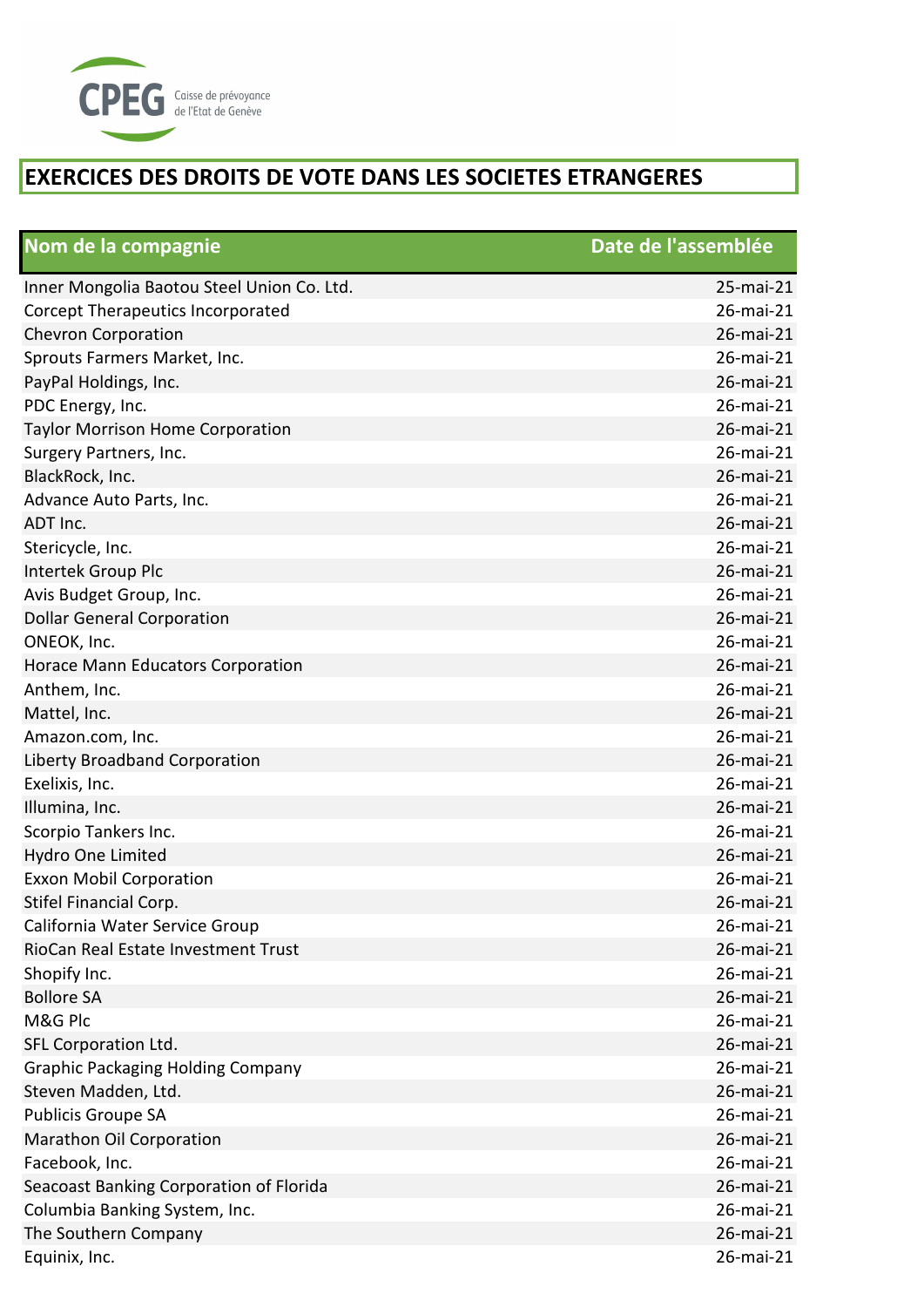

| Nom de la compagnie                              | Date de l'assemblée |
|--------------------------------------------------|---------------------|
| TTEC Holdings, Inc.                              | 26-mai-21           |
| Northfield Bancorp, Inc.                         | 26-mai-21           |
| Nomura Real Estate Master Fund, Inc.             | 26-mai-21           |
| MicroStrategy Incorporated                       | 26-mai-21           |
| <b>DENTSPLY SIRONA Inc.</b>                      | 26-mai-21           |
| Laureate Education, Inc.                         | 26-mai-21           |
| HarborOne Bancorp, Inc.                          | 26-mai-21           |
| New York Community Bancorp, Inc.                 | 26-mai-21           |
| Kunlun Energy Company Limited                    | 26-mai-21           |
| <b>HelloFresh SE</b>                             | 26-mai-21           |
| China East Education Holdings Limited            | 26-mai-21           |
| Seazen Group Ltd.                                | 26-mai-21           |
| AEON Co., Ltd.                                   | 26-mai-21           |
| YASKAWA Electric Corp.                           | 26-mai-21           |
| Lepu Medical Technology (Beijing) Co., Ltd.      | 26-mai-21           |
| DIP Corp.                                        | 26-mai-21           |
| PC Connection, Inc.                              | 26-mai-21           |
| Medical Properties Trust, Inc.                   | 26-mai-21           |
| Extra Space Storage Inc.                         | 26-mai-21           |
| Molson Coors Beverage Company                    | 26-mai-21           |
| Big Lots, Inc.                                   | 26-mai-21           |
| <b>American Tower Corporation</b>                | 26-mai-21           |
| <b>Sterling Bancorp</b>                          | 26-mai-21           |
| Air Transport Services Group, Inc.               | 26-mai-21           |
| <b>MTR Corporation Limited</b>                   | 26-mai-21           |
| Coupa Software Incorporated                      | 26-mai-21           |
| RE/MAX Holdings, Inc.                            | 26-mai-21           |
| Enagas SA                                        | 26-mai-21           |
| Belden Inc.                                      | 26-mai-21           |
| Skechers U.S.A., Inc.                            | 26-mai-21           |
| <b>Incyte Corporation</b>                        | 26-mai-21           |
| <b>Textainer Group Holdings Limited</b>          | 26-mai-21           |
| Welltower Inc.                                   | 26-mai-21           |
| NXP Semiconductors N.V.                          | 26-mai-21           |
| Kingsoft Corporation Limited                     | 26-mai-21           |
| Greenland Holdings Corp. Ltd.                    | 26-mai-21           |
| Beijing Shiji Information Technology Co., Ltd.   | 26-mai-21           |
| Shenzhen Hepalink Pharmaceutical Group Co., Ltd. | 26-mai-21           |
| Valeo SA                                         | 26-mai-21           |
| Legrand SA                                       | 26-mai-21           |
| First Interstate BancSystem, Inc.                | 26-mai-21           |
| Dassault Systemes SA                             | 26-mai-21           |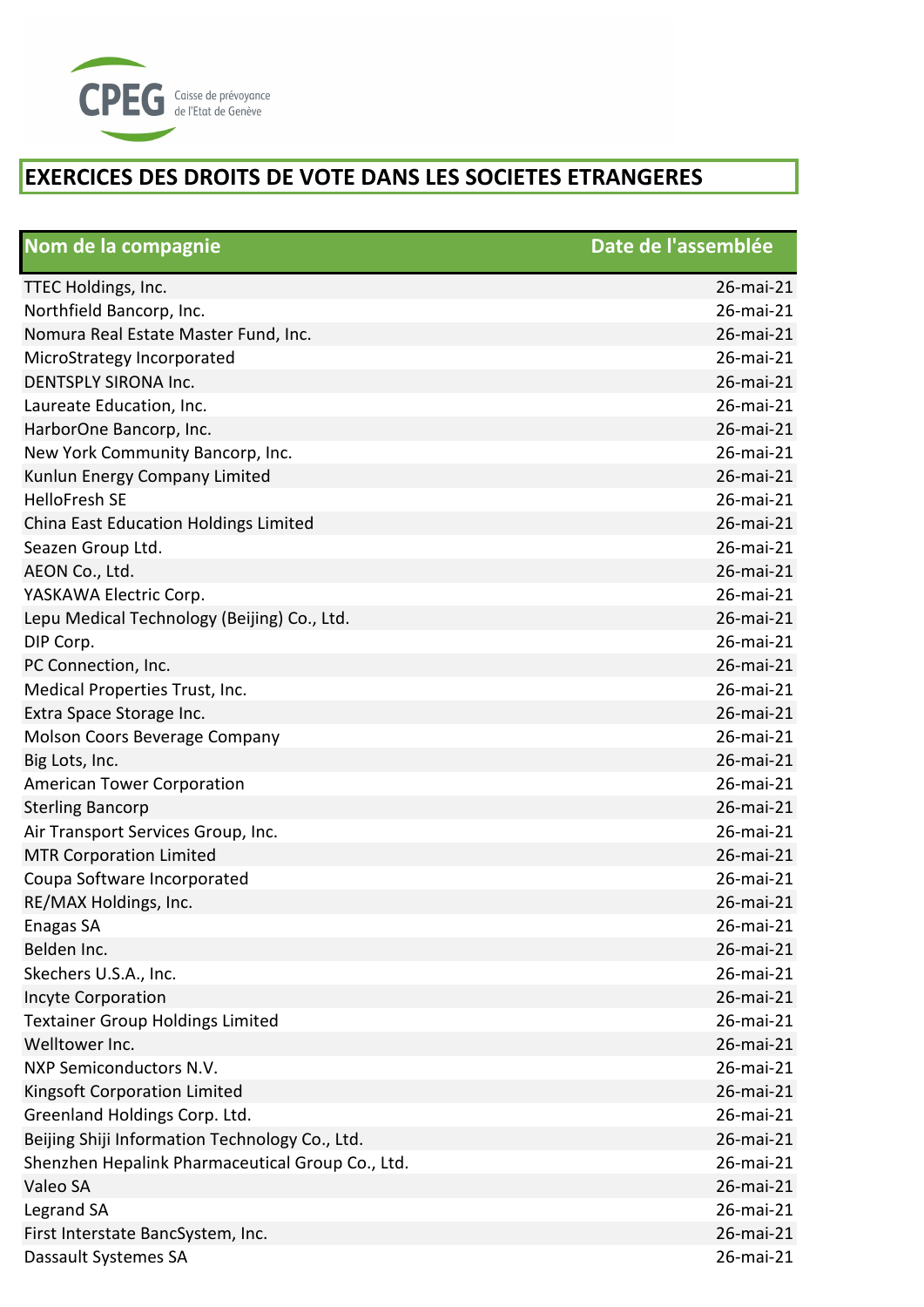

| Nom de la compagnie                             | Date de l'assemblée |
|-------------------------------------------------|---------------------|
| RiseSun Real Estate Development Co., Ltd.       | 26-mai-21           |
| Hang Seng Bank Ltd.                             | 26-mai-21           |
| LTC Properties, Inc.                            | 26-mai-21           |
| Coca-Cola Europacific Partners plc              | 26-mai-21           |
| Jarir Marketing Co.                             | 26-mai-21           |
| Pinterest, Inc.                                 | 27-mai-21           |
| ICF International, Inc.                         | 27-mai-21           |
| Washington Real Estate Investment Trust         | 27-mai-21           |
| <b>Stewart Information Services Corporation</b> | 27-mai-21           |
| Quanta Services, Inc.                           | 27-mai-21           |
| Taiwan High Speed Rail Corp.                    | 27-mai-21           |
| Advantech Co., Ltd.                             | 27-mai-21           |
| Standard Bank Group Ltd.                        | 27-mai-21           |
| ONE Gas, Inc.                                   | 27-mai-21           |
| <b>BancFirst Corporation</b>                    | 27-mai-21           |
| Deutsche Bank AG                                | 27-mai-21           |
| <b>Wintrust Financial Corporation</b>           | 27-mai-21           |
| EVERTEC, Inc.                                   | 27-mai-21           |
| The Howard Hughes Corporation                   | 27-mai-21           |
| EastGroup Properties, Inc.                      | 27-mai-21           |
| <b>Insulet Corporation</b>                      | 27-mai-21           |
| Alliance Data Systems Corporation               | 27-mai-21           |
| TriNet Group, Inc.                              | 27-mai-21           |
| Sunac China Holdings Limited                    | 27-mai-21           |
| <b>EXOR NV</b>                                  | 27-mai-21           |
| <b>EXOR NV</b>                                  | 27-mai-21           |
| Pioneer Natural Resources Company               | 27-mai-21           |
| <b>STORE Capital Corporation</b>                | 27-mai-21           |
| Life Storage, Inc.                              | 27-mai-21           |
| Employers Holdings, Inc.                        | 27-mai-21           |
| Jones Lang LaSalle Incorporated                 | 27-mai-21           |
| Palomar Holdings, Inc.                          | 27-mai-21           |
| Douglas Emmett, Inc.                            | 27-mai-21           |
| Jiangsu Yanghe Brewery Joint-Stock Co., Ltd.    | 27-mai-21           |
| Power Construction Corporation of China, Ltd.   | 27-mai-21           |
| PT Unilever Indonesia Tbk                       | 27-mai-21           |
| The Interpublic Group of Companies, Inc.        | 27-mai-21           |
| <b>TravelSky Technology Limited</b>             | 27-mai-21           |
| First Majestic Silver Corp.                     | 27-mai-21           |
| Nanya Technology Corp.                          | 27-mai-21           |
| <b>Linamar Corporation</b>                      | 27-mai-21           |
| Retail Properties of America, Inc.              | 27-mai-21           |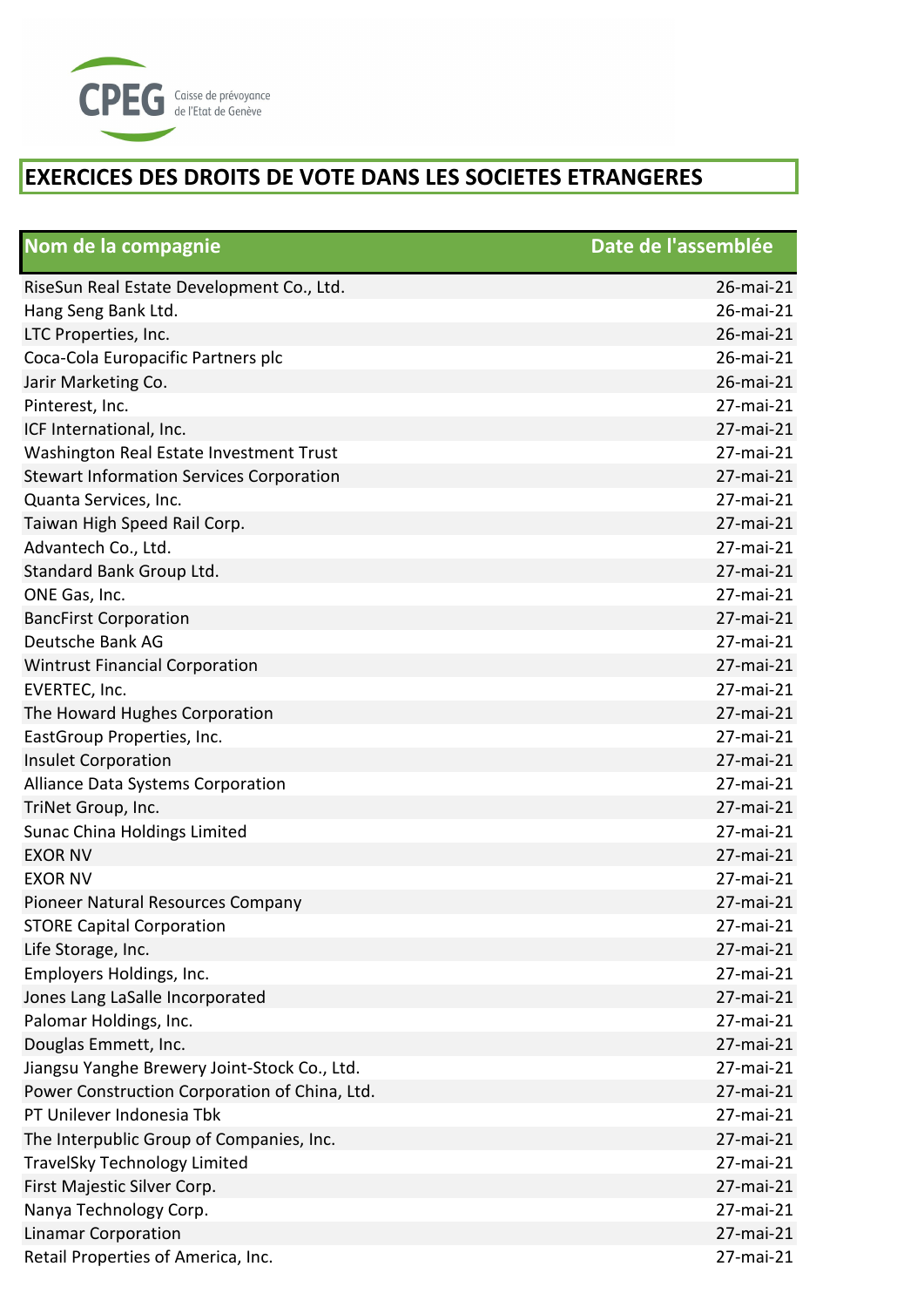

| Nom de la compagnie                             | Date de l'assemblée |
|-------------------------------------------------|---------------------|
| White Mountains Insurance Group, Ltd.           | 27-mai-21           |
| China Everbright Limited                        | 27-mai-21           |
| UDR, Inc.                                       | 27-mai-21           |
| VeriSign, Inc.                                  | 27-mai-21           |
| Sensata Technologies Holding Plc                | 27-mai-21           |
| Sensata Technologies Holding Plc                | 27-mai-21           |
| <b>LEG Immobilien AG</b>                        | 27-mai-21           |
| <b>Unum Group</b>                               | 27-mai-21           |
| NETGEAR, Inc.                                   | 27-mai-21           |
| The Cheesecake Factory Incorporated             | 27-mai-21           |
| NeoGenomics, Inc.                               | 27-mai-21           |
| Installed Building Products, Inc.               | 27-mai-21           |
| The Ensign Group, Inc.                          | 27-mai-21           |
| Dime Community Bancshares, Inc.                 | 27-mai-21           |
| <b>Green Dot Corporation</b>                    | 27-mai-21           |
| Wingstop Inc.                                   | 27-mai-21           |
| Carl Zeiss Meditec AG                           | 27-mai-21           |
| PT Kalbe Farma Tbk                              | 27-mai-21           |
| Seven & i Holdings Co., Ltd.                    | 27-mai-21           |
| Toho Co., Ltd. (9602)                           | 27-mai-21           |
| Hisamitsu Pharmaceutical Co., Inc.              | 27-mai-21           |
| ABC-MART, INC.                                  | 27-mai-21           |
| Kinsale Capital Group, Inc.                     | 27-mai-21           |
| CEVA, Inc.                                      | 27-mai-21           |
| <b>Aalberts NV</b>                              | 27-mai-21           |
| <b>STMicroelectronics NV</b>                    | 27-mai-21           |
| Flowers Foods, Inc.                             | 27-mai-21           |
| The Trade Desk, Inc.                            | 27-mai-21           |
| Voya Financial, Inc.                            | 27-mai-21           |
| World Wrestling Entertainment, Inc.             | 27-mai-21           |
| United Internet AG                              | 27-mai-21           |
| Polski Koncern Naftowy ORLEN SA                 | 27-mai-21           |
| Shanghai Fosun Pharmaceutical (Group) Co., Ltd. | 27-mai-21           |
| Shanghai Fosun Pharmaceutical (Group) Co., Ltd. | 27-mai-21           |
| Van Lanschot Kempen NV                          | 27-mai-21           |
| Jamieson Wellness Inc.                          | 27-mai-21           |
| WUS Printed Circuit (Kunshan) Co., Ltd.         | 27-mai-21           |
| WESCO International, Inc.                       | 27-mai-21           |
| <b>Masimo Corporation</b>                       | 27-mai-21           |
| Northwest Natural Holding Company               | 27-mai-21           |
| East West Bancorp, Inc.                         | 27-mai-21           |
| Smoore International Holdings Ltd.              | 27-mai-21           |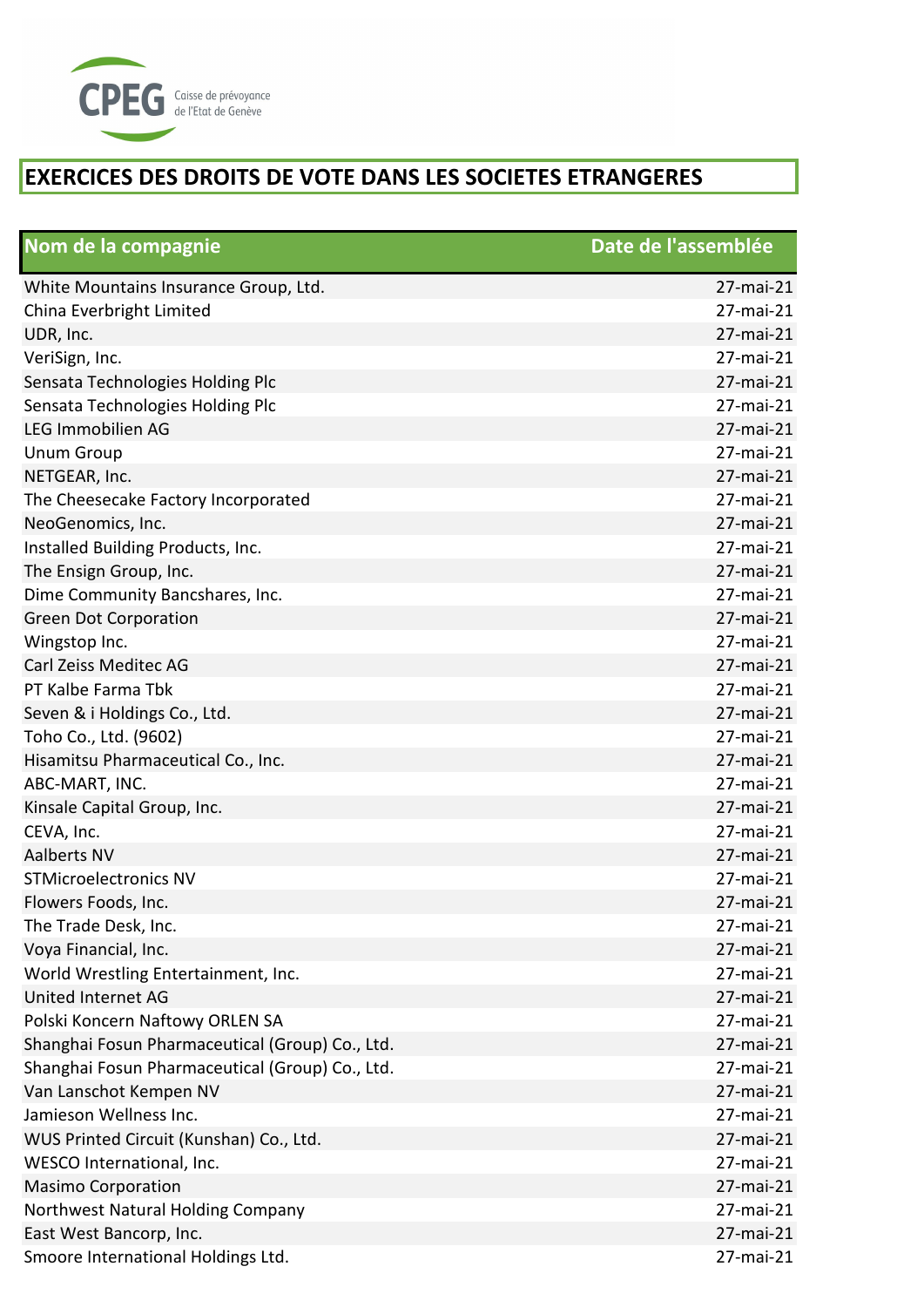

| Nom de la compagnie                            | Date de l'assemblée |
|------------------------------------------------|---------------------|
| Hengtong Optic-Electric Co., Ltd.              | 27-mai-21           |
| Huaxin Cement Co., Ltd.                        | 27-mai-21           |
| Huagong Tech Co., Ltd.                         | 27-mai-21           |
| Toly Bread Co. Ltd.                            | 27-mai-21           |
| Independent Bank Group, Inc.                   | 27-mai-21           |
| <b>Agricultural Bank of China</b>              | 27-mai-21           |
| Agricultural Bank of China                     | 27-mai-21           |
| Ipsen SA                                       | 27-mai-21           |
| Gaztransport & Technigaz SA                    | 27-mai-21           |
| <b>Telenor ASA</b>                             | 27-mai-21           |
| Alamos Gold Inc.                               | 27-mai-21           |
| <b>TriCo Bancshares</b>                        | 27-mai-21           |
| Yum China Holdings, Inc.                       | 28-mai-21           |
| DocuSign, Inc.                                 | 28-mai-21           |
| Nedbank Group Ltd.                             | 28-mai-21           |
| GS Retail Co., Ltd.                            | 28-mai-21           |
| GS Retail Co., Ltd.                            | 28-mai-21           |
| China Life Insurance Co. Ltd. (Taiwan)         | 28-mai-21           |
| China Life Insurance Co. Ltd. (Taiwan)         | 28-mai-21           |
| SinoPac Financial Holdings Co., Ltd.           | 28-mai-21           |
| Chailease Holding Co., Ltd.                    | 28-mai-21           |
| Chailease Holding Co., Ltd.                    | 28-mai-21           |
| Phison Electronics Corp.                       | 28-mai-21           |
| Phison Electronics Corp.                       | 28-mai-21           |
| FARO Technologies, Inc.                        | 28-mai-21           |
| Southern Copper Corporation                    | 28-mai-21           |
| China Longyuan Power Group Corporation Limited | 28-mai-21           |
| AviChina Industry & Technology Company Limited | 28-mai-21           |
| Zijin Mining Group Co., Ltd.                   | 28-mai-21           |
| Zijin Mining Group Co., Ltd.                   | 28-mai-21           |
| Hua Xia Bank Co., Ltd.                         | 28-mai-21           |
| Genscript Biotech Corp.                        | 28-mai-21           |
| Xinyi Solar Holdings Limited                   | 28-mai-21           |
| Poly Property Services Co., Ltd.               | 28-mai-21           |
| <b>Total SE</b>                                | 28-mai-21           |
| Nan Ya Printed Circuit Board Corp              | 28-mai-21           |
| Appen Limited                                  | 28-mai-21           |
| Mercer International Inc.                      | 28-mai-21           |
| Chongqing Rural Commercial Bank Co. Ltd.       | 28-mai-21           |
| Lowe's Companies, Inc.                         | 28-mai-21           |
| Shenzhou International Group Holdings Limited  | 28-mai-21           |
| AviChina Industry & Technology Company Limited | 28-mai-21           |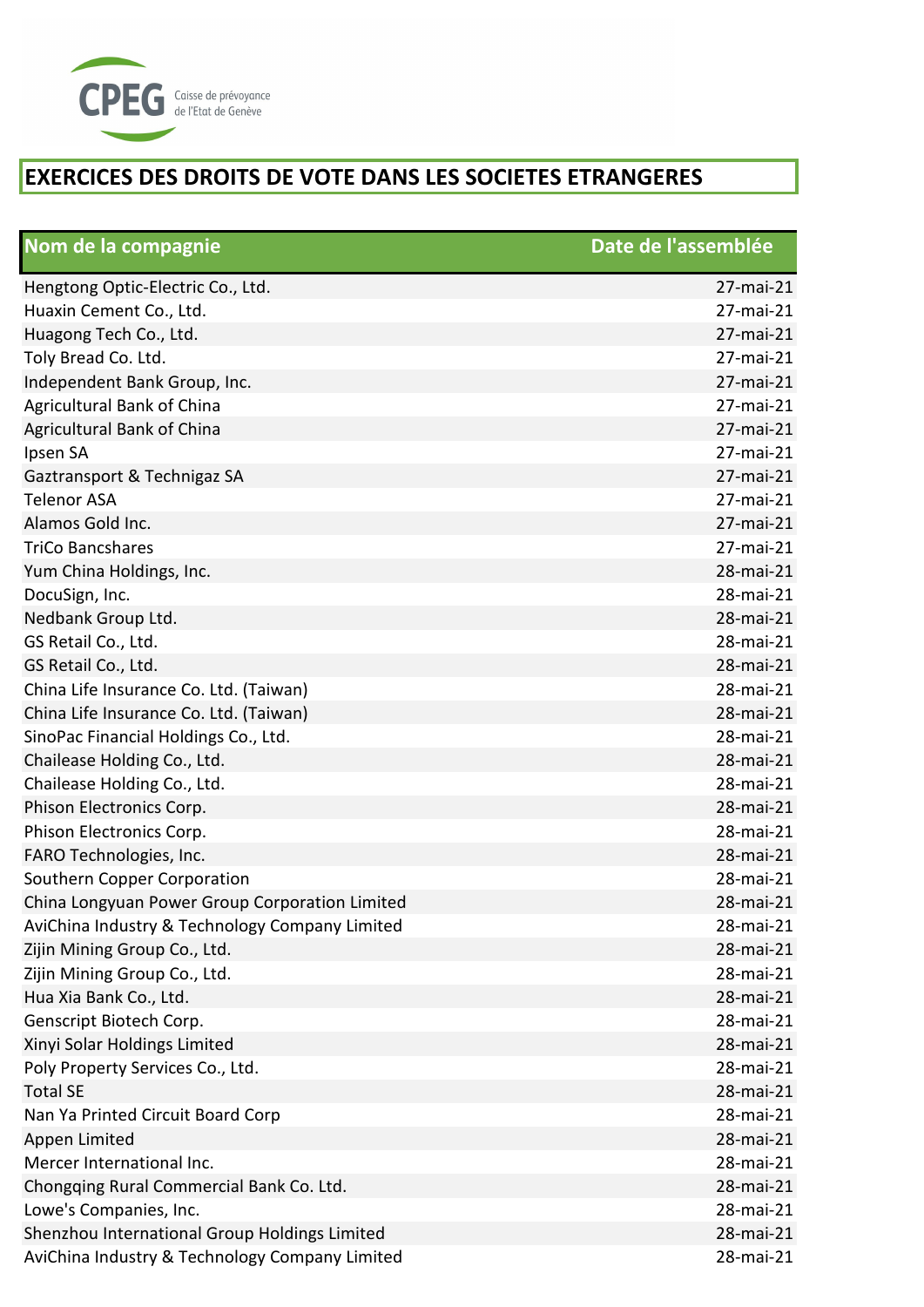

| Nom de la compagnie                                      | Date de l'assemblée |
|----------------------------------------------------------|---------------------|
| BayCurrent Consulting, Inc.                              | 28-mai-21           |
| Poly Property Services Co., Ltd.                         | 28-mai-21           |
| LVMH Moet Hennessy Louis Vuitton SE                      | 28-mai-21           |
| Kossan Rubber Industries Bhd.                            | 28-mai-21           |
| Xinyi Glass Holdings Ltd.                                | 28-mai-21           |
| COSCO SHIPPING Holdings Co., Ltd.                        | 28-mai-21           |
| COSCO SHIPPING Holdings Co., Ltd.                        | 28-mai-21           |
| <b>HSBC Holdings Plc</b>                                 | 28-mai-21           |
| Metro Pacific Investments Corporation                    | 28-mai-21           |
| <b>EPR Properties</b>                                    | 28-mai-21           |
| Guangzhou R&F Properties Co., Ltd.                       | 28-mai-21           |
| CanSino Biologics Inc.                                   | 28-mai-21           |
| PT Telkom Indonesia (Persero) Tbk                        | 28-mai-21           |
| China Pacific Insurance (Group) Co. Ltd.                 | 28-mai-21           |
| China Pacific Insurance (Group) Co. Ltd.                 | 28-mai-21           |
| Transfar Zhilian Co., Ltd.                               | 28-mai-21           |
| Shenergy Co., Ltd.                                       | 28-mai-21           |
| Oriental Pearl Group Co. Ltd.                            | 28-mai-21           |
| Poste Italiane SpA                                       | 28-mai-21           |
| Super Micro Computer, Inc.                               | 28-mai-21           |
| Kuaishou Technology                                      | 28-mai-21           |
| Shenwan Hongyuan Group Co., Ltd.                         | 28-mai-21           |
| Pharmaron Beijing Co., Ltd.                              | 28-mai-21           |
| Pharmaron Beijing Co., Ltd.                              | 28-mai-21           |
| China Fortune Land Development Co., Ltd.                 | 28-mai-21           |
| New Hope Liuhe Co., Ltd.                                 | 28-mai-21           |
| Suning.com Co., Ltd.                                     | 28-mai-21           |
| Capitec Bank Holdings Ltd.                               | 28-mai-21           |
| Zoomlion Heavy Industry Science and Technology Co., Ltd. | 28-mai-21           |
| Anhui Conch Cement Company Limited                       | 28-mai-21           |
| Anhui Conch Cement Company Limited                       | 28-mai-21           |
| Zoomlion Heavy Industry Science and Technology Co., Ltd. | 28-mai-21           |
| Zoomlion Heavy Industry Science and Technology Co., Ltd. | 28-mai-21           |
| MTN Group Ltd.                                           | 28-mai-21           |
| Yango Group Co., Ltd.                                    | 28-mai-21           |
| Ovctek China, Inc.                                       | 28-mai-21           |
| <b>Tsingtao Brewery Company Limited</b>                  | 28-mai-21           |
| Reckitt Benckiser Group Plc                              | 28-mai-21           |
| Old Republic International Corporation                   | 28-mai-21           |
| <b>Natixis SA</b>                                        | 28-mai-21           |
| LyondellBasell Industries N.V.                           | 28-mai-21           |
| LyondellBasell Industries N.V.                           | 28-mai-21           |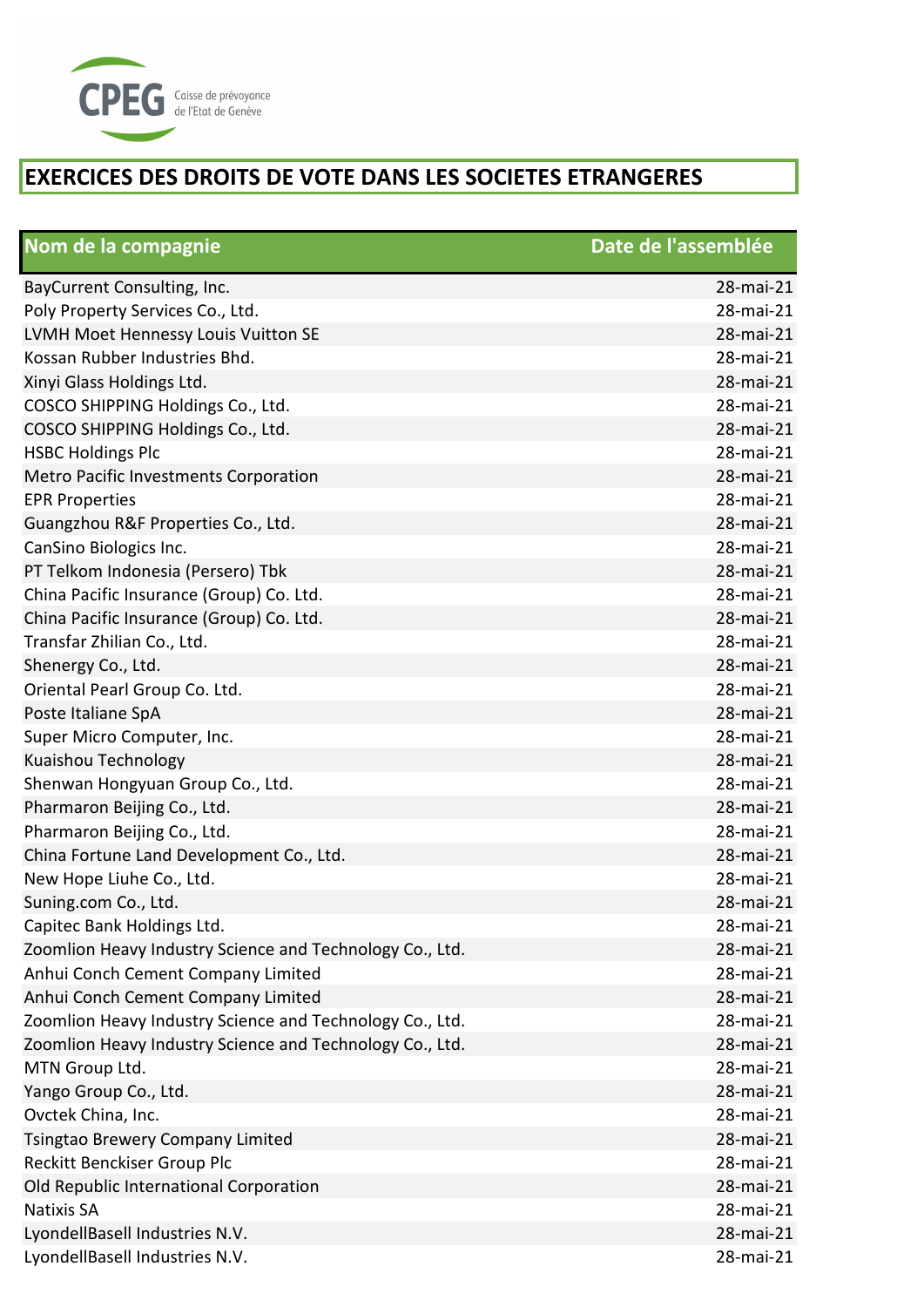

| Nom de la compagnie                                      | Date de l'assemblée |
|----------------------------------------------------------|---------------------|
| Country Garden Services Holdings Company Limited         | 28-mai-21           |
| <b>IHH Healthcare Berhad</b>                             | 28-mai-21           |
| China Resources Pharmaceutical Group Limited             | 28-mai-21           |
| Qingdao Rural Commercial Bank Corp.                      | 28-mai-21           |
| Zoomlion Heavy Industry Science and Technology Co., Ltd. | 28-mai-21           |
| Nobina AB                                                | 31-mai-21           |
| Evergreen Marine Corp. (Taiwan) Ltd.                     | 31-mai-21           |
| Lite-On Technology Corp.                                 | 31-mai-21           |
| Powertech Technology, Inc.                               | 31-mai-21           |
| China Yangtze Power Co., Ltd.                            | 31-mai-21           |
| Catcher Technology Co., Ltd.                             | 31-mai-21           |
| Catcher Technology Co., Ltd.                             | 31-mai-21           |
| Osisko Mining Inc.                                       | 31-mai-21           |
| Minth Group Limited                                      | 31-mai-21           |
| PT Sarana Menara Nusantara Tbk                           | 31-mai-21           |
| PT Sarana Menara Nusantara Tbk                           | 31-mai-21           |
| <b>Faurecia SE</b>                                       | 31-mai-21           |
| China Tourism Group Duty Free Corp. Ltd.                 | 31-mai-21           |
| Topsec Technologies Group, Inc.                          | 31-mai-21           |
| Sinolink Securities Co., Ltd.                            | 31-mai-21           |
| Tongcheng-Elong Holdings Limited                         | 31-mai-21           |
| DHC Software Co., Ltd.                                   | 31-mai-21           |
| Tianjin Zhonghuan Semiconductor Co., Ltd.                | 31-mai-21           |
| Upwork Inc.                                              | $01$ -juin-21       |
| The Carlyle Group Inc.                                   | $01$ -juin-21       |
| Silgan Holdings, Inc.                                    | $01$ -juin-21       |
| SolarEdge Technologies, Inc.                             | $01$ -juin-21       |
| <b>Cognizant Technology Solutions Corporation</b>        | $01$ -juin-21       |
| China Merchants Port Holdings Company Limited            | $01$ -juin-21       |
| Park Lawn Corporation                                    | $01$ -juin-21       |
| Wesdome Gold Mines Ltd.                                  | $01$ -juin-21       |
| China Oilfield Services Limited                          | $01$ -juin-21       |
| Healthcare Services Group, Inc.                          | $01$ -juin-21       |
| Deutsche Wohnen SE                                       | $01$ -juin-21       |
| Boingo Wireless, Inc.                                    | $01$ -juin-21       |
| China Oilfield Services Limited                          | $01$ -juin-21       |
| Shenzhen Investment Limited                              | $01$ -juin-21       |
| <b>Yuexiu Property Company Limited</b>                   | $01$ -juin-21       |
| LendingClub Corporation                                  | $01$ -juin-21       |
| Arista Networks, Inc.                                    | $01$ -juin-21       |
| Henderson Land Development Company Limited               | 01-juin-21          |
| Chaozhou Three-Circle (Group) Co., Ltd.                  | $01$ -juin-21       |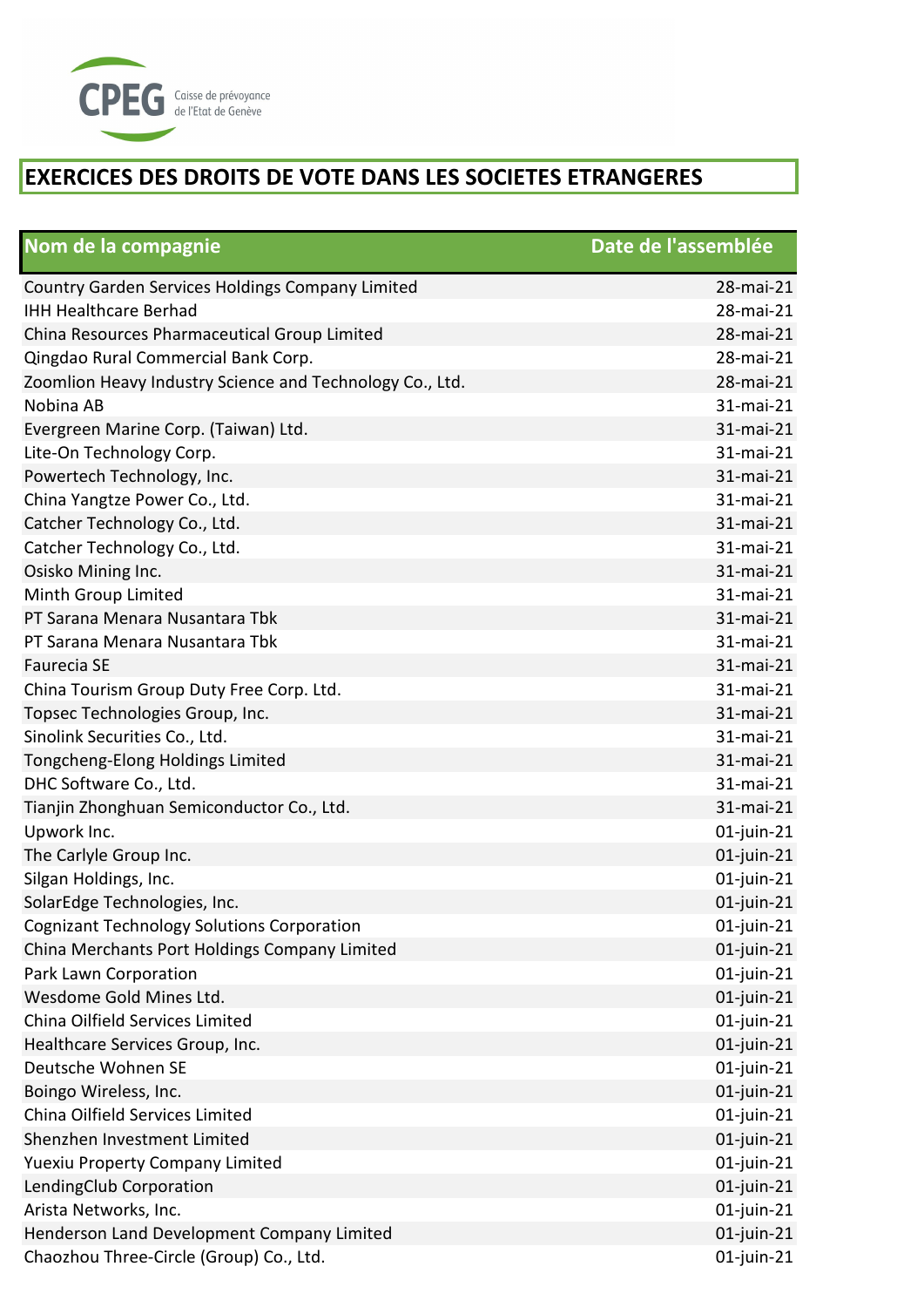

| Nom de la compagnie                          | Date de l'assemblée |
|----------------------------------------------|---------------------|
| Lomon Billions Group Co., Ltd.               | $01$ -juin-21       |
| <b>WH Group Limited</b>                      | $01$ -juin-21       |
| Saudi Telecom Co.                            | $01$ -juin-21       |
| Fate Therapeutics, Inc.                      | 02-juin-21          |
| Anaplan, Inc.                                | 02-juin-21          |
| GoDaddy Inc.                                 | 02-juin-21          |
| Aon plc                                      | 02-juin-21          |
| Aon plc                                      | 02-juin-21          |
| Turning Point Therapeutics, Inc.             | 02-juin-21          |
| Iliad                                        | 02-juin-21          |
| Artisan Partners Asset Management Inc.       | 02-juin-21          |
| Chegg, Inc.                                  | 02-juin-21          |
| Williams-Sonoma, Inc.                        | 02-juin-21          |
| Ironwood Pharmaceuticals, Inc.               | 02-juin-21          |
| Royal Caribbean Cruises Ltd.                 | 02-juin-21          |
| Royal Caribbean Cruises Ltd.                 | 02-juin-21          |
| <b>Comcast Corporation</b>                   | 02-juin-21          |
| Alphabet Inc.                                | 02-juin-21          |
| <b>Hess Corporation</b>                      | 02-juin-21          |
| Biogen Inc.                                  | 02-juin-21          |
| SEI Investments Company                      | 02-juin-21          |
| <b>Industrial Logistics Properties Trust</b> | 02-juin-21          |
| FTI Consulting, Inc.                         | 02-juin-21          |
| Inovalon Holdings, Inc.                      | 02-juin-21          |
| ACI Worldwide, Inc.                          | 02-juin-21          |
| Evonik Industries AG                         | 02-juin-21          |
| Casella Waste Systems, Inc.                  | 02-juin-21          |
| CoStar Group, Inc.                           | 02-juin-21          |
| Universal Health Realty Income Trust         | 02-juin-21          |
| Ulta Beauty, Inc.                            | 02-juin-21          |
| Denali Therapeutics Inc.                     | $02$ -juin-21       |
| ESR Cayman Ltd.                              | 02-juin-21          |
| Clean Harbors, Inc.                          | $02$ -juin-21       |
| CVR Energy, Inc.                             | 02-juin-21          |
| Nanjing Securities Co., Ltd.                 | 02-juin-21          |
| <b>Granite Construction Incorporated</b>     | 02-juin-21          |
| Nu Skin Enterprises, Inc.                    | 02-juin-21          |
| American Vanguard Corporation                | 02-juin-21          |
| Penumbra, Inc.                               | 02-juin-21          |
| China Mengniu Dairy Company Limited          | 02-juin-21          |
| TowneBank                                    | $02$ -juin-21       |
| The Hong Kong and China Gas Company Limited  | $02$ -juin-21       |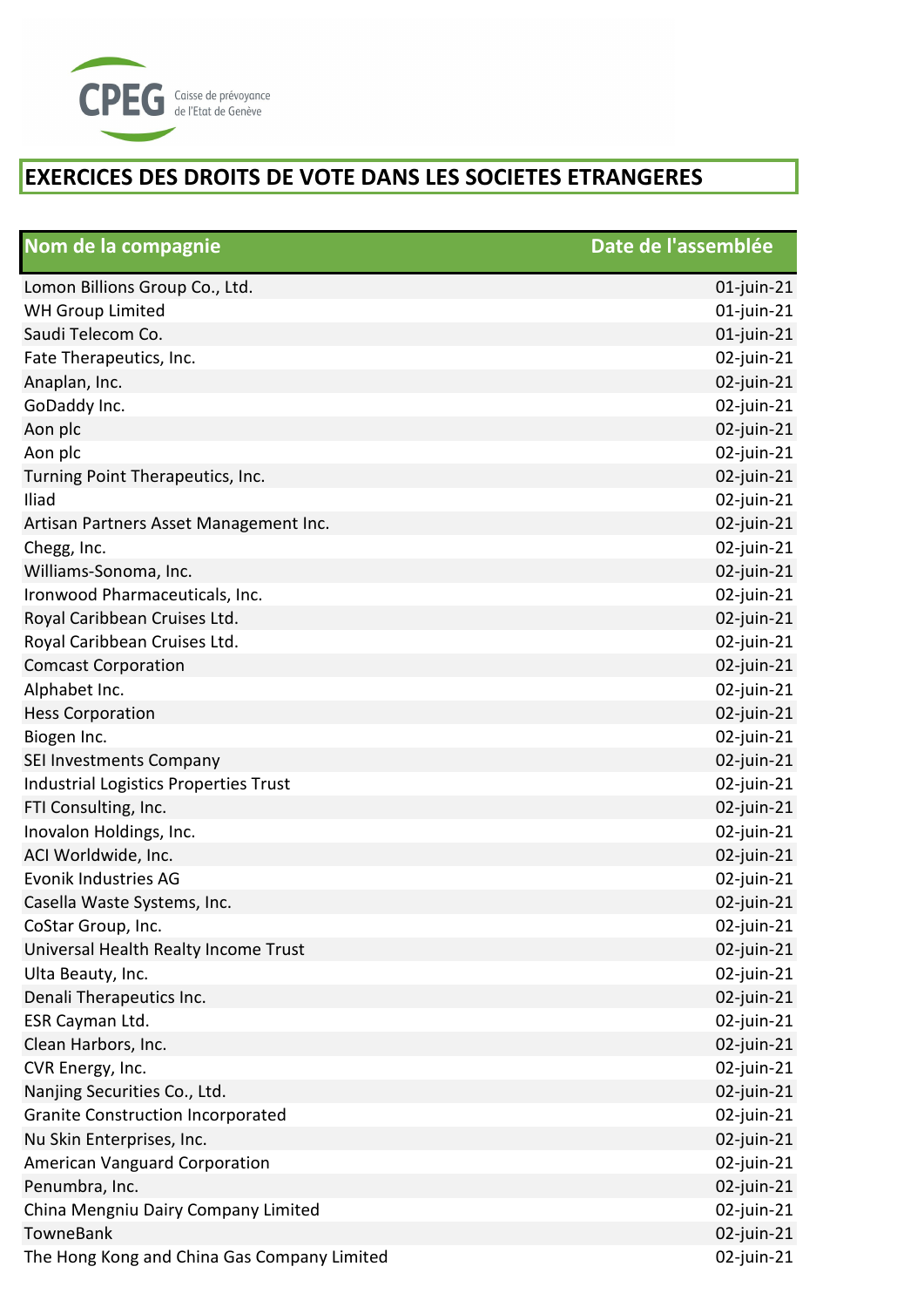

| Nom de la compagnie                                        | Date de l'assemblée |
|------------------------------------------------------------|---------------------|
| Ballard Power Systems Inc.                                 | $02$ -juin-21       |
| Altair Engineering Inc.                                    | 02-juin-21          |
| CarGurus, Inc.                                             | $02$ -juin-21       |
| Barrett Business Services, Inc.                            | 02-juin-21          |
| InterDigital, Inc.                                         | $02$ -juin-21       |
| Ionis Pharmaceuticals, Inc.                                | $02$ -juin-21       |
| International Seaways, Inc.                                | $02$ -juin-21       |
| Ever Sunshine Lifestyle Services Group Limited             | 02-juin-21          |
| <b>OMV AG</b>                                              | 02-juin-21          |
| Shanghai Construction Group Co., Ltd.                      | 02-juin-21          |
| <b>EQT AB</b>                                              | $02$ -juin-21       |
| Wingtech Technology Co., Ltd.                              | 02-juin-21          |
| ZTO Express (Cayman) Inc.                                  | 02-juin-21          |
| Jiumaojiu International Holdings Ltd.                      | 02-juin-21          |
| Shenzhen Energy Group Co., Ltd.                            | 02-juin-21          |
| Da An Gene Co., Ltd. of Sun Yat-sen University             | 02-juin-21          |
| Tourmaline Oil Corp.                                       | $02$ -juin-21       |
| Columbia Sportswear Company                                | 02-juin-21          |
| Canadian Apartment Properties Real Estate Investment Trust | $02$ -juin-21       |
| Medifast, Inc.                                             | 02-juin-21          |
| Mobile Telecommunications Co. Saudi Arabia                 | $02$ -juin-21       |
| Myriad Genetics, Inc.                                      | 03-juin-21          |
| T-Mobile US, Inc.                                          | 03-juin-21          |
| Exponent, Inc.                                             | 03-juin-21          |
| <b>Trane Technologies Plc</b>                              | 03-juin-21          |
| Sirius XM Holdings Inc.                                    | 03-juin-21          |
| Moelis & Company                                           | 03-juin-21          |
| Sunrun Inc.                                                | 03-juin-21          |
| Synnex Technology International Corp.                      | 03-juin-21          |
| Silergy Corp.                                              | 03-juin-21          |
| The Descartes Systems Group Inc.                           | 03-juin-21          |
| <b>Lincoln National Corporation</b>                        | 03-juin-21          |
| Perdoceo Education Corporation                             | 03-juin-21          |
| Sarepta Therapeutics, Inc.                                 | 03-juin-21          |
| Cloudflare, Inc.                                           | 03-juin-21          |
| Limelight Networks, Inc.                                   | 03-juin-21          |
| Virtu Financial, Inc.                                      | 03-juin-21          |
| <b>Diversified Healthcare Trust</b>                        | 03-juin-21          |
| Guangzhou Baiyunshan Pharmaceutical Holdings Co., Ltd.     | 03-juin-21          |
| Yelp Inc.                                                  | 03-juin-21          |
| Akamai Technologies, Inc.                                  | 03-juin-21          |
| Adyen NV                                                   | 03-juin-21          |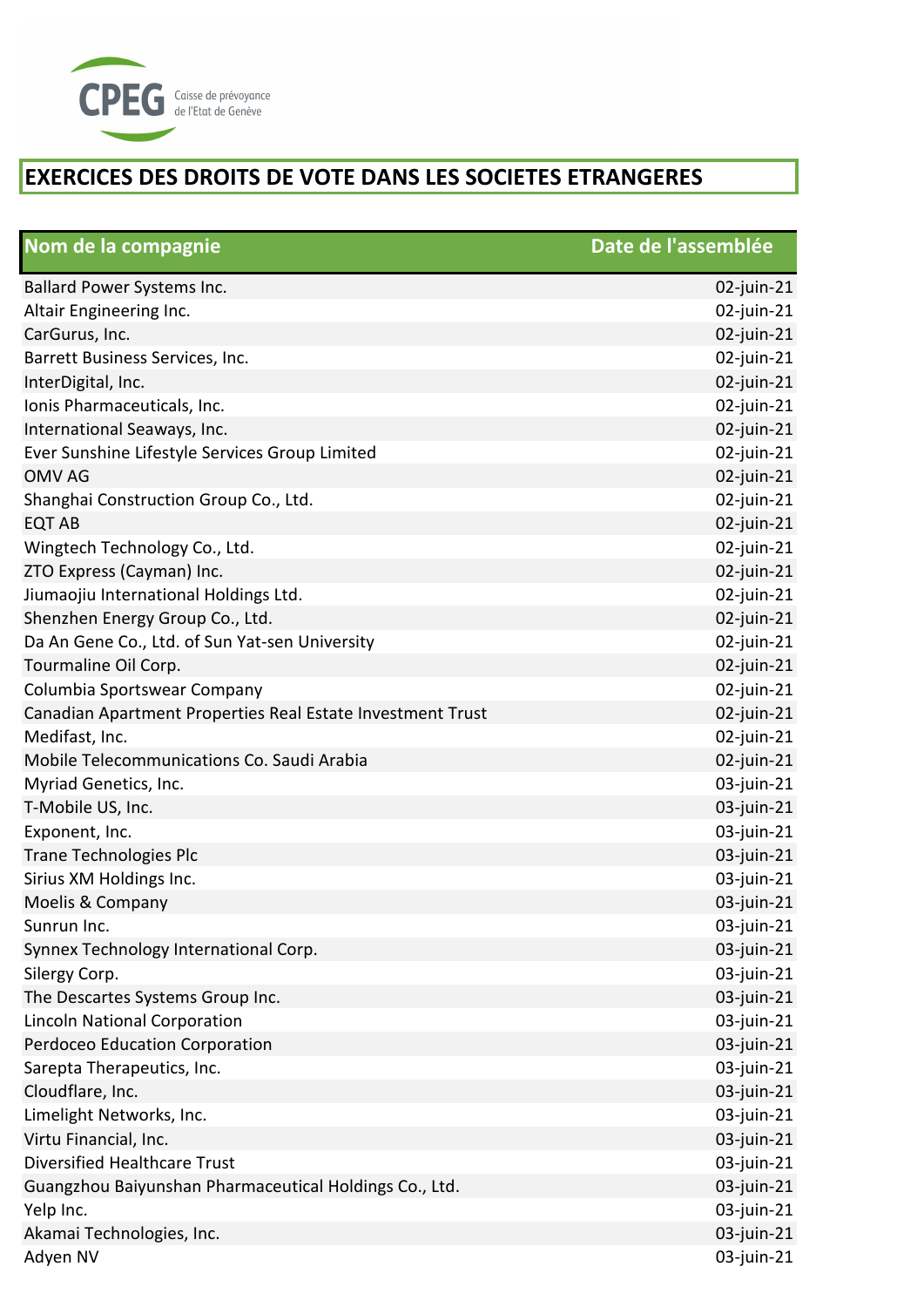

| Nom de la compagnie                           | Date de l'assemblée |
|-----------------------------------------------|---------------------|
| Gartner, Inc.                                 | 03-juin-21          |
| LeMaitre Vascular, Inc.                       | 03-juin-21          |
| Avalara, Inc.                                 | 03-juin-21          |
| Shutterstock, Inc.                            | 03-juin-21          |
| Quotient Technology Inc.                      | 03-juin-21          |
| FirstCash, Inc.                               | 03-juin-21          |
| Omega Healthcare Investors, Inc.              | 03-juin-21          |
| Digital Realty Trust, Inc.                    | 03-juin-21          |
| Helios Technologies, Inc.                     | 03-juin-21          |
| Vonage Holdings Corp.                         | 03-juin-21          |
| <b>Fosun International Limited</b>            | 03-juin-21          |
| NIO Inc.                                      | 03-juin-21          |
| China Power International Development Limited | 03-juin-21          |
| Hansoh Pharmaceutical Group Company Limited   | 03-juin-21          |
| <b>BRP Inc.</b>                               | 03-juin-21          |
| Booking Holdings Inc.                         | 03-juin-21          |
| American Eagle Outfitters, Inc.               | 03-juin-21          |
| <b>NVIDIA Corporation</b>                     | 03-juin-21          |
| PT Surya Citra Media Tbk                      | 03-juin-21          |
| Informa Plc                                   | 03-juin-21          |
| China Power International Development Limited | 03-juin-21          |
| VEREIT, Inc.                                  | 03-juin-21          |
| Diamondback Energy, Inc.                      | 03-juin-21          |
| HubSpot, Inc.                                 | 03-juin-21          |
| Hundsun Technologies, Inc.                    | 03-juin-21          |
| <b>AEGON NV</b>                               | 03-juin-21          |
| Allegion plc                                  | 03-juin-21          |
| <b>KWG Group Holdings Limited</b>             | 03-juin-21          |
| <b>BOC Aviation Limited</b>                   | 03-juin-21          |
| Santander Consumer USA Holdings Inc.          | 03-juin-21          |
| China Overseas Property Holdings Limited      | 03-juin-21          |
| <b>BOC Aviation Limited</b>                   | 03-juin-21          |
| Compagnie de Saint-Gobain SA                  | 03-juin-21          |
| 2U, Inc.                                      | 03-juin-21          |
| Netflix, Inc.                                 | 03-juin-21          |
| Algonquin Power & Utilities Corp.             | 03-juin-21          |
| Globus Medical, Inc.                          | 03-juin-21          |
| Wipro Limited                                 | 04-juin-21          |
| <b>Wipro Limited</b>                          | 04-juin-21          |
| WEX Inc.                                      | 04-juin-21          |
| REGENXBIO Inc.                                | 04-juin-21          |
| KAR Auction Services, Inc.                    | 04-juin-21          |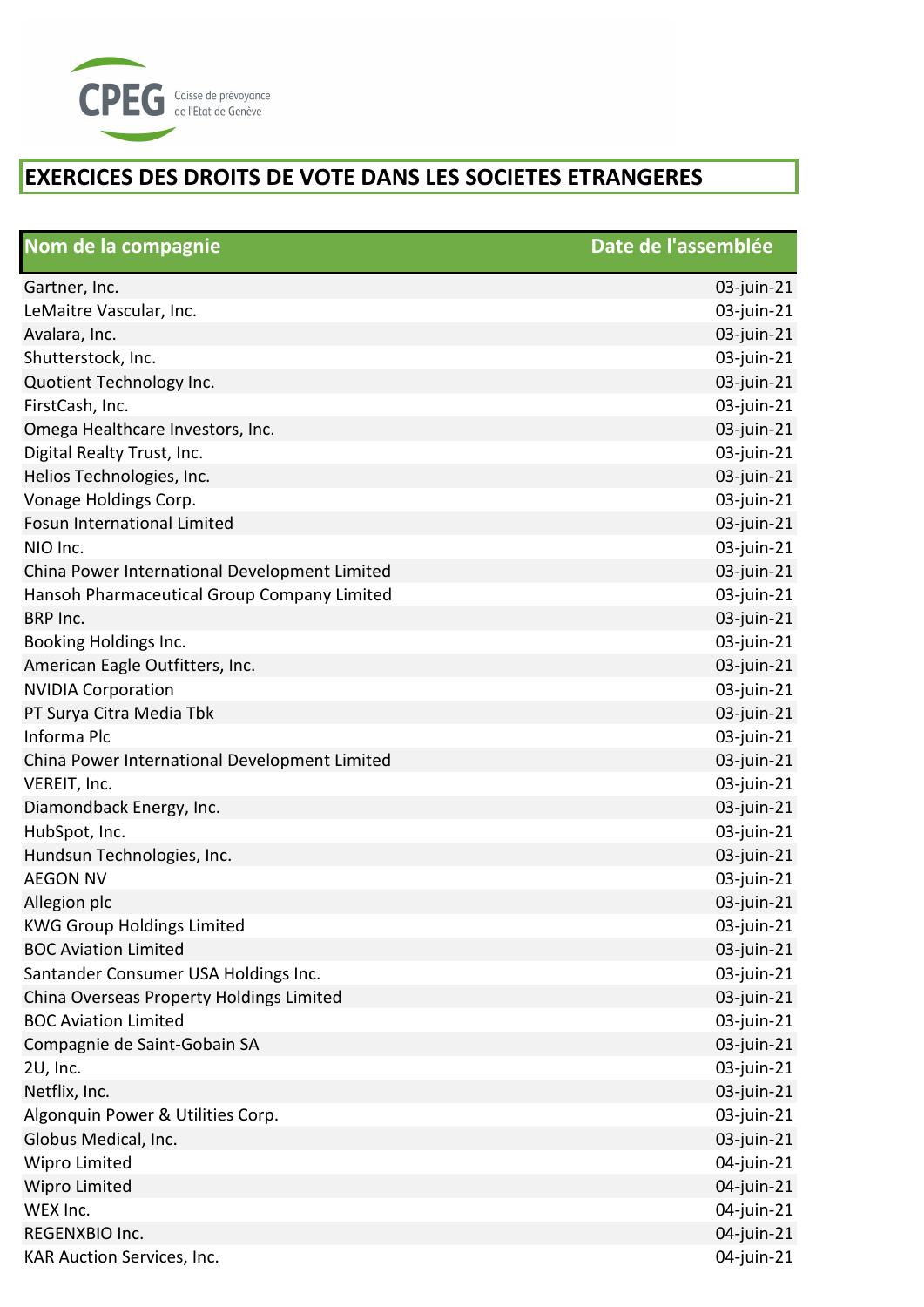

| Nom de la compagnie                              | Date de l'assemblée |
|--------------------------------------------------|---------------------|
| Absa Group Ltd.                                  | 04-juin-21          |
| Vocera Communications, Inc.                      | 04-juin-21          |
| <b>Bruker Corporation</b>                        | 04-juin-21          |
| RingCentral, Inc.                                | 04-juin-21          |
| China Merchants Securities Co., Ltd.             | 04-juin-21          |
| Ganfeng Lithium Co., Ltd.                        | 04-juin-21          |
| Ganfeng Lithium Co., Ltd.                        | 04-juin-21          |
| Ganfeng Lithium Co., Ltd.                        | 04-juin-21          |
| Ganfeng Lithium Co., Ltd.                        | 04-juin-21          |
| Guangzhou Shiyuan Electronic Technology Co. Ltd. | 04-juin-21          |
| Muyuan Foods Co., Ltd.                           | 04-juin-21          |
| Citrix Systems, Inc.                             | 04-juin-21          |
| GSX Techedu, Inc.                                | 04-juin-21          |
| NV5 Global, Inc.                                 | 05-juin-21          |
| Yuanta Financial Holding Co. Ltd.                | 07-juin-21          |
| Acushnet Holdings Corp.                          | 07-juin-21          |
| PTT Global Chemical Plc                          | 07-juin-21          |
| Zhejiang Chint Electrics Co., Ltd.               | 07-juin-21          |
| Kodiak Sciences Inc.                             | 07-juin-21          |
| Watsco, Inc.                                     | 07-juin-21          |
| Zhaojin Mining Industry Company Limited          | 07-juin-21          |
| Tingyi (Cayman Islands) Holding Corp.            | 07-juin-21          |
| The Buckle, Inc.                                 | 07-juin-21          |
| Veracyte, Inc.                                   | 07-juin-21          |
| ServiceNow, Inc.                                 | 07-juin-21          |
| Powszechna Kasa Oszczednosci Bank Polski SA      | 07-juin-21          |
| Zhaojin Mining Industry Company Limited          | 07-juin-21          |
| Dream Industrial Real Estate Investment Trust    | 07-juin-21          |
| Amphastar Pharmaceuticals, Inc.                  | 07-juin-21          |
| Sino Biopharmaceutical Limited                   | 07-juin-21          |
| UnitedHealth Group Incorporated                  | 07-juin-21          |
| <b>KGHM Polska Miedz SA</b>                      | 07-juin-21          |
| Dream Office Real Estate Investment Trust        | 07-juin-21          |
| Systemax Inc.                                    | 07-juin-21          |
| <b>DREAM Unlimited Corp.</b>                     | 07-juin-21          |
| China Resources Power Holdings Company Limited   | 07-juin-21          |
| LONGi Green Energy Technology Co., Ltd.          | 07-juin-21          |
| TCL Technology Group Corp.                       | 07-juin-21          |
| C&S Paper Co., Ltd.                              | 07-juin-21          |
| Lingyi iTech (Guangdong) Co.                     | 07-juin-21          |
| <b>Invitae Corporation</b>                       | 07-juin-21          |
| Rent-A-Center, Inc.                              | 08-juin-21          |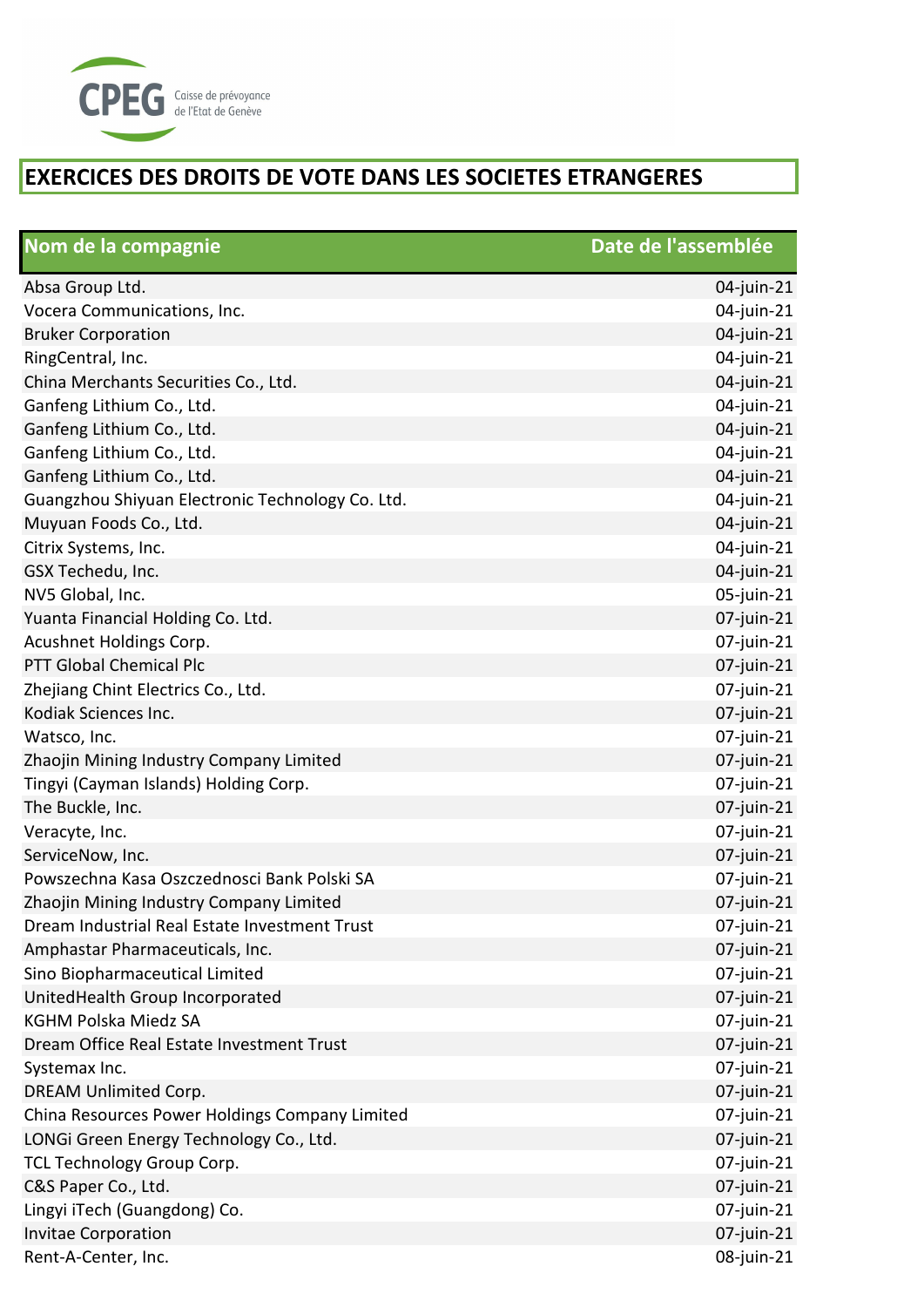

| Nom de la compagnie                          | Date de l'assemblée |
|----------------------------------------------|---------------------|
| The TJX Companies, Inc.                      | 08-juin-21          |
| Taiwan Semiconductor Manufacturing Co., Ltd. | 08-juin-21          |
| Taiwan Semiconductor Manufacturing Co., Ltd. | 08-juin-21          |
| United Microelectronics Corp.                | 08-juin-21          |
| United Microelectronics Corp.                | 08-juin-21          |
| Aecon Group Inc.                             | 08-juin-21          |
| Novatek Microelectronics Corp.               | 08-juin-21          |
| Realtek Semiconductor Corp.                  | 08-juin-21          |
| American Assets Trust, Inc.                  | 08-juin-21          |
| BYD Electronic (International) Co., Ltd.     | 08-juin-21          |
| Zhuzhou CRRC Times Electric Co., Ltd.        | 08-juin-21          |
| Atara Biotherapeutics, Inc.                  | 08-juin-21          |
| Workday, Inc.                                | 08-juin-21          |
| Sichuan Swellfun Co., Ltd.                   | 08-juin-21          |
| Martinrea International Inc.                 | 08-juin-21          |
| <b>BYD Company Limited</b>                   | 08-juin-21          |
| <b>BYD Company Limited</b>                   | 08-juin-21          |
| <b>OUTFRONT Media Inc.</b>                   | 08-juin-21          |
| Amedisys, Inc.                               | 08-juin-21          |
| Harmonic Inc.                                | 08-juin-21          |
| CIFI Holdings (Group) Co. Ltd.               | 08-juin-21          |
| EPAM Systems, Inc.                           | 08-juin-21          |
| China Jinmao Holdings Group Limited          | 08-juin-21          |
| Urban Outfitters, Inc.                       | 08-juin-21          |
| <b>Element Solutions Inc</b>                 | 08-juin-21          |
| TripAdvisor, Inc.                            | 08-juin-21          |
| Shimao Group Holdings Limited                | 08-juin-21          |
| SL Green Realty Corp.                        | 08-juin-21          |
| MercadoLibre, Inc.                           | 08-juin-21          |
| Freeport-McMoRan Inc.                        | 08-juin-21          |
| <b>SLM Corporation</b>                       | 08-juin-21          |
| Universal Electronics Inc.                   | 08-juin-21          |
| El Pollo Loco Holdings, Inc.                 | 08-juin-21          |
| Q2 Holdings, Inc.                            | 08-juin-21          |
| National Vision Holdings, Inc.               | 08-juin-21          |
| <b>ArcelorMittal SA</b>                      | 08-juin-21          |
| Zhejiang Huayou Cobalt Co., Ltd.             | 08-juin-21          |
| Foxconn Industrial Internet Co., Ltd.        | 08-juin-21          |
| TechTarget, Inc.                             | 08-juin-21          |
| Zillow Group, Inc.                           | 08-juin-21          |
| Pacira BioSciences, Inc.                     | 08-juin-21          |
| Angel Yeast Co., Ltd.                        | 08-juin-21          |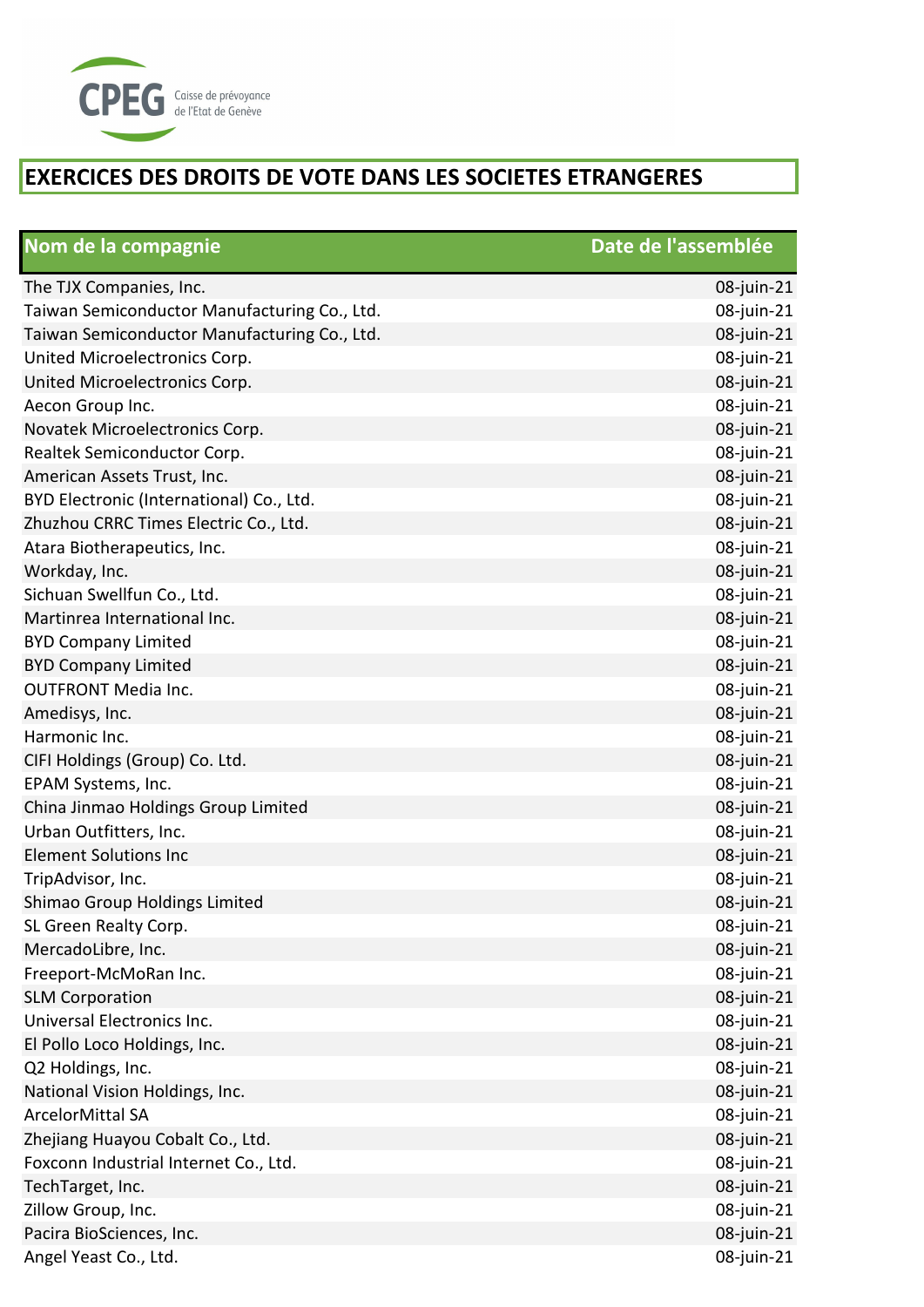

| Nom de la compagnie                              | Date de l'assemblée |
|--------------------------------------------------|---------------------|
| Jiangxi Copper Company Limited                   | 08-juin-21          |
| Jiangxi Copper Company Limited                   | 08-juin-21          |
| Yunda Holding Co., Ltd.                          | 08-juin-21          |
| Hengtong Optic-Electric Co., Ltd.                | 08-juin-21          |
| PLDT Inc.                                        | 08-juin-21          |
| China Taiping Insurance Holdings Company Limited | 08-juin-21          |
| China Resources Mixc Lifestyle Services Limited  | 08-juin-21          |
| Dick's Sporting Goods, Inc.                      | 09-juin-21          |
| Devon Energy Corporation                         | 09-juin-21          |
| lululemon athletica inc.                         | 09-juin-21          |
| Caterpillar Inc.                                 | 09-juin-21          |
| <b>Redfin Corporation</b>                        | 09-juin-21          |
| Dollarama Inc.                                   | 09-juin-21          |
| Affiliated Managers Group, Inc.                  | 09-juin-21          |
| Crocs, Inc.                                      | 09-juin-21          |
| Zhangzhou Pientzehuang Pharmaceutical Co., Ltd.  | 09-juin-21          |
| <b>Enstar Group Limited</b>                      | 09-juin-21          |
| NovoCure Limited                                 | 09-juin-21          |
| Alarm.com Holdings, Inc.                         | 09-juin-21          |
| American Airlines Group Inc.                     | 09-juin-21          |
| Shake Shack Inc.                                 | 09-juin-21          |
| <b>Target Corporation</b>                        | 09-juin-21          |
| Abercrombie & Fitch Co.                          | 09-juin-21          |
| MarketAxess Holdings Inc.                        | 09-juin-21          |
| Nexstar Media Group, Inc.                        | 09-juin-21          |
| Stamps.com Inc.                                  | 09-juin-21          |
| OneSpan Inc.                                     | 09-juin-21          |
| Expedia Group, Inc.                              | 09-juin-21          |
| LendingTree, Inc.                                | 09-juin-21          |
| <b>CITIC Limited</b>                             | 09-juin-21          |
| The North West Company Inc.                      | 09-juin-21          |
| <b>Thomson Reuters Corporation</b>               | 09-juin-21          |
| Mack-Cali Realty Corporation                     | 09-juin-21          |
| <b>WPP Plc</b>                                   | 09-juin-21          |
| Resideo Technologies, Inc.                       | 09-juin-21          |
| Omega Flex, Inc.                                 | 09-juin-21          |
| LivaNova Plc                                     | 09-juin-21          |
| Kweichow Moutai Co., Ltd.                        | 09-juin-21          |
| Sanlam Ltd.                                      | 09-juin-21          |
| <b>McGrath RentCorp</b>                          | 09-juin-21          |
| Mowi ASA                                         | 09-juin-21          |
| EVE Energy Co., Ltd.                             | 09-juin-21          |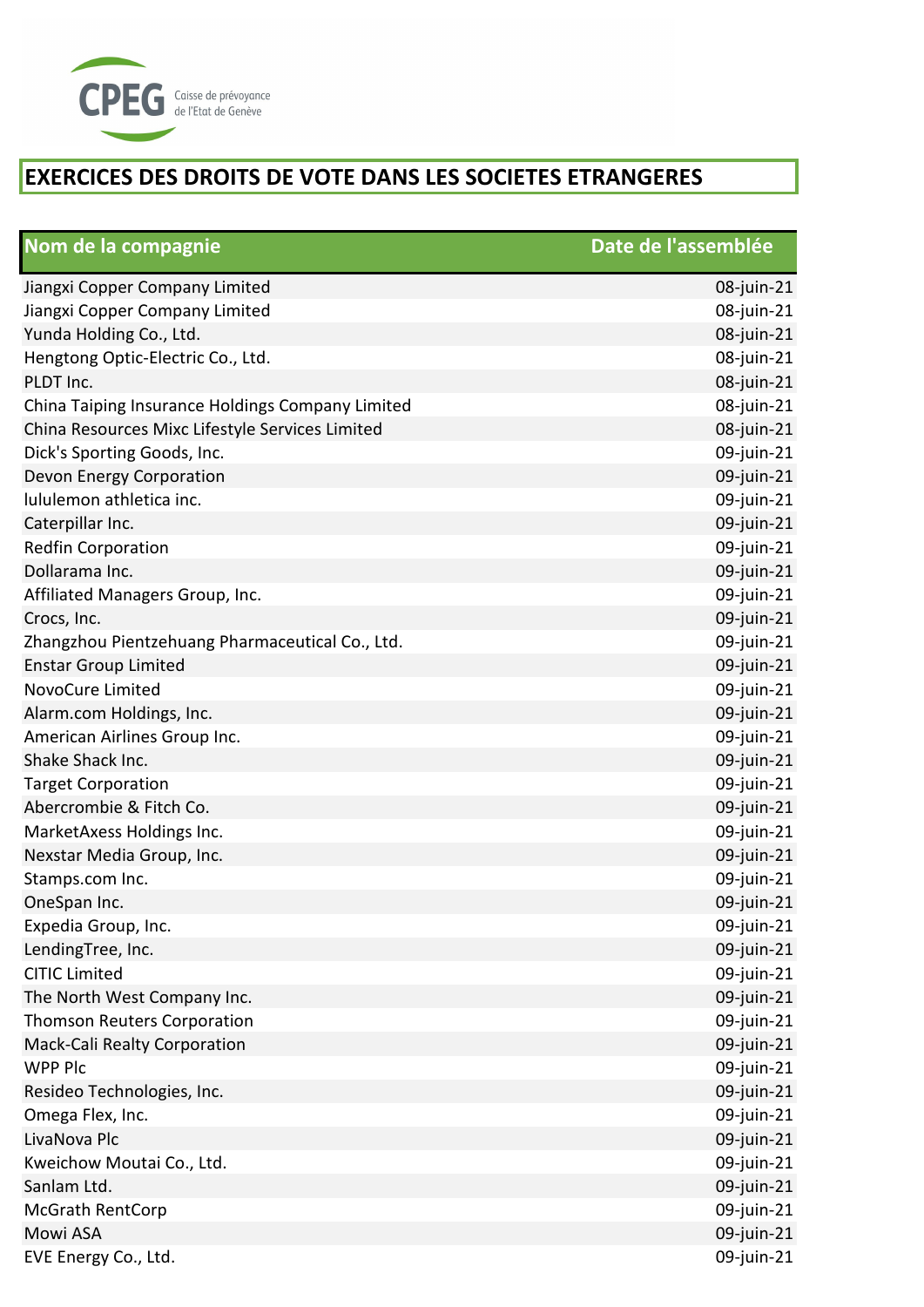

| Nom de la compagnie                                     | Date de l'assemblée |
|---------------------------------------------------------|---------------------|
| <b>Hellenic Telecommunications Organization SA</b>      | 09-juin-21          |
| Hellenic Telecommunications Organization SA             | 09-juin-21          |
| China State Construction International Holdings Limited | 09-juin-21          |
| China Resources Land Limited                            | 09-juin-21          |
| Beijing Enterprises Water Group Ltd.                    | 09-juin-21          |
| Far East Horizon Ltd.                                   | 09-juin-21          |
| China State Construction International Holdings Limited | 09-juin-21          |
| Magnit PJSC                                             | $10$ -juin-21       |
| Dollar Tree, Inc.                                       | $10$ -juin-21       |
| Brighthouse Financial, Inc.                             | $10$ -juin-21       |
| Endo International plc                                  | $10$ -juin-21       |
| GrubHub Inc.                                            | 10-juin-21          |
| American Equity Investment Life Holding Company         | $10$ -juin-21       |
| LARGAN Precision Co., Ltd.                              | $10$ -juin-21       |
| LARGAN Precision Co., Ltd.                              | $10$ -juin-21       |
| ASUSTek Computer, Inc.                                  | $10$ -juin-21       |
| ASUSTek Computer, Inc.                                  | $10$ -juin-21       |
| Win Semiconductors Corp.                                | $10$ -juin-21       |
| Highwealth Construction Corp.                           | 10-juin-21          |
| Highwealth Construction Corp.                           | $10$ -juin-21       |
| MediaTek, Inc.                                          | $10$ -juin-21       |
| MediaTek, Inc.                                          | $10$ -juin-21       |
| PetroChina Company Limited                              | $10$ -juin-21       |
| PetroChina Company Limited                              | $10$ -juin-21       |
| Vanda Pharmaceuticals Inc.                              | $10$ -juin-21       |
| Live Nation Entertainment, Inc.                         | $10$ -juin-21       |
| Roku, Inc.                                              | $10$ -juin-21       |
| Impinj, Inc.                                            | $10$ -juin-21       |
| ATN International, Inc.                                 | $10$ -juin-21       |
| Kennedy-Wilson Holdings, Inc.                           | $10$ -juin-21       |
| Sinopharm Group Co. Ltd.                                | $10$ -juin-21       |
| Shandong Gold Mining Co., Ltd.                          | $10$ -juin-21       |
| Shandong Gold Mining Co., Ltd.                          | $10$ -juin-21       |
| AU Optronics Corp.                                      | $10$ -juin-21       |
| AU Optronics Corp.                                      | $10$ -juin- $21$    |
| Ameris Bancorp                                          | $10$ -juin-21       |
| One Liberty Properties, Inc.                            | $10$ -juin-21       |
| PRA Group, Inc.                                         | $10$ -juin-21       |
| Granite Real Estate Investment Trust                    | $10$ -juin-21       |
| Chongqing Zhifei Biological Products Co., Ltd.          | $10$ -juin- $21$    |
| DaVita Inc.                                             | $10$ -juin-21       |
| <b>EMCOR Group, Inc.</b>                                | $10$ -juin-21       |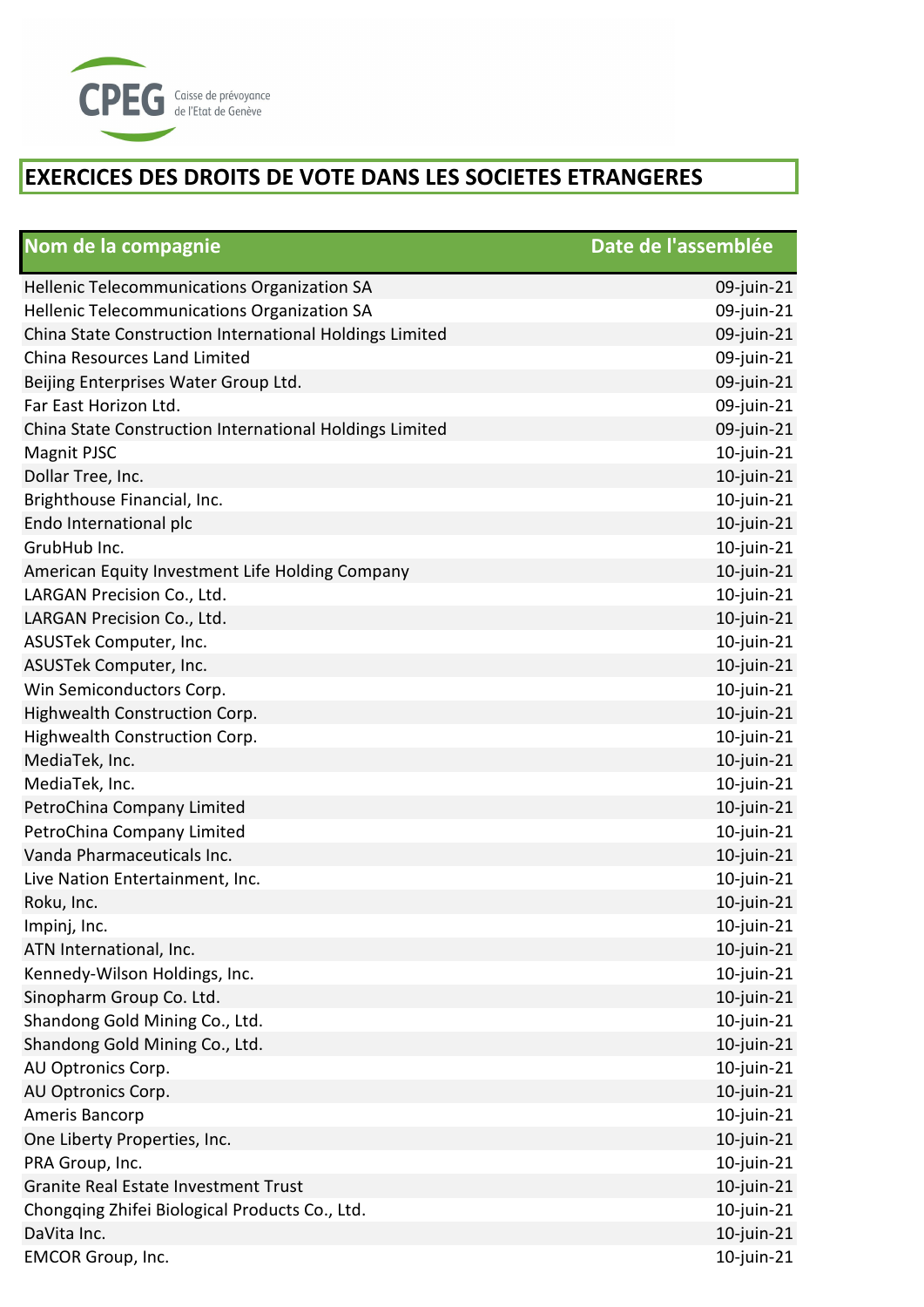

| Nom de la compagnie                               | Date de l'assemblée |
|---------------------------------------------------|---------------------|
| LHC Group, Inc.                                   | $10$ -juin-21       |
| FLEETCOR Technologies, Inc.                       | $10$ -juin-21       |
| Gaming and Leisure Properties, Inc.               | $10$ -juin-21       |
| <b>Brenntag SE</b>                                | 10-juin-21          |
| RadNet, Inc.                                      | $10$ -juin-21       |
| Visteon Corporation                               | 10-juin-21          |
| Monolithic Power Systems, Inc.                    | $10$ -juin-21       |
| Discovery, Inc.                                   | 10-juin-21          |
| Evolent Health, Inc.                              | $10$ -juin-21       |
| Sinopharm Group Co. Ltd.                          | 10-juin-21          |
| G-III Apparel Group, Ltd.                         | $10$ -juin-21       |
| Toyota Industries Corp.                           | $10$ -juin-21       |
| Wm Morrison Supermarkets Plc                      | $10$ -juin-21       |
| salesforce.com, inc.                              | 10-juin-21          |
| <b>Semtech Corporation</b>                        | $10$ -juin-21       |
| <b>Bryn Mawr Bank Corporation</b>                 | $10$ -juin-21       |
| <b>Sinotrans Limited</b>                          | $10$ -juin-21       |
| Datadog, Inc.                                     | $10$ -juin-21       |
| Xiaomi Corporation                                | 10-juin-21          |
| Beijing Tiantan Biological Products Corp. Ltd.    | 10-juin-21          |
| <b>Nektar Therapeutics</b>                        | 10-juin-21          |
| <b>Rubis SCA</b>                                  | 10-juin-21          |
| Jiangsu King's Luck Brewery Joint-stock Co., Ltd. | 10-juin-21          |
| Will Semiconductor Co., Ltd. Shanghai             | $10$ -juin-21       |
| Wuxi Shangji Automation Co., Ltd.                 | 10-juin-21          |
| <b>First Pacific Company Limited</b>              | 10-juin-21          |
| GigaDevice Semiconductor (Beijing), Inc.          | $10$ -juin-21       |
| AECC Aero-engine Control Co., Ltd.                | $10$ -juin-21       |
| <b>Eldorado Gold Corporation</b>                  | $10$ -juin-21       |
| <b>Sinotrans Limited</b>                          | $10$ -juin-21       |
| <b>Tata Consultancy Services Limited</b>          | 10-juin-21          |
| <b>Tata Consultancy Services Limited</b>          | 10-juin-21          |
| Blackbaud, Inc.                                   | 10-juin-21          |
| <b>WSFS Financial Corporation</b>                 | $10$ -juin-21       |
| Extended Stay America, Inc.                       | $11$ -juin-21       |
| Fubon Financial Holding Co., Ltd.                 | $11$ -juin-21       |
| Fubon Financial Holding Co., Ltd.                 | $11$ -juin-21       |
| Taiwan Cement Corp.                               | $11$ -juin-21       |
| Taiwan Cement Corp.                               | $11$ -juin-21       |
| China Development Financial Holding Corp.         | $11$ -juin-21       |
| China Development Financial Holding Corp.         | $11$ -juin-21       |
| Taishin Financial Holdings Co., Ltd.              | $11$ -juin-21       |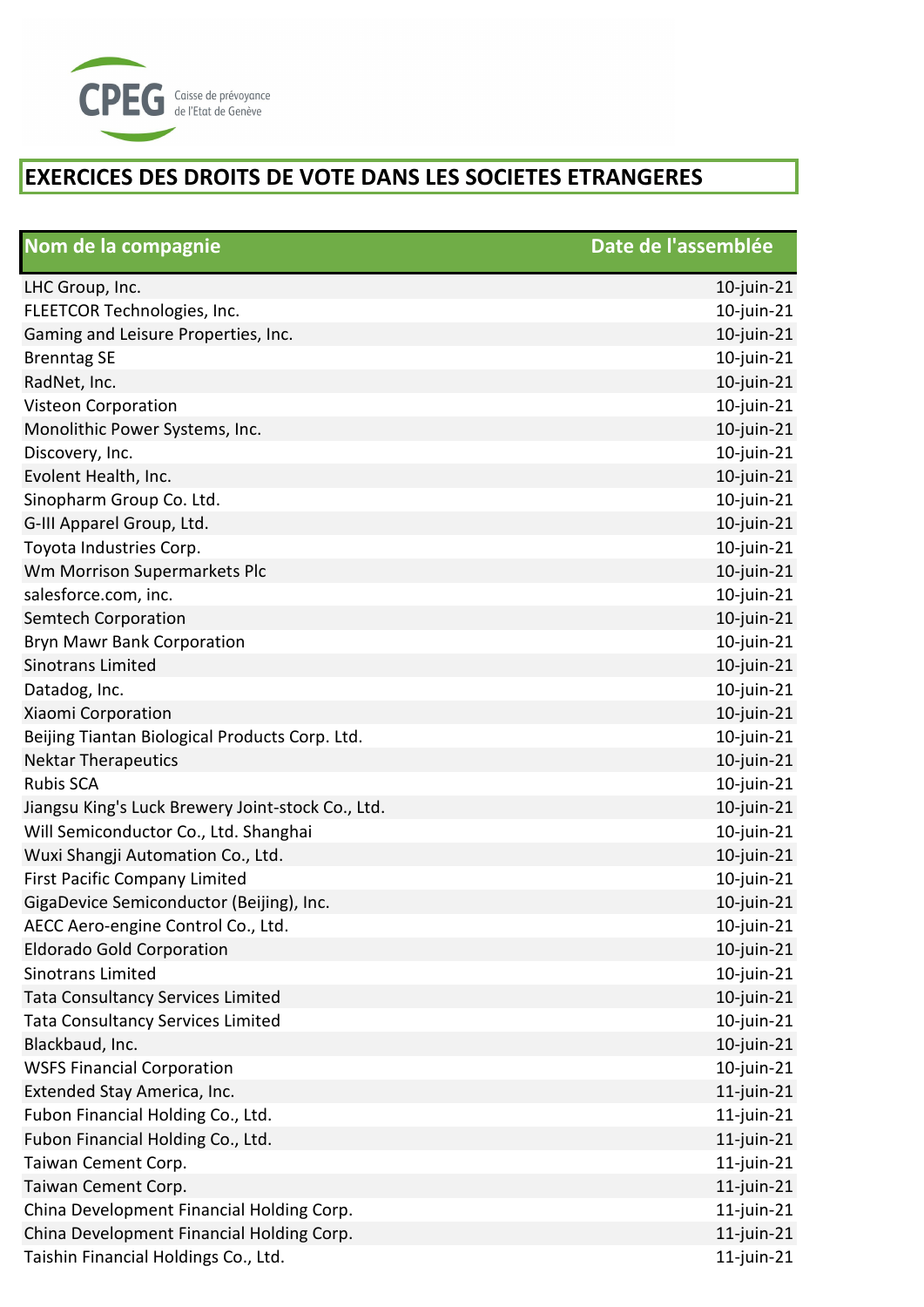

| Nom de la compagnie                             | Date de l'assemblée |
|-------------------------------------------------|---------------------|
| Chicony Electronics Co., Ltd.                   | $11$ -juin-21       |
| Cathay Financial Holdings Co. Ltd.              | $11$ -juin-21       |
| Asmedia Technology Inc.                         | $11$ -juin-21       |
| CTBC Financial Holding Co., Ltd.                | $11$ -juin-21       |
| Micro-Star International Co., Ltd.              | $11$ -juin-21       |
| Etsy, Inc.                                      | $11$ -juin-21       |
| WillScot Mobile Mini Holdings Corp.             | $11$ -juin-21       |
| Four Corners Property Trust, Inc.               | $11$ -juin-21       |
| Adaptive Biotechnologies Corporation            | $11$ -juin-21       |
| Arena Pharmaceuticals, Inc.                     | $11$ -juin-21       |
| AMERISAFE, Inc.                                 | $11$ -juin-21       |
| Echo Global Logistics, Inc.                     | $11$ -juin-21       |
| Industrial Bank Co., Ltd.                       | $11$ -juin-21       |
| Shanghai Pudong Development Bank Co., Ltd.      | $11$ -juin-21       |
| <b>KEYENCE Corp.</b>                            | $11$ -juin-21       |
| Delta Electronics, Inc.                         | $11$ -juin-21       |
| Delta Electronics, Inc.                         | $11$ -juin-21       |
| Powerlong Real Estate Holdings Limited          | $11$ -juin-21       |
| Sandstorm Gold Ltd.                             | $11$ -juin-21       |
| Haidilao International Holding Ltd.             | $11$ -juin-21       |
| Xinhu Zhongbao Co., Ltd.                        | $11$ -juin-21       |
| Brookfield Asset Management Inc.                | $11$ -juin-21       |
| Hopson Development Holdings Limited             | $11$ -juin-21       |
| Regeneron Pharmaceuticals, Inc.                 | $11$ -juin-21       |
| Ming Yuan Cloud Group Holdings Ltd.             | $11$ -juin-21       |
| Iovance Biotherapeutics, Inc.                   | $11$ -juin-21       |
| <b>Appian Corporation</b>                       | $11$ -juin-21       |
| SeaWorld Entertainment, Inc.                    | $11$ -juin-21       |
| Li Ning Company Limited                         | $11$ -juin-21       |
| China Evergrande Group                          | $11$ -juin-21       |
| Mail.ru Group Ltd.                              | $11$ -juin-21       |
| Encore Capital Group, Inc.                      | $11$ -juin-21       |
| BANK POLSKA KASA OPIEKI SA                      | $11$ -juin-21       |
| Shanghai Fosun Pharmaceutical (Group) Co., Ltd. | $11$ -juin-21       |
| Shanghai Fosun Pharmaceutical (Group) Co., Ltd. | $11$ -juin-21       |
| Shanghai Fosun Pharmaceutical (Group) Co., Ltd. | $11$ -juin-21       |
| Shanghai Fosun Pharmaceutical (Group) Co., Ltd. | $11$ -juin-21       |
| Shanghai Jahwa United Co., Ltd.                 | $11$ -juin-21       |
| 10X Genomics, Inc.                              | $11$ -juin-21       |
| B2Gold Corp.                                    | $11$ -juin-21       |
| China Minsheng Banking Corp., Ltd.              | $11$ -juin-21       |
| China Minsheng Banking Corp., Ltd.              | $11$ -juin-21       |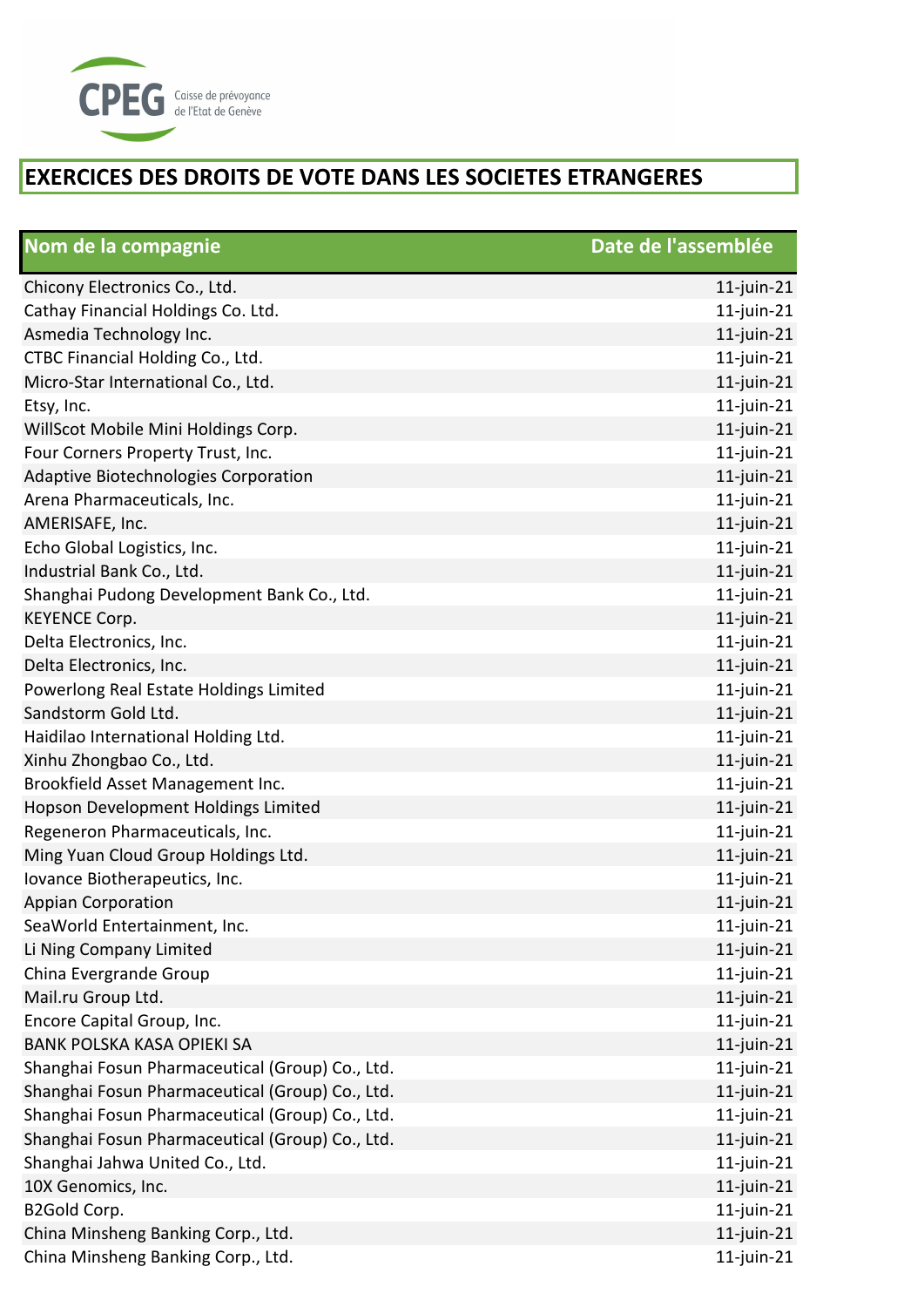

| Nom de la compagnie                           | Date de l'assemblée |
|-----------------------------------------------|---------------------|
| China Minsheng Banking Corp., Ltd.            | $11$ -juin-21       |
| China Minsheng Banking Corp., Ltd.            | $11$ -juin-21       |
| Yantai Jereh Oilfield Services Group Co. Ltd. | $11$ -juin-21       |
| Zhejiang Dahua Technology Co. Ltd.            | $11$ -juin-21       |
| Rocket Pharmaceuticals, Inc.                  | $14$ -juin-21       |
| Clean Energy Fuels Corp.                      | $14$ -juin-21       |
| Roper Technologies, Inc.                      | $14$ -juin-21       |
| Trinseo S.A.                                  | $14$ -juin-21       |
| <b>General Motors Company</b>                 | $14$ -juin-21       |
| Century Aluminum Company                      | $14$ -juin-21       |
| eBay Inc.                                     | $15$ -juin-21       |
| Interconexion Electrica SA ESP                | 15-juin-21          |
| bluebird bio, Inc.                            | $15$ -juin-21       |
| Ruentex Development Co., Ltd.                 | 15-juin-21          |
| Westshore Terminals Investment Corporation    | $15$ -juin-21       |
| Nasdaq, Inc.                                  | 15-juin-21          |
| Builders FirstSource, Inc.                    | $15$ -juin-21       |
| New Fortress Energy Inc.                      | $15$ -juin-21       |
| Codexis, Inc.                                 | $15$ -juin-21       |
| Proofpoint, Inc.                              | $15$ -juin-21       |
| Kumho Petrochemical Co., Ltd.                 | $15$ -juin-21       |
| Kumho Petrochemical Co., Ltd.                 | $15$ -juin-21       |
| Pure Storage, Inc.                            | 15-juin-21          |
| Five Below, Inc.                              | $15$ -juin-21       |
| Groupon, Inc.                                 | 15-juin-21          |
| Square, Inc.                                  | $15$ -juin-21       |
| Supernus Pharmaceuticals, Inc.                | $15$ -juin-21       |
| ModivCare Inc.                                | $15$ -juin-21       |
| Axiata Group Berhad                           | $15$ -juin-21       |
| Nuance Communications, Inc.                   | $15$ -juin-21       |
| China Lesso Group Holdings Limited            | $15$ -juin-21       |
| PRA Health Sciences, Inc.                     | $15$ -juin-21       |
| <b>EVRAZ Plc</b>                              | $15$ -juin-21       |
| TeamViewer AG                                 | $15$ -juin-21       |
| Western Alliance Bancorp.                     | $15$ -juin-21       |
| USS Co., Ltd.                                 | $15$ -juin-21       |
| W. R. Berkley Corporation                     | $15$ -juin-21       |
| Oxford Industries, Inc.                       | 15-juin-21          |
| <b>Bechtle AG</b>                             | 15-juin-21          |
| <b>Monster Beverage Corporation</b>           | $15$ -juin-21       |
| MetLife, Inc.                                 | $15$ -juin-21       |
| Jumbo SA                                      | $15$ -juin-21       |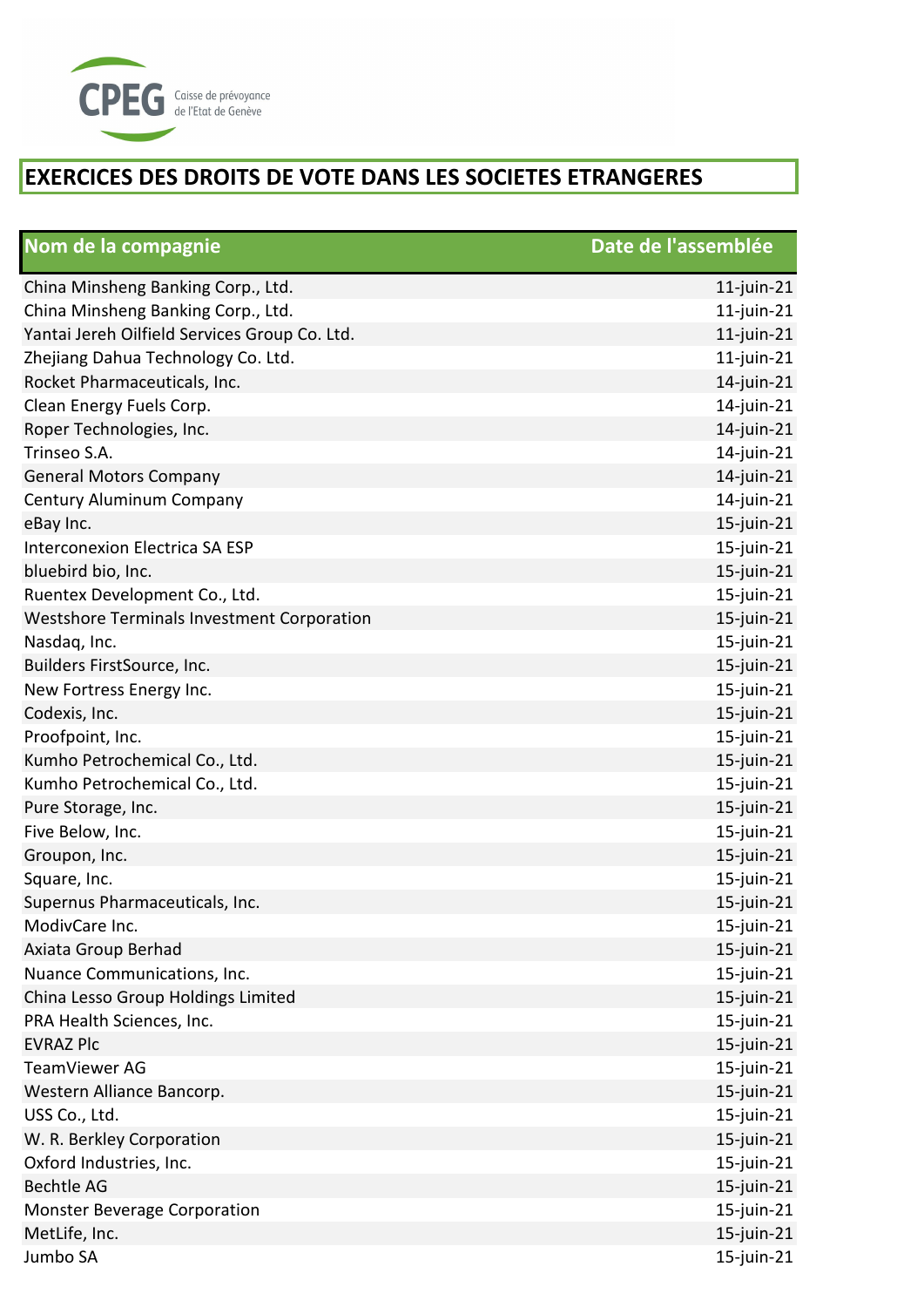

| Nom de la compagnie                     | Date de l'assemblée |
|-----------------------------------------|---------------------|
| Jumbo SA                                | $15$ -juin-21       |
| PDF Solutions, Inc.                     | $15$ -juin-21       |
| Kaisa Group Holdings Ltd.               | 15-juin-21          |
| S.F. Holding Co., Ltd.                  | 15-juin-21          |
| Match Group, Inc.                       | 15-juin-21          |
| Restaurant Brands International Inc.    | 16-juin-21          |
| Natus Medical Incorporated              | 16-juin-21          |
| Taiwan Mobile Co., Ltd.                 | 16-juin-21          |
| Taiwan Mobile Co., Ltd.                 | 16-juin-21          |
| Wiwynn Corp.                            | 16-juin-21          |
| Cheng Shin Rubber Ind. Co., Ltd.        | 16-juin-21          |
| Cheng Shin Rubber Ind. Co., Ltd.        | 16-juin-21          |
| Twilio Inc.                             | 16-juin-21          |
| IAA, Inc.                               | 16-juin-21          |
| Sabra Health Care REIT, Inc.            | 16-juin-21          |
| Grand Canyon Education, Inc.            | 16-juin-21          |
| Trupanion, Inc.                         | 16-juin-21          |
| Altice USA, Inc.                        | 16-juin-21          |
| Anika Therapeutics, Inc.                | 16-juin-21          |
| Liberty Global plc                      | 16-juin-21          |
| Pacific Biosciences of California, Inc. | 16-juin-21          |
| Best Buy Co., Inc.                      | 16-juin-21          |
| Pou Chen Corp.                          | 16-juin-21          |
| <b>Service Properties Trust</b>         | $16$ -juin-21       |
| ExlService Holdings, Inc.               | 16-juin-21          |
| Guardant Health, Inc.                   | 16-juin-21          |
| President Chain Store Corp.             | 16-juin-21          |
| Acceleron Pharma Inc.                   | 16-juin-21          |
| Fidelity National Financial, Inc.       | 16-juin-21          |
| <b>Addus HomeCare Corporation</b>       | 16-juin-21          |
| AMC Networks Inc.                       | 16-juin-21          |
| Delivery Hero SE                        | 16-juin-21          |
| Amadeus IT Group SA                     | 16-juin-21          |
| Toyota Motor Corp.                      | 16-juin-21          |
| Japan Exchange Group, Inc.              | 16-juin-21          |
| JAPAN POST INSURANCE Co., Ltd.          | 16-juin-21          |
| Hankyu Hanshin Holdings, Inc.           | 16-juin-21          |
| <b>BYD Company Limited</b>              | 16-juin-21          |
| <b>BYD Company Limited</b>              | 16-juin-21          |
| Black Knight, Inc.                      | 16-juin-21          |
| Ares Management Corporation             | $16$ -juin-21       |
| Powszechny Zaklad Ubezpieczen SA        | 16-juin-21          |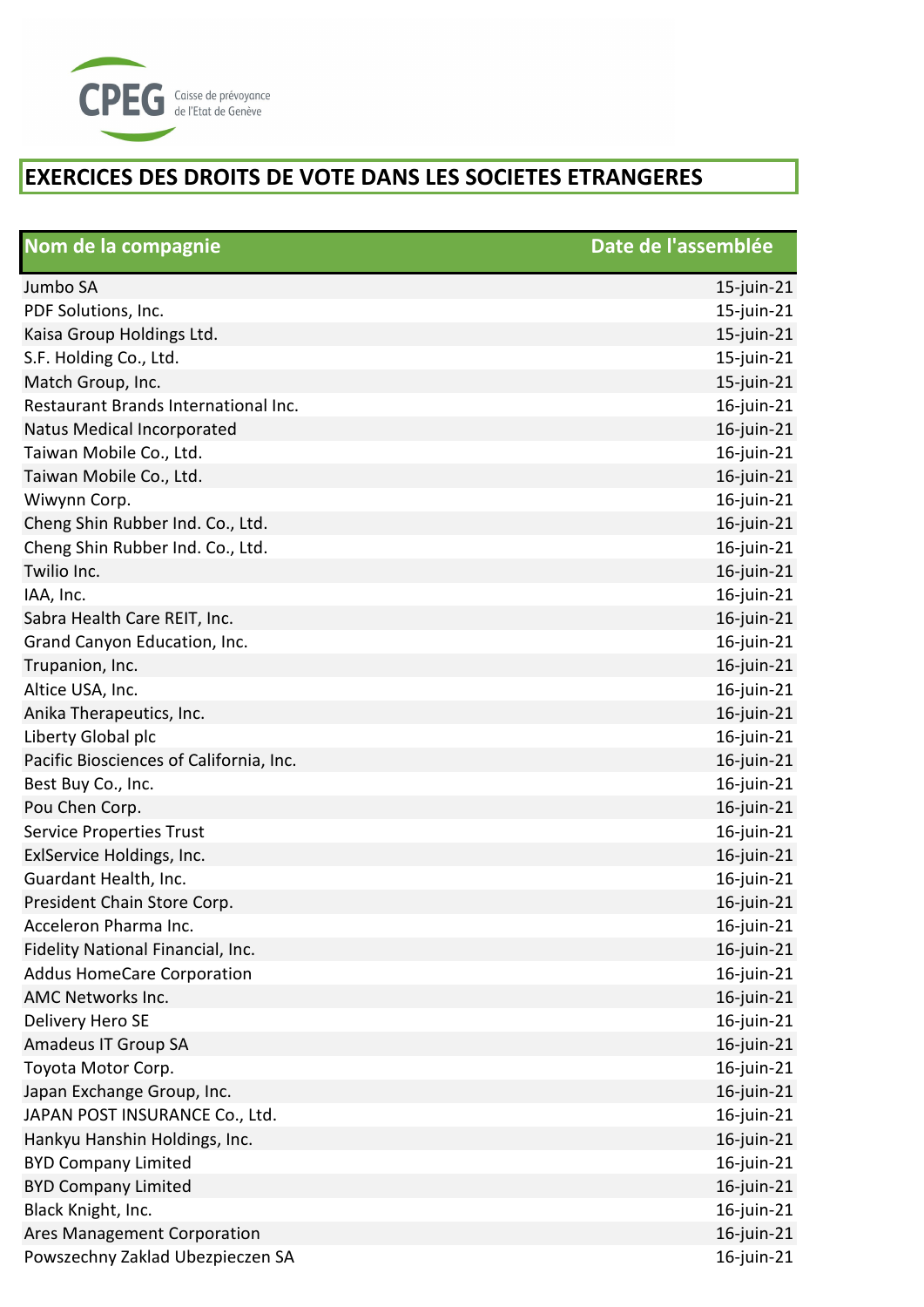

| Nom de la compagnie                                      | Date de l'assemblée |
|----------------------------------------------------------|---------------------|
| Shanghai International Port (Group) Co., Ltd.            | $16$ -juin-21       |
| CI Financial Corp.                                       | 16-juin-21          |
| Sinopec Shanghai Petrochemical Company Limited           | 16-juin-21          |
| Sichuan Road & Bridge Co., Ltd.                          | 16-juin-21          |
| BGI Genomics Co., Ltd.                                   | $16$ -juin-21       |
| Asymchem Laboratories (Tianjin) Co., Ltd.                | $16$ -juin-21       |
| Beijing Kunlun Tech Co., Ltd.                            | 16-juin-21          |
| Longfor Group Holdings Limited                           | 16-juin-21          |
| Xiamen Tungsten Co., Ltd.                                | 16-juin-21          |
| Zhejiang Dingli Machinery Co., Ltd.                      | 16-juin-21          |
| Jonjee Hi-Tech Industrial & Commercial Holding Co., Ltd. | 16-juin-21          |
| Hengyi Petrochemical Co., Ltd.                           | 16-juin-21          |
| Autodesk, Inc.                                           | 16-juin-21          |
| Wuxi Biologics (Cayman) Inc.                             | 16-juin-21          |
| UMH Properties, Inc.                                     | 16-juin-21          |
| Ascendas Real Estate Investment Trust                    | $16$ -juin-21       |
| Jinke Property Group Co., Ltd.                           | $16$ -juin-21       |
| BeiGene, Ltd.                                            | $16$ -juin-21       |
| BeiGene, Ltd.                                            | $16$ -juin-21       |
| <b>Stillfront Group AB</b>                               | $17$ -juin-21       |
| Delta Air Lines, Inc.                                    | $17$ -juin-21       |
| <b>Equity Residential</b>                                | $17$ -juin-21       |
| Global Blood Therapeutics, Inc.                          | $17$ -juin-21       |
| BJ's Wholesale Club Holdings, Inc.                       | $17$ -juin-21       |
| Novavax, Inc.                                            | $17$ -juin-21       |
| PVH Corp.                                                | $17$ -juin-21       |
| Unimicron Technology Corp.                               | $17$ -juin-21       |
| Wistron Corp.                                            | $17$ -juin-21       |
| <b>Balchem Corporation</b>                               | $17$ -juin-21       |
| <b>ASGN Incorporated</b>                                 | $17$ -juin-21       |
| Evercore Inc.                                            | $17$ -juin-21       |
| Generac Holdings Inc.                                    | $17$ -juin-21       |
| Ambarella, Inc.                                          | $17$ -juin-21       |
| BridgeBio Pharma, Inc.                                   | $17$ -juin-21       |
| Madrigal Pharmaceuticals, Inc.                           | $17$ -juin-21       |
| Rexford Industrial Realty, Inc.                          | $17$ -juin-21       |
| Okta, Inc.                                               | $17$ -juin-21       |
| PT Astra International Tbk                               | 17-juin-21          |
| Office Properties Income Trust                           | $17$ -juin-21       |
| Formosa Petrochemical Corp.                              | 17-juin-21          |
| MGP Ingredients, Inc.                                    | $17$ -juin-21       |
| Gates Industrial Corporation plc                         | 17-juin-21          |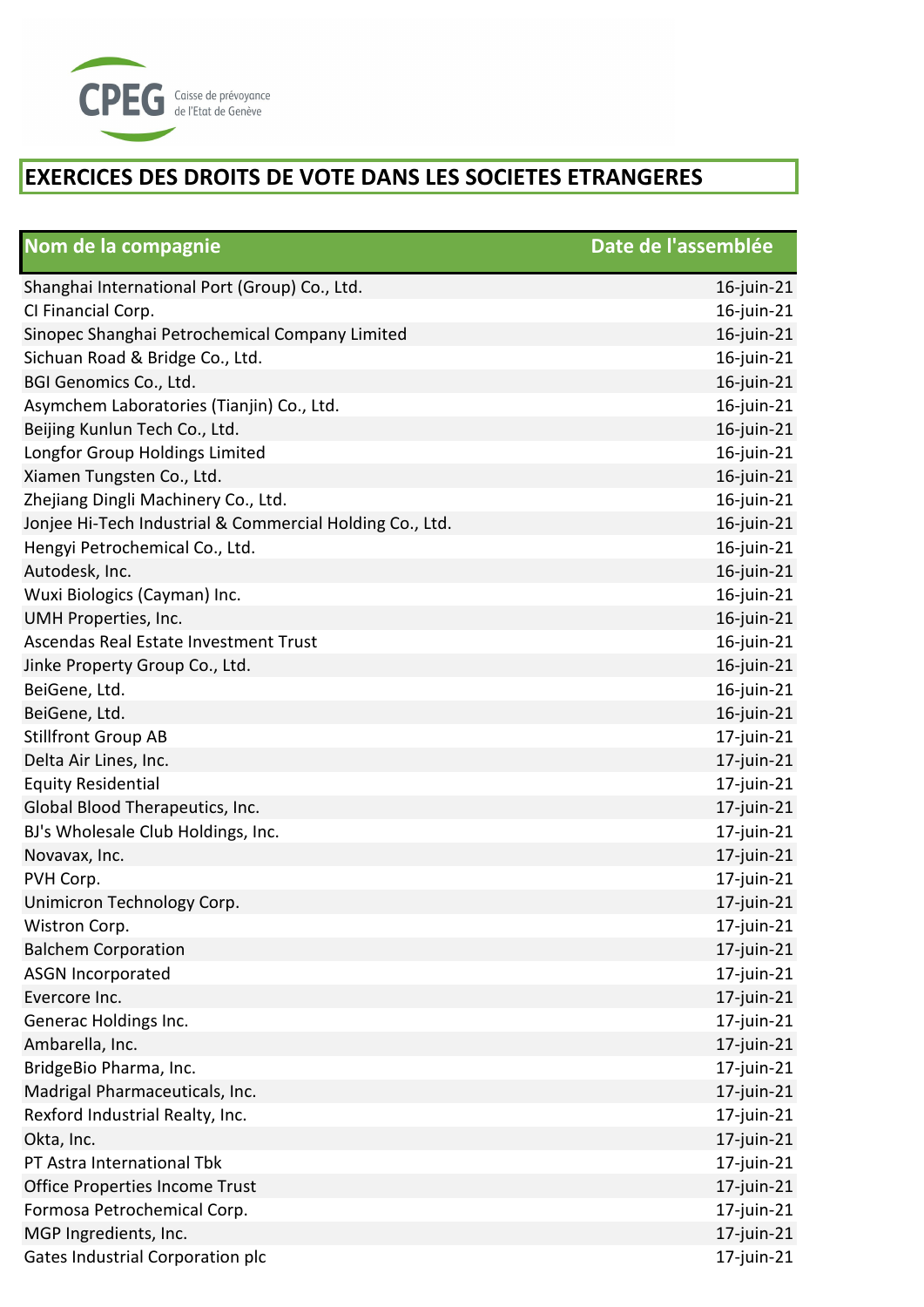

| Nom de la compagnie                        | Date de l'assemblée |
|--------------------------------------------|---------------------|
| Sime Darby Plantation Bhd.                 | $17$ -juin-21       |
| Ollie's Bargain Outlet Holdings, Inc.      | 17-juin-21          |
| Smartsheet Inc.                            | $17$ -juin-21       |
| Zoom Video Communications, Inc.            | $17$ -juin-21       |
| Bed Bath & Beyond Inc.                     | $17$ -juin-21       |
| NTT DATA Corp.                             | $17$ -juin-21       |
| Ono Pharmaceutical Co., Ltd.               | $17$ -juin-21       |
| JSR Corp.                                  | $17$ -juin-21       |
| Japan Post Bank Co., Ltd.                  | $17$ -juin-21       |
| Japan Airlines Co., Ltd.                   | $17$ -juin-21       |
| ITOCHU Techno-Solutions Corp.              | 17-juin-21          |
| Tokyo Electron Ltd.                        | 17-juin-21          |
| Toyoda Gosei Co., Ltd.                     | $17$ -juin-21       |
| Kakaku.com, Inc.                           | $17$ -juin-21       |
| Koei Tecmo Holdings Co., Ltd.              | $17$ -juin-21       |
| InterRent Real Estate Investment Trust     | $17$ -juin-21       |
| Verint Systems Inc.                        | $17$ -juin-21       |
| Iberdrola SA                               | 17-juin-21          |
| Recruit Holdings Co., Ltd.                 | $17$ -juin-21       |
| W. P. Carey Inc.                           | $17$ -juin-21       |
| Fuyao Glass Industry Group Co., Ltd.       | $17$ -juin-21       |
| Fuyao Glass Industry Group Co., Ltd.       | $17$ -juin-21       |
| <b>Universal Display Corporation</b>       | 17-juin-21          |
| Jiugui Liquor Co., Ltd.                    | $17$ -juin-21       |
| Merit Medical Systems, Inc.                | $17$ -juin-21       |
| <b>JDE Peet's NV</b>                       | $17$ -juin-21       |
| <b>Whitbread Plc</b>                       | $17$ -juin- $21$    |
| Allegro.eu SA                              | $17$ -juin-21       |
| MISUMI Group Inc.                          | $17$ -juin-21       |
| Guangzhou Wondfo Biotech Co., Ltd.         | $17$ -juin-21       |
| Topsec Technologies Group, Inc.            | $17$ -juin-21       |
| Sanan Optoelectronics Co. Ltd.             | $17$ -juin-21       |
| Beijing Enterprises Holdings Limited       | $17$ -juin-21       |
| Jiangsu Expressway Company Limited         | $17$ -juin-21       |
| Joyoung Co., Ltd.                          | $17$ -juin- $21$    |
| Klepierre SA                               | 17-juin-21          |
| Wen's Foodstuff Group Co., Ltd.            | $17$ -juin-21       |
| NARI Technology Co., Ltd.                  | $17$ -juin-21       |
| Splunk Inc.                                | $17$ -juin-21       |
| Vanguard International Semiconductor Corp. | 18-juin-21          |
| Vanguard International Semiconductor Corp. | 18-juin-21          |
| China Steel Corp.                          | 18-juin-21          |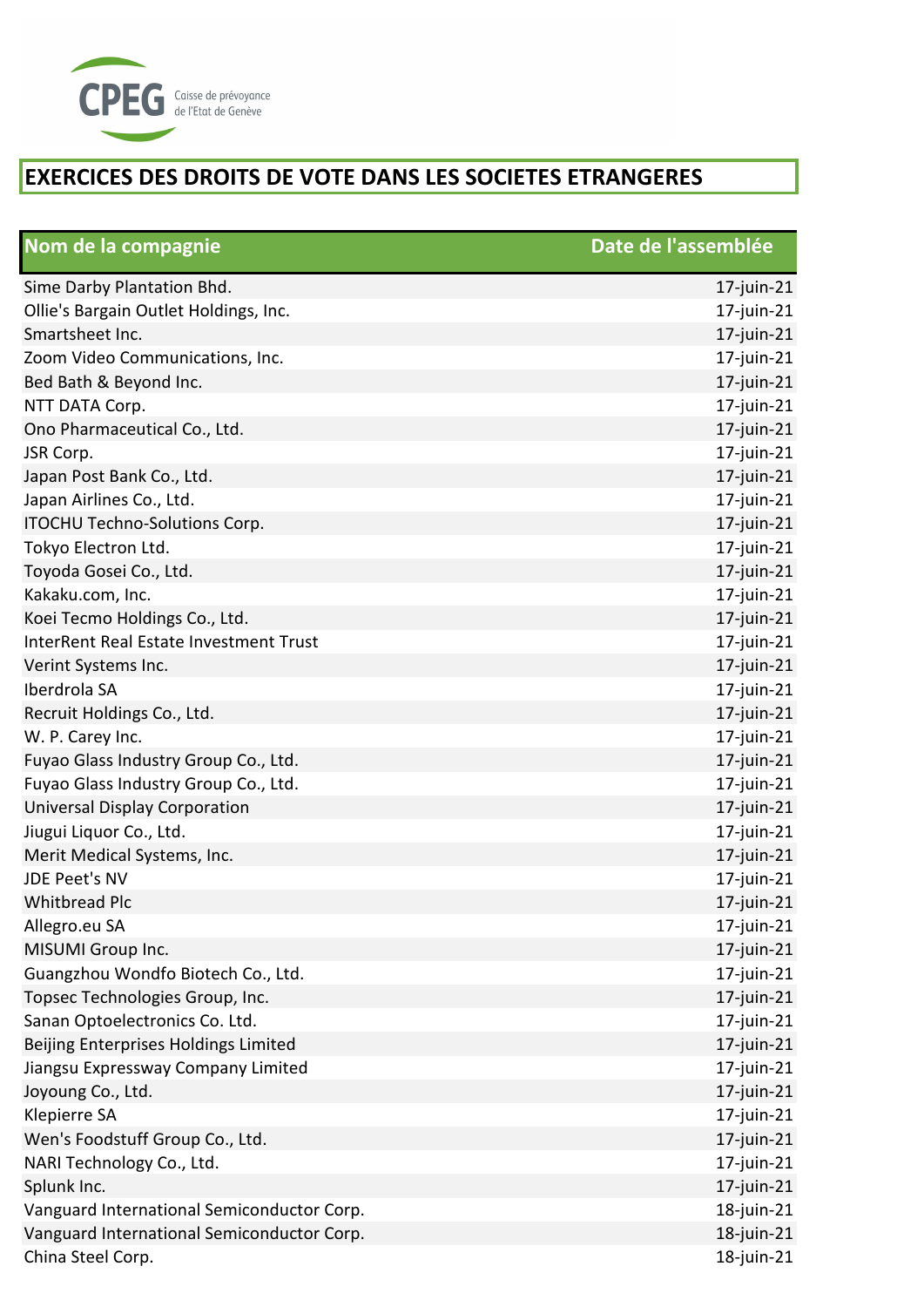

| Nom de la compagnie                                 | Date de l'assemblée |
|-----------------------------------------------------|---------------------|
| China Steel Corp.                                   | $18$ -juin-21       |
| Eclat Textile Co., Ltd.                             | 18-juin-21          |
| Eclat Textile Co., Ltd.                             | 18-juin-21          |
| Chang Hwa Commercial Bank Ltd.                      | 18-juin-21          |
| Quanta Computer, Inc.                               | 18-juin-21          |
| Quanta Computer, Inc.                               | 18-juin-21          |
| Inventec Corp.                                      | 18-juin-21          |
| Inventec Corp.                                      | 18-juin-21          |
| Wuliangye Yibin Co., Ltd.                           | 18-juin-21          |
| People's Insurance Company (Group) of China Limited | 18-juin-21          |
| People's Insurance Co. (Group) of China Limited     | 18-juin-21          |
| <b>Megaworld Corporation</b>                        | 18-juin-21          |
| Dongfeng Motor Group Company Limited                | 18-juin-21          |
| Shanxi Xinghuacun Fen Wine Factory Co., Ltd.        | 18-juin-21          |
| Formosa Chemicals & Fibre Corp.                     | 18-juin-21          |
| Formosa Chemicals & Fibre Corp.                     | 18-juin-21          |
| Feng Tay Enterprise Co., Ltd.                       | 18-juin-21          |
| China Communications Services Corporation Limited   | 18-juin-21          |
| Fortinet, Inc.                                      | 18-juin-21          |
| iRhythm Technologies, Inc.                          | 18-juin-21          |
| Eisai Co., Ltd.                                     | 18-juin-21          |
| Mitsui & Co., Ltd.                                  | 18-juin-21          |
| <b>ITOCHU Corp.</b>                                 | 18-juin-21          |
| Nippon Yusen KK                                     | 18-juin-21          |
| Kintetsu Group Holdings Co., Ltd.                   | 18-juin-21          |
| Sumitomo Corp.                                      | 18-juin-21          |
| Nomura Research Institute Ltd.                      | 18-juin-21          |
| IBIDEN Co., Ltd.                                    | 18-juin-21          |
| Japan Post Holdings Co. Ltd.                        | 18-juin-21          |
| Dexerials Corp.                                     | 18-juin-21          |
| Komatsu Ltd.                                        | 18-juin-21          |
| Keihan Holdings Co., Ltd.                           | 18-juin-21          |
| Aisin Corp.                                         | 18-juin-21          |
| Nitto Denko Corp.                                   | 18-juin-21          |
| The Shizuoka Bank Ltd.                              | 18-juin-21          |
| Z Holdings Corp.                                    | 18-juin-21          |
| Hitachi Metals, Ltd.                                | 18-juin-21          |
| Astellas Pharma, Inc.                               | 18-juin-21          |
| Nippon Sanso Holdings Corp.                         | 18-juin-21          |
| Yadea Group Holdings Ltd.                           | 18-juin-21          |
| PICC Property and Casualty Company Limited          | 18-juin-21          |
| Logan Group Co., Ltd.                               | 18-juin-21          |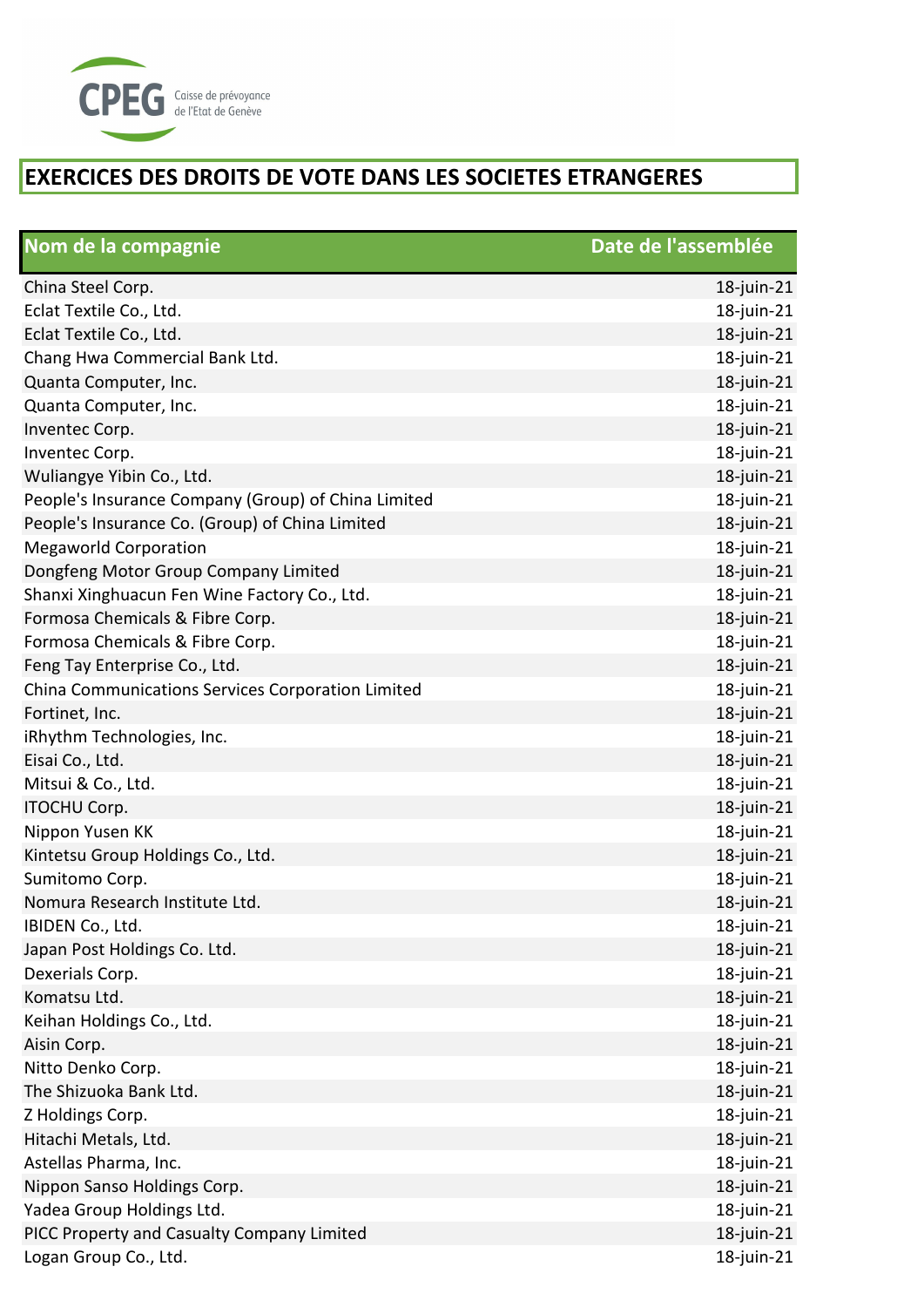

| Nom de la compagnie                             | Date de l'assemblée |
|-------------------------------------------------|---------------------|
| Zhongsheng Group Holdings Limited               | $18$ -juin-21       |
| Zhenro Properties Group Limited                 | 18-juin-21          |
| Keurig Dr Pepper Inc.                           | 18-juin-21          |
| Woolworths Group Limited                        | 18-juin-21          |
| Dino Polska SA                                  | 18-juin-21          |
| Grubhub Inc.                                    | 18-juin-21          |
| National Western Life Group, Inc.               | 18-juin-21          |
| Haitong Securities Co. Ltd.                     | 18-juin-21          |
| Haitong Securities Co. Ltd.                     | 18-juin-21          |
| Greentown Service Group Co. Ltd.                | 18-juin-21          |
| Greentown China Holdings Limited                | 18-juin-21          |
| GCL System Integration Technology Co., Ltd.     | 18-juin-21          |
| NanJi E-Commerce Co., Ltd.                      | 18-juin-21          |
| Meinian Onehealth Healthcare Holdings Co., Ltd. | 18-juin-21          |
| Greentown China Holdings Limited                | 18-juin-21          |
| Sany Heavy Industry Co., Ltd.                   | 18-juin-21          |
| Infosys Limited                                 | 19-juin-21          |
| Infosys Limited                                 | 19-juin-21          |
| QAD Inc.                                        | 21-juin-21          |
| Fastly, Inc.                                    | 21-juin-21          |
| Orthofix Medical Inc.                           | $21$ -juin-21       |
| Activision Blizzard, Inc.                       | $21$ -juin-21       |
| Nexi SpA                                        | $21$ -juin-21       |
| <b>Luminex Corporation</b>                      | $21$ -juin-21       |
| Daiichi Sankyo Co., Ltd.                        | $21$ -juin-21       |
| Nomura Holdings, Inc.                           | $21$ -juin-21       |
| <b>BANDAI NAMCO Holdings Inc.</b>               | $21$ -juin-21       |
| Polskie Gornictwo Naftowe i Gazownictwo SA      | $21$ -juin-21       |
| Dai-ichi Life Holdings, Inc.                    | $21$ -juin-21       |
| Beijing-Shanghai High-Speed Railway Co., Ltd.   | $21$ -juin-21       |
| China Great Wall Securities Co., Ltd.           | $21$ -juin-21       |
| Unisplendour Co., Ltd.                          | $21$ -juin-21       |
| Industrial & Commercial Bank of China Limited   | $21$ -juin-21       |
| Industrial & Commercial Bank of China Limited   | $21$ -juin-21       |
| Teekay Tankers Ltd.                             | $21$ -juin-21       |
| SkiStar AB                                      | 22-juin-21          |
| PhosAgro PJSC                                   | $22$ -juin-21       |
| ARC Resources Ltd.                              | $22$ -juin- $21$    |
| Mastercard Incorporated                         | $22$ -juin-21       |
| GlobalWafers Co., Ltd.                          | $22$ -juin-21       |
| Winbond Electronics Corp.                       | $22$ -juin-21       |
| <b>Brookfield Renewable Corporation</b>         | $22$ -juin-21       |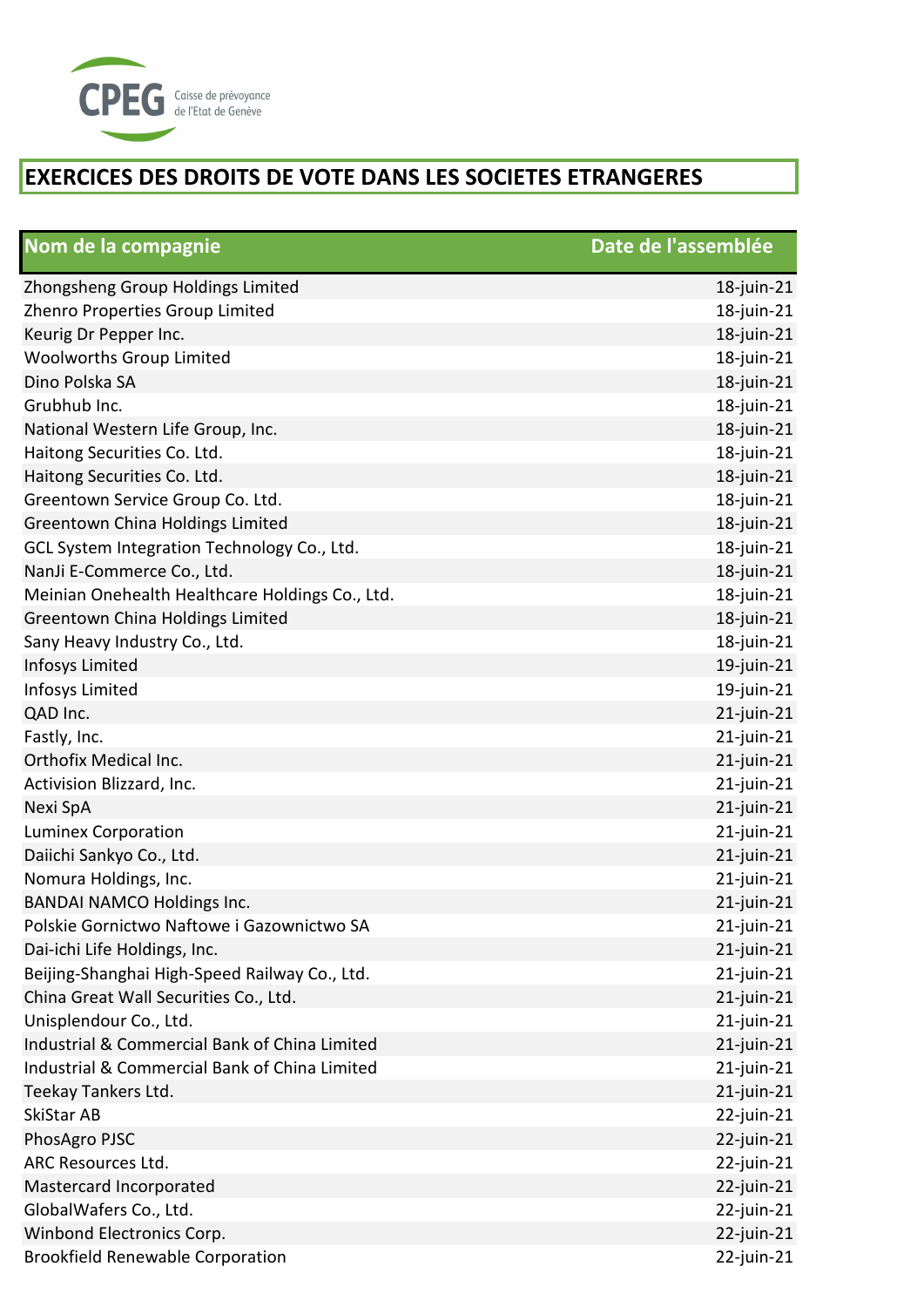

| Nom de la compagnie                      | Date de l'assemblée |
|------------------------------------------|---------------------|
| <b>Brookfield Renewable Corporation</b>  | $22$ -juin-21       |
| Acadia Pharmaceuticals Inc.              | 22-juin-21          |
| Samsung Heavy Industries Co., Ltd.       | 22-juin-21          |
| Samsung Heavy Industries Co., Ltd.       | 22-juin-21          |
| Huaneng Power International, Inc.        | 22-juin-21          |
| Huaneng Power International, Inc.        | 22-juin-21          |
| PROG Holdings, Inc.                      | $22$ -juin-21       |
| Wal-Mart de Mexico SAB de CV             | 22-juin-21          |
| Pegatron Corp.                           | 22-juin-21          |
| Pegatron Corp.                           | 22-juin-21          |
| AVIC Capital Co., Ltd.                   | 22-juin-21          |
| Nan Ya Plastics Corp.                    | 22-juin-21          |
| Nan Ya Plastics Corp.                    | $22$ -juin-21       |
| ASE Technology Holding Co., Ltd.         | 22-juin-21          |
| ASE Technology Holding Co., Ltd.         | $22$ -juin-21       |
| Kinaxis Inc.                             | 22-juin-21          |
| Pegasystems Inc.                         | 22-juin-21          |
| Vivendi SE                               | 22-juin-21          |
| Dell Technologies Inc.                   | 22-juin-21          |
| DENSO Corp.                              | 22-juin-21          |
| Capcom Co., Ltd.                         | 22-juin-21          |
| East Japan Railway Co.                   | 22-juin-21          |
| Sony Group Corp.                         | 22-juin-21          |
| Seibu Holdings, Inc.                     | 22-juin-21          |
| Concordia Financial Group, Ltd.          | 22-juin-21          |
| PERSOL Holdings Co., Ltd.                | 22-juin-21          |
| MONETA Money Bank, a.s.                  | $22$ -juin- $21$    |
| Shionogi & Co., Ltd.                     | $22$ -juin-21       |
| Toray Industries, Inc.                   | $22$ -juin-21       |
| NEC Corp.                                | 22-juin-21          |
| Kikkoman Corp.                           | $22$ -juin-21       |
| NIDEC Corp.                              | 22-juin-21          |
| SoftBank Corp.                           | $22$ -juin-21       |
| Nissan Motor Co., Ltd.                   | 22-juin-21          |
| Kotobuki Spirits Co., Ltd.               | 22-juin-21          |
| Guangdong Investment Limited             | 22-juin-21          |
| China Overseas Land & Investment Ltd.    | $22$ -juin-21       |
| LIXIL Corp.                              | 22-juin-21          |
| Shanghai International Airport Co., Ltd. | $22$ -juin-21       |
| Huatai Securities Co., Ltd.              | 22-juin-21          |
| Huatai Securities Co., Ltd.              | $22$ -juin-21       |
| Terumo Corp.                             | $22$ -juin-21       |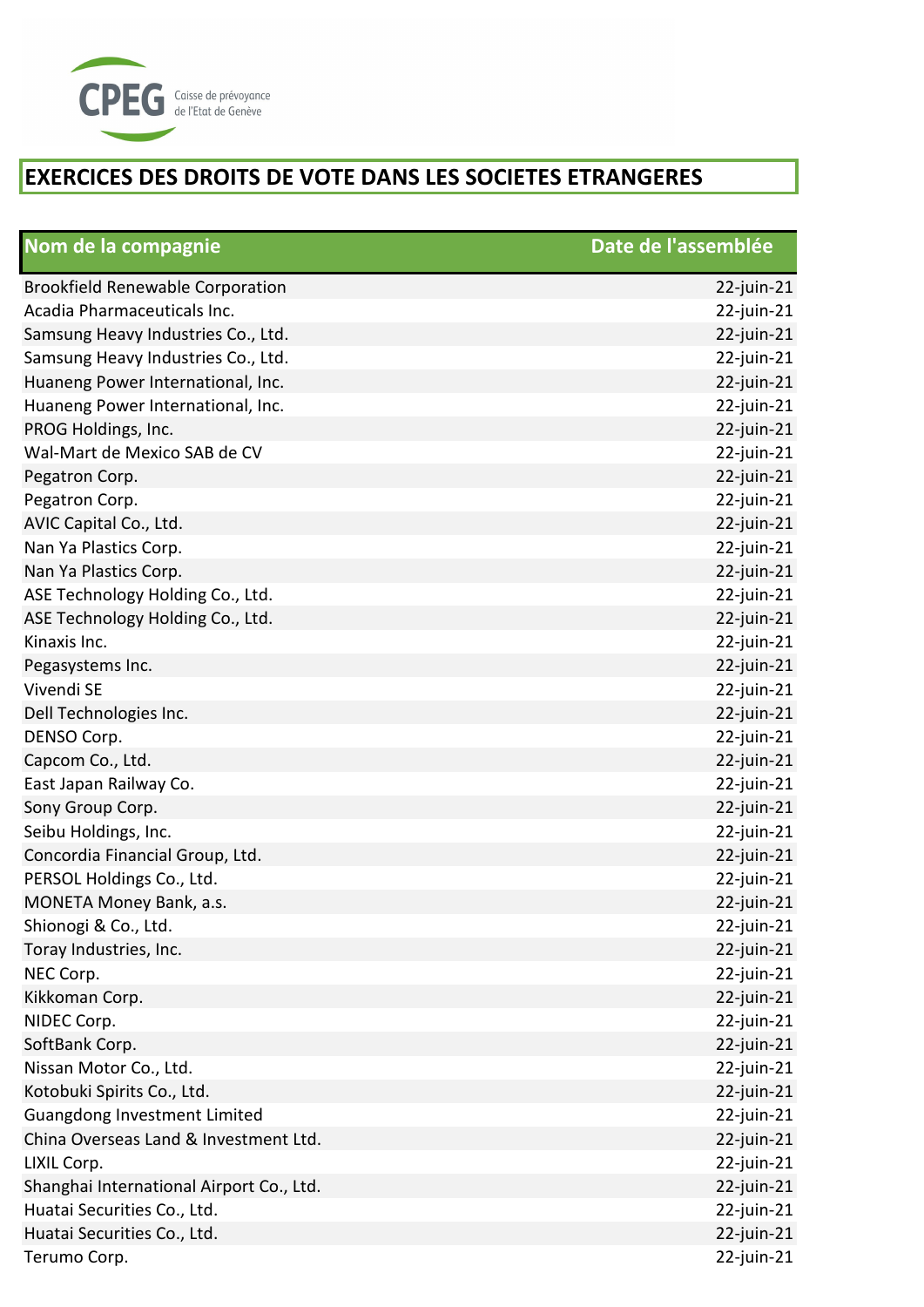

| Nom de la compagnie                                     | Date de l'assemblée |
|---------------------------------------------------------|---------------------|
| Dongxing Securities Co., Ltd.                           | $22$ -juin-21       |
| Wuhu Shunrong Sanqi Interactive Entertainment Co., Ltd. | 22-juin-21          |
| Hindustan Unilever Limited                              | 22-juin-21          |
| Hindustan Unilever Limited                              | 22-juin-21          |
| Airbnb, Inc.                                            | 22-juin-21          |
| Mobile TeleSystems PJSC                                 | 23-juin-21          |
| Apogee Enterprises, Inc.                                | 23-juin-21          |
| Banc of California, Inc.                                | 23-juin-21          |
| Far EasTone Telecommunications Co., Ltd.                | 23-juin-21          |
| Hotai Motor Co., Ltd.                                   | 23-juin-21          |
| WPG Holdings Ltd.                                       | 23-juin-21          |
| <b>Equity Commonwealth</b>                              | 23-juin-21          |
| Intellia Therapeutics, Inc.                             | 23-juin-21          |
| <b>Allegiant Travel Company</b>                         | 23-juin-21          |
| Beijing Capital International Airport Company Limited   | 23-juin-21          |
| Veeva Systems Inc.                                      | 23-juin-21          |
| China Railway Group Limited                             | 23-juin-21          |
| China Railway Group Limited                             | 23-juin-21          |
| Formosa Plastics Corp.                                  | 23-juin-21          |
| Uni-President Enterprises Corp.                         | 23-juin-21          |
| Tricon Residential Inc.                                 | 23-juin-21          |
| Brightsphere Investment Group Inc.                      | 23-juin-21          |
| Cannae Holdings, Inc.                                   | 23-juin-21          |
| NetEase, Inc.                                           | 23-juin-21          |
| Dermapharm Holding SE                                   | 23-juin-21          |
| Kyushu Railway Co.                                      | 23-juin-21          |
| West Japan Railway Co.                                  | 23-juin-21          |
| Nippon Steel Corp.                                      | $23$ -juin-21       |
| Daiwa Securities Group Inc.                             | $23$ -juin-21       |
| Ajinomoto Co., Inc.                                     | 23-juin-21          |
| Sumitomo Chemical Co., Ltd.                             | $23$ -juin-21       |
| Subaru Corp.                                            | $23$ -juin-21       |
| Central Japan Railway Co.                               | $23$ -juin-21       |
| TDK Corp.                                               | $23$ -juin-21       |
| Brother Industries, Ltd.                                | 23-juin-21          |
| CALBEE, Inc.                                            | $23$ -juin-21       |
| KDDI Corp.                                              | $23$ -juin-21       |
| Shinsei Bank, Ltd.                                      | $23$ -juin-21       |
| Tobu Railway Co., Ltd.                                  | $23$ -juin-21       |
| Takamatsu Construction Group Co. Ltd.                   | 23-juin-21          |
| Hitachi Ltd.                                            | $23$ -juin- $21$    |
| Sekisui Chemical Co., Ltd.                              | 23-juin-21          |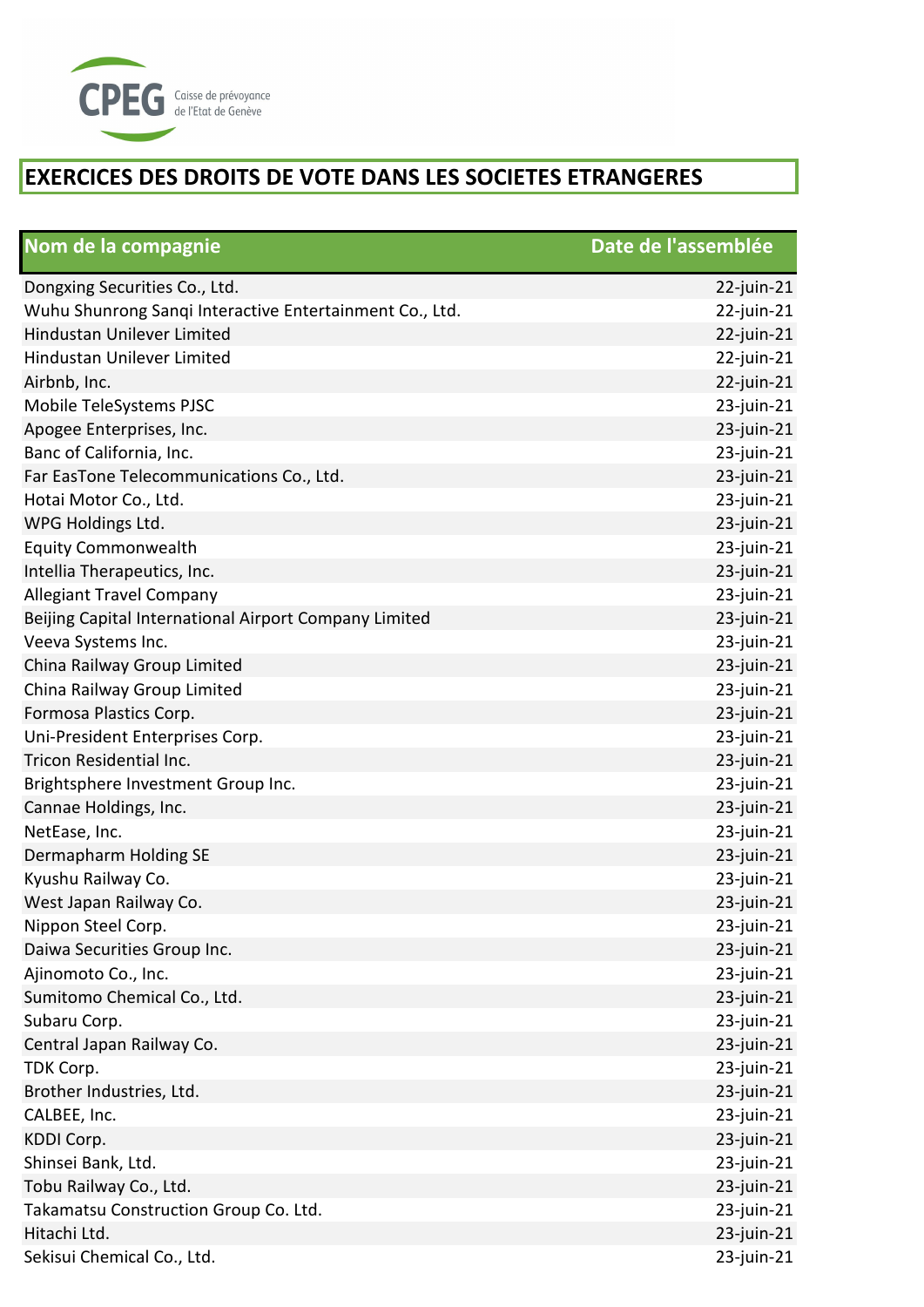

| Nom de la compagnie                                      | Date de l'assemblée |
|----------------------------------------------------------|---------------------|
| Mizuho Financial Group, Inc.                             | $23$ -juin-21       |
| Idemitsu Kosan Co., Ltd.                                 | 23-juin-21          |
| Teijin Ltd.                                              | 23-juin-21          |
| Resona Holdings, Inc.                                    | 23-juin-21          |
| Harmonic Drive Systems, Inc.                             | 23-juin-21          |
| ACOM Co., Ltd.                                           | 23-juin-21          |
| Yokogawa Electric Corp.                                  | 23-juin-21          |
| SCSK Corp.                                               | 23-juin-21          |
| SoftBank Group Corp.                                     | 23-juin-21          |
| Yakult Honsha Co., Ltd.                                  | 23-juin-21          |
| Honda Motor Co., Ltd.                                    | 23-juin-21          |
| Net One Systems Co., Ltd.                                | 23-juin-21          |
| Sumitomo Mitsui Trust Holdings, Inc.                     | 23-juin-21          |
| Promotora y Operadora de Infraestructura SA              | 23-juin-21          |
| DHT Holdings, Inc.                                       | $23$ -juin-21       |
| Advantest Corp.                                          | 23-juin-21          |
| <b>BlackBerry Limited</b>                                | 23-juin-21          |
| Meituan                                                  | 23-juin-21          |
| YTO Express Group Co., Ltd.                              | 23-juin-21          |
| Aier Eye Hospital Group Co., Ltd.                        | 23-juin-21          |
| Hangzhou First Applied Material Co., Ltd.                | 23-juin-21          |
| Changchun High & New Technology Industries (Group), Inc. | 23-juin-21          |
| JD Health International, Inc.                            | 23-juin-21          |
| China Eastern Airlines Corporation Limited               | 23-juin-21          |
| JD.com, Inc.                                             | 23-juin-21          |
| Winpak Ltd.                                              | 23-juin-21          |
| Armstrong World Industries, Inc.                         | 24-juin-21          |
| Bright Horizons Family Solutions Inc.                    | 24-juin-21          |
| Ultragenyx Pharmaceutical Inc.                           | $24$ -juin-21       |
| <b>STAAR Surgical Company</b>                            | 24-juin-21          |
| Coherent, Inc.                                           | 24-juin-21          |
| Innolux Corp.                                            | 24-juin-21          |
| Innolux Corp.                                            | 24-juin-21          |
| Giant Manufacturing Co., Ltd.                            | 24-juin-21          |
| Royalty Pharma Plc                                       | 24-juin-21          |
| Poly Developments & Holdings Group Co., Ltd.             | 24-juin-21          |
| Innovent Biologics, Inc.                                 | 24-juin-21          |
| China CITIC Bank Corporation Limited                     | 24-juin-21          |
| Orpea SA                                                 | 24-juin-21          |
| <b>MicroPort Scientific Corporation</b>                  | 24-juin-21          |
| AVIC Capital Co., Ltd.                                   | 24-juin-21          |
| Twitter, Inc.                                            | 24-juin-21          |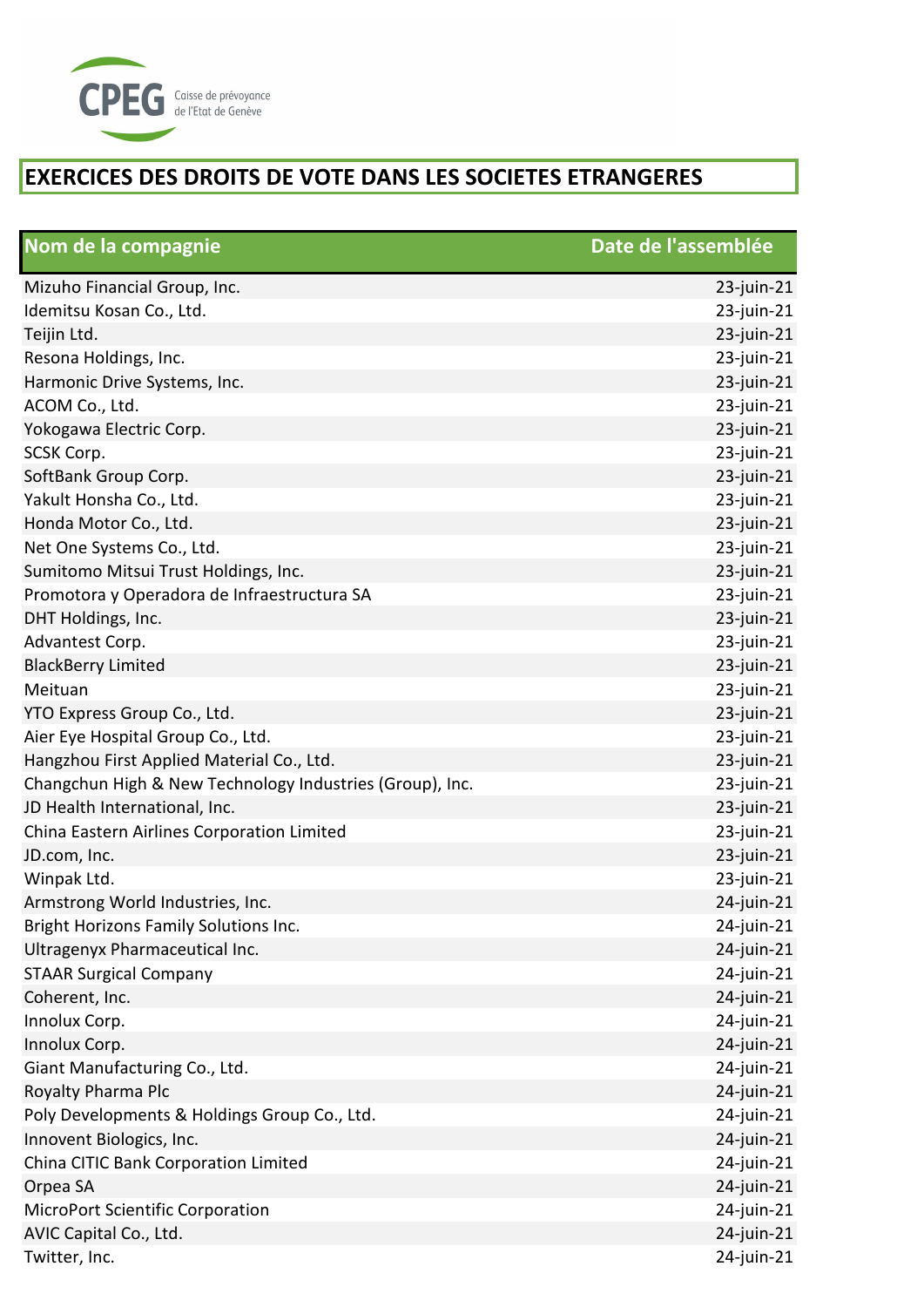

| Nom de la compagnie                            | Date de l'assemblée |
|------------------------------------------------|---------------------|
| OPKO Health, Inc.                              | 24-juin-21          |
| Nippon Telegraph & Telephone Corp.             | 24-juin-21          |
| HealthEquity, Inc.                             | 24-juin-21          |
| <b>OMRON Corp.</b>                             | 24-juin-21          |
| TIS, Inc. (Japan)                              | 24-juin-21          |
| Marubeni Corp.                                 | 24-juin-21          |
| Ricoh Co., Ltd.                                | 24-juin-21          |
| Azbil Corp.                                    | 24-juin-21          |
| NH Foods Ltd.                                  | 24-juin-21          |
| Yamaha Corp.                                   | 24-juin-21          |
| Mazda Motor Corp.                              | 24-juin-21          |
| Sumitomo Dainippon Pharma Co., Ltd.            | 24-juin-21          |
| Mitsubishi Chemical Holdings Corp.             | 24-juin-21          |
| Nomura Real Estate Holdings, Inc.              | 24-juin-21          |
| <b>FANUC Corp.</b>                             | 24-juin-21          |
| Olympus Corp.                                  | 24-juin-21          |
| Stanley Electric Co., Ltd.                     | 24-juin-21          |
| Japan Airport Terminal Co., Ltd.               | 24-juin-21          |
| Obayashi Corp.                                 | 24-juin-21          |
| Paltac Corp.                                   | 24-juin-21          |
| Toyota Tsusho Corp.                            | 24-juin-21          |
| SOHGO SECURITY SERVICES CO., LTD.              | 24-juin-21          |
| Yamato Holdings Co., Ltd.                      | 24-juin-21          |
| Hino Motors, Ltd.                              | 24-juin-21          |
| Konami Holdings Corp.                          | 24-juin-21          |
| FP Corp.                                       | 24-juin-21          |
| Panasonic Corp.                                | 24-juin-21          |
| Toyo Suisan Kaisha, Ltd.                       | 24-juin-21          |
| Nihon M&A Center Inc.                          | 24-juin-21          |
| JustSystems Corp.                              | 24-juin-21          |
| Innovent Biologics, Inc.                       | $24$ -juin- $21$    |
| BYD Electronic (International) Co., Ltd.       | 24-juin-21          |
| Argan, Inc.                                    | 24-juin-21          |
| The Kroger Co.                                 | 24-juin-21          |
| <b>Cyfrowy Polsat SA</b>                       | 24-juin-21          |
| Xencor, Inc.                                   | 24-juin-21          |
| Shriram Transport Finance Company Limited      | 24-juin-21          |
| Reliance Industries Ltd.                       | 24-juin-21          |
| Reliance Industries Ltd.                       | 24-juin-21          |
| China Aerospace Times Electronics Co., Ltd.    | 24-juin-21          |
| Zhejiang Sanhua Intelligent Controls Co., Ltd. | 24-juin-21          |
| Topchoice Medical Corp.                        | 24-juin-21          |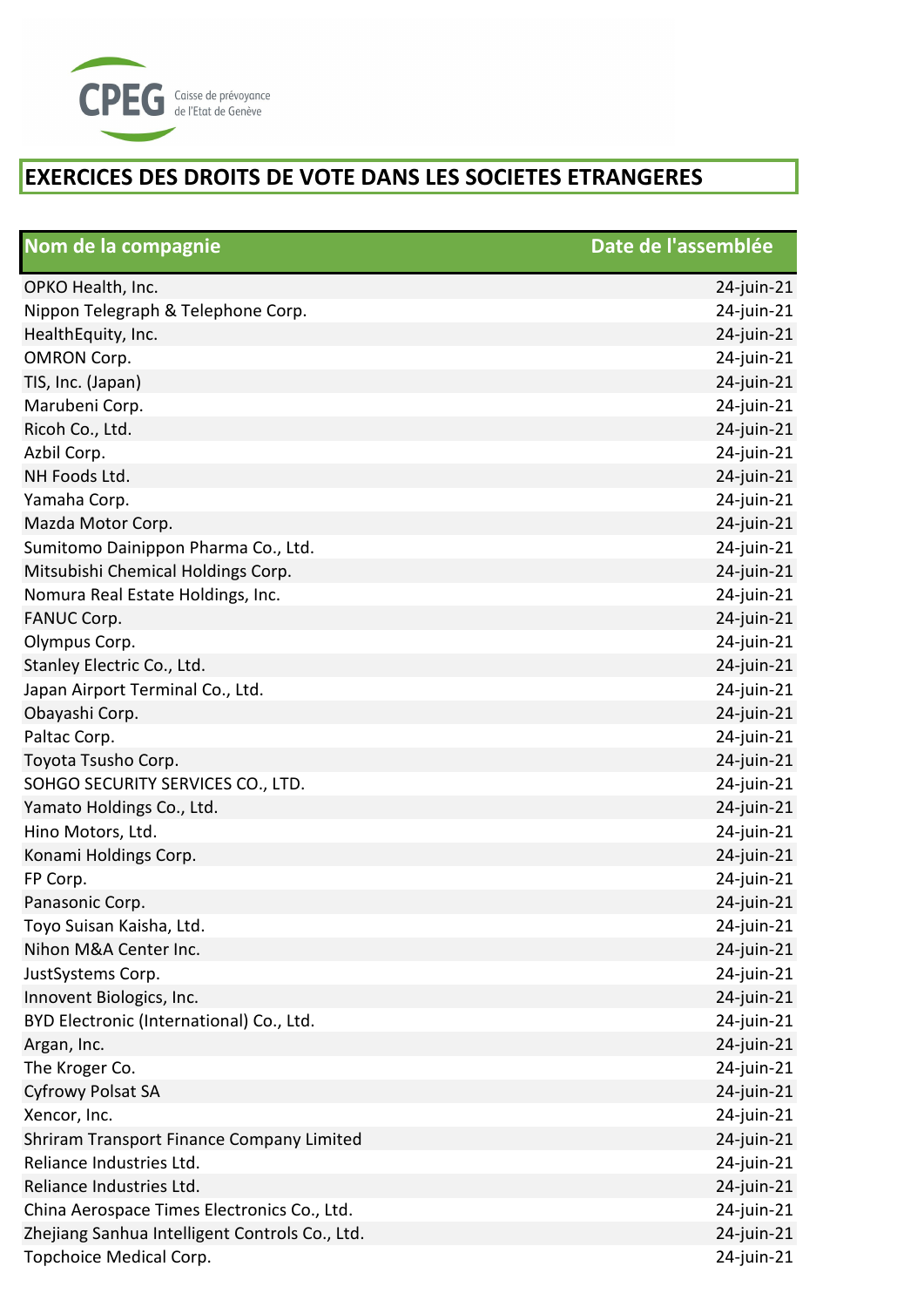

| Nom de la compagnie                            | Date de l'assemblée |
|------------------------------------------------|---------------------|
| Lomon Billions Group Co., Ltd.                 | 24-juin-21          |
| Bupa Arabia for Cooperative Insurance Co.      | 24-juin-21          |
| Zai Lab Limited                                | 24-juin-21          |
| <b>InterGlobe Aviation Limited</b>             | 25-juin-21          |
| <b>InterGlobe Aviation Limited</b>             | 25-juin-21          |
| <b>Taiwan Business Bank</b>                    | 25-juin-21          |
| Taiwan Cooperative Financial Holding Co., Ltd. | 25-juin-21          |
| Taiwan Cooperative Financial Holding Co., Ltd. | 25-juin-21          |
| Mega Financial Holding Co., Ltd.               | 25-juin-21          |
| Mega Financial Holding Co., Ltd.               | 25-juin-21          |
| First Financial Holding Co. Ltd.               | 25-juin-21          |
| First Financial Holding Co. Ltd.               | 25-juin-21          |
| Hua Nan Financial Holdings Co., Ltd.           | 25-juin-21          |
| Asia Cement Corp.                              | 25-juin-21          |
| Compal Electronics, Inc.                       | 25-juin-21          |
| Gulf Energy Development Public Co. Ltd.        | 25-juin-21          |
| <b>Vicor Corporation</b>                       | 25-juin-21          |
| Walsin Technology Corp.                        | 25-juin-21          |
| <b>Tesco Plc</b>                               | 25-juin-21          |
| China Merchants Bank Co., Ltd.                 | 25-juin-21          |
| China Merchants Bank Co., Ltd.                 | 25-juin-21          |
| China Cinda Asset Management Co., Ltd.         | 25-juin-21          |
| Nongfu Spring Co. Ltd.                         | 25-juin-21          |
| China Conch Venture Holdings Limited           | 25-juin-21          |
| <b>ENEOS Holdings, Inc.</b>                    | 25-juin-21          |
| T&D Holdings, Inc.                             | 25-juin-21          |
| Shimadzu Corp.                                 | $25$ -juin- $21$    |
| Mitsubishi Corp.                               | $25$ -juin-21       |
| Marui Group Co., Ltd.                          | $25$ -juin-21       |
| Huazhu Group Limited                           | $25$ -juin-21       |
| NSK Ltd.                                       | 25-juin-21          |
| Suzuki Motor Corp.                             | 25-juin-21          |
| SG Holdings Co., Ltd.                          | 25-juin-21          |
| JFE Holdings, Inc.                             | 25-juin-21          |
| ROHM Co., Ltd.                                 | 25-juin-21          |
| Asahi Kasei Corp.                              | 25-juin-21          |
| Medipal Holdings Corp.                         | 25-juin-21          |
| Square Enix Holdings Co., Ltd.                 | 25-juin-21          |
| Sumitomo Metal Mining Co., Ltd.                | 25-juin-21          |
| Toshiba Corp.                                  | 25-juin-21          |
| TAISEI Corp.                                   | $25$ -juin- $21$    |
| Nissin Foods Holdings Co., Ltd.                | 25-juin-21          |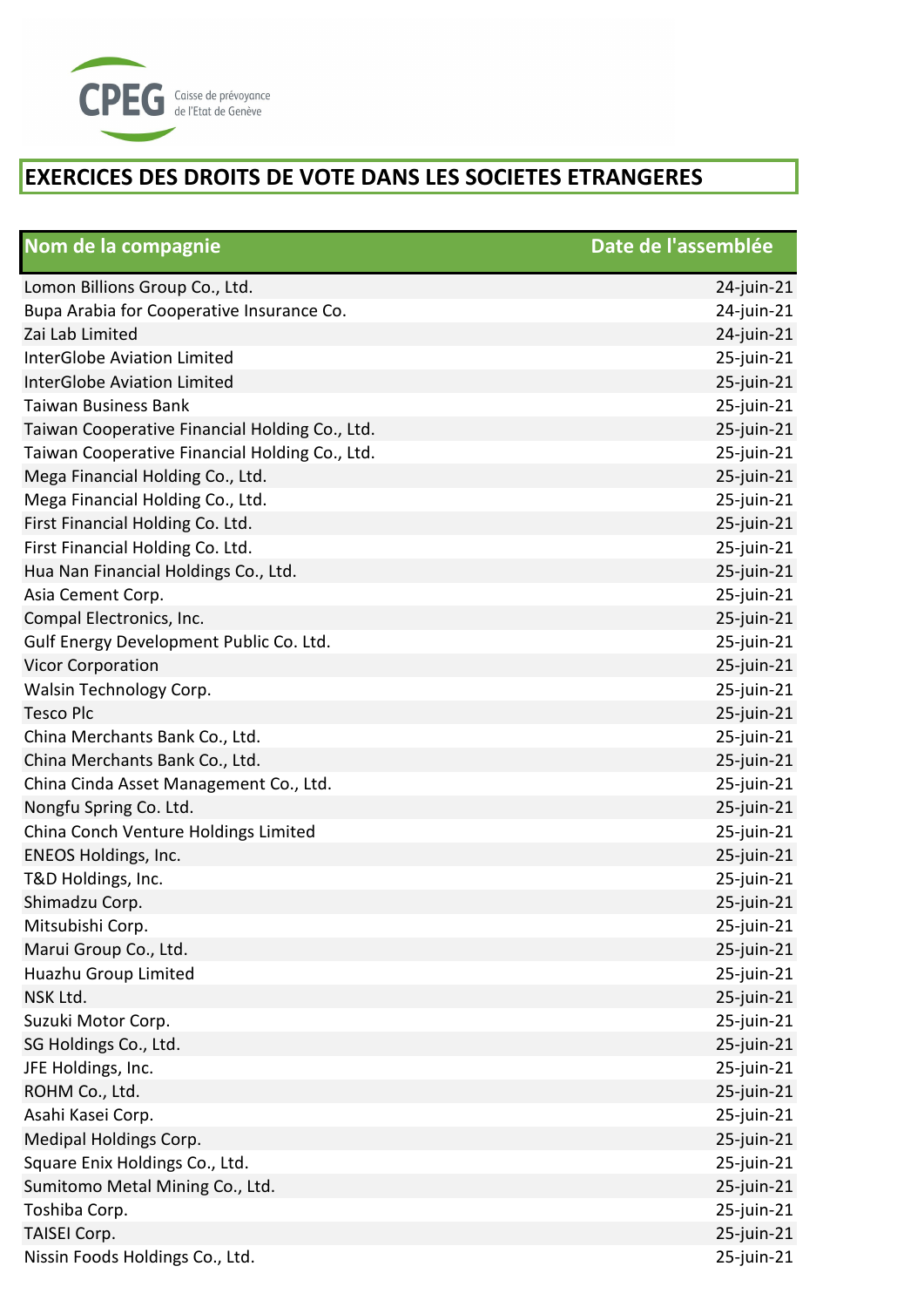

| Nom de la compagnie                       | Date de l'assemblée |
|-------------------------------------------|---------------------|
| Tosoh Corp.                               | $25$ -juin-21       |
| Seiko Epson Corp.                         | 25-juin-21          |
| ORIX Corp.                                | 25-juin-21          |
| TOTO Ltd.                                 | $25$ -juin- $21$    |
| NGK SPARK PLUG CO., LTD.                  | $25$ -juin-21       |
| Osaka Gas Co., Ltd.                       | 25-juin-21          |
| Chubu Electric Power Co., Inc.            | $25$ -juin- $21$    |
| The Chugoku Electric Power Co., Inc.      | $25$ -juin- $21$    |
| Santen Pharmaceutical Co., Ltd.           | 25-juin-21          |
| Kajima Corp.                              | 25-juin-21          |
| Sumitomo Electric Industries Ltd.         | $25$ -juin-21       |
| The Chiba Bank, Ltd.                      | 25-juin-21          |
| Nissan Chemical Corp.                     | $25$ -juin-21       |
| Pacific Metals Co., Ltd.                  | $25$ -juin- $21$    |
| Nisshin Seifun Group Inc.                 | $25$ -juin-21       |
| Mitsui Chemicals, Inc.                    | 25-juin-21          |
| Alfresa Holdings Corp.                    | $25$ -juin- $21$    |
| Suzuken Co., Ltd.                         | $25$ -juin- $21$    |
| Sysmex Corp.                              | $25$ -juin-21       |
| Mitsubishi Gas Chemical Co., Inc.         | 25-juin-21          |
| Isuzu Motors Ltd.                         | $25$ -juin- $21$    |
| Kyocera Corp.                             | 25-juin-21          |
| Nagoya Railroad Co., Ltd.                 | $25$ -juin- $21$    |
| SECOM Co., Ltd.                           | $25$ -juin-21       |
| Makita Corp.                              | $25$ -juin-21       |
| Tokyu Fudosan Holdings Corp.              | 25-juin-21          |
| Daifuku Co., Ltd.                         | $25$ -juin-21       |
| AMADA Co., Ltd.                           | 25-juin-21          |
| Fuji Electric Co., Ltd.                   | $25$ -juin-21       |
| lida Group Holdings Co., Ltd.             | 25-juin-21          |
| HIROSE ELECTRIC CO., LTD.                 | 25-juin-21          |
| MARUWA CO., LTD.                          | 25-juin-21          |
| Air Water Inc.                            | $25$ -juin-21       |
| Hikari Tsushin, Inc.                      | $25$ -juin- $21$    |
| M3, Inc.                                  | $25$ -juin-21       |
| Mitsubishi HC Capital, Inc.               | $25$ -juin- $21$    |
| Japan Elevator Service Holdings Co., Ltd. | 25-juin-21          |
| Yeahka Limited                            | $25$ -juin- $21$    |
| United Therapeutics Corporation           | $25$ -juin- $21$    |
| <b>Tata Consumer Products Limited</b>     | $25$ -juin- $21$    |
| <b>Tata Consumer Products Limited</b>     | $25$ -juin-21       |
| Signet Jewelers Limited                   | $25$ -juin- $21$    |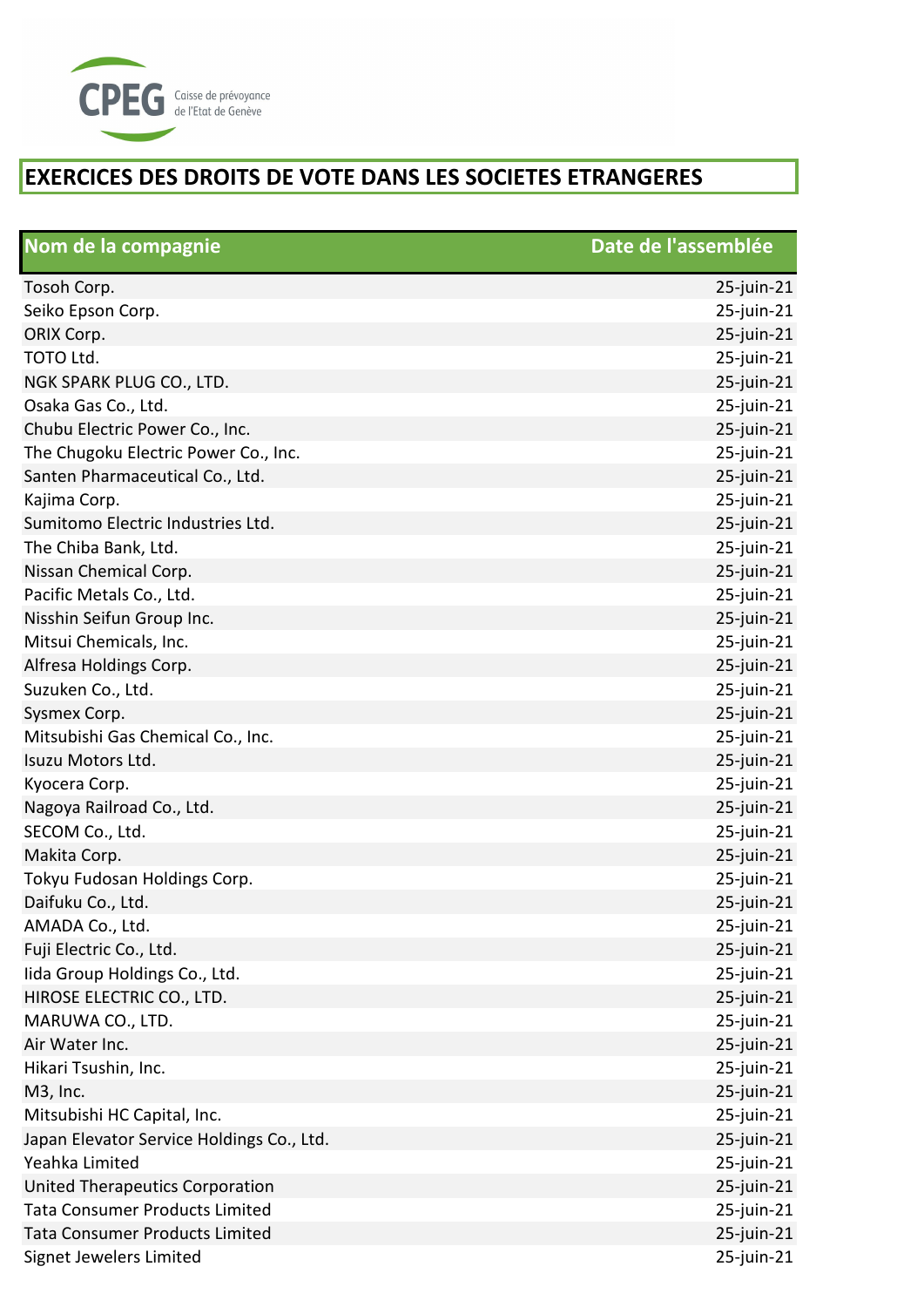

| Nom de la compagnie                                       | Date de l'assemblée |
|-----------------------------------------------------------|---------------------|
| Daito Trust Construction Co., Ltd.                        | 25-juin-21          |
| Orange Polska SA                                          | 25-juin-21          |
| Shandong Buchang Pharmaceuticals Co., Ltd.                | 25-juin-21          |
| ZOZO, Inc.                                                | 25-juin-21          |
| Soochow Securities Co., Ltd.                              | 25-juin-21          |
| Haier Smart Home Co., Ltd.                                | 25-juin-21          |
| Haier Smart Home Co., Ltd.                                | 25-juin-21          |
| Haier Smart Home Co., Ltd.                                | 25-juin-21          |
| Haier Smart Home Co., Ltd.                                | 25-juin-21          |
| Jollibee Foods Corporation                                | 25-juin-21          |
| Metallurgical Corp. of China Ltd.                         | 25-juin-21          |
| Zhongjin Gold Corp. Ltd.                                  | 25-juin-21          |
| Spring Airlines Co., Ltd.                                 | 25-juin-21          |
| <b>ZTE Corporation</b>                                    | 25-juin-21          |
| <b>ZTE Corporation</b>                                    | 25-juin-21          |
| China Merchants Shekou Industrial Zone Holdings Co., Ltd. | 25-juin-21          |
| Midea Group Co. Ltd.                                      | 25-juin-21          |
| Shandong Linglong Tyre Co., Ltd.                          | 25-juin-21          |
| <b>Bureau Veritas SA</b>                                  | 25-juin-21          |
| <b>State Bank of India</b>                                | 25-juin-21          |
| <b>State Bank of India</b>                                | 25-juin-21          |
| ICICI Prudential Life Insurance Company Limited           | 25-juin-21          |
| ICICI Prudential Life Insurance Company Limited           | 25-juin-21          |
| China Construction Bank Corporation                       | 25-juin-21          |
| China Construction Bank Corporation                       | 25-juin-21          |
| Sundrug Co., Ltd.                                         | 26-juin-21          |
| Tele2 AB                                                  | 28-juin-21          |
| HIWIN Technologies Corp.                                  | 28-juin-21          |
| Fortuna Silver Mines Inc.                                 | 28-juin-21          |
| Hostess Brands, Inc.                                      | 28-juin-21          |
| Akeso, Inc.                                               | 28-juin-21          |
| Shanghai Electric Group Company Limited                   | 28-juin-21          |
| Pennon Group Plc                                          | 28-juin-21          |
| Tsingtao Brewery Company Limited                          | 28-juin-21          |
| <b>Tsingtao Brewery Company Limited</b>                   | 28-juin-21          |
| Yantai Eddie Precision Machinery Co., Ltd.                | 28-juin-21          |
| Canacol Energy Ltd.                                       | 28-juin-21          |
| Magnite, Inc.                                             | 28-juin-21          |
| MS&AD Insurance Group Holdings, Inc.                      | 28-juin-21          |
| Tokio Marine Holdings, Inc.                               | 28-juin-21          |
| Red Electrica Corp. SA                                    | 28-juin-21          |
| Sompo Holdings, Inc.                                      | 28-juin-21          |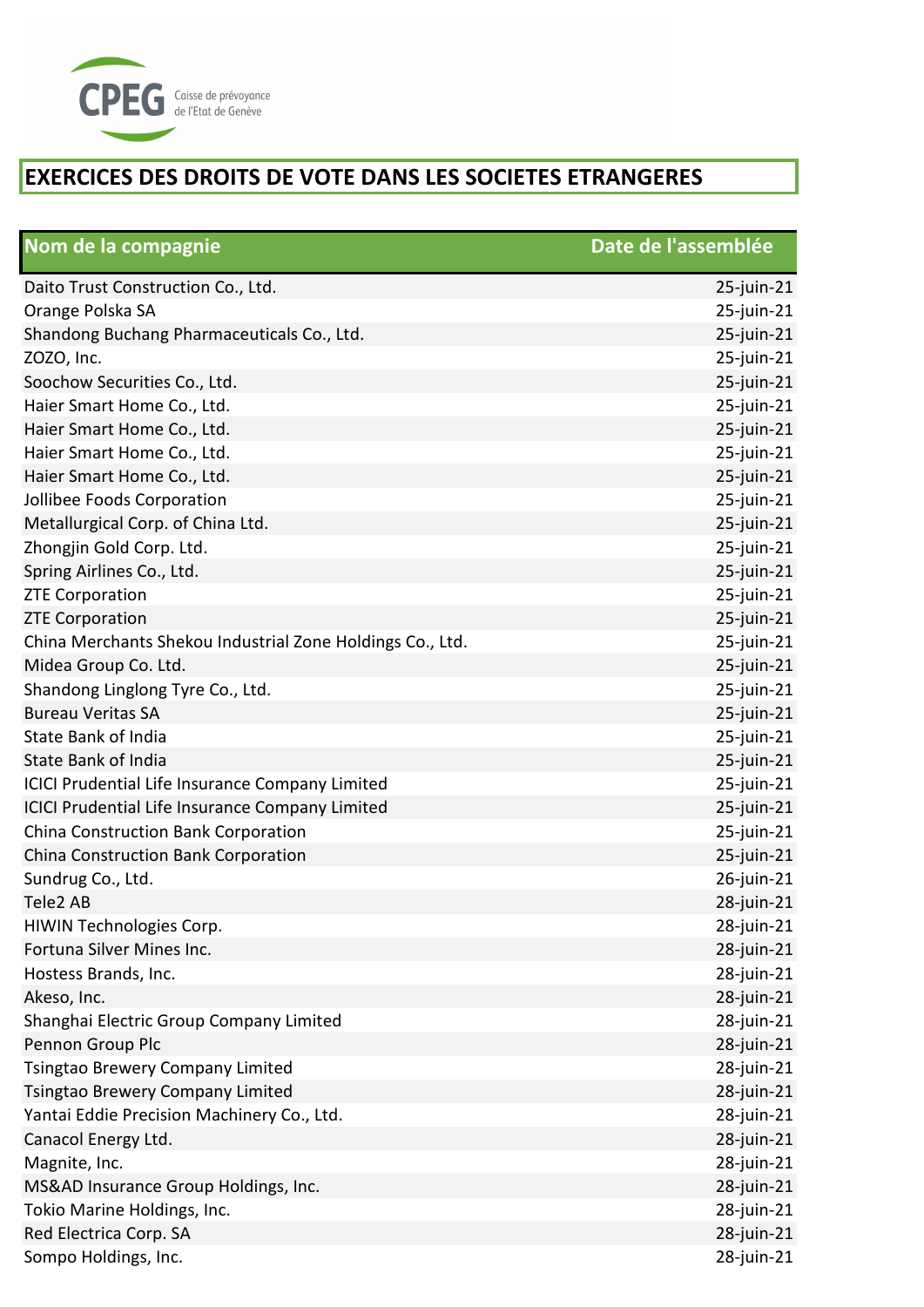

| Nom de la compagnie                              | Date de l'assemblée |
|--------------------------------------------------|---------------------|
| Fujitsu Ltd.                                     | 28-juin-21          |
| NGK Insulators, Ltd.                             | 28-juin-21          |
| Hitachi Construction Machinery Co., Ltd.         | 28-juin-21          |
| Zhejiang Expressway Co., Ltd.                    | 28-juin-21          |
| HengTen Networks Group Limited                   | 28-juin-21          |
| TOHO GAS Co., Ltd.                               | 28-juin-21          |
| HengTen Networks Group Limited                   | 28-juin-21          |
| WPT Industrial Real Estate Investment Trust      | 28-juin-21          |
| Guotai Junan Securities Co., Ltd.                | 28-juin-21          |
| Zhejiang Huayou Cobalt Co., Ltd.                 | 28-juin-21          |
| Tokyo Century Corp.                              | 28-juin-21          |
| Ganfeng Lithium Co., Ltd.                        | 28-juin-21          |
| Ganfeng Lithium Co., Ltd.                        | 28-juin-21          |
| Suning.com Co., Ltd.                             | 28-juin-21          |
| Shandong Sinocera Functional Material Co., Ltd.  | 28-juin-21          |
| Inner Mongolia Yili Industrial Group Co., Ltd.   | 28-juin-21          |
| Jason Furniture (Hangzhou) Co., Ltd.             | 28-juin-21          |
| Xinjiang Goldwind Science & Technology Co., Ltd. | 28-juin-21          |
| Xinjiang Goldwind Science & Technology Co., Ltd. | 28-juin-21          |
| Founder Securities Co., Ltd.                     | 28-juin-21          |
| XCMG Construction Machinery Co., Ltd.            | 28-juin-21          |
| BOC International (China) Co., Ltd.              | 28-juin-21          |
| Weichai Power Co., Ltd.                          | 28-juin-21          |
| Weichai Power Co., Ltd.                          | 28-juin-21          |
| Yandex NV                                        | 28-juin-21          |
| Yandex NV                                        | 28-juin-21          |
| Saudi National Bank                              | 28-juin-21          |
| Dar Al Arkan Real Estate Development Co.         | 28-juin-21          |
| Volvo AB                                         | 29-juin-21          |
| Ivanhoe Mines Ltd.                               | 29-juin-21          |
| PetIQ, Inc.                                      | 29-juin-21          |
| Dongfang Electric Co., Ltd.                      | 29-juin-21          |
| Dongfang Electric Co., Ltd.                      | 29-juin-21          |
| China Longyuan Power Group Corporation Limited   | 29-juin-21          |
| CITIC Securities Co., Ltd.                       | 29-juin-21          |
| CITIC Securities Co., Ltd.                       | 29-juin-21          |
| Bank of Communications Co., Ltd.                 | 29-juin-21          |
| CITIC Securities Co., Ltd.                       | 29-juin-21          |
| CITIC Securities Co., Ltd.                       | 29-juin-21          |
| Bank of Communications Co., Ltd.                 | 29-juin-21          |
| China Everbright Bank Company Limited            | 29-juin-21          |
| China Everbright Bank Company Limited            | 29-juin-21          |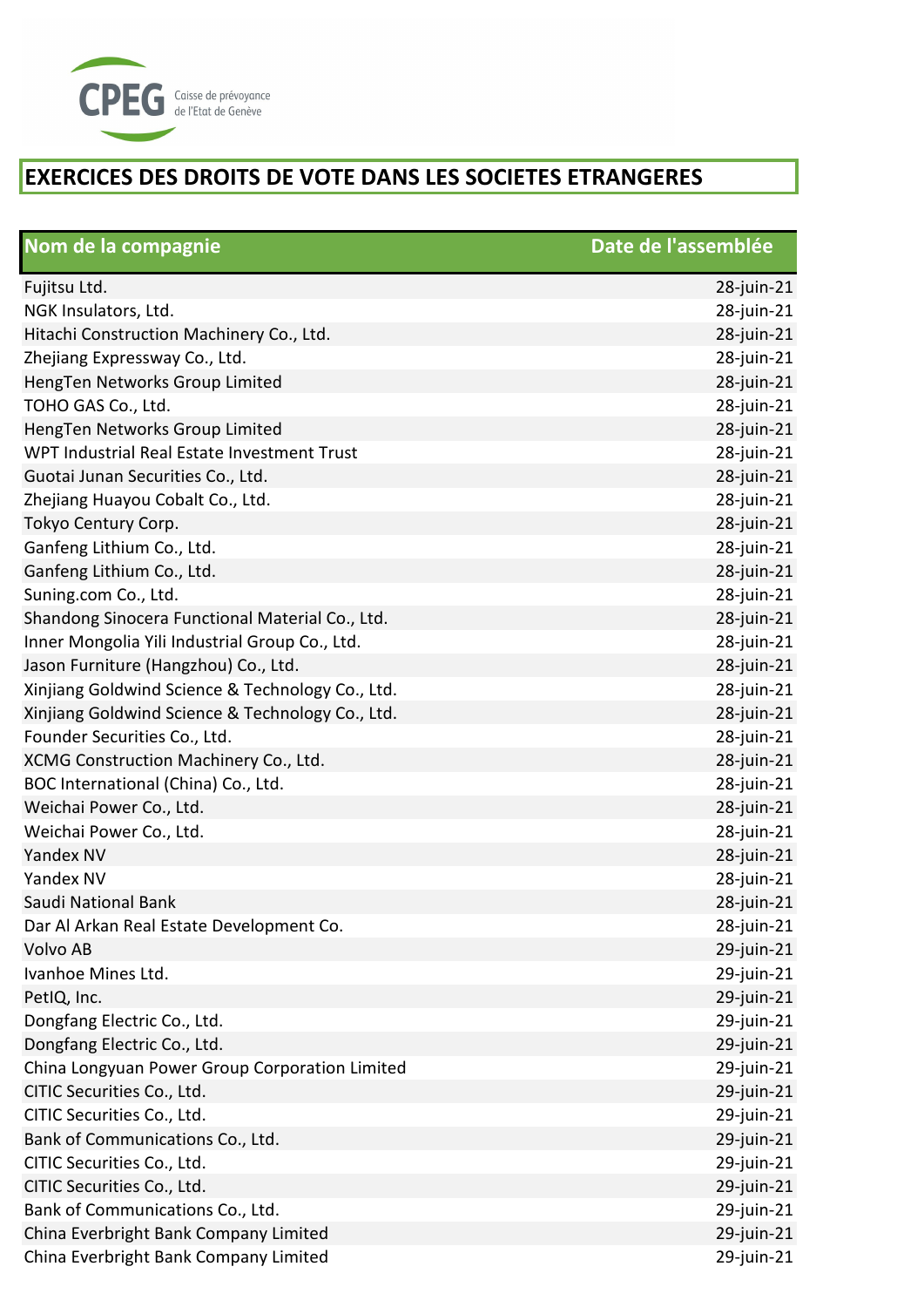

| Nom de la compagnie                                          | Date de l'assemblée |
|--------------------------------------------------------------|---------------------|
| Yunnan Baiyao Group Co., Ltd.                                | 29-juin-21          |
| NorthWest Healthcare Properties Real Estate Investment Trust | 29-juin-21          |
| Torex Gold Resources Inc.                                    | 29-juin-21          |
| Sinotruk (Hong Kong) Limited                                 | 29-juin-21          |
| 3SBio, Inc.                                                  | 29-juin-21          |
| China Galaxy Securities Co., Ltd.                            | 29-juin-21          |
| MongoDB, Inc.                                                | 29-juin-21          |
| Mitsui Fudosan Co., Ltd.                                     | 29-juin-21          |
| Tokyo Gas Co., Ltd.                                          | 29-juin-21          |
| Oji Holdings Corp.                                           | 29-juin-21          |
| The Bank of Kyoto, Ltd.                                      | 29-juin-21          |
| Daikin Industries Ltd.                                       | 29-juin-21          |
| Jinxin Fertility Group Ltd.                                  | 29-juin-21          |
| New China Life Insurance Company Ltd.                        | 29-juin-21          |
| New China Life Insurance Company Ltd.                        | 29-juin-21          |
| Koito Manufacturing Co., Ltd.                                | 29-juin-21          |
| Keio Corp.                                                   | 29-juin-21          |
| Shimizu Corp.                                                | 29-juin-21          |
| Murata Manufacturing Co. Ltd.                                | 29-juin-21          |
| Minebea Mitsumi, Inc.                                        | 29-juin-21          |
| Taiheiyo Cement Corp.                                        | 29-juin-21          |
| Toppan, Inc.                                                 | 29-juin-21          |
| Yamada Holdings Co., Ltd.                                    | 29-juin-21          |
| Mitsubishi Heavy Industries, Ltd.                            | 29-juin-21          |
| HOYA Corp.                                                   | 29-juin-21          |
| Takeda Pharmaceutical Co., Ltd.                              | 29-juin-21          |
| Keikyu Corp.                                                 | 29-juin-21          |
| Mitsubishi Estate Co., Ltd.                                  | 29-juin-21          |
| Meiji Holdings Co., Ltd.                                     | 29-juin-21          |
| Odakyu Electric Railway Co., Ltd.                            | 29-juin-21          |
| Keisei Electric Railway Co., Ltd.                            | 29-juin-21          |
| Shin-Etsu Chemical Co., Ltd.                                 | 29-juin-21          |
| Rinnai Corp.                                                 | 29-juin-21          |
| Mitsubishi UFJ Financial Group, Inc.                         | 29-juin-21          |
| Kansai Paint Co., Ltd.                                       | 29-juin-21          |
| KOSÉ Corp.                                                   | 29-juin-21          |
| Hakuhodo DY Holdings, Inc.                                   | 29-juin-21          |
| FUJIFILM Holdings Corp.                                      | 29-juin-21          |
| DISCO Corp.                                                  | 29-juin-21          |
| Sumitomo Mitsui Financial Group, Inc.                        | 29-juin-21          |
| ANA HOLDINGS INC.                                            | 29-juin-21          |
| Daiwa House Industry Co., Ltd.                               | 29-juin-21          |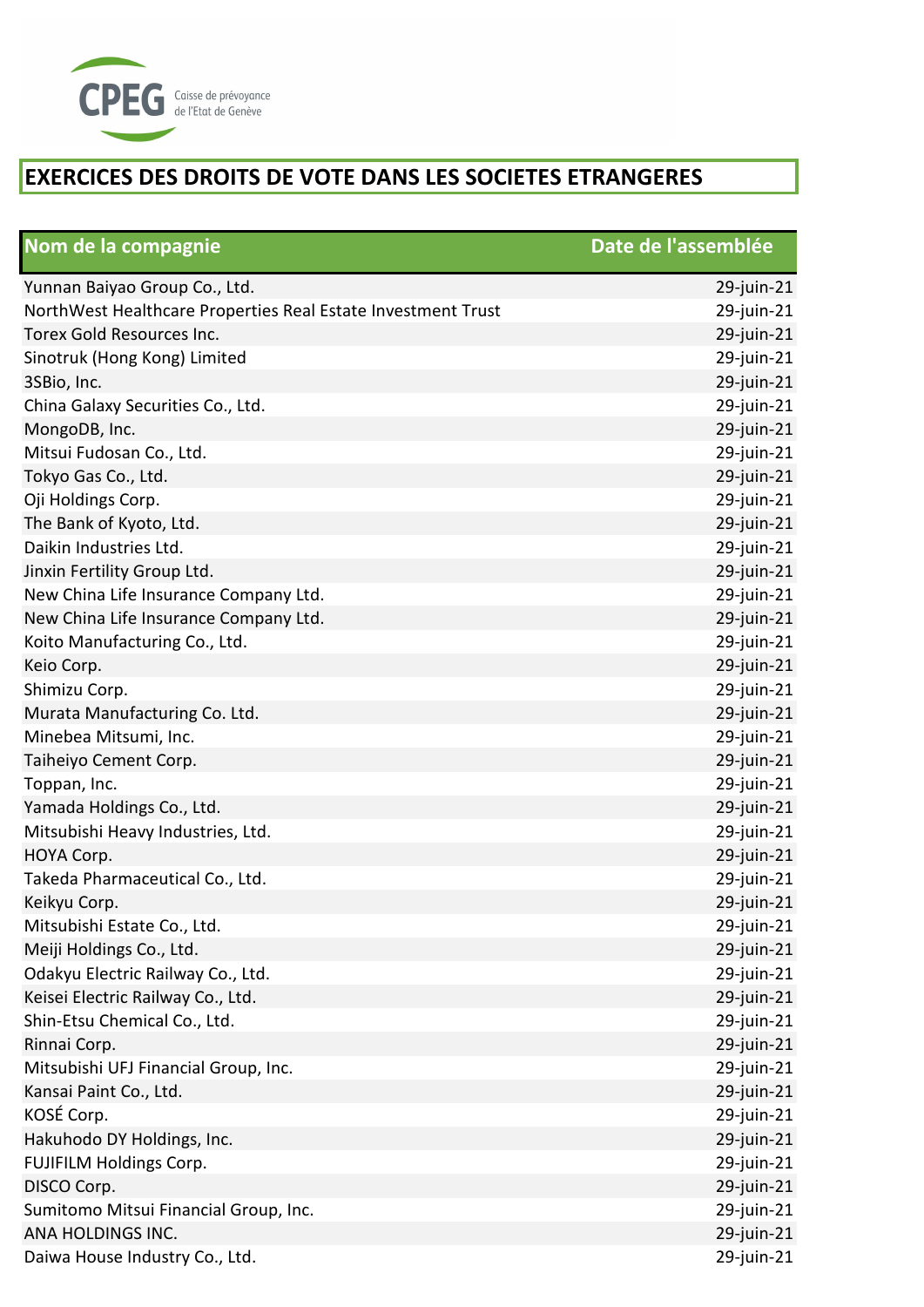

| Nom de la compagnie                              | Date de l'assemblée |
|--------------------------------------------------|---------------------|
| SMC Corp. (Japan)                                | 29-juin-21          |
| Nippon Shinyaku Co., Ltd.                        | 29-juin-21          |
| Tokyu Corp.                                      | 29-juin-21          |
| Yamato Kogyo Co., Ltd.                           | 29-juin-21          |
| <b>LPP SA</b>                                    | 29-juin-21          |
| Nintendo Co., Ltd.                               | 29-juin-21          |
| Miura Co., Ltd.                                  | 29-juin-21          |
| Taisho Pharmaceutical Holdings Co., Ltd.         | 29-juin-21          |
| Mitsubishi Electric Corp.                        | 29-juin-21          |
| SBI Holdings, Inc.                               | 29-juin-21          |
| Casio Computer Co., Ltd.                         | 29-juin-21          |
| Fukuoka Financial Group, Inc.                    | 29-juin-21          |
| Dai Nippon Printing Co., Ltd.                    | 29-juin-21          |
| Oriental Land Co., Ltd.                          | 29-juin-21          |
| Sumitomo Realty & Development Co., Ltd.          | 29-juin-21          |
| OBIC Co., Ltd.                                   | 29-juin-21          |
| Sharp Corp.                                      | 29-juin-21          |
| Nippon Express Co., Ltd.                         | 29-juin-21          |
| Air Canada                                       | 29-juin-21          |
| H&R Real Estate Investment Trust                 | 29-juin-21          |
| Press Metal Aluminium Holdings Berhad            | 29-juin-21          |
| Unibail-Rodamco-Westfield NV                     | 29-juin-21          |
| Cominar Real Estate Investment Trust             | 29-juin-21          |
| <b>Asian Paints Limited</b>                      | 29-juin-21          |
| <b>Asian Paints Limited</b>                      | 29-juin-21          |
| China Galaxy Securities Co., Ltd.                | 29-juin-21          |
| Kurita Water Industries Ltd.                     | 29-juin-21          |
| National Research Corporation                    | 29-juin-21          |
| CarMax, Inc.                                     | 29-juin-21          |
| Shanghai Pharmaceuticals Holding Co., Ltd.       | 29-juin-21          |
| Shanghai Pharmaceuticals Holding Co., Ltd.       | 29-juin-21          |
| PGE Polska Grupa Energetyczna SA                 | 29-juin-21          |
| Weimob Inc.                                      | 29-juin-21          |
| Aluminum Corporation of China Limited            | 29-juin-21          |
| Aluminum Corporation of China Limited            | 29-juin-21          |
| Wendel SE                                        | 29-juin-21          |
| flatexDEGIRO AG                                  | 29-juin-21          |
| SDIC Power Holdings Co., Ltd.                    | 29-juin-21          |
| CSC Financial Co., Ltd.                          | 29-juin-21          |
| Zheshang Securities Co., Ltd.                    | 29-juin-21          |
| Joincare Pharmaceutical Group Industry Co., Ltd. | 29-juin-21          |
| <b>GOME Retail Holdings Limited</b>              | 29-juin-21          |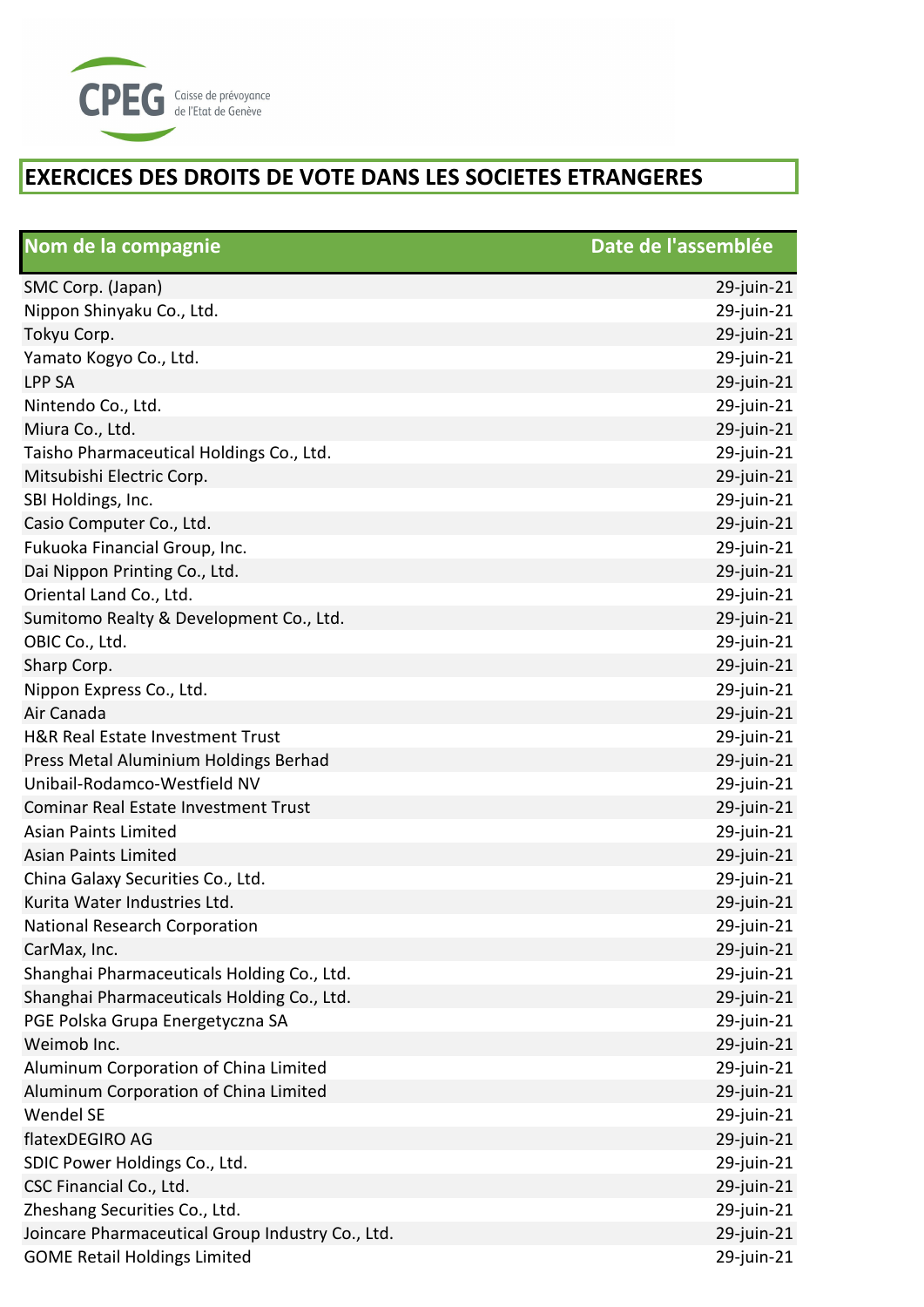

| Nom de la compagnie                                     | Date de l'assemblée |
|---------------------------------------------------------|---------------------|
| Postal Savings Bank of China Co., Ltd.                  | 29-juin-21          |
| Postal Savings Bank of China Co., Ltd.                  | 29-juin-21          |
| Luzhou Laojiao Co., Ltd.                                | 29-juin-21          |
| <b>QIAGEN NV</b>                                        | 29-juin-21          |
| Sichuan Kelun Pharmaceutical Co., Ltd.                  | 29-juin-21          |
| HUAXI Securities Co., Ltd.                              | 29-juin-21          |
| Hopson Development Holdings Limited                     | 29-juin-21          |
| <b>GDS Holdings Limited</b>                             | 29-juin-21          |
| Adevinta ASA                                            | 29-juin-21          |
| OceanaGold Corporation                                  | 29-juin-21          |
| eHealth, Inc.                                           | 30-juin-21          |
| Far Eastern New Century Corp.                           | 30-juin-21          |
| Far Eastern New Century Corp.                           | 30-juin-21          |
| CrowdStrike Holdings, Inc.                              | 30-juin-21          |
| China Southern Airlines Company Limited                 | 30-juin-21          |
| China Southern Airlines Company Limited                 | 30-juin-21          |
| China Life Insurance Company Limited                    | 30-juin-21          |
| China Life Insurance Company Limited                    | 30-juin-21          |
| <b>Exact Sciences Corporation</b>                       | 30-juin-21          |
| Havells India Ltd.                                      | 30-juin-21          |
| Havells India Ltd.                                      | 30-juin-21          |
| <b>SCOR SE</b>                                          | 30-juin-21          |
| Northam Platinum Ltd.                                   | 30-juin-21          |
| The Bank of N.T. Butterfield & Son Limited              | 30-juin-21          |
| SAIC Motor Corp. Ltd.                                   | 30-juin-21          |
| <b>SYNNEX Corporation</b>                               | 30-juin-21          |
| <b>Balkrishna Industries Limited</b>                    | 30-juin-21          |
| Balkrishna Industries Limited                           | 30-juin-21          |
| Aroundtown SA                                           | 30-juin-21          |
| Huayu Automotive Systems Co., Ltd.                      | 30-juin-21          |
| Kingfisher Plc                                          | 30-juin-21          |
| China Vanke Co., Ltd.                                   | 30-juin-21          |
| China Vanke Co., Ltd.                                   | 30-juin-21          |
| China Vanke Co., Ltd.                                   | 30-juin-21          |
| China Vanke Co., Ltd.                                   | 30-juin-21          |
| Huadian Power International Corporation Limited         | 30-juin-21          |
| COSCO SHIPPING Energy Transportation Co., Ltd.          | 30-juin-21          |
| <b>SUEZ SA</b>                                          | 30-juin-21          |
| China Traditional Chinese Medicine Holdings Co. Limited | 30-juin-21          |
| Oppein Home Group, Inc.                                 | 30-juin-21          |
| Beijing E-hualu Information Technology Co., Ltd.        | 30-juin-21          |
| Shenzhen Salubris Pharmaceuticals Co., Ltd.             | 30-juin-21          |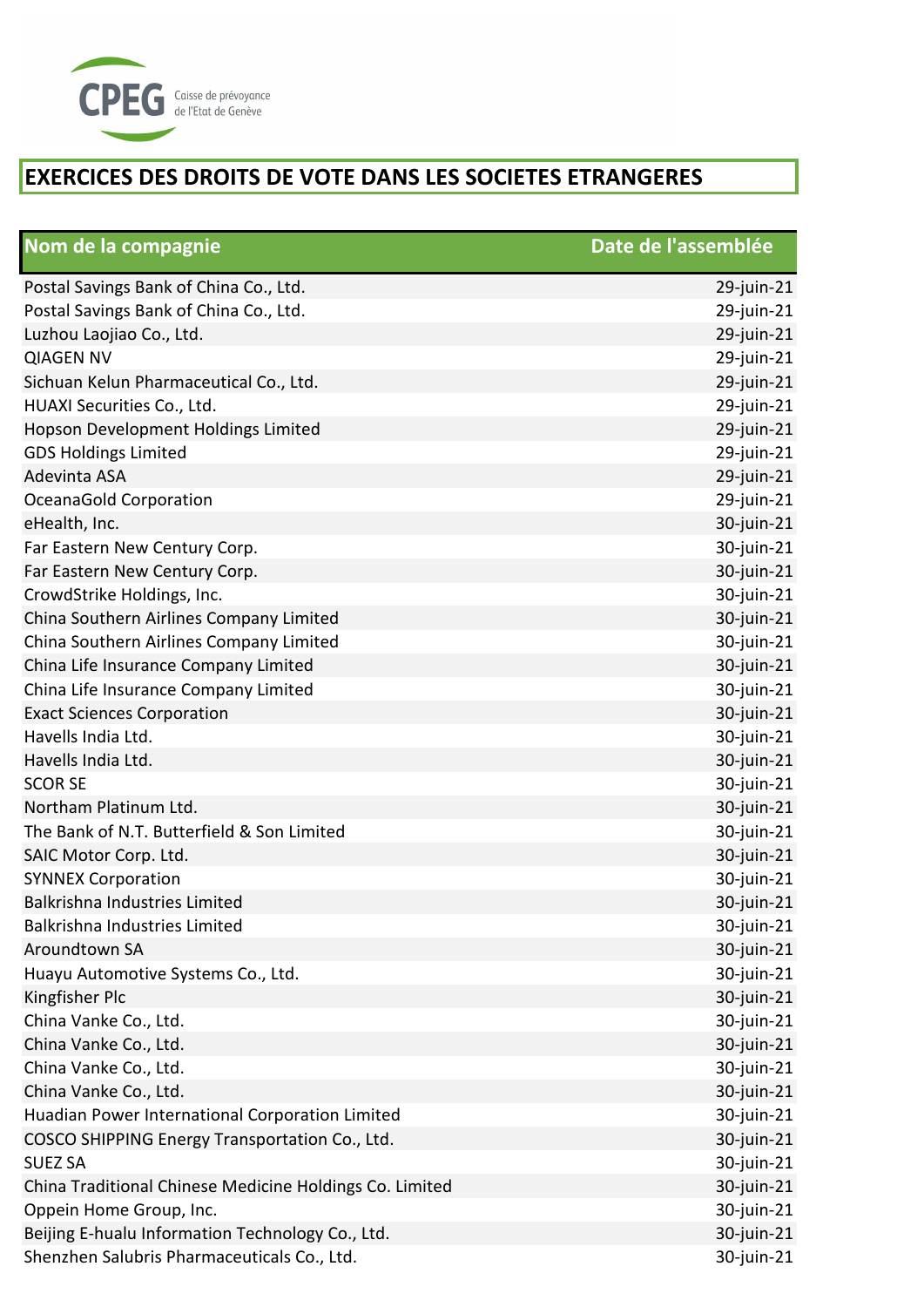

| Nom de la compagnie                                   | Date de l'assemblée |
|-------------------------------------------------------|---------------------|
| Yango Group Co., Ltd.                                 | 30-juin-21          |
| Shijiazhuang Yiling Pharmaceutical Co., Ltd.          | 30-juin-21          |
| <b>Tata Steel Limited</b>                             | 30-juin-21          |
| <b>Tata Steel Limited</b>                             | 30-juin-21          |
| Meltwater BV                                          | 30-juin-21          |
| Cardtronics plc                                       | 30-juin-21          |
| Emaar, The Economic City                              | 30-juin-21          |
| Zhen Ding Technology Holding Ltd.                     | 01-juil-21          |
| Zhen Ding Technology Holding Ltd.                     | $01$ -juil-21       |
| 3i Group Plc                                          | 01-juil-21          |
| JD Sports Fashion Plc                                 | $01$ -juil-21       |
| <b>Ubisoft Entertainment SA</b>                       | $01$ -juil-21       |
| Saudi Arabian Oil Co.                                 | $01$ -juil-21       |
| Shin Kong Financial Holding Co. Ltd.                  | 02-juil-21          |
| Nien Made Enterprise Co., Ltd.                        | 02-juil-21          |
| Kaisa Group Holdings Ltd.                             | 02-juil-21          |
| China Northern Rare Earth (Group) High-Tech Co., Ltd. | 02-juil-21          |
| Bank of Ningbo Co., Ltd.                              | 02-juil-21          |
| Airtac International Group                            | 05-juil-21          |
| Baoshan Iron & Steel Co., Ltd.                        | 05-juil-21          |
| Jiangsu Yuyue Medical Equipment & Supply Co., Ltd.    | 05-juil-21          |
| The Shanghai Commercial & Savings Bank Ltd.           | 05-juil-21          |
| Asymchem Laboratories (Tianjin) Co., Ltd.             | 05-juil-21          |
| <b>KGHM Polska Miedz SA</b>                           | 06-juil-21          |
| TCL Technology Group Corp.                            | 06-juil-21          |
| <b>Kering SA</b>                                      | 06-juil-21          |
| Shenzhen Energy Group Co., Ltd.                       | 06-juil-21          |
| Tianjin Zhonghuan Semiconductor Co., Ltd.             | 06-juil-21          |
| Yageo Corp.                                           | 07-juil-21          |
| Healthcare Trust of America, Inc.                     | 07-juil-21          |
| <b>AVEVA Group Plc</b>                                | 07-juil-21          |
| Shandong Hualu-Hengsheng Chemical Co., Ltd.           | 07-juil-21          |
| voestalpine AG                                        | 07-juil-21          |
| Shriram Transport Finance Company Limited             | 07-juil-21          |
| Jiangxi Zhengbang Technology Co., Ltd.                | 07-juil-21          |
| Aritzia Inc.                                          | 07-juil-21          |
| Accton Technology Corp.                               | 08-juil-21          |
| Snowflake, Inc.                                       | 08-juil-21          |
| Scout24 AG                                            | 08-juil-21          |
| Madison Square Garden Entertainment Corp.             | 08-juil-21          |
| Land Securities Group Plc                             | 08-juil-21          |
| Severn Trent Plc                                      | 08-juil-21          |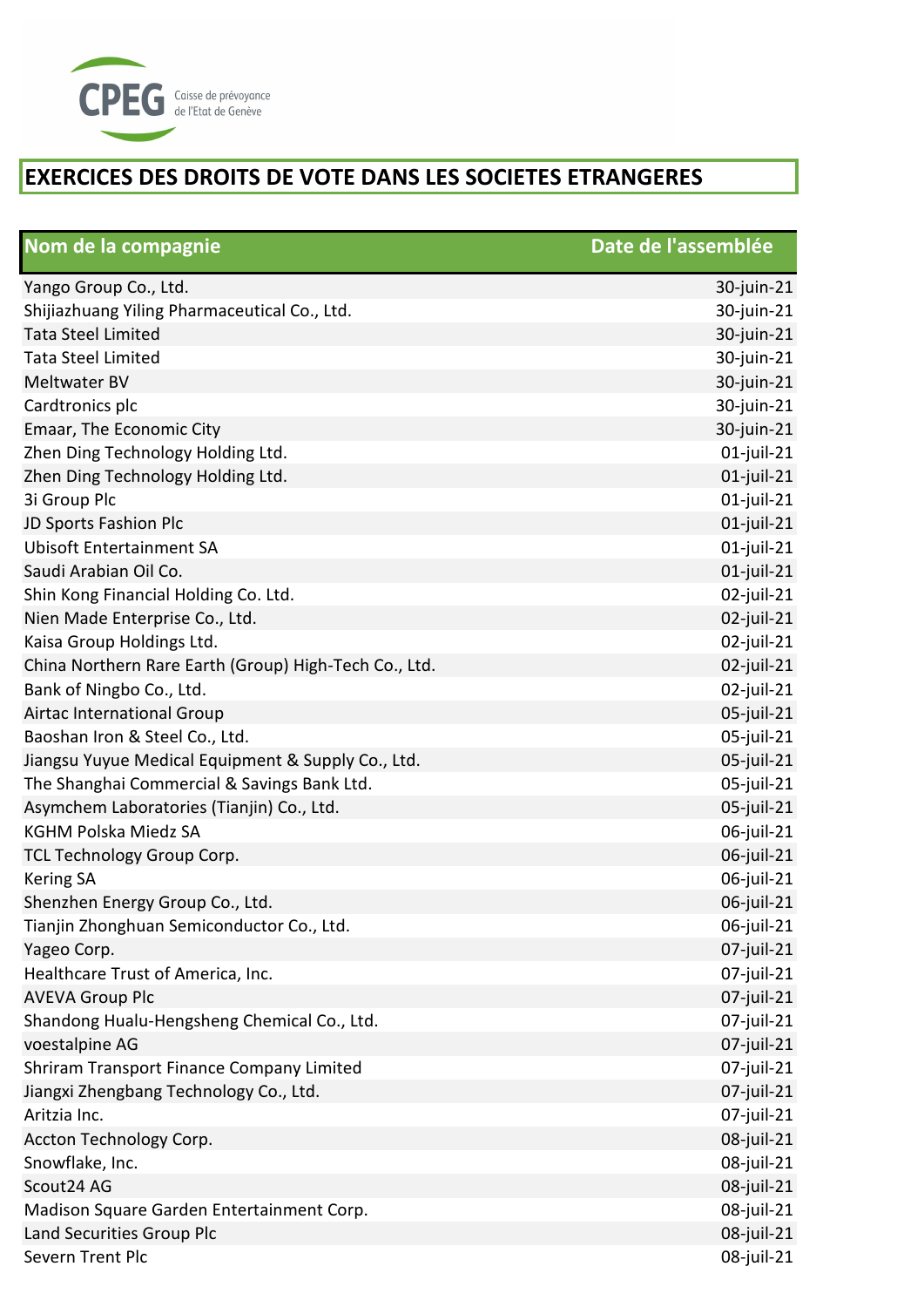

| Nom de la compagnie                                         | Date de l'assemblée |
|-------------------------------------------------------------|---------------------|
| <b>MSG Networks Inc.</b>                                    | 08-juil-21          |
| PT Indocement Tunggal Prakarsa Tbk                          | 08-juil-21          |
| PT Indocement Tunggal Prakarsa Tbk                          | 08-juil-21          |
| Acer, Inc.                                                  | 09-juil-21          |
| Melrose Industries Plc                                      | 09-juil-21          |
| Polskie Gornictwo Naftowe i Gazownictwo SA                  | 09-juil-21          |
| Prosus NV                                                   | 09-juil-21          |
| Tongkun Group Co., Ltd.                                     | 09-juil-21          |
| Agricultural Bank of China                                  | 09-juil-21          |
| <b>Agricultural Bank of China</b>                           | 09-juil-21          |
| Adani Ports & Special Economic Zone Limited                 | $12$ -juil-21       |
| Adani Ports & Special Economic Zone Limited                 | $12$ -juil-21       |
| Adani Total Gas Limited                                     | $12$ -juil-21       |
| Adani Total Gas Limited                                     | $12$ -juil-21       |
| Coca-Cola FEMSA SAB de CV                                   | $12$ -juil-21       |
| Adani Enterprises Limited                                   | $12$ -juil-21       |
| Adani Enterprises Limited                                   | $12$ -juil-21       |
| Pharmaron Beijing Co., Ltd.                                 | $12$ -juil-21       |
| Pharmaron Beijing Co., Ltd.                                 | $12$ -juil-21       |
| Pharmaron Beijing Co., Ltd.                                 | $12$ -juil-21       |
| Pharmaron Beijing Co., Ltd.                                 | $12$ -juil-21       |
| Huaxin Cement Co., Ltd.                                     | $12$ -juil-21       |
| Shennan Circuits Co., Ltd.                                  | $12$ -juil-21       |
| East Money Information Co., Ltd.                            | $12$ -juil-21       |
| Knoll, Inc.                                                 | $13$ -juil-21       |
| Sany Heavy Equipment International Holdings Company Limited | $13$ -juil-21       |
| The British Land Co. Plc                                    | $13$ -juil-21       |
| Eagle Pharmaceuticals, Inc.                                 | $13$ -juil-21       |
| AZZ Inc.                                                    | $13$ -juil-21       |
| International Seaways, Inc.                                 | $13$ -juil-21       |
| Herman Miller, Inc.                                         | $13$ -juil-21       |
| Adani Green Energy Limited                                  | $13$ -juil-21       |
| Adani Green Energy Limited                                  | $13$ -juil-21       |
| Adani Transmission Limited                                  | $13$ -juil-21       |
| <b>Adani Transmission Limited</b>                           | 13-juil-21          |
| Industria de Diseno Textil SA                               | $13$ -juil-21       |
| Hengli Petrochemical Co., Ltd.                              | $13$ -juil-21       |
| Mapletree Logistics Trust                                   | $13$ -juil-21       |
| Wipro Limited                                               | $14$ -juil-21       |
| Wipro Limited                                               | $14$ -juil-21       |
| DOUZONE BIZON Co., Ltd.                                     | 14-juil-21          |
| DOUZONE BIZON Co., Ltd.                                     | $14$ -juil-21       |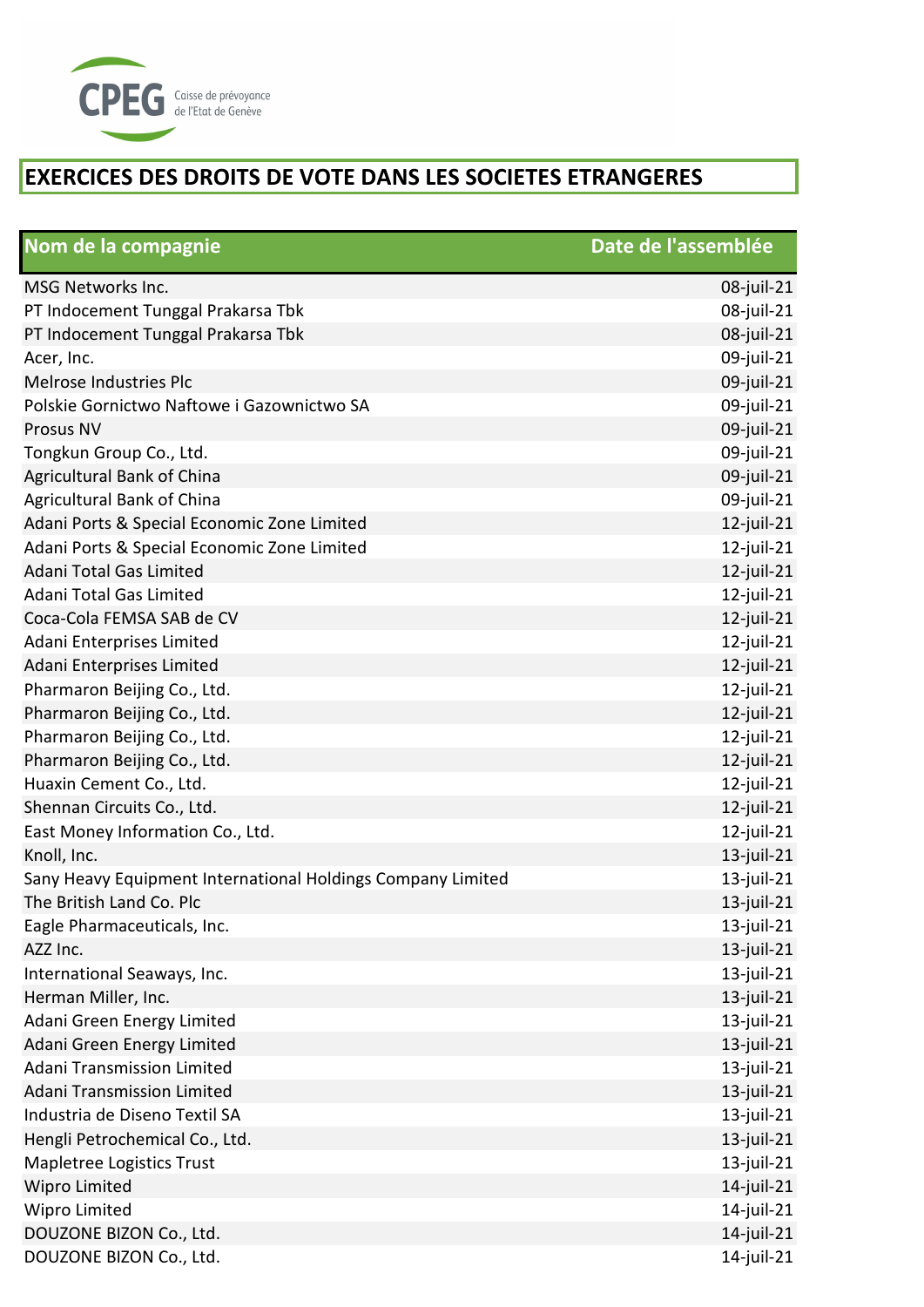

| Nom de la compagnie                              | Date de l'assemblée |
|--------------------------------------------------|---------------------|
| Chewy, Inc.                                      | $14$ -juil-21       |
| Steelcase Inc.                                   | $14$ -juil-21       |
| Shanghai Fosun Pharmaceutical (Group) Co., Ltd.  | $14$ -juil-21       |
| Shanghai Fosun Pharmaceutical (Group) Co., Ltd.  | $14$ -juil-21       |
| <b>Burberry Group Plc</b>                        | 14-juil-21          |
| Thunder Software Technology Co., Ltd.            | $14$ -juil-21       |
| Intco Medical Technology Co., Ltd.               | $14$ -juil-21       |
| <b>BT Group Plc</b>                              | $15$ -juil-21       |
| <b>RH</b>                                        | $15$ -juil-21       |
| Electrocomponents Plc                            | $15$ -juil-21       |
| Fomento Economico Mexicano SAB de CV             | $15$ -juil-21       |
| AusNet Services Ltd.                             | $15$ -juil-21       |
| Yonyou Network Technology Co., Ltd.              | $15$ -juil-21       |
| Fujian Sunner Development Co., Ltd.              | $15$ -juil-21       |
| Jinke Property Group Co., Ltd.                   | $15$ -juil-21       |
| <b>EQT Corporation</b>                           | $16$ -juil-21       |
| <b>DCC Plc</b>                                   | $16$ -juil-21       |
| Marvell Technology, Inc.                         | $16$ -juil-21       |
| Piramal Enterprises Limited                      | $16$ -juil-21       |
| Piramal Enterprises Limited                      | $16$ -juil-21       |
| Chacha Food Co., Ltd.                            | $16$ -juil-21       |
| Daan Gene Co., Ltd.                              | $16$ -juil-21       |
| HDFC Asset Management Company Limited            | $16$ -juil-21       |
| <b>HDFC Asset Management Company Limited</b>     | $16$ -juil-21       |
| <b>Columbus McKinnon Corporation</b>             | $19$ -juil-21       |
| Nordic American Tankers Limited                  | 19-juil-21          |
| Vodacom Group Ltd.                               | $19$ -juil-21       |
| Caitong Securities Co., Ltd.                     | 19-juil-21          |
| BTS Group Holdings Public Company Limited        | $19$ -juil-21       |
| Beijing E-hualu Information Technology Co., Ltd. | $19$ -juil-21       |
| HDFC Life Insurance Company limited              | $19$ -juil-21       |
| HDFC Life Insurance Company limited              | 19-juil-21          |
| Yealink Network Technology Corp. Ltd.            | $19$ -juil-21       |
| Lenovo Group Limited                             | 20-juil-21          |
| <b>Topsports International Holdings Limited</b>  | 20-juil-21          |
| Housing Development Finance Corporation Limited  | 20-juil-21          |
| Housing Development Finance Corporation Limited  | 20-juil-21          |
| Air China Limited                                | 20-juil-21          |
| Air China Limited                                | 20-juil-21          |
| Constellation Brands, Inc.                       | 20-juil-21          |
| Power Grid Corporation of India Limited          | 20-juil-21          |
| Power Grid Corporation of India Limited          | 20-juil-21          |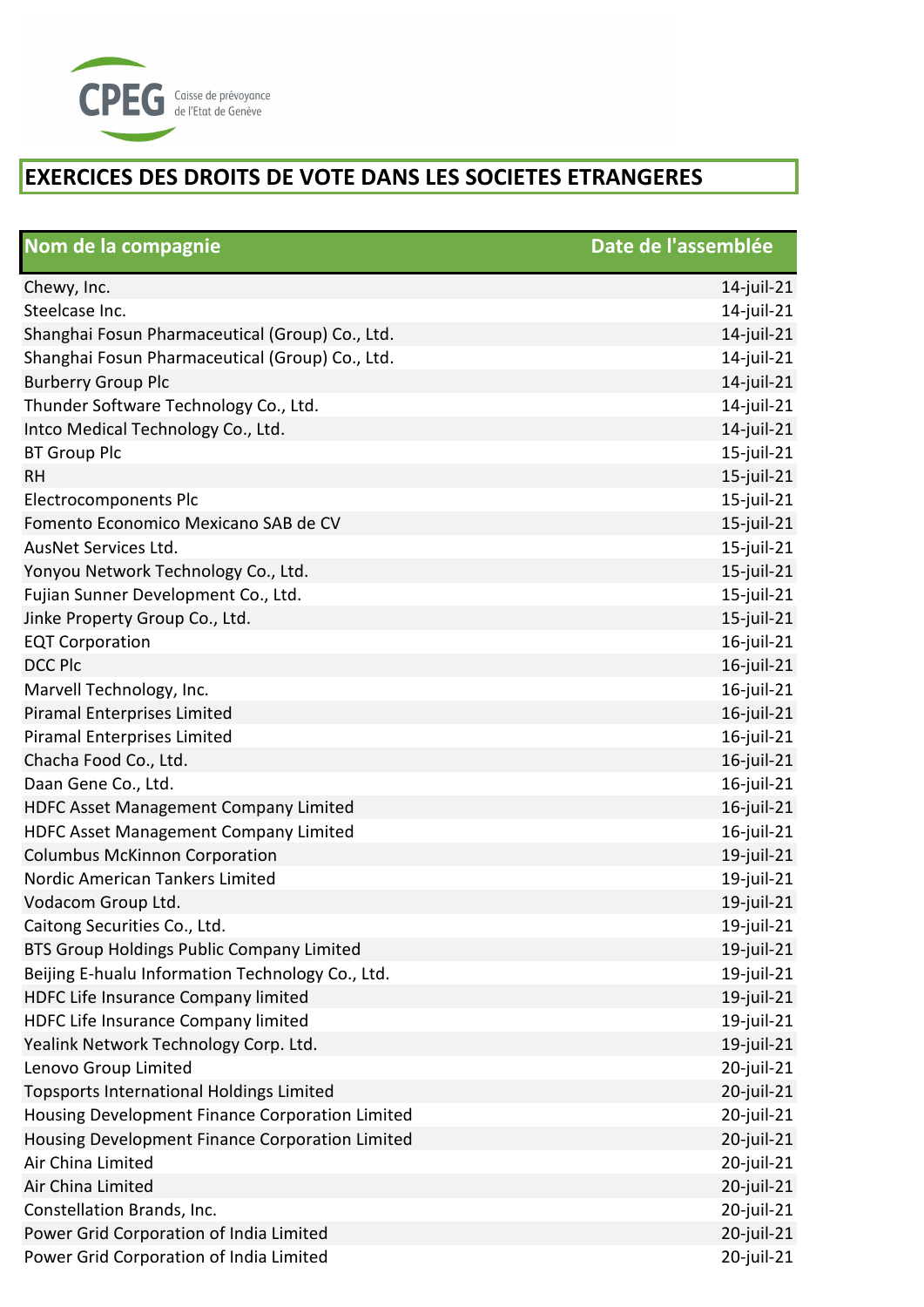

| Nom de la compagnie                            | Date de l'assemblée |
|------------------------------------------------|---------------------|
| Orient Securities Co., Ltd.                    | $20$ -juil-21       |
| <b>Enterprise Financial Services Corp</b>      | $20$ -juil-21       |
| Muyuan Foods Co., Ltd.                         | 20-juil-21          |
| Bajaj Finance Limited                          | 20-juil-21          |
| Bajaj Finance Limited                          | 20-juil-21          |
| <b>Credit Acceptance Corporation</b>           | $21$ -juil-21       |
| <b>JSW Steel Limited</b>                       | $21$ -juil-21       |
| <b>JSW Steel Limited</b>                       | $21$ -juil-21       |
| Bajaj Finserv Limited                          | $21$ -juil-21       |
| Bajaj Finserv Limited                          | $21$ -juil-21       |
| <b>Experian Plc</b>                            | $21$ -juil-21       |
| Hangzhou First Applied Material Co., Ltd.      | $21$ -juil-21       |
| Jafron Biomedical Co., Ltd.                    | $21$ -juil-21       |
| Orbia Advance Corporation SAB de CV            | $21$ -juil-21       |
| Remy Cointreau SA                              | $22$ -juil-21       |
| Peoples Bancorp Inc.                           | $22$ -juil-21       |
| Advanced Drainage Systems, Inc.                | $22$ -juil-21       |
| <b>Bytes Technology Group Plc</b>              | $22$ -juil-21       |
| Alpha Services & Holdings SA                   | $22$ -juil-21       |
| <b>Trent Limited</b>                           | 22-juil-21          |
| <b>Trent Limited</b>                           | $22$ -juil-21       |
| Halma Plc                                      | $22$ -juil-21       |
| Bajaj Auto Limited                             | 22-juil-21          |
| Bajaj Auto Limited                             | 22-juil-21          |
| <b>SSE Plc</b>                                 | 22-juil-21          |
| Yonghui Superstores Co., Ltd.                  | $22$ -juil-21       |
| PT Bank Rakyat Indonesia (Persero) Tbk         | $22$ -juil-21       |
| <b>Great Wall Motor Company Limited</b>        | $22$ -juil-21       |
| <b>Great Wall Motor Company Limited</b>        | $22$ -juil-21       |
| <b>Great Wall Motor Company Limited</b>        | $22$ -juil-21       |
| WUS Printed Circuit (Kunshan) Co., Ltd.        | $22$ -juil-21       |
| <b>Mapletree Commercial Trust</b>              | $22$ -juil-21       |
| <b>Great Wall Motor Company Limited</b>        | 22-juil-21          |
| VMware, Inc.                                   | 23-juil-21          |
| <b>McKesson Corporation</b>                    | 23-juil-21          |
| E.SUN Financial Holding Co., Ltd.              | 23-juil-21          |
| E.SUN Financial Holding Co., Ltd.              | $23$ -juil-21       |
| Proofpoint, Inc.                               | 23-juil-21          |
| China Longyuan Power Group Corporation Limited | $23$ -juil-21       |
| China Longyuan Power Group Corporation Limited | $23$ -juil-21       |
| Bank of Beijing Co., Ltd.                      | $23$ -juil-21       |
| Eurobank Ergasias Services & Holdings SA       | 23-juil-21          |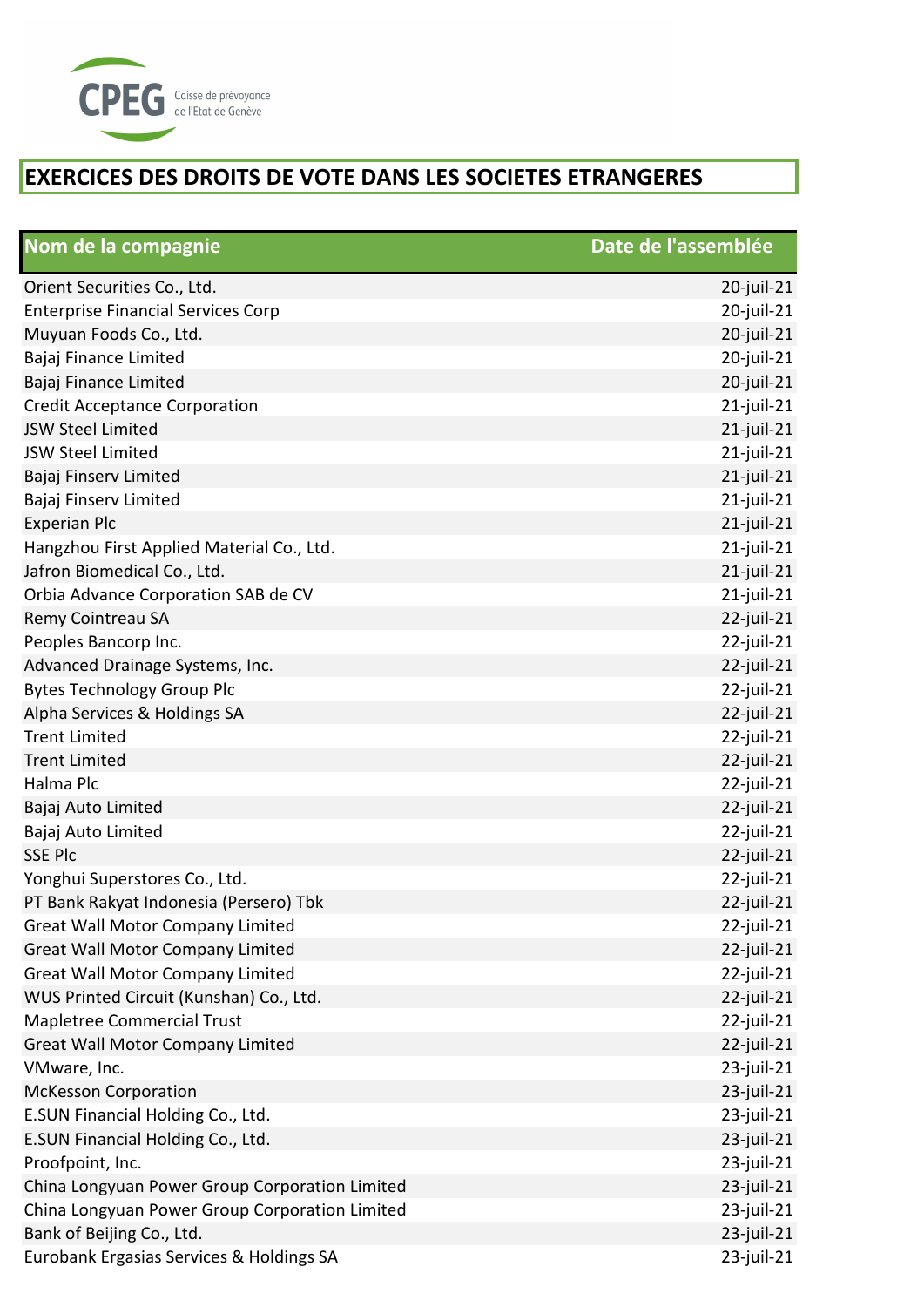

| Nom de la compagnie                               | Date de l'assemblée |
|---------------------------------------------------|---------------------|
| Eurobank Ergasias Services & Holdings SA          | $23$ -juil-21       |
| United Utilities Group Plc                        | 23-juil-21          |
| Wingtech Technology Co., Ltd.                     | 23-juil-21          |
| RiseSun Real Estate Development Co., Ltd.         | 23-juil-21          |
| <b>Biocon Limited</b>                             | 23-juil-21          |
| <b>Biocon Limited</b>                             | 23-juil-21          |
| <b>HCL Technologies Limited</b>                   | 24-juil-21          |
| <b>HCL Technologies Limited</b>                   | 24-juil-21          |
| Pinduoduo Inc.                                    | $25$ -juil-21       |
| Tianfeng Securities Co., Ltd.                     | 26-juil-21          |
| <b>National Grid Plc</b>                          | 26-juil-21          |
| Linde Plc                                         | 26-juil-21          |
| PT Charoen Pokphand Indonesia Tbk                 | 26-juil-21          |
| Shanghai Putailai New Energy Technology Co., Ltd. | 26-juil-21          |
| Beijing New Building Materials Public Ltd. Co.    | 26-juil-21          |
| China National Software & Service Co., Ltd.       | 26-juil-21          |
| Giga Device Semiconductor (Beijing), Inc.         | 26-juil-21          |
| Vista Outdoor Inc.                                | 27-juil-21          |
| <b>Torrent Pharmaceuticals Limited</b>            | $27$ -juil-21       |
| <b>Torrent Pharmaceuticals Limited</b>            | $27$ -juil-21       |
| Vodafone Group Plc                                | $27$ -juil-21       |
| ITO EN, LTD.                                      | $27$ -juil-21       |
| <b>VF Corporation</b>                             | 27-juil-21          |
| SDIC Power Holdings Co., Ltd.                     | $27$ -juil-21       |
| Dr. Reddy's Laboratories Limited                  | 28-juil-21          |
| Dr. Reddy's Laboratories Limited                  | 28-juil-21          |
| Hilton Grand Vacations Inc.                       | 28-juil-21          |
| Capri Holdings Limited                            | 28-juil-21          |
| Chow Tai Fook Jewellery Group Ltd.                | 28-juil-21          |
| <b>Alstom SA</b>                                  | 28-juil-21          |
| Heilongjiang Agriculture Co., Ltd.                | 28-juil-21          |
| STERIS plc                                        | 29-juil-21          |
| <b>Domtar Corporation</b>                         | 29-juil-21          |
| Ralph Lauren Corporation                          | 29-juil-21          |
| <b>GB Group Plc</b>                               | 29-juil-21          |
| Ryman Healthcare Limited                          | 29-juil-21          |
| Inter Pipeline Ltd.                               | 29-juil-21          |
| Macquarie Group Limited                           | 29-juil-21          |
| Johnson Matthey Plc                               | 29-juil-21          |
| <b>Illimity Bank SpA</b>                          | 29-juil-21          |
| Livzon Pharmaceutical Group Inc.                  | 29-juil-21          |
| Tangshan Jidong Cement Co. Ltd.                   | 29-juil-21          |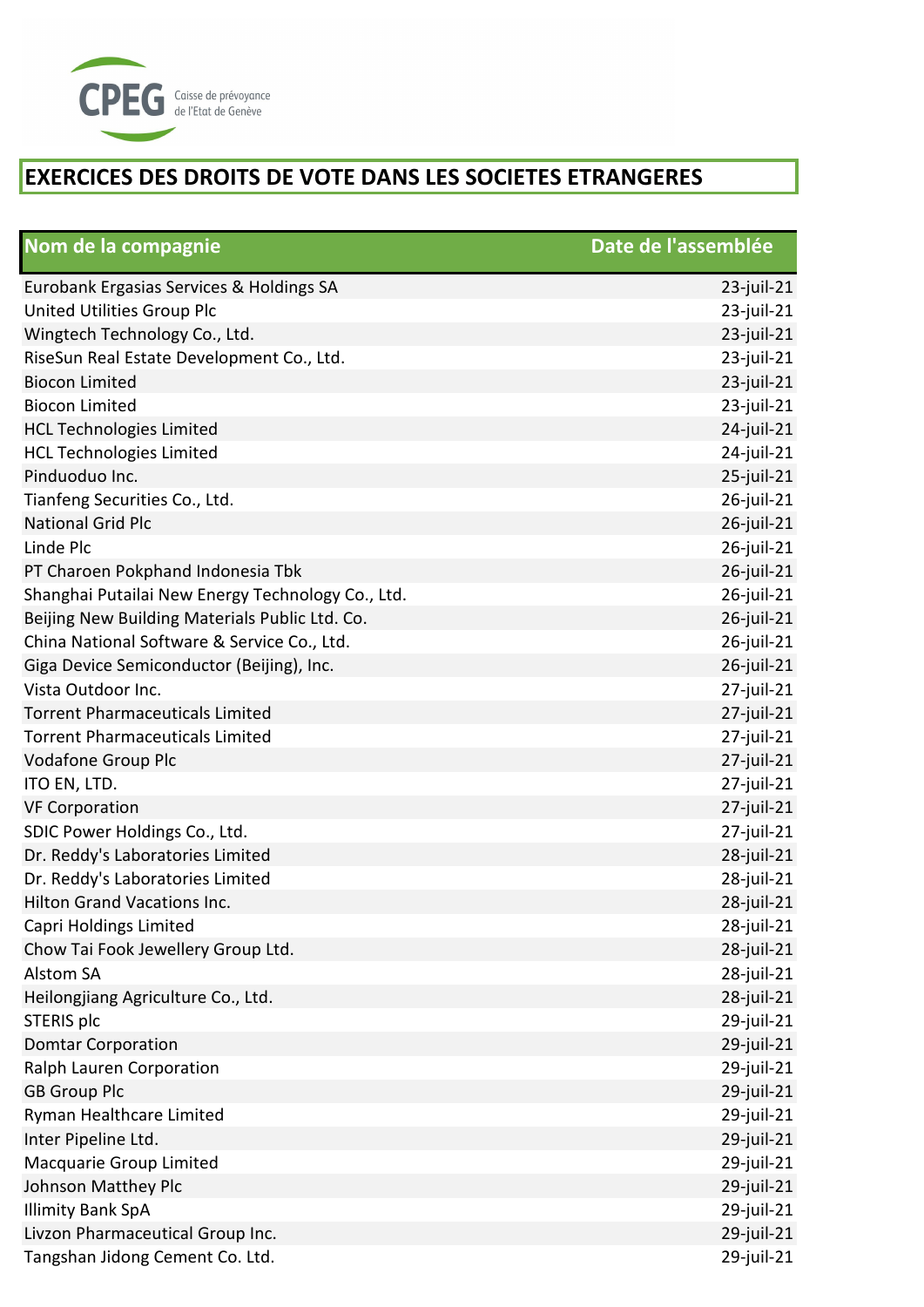

| Nom de la compagnie                                  | Date de l'assemblée |
|------------------------------------------------------|---------------------|
| Suning.com Co., Ltd.                                 | 29-juil-21          |
| Wuxi Lead Intelligent Equipment Co., Ltd.            | 29-juil-21          |
| Huagong Tech Co., Ltd.                               | 29-juil-21          |
| Industrial & Commercial Bank of China Limited        | 29-juil-21          |
| Industrial and Commercial Bank of China Limited      | 29-juil-21          |
| Jazz Pharmaceuticals plc                             | 29-juil-21          |
| Jazz Pharmaceuticals plc                             | 29-juil-21          |
| Zhejiang Huahai Pharmaceutical Co., Ltd.             | 29-juil-21          |
| Colgate-Palmolive (India) Limited                    | 29-juil-21          |
| Colgate-Palmolive (India) Limited                    | 29-juil-21          |
| Singapore Airlines Limited                           | 29-juil-21          |
| <b>Axis Bank Limited</b>                             | 30-juil-21          |
| <b>Axis Bank Limited</b>                             | 30-juil-21          |
| Link Real Estate Investment Trust                    | 30-juil-21          |
| Singapore Telecommunications Limited                 | 30-juil-21          |
| Plug Power Inc.                                      | 30-juil-21          |
| Alibaba Health Information Technology Limited        | 30-juil-21          |
| Cirrus Logic, Inc.                                   | 30-juil-21          |
| Shanghai RAAS Blood Products Co., Ltd.               | 30-juil-21          |
| CanSino Biologics Inc.                               | 30-juil-21          |
| Lens Technology Co., Ltd.                            | 30-juil-21          |
| Guangzhou Haige Communications Group Inc. Co.        | 30-juil-21          |
| <b>Tata Motors Limited</b>                           | 30-juil-21          |
| <b>Tata Motors Limited</b>                           | 30-juil-21          |
| Cholamandalam Investment and Finance Company Limited | 30-juil-21          |
| Cholamandalam Investment and Finance Company Limited | 30-juil-21          |
| <b>Tech Mahindra Limited</b>                         | 30-juil-21          |
| <b>Tech Mahindra Limited</b>                         | 30-juil-21          |
| Enova International, Inc.                            | 02-août-21          |
| Becle SAB de CV                                      | 02-août-21          |
| Thermon Group Holdings, Inc.                         | 02-août-21          |
| Momo Inc.                                            | 02-août-21          |
| Jilin Aodong Pharmaceutical Group Co., Ltd.          | 02-août-21          |
| Will Semiconductor Co., Ltd. Shanghai                | 02-août-21          |
| <b>Titan Company Limited</b>                         | 02-août-21          |
| <b>Titan Company Limited</b>                         | 02-août-21          |
| Jiangsu Yanghe Brewery Joint-Stock Co., Ltd.         | 02-août-21          |
| XCMG Construction Machinery Co., Ltd.                | 02-août-21          |
| Eagle Materials Inc.                                 | 03-août-21          |
| <b>Weingarten Realty Investors</b>                   | 03-août-21          |
| Spectrum Brands Holdings, Inc.                       | 03-août-21          |
| <b>Skyline Champion Corporation</b>                  | 03-août-21          |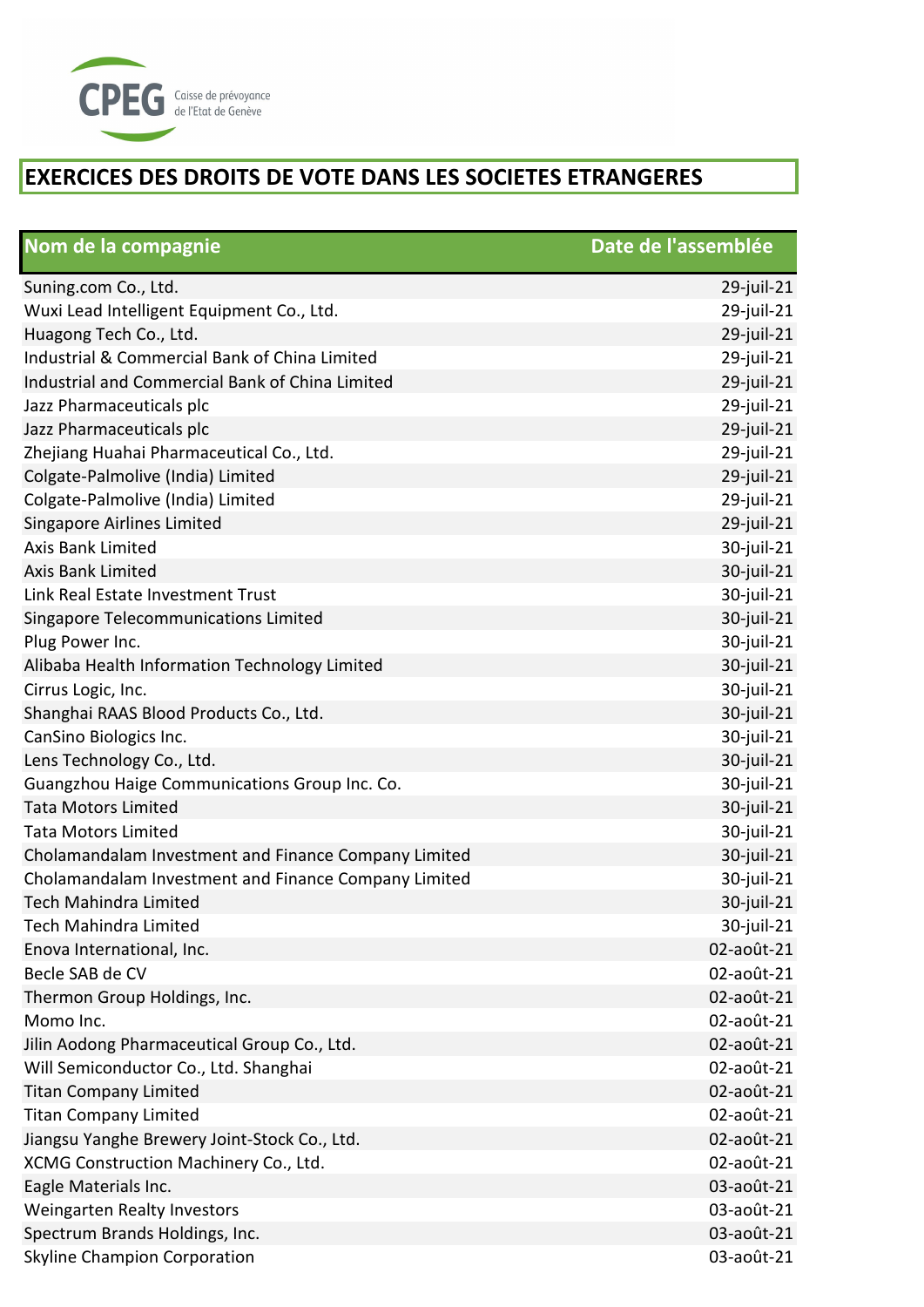

| Nom de la compagnie                            | Date de l'assemblée |
|------------------------------------------------|---------------------|
| Kimco Realty Corporation                       | 03-août-21          |
| Prestige Consumer Healthcare Inc.              | 03-août-21          |
| Zhejiang Sanhua Intelligent Controls Co., Ltd. | 03-août-21          |
| China National Software & Service Co., Ltd.    | 03-août-21          |
| <b>Bharti Infratel Limited</b>                 | 03-août-21          |
| <b>Bharti Infratel Limited</b>                 | 03-août-21          |
| Jiangsu Zhongnan Construction Group Co., Ltd.  | 03-août-21          |
| Flex Ltd.                                      | 04-août-21          |
| Flagstar Bancorp, Inc.                         | 04-août-21          |
| New York Community Bancorp, Inc.               | 04-août-21          |
| Xilinx, Inc.                                   | 04-août-21          |
| <b>World Acceptance Corporation</b>            | 04-août-21          |
| SDIC Power Holdings Co., Ltd.                  | 04-août-21          |
| Jiangsu Eastern Shenghong Co., Ltd.            | 04-août-21          |
| Godrej Consumer Products Limited               | 04-août-21          |
| Godrej Consumer Products Limited               | 04-août-21          |
| Hero Motocorp Limited                          | 04-août-21          |
| Hero Motocorp Limited                          | 04-août-21          |
| CorVel Corporation                             | 05-août-21          |
| Cavco Industries, Inc.                         | 05-août-21          |
| <b>TravelSky Technology Limited</b>            | 05-août-21          |
| Saputo Inc.                                    | 05-août-21          |
| EnerSys                                        | 05-août-21          |
| Industrias Penoles SAB de CV                   | 05-août-21          |
| Lightspeed POS Inc.                            | 05-août-21          |
| Meridian Bancorp, Inc.                         | 05-août-21          |
| Osotspa Public Co. Ltd.                        | 05-août-21          |
| Angel Yeast Co., Ltd.                          | 05-août-21          |
| COSCO SHIPPING Energy Transportation Co., Ltd. | 05-août-21          |
| Ping An Bank Co., Ltd.                         | 05-août-21          |
| Zhejiang Century Huatong Group Co., Ltd.       | 05-août-21          |
| Independent Bank Corp.                         | 05-août-21          |
| <b>Haemonetics Corporation</b>                 | 06-août-21          |
| <b>SEB SA</b>                                  | 06-août-21          |
| <b>Bandhan Bank Limited</b>                    | 06-août-21          |
| <b>Bandhan Bank Limited</b>                    | 06-août-21          |
| Zhejiang Huayou Cobalt Co., Ltd.               | 06-août-21          |
| Mahindra & Mahindra Limited                    | 06-août-21          |
| Mahindra & Mahindra Limited                    | 06-août-21          |
| <b>UPL Limited</b>                             | 06-août-21          |
| <b>UPL Limited</b>                             | 06-août-21          |
| Beijing Enlight Media Co., Ltd.                | 06-août-21          |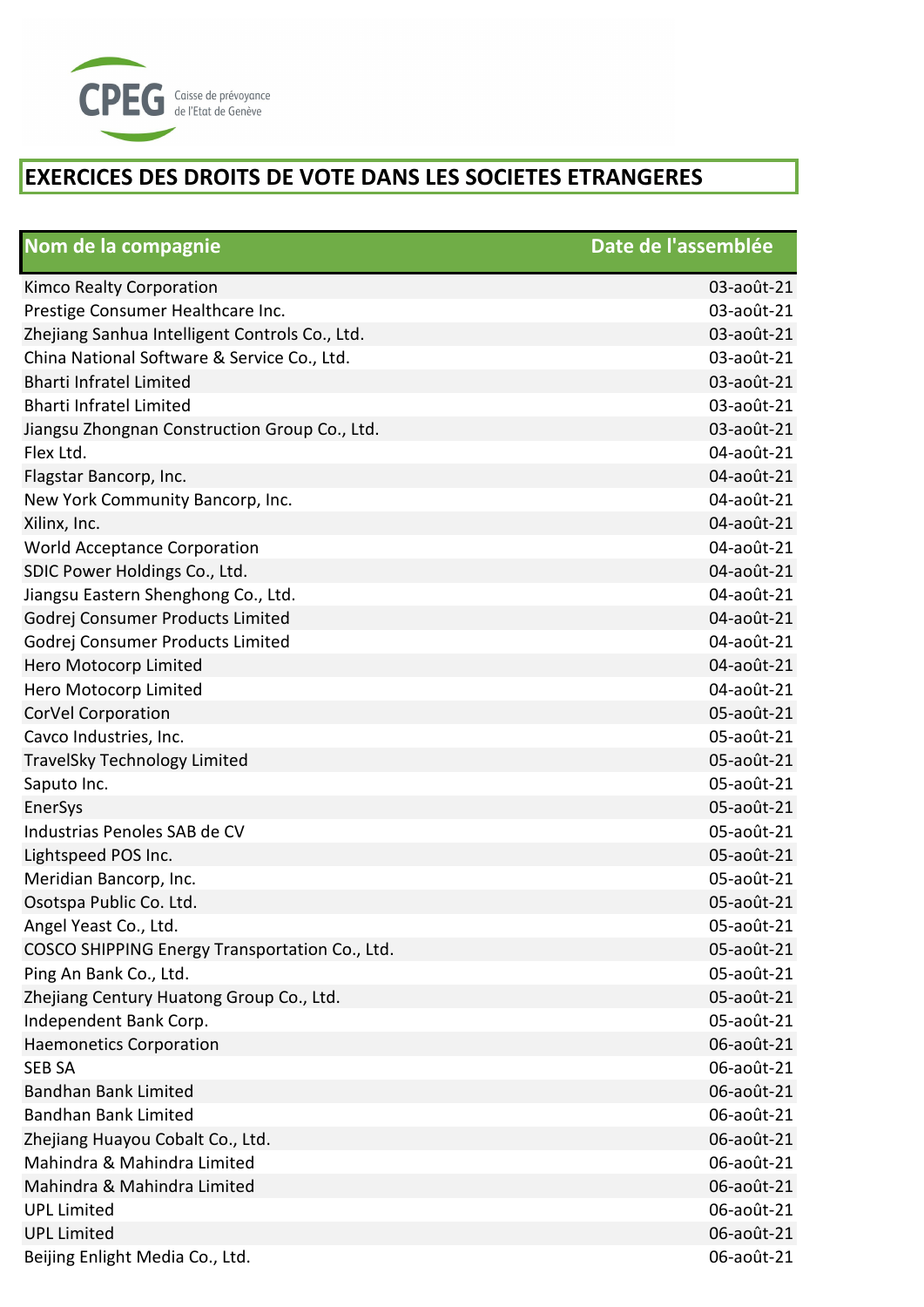

| Nom de la compagnie                                      | Date de l'assemblée |
|----------------------------------------------------------|---------------------|
| <b>Cadence Bancorporation</b>                            | 09-août-21          |
| <b>BancorpSouth Bank</b>                                 | 09-août-21          |
| CITIC Securities Co., Ltd.                               | 09-août-21          |
| CITIC Securities Co., Ltd.                               | 09-août-21          |
| Gemdale Corp.                                            | 09-août-21          |
| Hangzhou Tigermed Consulting Co., Ltd.                   | 09-août-21          |
| Hangzhou Tigermed Consulting Co., Ltd.                   | 09-août-21          |
| Suzhou Maxwell Technologies Co., Ltd.                    | 09-août-21          |
| Yonyou Network Technology Co., Ltd.                      | 09-août-21          |
| <b>Shree Cement Limited</b>                              | 09-août-21          |
| <b>Shree Cement Limited</b>                              | 09-août-21          |
| Qorvo, Inc.                                              | 10-août-21          |
| TSURUHA Holdings, Inc.                                   | 10-août-21          |
| LiveRamp Holdings, Inc.                                  | 10-août-21          |
| <b>ICICI Lombard General Insurance Company Limited</b>   | 10-août-21          |
| <b>ICICI Lombard General Insurance Company Limited</b>   | 10-août-21          |
| CapitaLand Ltd.                                          | 10-août-21          |
| CapitaLand Ltd.                                          | 10-août-21          |
| Vedanta Limited                                          | 10-août-21          |
| Vedanta Limited                                          | 10-août-21          |
| East Money Information Co., Ltd.                         | 10-août-21          |
| ABIOMED, Inc.                                            | 11-août-21          |
| AVIC Industry-Finance Holdings Co., Ltd.                 | 11-août-21          |
| LONGi Green Energy Technology Co., Ltd.                  | 11-août-21          |
| EVE Energy Co., Ltd.                                     | 11-août-21          |
| Jonjee Hi-Tech Industrial & Commercial Holding Co., Ltd. | 11-août-21          |
| Guangdong Haid Group Co., Ltd.                           | 11-août-21          |
| Pidilite Industries Limited                              | 11-août-21          |
| Pidilite Industries Limited                              | 11-août-21          |
| Lupin Limited                                            | 11-août-21          |
| Lupin Limited                                            | 11-août-21          |
| ATS Automation Tooling Systems Inc.                      | 12-août-21          |
| Canada Goose Holdings Inc.                               | 12-août-21          |
| Xero Limited                                             | 12-août-21          |
| <b>MRF Limited</b>                                       | 12-août-21          |
| <b>MRF Limited</b>                                       | 12-août-21          |
| Page Industries Limited                                  | 12-août-21          |
| Page Industries Limited                                  | 12-août-21          |
| VEREIT, Inc.                                             | 12-août-21          |
| <b>Realty Income Corporation</b>                         | 12-août-21          |
| Electronic Arts Inc.                                     | 12-août-21          |
| Shanghai Pharmaceuticals Holding Co., Ltd.               | 12-août-21          |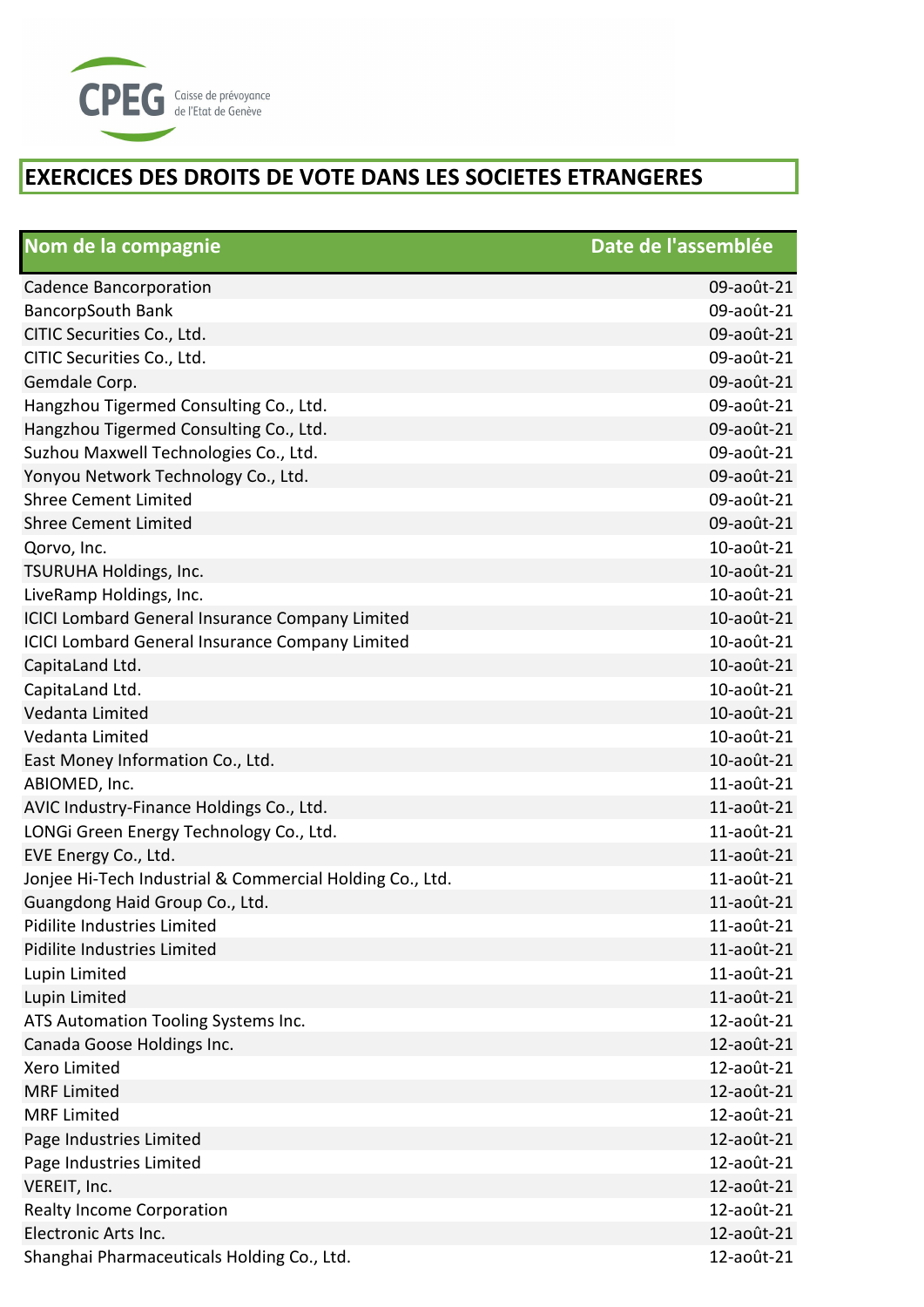

| Nom de la compagnie                             | Date de l'assemblée |
|-------------------------------------------------|---------------------|
| Shanghai Pharmaceuticals Holding Co., Ltd.      | 12-août-21          |
| Shanghai Pharmaceuticals Holding Co., Ltd.      | 12-août-21          |
| Shanghai Pharmaceuticals Holding Co., Ltd.      | 12-août-21          |
| GCL System Integration Technology Co., Ltd.     | 12-août-21          |
| Shenzhen Energy Group Co., Ltd.                 | 12-août-21          |
| Sun Art Retail Group Limited                    | 12-août-21          |
| <b>Bharat Forge Limited</b>                     | 13-août-21          |
| <b>Bharat Forge Limited</b>                     | 13-août-21          |
| Shandong Sinocera Functional Material Co., Ltd. | 13-août-21          |
| China Great Wall Securities Co., Ltd.           | 13-août-21          |
| Apollo Hospitals Enterprise Limited             | 14-août-21          |
| Apollo Hospitals Enterprise Limited             | 14-août-21          |
| Wanhua Chemical Group Co. Ltd.                  | 16-août-21          |
| <b>WH Group Limited</b>                         | 16-août-21          |
| Wuhu Token Science Co., Ltd.                    | 16-août-21          |
| Chacha Food Co., Ltd.                           | 16-août-21          |
| Sanan Optoelectronics Co. Ltd.                  | 16-août-21          |
| Shenzhen Kangtai Biological Products Co., Ltd.  | 16-août-21          |
| Inner Mongolia Baotou Steel Union Co. Ltd.      | 16-août-21          |
| DHC Software Co., Ltd.                          | 16-août-21          |
| Qingdao Rural Commercial Bank Corp.             | 16-août-21          |
| Want Want China Holdings Limited                | 17-août-21          |
| Monro, Inc.                                     | 17-août-21          |
| <b>DXC Technology Company</b>                   | 17-août-21          |
| <b>Avenue Supermarts Limited</b>                | 17-août-21          |
| <b>Avenue Supermarts Limited</b>                | 17-août-21          |
| <b>Eicher Motors Limited</b>                    | 17-août-21          |
| CSC Financial Co., Ltd.                         | 17-août-21          |
| China Huarong Asset Management Co., Ltd.        | 17-août-21          |
| <b>Webster Financial Corporation</b>            | 17-août-21          |
| <b>Sterling Bancorp</b>                         | 17-août-21          |
| <b>NEPI Rockcastle Plc</b>                      | 18-août-21          |
| China Gas Holdings Limited                      | 18-août-21          |
| The J. M. Smucker Company                       | 18-août-21          |
| Liaoning Cheng Da Co., Ltd.                     | 18-août-21          |
| Zhejiang Huayou Cobalt Co., Ltd.                | 18-août-21          |
| Fisher & Paykel Healthcare Corporation Limited  | 18-août-21          |
| Asymchem Laboratories (Tianjin) Co., Ltd.       | 18-août-21          |
| Yantai Eddie Precision Machinery Co., Ltd.      | 18-août-21          |
| Juewei Food Co., Ltd.                           | 18-août-21          |
| Kingfa Sci. & Tech. Co., Ltd.                   | 18-août-21          |
| UltraTech Cement Ltd.                           | 18-août-21          |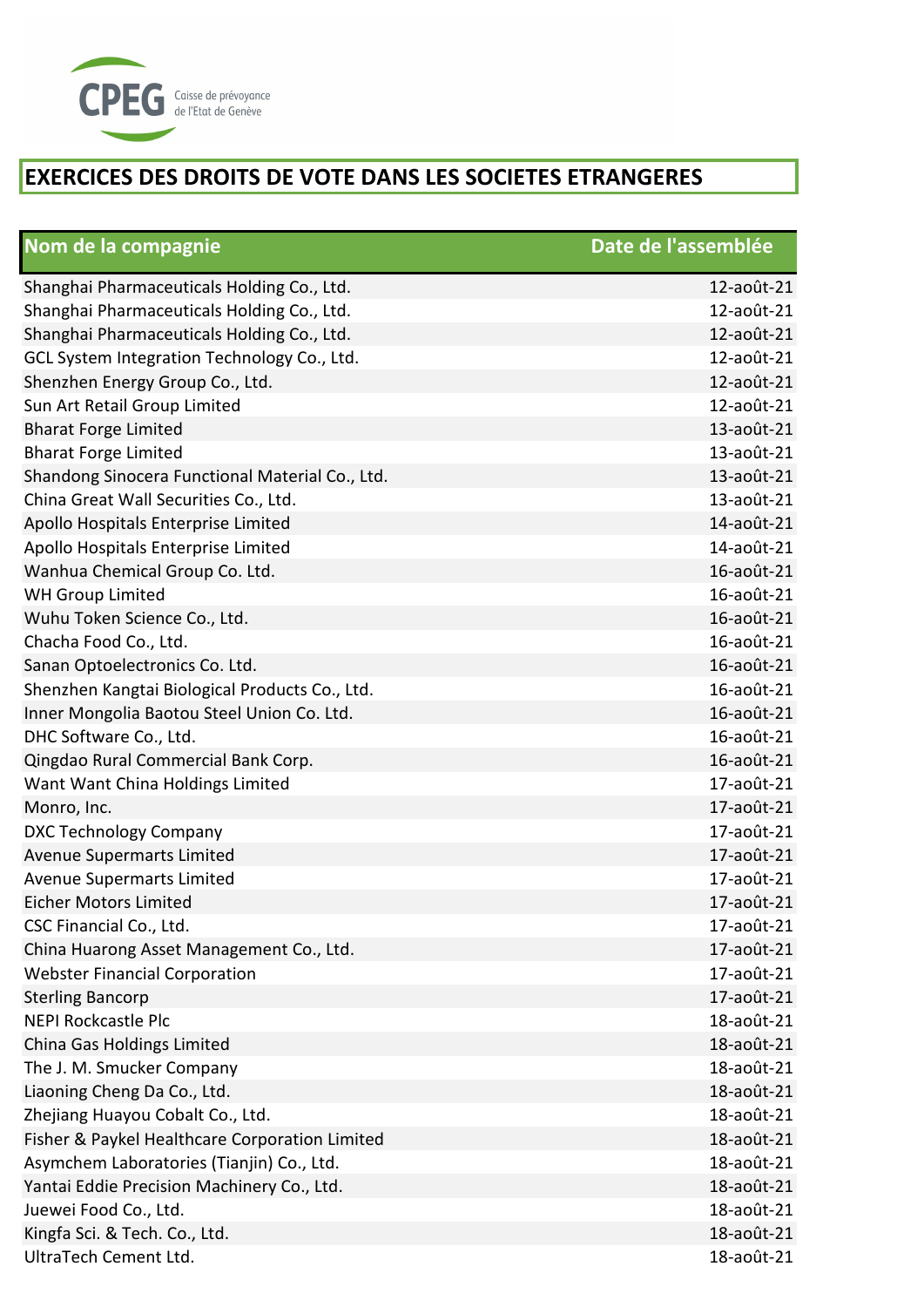

| Nom de la compagnie                       | Date de l'assemblée |
|-------------------------------------------|---------------------|
| UltraTech Cement Ltd.                     | 18-août-21          |
| Fujian Sunner Development Co., Ltd.       | 18-août-21          |
| La-Z-Boy Incorporated                     | 19-août-21          |
| Commvault Systems, Inc.                   | 19-août-21          |
| <b>AMERCO</b>                             | 19-août-21          |
| Yunnan Energy New Material Co., Ltd.      | 19-août-21          |
| Infratil Ltd.                             | 19-août-21          |
| Dabur India Limited                       | 19-août-21          |
| Dabur India Limited                       | 19-août-21          |
| Chunghwa Telecom Co., Ltd.                | 20-août-21          |
| Bosideng International Holdings Limited   | 20-août-21          |
| Oracle Corp Japan                         | 20-août-21          |
| Flat Glass Group Co., Ltd.                | 20-août-21          |
| Flat Glass Group Co., Ltd.                | 20-août-21          |
| Hubei Biocause Pharmaceutical Co., Ltd.   | 20-août-21          |
| Guangzhou Wondfo Biotech Co., Ltd.        | 20-août-21          |
| Jiangsu Hengrui Pharmaceuticals Co., Ltd. | 20-août-21          |
| Sungrow Power Supply Co., Ltd.            | 20-août-21          |
| LBX Pharmacy Chain JSC                    | 20-août-21          |
| LB Group Co., Ltd.                        | 20-août-21          |
| <b>ICICI Bank Limited</b>                 | 20-août-21          |
| <b>ICICI Bank Limited</b>                 | 20-août-21          |
| <b>Embracer Group AB</b>                  | 23-août-21          |
| Shanghai Electric Group Company Limited   | 23-août-21          |
| Jointown Pharmaceutical Group Co., Ltd.   | 23-août-21          |
| Shandong Nanshan Aluminum Co., Ltd.       | 23-août-21          |
| Huaxin Cement Co., Ltd.                   | 23-août-21          |
| Jiangsu Eastern Shenghong Co., Ltd.       | 23-août-21          |
| Hindalco Industries Limited               | 23-août-21          |
| Hindalco Industries Limited               | 23-août-21          |
| Hangzhou Robam Appliances Co., Ltd.       | 23-août-21          |
| Guanghui Energy Co., Ltd.                 | 23-août-21          |
| Sykes Enterprises, Incorporated           | 24-août-21          |
| Microchip Technology Incorporated         | 24-août-21          |
| Maruti Suzuki India Limited               | 24-août-21          |
| Maruti Suzuki India Limited               | 24-août-21          |
| <b>COSMOS Pharmaceutical Corp.</b>        | 24-août-21          |
| Prosus NV                                 | 24-août-21          |
| Geely Automobile Holdings Limited         | 24-août-21          |
| Cloudera, Inc.                            | 25-août-21          |
| CSW Industrials, Inc.                     | 25-août-21          |
| Virgin Galactic Holdings, Inc.            | 25-août-21          |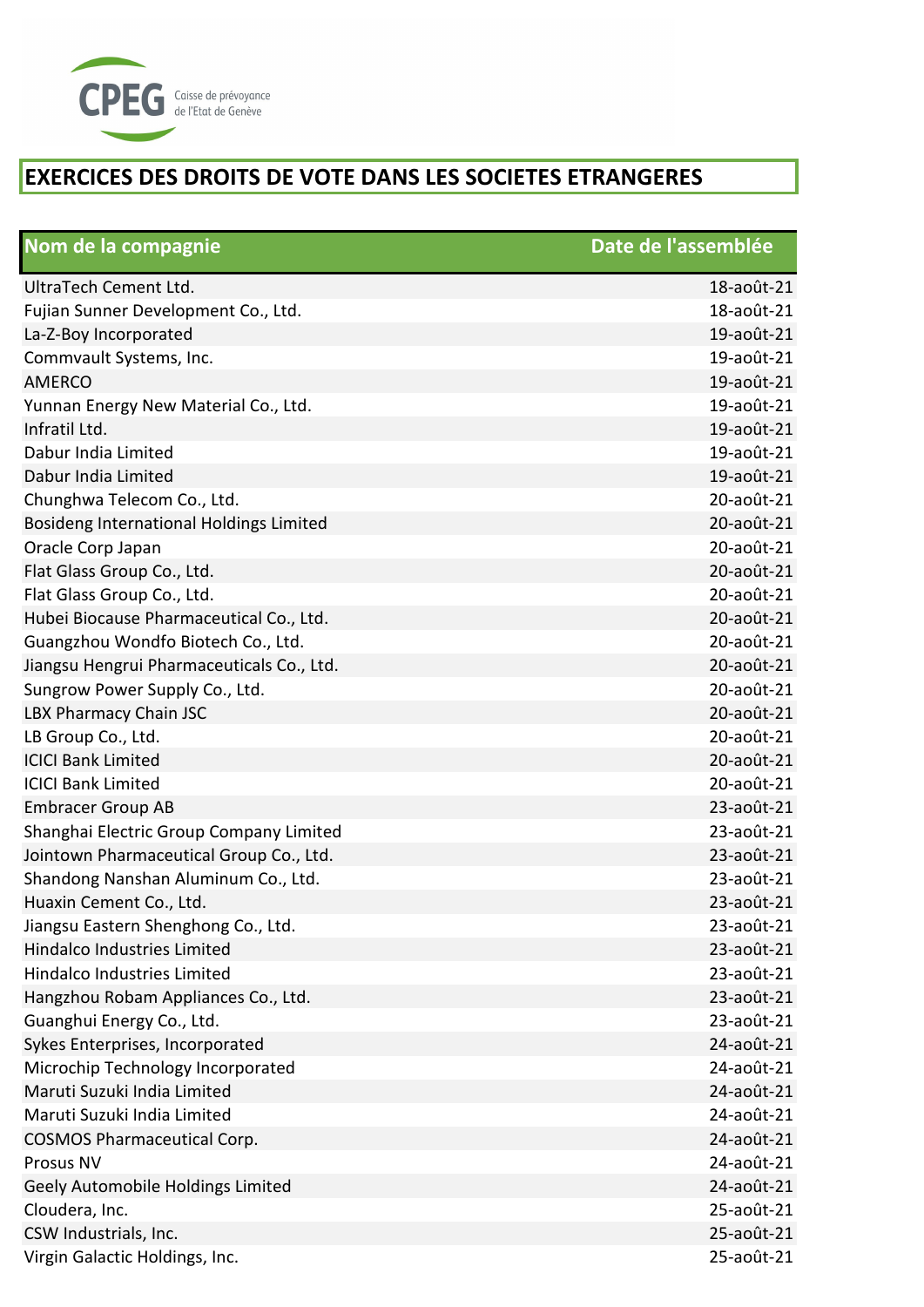

| Nom de la compagnie                        | Date de l'assemblée |
|--------------------------------------------|---------------------|
| The Aaron's Co., Inc.                      | 25-août-21          |
| America's Car-Mart, Inc.                   | 25-août-21          |
| Helen of Troy Limited                      | 25-août-21          |
| Kotak Mahindra Bank Limited                | 25-août-21          |
| Boot Barn Holdings, Inc.                   | 25-août-21          |
| Naspers Ltd.                               | 25-août-21          |
| Mr. Price Group Ltd.                       | 25-août-21          |
| Jiangsu Zhongtian Technology Co., Ltd.     | 25-août-21          |
| TCL Technology Group Corp.                 | 25-août-21          |
| Cipla Limited                              | 25-août-21          |
| Cipla Limited                              | 25-août-21          |
| Sany Heavy Industry Co., Ltd.              | 25-août-21          |
| e.l.f. Beauty, Inc.                        | 26-août-21          |
| American Woodmark Corporation              | 26-août-21          |
| QTS Realty Trust, Inc.                     | 26-août-21          |
| SeSa SpA                                   | 26-août-21          |
| PT Indah Kiat Pulp & Paper Tbk             | 26-août-21          |
| MultiChoice Group Ltd.                     | 26-août-21          |
| SBI Cards & Payment Services Limited       | 26-août-21          |
| Dynatrace, Inc.                            | 26-août-21          |
| Dongxing Securities Co., Ltd.              | 26-août-21          |
| Sinolink Securities Co., Ltd.              | 26-août-21          |
| Tongling Nonferrous Metals Group Co., Ltd. | 26-août-21          |
| <b>United Spirits Limited</b>              | 26-août-21          |
| Aurobindo Pharma Limited                   | 26-août-21          |
| Aurobindo Pharma Limited                   | 26-août-21          |
| Electrolux AB                              | 27-août-21          |
| Southwestern Energy Company                | 27-août-21          |
| China Eastern Airlines Corporation Limited | 27-août-21          |
| China Cinda Asset Management Co., Ltd.     | 27-août-21          |
| PT Indofood CBP Sukses Makmur Tbk          | 27-août-21          |
| PT Indofood CBP Sukses Makmur Tbk          | 27-août-21          |
| <b>BAWAG Group AG</b>                      | 27-août-21          |
| <b>Prudential Plc</b>                      | 27-août-21          |
| Kuala Lumpur Kepong Berhad                 | 27-août-21          |
| Indian Oil Corporation Limited             | 27-août-21          |
| Indian Oil Corporation Limited             | 27-août-21          |
| Berger Paints India Limited                | 27-août-21          |
| Berger Paints India Limited                | 27-août-21          |
| Yes Bank Limited                           | 27-août-21          |
| <b>HCL Technologies Limited</b>            | 27-août-21          |
| <b>HCL Technologies Limited</b>            | 27-août-21          |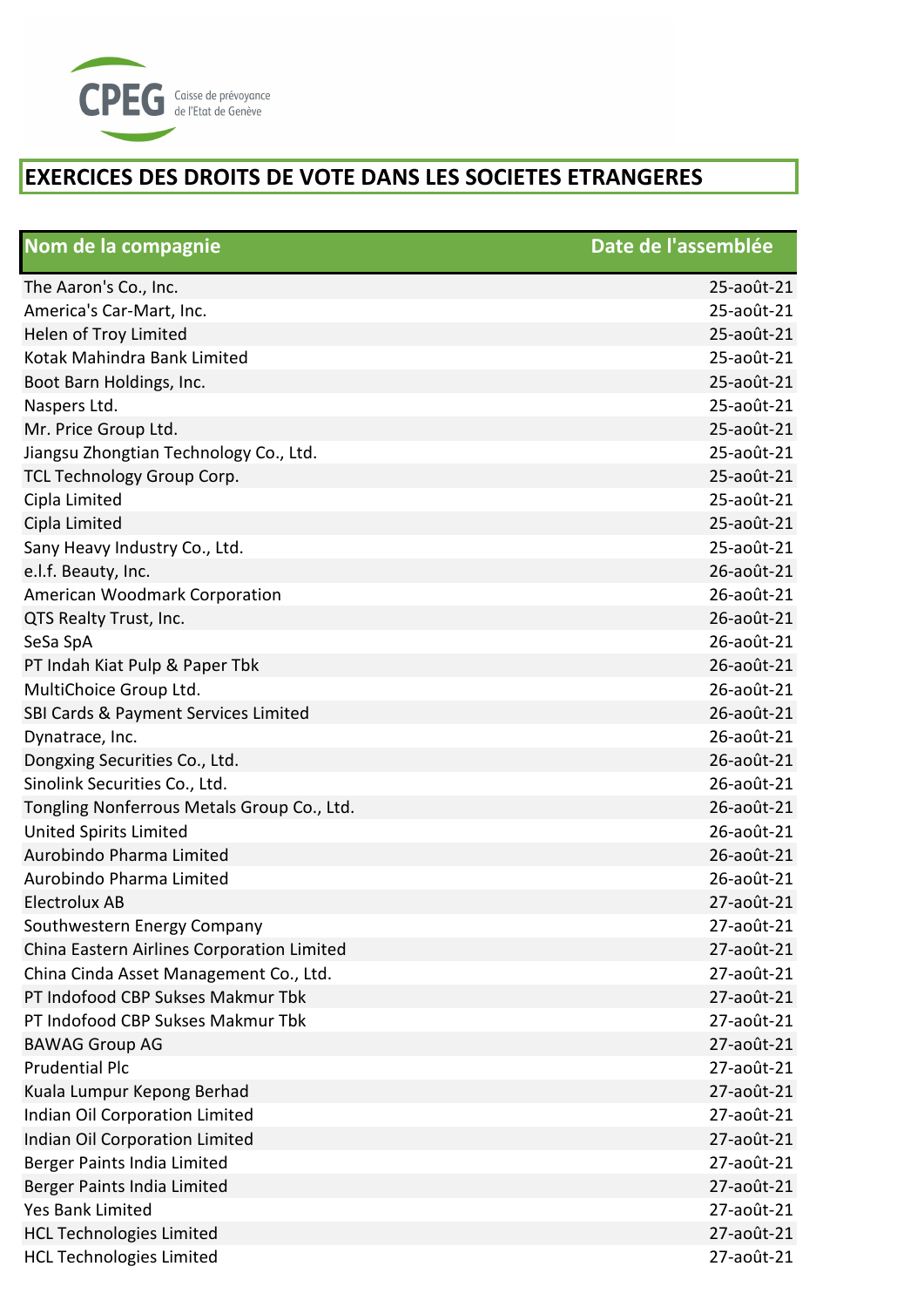

| Nom de la compagnie                                | Date de l'assemblée |
|----------------------------------------------------|---------------------|
| <b>Yuexiu Property Company Limited</b>             | 27-août-21          |
| PT Indofood Sukses Makmur Tbk                      | 27-août-21          |
| PT Indofood Sukses Makmur Tbk                      | 27-août-21          |
| Joincare Pharmaceutical Group Industry Co., Ltd.   | 27-août-21          |
| Zhongjin Gold Corp. Ltd.                           | 27-août-21          |
| Songcheng Performance Development Co., Ltd.        | 27-août-21          |
| Bank of Hangzhou Co., Ltd.                         | 27-août-21          |
| <b>Grasim Industries Limited</b>                   | 27-août-21          |
| <b>Grasim Industries Limited</b>                   | 27-août-21          |
| Info Edge (India) Limited                          | 27-août-21          |
| Info Edge (India) Limited                          | 27-août-21          |
| Divi's Laboratories Limited                        | 30-août-21          |
| Divi's Laboratories Limited                        | 30-août-21          |
| <b>Marico Limited</b>                              | 30-août-21          |
| <b>Marico Limited</b>                              | 30-août-21          |
| Jiangsu Yuyue Medical Equipment & Supply Co., Ltd. | 30-août-21          |
| WuXi AppTec Co., Ltd.                              | 30-août-21          |
| WuXi AppTec Co., Ltd.                              | 30-août-21          |
| LB Group Co., Ltd.                                 | 30-août-21          |
| Unisplendour Co., Ltd.                             | 30-août-21          |
| EVE Energy Co., Ltd.                               | 30-août-21          |
| Athene Holding Ltd.                                | 31-août-21          |
| United Urban Investment Corp.                      | 31-août-21          |
| Nagarro SE                                         | 31-août-21          |
| <b>Equity Commonwealth</b>                         | 31-août-21          |
| Apollo Hospitals Enterprise Limited                | 31-août-21          |
| Apollo Hospitals Enterprise Limited                | 31-août-21          |
| Alibaba Pictures Group Limited                     | 31-août-21          |
| Grupo Financiero Inbursa SAB de CV                 | 31-août-21          |
| Monmouth Real Estate Investment Corporation        | 31-août-21          |
| <b>DLF Limited</b>                                 | 31-août-21          |
| Ganfeng Lithium Co., Ltd.                          | 31-août-21          |
| Ganfeng Lithium Co., Ltd.                          | 31-août-21          |
| <b>InterGlobe Aviation Limited</b>                 | 31-août-21          |
| <b>InterGlobe Aviation Limited</b>                 | 31-août-21          |
| Bank of Jiangsu Co., Ltd.                          | 31-août-21          |
| Shengyi Technology Co., Ltd.                       | 31-août-21          |
| Sun Pharmaceutical Industries Limited              | 31-août-21          |
| Sun Pharmaceutical Industries Limited              | 31-août-21          |
| <b>Bharti Airtel Limited</b>                       | 31-août-21          |
| <b>Bharti Airtel Limited</b>                       | 31-août-21          |
| Contemporary Amperex Technology Co., Ltd.          | 31-août-21          |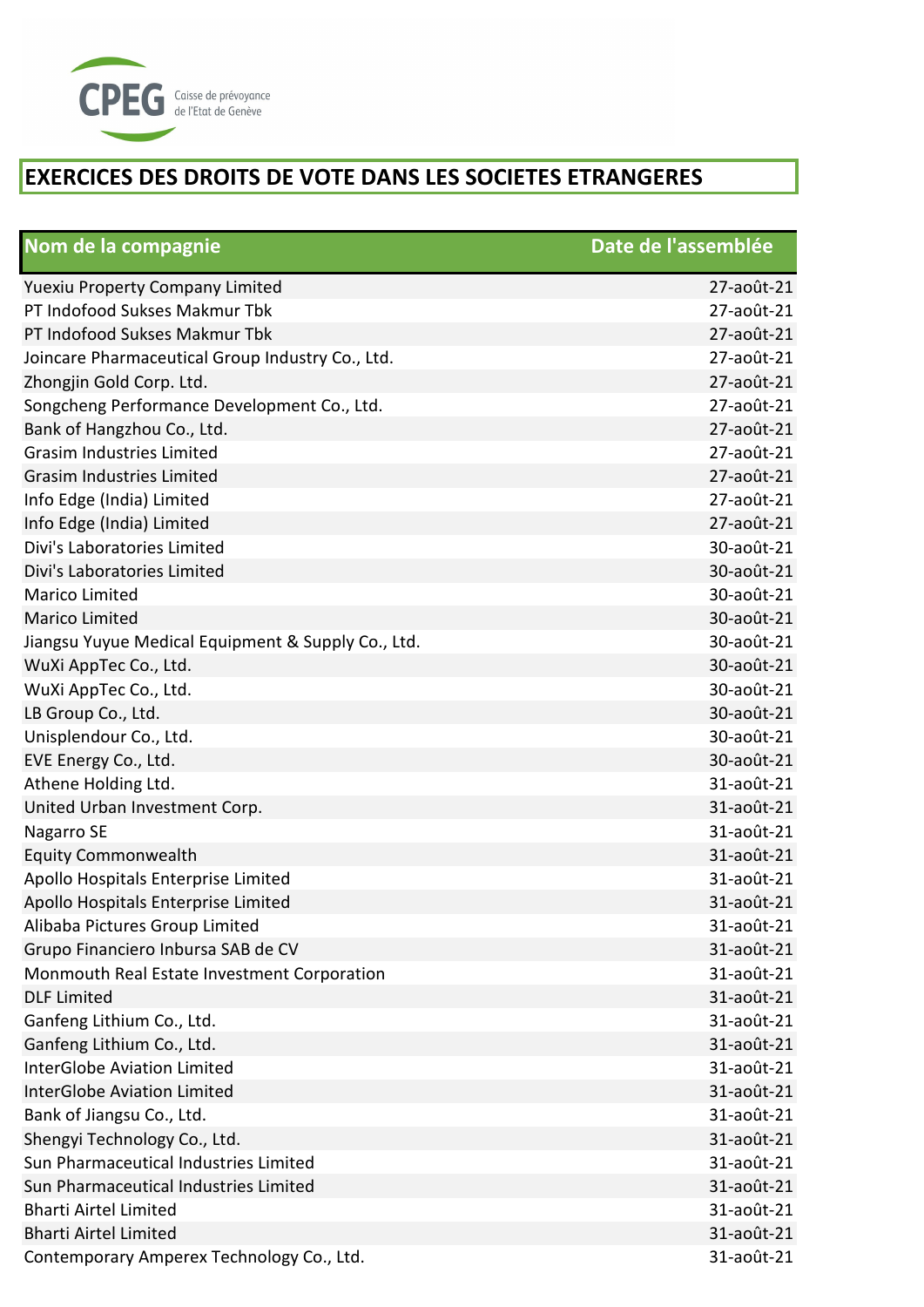

| Nom de la compagnie                                | Date de l'assemblée |
|----------------------------------------------------|---------------------|
| Henan Shuanghui Investment & Development Co., Ltd. | 31-août-21          |
| <b>Rexnord Corporation</b>                         | $01$ -sept-21       |
| <b>Regal Beloit Corporation</b>                    | $01$ -sept-21       |
| Casey's General Stores, Inc.                       | $01$ -sept-21       |
| Alimentation Couche-Tard Inc.                      | $01$ -sept-21       |
| Zhejiang Huayou Cobalt Co., Ltd.                   | $01$ -sept-21       |
| Bilibili, Inc.                                     | $01$ -sept-21       |
| ViaSat, Inc.                                       | 02-sept-21          |
| Jet2 Plc                                           | 02-sept-21          |
| <b>AMMB Holdings Berhad</b>                        | 02-sept-21          |
| Hangzhou First Applied Material Co., Ltd.          | 02-sept-21          |
| Xiamen Tungsten Co., Ltd.                          | 02-sept-21          |
| <b>IPCA Laboratories Limited</b>                   | 02-sept-21          |
| <b>IPCA Laboratories Limited</b>                   | 02-sept-21          |
| Ningbo Joyson Electronic Corp.                     | 03-sept-21          |
| Berkeley Group Holdings Plc                        | 03-sept-21          |
| China Jushi Co. Ltd.                               | 03-sept-21          |
| Chongqing Brewery Co., Ltd.                        | 03-sept-21          |
| GCL System Integration Technology Co., Ltd.        | 03-sept-21          |
| Guosen Securities Co., Ltd.                        | 03-sept-21          |
| Guangzhou Kingmed Diagnostics Group Co., Ltd.      | 06-sept-21          |
| Suning.com Co., Ltd.                               | 06-sept-21          |
| China Greatwall Technology Group Co., Ltd.         | 06-sept-21          |
| Hithink RoyalFlush Information Network Co., Ltd.   | 06-sept-21          |
| Yango Group Co., Ltd.                              | 06-sept-21          |
| Britannia Industries Limited                       | 06-sept-21          |
| Britannia Industries Limited                       | 06-sept-21          |
| Yageo Corp.                                        | 07-sept-21          |
| Hartalega Holdings Berhad                          | 07-sept-21          |
| Kingboard Laminates Holdings Limited               | 07-sept-21          |
| Tangshan Jidong Cement Co. Ltd.                    | 07-sept-21          |
| Beijing United Information Technology Co., Ltd.    | 07-sept-21          |
| Meinian Onehealth Healthcare Holdings Co., Ltd.    | 07-sept-21          |
| DSV Panalpina A/S                                  | 08-sept-21          |
| <b>RBC Bearings Incorporated</b>                   | 08-sept-21          |
| Zhongsheng Group Holdings Limited                  | 08-sept-21          |
| Hesteel Co., Ltd.                                  | 08-sept-21          |
| Beijing Enlight Media Co., Ltd.                    | 08-sept-21          |
| Magnit PJSC                                        | 09-sept-21          |
| Box, Inc.                                          | 09-sept-21          |
| H&R Block, Inc.                                    | 09-sept-21          |
| <b>Ferro Corporation</b>                           | 09-sept-21          |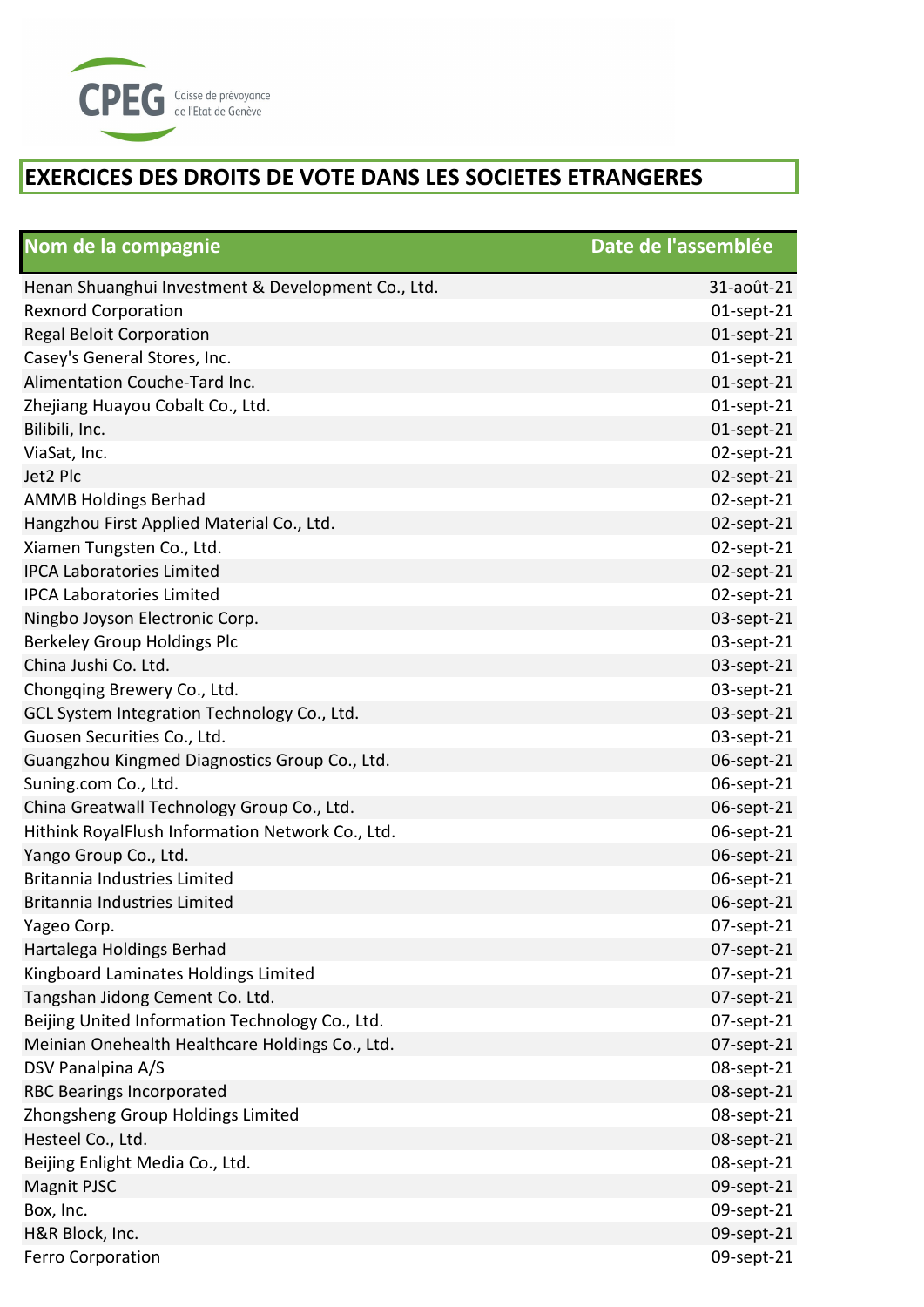

| Nom de la compagnie                            | Date de l'assemblée |
|------------------------------------------------|---------------------|
| NetScout Systems, Inc.                         | 09-sept-21          |
| Empire Co. Ltd.                                | 09-sept-21          |
| GAIL (India) Limited                           | 09-sept-21          |
| GAIL (India) Limited                           | 09-sept-21          |
| <b>Endeavour Mining plc</b>                    | 09-sept-21          |
| China Industrial Securities Co. Ltd.           | 09-sept-21          |
| Maxscend Microelectronics Co., Ltd.            | 09-sept-21          |
| JA Solar Technology Co., Ltd.                  | 09-sept-21          |
| Wuchan Zhongda Group Co., Ltd.                 | 09-sept-21          |
| <b>OMV AG</b>                                  | 10-sept-21          |
| CanSino Biologics Inc.                         | 10-sept-21          |
| CanSino Biologics Inc.                         | 10-sept-21          |
| Angel Yeast Co., Ltd.                          | 10-sept-21          |
| Sichuan Road & Bridge Co., Ltd.                | 10-sept-21          |
| Focus Media Information Technology Co., Ltd.   | 10-sept-21          |
| Unigroup Guoxin Microelectronics Co., Ltd.     | 10-sept-21          |
| Shenzhen Overseas Chinese Town Co., Ltd.       | 10-sept-21          |
| NetApp, Inc.                                   | 10-sept-21          |
| PhosAgro PJSC                                  | 13-sept-21          |
| First Foundation Inc.                          | 13-sept-21          |
| Malaysia Airports Holdings Berhad              | 13-sept-21          |
| Orbia Advance Corporation SAB de CV            | 13-sept-21          |
| Zhejiang Supor Co., Ltd.                       | 13-sept-21          |
| Huaxin Cement Co., Ltd.                        | 13-sept-21          |
| Guangzhou Tinci Materials Technology Co., Ltd. | 13-sept-21          |
| Shandong Linglong Tyre Co., Ltd.               | 13-sept-21          |
| Baoshan Iron & Steel Co., Ltd.                 | 13-sept-21          |
| Kingfa Sci. & Tech. Co., Ltd.                  | 13-sept-21          |
| Lingyi iTech (Guangdong) Co.                   | 13-sept-21          |
| DHC Software Co., Ltd.                         | 13-sept-21          |
| Suofeiya Home Collection Co., Ltd.             | 13-sept-21          |
| Jinke Property Group Co., Ltd.                 | 13-sept-21          |
| Patterson Companies, Inc.                      | 13-sept-21          |
| Take-Two Interactive Software, Inc.            | 14-sept-21          |
| NortonLifeLock Inc.                            | 14-sept-21          |
| Digital Turbine, Inc.                          | 14-sept-21          |
| PI Industries Limited                          | 14-sept-21          |
| PI Industries Limited                          | 14-sept-21          |
| Grupo Aeroportuario del Pacifico SAB de CV     | 14-sept-21          |
| Grupo Aeroportuario del Pacifico SAB de CV     | 14-sept-21          |
| Hundsun Technologies, Inc.                     | 14-sept-21          |
| Canopy Growth Corporation                      | 14-sept-21          |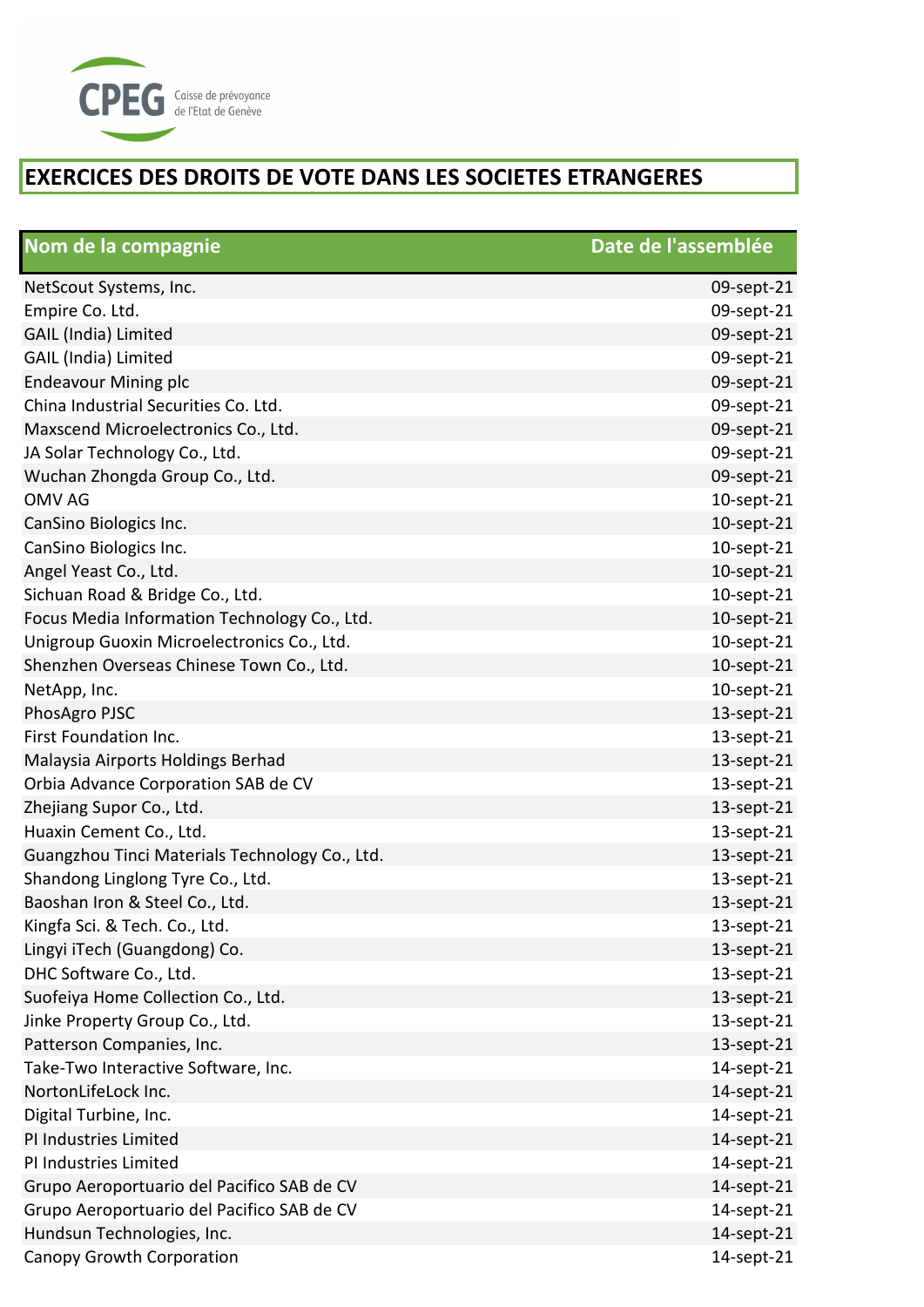

| Nom de la compagnie                            | Date de l'assemblée |
|------------------------------------------------|---------------------|
| YTO Express Group Co., Ltd.                    | 14-sept-21          |
| China Tourism Group Duty Free Corp. Ltd.       | 14-sept-21          |
| Jafron Biomedical Co., Ltd.                    | 14-sept-21          |
| Shenzhen S.C New Energy Technology Corp.       | 14-sept-21          |
| NanJi E-Commerce Co., Ltd.                     | 14-sept-21          |
| Jiangsu Eastern Shenghong Co., Ltd.            | 14-sept-21          |
| Jiangsu Zhongnan Construction Group Co., Ltd.  | 14-sept-21          |
| Raven Industries, Inc.                         | 15-sept-21          |
| Dongfeng Motor Group Company Limited           | 15-sept-21          |
| Poly Property Services Co., Ltd.               | 15-sept-21          |
| Open Text Corporation                          | 15-sept-21          |
| First Midwest Bancorp, Inc.                    | 15-sept-21          |
| Colbun SA                                      | 15-sept-21          |
| Tianfeng Securities Co., Ltd.                  | 15-sept-21          |
| <b>Deckers Outdoor Corporation</b>             | 15-sept-21          |
| Methode Electronics, Inc.                      | 15-sept-21          |
| Hindustan Petroleum Corporation Limited        | 15-sept-21          |
| Hindustan Petroleum Corporation Limited        | 15-sept-21          |
| Yifan Pharmaceutical Co., Ltd.                 | 15-sept-21          |
| <b>Old National Bancorp</b>                    | 15-sept-21          |
| Haier Smart Home Co., Ltd.                     | 15-sept-21          |
| Haier Smart Home Co., Ltd.                     | 15-sept-21          |
| Haier Smart Home Co., Ltd.                     | 15-sept-21          |
| Haier Smart Home Co., Ltd.                     | 15-sept-21          |
| Conagra Brands, Inc.                           | 15-sept-21          |
| Shriram Transport Finance Company Limited      | 15-sept-21          |
| Intco Medical Technology Co., Ltd.             | 15-sept-21          |
| Shanghai Jahwa United Co., Ltd.                | 15-sept-21          |
| Jason Furniture (Hangzhou) Co., Ltd.           | 15-sept-21          |
| SG Micro Corp.                                 | 15-sept-21          |
| Yifeng Pharmacy Chain Co., Ltd.                | 15-sept-21          |
| Jiugui Liquor Co., Ltd.                        | 15-sept-21          |
| China South Publishing & Media Group Co., Ltd. | 15-sept-21          |
| BOC International (China) Co., Ltd.            | 15-sept-21          |
| Gotion High-tech Co., Ltd                      | 15-sept-21          |
| Shenzhen Kangtai Biological Products Co., Ltd. | 15-sept-21          |
| Poly Developments & Holdings Group Co., Ltd.   | 15-sept-21          |
| Jiangxi Zhengbang Technology Co., Ltd.         | 15-sept-21          |
| Sinolink Securities Co., Ltd.                  | 15-sept-21          |
| SDIC Capital Co., Ltd.                         | 15-sept-21          |
| Zhejiang Semir Garment Co., Ltd.               | 15-sept-21          |
| ePlus inc.                                     | 16-sept-21          |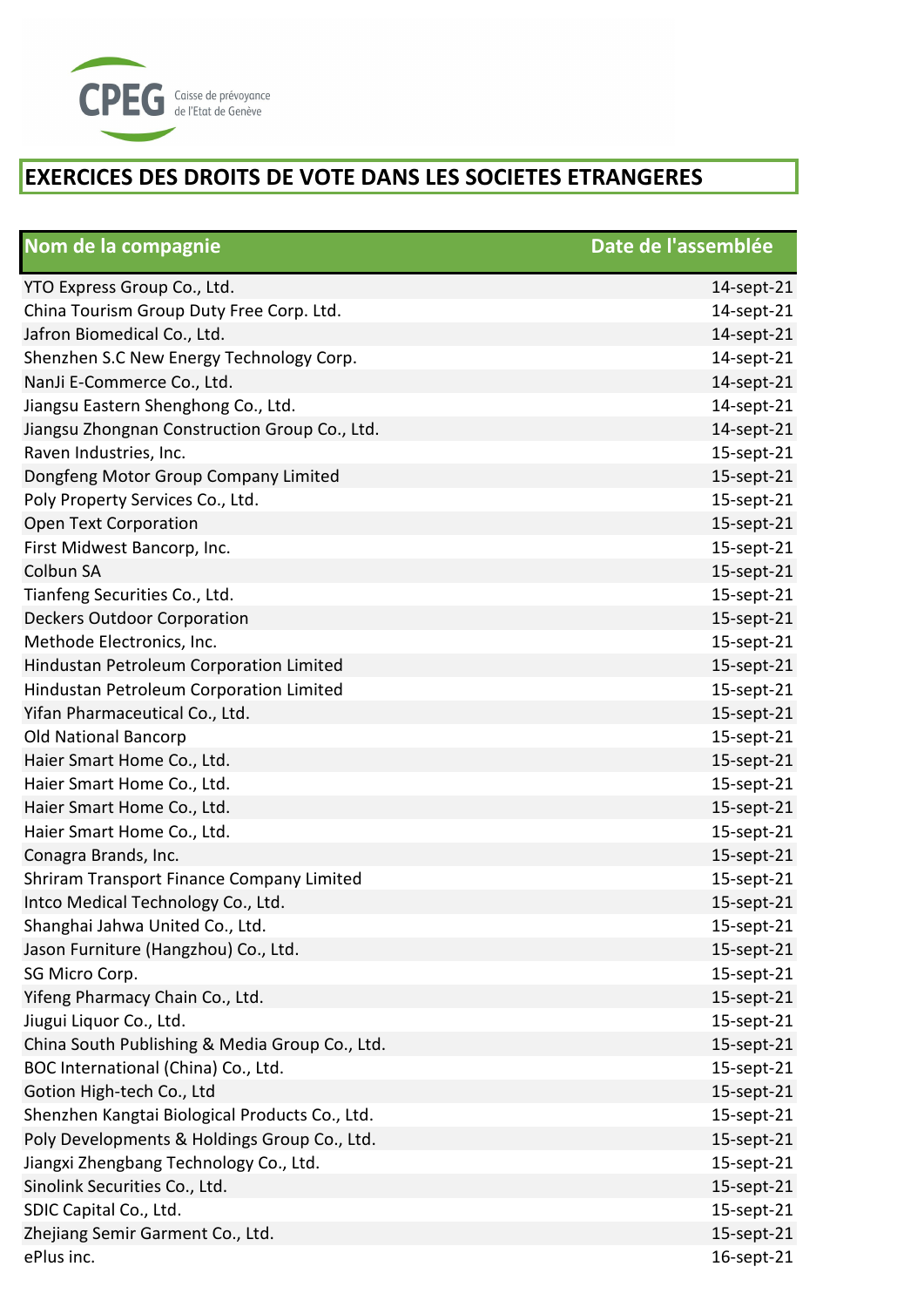

| Nom de la compagnie                                     | Date de l'assemblée |
|---------------------------------------------------------|---------------------|
| Bank of Beijing Co., Ltd.                               | 16-sept-21          |
| Chongqing Rural Commercial Bank Co. Ltd.                | 16-sept-21          |
| SK Innovation Co., Ltd.                                 | 16-sept-21          |
| SK Innovation Co., Ltd.                                 | 16-sept-21          |
| BOE Technology Group Co., Ltd.                          | 16-sept-21          |
| Jiangsu Hengli Hydraulic Co., Ltd.                      | 16-sept-21          |
| Will Semiconductor Co., Ltd. Shanghai                   | 16-sept-21          |
| Ashtead Group Plc                                       | 16-sept-21          |
| Wuhu Shunrong Sanqi Interactive Entertainment Co., Ltd. | 16-sept-21          |
| <b>First Bancorp</b>                                    | 17-sept-21          |
| Auto Trader Group Plc                                   | 17-sept-21          |
| Jubilant Foodworks Limited                              | 17-sept-21          |
| <b>Smiths Group Plc</b>                                 | 17-sept-21          |
| Beijing Kingsoft Office Software, Inc.                  | 17-sept-21          |
| <b>Great Wall Motor Company Limited</b>                 | 17-sept-21          |
| Changzhou Xingyu Automotive Lighting Systems Co. Ltd.   | 17-sept-21          |
| <b>Great Wall Motor Company Limited</b>                 | 17-sept-21          |
| <b>GOME Retail Holdings Limited</b>                     | 17-sept-21          |
| Chongqing Zhifei Biological Products Co., Ltd.          | 17-sept-21          |
| Midea Group Co. Ltd.                                    | 17-sept-21          |
| Chongqing Changan Automobile Co. Ltd.                   | 17-sept-21          |
| Motherson Sumi Systems Limited                          | 17-sept-21          |
| Motherson Sumi Systems Limited                          | 17-sept-21          |
| Alibaba Group Holding Limited                           | 17-sept-21          |
| Muthoot Finance Limited                                 | 18-sept-21          |
| Muthoot Finance Limited                                 | 18-sept-21          |
| Adani Ports & Special Economic Zone Limited             | 20-sept-21          |
| Adani Ports & Special Economic Zone Limited             | 20-sept-21          |
| Intuitive Surgical, Inc.                                | 20-sept-21          |
| Houlihan Lokey, Inc.                                    | 21-sept-21          |
| Macquarie Infrastructure Corporation                    | 21-sept-21          |
| Darden Restaurants, Inc.                                | 22-sept-21          |
| Van Lanschot Kempen NV                                  | 22-sept-21          |
| FutureFuel Corp.                                        | 22-sept-21          |
| <b>QL Resources Berhad</b>                              | 22-sept-21          |
| Zhejiang Chint Electrics Co., Ltd.                      | 22-sept-21          |
| <b>AGL Energy Limited</b>                               | 22-sept-21          |
| Beijing Sinnet Technology Co., Ltd.                     | 22-sept-21          |
| Founder Securities Co., Ltd.                            | 22-sept-21          |
| Betta Pharmaceuticals Co., Ltd.                         | 22-sept-21          |
| Abdullah Al Othaim Markets Co.                          | 22-sept-21          |
| Lamb Weston Holdings, Inc.                              | 23-sept-21          |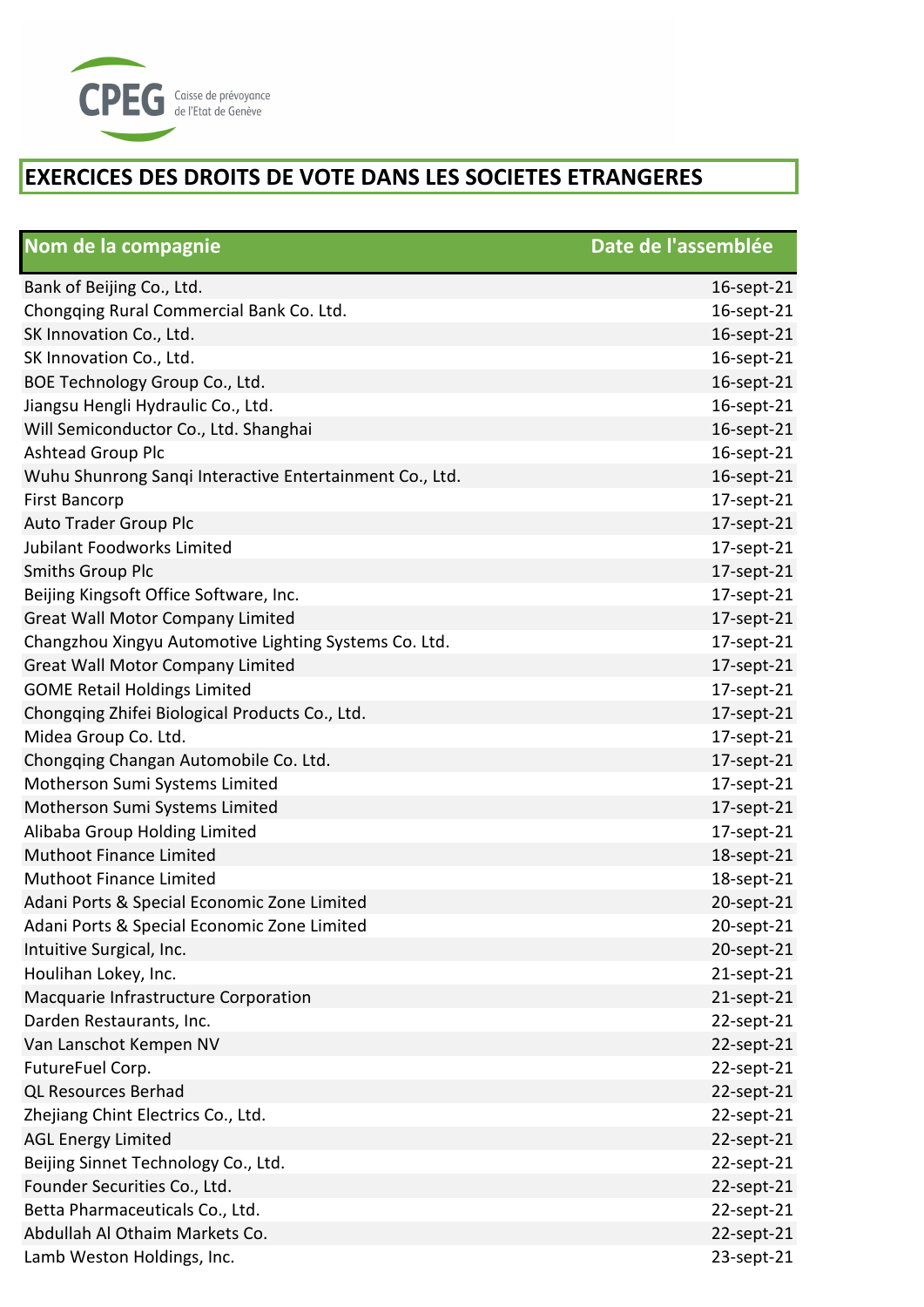

| Nom de la compagnie                                      | Date de l'assemblée |
|----------------------------------------------------------|---------------------|
| Freshpet, Inc.                                           | 23-sept-21          |
| China Hongqiao Group Limited                             | 23-sept-21          |
| Mercury NZ Limited                                       | 23-sept-21          |
| PT Bank Central Asia Tbk                                 | 23-sept-21          |
| New China Life Insurance Company Ltd.                    | 23-sept-21          |
| New China Life Insurance Company Ltd.                    | 23-sept-21          |
| <b>Suncorp Group Limited</b>                             | 23-sept-21          |
| Yunda Holding Co., Ltd.                                  | 23-sept-21          |
| Jonjee Hi-Tech Industrial & Commercial Holding Co., Ltd. | 23-sept-21          |
| Sunwoda Electronic Co., Ltd.                             | 23-sept-21          |
| Jazz Pharmaceuticals plc                                 | 23-sept-21          |
| Jazz Pharmaceuticals plc                                 | 23-sept-21          |
| Shandong Weigao Group Medical Polymer Company Limited    | 24-sept-21          |
| Shandong Gold Mining Co., Ltd.                           | 24-sept-21          |
| Shandong Gold Mining Co., Ltd.                           | 24-sept-21          |
| Sun Art Retail Group Limited                             | 24-sept-21          |
| <b>BNP Paribas SA</b>                                    | 24-sept-21          |
| <b>REC Limited</b>                                       | 24-sept-21          |
| <b>REC Limited</b>                                       | 24-sept-21          |
| SBI Life Insurance Company Limited                       | 24-sept-21          |
| SBI Life Insurance Company Limited                       | 24-sept-21          |
| Arca Continental SAB de CV                               | 24-sept-21          |
| Oil & Natural Gas Corporation Limited                    | 24-sept-21          |
| Oil & Natural Gas Corporation Limited                    | 24-sept-21          |
| Power Grid Corporation of India Limited                  | 24-sept-21          |
| Power Grid Corporation of India Limited                  | 24-sept-21          |
| GCL System Integration Technology Co., Ltd.              | 24-sept-21          |
| Shenzhen Goodix Technology Co., Ltd.                     | 24-sept-21          |
| Kweichow Moutai Co., Ltd.                                | 24-sept-21          |
| Emaar, The Economic City                                 | 26-sept-21          |
| <b>FedEx Corporation</b>                                 | 27-sept-21          |
| AVIC Industry-Finance Holdings Co., Ltd.                 | 27-sept-21          |
| Hangzhou Tigermed Consulting Co., Ltd.                   | 27-sept-21          |
| Hangzhou Tigermed Consulting Co., Ltd.                   | 27-sept-21          |
| Hangzhou Tigermed Consulting Co., Ltd.                   | 27-sept-21          |
| Hangzhou Tigermed Consulting Co., Ltd.                   | 27-sept-21          |
| <b>Bharat Petroleum Corporation Limited</b>              | 27-sept-21          |
| <b>Bharat Petroleum Corporation Limited</b>              | 27-sept-21          |
| Thunder Software Technology Co., Ltd.                    | 27-sept-21          |
| Will Semiconductor Co., Ltd. Shanghai                    | 27-sept-21          |
| Beijing Roborock Technology Co., Ltd.                    | 27-sept-21          |
| Tongling Nonferrous Metals Group Co., Ltd.               | 27-sept-21          |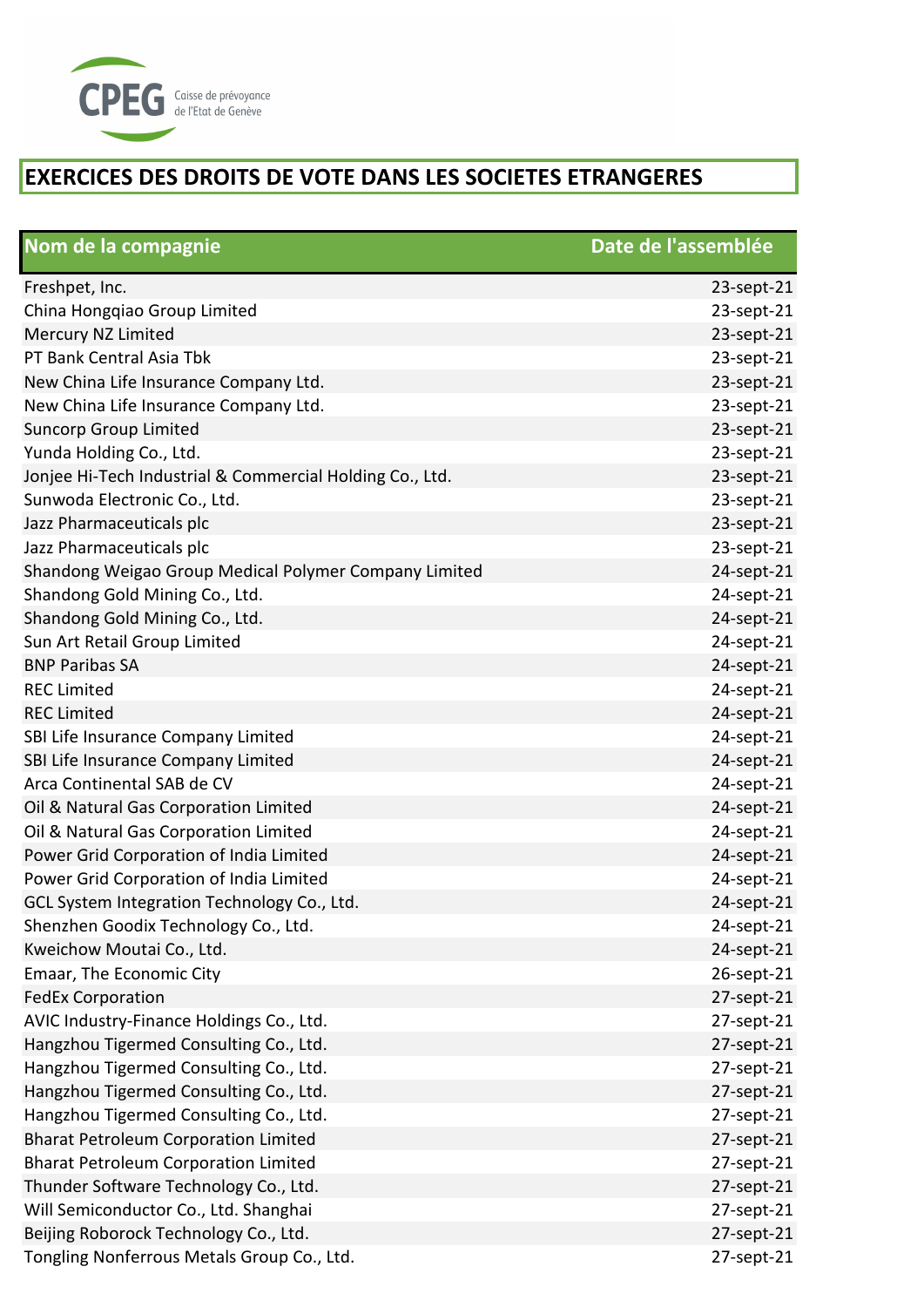

| Nom de la compagnie                              | Date de l'assemblée |
|--------------------------------------------------|---------------------|
| Meinian Onehealth Healthcare Holdings Co., Ltd.  | 27-sept-21          |
| Wen's Foodstuff Group Co., Ltd.                  | 27-sept-21          |
| General Mills, Inc.                              | 28-sept-21          |
| AAR Corp.                                        | 28-sept-21          |
| <b>Bharat Electronics Limited</b>                | 28-sept-21          |
| <b>Bharat Electronics Limited</b>                | 28-sept-21          |
| <b>NTPC Limited</b>                              | 28-sept-21          |
| <b>NTPC Limited</b>                              | 28-sept-21          |
| Indraprastha Gas Limited                         | 28-sept-21          |
| Indraprastha Gas Limited                         | 28-sept-21          |
| Telesites SAB de CV                              | 28-sept-21          |
| Shanghai Lingang Holdings Corp. Ltd.             | 28-sept-21          |
| Haitong Securities Co. Ltd.                      | 28-sept-21          |
| Haitong Securities Co. Ltd.                      | 28-sept-21          |
| Zheshang Securities Co., Ltd.                    | 28-sept-21          |
| China International Capital Corporation Limited  | 28-sept-21          |
| China International Capital Corporation Limited  | 28-sept-21          |
| Shenzhen Hepalink Pharmaceutical Group Co., Ltd. | 28-sept-21          |
| Petronet Lng Limited                             | 28-sept-21          |
| Petronet Lng Limited                             | 28-sept-21          |
| Lasertec Corp.                                   | 28-sept-21          |
| Tongcheng-Elong Holdings Limited                 | 28-sept-21          |
| Korn Ferry                                       | 29-sept-21          |
| Cimarex Energy Co.                               | 29-sept-21          |
| Pinduoduo Inc.                                   | 29-sept-21          |
| <b>ASX Limited</b>                               | 29-sept-21          |
| Cabot Oil & Gas Corporation                      | 29-sept-21          |
| Asahi Intecc Co., Ltd.                           | 29-sept-21          |
| Pan Pacific International Holdings Corp.         | 29-sept-21          |
| Mercari, Inc.                                    | 29-sept-21          |
| China Cinda Asset Management Co., Ltd.           | 29-sept-21          |
| <b>State Auto Financial Corporation</b>          | 29-sept-21          |
| HDFC Life Insurance Company limited              | 29-sept-21          |
| HDFC Life Insurance Company limited              | 29-sept-21          |
| ASM International NV                             | 29-sept-21          |
| Metallurgical Corp. of China Ltd.                | 29-sept-21          |
| Shandong Linglong Tyre Co., Ltd.                 | 29-sept-21          |
| Container Corporation of India Ltd.              | 29-sept-21          |
| Container Corporation of India Ltd.              | 29-sept-21          |
| Muyuan Foods Co., Ltd.                           | 29-sept-21          |
| Worthington Industries, Inc.                     | 29-sept-21          |
| Colruyt SA                                       | 29-sept-21          |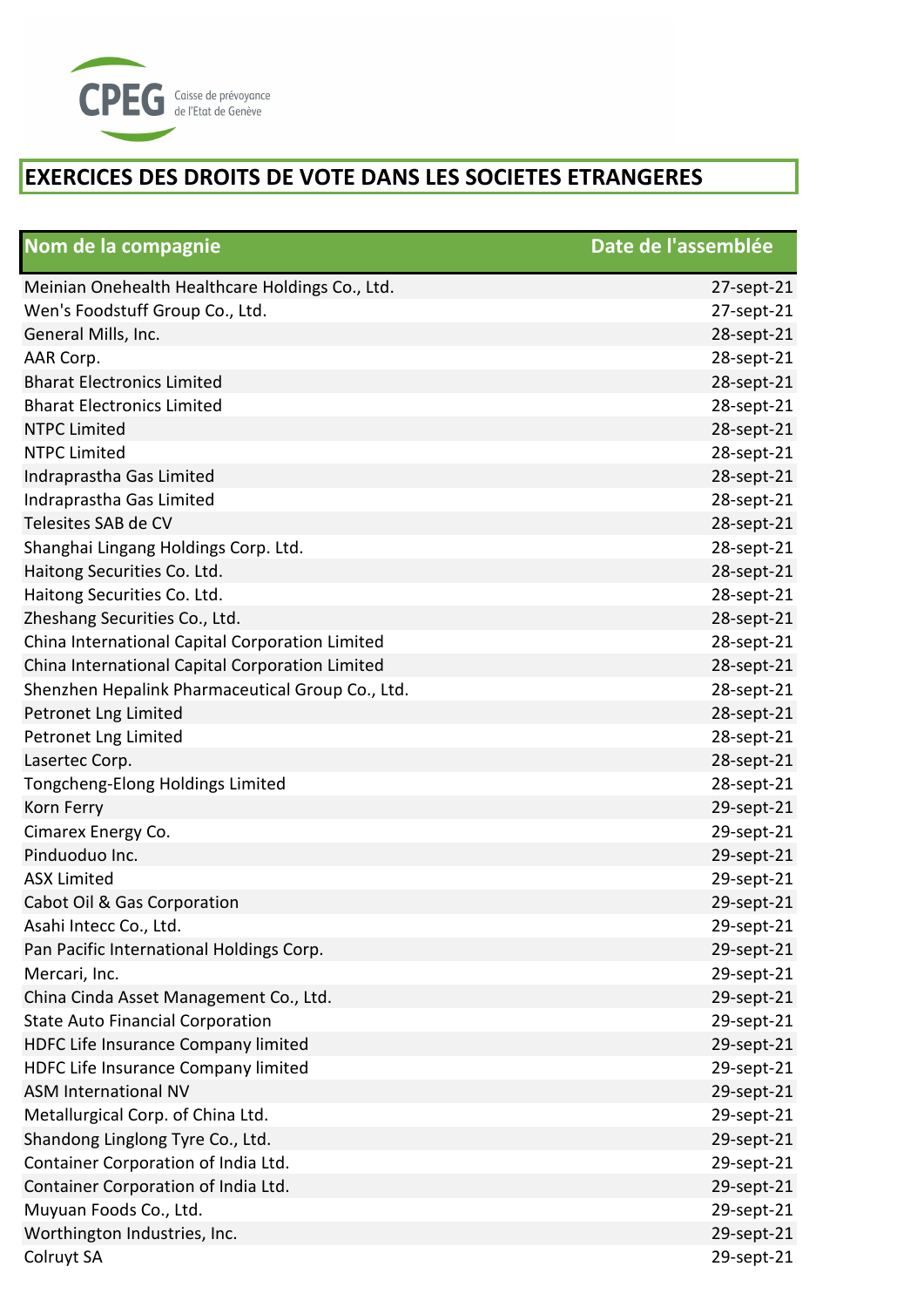

| Nom de la compagnie                                          | Date de l'assemblée |
|--------------------------------------------------------------|---------------------|
| Mobile TeleSystems PJSC                                      | 30-sept-21          |
| <b>NOVATEK JSC</b>                                           | 30-sept-21          |
| Stamps.com Inc.                                              | 30-sept-21          |
| Sichuan Swellfun Co., Ltd.                                   | 30-sept-21          |
| Guangzhou Baiyunshan Pharmaceutical Holdings Company Limited | 30-sept-21          |
| John Wiley & Sons, Inc.                                      | 30-sept-21          |
| United Therapeutics Corporation                              | 30-sept-21          |
| <b>United Spirits Limited</b>                                | 30-sept-21          |
| <b>Aalberts NV</b>                                           | 30-sept-21          |
| Welbilt, Inc.                                                | 30-sept-21          |
| Costamare, Inc.                                              | 30-sept-21          |
| PT Tower Bersama Infrastructure Tbk                          | 30-sept-21          |
| Zhejiang Jingsheng Mechanical & Electrical Co., Ltd.         | 30-sept-21          |
| Shanghai Putailai New Energy Technology Co., Ltd.            | 30-sept-21          |
| Diageo Plc                                                   | 30-sept-21          |
| Five9, Inc.                                                  | 30-sept-21          |
| China Development Financial Holding Corp.                    | 01-oct-21           |
| China Development Financial Holding Corp.                    | 01-oct-21           |
| China Life Insurance Co. Ltd. (Taiwan)                       | 01-oct-21           |
| <b>Smart Metering Systems Plc</b>                            | 01-oct-21           |
| Apollo Global Management, Inc.                               | 01-oct-21           |
| Cal-Maine Foods, Inc.                                        | 01-oct-21           |
| Daimler AG                                                   | 01-oct-21           |
| Intouch Holdings Public Co. Ltd.                             | 01-oct-21           |
| National Beverage Corp.                                      | 01-oct-21           |
| Elastic N.V.                                                 | 01-oct-21           |
| <b>Stillfront Group AB</b>                                   | 04-oct-21           |
| DiaSorin SpA                                                 | 04-oct-21           |
| Equitable Group Inc.                                         | 05-oct-21           |
| Inter Parfums, Inc.                                          | 05-oct-21           |
| Masraf Al-Rayan QSC                                          | 05-oct-21           |
| Masraf Al-Rayan QSC                                          | 05-oct-21           |
| Meridian Energy Limited                                      | 06-oct-21           |
| <b>Mimecast Limited</b>                                      | 06-oct-21           |
| NIKE, Inc.                                                   | 06-oct-21           |
| WPT Industrial Real Estate Investment Trust                  | 07-oct-21           |
| Colruyt SA                                                   | 07-oct-21           |
| Singapore Exchange Limited                                   | 07-oct-21           |
| Grupo Financiero Inbursa SAB de CV                           | 07-oct-21           |
| PT Bank Rakyat Indonesia (Persero) Tbk                       | 07-oct-21           |
| RPM International Inc.                                       | 07-oct-21           |
| Tesla, Inc.                                                  | 07-oct-21           |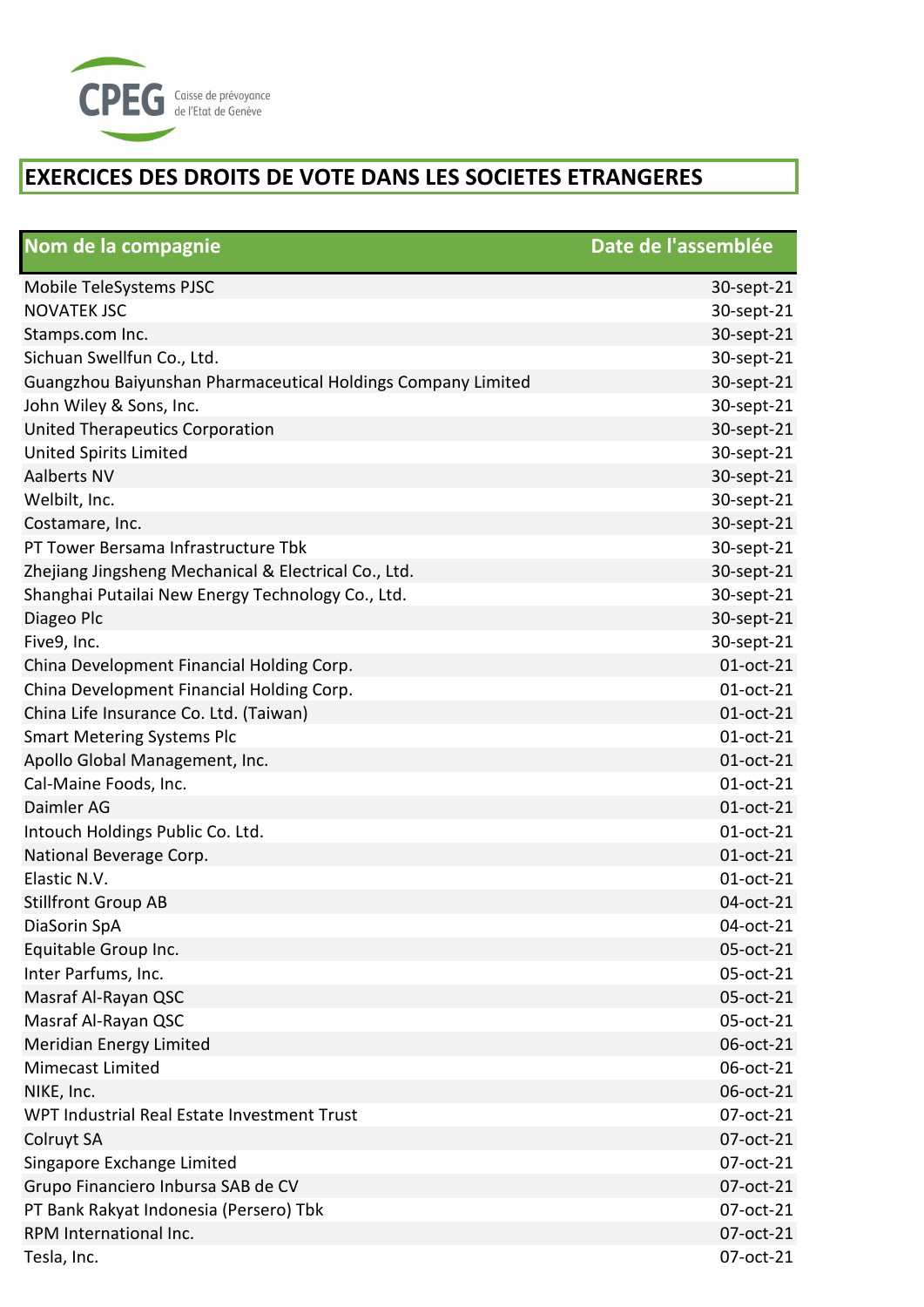

| Nom de la compagnie                           | Date de l'assemblée |
|-----------------------------------------------|---------------------|
| <b>MRF</b> Limited                            | 08-oct-21           |
| <b>MRF Limited</b>                            | 08-oct-21           |
| Cencosud SA                                   | 08-oct-21           |
| Bank of Chengdu Co., Ltd.                     | 08-oct-21           |
| JD Health International Inc.                  | 08-oct-21           |
| 21Vianet Group, Inc.                          | 08-oct-21           |
| Wuxi Lead Intelligent Equipment Co., Ltd.     | 08-oct-21           |
| Guangzhou Automobile Group Co., Ltd.          | 08-oct-21           |
| Yango Group Co., Ltd.                         | 08-oct-21           |
| Shijiazhuang Yiling Pharmaceutical Co., Ltd.  | 08-oct-21           |
| Sany Heavy Industry Co., Ltd.                 | 08-oct-21           |
| Jinke Property Group Co., Ltd.                | 08-oct-21           |
| <b>Emaar Properties PJSC</b>                  | 10-oct-21           |
| <b>Emaar Properties PJSC</b>                  | 10-oct-21           |
| Herman Miller, Inc.                           | 11-oct-21           |
| Tianfeng Securities Co., Ltd.                 | 11-oct-21           |
| CanSino Biologics Inc.                        | 11-oct-21           |
| Yango Group Co., Ltd.                         | 11-oct-21           |
| Mango Excellent Media Co., Ltd.               | 11-oct-21           |
| Winning Health Technology Group Co. Ltd.      | 11-oct-21           |
| Juewei Food Co., Ltd.                         | 11-oct-21           |
| Guanghui Energy Co., Ltd.                     | 11-oct-21           |
| Cornerstone OnDemand, Inc.                    | 12-oct-21           |
| <b>Telstra Corporation Limited</b>            | 12-oct-21           |
| China National Chemical Engineering Co., Ltd. | 12-oct-21           |
| SK Telecom Co., Ltd.                          | 12-oct-21           |
| SK Telecom Co., Ltd.                          | 12-oct-21           |
| <b>CSL Limited</b>                            | 12-oct-21           |
| Powszechna Kasa Oszczednosci Bank Polski SA   | 12-oct-21           |
| China Mengniu Dairy Company Limited           | 12-oct-21           |
| <b>Covanta Holding Corporation</b>            | 12-oct-21           |
| Powszechny Zaklad Ubezpieczen SA              | 12-oct-21           |
| <b>Carpenter Technology Corporation</b>       | 12-oct-21           |
| The Procter & Gamble Company                  | 12-oct-21           |
| CP All Public Company Limited                 | 12-oct-21           |
| <b>Aurizon Holdings Limited</b>               | 12-oct-21           |
| <b>Cencosud Shopping Centers SA</b>           | 13-oct-21           |
| Commonwealth Bank of Australia                | 13-oct-21           |
| PT Surya Citra Media Tbk                      | 13-oct-21           |
| NextGen Healthcare, Inc.                      | 13-oct-21           |
| Impala Platinum Holdings Ltd.                 | 13-oct-21           |
| <b>Barratt Developments Plc</b>               | 13-oct-21           |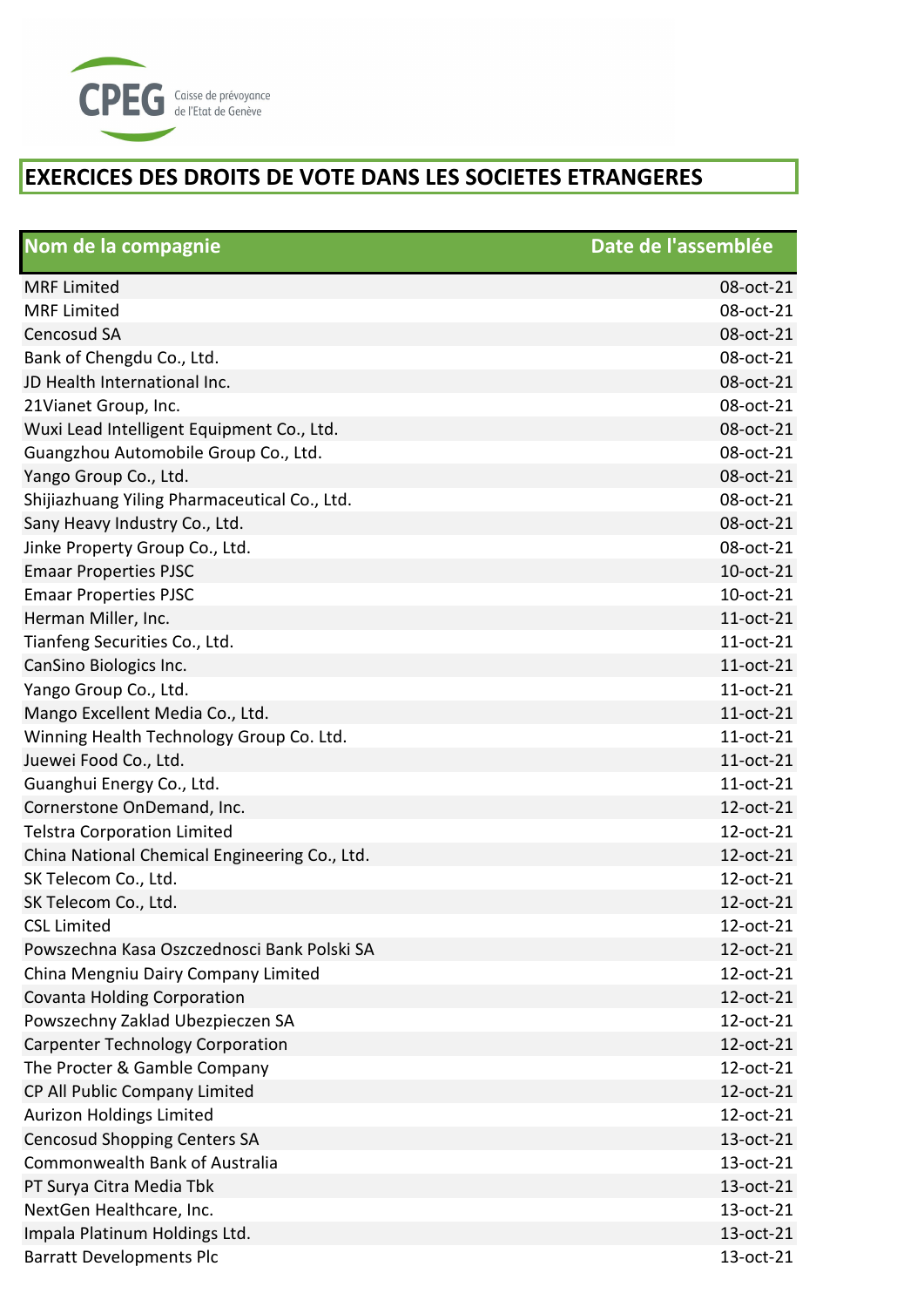

| Nom de la compagnie                                       | Date de l'assemblée |
|-----------------------------------------------------------|---------------------|
| Iflytek Co., Ltd.                                         | 13-oct-21           |
| Changchun High & New Technology Industries (Group), Inc.  | 13-oct-21           |
| Ebix, Inc.                                                | 14-oct-21           |
| Paychex, Inc.                                             | 14-oct-21           |
| Intesa Sanpaolo SpA                                       | 14-oct-21           |
| SDIC Power Holdings Co., Ltd.                             | 14-oct-21           |
| <b>Treasury Wine Estates Limited</b>                      | 15-oct-21           |
| <b>HKBN Ltd.</b>                                          | 15-oct-21           |
| Nexi SpA                                                  | 15-oct-21           |
| Hargreaves Lansdown Plc                                   | 15-oct-21           |
| Tebian Electric Apparatus Stock Co., Ltd.                 | 15-oct-21           |
| Zhuzhou Kibing Group Co., Ltd.                            | 15-oct-21           |
| Hangzhou Silan Microelectronics Co., Ltd.                 | 15-oct-21           |
| TongFu Microelectronics Co., Ltd.                         | 15-oct-21           |
| 360 Security Technology, Inc.                             | 15-oct-21           |
| Sanan Optoelectronics Co. Ltd.                            | 15-oct-21           |
| Meinian Onehealth Healthcare Holdings Co., Ltd.           | 15-oct-21           |
| Hangzhou Tigermed Consulting Co., Ltd.                    | 15-oct-21           |
| Hangzhou Tigermed Consulting Co., Ltd.                    | 15-oct-21           |
| Shenzhen Energy Group Co., Ltd.                           | 15-oct-21           |
| Zhejiang Satellite Petrochemical Co., Ltd.                | 15-oct-21           |
| Tongkun Group Co., Ltd.                                   | 18-oct-21           |
| Dongxing Securities Co., Ltd.                             | 18-oct-21           |
| Yintai Gold Co., Ltd.                                     | 18-oct-21           |
| Topchoice Medical Corp.                                   | 18-oct-21           |
| Sangfor Technologies, Inc.                                | 18-oct-21           |
| EVE Energy Co., Ltd.                                      | 18-oct-21           |
| Shennan Circuits Co., Ltd.                                | 18-oct-21           |
| Reliance Industries Ltd.                                  | 19-oct-21           |
| Reliance Industries Ltd.                                  | 19-oct-21           |
| Retail Properties of America, Inc.                        | 19-oct-21           |
| Cochlear Limited                                          | 19-oct-21           |
| Kite Realty Group Trust                                   | 19-oct-21           |
| China Galaxy Securities Co., Ltd.                         | 19-oct-21           |
| Wm Morrison Supermarkets Plc                              | 19-oct-21           |
| Wm Morrison Supermarkets Plc                              | 19-oct-21           |
| Dexus                                                     | 19-oct-21           |
| Seazen Holdings Co. Ltd.                                  | 19-oct-21           |
| Stockland                                                 | 19-oct-21           |
| China Merchants Shekou Industrial Zone Holdings Co., Ltd. | 19-oct-21           |
| <b>Brambles Limited</b>                                   | 19-oct-21           |
| China Petroleum & Chemical Corp.                          | 20-oct-21           |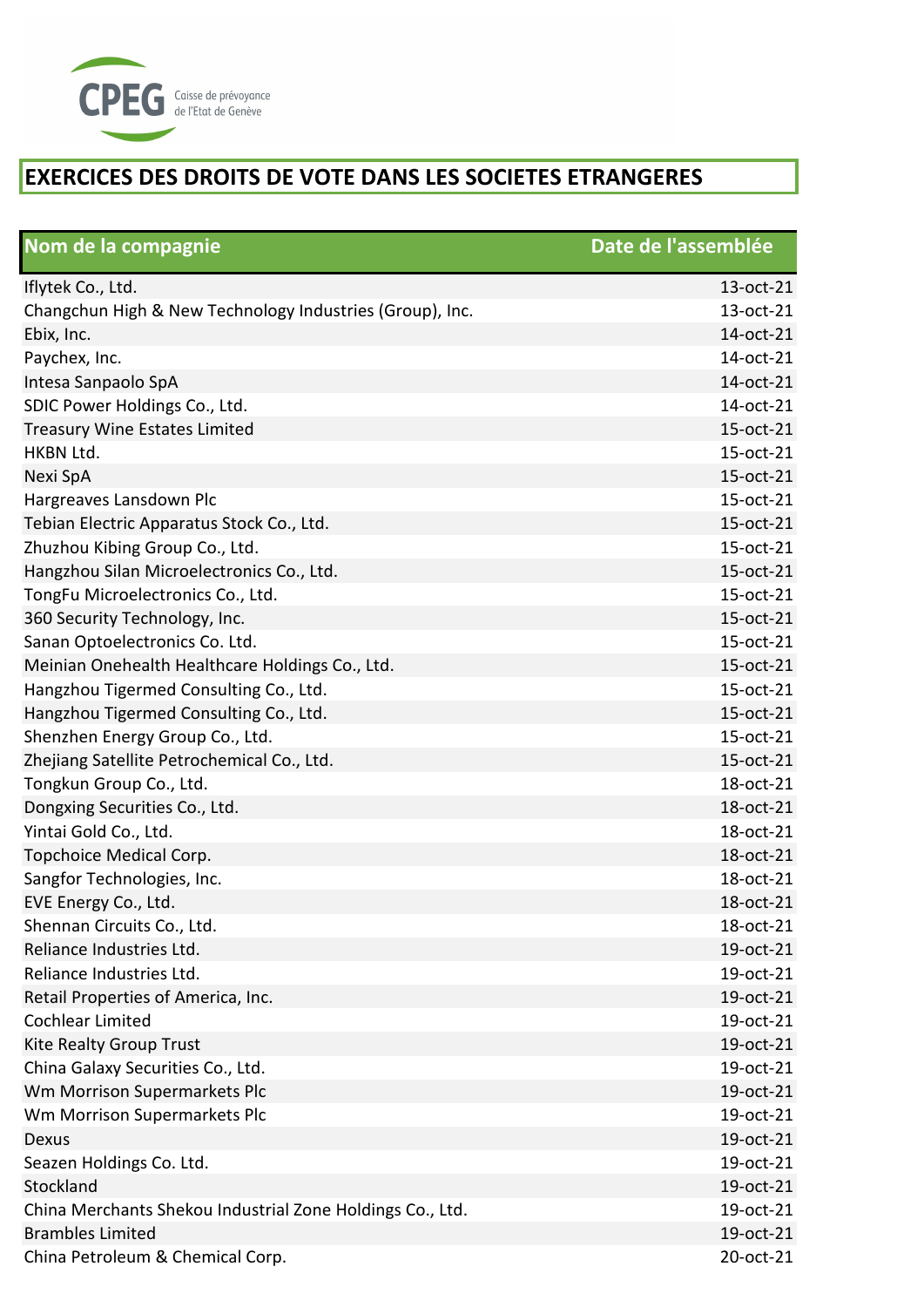

| Nom de la compagnie                             | Date de l'assemblée |
|-------------------------------------------------|---------------------|
| China Petroleum & Chemical Corp.                | 20-oct-21           |
| Origin Energy Limited                           | 20-oct-21           |
| CSC Financial Co., Ltd.                         | 20-oct-21           |
| Seagate Technology Holdings plc                 | 20-oct-21           |
| Seagate Technology Holdings plc                 | 20-oct-21           |
| Rabigh Refining & Petrochemical Co.             | 20-oct-21           |
| Kinnevik AB                                     | 21-oct-21           |
| Svenska Handelsbanken AB                        | 21-oct-21           |
| GMS Inc.                                        | 21-oct-21           |
| PetroChina Company Limited                      | 21-oct-21           |
| PetroChina Company Limited                      | 21-oct-21           |
| Endeavour Group Ltd. (Australia)                | 21-oct-21           |
| China Huarong Asset Management Co., Ltd.        | 21-oct-21           |
| Auckland International Airport Limited          | 21-oct-21           |
| Sanderson Farms, Inc.                           | 21-oct-21           |
| <b>APA Group</b>                                | 21-oct-21           |
| Transurban Group                                | 21-oct-21           |
| Magellan Financial Group Limited                | 21-oct-21           |
| <b>Wesfarmers Limited</b>                       | 21-oct-21           |
| Ratch Group Public Company Limited              | 21-oct-21           |
| Axos Financial, Inc.                            | 21-oct-21           |
| Dorian LPG Ltd.                                 | 21-oct-21           |
| Interconexion Electrica SA ESP                  | 22-oct-21           |
| Interconexion Electrica SA ESP                  | 22-oct-21           |
| Insurance Australia Group Ltd.                  | 22-oct-21           |
| Shenwan Hongyuan Group Co., Ltd.                | 22-oct-21           |
| <b>Eicher Motors Limited</b>                    | 24-oct-21           |
| SK Chemicals Co. Ltd.                           | 25-oct-21           |
| SK Chemicals Co. Ltd.                           | 25-oct-21           |
| Wolfspeed, Inc.                                 | 25-oct-21           |
| Wuxi Shangji Automation Co., Ltd.               | 25-oct-21           |
| Yunnan Energy New Material Co., Ltd.            | 25-oct-21           |
| Xiaomi Corporation                              | 25-oct-21           |
| China State Construction Engineering Corp. Ltd. | 25-oct-21           |
| Topsec Technologies Group, Inc.                 | 25-oct-21           |
| QuinStreet, Inc.                                | 25-oct-21           |
| Luxshare Precision Industry Co. Ltd.            | 25-oct-21           |
| Sinch AB                                        | 26-oct-21           |
| James River Group Holdings, Ltd.                | 26-oct-21           |
| Synaptics Incorporated                          | 26-oct-21           |
| Applied Industrial Technologies, Inc.           | 26-oct-21           |
| <b>Standex International Corporation</b>        | 26-oct-21           |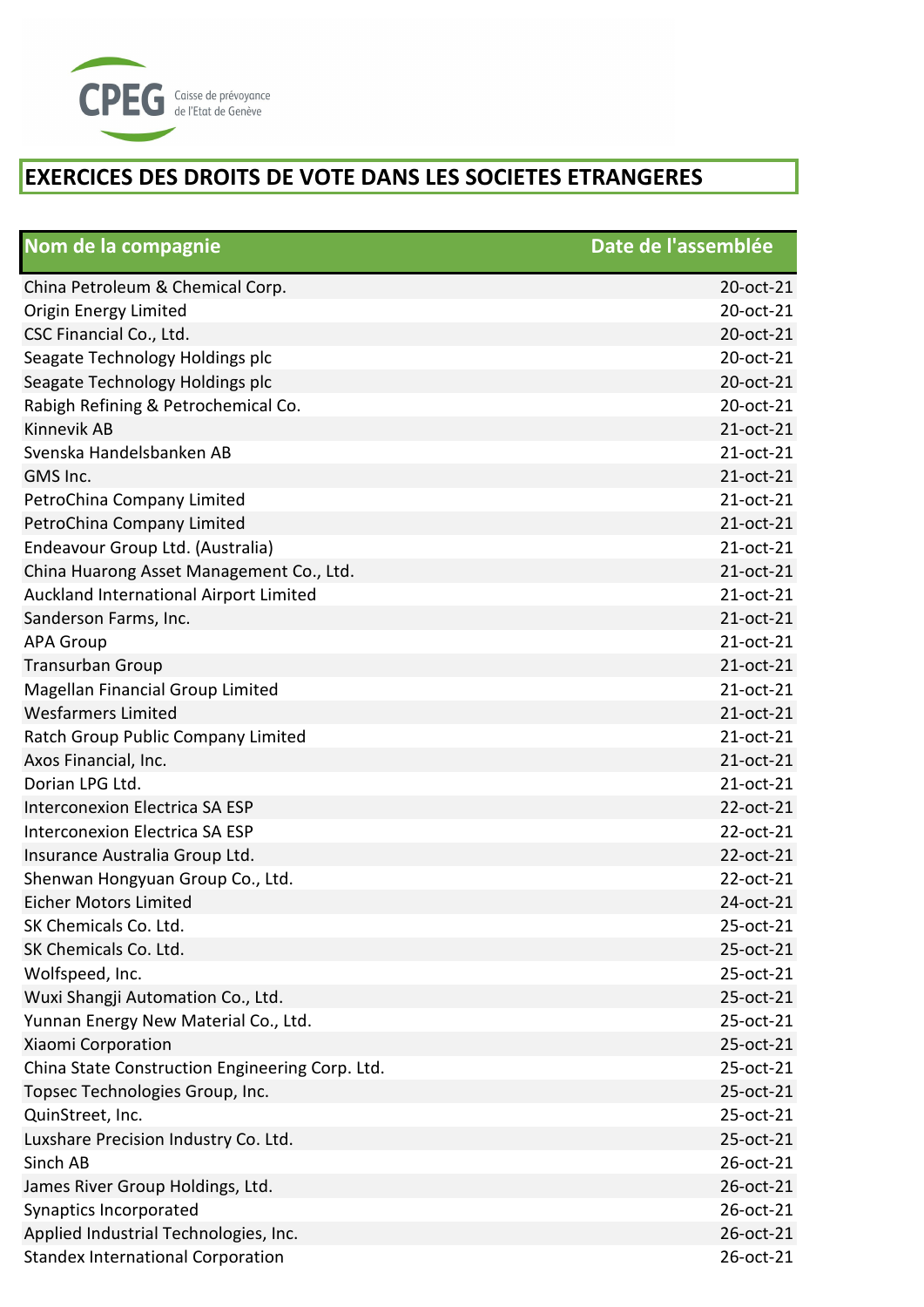

| Nom de la compagnie                                   | Date de l'assemblée |
|-------------------------------------------------------|---------------------|
| Power Construction Corporation of China, Ltd.         | 26-oct-21           |
| <b>IOI Corporation Berhad</b>                         | 26-oct-21           |
| <b>Cintas Corporation</b>                             | 26-oct-21           |
| Shanghai Yuyuan Tourist Mart Group Co., Ltd.          | 26-oct-21           |
| Kennametal, Inc.                                      | 26-oct-21           |
| Weichai Power Co., Ltd.                               | 26-oct-21           |
| Weichai Power Co., Ltd.                               | 26-oct-21           |
| Parker-Hannifin Corporation                           | 27-oct-21           |
| Sino Land Company Limited                             | 27-oct-21           |
| Mercury Systems, Inc.                                 | 27-oct-21           |
| John B. Sanfilippo & Son, Inc.                        | 27-oct-21           |
| Visional, Inc.                                        | 27-oct-21           |
| Kaisa Group Holdings Ltd.                             | 27-oct-21           |
| <b>Woolworths Group Limited</b>                       | 27-oct-21           |
| Hong Leong Bank Berhad                                | 27-oct-21           |
| Shenzhen Goodix Technology Co., Ltd.                  | 27-oct-21           |
| Nordnet AB                                            | 28-oct-21           |
| Hennes & Mauritz AB                                   | 28-oct-21           |
| <b>Bio-Techne Corporation</b>                         | 28-oct-21           |
| Catalent, Inc.                                        | 28-oct-21           |
| Inter Pipeline Ltd.                                   | 28-oct-21           |
| Beijing Capital International Airport Company Limited | 28-oct-21           |
| People's Insurance Co. (Group) of China Limited       | 28-oct-21           |
| People's Insurance Co. (Group) of China Limited       | 28-oct-21           |
| Bank of Communications Co., Ltd.                      | 28-oct-21           |
| Bank of Communications Co., Ltd.                      | 28-oct-21           |
| PICC Property and Casualty Company Limited            | 28-oct-21           |
| Kearny Financial Corp.                                | 28-oct-21           |
| Mediobanca SpA                                        | 28-oct-21           |
| Hong Leong Financial Group Berhad                     | 28-oct-21           |
| <b>Reece Limited</b>                                  | 28-oct-21           |
| Poly Developments & Holdings Group Co., Ltd.          | 28-oct-21           |
| Hunan Valin Steel Co., Ltd.                           | 28-oct-21           |
| Autobio Diagnostics Co., Ltd.                         | 28-oct-21           |
| The Hain Celestial Group, Inc.                        | 28-oct-21           |
| Swedbank AB                                           | 28-oct-21           |
| COSCO SHIPPING Holdings Co., Ltd.                     | 29-oct-21           |
| COSCO SHIPPING Holdings Co., Ltd.                     | 29-oct-21           |
| VICI Properties Inc.                                  | 29-oct-21           |
| Northam Platinum Holdings Ltd.                        | 29-oct-21           |
| <b>Great Wall Motor Company Limited</b>               | 29-oct-21           |
| <b>Great Wall Motor Company Limited</b>               | 29-oct-21           |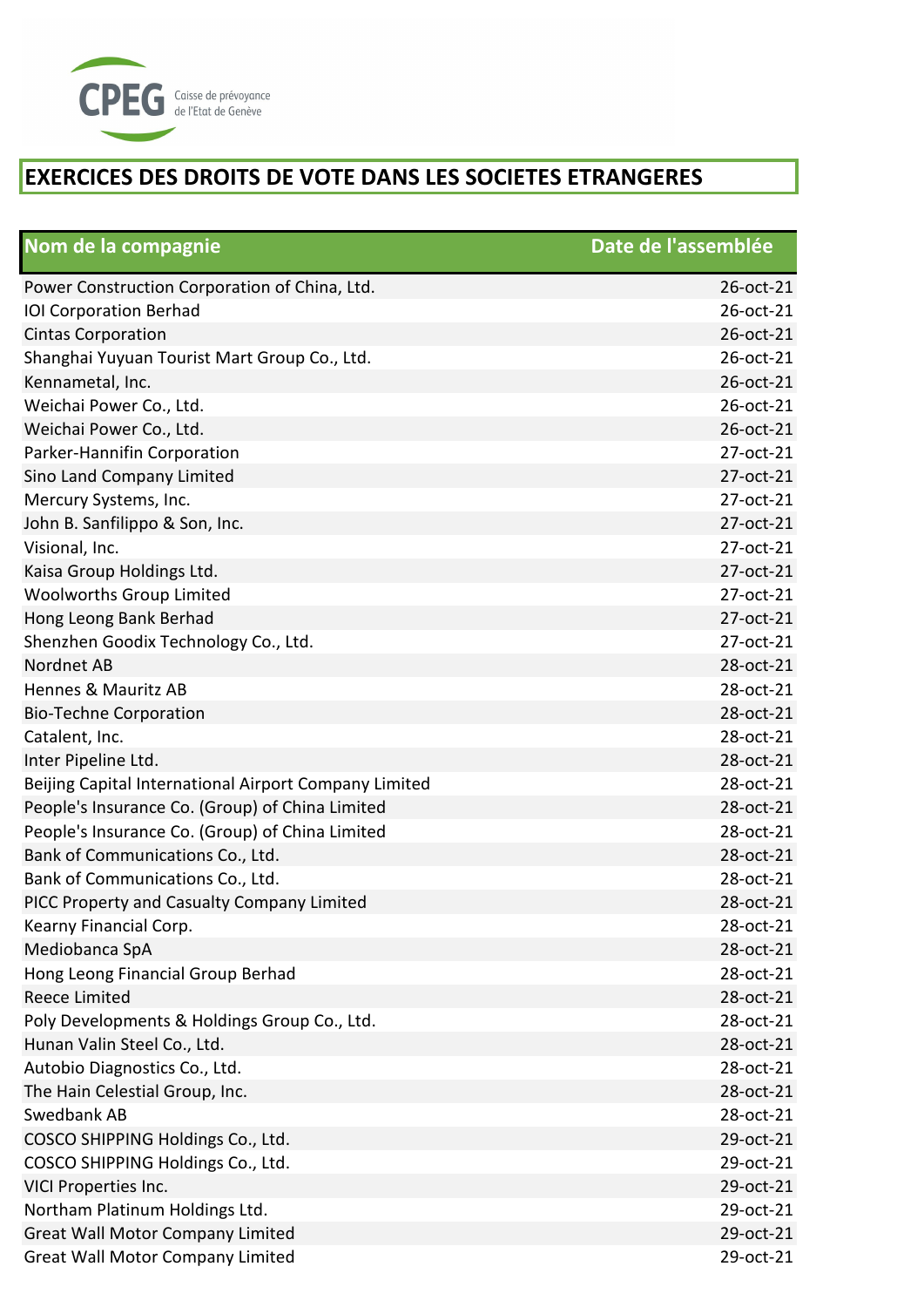

| Nom de la compagnie                                     | Date de l'assemblée |
|---------------------------------------------------------|---------------------|
| Huagong Tech Co., Ltd.                                  | 29-oct-21           |
| Shengyi Technology Co., Ltd.                            | 29-oct-21           |
| Beijing E-hualu Information Technology Co., Ltd.        | 29-oct-21           |
| Haitian International Holdings Limited                  | 29-oct-21           |
| PT Unilever Indonesia Tbk                               | $01$ -nov-21        |
| Ningbo Joyson Electronic Corp.                          | $01$ -nov-21        |
| Beijing Wantai Biological Pharmacy Enterprise Co., Ltd. | 01-nov-21           |
| Komercni banka, a.s.                                    | 02-nov-21           |
| QAD Inc.                                                | 02-nov-21           |
| <b>Sinotrans Limited</b>                                | 02-nov-21           |
| Fujian Sunner Development Co., Ltd.                     | 02-nov-21           |
| Malibu Boats, Inc.                                      | 03-nov-21           |
| Tapestry, Inc.                                          | 03-nov-21           |
| <b>BGP Holdings Plc</b>                                 | 03-nov-21           |
| Square, Inc.                                            | 03-nov-21           |
| <b>ESR Cayman Limited</b>                               | 03-nov-21           |
| <b>KLA Corporation</b>                                  | 03-nov-21           |
| Domino's Pizza Enterprises Limited                      | 03-nov-21           |
| Muyuan Foods Co., Ltd.                                  | 03-nov-21           |
| Coty Inc.                                               | 04-nov-21           |
| NortonLifeLock Inc.                                     | 04-nov-21           |
| Sun Hung Kai Properties Limited                         | 04-nov-21           |
| Zhejiang Huayou Cobalt Co., Ltd.                        | 04-nov-21           |
| Groupe Bruxelles Lambert SA                             | 04-nov-21           |
| Soochow Securities Co., Ltd.                            | 04-nov-21           |
| Bupa Arabia for Cooperative Insurance Co.               | 04-nov-21           |
| Cardinal Health, Inc.                                   | 05-nov-21           |
| Fubon Financial Holding Co., Ltd.                       | 05-nov-21           |
| Fubon Financial Holding Co., Ltd.                       | 05-nov-21           |
| <b>Qantas Airways Limited</b>                           | 05-nov-21           |
| Spark New Zealand Ltd.                                  | 05-nov-21           |
| China Greatwall Technology Group Co., Ltd.              | 05-nov-21           |
| Fiberhome Telecommunication Technologies Co., Ltd.      | 05-nov-21           |
| Guanghui Energy Co., Ltd.                               | 05-nov-21           |
| KE Holdings, Inc.                                       | 08-nov-21           |
| Liaoning Cheng Da Co., Ltd.                             | 08-nov-21           |
| Wuhu Token Science Co., Ltd.                            | 08-nov-21           |
| Lam Research Corporation                                | 08-nov-21           |
| Shanghai Electric Group Company Limited                 | 08-nov-21           |
| Angel Yeast Co., Ltd.                                   | 08-nov-21           |
| Anhui Conch Cement Company Limited                      | 08-nov-21           |
| Anhui Conch Cement Company Limited                      | 08-nov-21           |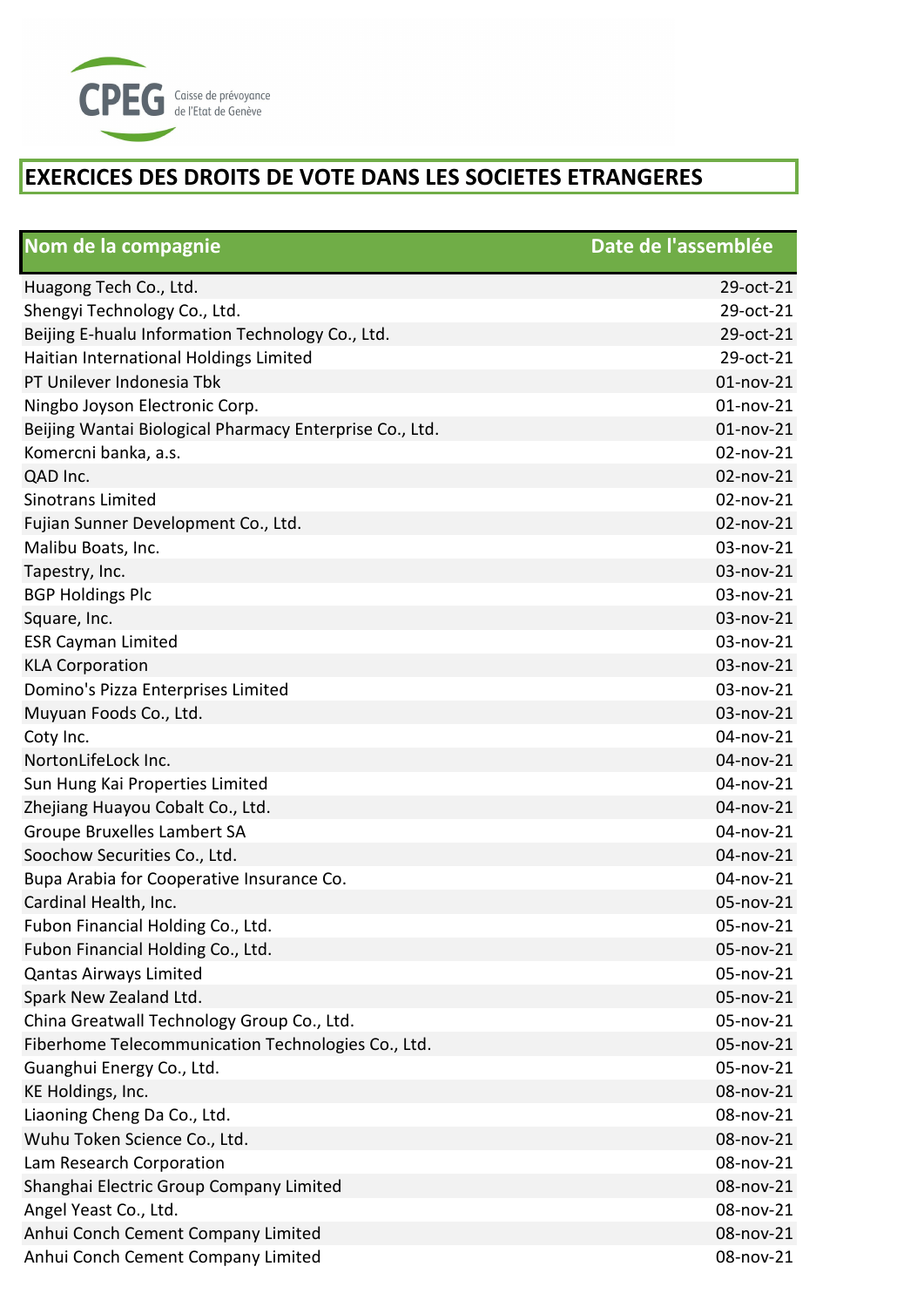

| Nom de la compagnie                                     | Date de l'assemblée |
|---------------------------------------------------------|---------------------|
| ePlus inc.                                              | 09-nov-21           |
| Zhejiang Expressway Co., Ltd.                           | 09-nov-21           |
| Zhuzhou CRRC Times Electric Co., Ltd.                   | 09-nov-21           |
| G-Bits Network Technology (Xiamen) Co., Ltd.            | 09-nov-21           |
| Hesteel Co., Ltd.                                       | 09-nov-21           |
| Fortescue Metals Group Ltd.                             | 09-nov-21           |
| Housing Development Finance Corporation Limited         | 10-nov-21           |
| Housing Development Finance Corporation Limited         | 10-nov-21           |
| Viavi Solutions Inc.                                    | 10-nov-21           |
| Adtalem Global Education Inc.                           | 10-nov-21           |
| <b>Fox Corporation</b>                                  | 10-nov-21           |
| Automatic Data Processing, Inc.                         | 10-nov-21           |
| Raiffeisen Bank International AG                        | 10-nov-21           |
| Newcrest Mining Ltd.                                    | 10-nov-21           |
| <b>Coles Group Limited</b>                              | 10-nov-21           |
| <b>Vicinity Centres</b>                                 | 10-nov-21           |
| <b>Oracle Corporation</b>                               | 10-nov-21           |
| Lancaster Colony Corporation                            | 10-nov-21           |
| Pernod Ricard SA                                        | 10-nov-21           |
| Asymchem Laboratories (Tianjin) Co., Ltd.               | 10-nov-21           |
| LB Group Co., Ltd.                                      | 10-nov-21           |
| <b>Amcor Plc</b>                                        | 10-nov-21           |
| <b>Amcor Plc</b>                                        | 10-nov-21           |
| <b>REA Group Ltd</b>                                    | 11-nov-21           |
| CDK Global, Inc.                                        | $11$ -nov-21        |
| Computershare Limited                                   | $11$ -nov- $21$     |
| <b>CACI International Inc</b>                           | 11-nov-21           |
| China State Construction International Holdings Limited | $11$ -nov- $21$     |
| Tongling Nonferrous Metals Group Co., Ltd.              | $11$ -nov- $21$     |
| NanJi E-Commerce Co., Ltd.                              | $11$ -nov-21        |
| Agricultural Bank of China Limited                      | $11$ -nov-21        |
| Agricultural Bank of China                              | 11-nov-21           |
| DHC Software Co., Ltd.                                  | $11$ -nov-21        |
| Skandinaviska Enskilda Banken AB                        | 12-nov-21           |
| China Longyuan Power Group Corporation Limited          | 12-nov-21           |
| The Estee Lauder Companies Inc.                         | 12-nov-21           |
| Lendlease Group                                         | 12-nov-21           |
| Zhejiang Jingsheng Mechanical & Electrical Co., Ltd.    | 12-nov-21           |
| Joincare Pharmaceutical Group Industry Co., Ltd.        | 12-nov-21           |
| Intco Medical Technology Co., Ltd.                      | 12-nov-21           |
| Jason Furniture (Hangzhou) Co., Ltd.                    | 12-nov-21           |
| AECC Aero-engine Control Co., Ltd.                      | 12-nov-21           |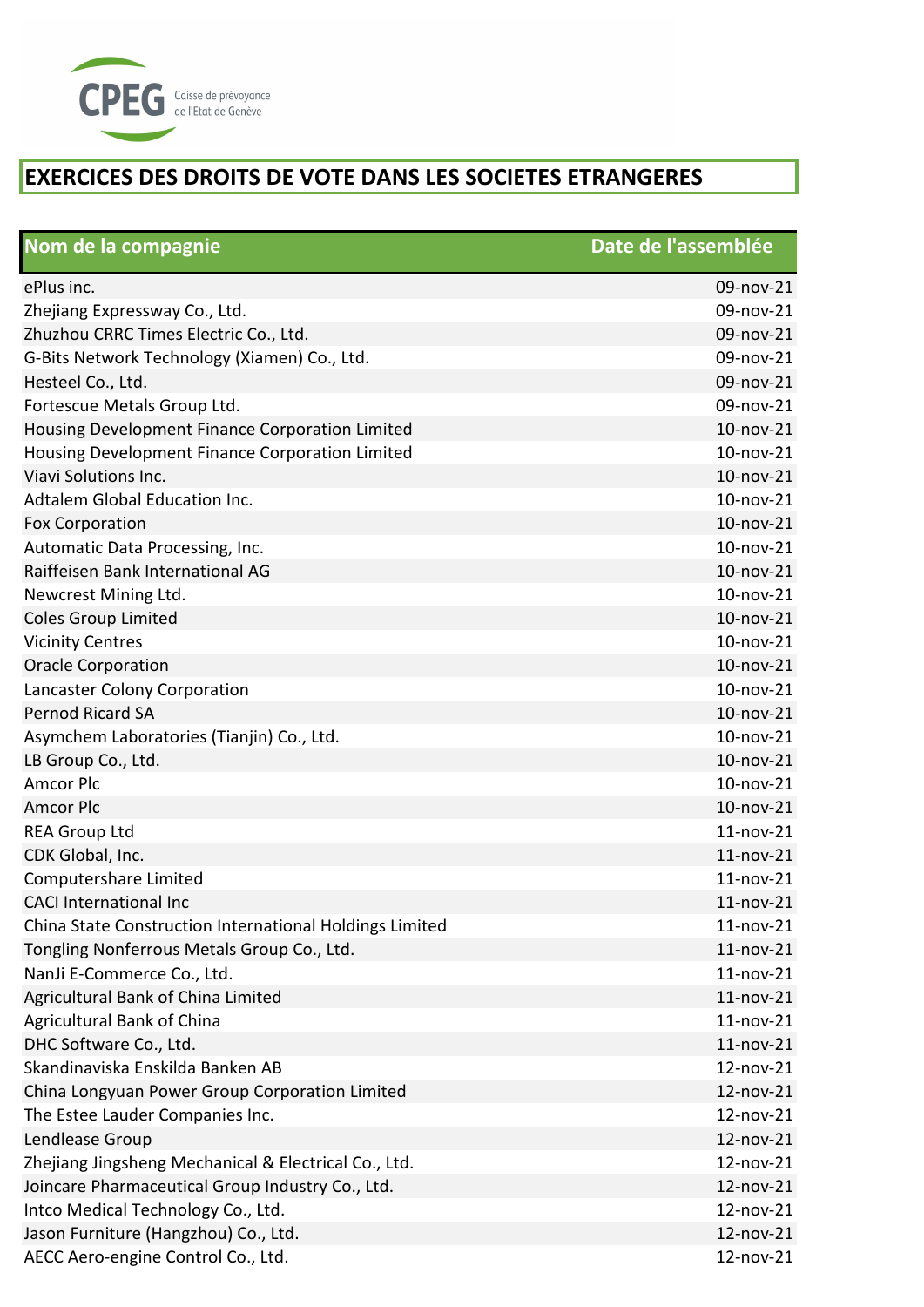

| Nom de la compagnie                             | Date de l'assemblée |
|-------------------------------------------------|---------------------|
| Guangzhou Tinci Materials Technology Co., Ltd.  | 12-nov-21           |
| Hengyi Petrochemical Co., Ltd.                  | 12-nov-21           |
| Contemporary Amperex Technology Co., Ltd.       | 12-nov-21           |
| Shoprite Holdings Ltd.                          | 15-nov-21           |
| Industrial Bank Co., Ltd.                       | 15-nov-21           |
| Lepu Medical Technology (Beijing) Co., Ltd.     | 15-nov-21           |
| PGE Polska Grupa Energetyczna SA                | 15-nov-21           |
| The Siam Commercial Bank Public Company Limited | 15-nov-21           |
| Wuxi Lead Intelligent Equipment Co., Ltd.       | 15-nov-21           |
| Zheshang Securities Co., Ltd.                   | 15-nov-21           |
| Jiangsu Yangnong Chemical Co., Ltd.             | 15-nov-21           |
| Shandong Nanshan Aluminum Co., Ltd.             | 15-nov-21           |
| Zhejiang Century Huatong Group Co., Ltd.        | 15-nov-21           |
| NAURA Technology Group Co., Ltd.                | 15-nov-21           |
| Yango Group Co., Ltd.                           | $15 - nov-21$       |
| Unisplendour Co., Ltd.                          | 15-nov-21           |
| Shenzhen Overseas Chinese Town Co., Ltd.        | 15-nov-21           |
| S.F. Holding Co., Ltd.                          | 15-nov-21           |
| Jiangsu Yanghe Brewery Joint-Stock Co., Ltd.    | 15-nov-21           |
| Jiangsu Zhongnan Construction Group Co., Ltd.   | 15-nov-21           |
| Bank Aljazira                                   | 15-nov-21           |
| <b>Grasim Industries Limited</b>                | 16-nov-21           |
| <b>Grasim Industries Limited</b>                | 16-nov-21           |
| <b>Western Digital Corporation</b>              | 16-nov-21           |
| Growthpoint Properties Ltd.                     | 16-nov-21           |
| Huaneng Power International, Inc.               | 16-nov-21           |
| Huaneng Power International, Inc.               | 16-nov-21           |
| CryoLife, Inc.                                  | 16-nov-21           |
| Ecovacs Robotics Co., Ltd.                      | $16$ -nov- $21$     |
| Jack Henry & Associates, Inc.                   | 16-nov-21           |
| Inovalon Holdings, Inc.                         | 16-nov-21           |
| Li Auto Inc.                                    | 16-nov-21           |
| Mirvac Group                                    | 16-nov-21           |
| <b>Cyfrowy Polsat SA</b>                        | 16-nov-21           |
| Hundsun Technologies, Inc.                      | 16-nov-21           |
| Zhejiang Sanhua Intelligent Controls Co., Ltd.  | 16-nov-21           |
| Zhejiang Wolwo Bio-Pharmaceutical Co., Ltd.     | 16-nov-21           |
| Shenzhen Inovance Technology Co., Ltd.          | 16-nov-21           |
| Walvax Biotechnology Co., Ltd.                  | 16-nov-21           |
| Beijing Kingsoft Office Software, Inc.          | 16-nov-21           |
| GCL System Integration Technology Co., Ltd.     | 16-nov-21           |
| <b>Everbright Securities Company Limited</b>    | 16-nov-21           |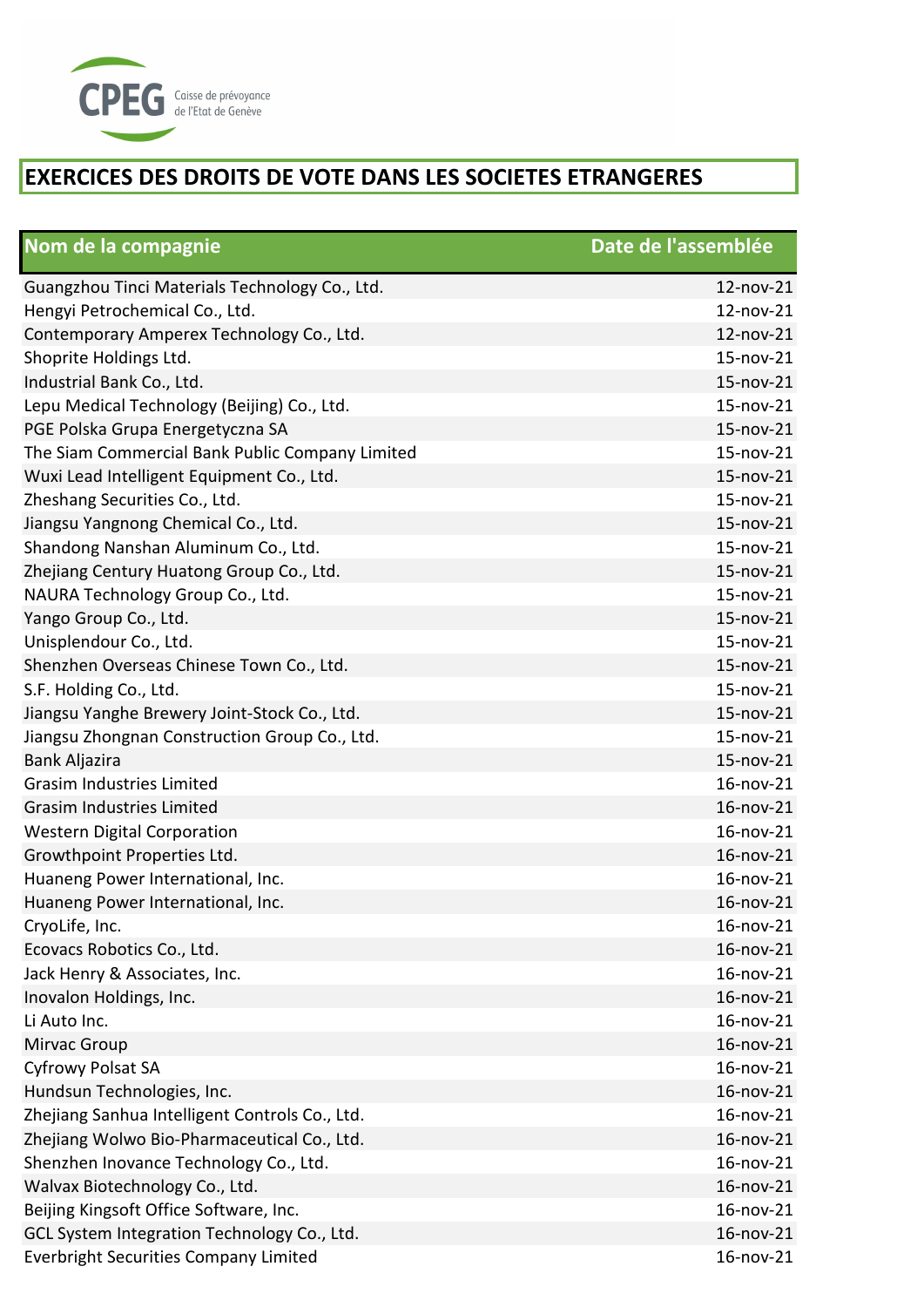

| Nom de la compagnie                                       | Date de l'assemblée |
|-----------------------------------------------------------|---------------------|
| China Resources Sanjiu Medical & Pharmaceutical Co., Ltd. | $16$ -nov- $21$     |
| Oppein Home Group, Inc.                                   | 16-nov-21           |
| Offshore Oil Engineering Co., Ltd.                        | 16-nov-21           |
| Shanxi Taigang Stainless Steel Co., Ltd.                  | 16-nov-21           |
| Shanghai Baosight Software Co., Ltd.                      | 16-nov-21           |
| Jonjee Hi-Tech Industrial & Commercial Holding Co., Ltd.  | 16-nov-21           |
| China Merchants Shekou Industrial Zone Holdings Co., Ltd. | 16-nov-21           |
| Hexagon AB                                                | 17-nov-21           |
| Bajaj Finserv Limited                                     | 17-nov-21           |
| Bajaj Finserv Limited                                     | 17-nov-21           |
| Bajaj Finance Limited                                     | 17-nov-21           |
| Bajaj Finance Limited                                     | 17-nov-21           |
| Royal Gold, Inc.                                          | 17-nov-21           |
| The Clorox Company                                        | 17-nov-21           |
| Afterpay Limited                                          | 17-nov-21           |
| The a2 Milk Company Limited                               | 17-nov-21           |
| <b>Smiths Group Plc</b>                                   | 17-nov-21           |
| <b>Smiths Group Plc</b>                                   | 17-nov-21           |
| Ford Otomotiv Sanayi AS                                   | 17-nov-21           |
| Huadian Power International Corporation Limited           | 17-nov-21           |
| C&S Paper Co., Ltd.                                       | 17-nov-21           |
| Shenzhen S.C New Energy Technology Corp.                  | 17-nov-21           |
| Hefei Meyer Optoelectronic Technology Inc.                | 17-nov-21           |
| China National Software & Service Co., Ltd.               | 17-nov-21           |
| XCMG Construction Machinery Co., Ltd.                     | 17-nov-21           |
| Seek Limited                                              | 17-nov-21           |
| Avnet, Inc.                                               | 18-nov-21           |
| Performance Food Group Company                            | 18-nov-21           |
| Broadridge Financial Solutions, Inc.                      | 18-nov-21           |
| Sonic Healthcare Limited                                  | 18-nov-21           |
| Goodman Group                                             | 18-nov-21           |
| Cracker Barrel Old Country Store, Inc.                    | 18-nov-21           |
| <b>Bluescope Steel Limited</b>                            | 18-nov-21           |
| Dialog Group Berhad                                       | 18-nov-21           |
| Sime Darby Berhad                                         | 18-nov-21           |
| <b>Medibank Private Limited</b>                           | 18-nov-21           |
| Shanghai Yuyuan Tourist Mart Group Co., Ltd.              | 18-nov-21           |
| Northern Star Resources Limited                           | 18-nov-21           |
| ResMed Inc.                                               | 18-nov-21           |
| Flat Glass Group Co., Ltd.                                | 18-nov-21           |
| Flat Glass Group Co., Ltd.                                | 18-nov-21           |
| Flat Glass Group Co., Ltd.                                | 18-nov-21           |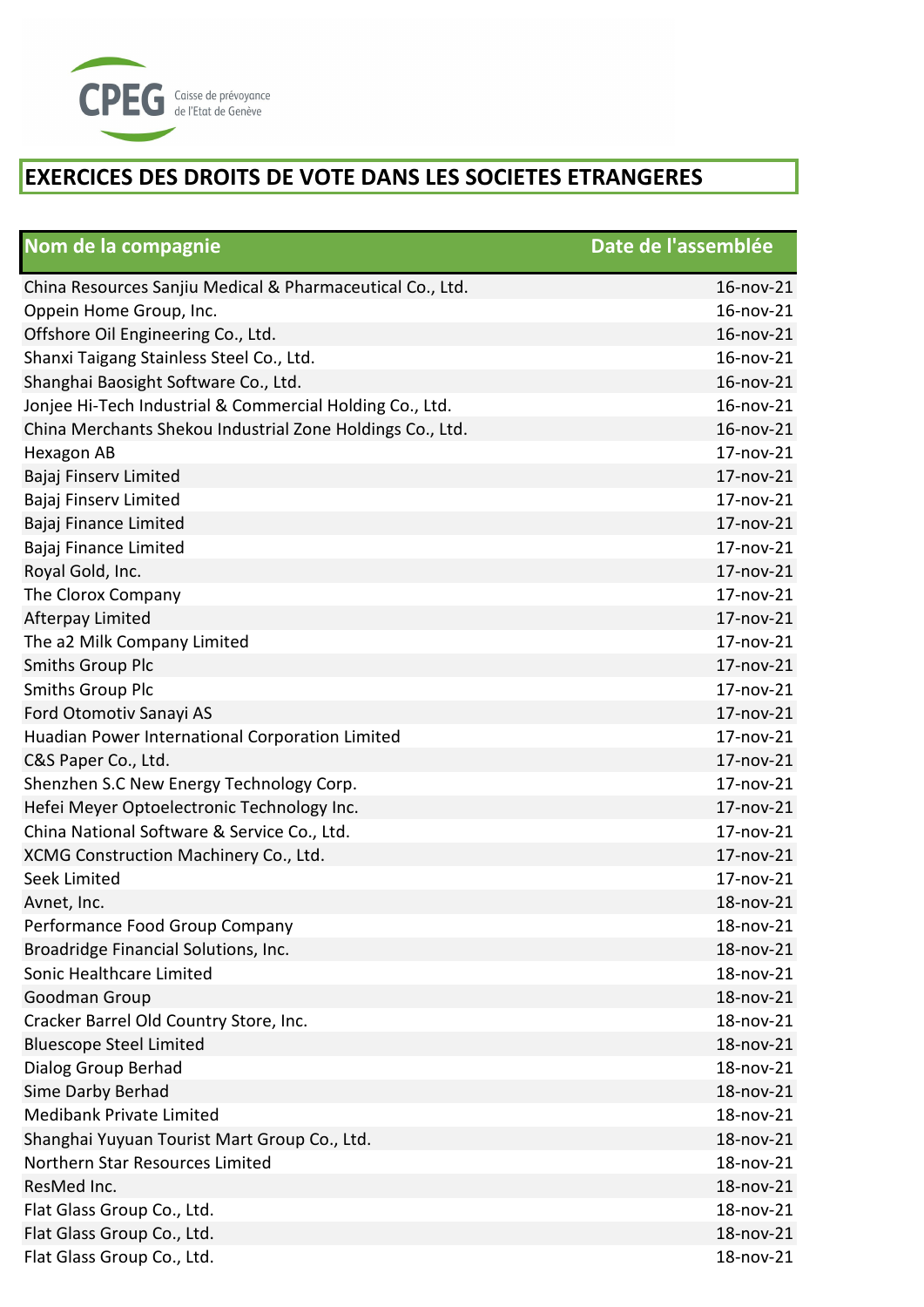

| Nom de la compagnie                              | Date de l'assemblée |
|--------------------------------------------------|---------------------|
| Flat Glass Group Co., Ltd.                       | 18-nov-21           |
| Wingtech Technology Co., Ltd.                    | 18-nov-21           |
| Bank of Nanjing Co., Ltd.                        | 18-nov-21           |
| China CSSC Holdings Ltd.                         | 18-nov-21           |
| Bottomline Technologies, Inc.                    | 18-nov-21           |
| Lumentum Holdings Inc.                           | 19-nov-21           |
| Investors Bancorp, Inc.                          | 19-nov-21           |
| Echo Global Logistics, Inc.                      | 19-nov-21           |
| China National Building Material Company Limited | 19-nov-21           |
| <b>Sysco Corporation</b>                         | 19-nov-21           |
| <b>Wisetech Global Limited</b>                   | 19-nov-21           |
| Grupo Financiero Banorte SAB de CV               | 19-nov-21           |
| <b>TCS Group Holding Plc</b>                     | 19-nov-21           |
| Sasol Ltd.                                       | 19-nov-21           |
| Donaldson Company, Inc.                          | 19-nov-21           |
| Topsec Technologies Group, Inc.                  | 19-nov-21           |
| Joyoung Co., Ltd.                                | 19-nov-21           |
| <b>Heska Corporation</b>                         | 22-nov-21           |
| Jiangsu Hengli Hydraulic Co., Ltd.               | 22-nov-21           |
| Yunnan Energy New Material Co., Ltd.             | 22-nov-21           |
| Xiamen CD Inc.                                   | 22-nov-21           |
| EVE Energy Co., Ltd.                             | 22-nov-21           |
| Meinian Onehealth Healthcare Holdings Co., Ltd.  | 22-nov-21           |
| <b>BGC Partners, Inc.</b>                        | 22-nov-21           |
| Inner Mongolia Baotou Steel Union Co. Ltd.       | 22-nov-21           |
| AVIC Industry-Finance Holdings Co., Ltd.         | 23-nov-21           |
| Crayon Group Holding AS                          | 23-nov-21           |
| New World Development Company Limited            | 23-nov-21           |
| Wuxi Biologics (Cayman) Inc.                     | 23-nov-21           |
| Focus Media Information Technology Co., Ltd.     | 23-nov-21           |
| China Zheshang Bank Co., Ltd.                    | 23-nov-21           |
| China Zheshang Bank Co., Ltd.                    | 23-nov-21           |
| <b>Industrivarden AB</b>                         | 23-nov-21           |
| Industrivarden AB                                | 23-nov-21           |
| Stratasys Ltd.                                   | 23-nov-21           |
| Rand Merchant Investment Holdings Ltd.           | 24-nov-21           |
| Woolworths Holdings Ltd.                         | 24-nov-21           |
| Compania Cervecerias Unidas SA                   | 24-nov-21           |
| Ramsay Health Care Limited                       | 24-nov-21           |
| Jiangxi Zhengbang Technology Co., Ltd.           | 24-nov-21           |
| Discovery Ltd.                                   | 24-nov-21           |
| Chr. Hansen Holding A/S                          | 24-nov-21           |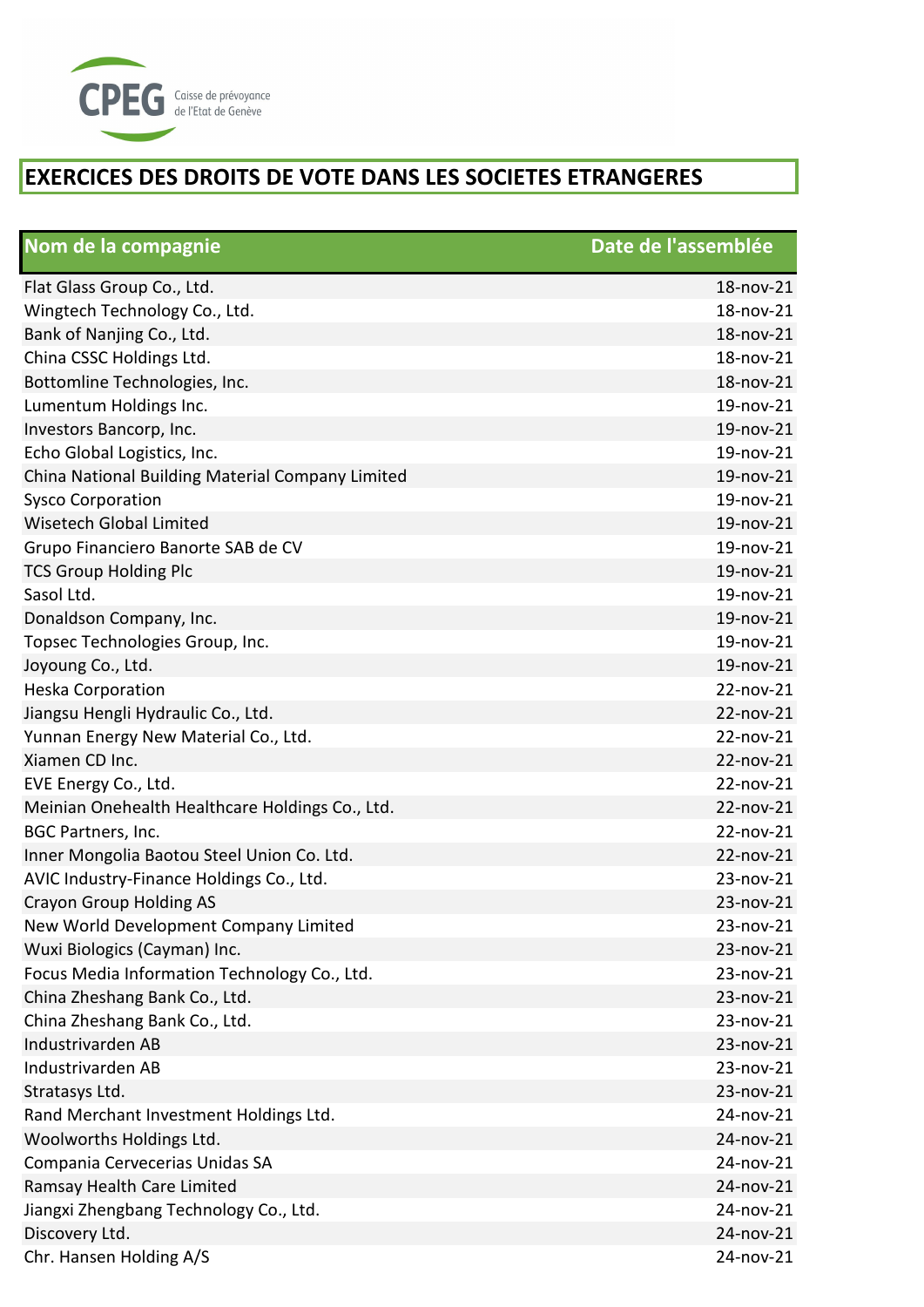

| Nom de la compagnie                           | Date de l'assemblée |
|-----------------------------------------------|---------------------|
| Saudi Cement Co.                              | 24-nov-21           |
| Erste Group Bank AG                           | 25-nov-21           |
| Remgro Ltd.                                   | 25-nov-21           |
| <b>Evolution Mining Limited</b>               | 25-nov-21           |
| Bid Corp. Ltd.                                | 25-nov-21           |
| FAST RETAILING CO., LTD.                      | 25-nov-21           |
| Guotai Junan Securities Co., Ltd.             | 25-nov-21           |
| Guotai Junan Securities Co., Ltd.             | 25-nov-21           |
| GoerTek Inc.                                  | 25-nov-21           |
| China Greatwall Technology Group Co., Ltd.    | 25-nov-21           |
| Industrial & Commercial Bank of China Limited | 25-nov-21           |
| Industrial & Commercial Bank of China Limited | 25-nov-21           |
| The Bidvest Group Ltd.                        | 26-nov-21           |
| Agnico Eagle Mines Limited                    | 26-nov-21           |
| Japan Metropolitan Fund Investment Corp.      | 26-nov-21           |
| ORIX JREIT Inc.                               | 26-nov-21           |
| Ryohin Keikaku Co., Ltd.                      | 26-nov-21           |
| Kirkland Lake Gold Ltd.                       | 26-nov-21           |
| Hua Hong Semiconductor Limited                | 26-nov-21           |
| China Aoyuan Group Limited                    | 26-nov-21           |
| JD Sports Fashion Plc                         | 26-nov-21           |
| Shanghai Jahwa United Co., Ltd.               | 26-nov-21           |
| Beijing Roborock Technology Co., Ltd.         | 26-nov-21           |
| China Vanke Co., Ltd.                         | 26-nov-21           |
| Hengli Petrochemical Co., Ltd.                | 26-nov-21           |
| China Vanke Co., Ltd.                         | 26-nov-21           |
| China Vanke Co., Ltd.                         | 26-nov-21           |
| China Vanke Co., Ltd.                         | 26-nov-21           |
| Iflytek Co., Ltd.                             | 26-nov-21           |
| Lingyi iTech (Guangdong) Co.                  | 26-nov-21           |
| Guanghui Energy Co., Ltd.                     | 26-nov-21           |
| <b>HCL Technologies Limited</b>               | 28-nov-21           |
| <b>HCL Technologies Limited</b>               | 28-nov-21           |
| Etihad Etisalat Co.                           | 28-nov-21           |
| Zhuzhou Kibing Group Co., Ltd.                | 29-nov-21           |
| Jinke Property Group Co., Ltd.                | 29-nov-21           |
| <b>Microsoft Corporation</b>                  | 30-nov-21           |
| Bank of Shanghai Co., Ltd.                    | 30-nov-21           |
| Daiwa House REIT Investment Corp.             | 30-nov-21           |
| <b>Meredith Corporation</b>                   | 30-nov-21           |
| <b>BYD Company Limited</b>                    | 30-nov-21           |
| <b>BYD Company Limited</b>                    | 30-nov-21           |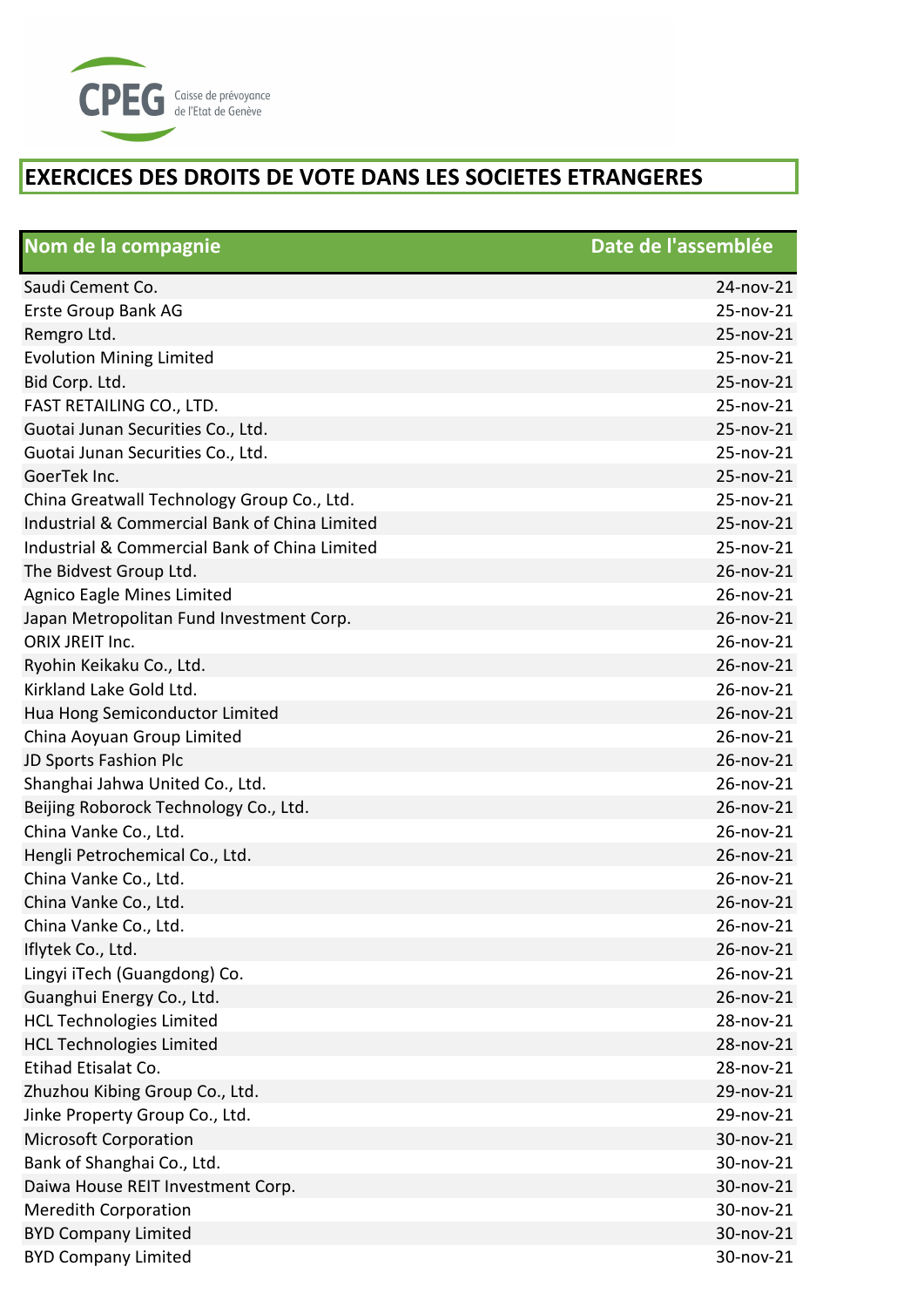

| Nom de la compagnie                               | Date de l'assemblée |
|---------------------------------------------------|---------------------|
| <b>Sinotrans Limited</b>                          | 30-nov-21           |
| Sunwoda Electronic Co., Ltd.                      | 30-nov-21           |
| Beijing Enterprises Holdings Limited              | 30-nov-21           |
| DHC Software Co., Ltd.                            | 30-nov-21           |
| <b>Cimpress NV</b>                                | 30-nov-21           |
| Saudi Telecom Co.                                 | 30-nov-21           |
| Paylocity Holding Corporation                     | 01-déc-21           |
| FirstRand Ltd.                                    | 01-déc-21           |
| Campbell Soup Company                             | 01-déc-21           |
| <b>Weibo Corporation</b>                          | 01-déc-21           |
| Guolian Securities Co., Ltd.                      | 01-déc-21           |
| Chongqing Brewery Co., Ltd.                       | 01-déc-21           |
| Shandong Nanshan Aluminum Co., Ltd.               | 01-déc-21           |
| Founder Securities Co., Ltd.                      | 01-déc-21           |
| Colgate-Palmolive (India) Limited                 | 02-déc-21           |
| Colgate-Palmolive (India) Limited                 | 02-déc-21           |
| Motherson Sumi Systems Limited                    | 02-déc-21           |
| Motherson Sumi Systems Limited                    | 02-déc-21           |
| Columbia Property Trust, Inc.                     | 02-déc-21           |
| ECN Capital Corp.                                 | 02-déc-21           |
| China Huarong Asset Management Co., Ltd.          | 02-déc-21           |
| China Huarong Asset Management Co., Ltd.          | 02-déc-21           |
| China Cinda Asset Management Co., Ltd.            | 02-déc-21           |
| Ferguson Plc                                      | 02-déc-21           |
| African Rainbow Minerals Ltd.                     | 02-déc-21           |
| Yunnan Energy New Material Co., Ltd.              | 02-déc-21           |
| Asymchem Laboratories (Tianjin) Co., Ltd.         | 02-déc-21           |
| Coloplast A/S                                     | 02-déc-21           |
| Hesteel Co., Ltd.                                 | 02-déc-21           |
| Hill-Rom Holdings, Inc.                           | 02-déc-21           |
| RiseSun Real Estate Development Co., Ltd.         | 02-déc-21           |
| Copart, Inc.                                      | 03-déc-21           |
| Lakeland Bancorp, Inc.                            | 03-déc-21           |
| Premier, Inc.                                     | 03-déc-21           |
| <b>Supermax Corporation Berhad</b>                | 03-déc-21           |
| Guangzhou R&F Properties Co., Ltd.                | 03-déc-21           |
| Yuexiu Property Company Limited                   | 06-déc-21           |
| Nine Dragons Paper (Holdings) Limited             | 06-déc-21           |
| Zhejiang Weiming Environment Protection Co., Ltd. | 06-déc-21           |
| Ningbo Tuopu Group Co., Ltd.                      | 06-déc-21           |
| Wuxi Shangji Automation Co., Ltd.                 | 06-déc-21           |
| Shenzhen Kedali Industry Co., Ltd.                | 06-déc-21           |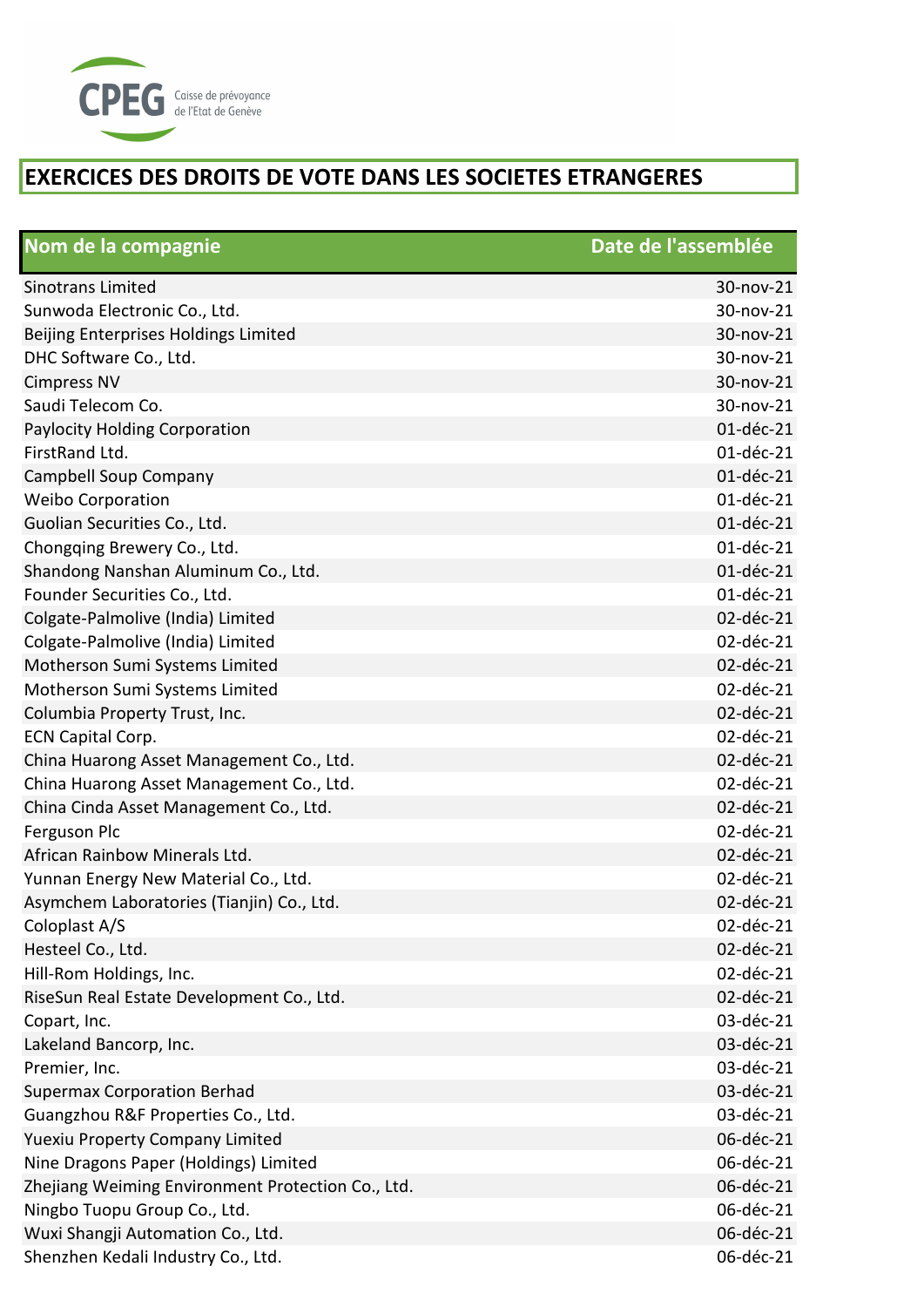

| Nom de la compagnie                                      | Date de l'assemblée |
|----------------------------------------------------------|---------------------|
| TongFu Microelectronics Co., Ltd.                        | 06-déc-21           |
| Geely Automobile Holdings Limited                        | 06-déc-21           |
| Baidu, Inc.                                              | 07-déc-21           |
| Harmony Gold Mining Co. Ltd.                             | 07-déc-21           |
| Oil Search Ltd.                                          | 07-déc-21           |
| Shanghai Fosun Pharmaceutical (Group) Co., Ltd.          | 07-déc-21           |
| Shanghai Fosun Pharmaceutical (Group) Co., Ltd.          | 07-déc-21           |
| HuaAn Securities Co., Ltd.                               | 07-déc-21           |
| Apartment Income REIT Corp.                              | 07-déc-21           |
| Peloton Interactive, Inc.                                | 07-déc-21           |
| PhosAgro PJSC                                            | 08-déc-21           |
| <b>HollyFrontier Corporation</b>                         | 08-déc-21           |
| Canadian Pacific Railway Limited                         | 08-déc-21           |
| Vail Resorts, Inc.                                       | 08-déc-21           |
| XPeng, Inc.                                              | 08-déc-21           |
| Top Glove Corporation Bhd                                | 08-déc-21           |
| China Industrial Securities Co. Ltd.                     | 08-déc-21           |
| Shenzhen Sunway Communication Co., Ltd.                  | 08-déc-21           |
| Yihai Kerry Arawana Holdings Co., Ltd.                   | 08-déc-21           |
| <b>Emirates Telecommunications Group Co. PJSC</b>        | 08-déc-21           |
| <b>Emirates Telecommunications Group Co. PJSC</b>        | 08-déc-21           |
| Banque Saudi Fransi                                      | 08-déc-21           |
| Dr. Sulaiman Al-Habib Medical Services Group Co.         | 08-déc-21           |
| Fabrinet                                                 | 09-déc-21           |
| Apartment Investment and Management Company              | 09-déc-21           |
| Zhangzhou Pientzehuang Pharmaceutical Co., Ltd.          | 09-déc-21           |
| Grupo de Inversiones Suramericana SA                     | 09-déc-21           |
| Grupo de Inversiones Suramericana SA                     | 09-déc-21           |
| Aspen Pharmacare Holdings Ltd.                           | 09-déc-21           |
| OSI Systems, Inc.                                        | 09-déc-21           |
| <b>Keppel Corporation Limited</b>                        | 09-déc-21           |
| Kingsoft Corporation Limited                             | 09-déc-21           |
| <b>Volution Group Plc</b>                                | 09-déc-21           |
| Medtronic plc                                            | 09-déc-21           |
| Medtronic plc                                            | 09-déc-21           |
| Advanced Micro Fabrication Equipment, Inc. China         | 09-déc-21           |
| Changchun High & New Technology Industries (Group), Inc. | 09-déc-21           |
| Shanxi Taigang Stainless Steel Co., Ltd.                 | 09-déc-21           |
| Hefei Meyer Optoelectronic Technology Inc.               | 09-déc-21           |
| Chengdu Westone Information Industry, Inc.               | 09-déc-21           |
| China Literature Limited                                 | 09-déc-21           |
| Aspen Technology, Inc.                                   | 10-déc-21           |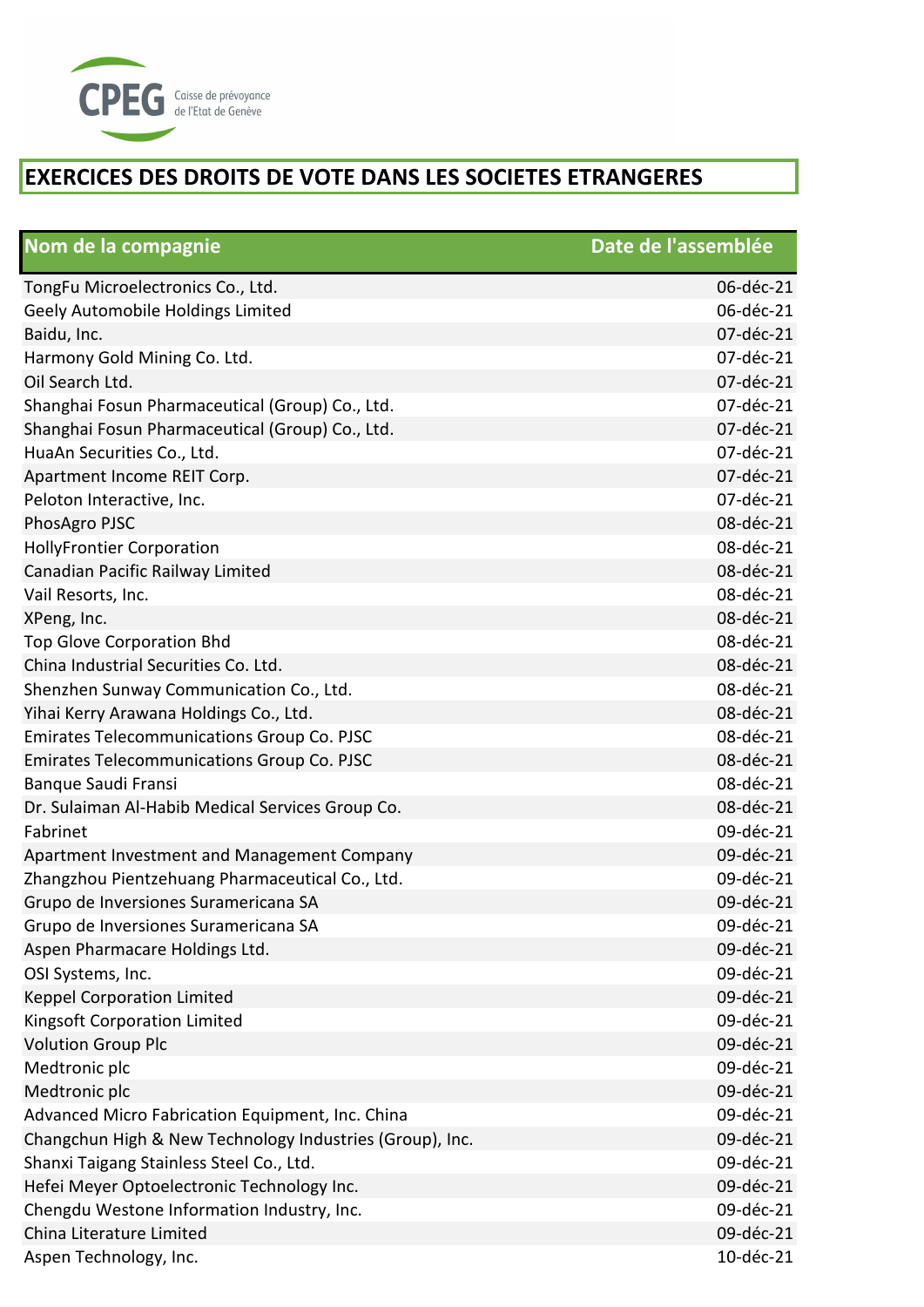

| Nom de la compagnie                             | Date de l'assemblée |
|-------------------------------------------------|---------------------|
| Kansas City Southern                            | 10-déc-21           |
| Shenzhen International Holdings Limited         | 10-déc-21           |
| Madison Square Garden Entertainment Corp.       | 10-déc-21           |
| Stride, Inc.                                    | 10-déc-21           |
| Royal Dutch Shell Plc                           | 10-déc-21           |
| Royal Dutch Shell Plc                           | 10-déc-21           |
| Viatris Inc.                                    | 10-déc-21           |
| <b>Associated British Foods Plc</b>             | 10-déc-21           |
| Aboitiz Equity Ventures, Inc.                   | 10-déc-21           |
| CyberAgent, Inc.                                | 10-déc-21           |
| Livzon Pharmaceutical Group Inc.                | 10-déc-21           |
| Wen's Foodstuff Group Co., Ltd.                 | 10-déc-21           |
| <b>SkiStar AB</b>                               | 11-déc-21           |
| Cisco Systems, Inc.                             | 13-déc-21           |
| Independence Realty Trust, Inc.                 | 13-déc-21           |
| HKBN Ltd.                                       | 13-déc-21           |
| H&R Real Estate Investment Trust                | 13-déc-21           |
| Beijing Shiji Information Technology Co., Ltd.  | 13-déc-21           |
| Guangzhou Tinci Materials Technology Co., Ltd.  | 13-déc-21           |
| Jinke Property Group Co., Ltd.                  | 13-déc-21           |
| Nordnet AB                                      | 14-déc-21           |
| Afterpay Limited                                | 14-déc-21           |
| China Suntien Green Energy Corporation Limited  | 14-déc-21           |
| WD-40 Company                                   | 14-déc-21           |
| BOE Technology Group Co., Ltd.                  | 14-déc-21           |
| Palo Alto Networks, Inc.                        | 14-déc-21           |
| Guidewire Software, Inc.                        | 14-déc-21           |
| Ambu A/S                                        | 14-déc-21           |
| CIFI Ever Sunshine Services Group Limited       | 14-déc-21           |
| Hundsun Technologies, Inc.                      | 14-déc-21           |
| Huadian Power International Corporation Limited | 14-déc-21           |
| Sodexo SA                                       | 14-déc-21           |
| Winnebago Industries, Inc.                      | 14-déc-21           |
| AutoZone, Inc.                                  | 15-déc-21           |
| BridgeBio Pharma, Inc.                          | 15-déc-21           |
| <b>Illimity Bank SpA</b>                        | 15-déc-21           |
| Westpac Banking Corp.                           | 15-déc-21           |
| Taro Pharmaceutical Industries Ltd.             | 15-déc-21           |
| Home BancShares, Inc.                           | 15-déc-21           |
| Hangzhou Silan Microelectronics Co., Ltd.       | 15-déc-21           |
| Gotion High-tech Co., Ltd                       | 15-déc-21           |
| China State Construction Engineering Corp. Ltd. | 15-déc-21           |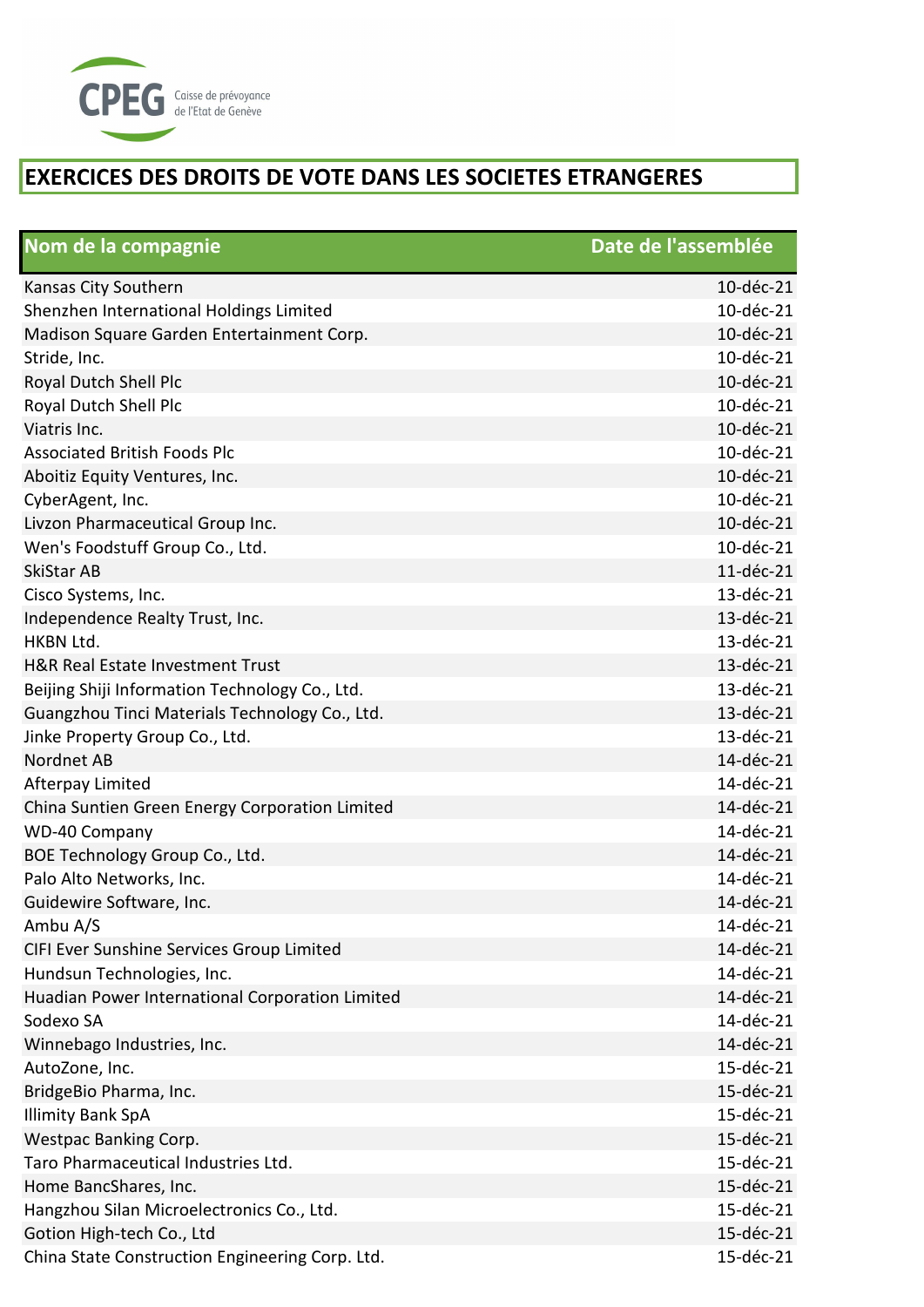

| Nom de la compagnie                                   | Date de l'assemblée |
|-------------------------------------------------------|---------------------|
| LB Group Co., Ltd.                                    | 15-déc-21           |
| Juewei Food Co., Ltd.                                 | 15-déc-21           |
| Inner Mongolia Yuan Xing Energy Co., Ltd.             | 15-déc-21           |
| <b>Magnit PJSC</b>                                    | 16-déc-21           |
| Beijing Capital International Airport Company Limited | 16-déc-21           |
| HYBE Co., Ltd.                                        | 16-déc-21           |
| HYBE Co., Ltd.                                        | 16-déc-21           |
| China Life Insurance Company Limited                  | 16-déc-21           |
| China Life Insurance Company Limited                  | 16-déc-21           |
| Veoneer, Inc.                                         | 16-déc-21           |
| Australia and New Zealand Banking Group Limited       | 16-déc-21           |
| Orica Ltd.                                            | 16-déc-21           |
| Public Power Corp. SA                                 | 16-déc-21           |
| Shanghai International Airport Co., Ltd.              | 16-déc-21           |
| People's United Financial, Inc.                       | 16-déc-21           |
| Dongxing Securities Co., Ltd.                         | 16-déc-21           |
| GoerTek Inc.                                          | 16-déc-21           |
| Hongfa Technology Co., Ltd.                           | 16-déc-21           |
| Giga Device Semiconductor (Beijing), Inc.             | 16-déc-21           |
| Ninestar Corp.                                        | 16-déc-21           |
| Meinian Onehealth Healthcare Holdings Co., Ltd.       | 16-déc-21           |
| FactSet Research Systems Inc.                         | 16-déc-21           |
| Randstad NV                                           | 16-déc-21           |
| Monmouth Real Estate Investment Corporation           | 16-déc-21           |
| Autohome Inc.                                         | 16-déc-21           |
| Thor Industries, Inc.                                 | 17-déc-21           |
| National Australia Bank Limited                       | 17-déc-21           |
| Apollo Global Management, Inc.                        | 17-déc-21           |
| Poly Developments & Holdings Group Co., Ltd.          | 17-déc-21           |
| Kingsoft Cloud Holdings Ltd.                          | 17-déc-21           |
| Hamamatsu Photonics KK                                | 17-déc-21           |
| Newmark Group, Inc.                                   | 17-déc-21           |
| Synthomer Plc                                         | 17-déc-21           |
| Chongqing Brewery Co., Ltd.                           | 17-déc-21           |
| Royal Vopak NV                                        | 17-déc-21           |
| Shenzhen Salubris Pharmaceuticals Co., Ltd.           | 17-déc-21           |
| Shenzhen Capchem Technology Co., Ltd.                 | 17-déc-21           |
| Shennan Circuits Co., Ltd.                            | 17-déc-21           |
| Geely Automobile Holdings Limited                     | 17-déc-21           |
| GMO Payment Gateway, Inc.                             | 19-déc-21           |
| Apollo Hospitals Enterprise Limited                   | 20-déc-21           |
| Apollo Hospitals Enterprise Limited                   | 20-déc-21           |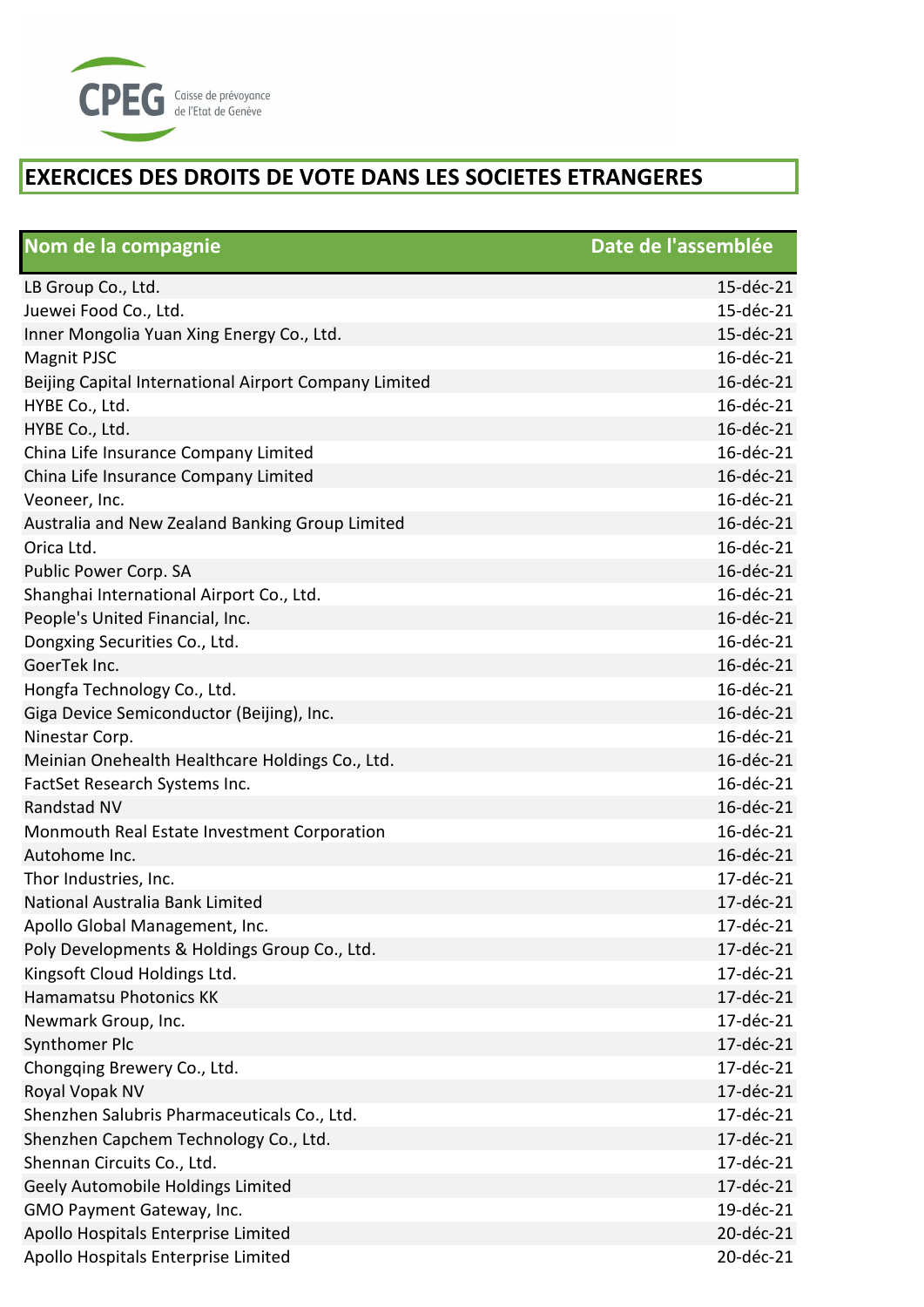

| Nom de la compagnie                                | Date de l'assemblée |
|----------------------------------------------------|---------------------|
| MONETA Money Bank, a.s.                            | 20-déc-21           |
| Pan Ocean Co., Ltd.                                | 20-déc-21           |
| Pan Ocean Co., Ltd.                                | 20-déc-21           |
| Wuhu Token Science Co., Ltd.                       | 20-déc-21           |
| PT Sarana Menara Nusantara Tbk                     | 20-déc-21           |
| Ganfeng Lithium Co., Ltd.                          | 20-déc-21           |
| Ganfeng Lithium Co., Ltd.                          | 20-déc-21           |
| Sungrow Power Supply Co., Ltd.                     | 20-déc-21           |
| C&S Paper Co., Ltd.                                | 20-déc-21           |
| TCL Technology Group Corp.                         | 20-déc-21           |
| Hangzhou Great Star Industrial Co., Ltd.           | 20-déc-21           |
| Northeast Securities Co., Ltd.                     | 20-déc-21           |
| China Construction Bank Corporation                | 20-déc-21           |
| China Construction Bank Corporation                | 20-déc-21           |
| Beijing Enterprises Water Group Limited            | 20-déc-21           |
| Zhejiang Dahua Technology Co. Ltd.                 | 20-déc-21           |
| Bank of Ningbo Co., Ltd.                           | 20-déc-21           |
| PT AKR Corporindo Tbk                              | 20-déc-21           |
| Henan Shuanghui Investment & Development Co., Ltd. | 20-déc-21           |
| Huaneng Power International, Inc.                  | 21-déc-21           |
| Huaneng Power International, Inc.                  | 21-déc-21           |
| Athene Holding Ltd.                                | 21-déc-21           |
| Trip.com Group Ltd.                                | 21-déc-21           |
| Obara Group, Inc.                                  | 21-déc-21           |
| <b>Cominar Real Estate Investment Trust</b>        | 21-déc-21           |
| Aluminum Corporation of China Limited              | 21-déc-21           |
| Aluminum Corporation of China Limited              | 21-déc-21           |
| Shanghai Jin Jiang International Hotels Co., Ltd.  | 21-déc-21           |
| Mango Excellent Media Co., Ltd.                    | 21-déc-21           |
| Founder Securities Co., Ltd.                       | 21-déc-21           |
| PT Semen Indonesia (Persero) Tbk                   | 21-déc-21           |
| Shandong Gold Mining Co., Ltd.                     | 22-déc-21           |
| Shandong Gold Mining Co., Ltd.                     | 22-déc-21           |
| Sociedad Quimica y Minera de Chile SA              | 22-déc-21           |
| China Communications Services Corporation Limited  | 22-déc-21           |
| <b>Country Garden Holdings Company Limited</b>     | 22-déc-21           |
| Yonghui Superstores Co., Ltd.                      | 22-déc-21           |
| <b>CRRC Corporation Limited</b>                    | 22-déc-21           |
| <b>CRRC Corporation Limited</b>                    | 22-déc-21           |
| Zhongtai Securities Co., Ltd.                      | 22-déc-21           |
| CNNC Hua Yuan Titanium Dioxide Co., Ltd.           | 22-déc-21           |
| Sichuan Road & Bridge Co., Ltd.                    | 22-déc-21           |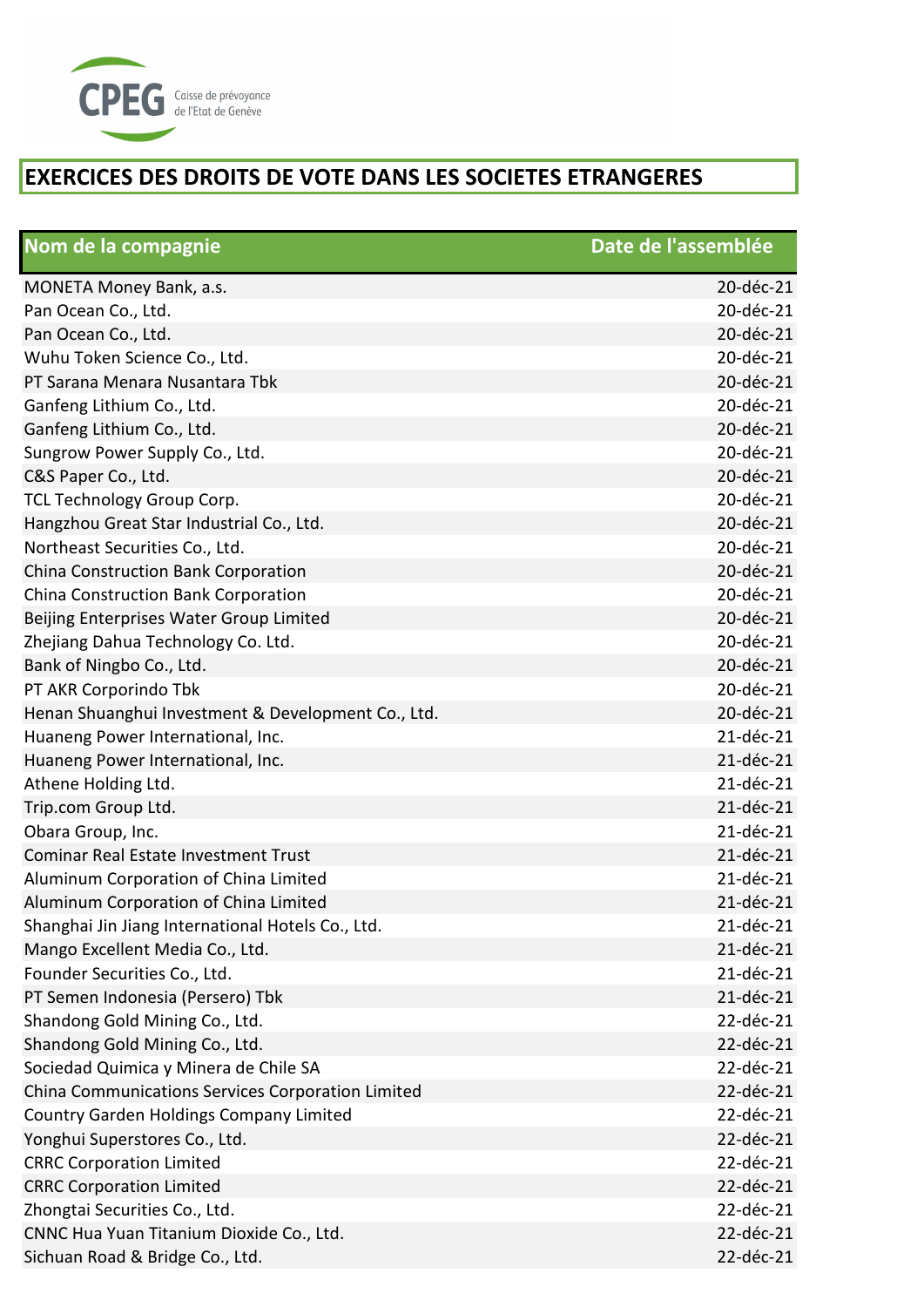

| Nom de la compagnie                                   | Date de l'assemblée |
|-------------------------------------------------------|---------------------|
| Winning Health Technology Group Co. Ltd.              | 22-déc-21           |
| China Greatwall Technology Group Co., Ltd.            | 22-déc-21           |
| Muyuan Foods Co., Ltd.                                | 22-déc-21           |
| Sapiens International Corp. NV                        | 22-déc-21           |
| <b>Balkrishna Industries Limited</b>                  | 23-déc-21           |
| <b>Balkrishna Industries Limited</b>                  | 23-déc-21           |
| Lee & Man Paper Manufacturing Limited                 | 23-déc-21           |
| Joincare Pharmaceutical Group Industry Co., Ltd.      | 23-déc-21           |
| China Northern Rare Earth (Group) High-Tech Co., Ltd. | 23-déc-21           |
| <b>CNH Industrial NV</b>                              | 23-déc-21           |
| PT Aneka Tambang Tbk                                  | 23-déc-21           |
| Wuchan Zhongda Group Co., Ltd.                        | 23-déc-21           |
| Guanghui Energy Co., Ltd.                             | 23-déc-21           |
| Shenzhen Transsion Holding Co., Ltd.                  | 24-déc-21           |
| SDIC Power Holdings Co., Ltd.                         | 24-déc-21           |
| Hengyi Petrochemical Co., Ltd.                        | 24-déc-21           |
| Caitong Securities Co., Ltd.                          | 24-déc-21           |
| LB Group Co., Ltd.                                    | 24-déc-21           |
| Ingenic Semiconductor Co., Ltd.                       | 24-déc-21           |
| China Huarong Asset Management Co., Ltd.              | 24-déc-21           |
| <b>Muthoot Finance Limited</b>                        | 27-déc-21           |
| Muthoot Finance Limited                               | 27-déc-21           |
| Walvax Biotechnology Co., Ltd.                        | 27-déc-21           |
| JOYY, Inc.                                            | 27-déc-21           |
| Shanghai Putailai New Energy Technology Co., Ltd.     | 27-déc-21           |
| Jiangsu Hengrui Pharmaceuticals Co., Ltd.             | 27-déc-21           |
| Titan Wind Energy (Suzhou) Co., Ltd.                  | 27-déc-21           |
| Hangzhou First Applied Material Co., Ltd.             | 27-déc-21           |
| AVIC Electromechanical Systems Co., Ltd.              | 27-déc-21           |
| EVE Energy Co., Ltd.                                  | 27-déc-21           |
| Guangzhou Tinci Materials Technology Co., Ltd.        | 27-déc-21           |
| China Great Wall Securities Co., Ltd.                 | 27-déc-21           |
| JA Solar Technology Co., Ltd.                         | 27-déc-21           |
| China Zhenhua (Group) Science & Technology Co., Ltd.  | 27-déc-21           |
| Inner Mongolia Baotou Steel Union Co. Ltd.            | 27-déc-21           |
| Sany Heavy Industry Co., Ltd.                         | 27-déc-21           |
| <b>Tata Consumer Products Limited</b>                 | 28-déc-21           |
| <b>Tata Consumer Products Limited</b>                 | 28-déc-21           |
| China Southern Airlines Company Limited               | 28-déc-21           |
| China Southern Airlines Company Limited               | 28-déc-21           |
| Comtech Telecommunications Corp.                      | 28-déc-21           |
| Dongfang Electric Corporation Limited                 | 28-déc-21           |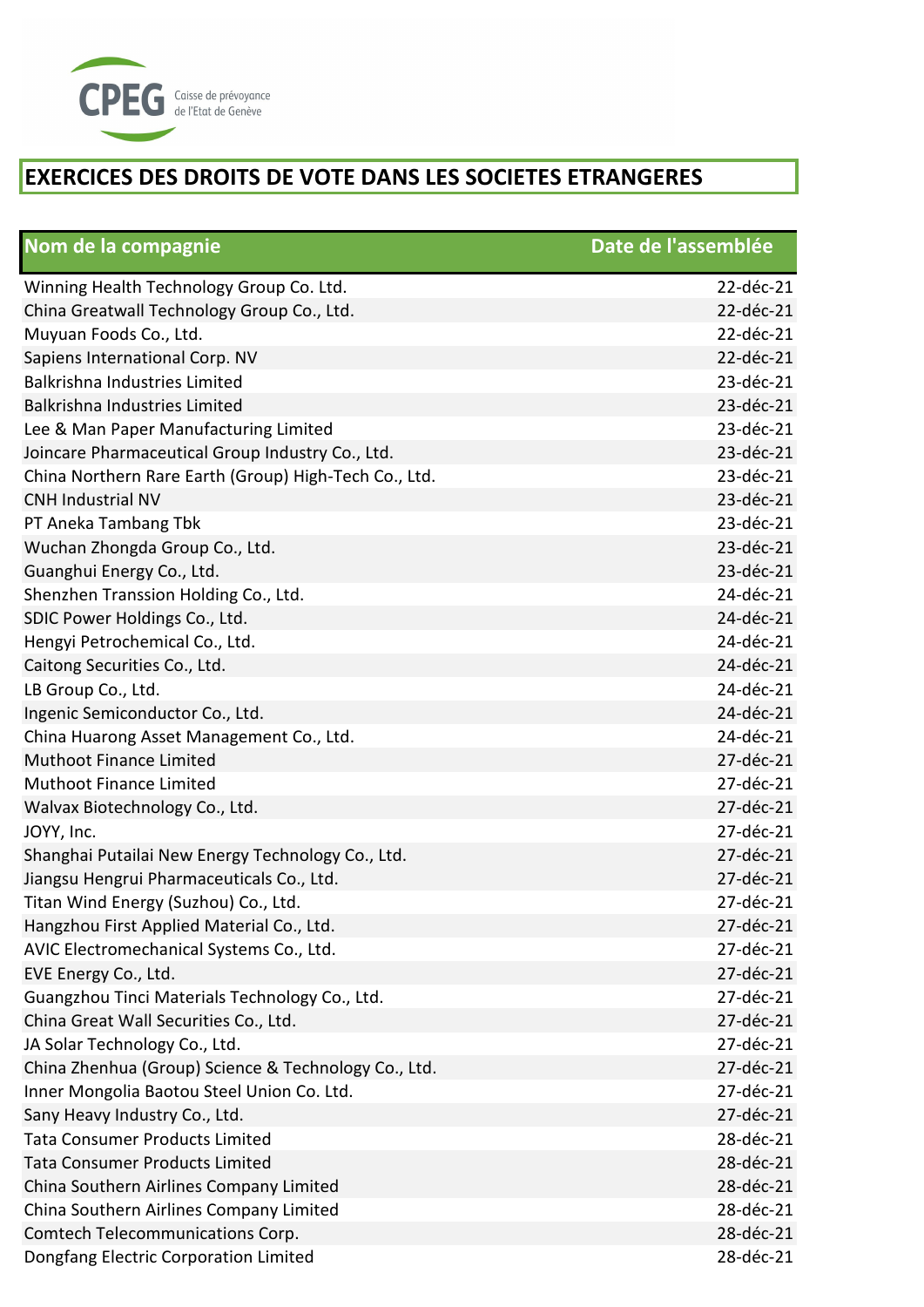

| Nom de la compagnie                                      | Date de l'assemblée |
|----------------------------------------------------------|---------------------|
| Dongfang Electric Corporation Limited                    | 28-déc-21           |
| China Everbright Bank Company Limited                    | 28-déc-21           |
| China Everbright Bank Company Limited                    | 28-déc-21           |
| Burning Rock Biotech Limited                             | 28-déc-21           |
| China Oilfield Services Limited                          | 28-déc-21           |
| COSCO SHIPPING Energy Transportation Co., Ltd.           | 28-déc-21           |
| ZhongAn Online P & C Insurance Co., Ltd.                 | 28-déc-21           |
| ENN Natural Gas Co., Ltd.                                | 28-déc-21           |
| Shandong Buchang Pharmaceuticals Co., Ltd.               | 28-déc-21           |
| WUS Printed Circuit (Kunshan) Co., Ltd.                  | 28-déc-21           |
| Zhejiang Jingsheng Mechanical & Electrical Co., Ltd.     | 28-déc-21           |
| Beijing Yuanliu Hongyuan Electronic Technology Co., Ltd. | 28-déc-21           |
| <b>COSCO SHIPPING Ports Limited</b>                      | 28-déc-21           |
| Hero Motocorp Limited                                    | 29-déc-21           |
| Hero Motocorp Limited                                    | 29-déc-21           |
| People's Insurance Co. (Group) of China Limited          | 29-déc-21           |
| People's Insurance Co. (Group) of China Limited          | 29-déc-21           |
| PICC Property and Casualty Company Limited               | 29-déc-21           |
| COSCO SHIPPING Holdings Co., Ltd.                        | 29-déc-21           |
| COSCO SHIPPING Holdings Co., Ltd.                        | 29-déc-21           |
| COSCO SHIPPING Holdings Co., Ltd.                        | 29-déc-21           |
| COSCO SHIPPING Holdings Co., Ltd.                        | 29-déc-21           |
| China Jushi Co. Ltd.                                     | 29-déc-21           |
| Texas Pacific Land Corp.                                 | 29-déc-21           |
| Shenzhen Kangtai Biological Products Co., Ltd.           | 29-déc-21           |
| Shanxi Securities Co., Ltd.                              | 29-déc-21           |
| Luzhou Laojiao Co., Ltd.                                 | 29-déc-21           |
| IMEIK Technology Development Co., Ltd.                   | 29-déc-21           |
| Page Industries Limited                                  | 30-déc-21           |
| Page Industries Limited                                  | 30-déc-21           |
| <b>Grasim Industries Limited</b>                         | 30-déc-21           |
| <b>Grasim Industries Limited</b>                         | 30-déc-21           |
| Air China Limited                                        | 30-déc-21           |
| Air China Limited                                        | 30-déc-21           |
| Shandong Weigao Group Medical Polymer Company Limited    | 30-déc-21           |
| China United Network Communications Ltd.                 | 30-déc-21           |
| China Railway Group Limited                              | 30-déc-21           |
| China Railway Group Limited                              | 30-déc-21           |
| China Railway Group Limited                              | 30-déc-21           |
| AVIC Industry-Finance Holdings Co., Ltd.                 | 30-déc-21           |
| <b>InterGlobe Aviation Limited</b>                       | 30-déc-21           |
| <b>InterGlobe Aviation Limited</b>                       | 30-déc-21           |